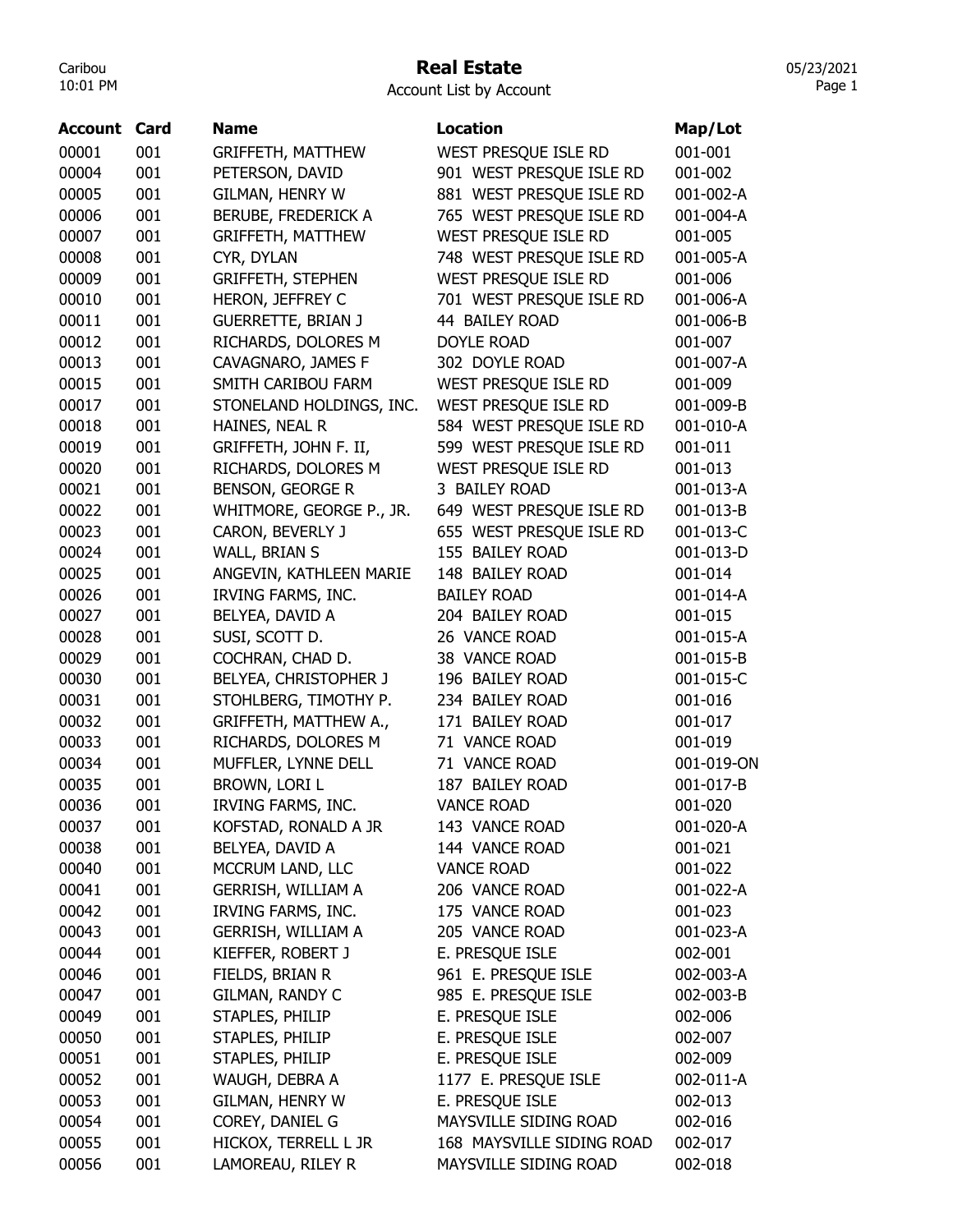## Real Estate

Account List by Account

| Account | Card | <b>Name</b>                        | <b>Location</b>           | Map/Lot   |
|---------|------|------------------------------------|---------------------------|-----------|
| 00057   | 001  | MICHAUD, LANCE G                   | MAYSVILLE SIDING ROAD     | 002-019   |
| 00058   | 001  | DURLAND, KENNETH E                 | 148 MAYSVILLE SIDING ROAD | 002-019-A |
| 00059   | 001  | PELKEY, JEFFREY                    | 136 MAYSVILLE SIDING ROAD | 002-019-C |
| 00060   | 001  | HEWITT, FLINT A                    | 82 MAYSVILLE SIDING ROAD  | 002-019-D |
| 00061   | 001  | SHEPHERD, SCOTT M                  | 56 MAYSVILLE SIDING ROAD  | 002-020   |
| 00062   | 001  | JAMIESON, PAULA T                  | 46 MAYSVILLE SIDING ROAD  | 002-022   |
| 00063   | 001  | SOUCY, JOSHUA                      | 12 MAYSVILLE SIDING ROAD  | 002-022-A |
| 00065   | 001  | BOSSE, DEREK R.                    | 1386 PRESQUE ISLE ROAD    | 002-024   |
| 00067   | 001  | UNITED STATES OF AMERICA           | 1353 PRESQUE ISLE ROAD    | 002-026   |
| 00068   | 001  | THERIAULT, LINDA M - DEC           | 1333 PRESQUE ISLE ROAD    | 002-028   |
| 00069   | 001  | SAUCIER, ROGER J                   | 6 MAYSVILLE SIDING ROAD   | 002-029   |
| 00070   | 001  | KINNEY, NATHAN W                   | 1340 PRESQUE ISLE ROAD    | 002-030   |
| 00071   | 001  | LEVESQUE, CORINNE                  | 1332 PRESQUE ISLE ROAD    | 002-031   |
| 00072   | 001  | <b>CARON'S LAWN &amp; PROPERTY</b> | 1328 PRESQUE ISLE ROAD    | 002-032   |
| 00073   | 001  | <b>BERUBE, NORMAN P</b>            | 1326 PRESQUE ISLE ROAD    | 002-034   |
| 00074   | 001  | MICHAUD, ARTHUR L                  | 1329 PRESQUE ISLE ROAD    | 002-035   |
| 00075   | 001  | AMADOR, FRANK N                    | PRESQUE ISLE ROAD         | 002-036   |
| 00076   | 001  | LAGASSE, LLOYD G                   | 1309 PRESQUE ISLE ROAD    | 002-037   |
| 00077   | 001  | CARON, GILMAN J                    | 1301 PRESQUE ISLE ROAD    | 002-038   |
| 00078   | 001  | UNITED STATES OF AMERICA           | PRESQUE ISLE ROAD         | 002-039   |
| 00079   | 001  | COTE, MATTHEW                      | 1271 PRESQUE ISLE ROAD    | 002-039-A |
| 00080   | 001  | MARQUIS, DANIEL F                  | 1285 PRESQUE ISLE ROAD    | 002-039-B |
| 00083   | 001  | WEBBER, LARRY ALAN                 | 1270 PRESQUE ISLE ROAD    | 002-040   |
| 00084   | 001  | WILCOX, MARILYN                    | 1284 PRESQUE ISLE ROAD    | 002-040-A |
| 00085   | 001  | SMITH CARIBOU FARM                 | PRESQUE ISLE ROAD         | 002-042   |
| 00086   | 001  | PINETTE, MARILYN - LIFE            | 1200 PRESQUE ISLE ROAD    | 002-042-A |
| 00087   | 001  | CARON, BEVERLY                     | 1258 PRESQUE ISLE ROAD    | 002-042-B |
| 00089   | 001  | TODD, R.L. & SON, INC.             | 1190 PRESQUE ISLE ROAD    | 002-042-D |
| 00090   | 001  | PALMER, ANTHONY                    | 1224 PRESQUE ISLE ROAD    | 002-042-E |
| 00092   | 001  | ESTEY, FAYE GRANT - DEV            | 1210 PRESQUE ISLE ROAD    | 002-046   |
| 00093   | 001  | AROOSTOOK BAND OF                  | 1215 PRESQUE ISLE ROAD    | 002-047   |
| 00094   | 001  | AROOSTOOK BAND OF                  | 1253 PRESQUE ISLE ROAD    | 002-047-A |
| 00095   | 001  | MICHAUD, KIM R                     | 14 DOYLE ROAD             | 002-047-B |
| 00096   | 001  | HAMEL, TERESITIA M                 | 1243 PRESQUE ISLE ROAD    | 002-047-C |
| 00097   | 001  | COTE, LAURENT E. TRUSTEE           | 1199 PRESQUE ISLE ROAD    | 002-047-M |
| 00098   | 001  | AROOSTOOK BAND OF                  | 1237 PRESQUE ISLE ROAD    | 002-047-Q |
| 00099   | 001  | <b>GUERRETTE FARMS CORP</b>        | 1137 PRESQUE ISLE ROAD    | 002-048   |
| 00100   | 001  | LABBE, WILBUR G                    | 1173 PRESQUE ISLE ROAD    | 002-048-A |
| 00101   | 001  | RAYMOND, GARY                      | 1121 PRESQUE ISLE ROAD    | 002-048-B |
| 00102   | 001  | <b>OUELLETTE ENTERPRISES,</b>      | 1137 PRESQUE ISLE ROAD    | 002-048-C |
| 00103   | 001  | GRIFFETH, JOHN F II                | PRESQUE ISLE ROAD         | 002-049   |
| 00104   | 001  | PIKE, ROBERT SCOTT                 | 1182 PRESQUE ISLE ROAD    | 002-049-A |
| 00105   | 001  | LABBE, WILBUR G                    | 1154 PRESQUE ISLE ROAD    | 002-049-B |
| 00106   | 001  | SULLIVANS ENTERPRISES,             | 1140 PRESQUE ISLE ROAD    | 002-049-C |
| 00107   | 001  | MCINTYRE, DAVID M                  | 1168 PRESQUE ISLE ROAD    | 002-050   |
| 00108   | 001  | SODERBERG, CARL                    | 1101 PRESQUE ISLE ROAD    | 002-051-A |
| 00109   | 001  | SAVOY, CHARLENE L                  | 1210 E. PRESQUE ISLE      | 003-001   |
| 00110   | 001  | TRIPLE CROWN FARMS INC.            | <b>GRIFFIN ROAD</b>       | 003-002   |
| 00111   | 001  | MCGANN, GERALD & HELEN             | 74 GRIFFIN ROAD           | 003-002-A |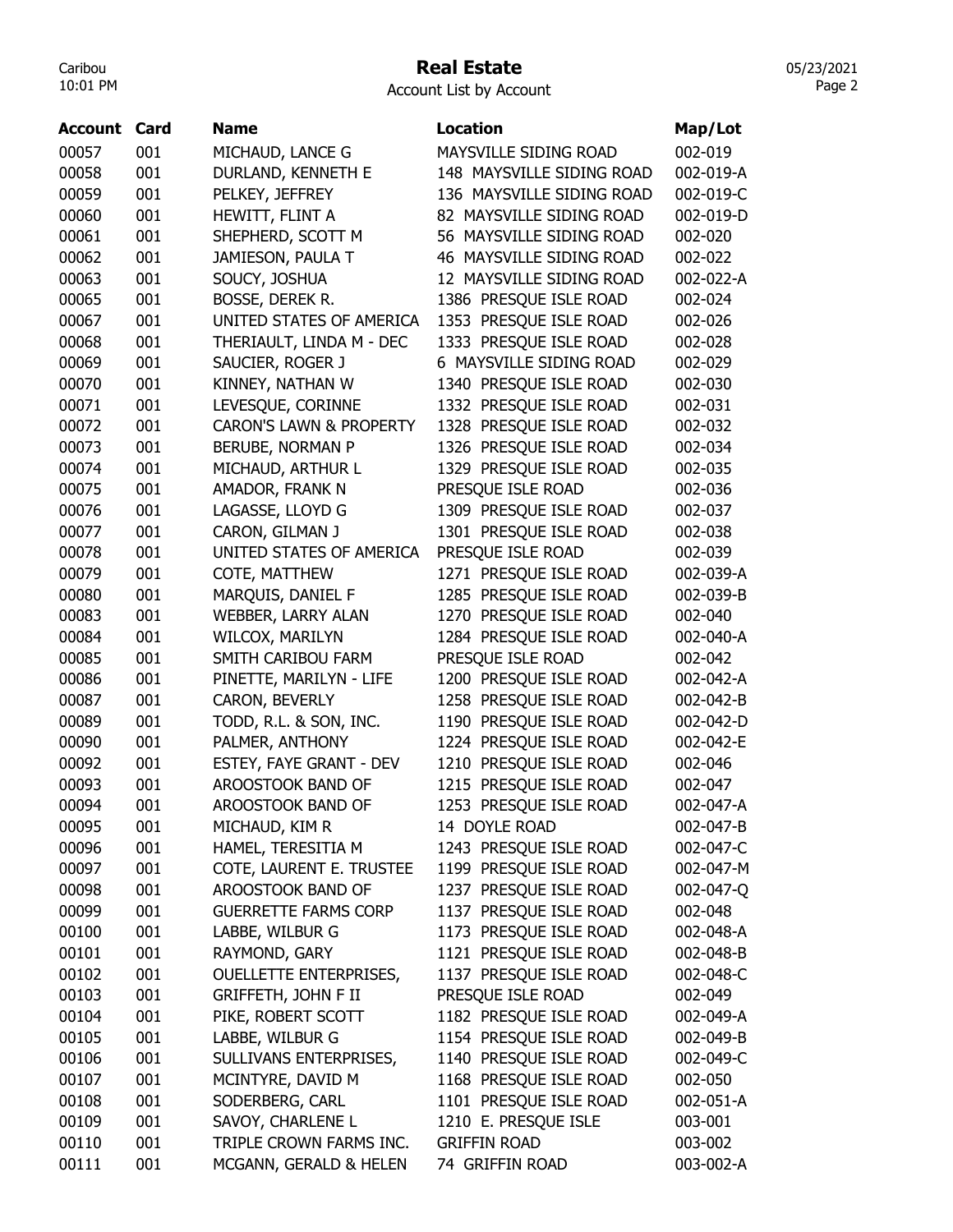## Real Estate

Account List by Account

| <b>Account Card</b> |     | Name                                           | Location                 | Map/Lot   |
|---------------------|-----|------------------------------------------------|--------------------------|-----------|
| 00112               | 001 | MCGLINN, ANDREW                                | E. PRESQUE ISLE          | 003-003   |
| 00113               | 001 | HALEY FAMILY FARM, INC.                        | 1122 E. PRESQUE ISLE     | 003-004   |
| 00114               | 001 | HALEY FAMILY FARM, INC.                        | E. PRESQUE ISLE          | 003-005   |
| 00115               | 001 | BRYCE, JENNIFER H.                             | 1076 E. PRESQUE ISLE     | 003-005-A |
| 00116               | 001 | BECKUM, THOMAS L                               | 11 CAMPGROUND HILL ROAD  | 003-006   |
| 00117               | 001 | MIRANDA, VICTOR M                              | 1044 E. PRESQUE ISLE     | 003-006-A |
| 00118               | 001 | DEAN, JASON D                                  | 91 CAMPGROUND HILL ROAD  | 003-006-B |
| 00119               | 001 | RING, TIMOTHY E                                | 117 CAMPGROUND HILL ROAD | 003-006-C |
| 00120               | 001 | <b>BOUTOT, BENJAMIN</b>                        | 55 CAMPGROUND HILL ROAD  | 003-006-E |
| 00121               | 001 | PELLETIER, JAMES P                             | 67 CAMPGROUND HILL ROAD  | 003-006-F |
| 00122               | 001 | SCHMITT, MICHAEL C                             | 81 CAMPGROUND HILL ROAD  | 003-006-G |
| 00123               | 001 | O'LEARY, DENNIS JR                             | 1038 E. PRESQUE ISLE     | 003-006-H |
| 00124               | 001 | SILSBEE, DAVID E                               | 14 CAMPGROUND HILL ROAD  | 003-007   |
| 00125               | 001 | DOODY, GAYLEN L                                | 946 E. PRESQUE ISLE      | 003-007-A |
| 00126               | 001 | MCCUBREY, BELINDA J.                           | 928 E. PRESQUE ISLE      | 003-008   |
| 00128               | 001 | DAVIE, MARY LOUISE                             | 230 CAMPGROUND HILL ROAD | 003-010   |
| 00129               | 001 | LEAVITT, BRIAN G                               | 273 GREEN RIDGE RD       | 003-010-A |
| 00130               | 001 | MORNINGSTAR, PETER                             | CAMPGROUND HILL ROAD     | 003-011   |
| 00131               | 001 | MORNINGSTAR, PETER                             | CAMPGROUND HILL ROAD     | 003-011-A |
| 00132               | 001 | CYR, CHARLES ANDREW                            | 359 GREEN RIDGE RD       | 003-012   |
| 00133               | 001 | TRIPLE CROWN FARMS INC.                        | <b>GREEN RIDGE RD</b>    | 003-013   |
| 00134               | 001 | MORNINGSTAR, PETER                             | 67 GRIFFIN ROAD          | 003-014   |
| 00135               | 001 | SHAW, ROBERT S                                 | <b>GREEN RIDGE RD</b>    | 003-015   |
| 00136               | 001 | <b>HITCHCOCK, ERIC R</b>                       | <b>GREEN RIDGE RD</b>    | 003-015-A |
| 00137               | 001 | EVANS, GENEVRA B                               | 358 GREEN RIDGE RD       | 003-015-B |
| 00138               | 001 | <b>HITCHCOCK, ERIC R</b>                       | 424 GREEN RIDGE RD       | 003-016   |
| 00139               | 001 | SHAW, DAVID B                                  | 324 GREEN RIDGE RD       | 003-018   |
| 00140               | 001 | KNOWLTON, THELMA M - DEC                       | 151 E. GREEN RIDGE       | 003-018-A |
| 00141               | 001 | <b>CANXUS BROADCASTING</b>                     | 154 E. GREEN RIDGE       | 003-018-B |
| 00142               |     |                                                | 31 E. GREEN RIDGE        | 003-019   |
| 00143               | 001 | <b>GAGNON, STEVE A</b>                         |                          |           |
|                     | 001 | <b>CANXUS BROADCASTING</b>                     | 152 E. GREEN RIDGE       | 003-020   |
| 00144               | 001 | LEAVITT, BRIAN G                               | <b>GREEN RIDGE RD</b>    | 003-021   |
| 00145               | 001 | CONDIT, THE WARD R. TRUST CAMPGROUND HILL ROAD |                          | 003-022   |
| 00146               | 001 | LEAVITT, BRIAN G                               | <b>GREEN RIDGE RD</b>    | 003-023   |
| 00147               | 001 | BRUNETTE, VINCENT J                            | 198 GREEN RIDGE RD       | 003-024   |
| 00149               | 001 | SULLIVAN, BILLYBUDD                            | <b>GREEN RIDGE RD</b>    | 003-024-B |
| 00151               | 001 | MECHALKO, LISA                                 | 40 CAMPGROUND HILL ROAD  | 003-025   |
| 00152               | 001 | SCHELLENGER, RICHARD                           | 48 CAMPGROUND HILL ROAD  | 003-026   |
| 00153               | 001 | BOURGOINE, JOHN A                              | 58 CAMPGROUND HILL ROAD  | 003-027   |
| 00154               | 001 | WEAVER, HEATHER J (LISTER)                     | 70 CAMPGROUND HILL ROAD  | 003-028   |
| 00155               | 001 | DEAN, JASON D                                  | CAMPGROUND HILL ROAD     | 003-029   |
| 00156               | 001 | DEAN, JASON D                                  | 90 CAMPGROUND HILL ROAD  | 003-030   |
| 00157               | 001 | RING, TIMOTHY E                                | CAMPGROUND HILL ROAD     | 003-031   |
| 00158               | 001 | CYR, FRANCIS R                                 | 108 CAMPGROUND HILL ROAD | 003-032   |
| 00159               | 001 | <b>WRIGHT, HEATHER</b>                         | 122 CAMPGROUND HILL ROAD | 003-033   |
| 00160               | 001 | SOLOMITA, ROBERT J                             | 1060 E. PRESQUE ISLE     | 003-034   |
| 00161               | 001 | BELYEA, DAVID A.                               | <b>BAILEY ROAD</b>       | 004-001   |
| 00162               | 001 | MICHAUD, HUNTER J                              | 568 WEST PRESQUE ISLE RD | 004-002   |
| 00163               | 001 | HOLDSWORTH, GHENT II                           | 516 WEST PRESQUE ISLE RD | 004-003   |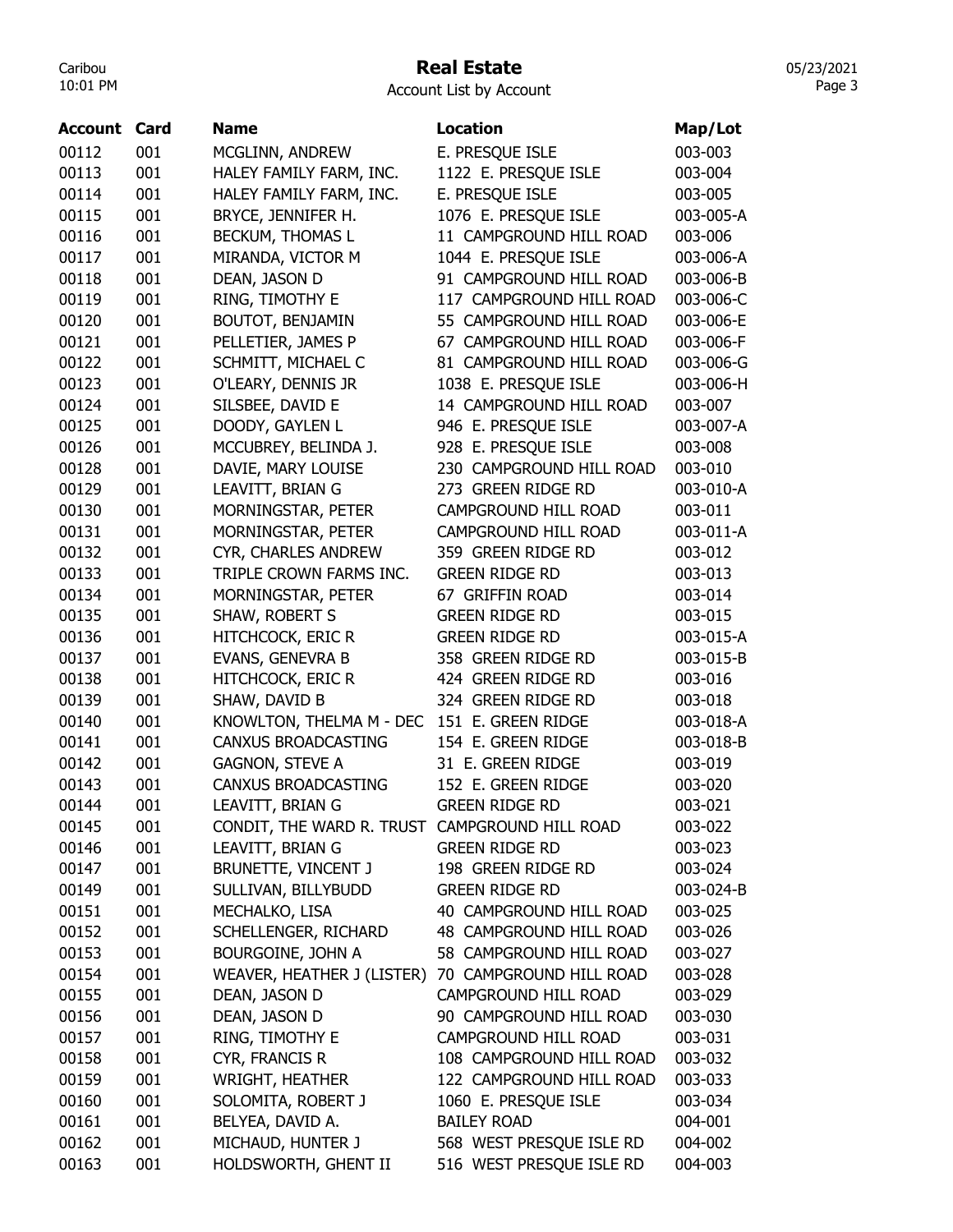#### Real Estate

| <b>Account Card</b> |     | <b>Name</b>                | <b>Location</b>          | Map/Lot        |
|---------------------|-----|----------------------------|--------------------------|----------------|
| 00164               | 001 | MICHAUD, HUNTER            | 564 WEST PRESQUE ISLE RD | 004-003-A      |
| 00165               | 001 | IRVING FARMS, INC.         | WEST PRESQUE ISLE RD     | 004-003-B      |
| 00166               | 001 | HARMON, PAUL F             | 563 WEST PRESQUE ISLE RD | 004-004-A      |
| 00167               | 001 | ANDERSON, KYLE S           | 535 WEST PRESQUE ISLE RD | 004-004-B      |
| 00168               | 001 | <b>GENDREAU, ADAM A</b>    | 515 WEST PRESQUE ISLE RD | 004-005-C      |
| 00169               | 001 | ALSPACH, RONALD P          | 475 WEST PRESQUE ISLE RD | 004-005-A      |
| 00170               | 001 | HOLDSWORTH, GHENT II       | 522 WEST PRESQUE ISLE RD | 004-006-A      |
| 00171               | 001 | AYER, LINDA A              | 450 WEST PRESQUE ISLE RD | 004-007        |
| 00172               | 001 | AYER, LINDA A. TRUSTEE     | 498 WEST PRESQUE ISLE RD | 004-007-A      |
| 00174               | 001 | CORMIER, TIMOTHY T         | 427 WEST PRESQUE ISLE RD | 004-008        |
| 00175               | 001 | ARREDONDO, CARMINA         | 398 WEST PRESQUE ISLE RD | 004-009        |
| 00176               | 001 | AMADOR, FRANK              | 392 WEST PRESQUE ISLE RD | 004-010        |
| 00177               | 001 | HOLDSWORTH, BRANDEN S.     | 254 BUCK ROAD            | 004-011        |
| 00178               | 001 | IRVING FARMS, INC.         | <b>BUCK ROAD</b>         | 004-011-A      |
| 00180               | 001 | KINNEY, JOHN D             | <b>BUCK ROAD</b>         | 004-012-A      |
| 00181               | 001 | DAY, COREY                 | 166 BUCK ROAD            | 004-012-B      |
| 00182               | 001 | KINNEY, GORDON P SR        | 138 BUCK ROAD            | 004-012-C      |
| 00183               | 001 | ST. PETER, DALE L          | 150 BUCK ROAD            | 004-012-D      |
| 00184               | 001 | IRVING FARMS, INC.         | <b>BUCK ROAD</b>         | 004-013        |
| 00185               | 001 | KINNEY, JOHN D             | 175 BUCK ROAD            | 004-013-A      |
| 00186               | 001 | IRVING FARMS, INC.         | <b>BUCK ROAD</b>         | 004-014        |
| 00187               | 001 | HOLDSWORTH, GHENT II       | <b>BUCK ROAD</b>         | 004-015        |
| 00188               | 001 | HOLDSWORTH, BETTY          | 255 BUCK ROAD            | 004-015-001-ON |
| 00189               | 001 | IRVING FARMS, INC.         | <b>CARIBOU LAKE RD</b>   | 004-016        |
| 00190               | 001 | LEMAN, GRANT P             | 30 CARIBOU LAKE RD       | 004-016-A      |
| 00191               | 001 | IRVING, ROBERT M           | 33 CARIBOU LAKE ROAD     | 004-017-C      |
| 00192               | 001 | BALLARD, LELAND H          | 384 WEST PRESQUE ISLE RD | 004-018        |
| 00193               | 001 | AKERSON, BEATRICE M        | 378 WEST PRESQUE ISLE RD | 004-019        |
| 00194               | 001 | DEMOURA - DEC, ANTONE      | 374 WEST PRESQUE ISLE RD | 004-020        |
| 00195               | 001 | ST. PETER, CRAIG J         | 352 WEST PRESQUE ISLE RD | 004-021        |
| 00196               | 001 | STAVNESLI, DAVID M         | 346 WEST PRESQUE ISLE RD | 004-022        |
| 00197               | 001 | <b>GREENIER, PEGGY LEE</b> | 318 WEST PRESQUE ISLE RD | 004-023        |
| 00198               | 001 | CORBIN, JOSEPH F           | 328 WEST PRESQUE ISLE RD | 004-023-A      |
| 00199               | 001 | ENGLUND, SCOTT W           | 332 WEST PRESQUE ISLE RD | 004-023-B      |
| 00200               | 001 | BEAULIEU, MICHAEL R        | 260 WEST PRESQUE ISLE RD | 004-024        |
| 00201               | 001 | HERSEY, DANA S             | 248 WEST PRESQUE ISLE RD | 004-024-B      |
| 00202               | 001 | BEAULIEU, MICHAEL R        | 286 WEST PRESQUE ISLE RD | 004-024-C      |
| 00203               | 001 | KOVACH, MARLA R            | 268 WEST PRESQUE ISLE RD | 004-024-D      |
| 00204               | 001 | <b>BRESCIA, CHAD</b>       | 261 WEST PRESQUE ISLE RD | 004-025-A      |
| 00205               | 001 | BEAULIEU, MICHAEL R        | 287 WEST PRESQUE ISLE RD | 004-025-B      |
| 00206               | 001 |                            | 231 WEST PRESQUE ISLE RD |                |
|                     |     | FERSZT, KATHERINE HELEN    | 211 WEST PRESQUE ISLE RD | 004-025-C      |
| 00207               | 001 | ROSSIGNOL, EUGENE P        |                          | 004-025-D      |
| 00208               | 001 | POOLER, RODNEY L           | 309 WEST PRESQUE ISLE RD | 004-025-E      |
| 00209               | 001 | <b>GRANT, BEVERLY J</b>    | 301 WEST PRESQUE ISLE RD | 004-025-F      |
| 00210               | 001 | IRVING FARMS, INC.         | WEST PRESQUE ISLE RD     | 004-025-H      |
| 00211               | 001 | ALLEN, PATRICIA A          | 243 WEST PRESQUE ISLE RD | 004-025-K      |
| 00212               | 001 | HUNTER, SCOTT G            | 240 WEST PRESQUE ISLE RD | 004-026        |
| 00213               | 001 | DEMERCHANT, KENT D         | 218 WEST PRESQUE ISLE RD | 004-026-A      |
| 00214               | 001 | ST. JOHN, DAVID            | 226 WEST PRESQUE ISLE RD | 004-026-B      |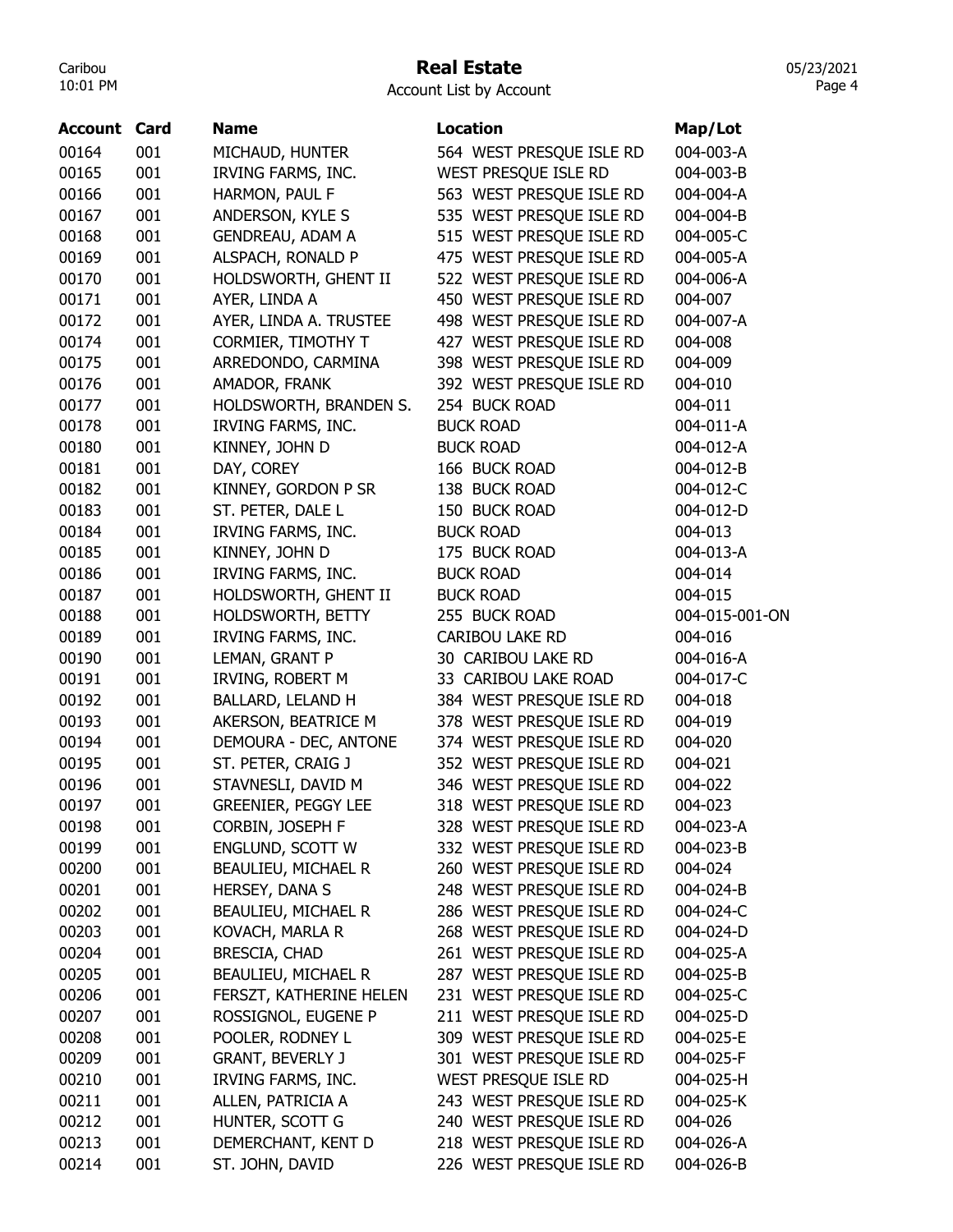# Real Estate

|  | <b>Account List by Account</b> |  |
|--|--------------------------------|--|
|  |                                |  |

| <b>Account Card</b> |     | <b>Name</b>               | <b>Location</b>          | Map/Lot         |
|---------------------|-----|---------------------------|--------------------------|-----------------|
| 00215               | 001 | GRIFFETH, DAVID L. SR     | WEST PRESQUE ISLE RD     | 004-027         |
| 00216               | 001 | SMITH, TIFFANY            | 197 WEST PRESQUE ISLE RD | 004-027-A       |
| 00217               | 001 | MCCRORY, ADAM T           | 185 WEST PRESQUE ISLE RD | 004-027-B       |
| 00218               | 001 | FROST, NANCY M            | 181 WEST PRESQUE ISLE RD | 004-027-C       |
| 00219               | 001 | GRIFFETH, DAVID L. SR     | WEST PRESQUE ISLE RD     | 004-028         |
| 00220               | 001 | <b>BOUCHARD, MAYNARD</b>  | WEST PRESQUE ISLE RD     | 004-029         |
| 00221               | 001 | COLLINS, CLARA            | 296 OLD WASHBURN ROAD    | 004-030         |
| 00222               | 001 | IRVING FARMS, INC.        | OLD WASHBURN ROAD        | 004-031         |
| 00223               | 001 | <b>GORDON, DALE J</b>     | 305 OLD WASHBURN ROAD    | 004-031-A       |
| 00224               | 001 | <b>OUELLETTE, HEIDI L</b> | 386 OLD WASHBURN ROAD    | 004-032         |
| 00225               | 001 | IRVING FARMS, INC.        | WEST PRESQUE ISLE RD     | 004-032-A       |
| 00226               | 001 | COOK, JEFF                | 392 OLD WASHBURN ROAD    | 004-032-B       |
| 00228               | 001 | NAPALAPALI, JOLANI        | 419 OLD WASHBURN ROAD    | 004-033-A       |
| 00229               | 001 | <b>AYER FARMS</b>         | <b>OLD WASHBURN ROAD</b> | 004-033-B       |
| 00230               | 001 | IRVING FARMS, INC.        | 207 CARIBOU LAKE RD      | 004-034         |
| 00232               | 001 | STONELAND HOLDINGS, INC.  | 158 CARIBOU LAKE RD      | 004-035         |
| 00233               | 001 | STONELAND HOLDINGS, INC.  | 142 CARIBOU LAKE RD      | 004-035-A       |
| 00234               | 001 | SEALANDER, WILLIAM A      | 212 CARIBOU LAKE ROAD    | 004-036         |
| 00235               | 001 | SEALANDER, WILLIAM A      | <b>CARIBOU LAKE RD</b>   | 004-036-A       |
| 00236               | 001 | CHADSEY, ERIC             | <b>CARIBOU LAKE RD</b>   | 004-036-B       |
| 00237               | 001 | SEALANDER, WILLIAM A      | <b>CARIBOU LAKE RD</b>   | 004-036-C       |
| 00238               | 001 | SEALANDER, WILLIAM A      | <b>CARIBOU LAKE RD</b>   | 004-036-D       |
| 00241               | 001 | PINETTE, CARL F           | 240 CARIBOU LAKE RD      | 004-036-H       |
| 00242               | 001 | HKS PARTNERSHIP           | 244-2 CARIBOU LAKE RD    | $004 - 036 - J$ |
| 00243               | 001 | HKS PARTNERSHIP           | <b>CARIBOU LAKE RD</b>   | 004-036-K       |
| 00244               | 001 | HKS PARTNERSHIP           | <b>CARIBOU LAKE RD</b>   | 004-036-L       |
| 00245               | 001 | RAYMOND, WILLIAM J. ET AL | 244 CARIBOU LAKE RD      | 004-037         |
| 00246               | 001 | GOMEZ, JOEL               | 246 CARIBOU LAKE RD      | 004-037-A       |
| 00248               | 001 | LAMOREAU, DAVID W         | 288 CARIBOU LAKE RD      | 004-037-C       |
| 00249               | 001 | SPERRY, STEVEN            | 304 CARIBOU LAKE RD      | 004-037-D       |
| 00251               | 001 | WRIGHT, FRANCIS NORMAN    | 324 CARIBOU LAKE RD      | 004-037-F       |
| 00252               | 001 | <b>IRVING FARMS, INC.</b> | <b>CARIBOU LAKE RD</b>   | 004-037-G       |
| 00253               | 001 | CARRIER, RYAN J           | <b>CARIBOU LAKE RD</b>   | 004-037-H       |
| 00254               | 001 | JACKSON, THURSTON         | 260 CARIBOU LAKE RD      | 004-037-J       |
| 00255               | 001 | HKS PARTNERSHIP           | R/W CARIBOU LAKE RD      | 004-037-K       |
| 00256               | 001 | OUELLETTE, JOSHUA C       | 136 MAIN STREET          | 005-001         |
| 00257               | 001 | BROWN, LORI L             | 150 MAIN STREET          | 005-001-A       |
| 00258               | 001 | LLB HOLDINGS, LLC         | 156 MAIN STREET          | 005-001-C       |
| 00259               | 001 | COUSINS, LEWIS E          | 169 MAIN STREET          | 005-002         |
| 00260               | 001 | OUELLETTE, BERNADETTE     | PRESQUE ISLE ROAD        | 005-002-A       |
| 00261               | 001 | GARDNER, EVERETT O        | 183 MAIN STREET          | 005-002-B       |
| 00262               | 001 | SMITH, BRANDON S          | PRESQUE ISLE ROAD        | 005-004         |
| 00263               | 001 | SMITH, DAVID A            | 157 MAIN STREET          | 005-004-A       |
| 00264               | 001 | SMITH, GENNIFER           | 119 MAIN STREET          | 005-004-B       |
| 00265               | 001 | SJOBERG, CARL             | 145 MAIN STREET          | 005-004-C       |
| 00266               | 001 | WEEKS, ALEXANDRA          | 113 MAIN STREET          | 005-004-E       |
| 00267               | 001 | KBS ENTERPRISES, INC.     | 19 MAIN STREET           | 005-004-F       |
| 00268               | 001 | SMITH, BRANDON S          | 49 MAIN STREET           | 005-004-G       |
| 00269               | 001 | VERHOFF, JANET LEE        | 71 MAIN STREET           | 005-004-H       |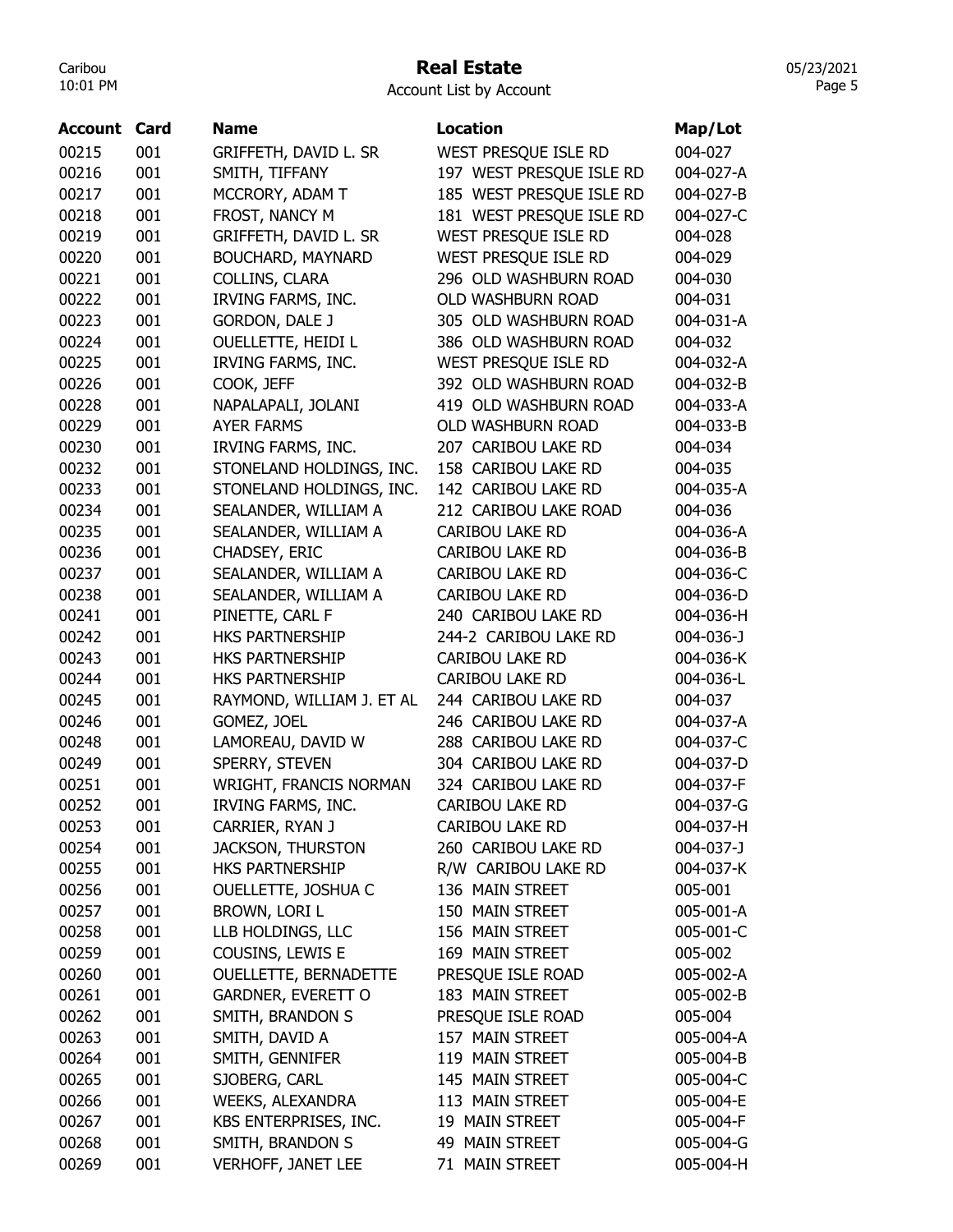## Real Estate

Account List by Account

| <b>Account Card</b> |     | <b>Name</b>                 | <b>Location</b>        | Map/Lot   |
|---------------------|-----|-----------------------------|------------------------|-----------|
| 00270               | 001 | YORK, STEVEN M              | 101 MAIN STREET        | 005-004-J |
| 00271               | 001 | FROST, LELAND - LIFE        | 96 MAIN STREET         | 005-006   |
| 00272               | 001 | HUSTON, KELLEY              | 8 MAIN STREET          | 005-009   |
| 00273               | 001 | <b>IRVING FARMS</b>         | PRESQUE ISLE ROAD      | 005-010   |
| 00274               | 001 | MORNEAU, NANCY &            | 7 BUCK ROAD            | 005-010-A |
| 00275               | 001 | HUSTON, KELLY AND           | 875 PRESQUE ISLE ROAD  | 005-010-B |
| 00276               | 001 | NORTHERN MAINE BREWING      | 22 MAIN STREET         | 005-010-C |
| 00277               | 001 | IRVING FARMS, INC.          | 17 BUCK ROAD           | 005-010-D |
| 00278               | 001 | <b>GRIFFETH, NEAL J</b>     | PRESQUE ISLE ROAD      | 005-011   |
| 00279               | 001 | FISHER, DWAYNE (SR) &       | 97 DOW SIDING ROAD     | 005-011-A |
| 00280               | 001 | HEWITT, FLOYD E. - LIFE     | 33 DOW SIDING ROAD     | 005-011-B |
| 00281               | 001 | ELLIS, GENE R               | 111 DOW SIDING ROAD    | 005-011-C |
| 00282               | 001 | THIBODEAU, JOSIE MAE        | 75 DOW SIDING ROAD     | 005-011-E |
| 00283               | 001 | MORIN, JOHN - LIFE ESTATE   | 39 DOW SIDING ROAD     | 005-011-G |
| 00284               | 001 | AROOSTOOK RENEWABLES        | 46 DOW SIDING ROAD     | 005-012-F |
| 00285               | 001 | DROST, MARION               | 21 DOW SIDING ROAD     | 005-013   |
| 00286               | 001 | MICHAUD, ANITA G.           | 25 DOW SIDING ROAD     | 005-013-A |
| 00288               | 001 | MEYER, SIMON                | DOW SIDING ROAD        | 005-014-A |
| 00289               | 001 | MEYER, SIMON                | DOW SIDING ROAD        | 005-014-B |
| 00290               | 001 | <b>CITY OF CARIBOU</b>      | DOW SIDING ROAD        | 005-015   |
| 00291               | 001 | ELLIS, GENE                 | 100 DOW SIDING ROAD    | 005-017   |
| 00292               | 001 | LISTER KNOWLTON V.F.W.      | DOW SIDING ROAD        | 005-019   |
| 00293               | 001 | CYR, MICHAEL L              | 907 PRESQUE ISLE ROAD  | 005-020   |
| 00294               | 001 | <b>GORENCE, RICHARD B</b>   | 10 BUCK ROAD           | 005-020-A |
| 00295               | 001 | MEHDIZADEGAN, FERIDOON      | 910 PRESQUE ISLE ROAD  | 005-021   |
| 00296               | 001 | WONG, JOHN                  | 904 PRESQUE ISLE ROAD  | 005-021-A |
| 00297               | 001 | SIDDIQUI, JAVED S           | 918 PRESQUE ISLE ROAD  | 005-022-A |
| 00298               | 001 | BURBA, JOHN W               | 958 PRESQUE ISLE ROAD  | 005-023   |
| 00299               | 001 | BURBA, JOHN W               | PRESQUE ISLE ROAD      | 005-023-B |
| 00300               | 001 | IRVING, JEFFREY R           | PRESQUE ISLE ROAD      | 005-024   |
| 00301               | 001 | DAIGLE OIL COMPANY          | 917 PRESQUE ISLE ROAD  | 005-024-A |
| 00302               | 001 | AROOSTOOK BAND OF           | 975 PRESQUE ISLE ROAD  | 005-025   |
| 00303               | 001 | <b>BURBA, JOHN</b>          | 976 PRESQUE ISLE ROAD  | 005-027   |
| 00304               | 001 | YAGHMAI, MADJID MD          | PRESQUE ISLE ROAD      | 005-028   |
| 00305               | 001 | HOPKINS, STEPHEN S          | 988 PRESQUE ISLE ROAD  | 005-028-A |
| 00306               | 001 | <b>GRIFFETH, JOHN F II</b>  | PRESQUE ISLE ROAD      | 005-028-B |
| 00307               | 001 | <b>IRELAND, CLIFTON P</b>   | 998 PRESQUE ISLE ROAD  | 005-028-C |
| 00308               | 001 | LAPLANTE, ANGELA R          | 1030 PRESQUE ISLE ROAD | 005-028-D |
| 00309               | 001 | DOODY, GALE                 | PRESQUE ISLE ROAD      | 005-028-E |
| 00310               | 001 | LAGASSE, STEVEN J           | 1066 PRESQUE ISLE ROAD | 005-031   |
| 00311               | 001 | MCDOUGAL, WALTER            | 1058 PRESQUE ISLE ROAD | 005-031-A |
| 00312               | 001 | COWETT, JOEY                | 1078 PRESQUE ISLE ROAD | 005-031-B |
| 00313               | 001 | IRVING FARMS, INC.          | 997 PRESQUE ISLE ROAD  | 005-032   |
| 00314               | 001 | CHASSE, JASON J             | 1025 PRESQUE ISLE ROAD | 005-032-A |
| 00315               | 001 | CARIBOU HISTORICAL          | 1033 PRESQUE ISLE ROAD | 005-032-B |
| 00316               | 001 | <b>GUERRETTE FARMS CORP</b> | PRESQUE ISLE ROAD      | 005-033   |
| 00317               | 001 | CHANDLER-CAMPBELL,          | 438 E. PRESQUE ISLE    | 005-034   |
| 00318               | 001 | CHANDLER-CAMPBELL,          | E. PRESQUE ISLE        | 005-035   |
| 00319               | 001 | <b>BLACKSTONE, ORMAN K</b>  | E. PRESQUE ISLE        | 005-037   |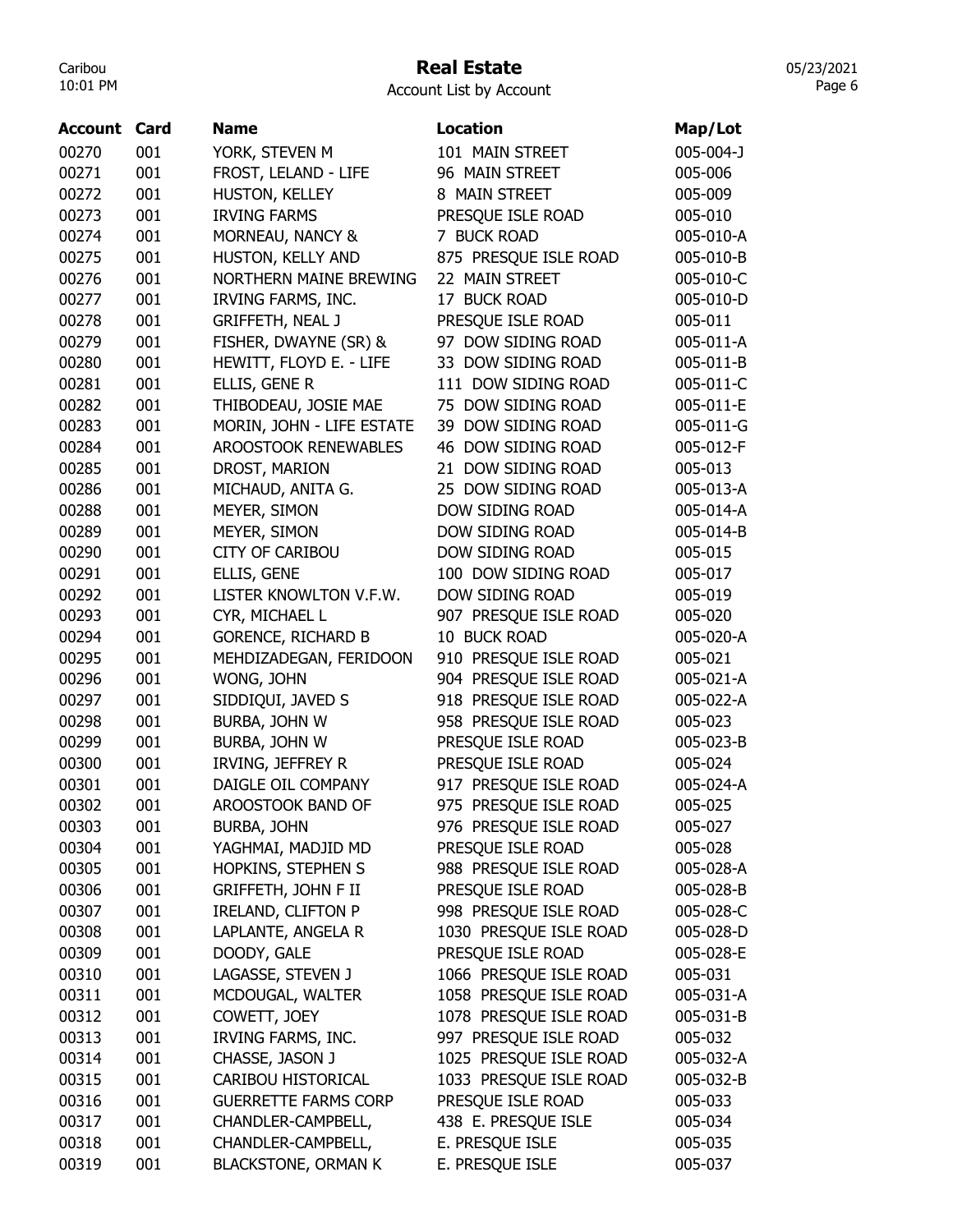## Real Estate

Account List by Account

| <b>Account Card</b> |     | <b>Name</b>                | <b>Location</b>            | Map/Lot   |
|---------------------|-----|----------------------------|----------------------------|-----------|
| 00320               | 001 | <b>KEATON, DAVID W</b>     | 472 E. PRESQUE ISLE        | 005-037-A |
| 00321               | 001 | CHRISTIE, JOHN W           | 466 E. PRESQUE ISLE        | 005-037-B |
| 00322               | 001 | <b>BLACKSTONE, ORMAN K</b> | E. PRESQUE ISLE            | 005-038   |
| 00323               | 001 | MARTIN, TAMMY              | 477 E. PRESQUE ISLE        | 005-041   |
| 00324               | 001 | CORRIVEAU, BRYANT L        | 484 E. PRESQUE ISLE        | 005-043   |
| 00325               | 001 | DOODY, PHILIP D            | 487 E. PRESQUE ISLE        | 005-044   |
| 00326               | 001 | WILLIAMS, HUBERT           | 488 E. PRESQUE ISLE        | 005-045   |
| 00327               | 001 | PERREAULT, TERRY           | 524 E. PRESQUE ISLE        | 005-045-A |
| 00328               | 001 | <b>GAHAGAN, LAWRENCE T</b> | 504 E. PRESQUE ISLE        | 005-045-B |
| 00329               | 001 | WILLIAMS, HUBERT           | 495 E. PRESQUE ISLE        | 005-046   |
| 00330               | 001 | BOURGOINE, DANIEL          | 512 E. PRESQUE ISLE        | 005-048   |
| 00331               | 001 | MORROW, JACQUELYNE         | 516 E. PRESQUE ISLE        | 005-049   |
| 00332               | 001 | CAMPBELL, PETER J.         | E. PRESQUE ISLE            | 005-050   |
| 00333               | 001 | MARQUIS, PAUL T            | 552 E. PRESQUE ISLE        | 005-050-A |
| 00334               | 001 | CAMPBELL, PETER J.         | E. PRESQUE ISLE            | 005-051   |
| 00335               | 001 | FRANZL, WOJCIECH           | 12 HARDISON ROAD           | 005-053   |
| 00336               | 001 | CANADIAN PACIFIC LIMITED   | E. PRESQUE ISLE            | 005-055   |
| 00337               | 001 | CLARK, DANIELLE RAE        | 601 E. PRESQUE ISLE        | 005-056   |
| 00338               | 001 | SHAW, ROBERT S             | <b>HARDISON ROAD</b>       | 005-057   |
| 00339               | 001 | SHAW, ROBERT S II          | 36 HARDISON ROAD           | 005-057-A |
| 00340               | 001 | SHAW, ROBERT S             | <b>HARDISON ROAD</b>       | 005-058   |
| 00341               | 001 | CLARK, DANIEL AND LUELLA   | 46 HARDISON ROAD           | 005-058-A |
| 00342               | 001 | SHAW, ROBERT S             | <b>HARDISON ROAD</b>       | 005-059   |
| 00343               | 001 | ROSSIGNOL, RICHARD JR      | 76 HARDISON ROAD           | 005-060-A |
| 00344               | 001 | <b>GOUGH, ROBERT R</b>     | 98 HARDISON ROAD           | 005-061   |
| 00345               | 001 | <b>BLACKSTONE, ORMAN K</b> | <b>HARDISON ROAD</b>       | 005-062   |
| 00346               | 001 | <b>GREEN, MITCHELL</b>     | <b>HARDISON ROAD</b>       | 005-062-A |
| 00347               | 001 | <b>GREEN, MITCHELL R</b>   | 142 HARDISON ROAD          | 005-062-B |
| 00348               | 001 | SUSEE, TERRY D             | 774 E. PRESQUE ISLE        | 005-063   |
| 00349               | 001 | <b>BLACKSTONE, KYLE</b>    | E. PRESQUE ISLE            | 005-063-A |
| 00350               | 001 | <b>BOUTOT, SAMUEL S</b>    | 57 HARDISON ROAD           | 005-064   |
| 00351               | 001 | HOLMAN, LORI JEAN WARK     | <b>HARDISON ROAD</b><br>51 | 005-065   |
| 00352               | 001 | PLOURDE, DOUGLAS A         | 17 HARDISON ROAD           | 005-066   |
| 00353               | 001 | CORRIVEAU, RENAUD J        | E. PRESQUE ISLE            | 005-067   |
| 00354               | 001 | LISTER, ALLYN L            | 625 E. PRESQUE ISLE        | 005-067-A |
| 00355               | 001 | CORRIVEAU, RENAUD J        | MCGRAW SIDING RD           | 005-067-B |
| 00356               | 001 | CORRIVEAU, RENAUD J        | MCGRAW SIDING RD           | 005-067-C |
| 00357               | 001 | KNOLL, SUSIE M.            | 14 MCGRAW SIDING RD        | 005-067-D |
| 00358               | 001 | HARRISON, WILLIAM C        | 659 E. PRESQUE ISLE        | 005-069   |
| 00359               | 001 | SHAW, ROBERT S             | <b>HARDISON ROAD</b>       | 005-070   |
| 00360               | 001 | ROSSIGNOL, WILLIAM R       | 73 HARDISON ROAD           | 005-070-C |
| 00361               | 001 | PELKEY, RICHARD W          | 679 E. PRESQUE ISLE        | 005-070-D |
| 00362               | 001 | CARON, CHARLES C           | 689 E. PRESQUE ISLE        | 005-070-E |
| 00363               | 001 | TILL, MATTHEW L            | 718 E. PRESQUE ISLE        | 005-071   |
| 00364               | 001 | <b>BOUCHARD, JEFFERY D</b> | 730 E. PRESQUE ISLE        | 005-071-A |
| 00365               | 001 | BLACKSTONE, ORMAN K.       | E. PRESQUE ISLE            | 005-071-B |
| 00367               | 001 | STAPLES, SHANNON D         | 842 E. PRESQUE ISLE        | 005-074   |
| 00368               | 001 | SEAMAN, YVETTE             | 800 E. PRESQUE ISLE        | 005-075   |
| 00369               | 001 | SUTHERLAND, TAMMY          | 8 MCGRAW SIDING RD         | 005-076   |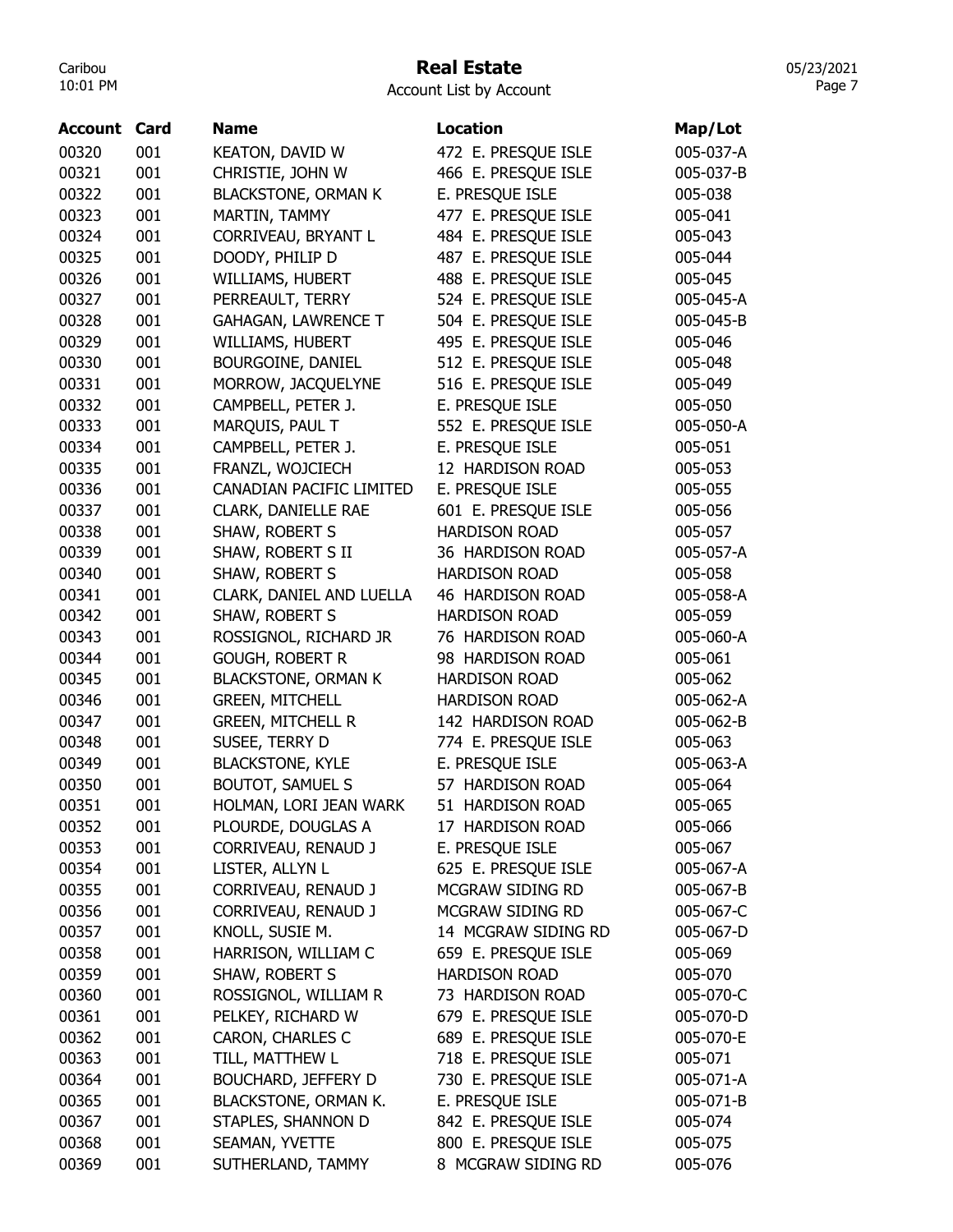## Real Estate

05/23/2021 Page 8

| <b>Account</b> | Card | <b>Name</b>                | <b>Location</b>          | Map/Lot   |
|----------------|------|----------------------------|--------------------------|-----------|
| 00370          | 001  | ZAGRANIS, JANE S           | 633 E. PRESQUE ISLE      | 005-077   |
| 00371          | 001  | CYR, JOSHUA D              | 639 E. PRESQUE ISLE      | 005-078   |
| 00372          | 001  | SPERREY, JOSEPH L          | 647 E. PRESQUE ISLE      | 005-079   |
| 00373          | 001  | WONGCHAOWART,              | E. PRESQUE ISLE          | 005-080   |
| 00374          | 001  | DIONNE, PHILIP J           | 713 E. PRESQUE ISLE      | 005-081   |
| 00375          | 001  | HALE, JEREMY               | 721 E. PRESQUE ISLE      | 005-082   |
| 00376          | 001  | TILLEY, JAMES M            | 731 E. PRESQUE ISLE      | 005-083   |
| 00377          | 001  | OLMSTEAD, CHERYL           | 741 E. PRESQUE ISLE      | 005-085   |
| 00378          | 001  | MERRILL, DEBRA J           | 759 E. PRESQUE ISLE      | 005-086   |
| 00379          | 001  | SUSEE, TERRY D             | 773 E. PRESQUE ISLE      | 005-088   |
| 00380          | 001  | SOLMAN, RICHARD D          | 789 E. PRESQUE ISLE      | 005-090   |
| 00381          | 001  | LAFLASH, DANIEL S          | 807 E. PRESQUE ISLE      | 005-091   |
| 00383          | 001  | <b>BLACKSTONE, O. KYLE</b> | 170 HARDISON ROAD        | 006-002   |
| 00384          | 001  | SWANBERG, CALEB J          | 194 HARDISON ROAD        | 006-003   |
| 00385          | 001  | SHAW, ROBERT S II          | <b>HARDISON ROAD</b>     | 006-004   |
| 00386          | 001  | EWING, RITA - DEV          | 181 HARDISON ROAD        | 006-004-A |
| 00387          | 001  | EWING, RITA C - DEV        | 187 HARDISON ROAD        | 006-004-B |
| 00388          | 001  | EWING, THERESA M           | 285 HARDISON ROAD        | 006-004-C |
| 00389          | 001  | HERSEY, WILLIAM K          | 292 HARDISON ROAD        | 006-005   |
| 00390          | 001  | KIEFFER, ROBERT            | 323 HARDISON ROAD        | 006-001   |
| 00391          | 001  | FOSTER, DARREL J           | <b>HARDISON ROAD</b>     | 006-007   |
| 00392          | 001  | SHAW, ROBERT S II          | 334 HARDISON ROAD        | 006-008   |
| 00393          | 001  | BELMAIN, KATHLEEN M.       | 368 HARDISON ROAD        | 006-008-A |
| 00394          | 001  | SHAW, ROBERT S             | 91 GREEN RIDGE RD        | 006-009   |
| 00395          | 001  | <b>CLEVETTE, KEVIN</b>     | <b>GREEN RIDGE RD</b>    | 006-010-A |
| 00396          | 001  | UNITED STATES OF AMERICA   | 68 GREEN RIDGE RD        | 006-011   |
| 00397          | 001  | SHAW, ROBERT S             | FORT FAIRFIELD ROAD      | 006-012   |
| 00398          | 001  | DUDLEY, CHAD               | 1105 FORT FAIRFIELD RD   | 006-013-A |
| 00399          | 001  | SHAW, ROBERT S             | 44 MAIN SIDING ROAD      | 006-014   |
| 00400          | 001  | HITCHCOCK, DALE E          | 1089 FORT FAIRFIELD RD   | 006-015   |
| 00401          | 001  | STATE OF MAINE,            | 1100 FORT FAIRFIELD ROAD | 006-016   |
| 00402          | 001  | ROSSIGNOL, PAUL A JR       | 1065 FORT FAIRFIELD RD   | 006-017   |
| 00403          | 001  | SELMAN, JEAN               | 33 MAIN SIDING ROAD      | 006-017-A |
| 00404          | 001  | WALLS, DENNIS L            | 79 MAIN SIDING ROAD      | 006-018-C |
| 00405          | 001  | RIDLEY, DEAN F             | 93 MAIN SIDING ROAD      | 006-018-D |
| 00406          | 001  | <b>CLOWES, CRAIG F</b>     | 111 MAIN SIDING ROAD     | 006-018-G |
| 00407          | 001  | WILLEY, ALLAN              | 121 MAIN SIDING ROAD     | 006-018-H |
| 00408          | 001  | HARTLEY, KENNETH L         | 133 MAIN SIDING ROAD     | 006-018-J |
| 00409          | 001  | THOMPSON, ROGER A. &       | 141 MAIN SIDING ROAD     | 006-018-K |
| 00410          | 001  | SHAW, ROBERT S II          | MAIN SIDING ROAD         | 006-018-L |
| 00411          | 001  | BOISVERT, RICHARD L        | 71 MAIN SIDING ROAD      | 006-018-M |
| 00412          | 001  | KAMM, JAY DANIEL           | 59 MAIN SIDING ROAD      | 006-018-N |
| 00413          | 001  | VAILLANCOURT, SIMONE M     | MAIN SIDING ROAD         | 006-018-R |
| 00414          | 001  | SWANBERG, JOHN S           | 1034 FORT FAIRFIELD RD   | 006-019   |
| 00415          | 001  | SHAW, ROBERT S II          | FORT FAIRFIELD ROAD      | 006-020   |
| 00416          | 001  | SHAW, ROBERT S II          | FORT FAIRFIELD ROAD      | 006-021   |
| 00417          | 001  | <b>GORDON, LOREN J</b>     | 1000 FORT FAIRFIELD RD   | 006-022   |
| 00419          | 001  | FORBES, JOHN KENT          | 952 FORT FAIRFIELD RD    | 006-024   |
| 00420          | 001  | FORBES, JOHN KENT          | FORT FAIRFIELD ROAD      | 006-025   |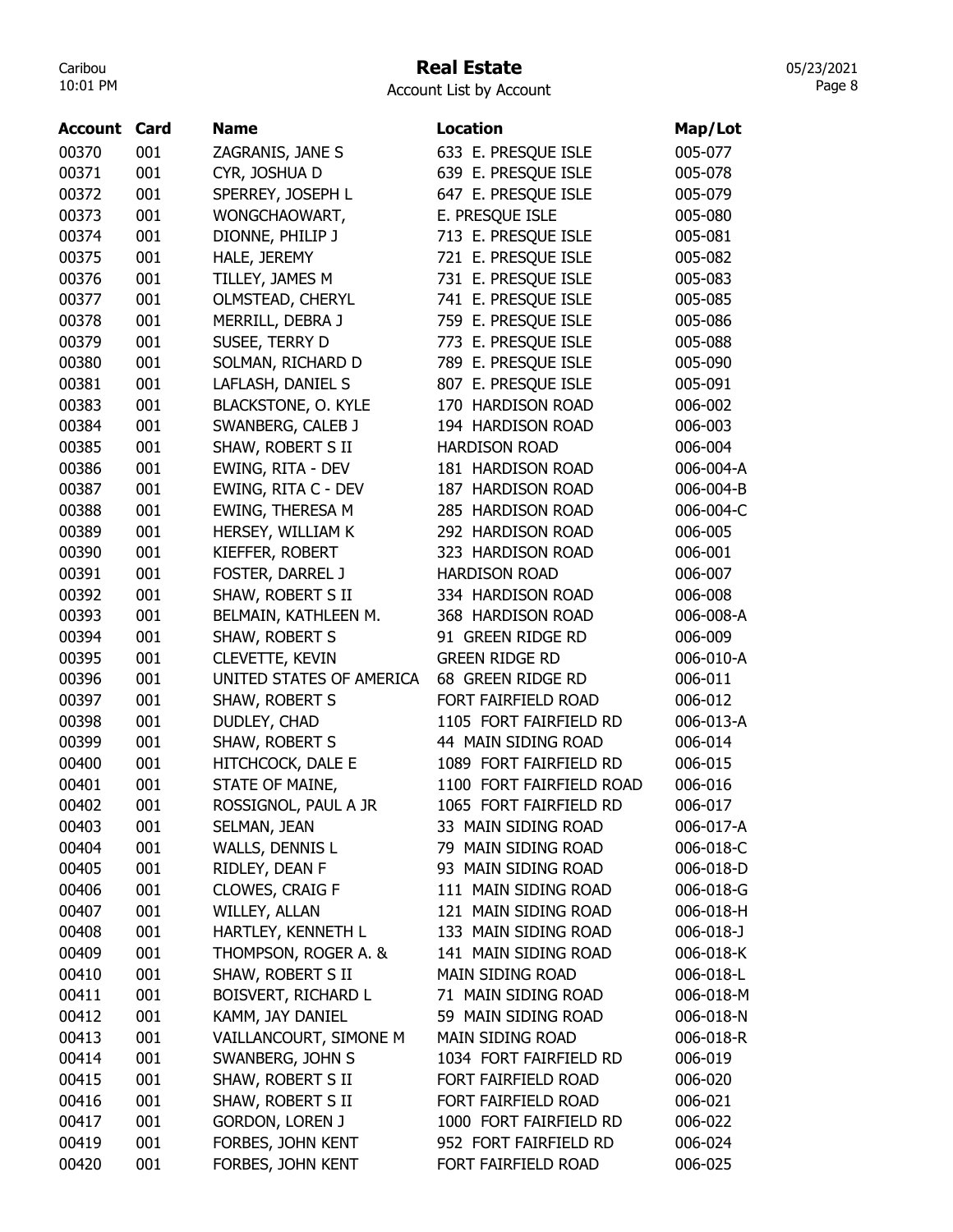# Real Estate

|  | Account List by Account |  |
|--|-------------------------|--|
|  |                         |  |

| 00421<br>001<br>953 FORT FAIRFIELD RD<br>006-025-A<br>FORBES, JOHN KENT<br>00422<br>001<br>FORBES, JOHN KENT<br>943 FORT FAIRFIELD RD<br>006-025-B<br>941 FORT FAIRFIELD ROAD<br>00423<br>001<br>FORBES, JOHN KENT<br>006-026<br>00424<br>001<br>MCLAUGHLIN, EVANS D<br>937 FORT FAIRFIELD RD<br>006-027<br>00425<br>001<br>RIVEREDGE HOLDING, LLC<br><b>GRIMES ROAD</b><br>006-030<br>001<br>00426<br>924 GRIMES ROAD<br>006-031-A<br>HERSEY, NATHAN<br>00427<br>001<br><b>GRIMES ROAD</b><br>006-031-B<br>FORT FAIRFIELD, TOWN OF<br><b>GRIMES ROAD</b><br>00429<br>001<br>HERSEY, NATHAN<br>006-031-D<br>00430<br>001<br>YORK STREET<br>SODERBERG, CARL J<br>007-001<br>001<br>00431<br><b>GREEN MEADOW</b><br>444 MAIN STREET<br>007-002<br>00432<br>001<br>384 MAIN STREET<br>007-003<br>SUTHERLAND, STUART<br>00433<br>001<br>AREY, STEVEN J<br>408 MAIN STREET<br>007-003-A<br>00434<br>001<br>CARIBOU UTILITIES DISTRICT<br><b>MAIN STREET</b><br>007-003-B<br>001<br>00435<br>SUTHERLAND, STUART<br><b>MAIN STREET</b><br>007-003-D<br>00436<br>001<br>TODD, R.L. & SON, INC.<br>414 MAIN STREET<br>007-003-E<br>001<br>302 MAIN STREET<br>00437<br>NORTHERN MAINE REGIONAL<br>007-004<br>001<br>00438<br>YORK MACHINERY NORTH<br>314 MAIN STREET<br>007-004-A<br>001<br>00439<br>SAED, ADRIAN SCOTT<br>17 WEST PRESQUE ISLE RD<br>007-004-B<br>WEST PRESQUE ISLE RD<br>00440<br>001<br>SUTHERLAND, STUART<br>007-005<br>001<br>67 WEST PRESQUE ISLE RD<br>00441<br>007-005-A<br>SNYDER, JEANNE<br>001<br>00442<br>JONES, MARK<br>55 WEST PRESQUE ISLE RD<br>007-005-B | <b>Account Card</b> |     | <b>Name</b>            | <b>Location</b>         | Map/Lot     |
|---------------------------------------------------------------------------------------------------------------------------------------------------------------------------------------------------------------------------------------------------------------------------------------------------------------------------------------------------------------------------------------------------------------------------------------------------------------------------------------------------------------------------------------------------------------------------------------------------------------------------------------------------------------------------------------------------------------------------------------------------------------------------------------------------------------------------------------------------------------------------------------------------------------------------------------------------------------------------------------------------------------------------------------------------------------------------------------------------------------------------------------------------------------------------------------------------------------------------------------------------------------------------------------------------------------------------------------------------------------------------------------------------------------------------------------------------------------------------------------------------------------------------------------------------------------------------------|---------------------|-----|------------------------|-------------------------|-------------|
|                                                                                                                                                                                                                                                                                                                                                                                                                                                                                                                                                                                                                                                                                                                                                                                                                                                                                                                                                                                                                                                                                                                                                                                                                                                                                                                                                                                                                                                                                                                                                                                 |                     |     |                        |                         |             |
|                                                                                                                                                                                                                                                                                                                                                                                                                                                                                                                                                                                                                                                                                                                                                                                                                                                                                                                                                                                                                                                                                                                                                                                                                                                                                                                                                                                                                                                                                                                                                                                 |                     |     |                        |                         |             |
|                                                                                                                                                                                                                                                                                                                                                                                                                                                                                                                                                                                                                                                                                                                                                                                                                                                                                                                                                                                                                                                                                                                                                                                                                                                                                                                                                                                                                                                                                                                                                                                 |                     |     |                        |                         |             |
|                                                                                                                                                                                                                                                                                                                                                                                                                                                                                                                                                                                                                                                                                                                                                                                                                                                                                                                                                                                                                                                                                                                                                                                                                                                                                                                                                                                                                                                                                                                                                                                 |                     |     |                        |                         |             |
|                                                                                                                                                                                                                                                                                                                                                                                                                                                                                                                                                                                                                                                                                                                                                                                                                                                                                                                                                                                                                                                                                                                                                                                                                                                                                                                                                                                                                                                                                                                                                                                 |                     |     |                        |                         |             |
|                                                                                                                                                                                                                                                                                                                                                                                                                                                                                                                                                                                                                                                                                                                                                                                                                                                                                                                                                                                                                                                                                                                                                                                                                                                                                                                                                                                                                                                                                                                                                                                 |                     |     |                        |                         |             |
|                                                                                                                                                                                                                                                                                                                                                                                                                                                                                                                                                                                                                                                                                                                                                                                                                                                                                                                                                                                                                                                                                                                                                                                                                                                                                                                                                                                                                                                                                                                                                                                 |                     |     |                        |                         |             |
|                                                                                                                                                                                                                                                                                                                                                                                                                                                                                                                                                                                                                                                                                                                                                                                                                                                                                                                                                                                                                                                                                                                                                                                                                                                                                                                                                                                                                                                                                                                                                                                 |                     |     |                        |                         |             |
|                                                                                                                                                                                                                                                                                                                                                                                                                                                                                                                                                                                                                                                                                                                                                                                                                                                                                                                                                                                                                                                                                                                                                                                                                                                                                                                                                                                                                                                                                                                                                                                 |                     |     |                        |                         |             |
|                                                                                                                                                                                                                                                                                                                                                                                                                                                                                                                                                                                                                                                                                                                                                                                                                                                                                                                                                                                                                                                                                                                                                                                                                                                                                                                                                                                                                                                                                                                                                                                 |                     |     |                        |                         |             |
|                                                                                                                                                                                                                                                                                                                                                                                                                                                                                                                                                                                                                                                                                                                                                                                                                                                                                                                                                                                                                                                                                                                                                                                                                                                                                                                                                                                                                                                                                                                                                                                 |                     |     |                        |                         |             |
|                                                                                                                                                                                                                                                                                                                                                                                                                                                                                                                                                                                                                                                                                                                                                                                                                                                                                                                                                                                                                                                                                                                                                                                                                                                                                                                                                                                                                                                                                                                                                                                 |                     |     |                        |                         |             |
|                                                                                                                                                                                                                                                                                                                                                                                                                                                                                                                                                                                                                                                                                                                                                                                                                                                                                                                                                                                                                                                                                                                                                                                                                                                                                                                                                                                                                                                                                                                                                                                 |                     |     |                        |                         |             |
|                                                                                                                                                                                                                                                                                                                                                                                                                                                                                                                                                                                                                                                                                                                                                                                                                                                                                                                                                                                                                                                                                                                                                                                                                                                                                                                                                                                                                                                                                                                                                                                 |                     |     |                        |                         |             |
|                                                                                                                                                                                                                                                                                                                                                                                                                                                                                                                                                                                                                                                                                                                                                                                                                                                                                                                                                                                                                                                                                                                                                                                                                                                                                                                                                                                                                                                                                                                                                                                 |                     |     |                        |                         |             |
|                                                                                                                                                                                                                                                                                                                                                                                                                                                                                                                                                                                                                                                                                                                                                                                                                                                                                                                                                                                                                                                                                                                                                                                                                                                                                                                                                                                                                                                                                                                                                                                 |                     |     |                        |                         |             |
|                                                                                                                                                                                                                                                                                                                                                                                                                                                                                                                                                                                                                                                                                                                                                                                                                                                                                                                                                                                                                                                                                                                                                                                                                                                                                                                                                                                                                                                                                                                                                                                 |                     |     |                        |                         |             |
|                                                                                                                                                                                                                                                                                                                                                                                                                                                                                                                                                                                                                                                                                                                                                                                                                                                                                                                                                                                                                                                                                                                                                                                                                                                                                                                                                                                                                                                                                                                                                                                 |                     |     |                        |                         |             |
|                                                                                                                                                                                                                                                                                                                                                                                                                                                                                                                                                                                                                                                                                                                                                                                                                                                                                                                                                                                                                                                                                                                                                                                                                                                                                                                                                                                                                                                                                                                                                                                 |                     |     |                        |                         |             |
|                                                                                                                                                                                                                                                                                                                                                                                                                                                                                                                                                                                                                                                                                                                                                                                                                                                                                                                                                                                                                                                                                                                                                                                                                                                                                                                                                                                                                                                                                                                                                                                 |                     |     |                        |                         |             |
|                                                                                                                                                                                                                                                                                                                                                                                                                                                                                                                                                                                                                                                                                                                                                                                                                                                                                                                                                                                                                                                                                                                                                                                                                                                                                                                                                                                                                                                                                                                                                                                 |                     |     |                        |                         |             |
|                                                                                                                                                                                                                                                                                                                                                                                                                                                                                                                                                                                                                                                                                                                                                                                                                                                                                                                                                                                                                                                                                                                                                                                                                                                                                                                                                                                                                                                                                                                                                                                 | 00443               | 001 | <b>BOSSIE, CRAIG A</b> | 97 WEST PRESQUE ISLE RD | 007-005-C   |
| MICHAUD, LARRY J<br>WEST PRESQUE ISLE RD<br>00444<br>001<br>007-005-D                                                                                                                                                                                                                                                                                                                                                                                                                                                                                                                                                                                                                                                                                                                                                                                                                                                                                                                                                                                                                                                                                                                                                                                                                                                                                                                                                                                                                                                                                                           |                     |     |                        |                         |             |
| 131 WEST PRESQUE ISLE RD<br>00445<br>001<br>MICHAUD, LARRY Y<br>007-005-E                                                                                                                                                                                                                                                                                                                                                                                                                                                                                                                                                                                                                                                                                                                                                                                                                                                                                                                                                                                                                                                                                                                                                                                                                                                                                                                                                                                                                                                                                                       |                     |     |                        |                         |             |
| 001<br>00449<br>DIVITO, MICHAEL A JR<br>165 WEST PRESQUE ISLE RD<br>007-005-J                                                                                                                                                                                                                                                                                                                                                                                                                                                                                                                                                                                                                                                                                                                                                                                                                                                                                                                                                                                                                                                                                                                                                                                                                                                                                                                                                                                                                                                                                                   |                     |     |                        |                         |             |
| 00450<br>001<br>CORRIVEAU, DAVID P<br>WEST PRESQUE ISLE RD<br>007-006                                                                                                                                                                                                                                                                                                                                                                                                                                                                                                                                                                                                                                                                                                                                                                                                                                                                                                                                                                                                                                                                                                                                                                                                                                                                                                                                                                                                                                                                                                           |                     |     |                        |                         |             |
| 00451<br>001<br>MICHAUD, ANDREW J<br>162 WEST PRESQUE ISLE RD<br>007-006-A                                                                                                                                                                                                                                                                                                                                                                                                                                                                                                                                                                                                                                                                                                                                                                                                                                                                                                                                                                                                                                                                                                                                                                                                                                                                                                                                                                                                                                                                                                      |                     |     |                        |                         |             |
| 00452<br>001<br><b>BOSSIE, CRAIG A</b><br>96 WEST PRESQUE ISLE RD<br>007-006-B                                                                                                                                                                                                                                                                                                                                                                                                                                                                                                                                                                                                                                                                                                                                                                                                                                                                                                                                                                                                                                                                                                                                                                                                                                                                                                                                                                                                                                                                                                  |                     |     |                        |                         |             |
| 00453<br>001<br>140 WEST PRESQUE ISLE RD<br>007-006-C<br>LOCKE, JOHN B                                                                                                                                                                                                                                                                                                                                                                                                                                                                                                                                                                                                                                                                                                                                                                                                                                                                                                                                                                                                                                                                                                                                                                                                                                                                                                                                                                                                                                                                                                          |                     |     |                        |                         |             |
| 120 WEST PRESQUE ISLE RD<br>00454<br>001<br>FITZSIMMONS, MICHAEL<br>007-006-D                                                                                                                                                                                                                                                                                                                                                                                                                                                                                                                                                                                                                                                                                                                                                                                                                                                                                                                                                                                                                                                                                                                                                                                                                                                                                                                                                                                                                                                                                                   |                     |     |                        |                         |             |
| 130 WEST PRESQUE ISLE RD<br>00455<br>001<br>SELFRIDGE, WAYNE J<br>007-006-E                                                                                                                                                                                                                                                                                                                                                                                                                                                                                                                                                                                                                                                                                                                                                                                                                                                                                                                                                                                                                                                                                                                                                                                                                                                                                                                                                                                                                                                                                                     |                     |     |                        |                         |             |
| HANSON, STEVEN<br>007-007<br>00456<br>001<br>230 OLD WASHBURN ROAD                                                                                                                                                                                                                                                                                                                                                                                                                                                                                                                                                                                                                                                                                                                                                                                                                                                                                                                                                                                                                                                                                                                                                                                                                                                                                                                                                                                                                                                                                                              |                     |     |                        |                         |             |
| <b>BOSSIE, RICHARD O</b><br>276 OLD WASHBURN ROAD<br>00457<br>001<br>007-007-A                                                                                                                                                                                                                                                                                                                                                                                                                                                                                                                                                                                                                                                                                                                                                                                                                                                                                                                                                                                                                                                                                                                                                                                                                                                                                                                                                                                                                                                                                                  |                     |     |                        |                         |             |
| 222 OLD WASHBURN ROAD<br>00458<br>001<br><b>BOSSIE, REGINALD</b><br>007-007-B                                                                                                                                                                                                                                                                                                                                                                                                                                                                                                                                                                                                                                                                                                                                                                                                                                                                                                                                                                                                                                                                                                                                                                                                                                                                                                                                                                                                                                                                                                   |                     |     |                        |                         |             |
| 259 OLD WASHBURN ROAD<br>00459<br>001<br><b>GARRETT, KENNETH J</b><br>007-008-A                                                                                                                                                                                                                                                                                                                                                                                                                                                                                                                                                                                                                                                                                                                                                                                                                                                                                                                                                                                                                                                                                                                                                                                                                                                                                                                                                                                                                                                                                                 |                     |     |                        |                         |             |
| GROSS, ELAINE K., EMILY K.,<br>229 OLD WASHBURN ROAD<br>00460<br>001<br>007-009                                                                                                                                                                                                                                                                                                                                                                                                                                                                                                                                                                                                                                                                                                                                                                                                                                                                                                                                                                                                                                                                                                                                                                                                                                                                                                                                                                                                                                                                                                 |                     |     |                        |                         |             |
| 001<br>00461<br>IRVING FARMS, INC.<br><b>OLD WASHBURN ROAD</b><br>007-010                                                                                                                                                                                                                                                                                                                                                                                                                                                                                                                                                                                                                                                                                                                                                                                                                                                                                                                                                                                                                                                                                                                                                                                                                                                                                                                                                                                                                                                                                                       |                     |     |                        |                         |             |
| CHAMBERLAIN, RHONDA<br>171 OLD WASHBURN ROAD<br>00462<br>001                                                                                                                                                                                                                                                                                                                                                                                                                                                                                                                                                                                                                                                                                                                                                                                                                                                                                                                                                                                                                                                                                                                                                                                                                                                                                                                                                                                                                                                                                                                    |                     |     |                        |                         | 007-010-002 |
| TOMPKINS, MICHELE D<br>201 OLD WASHBURN ROAD<br>00463<br>001<br>007-010-A                                                                                                                                                                                                                                                                                                                                                                                                                                                                                                                                                                                                                                                                                                                                                                                                                                                                                                                                                                                                                                                                                                                                                                                                                                                                                                                                                                                                                                                                                                       |                     |     |                        |                         |             |
| GROSS, ELAINE K., EMILY K.<br>OLD WASHBURN ROAD<br>00464<br>001<br>007-010-B                                                                                                                                                                                                                                                                                                                                                                                                                                                                                                                                                                                                                                                                                                                                                                                                                                                                                                                                                                                                                                                                                                                                                                                                                                                                                                                                                                                                                                                                                                    |                     |     |                        |                         |             |
| RIDENOUR, THOMAS P.,<br>00465<br>001<br>186 OLD WASHBURN ROAD<br>007-011                                                                                                                                                                                                                                                                                                                                                                                                                                                                                                                                                                                                                                                                                                                                                                                                                                                                                                                                                                                                                                                                                                                                                                                                                                                                                                                                                                                                                                                                                                        |                     |     |                        |                         |             |
| 00466<br>001<br>TOMPKINS, BARBARA C<br>212 OLD WASHBURN ROAD<br>007-011-A                                                                                                                                                                                                                                                                                                                                                                                                                                                                                                                                                                                                                                                                                                                                                                                                                                                                                                                                                                                                                                                                                                                                                                                                                                                                                                                                                                                                                                                                                                       |                     |     |                        |                         |             |
| 00467<br>001<br>GODIN, CASSIDY<br>144 OLD WASHBURN ROAD<br>007-011-B                                                                                                                                                                                                                                                                                                                                                                                                                                                                                                                                                                                                                                                                                                                                                                                                                                                                                                                                                                                                                                                                                                                                                                                                                                                                                                                                                                                                                                                                                                            |                     |     |                        |                         |             |
| OLD WASHBURN ROAD<br>00469<br>001<br>POWERS, NORMAN C<br>007-011-D                                                                                                                                                                                                                                                                                                                                                                                                                                                                                                                                                                                                                                                                                                                                                                                                                                                                                                                                                                                                                                                                                                                                                                                                                                                                                                                                                                                                                                                                                                              |                     |     |                        |                         |             |
| THERIAULT, JANICE - DEV<br>101 OLD WASHBURN ROAD<br>00470<br>001<br>007-013-A                                                                                                                                                                                                                                                                                                                                                                                                                                                                                                                                                                                                                                                                                                                                                                                                                                                                                                                                                                                                                                                                                                                                                                                                                                                                                                                                                                                                                                                                                                   |                     |     |                        |                         |             |
| ALBERT, TODD A<br>75 OLD WASHBURN ROAD<br>00471<br>001<br>007-013-B                                                                                                                                                                                                                                                                                                                                                                                                                                                                                                                                                                                                                                                                                                                                                                                                                                                                                                                                                                                                                                                                                                                                                                                                                                                                                                                                                                                                                                                                                                             |                     |     |                        |                         |             |
| LAVIGNE, DARYL G<br>00472<br>001<br>127 OLD WASHBURN ROAD<br>007-013-C                                                                                                                                                                                                                                                                                                                                                                                                                                                                                                                                                                                                                                                                                                                                                                                                                                                                                                                                                                                                                                                                                                                                                                                                                                                                                                                                                                                                                                                                                                          |                     |     |                        |                         |             |
| 00474<br>001<br><b>BOUCHARD, JOANNE E</b><br><b>OLD WASHBURN ROAD</b><br>007-013-E                                                                                                                                                                                                                                                                                                                                                                                                                                                                                                                                                                                                                                                                                                                                                                                                                                                                                                                                                                                                                                                                                                                                                                                                                                                                                                                                                                                                                                                                                              |                     |     |                        |                         |             |
| FREEMAN, PETER J<br>00475<br>001<br>95 OLD WASHBURN ROAD<br>007-013-F                                                                                                                                                                                                                                                                                                                                                                                                                                                                                                                                                                                                                                                                                                                                                                                                                                                                                                                                                                                                                                                                                                                                                                                                                                                                                                                                                                                                                                                                                                           |                     |     |                        |                         |             |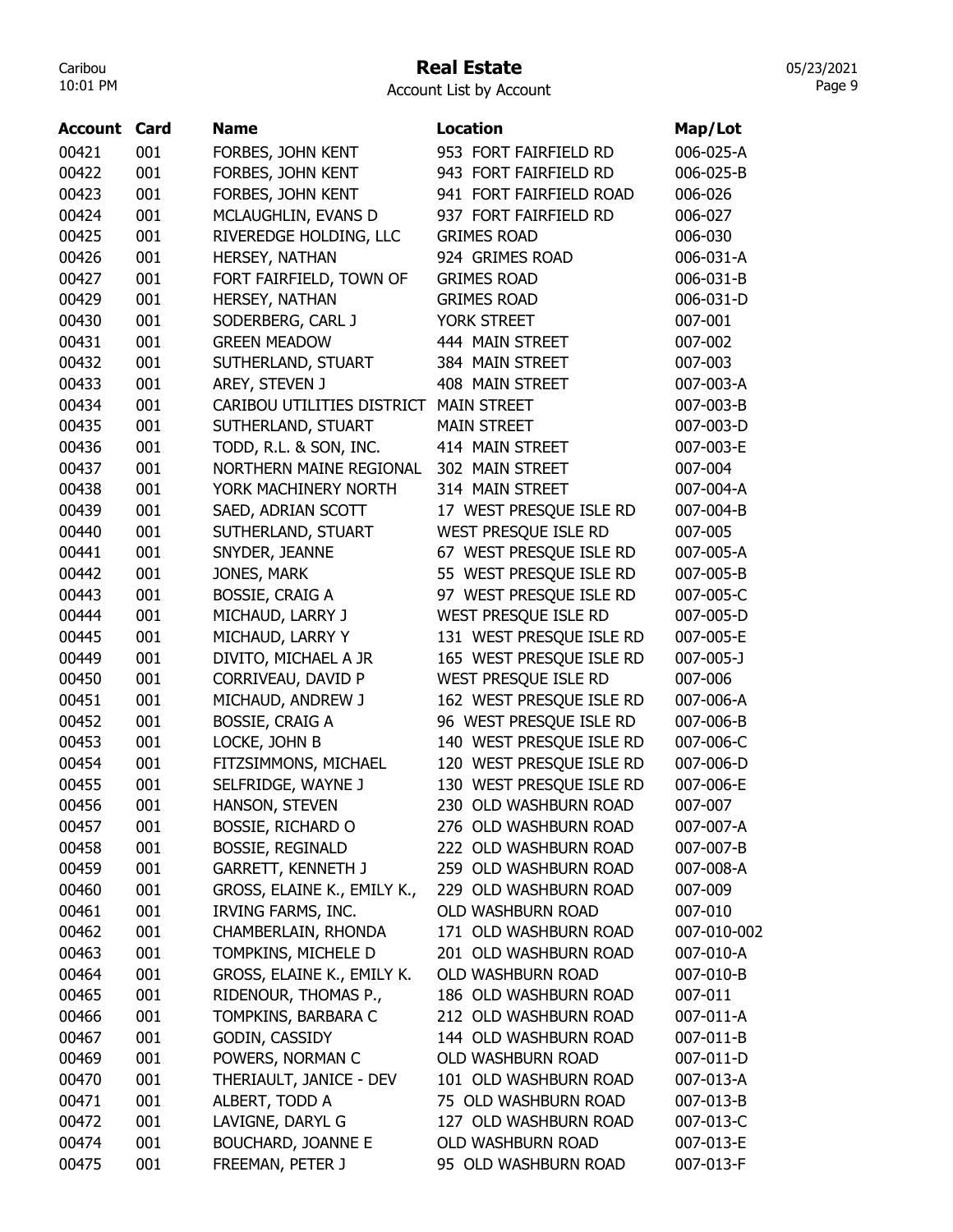## Real Estate

Account List by Account

| <b>Account Card</b> |     | <b>Name</b>                            | <b>Location</b>          | Map/Lot            |
|---------------------|-----|----------------------------------------|--------------------------|--------------------|
| 00476               | 001 |                                        | 57 OLD WASHBURN ROAD     | 007-013-G          |
| 00477               | 001 | JANDREAU, ADAM PAUL<br>PELKEY, KEVIN J | 140 OLD WASHBURN ROAD    | 007-014            |
| 00478               | 001 | SMITH, EARL W                          | 114 OLD WASHBURN ROAD    | 007-014-A          |
| 00479               | 001 | TRACY, KURT W                          | <b>OLD WASHBURN ROAD</b> | 007-014-B          |
| 00480               | 001 | IRVING, SCOTT K                        | OLD WASHBURN ROAD        | 007-015            |
| 00481               | 001 | SIROIS, MARK R                         | 100 OLD WASHBURN ROAD    | 007-015-A          |
| 00482               | 001 | <b>OUELLETTE, KENNETH A</b>            | 232 YORK STREET          | 007-015-C          |
| 00483               | 001 |                                        | 302 YORK STREET          | 007-015-D          |
|                     | 001 | SNELL, DONALD L                        |                          |                    |
| 00486               |     | LIGHTBOWN, ALAN L                      | 276 YORK STREET          | 007-015-G          |
| 00487               | 001 | <b>GAUVIN, THERESA M</b>               | 268 YORK STREET          | 007-015-H          |
| 00488               | 001 | CAUDILL, GARY A                        | 258 YORK STREET          | 007-015-J          |
| 00489               | 001 | LISTER, RICK S                         | 246 YORK STREET          | 007-015-L          |
| 00490               | 001 | CHAPMAN, GREGORY E                     | 346 YORK STREET          | 007-016            |
| 00491               | 001 | GILES, TYLER R                         | 42 OLD WASHBURN ROAD     | 007-016-A          |
| 00492               | 001 | BROWN, PATRICIA A.                     | 334 YORK STREET          | 007-016-B          |
| 00493               | 001 | LAPLANTE, DAVID G                      | 20 OLD WASHBURN ROAD     | 007-016-D          |
| 00494               | 001 | <b>BOUCHARD, JOANNE E</b>              | 70 OLD WASHBURN ROAD     | 007-016-F          |
| 00495               | 001 | HEBERT, ATHILL B                       | 34 OLD WASHBURN ROAD     | 007-016-G          |
| 00496               | 001 | MERRITT, GARY                          | 360 YORK STREET          | $007 - 016 - J$    |
| 00497               | 001 | MORRIS, EDWINA L                       | 366 YORK STREET          | 007-016-K          |
| 00498               | 001 | HEBERT, ATHILL B                       | YORK STREET              | 007-016-L          |
| 00499               | 001 | LEVASSEUR, CINDY                       | 64 OLD WASHBURN ROAD     | 007-016-M          |
| 00500               | 001 | THIBODEAU, GUILDA                      | 322 YORK STREET          | 007-017            |
| 00501               | 001 | LEVESQUE, ANISSA M                     | 345 YORK STREET          | 007-018            |
| 00502               | 001 | MARTIN, GARY                           | 327 YORK STREET          | 007-018-A          |
| 00503               | 001 | RAYMOND, STEVEN E                      | 313 YORK STREET          | 007-018-B          |
| 00504               | 001 | IRVING FARMS, INC.                     | 381 YORK STREET          | 007-018-C          |
| 00505               | 001 | <b>BORDEN, PATRICIA E M</b>            | 355 YORK STREET          | 007-018-D          |
| 00506               | 001 | GETCHELL, HOWARD U. &                  | YORK STREET              | 007-020            |
| 00507               | 001 | <b>GETCHELL, HOWARD II</b>             | 261 YORK STREET          | 007-020-A          |
| 00508               | 001 | GETCHELL, HOWARD U. &                  | YORK STREET              | 007-022            |
| 00509               | 001 | <b>BOUCHARD, BRIAN J</b>               | 222 YORK STREET          | 007-024            |
| 00510               | 001 | COUNTY ELECTRIC INC                    | 201 YORK STREET          | 007-026            |
| 00511               | 001 | BEARCE CARTER OIL                      | 141 YORK STREET          | 007-026-A          |
| 00512               | 001 | SODERBERG, IVER W - DEV                | YORK STREET              | 007-026-B          |
| 00513               | 001 | BELANGER, WILLIAM J                    | 53 BROOK STREET          | 010-001-D          |
| 00514               | 001 | CARIBOU SOLAR POWER LLC                | 192 WASHBURN STREET      | 007-032            |
| 00515               | 001 | <b>EMERA MAINE</b>                     | 186 WASHBURN STREET      | 007-032-A          |
| 00516               | 001 | RANDOLPH, R. CLAIRE - LIFE             | <b>WASHBURN STREET</b>   | 007-033            |
| 00517               | 001 | CAMERON, ROSE MARIE                    | 242 WASHBURN STREET      | 007-033-A          |
| 00518               | 001 | RANDOLPH, PATRICK B                    | 216 WASHBURN STREET      | 007-033-B          |
| 00519               | 001 | RANDOLPH, R. CLAIRE                    | 235 WASHBURN STREET      | 007-034            |
| 00520               | 001 | DOODY, KENNETH W                       | 248 WASHBURN STREET      | 007-035            |
| 00521               | 001 | ST. PETER, CLINTON J                   | 256 WASHBURN STREET      | 007-036            |
|                     |     | THERIAULT, JOHN J                      | 265 WASHBURN STREET      |                    |
| 00522               | 001 |                                        | 271 WASHBURN STREET      | 007-037<br>007-038 |
| 00523               | 001 | GODIN, MELVINA                         |                          |                    |
| 00529               | 001 | OERTEL, DOREEN                         | 312 WASHBURN ST.LOT#12   | 007-039-012-ON     |
| 00530               | 001 | <b>BRADLEY, ANGELA</b>                 | 312 WASHBURN ST.LOT#15   | 007-039-015-ON     |
| 00533               | 001 | CYR, LINDSAY                           | 312 WASHBURN ST.LOT#20   | 007-039-020-ON     |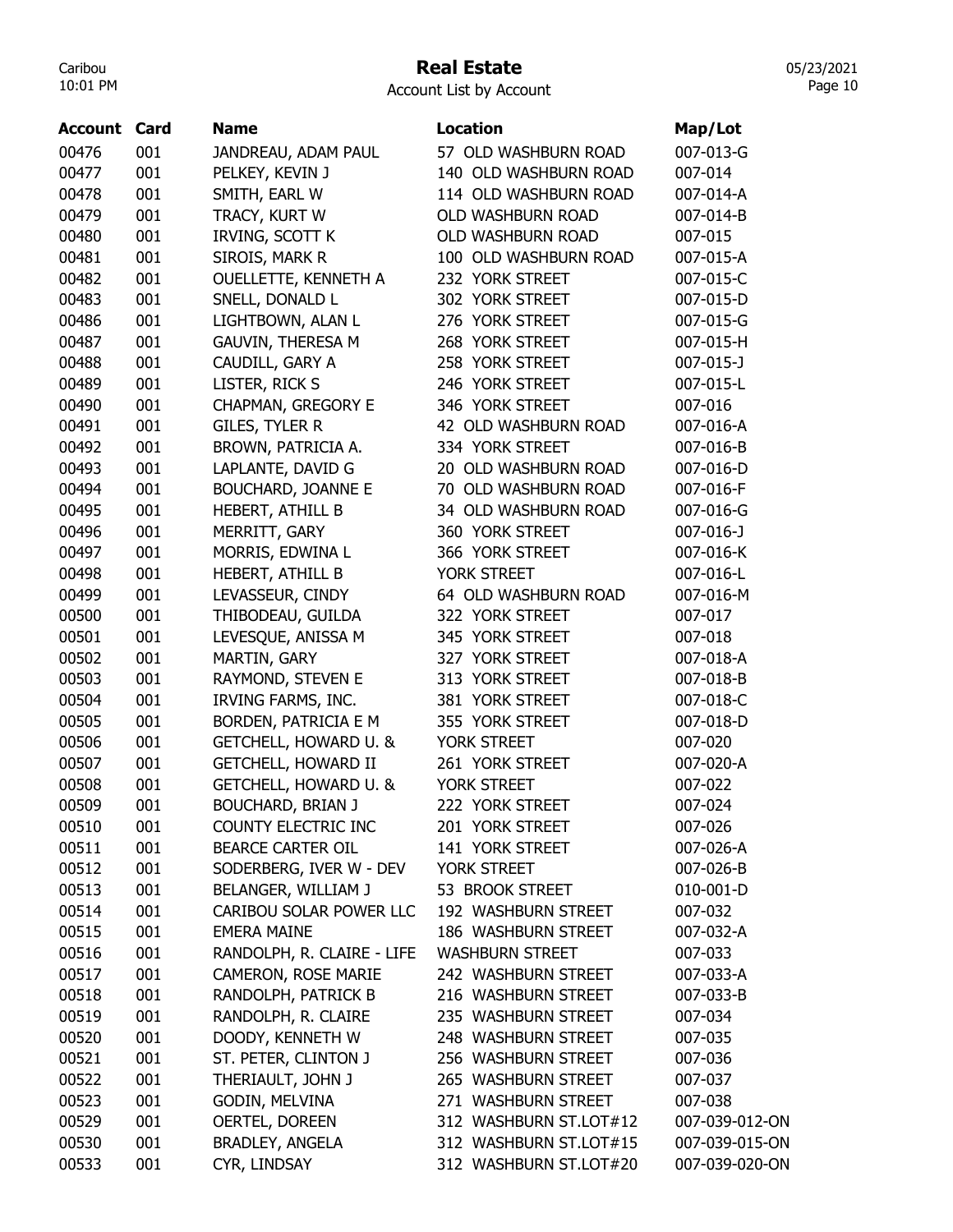## Real Estate

Account List by Account

| <b>Account Card</b> |     | <b>Name</b>                                   | <b>Location</b>        | Map/Lot        |
|---------------------|-----|-----------------------------------------------|------------------------|----------------|
| 00537               | 001 | AMAN, LAURIE                                  | 306 WASHBURN ST.LOT#28 | 007-039-028-ON |
| 00541               | 001 | TIBBS, DONNA                                  | 296 WASHBURN ST.LOT#33 | 007-039-033-ON |
| 00543               | 001 | <b>WAWASET PARK COMPANY</b>                   | 590 ACCESS HIGHWAY     | 015-036-040    |
| 00546               | 001 | <b>GODIN, ROBERT</b>                          | 274 WASHBURN STREET    | 007-039-A      |
| 00547               | 001 | BELL, VINCENT J                               | 284 WASHBURN STREET    | 007-039-B      |
| 00548               | 001 | NOBLE, CAROLYN JOYCE                          | 317 WASHBURN STREET    | 007-040        |
| 00549               | 001 | MARTIN, DAVID A                               | 25 LOMBARD ROAD        | 007-040-A      |
| 00550               | 001 | <b>BRECHT, LINDA</b>                          | 291 WASHBURN STREET    | 007-040-B      |
| 00552               | 001 | THIBODEAU, P RONALD                           | 51 LOMBARD ROAD        | 007-040-C      |
| 00553               | 001 | MCCORMACK, DAVID                              | 281 WASHBURN STREET    | 007-040-D      |
| 00554               | 001 | MCCORMACK, DAVID                              | <b>WASHBURN STREET</b> | 007-040-E      |
| 00555               | 001 | PERREAULT, TONY J J                           | 299 WASHBURN STREET    | 007-040-F      |
| 00556               | 001 | <b>BUREAU OF MAINE VETERANS</b>               | 37 LOMBARD ROAD        | 007-040-G      |
| 00557               | 001 | WILLETTE, CALVIN M                            | 80 LOMBARD ROAD        | 007-041        |
| 00558               | 001 | TROMBLEY, RICHARD A                           | <b>LOMBARD ROAD</b>    | 007-042        |
| 00559               | 001 | <b>OUELLETTE, NEAL L</b>                      | 74 LOMBARD ROAD        | 007-042-B      |
| 00561               | 001 | LEDUE, KYLE R                                 | LOMBARD ROAD           | 007-042-C      |
| 00562               | 001 | BERNARD, PENNY MARIE                          | 66 LOMBARD ROAD        | 007-042-D      |
| 00563               | 001 | LEDUE, KYLE R                                 | 56 LOMBARD ROAD        | 007-043        |
| 00564               | 001 | <b>BURBY, GLORIA</b>                          | 40 LOMBARD ROAD        | 007-044        |
| 00565               | 001 | TOWLE, PATRICK M                              | 21 MITCHELL ROAD       | 007-045        |
| 00566               | 001 | KEATON, HUBERT L.                             | 32 LOMBARD ROAD        | 007-045-A      |
| 00567               | 001 | <b>CATHOLIC MENS</b>                          | 357 WASHBURN STREET    | 007-045-B      |
| 00568               | 001 | HEADSPETH, MELVIN L                           | 389 WASHBURN STREET    | 007-045-C      |
| 00569               | 001 | <b>OUILLETTE, TERESA T</b>                    | 12 LOMBARD ROAD        | 007-045-D      |
| 00570               | 001 | MALENFANT, ROBERT E                           | 403 WASHBURN STREET    | 007-045-E      |
| 00571               | 001 | BEIDELMAN, CHARLES A                          | 20 LOMBARD ROAD        | 007-045-G      |
| 00572               | 001 | MADORE, MARK A                                | 429 YORK STREET        | 007-045-H      |
| 00573               | 001 | UNITED VETERANS OF MAINE, 358 WASHBURN STREET |                        | 007-045-J      |
| 00574               | 001 | SODERBERG, CARL J                             | 4 LOMBARD ROAD         | 007-045-M      |
| 00575               | 001 | <b>JACKSON, HELSTON</b>                       | 379 WASHBURN STREET    | 007-045-P      |
| 00576               | 001 | CAMERON, GARY L                               | 407 WASHBURN STREET    | 007-045-Q      |
| 00577               | 001 | <b>BISHOP FAMILY TRUST</b>                    | 324 WASHBURN STREET    | 007-046        |
| 00578               | 001 | HEWITT, KATELYN E                             | 10 MITCHELL ROAD       | 007-047        |
| 00579               | 001 | <b>BRADBURY, TANNER</b>                       | 10 MITCHELL ROAD       | 007-047-A      |
| 00580               | 001 | CHARTIER, KELLY A                             | 26 MITCHELL ROAD       | 007-047-B      |
| 00581               | 001 | MALENFANT, GREGORY                            | 10 MITCHELL ROAD       | 007-047-D      |
| 00582               | 001 | PARENT, VON A                                 | 389 YORK STREET        | 007-047-E      |
| 00583               | 001 | GODIN, MELVINA D                              | 22 MITCHELL ROAD       | 007-049        |
| 00584               | 001 | ANDERSON, DANA M                              | 30 MITCHELL ROAD       | 007-050        |
| 00585               | 001 | PERREAULT, TONY JJ                            | 44 MITCHELL ROAD       | 007-051        |
| 00586               | 001 | IRVING FARMS, INC.                            | 390 YORK STREET        | 007-054-A      |
| 00587               | 001 | YORK STREET COMPLEX, INC.                     | 460 YORK STREET        | 007-055        |
| 00588               | 001 | CHABRE, EDWINA                                | 449 YORK STREET        | 007-056        |
| 00590               | 001 | ABUNDANT LIFE MISSION                         | 485 WASHBURN STREET    | 007-057-A      |
| 00591               | 001 | DUBE, EDWARD L                                | 495 WASHBURN STREET    | 007-057-B      |
| 00594               | 001 | SOUCIE, ANGEL D                               | <b>WASHBURN STREET</b> | 007-058-B      |
| 00595               | 001 | DICKINSON, DUANE R                            | 454 WASHBURN STREET    | 007-058-C      |
| 00596               | 001 | <b>STATE OF MAINE</b>                         | <b>MAIN STREET</b>     | 008-003        |
|                     |     |                                               |                        |                |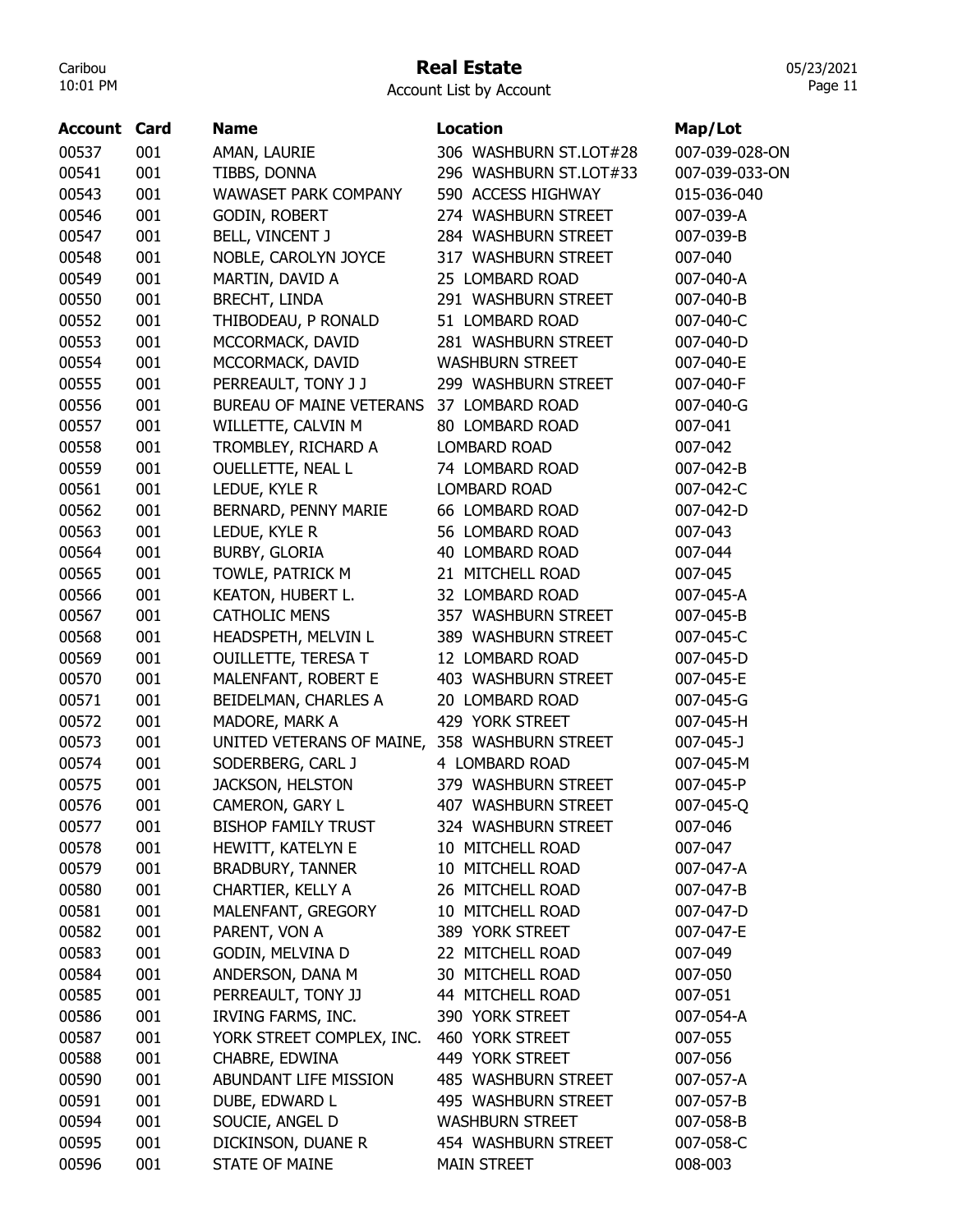## Real Estate

05/23/2021 Page 12

| <b>Account Card</b> |     | Name                        | Location                | Map/Lot   |
|---------------------|-----|-----------------------------|-------------------------|-----------|
| 00597               | 001 | SODERBERG, CARL             | 600 PRESQUE ISLE ROAD   | 008-005   |
| 00598               | 001 | VIOLETTE, BRIAN F           | 197 MAIN STREET         | 008-006   |
| 00599               | 001 | WOLFE, PAUL A               | 205 MAIN STREET         | 008-007   |
| 00600               | 001 | <b>BERNAICHE, TRAVIS</b>    | 255 MAIN STREET         | 008-008   |
| 00601               | 001 | OUELLETTE, JEFFREY M        | 245 MAIN STREET         | 008-008-A |
| 00602               | 001 | <b>BERNAICHE, TRAVIS</b>    | 271 MAIN STREET         | 008-009   |
| 00603               | 001 | <b>GAGNON, NICHOLAS B</b>   | 279 MAIN STREET         | 008-010-A |
| 00605               | 001 | WILLEY, P.L. PROPERTIES,    | 286 MAIN STREET         | 008-012   |
| 00606               | 001 | TODD, TIMOTHY R             | 296 MAIN STREET         | 008-013   |
| 00607               | 001 | HENDERSON, KAREN A          | 272 MAIN STREET         | 008-014-B |
| 00608               | 001 | <b>KEATON, VAUGHN R</b>     | 244 MAIN STREET         | 008-014-D |
| 00609               | 001 | <b>CITY OF CARIBOU</b>      | PRESQUE ISLE ROAD       | 008-014-E |
| 00610               | 001 | PAJOR, CAROL ANN            | PRESQUE ISLE ROAD       | 008-014-F |
| 00611               | 001 | <b>KEATON, VAUGHN</b>       | 6 KITTINGER DRIVE       | 008-014-G |
| 00612               | 001 | RICHARDS, DOLORES M         | 18 WEST PRESQUE ISLE RD | 008-014-H |
| 00613               | 001 | MCDONALD, JAMES M           | 30 WEST PRESQUE ISLE RD | 008-015   |
| 00614               | 001 | FROST, LELAND               | 34 WEST PRESQUE ISLE RD | 008-016   |
| 00615               | 001 | <b>CITY OF CARIBOU</b>      | PRESQUE ISLE ROAD       | 008-017-A |
| 00616               | 001 | SODERBERG, CARL             | 341 MAIN STREET         | 008-018   |
| 00617               | 001 | CARIBOU UTILITIES DISTRICT  | <b>MAIN STREET</b>      | 008-018-C |
| 00618               | 001 | TODD, TIMOTHY R             | <b>MAIN STREET</b>      | 008-019   |
| 00619               | 001 | TODD, TIMOTHY R             | <b>MAIN STREET</b>      | 008-019-A |
| 00620               | 001 | COTE, ANGELA - DEC          | <b>MAIN STREET</b>      | 008-019-B |
| 00621               | 001 | <b>CITY OF CARIBOU</b>      | PRESQUE ISLE ROAD       | 008-020   |
| 00622               | 001 | MAINE CENTRAL RAILROAD      | <b>MAIN STREET</b>      | 042-025   |
| 00623               | 001 | MURCHISON, DONNA J          | 357 MAIN STREET         | 042-031   |
| 00624               | 001 | BRANSCOM, SCOTT E           | 371 MAIN STREET         | 042-026   |
| 00625               | 001 | BRANSCOM, BERTHA E.- LIFE   | 373 MAIN STREET         | 042-027   |
| 00626               | 001 | SAUNDERS, CHAD C            | 377 MAIN STREET         | 042-028   |
| 00628               | 001 | MICHAUD AND MICHAUD         | 399 MAIN STREET         | 042-030   |
| 00629               | 001 | MICHAUD AND MICHAUD         | <b>MAIN STREET</b>      | 042-032   |
| 00630               | 001 | MICHAUD, SCOTT              | 409 MAIN STREET         | 042-033   |
| 00631               | 001 | TODD, R.L. & SON, INC.      | <b>MAIN STREET</b>      | 042-050-C |
| 00633               | 001 | <b>GREEN MEADOW</b>         | <b>MAIN STREET</b>      | 008-028   |
| 00634               | 001 | <b>GREEN MEADOW</b>         | <b>MAIN STREET</b>      | 008-028-A |
| 00635               | 001 | BELANGER, WILLIAM J         | <b>MAIN STREET</b>      | 008-029   |
| 00636               | 001 | BELANGER, WILLIAM J         | <b>MAIN STREET</b>      | 008-029-A |
| 00637               | 001 | <b>STATE OF MAINE</b>       | 196 LOWER LYNDON ST     | 008-030   |
| 00638               | 001 | <b>STATE OF MAINE</b>       | LOWER LYNDON ST         | 008-030-A |
| 00639               | 001 | BEAUPRE, JACOB P            | 193 FORT FAIRFIELD RD   | 008-031-A |
| 00640               | 001 | <b>BEARCE CARTER OIL</b>    | FORT FAIRFIELD ROAD     | 008-031-B |
| 00641               | 001 | <b>EMERA MAINE</b>          | 271 FORT FAIRFIELD RD   | 008-031-C |
| 00642               | 001 | UNITED PENTACOSTAL          | 133 FORT FAIRFIELD RD   | 008-031-D |
| 00643               | 001 | BENNETT, JAMIE R            | 143 FORT FAIRFIELD RD   | 008-031-E |
| 00644               | 001 | FIELD, MARY ELLEN           | 139 FORT FAIRFIELD RD   | 008-031-F |
| 00645               | 001 | ADAMS, JILLIAN R            | 153 FORT FAIRFIELD RD   | 008-031-K |
| 00646               | 001 | AYER, LINDA A               | FORT FAIRFIELD ROAD     | 008-032   |
| 00647               | 001 | <b>BLACKSTONE, MURRAY D</b> | 346 FORT FAIRFIELD RD   | 008-032-A |
| 00648               | 001 | HIGH MEADOW REALTY          | FORT FAIRFIELD ROAD     | 008-032-B |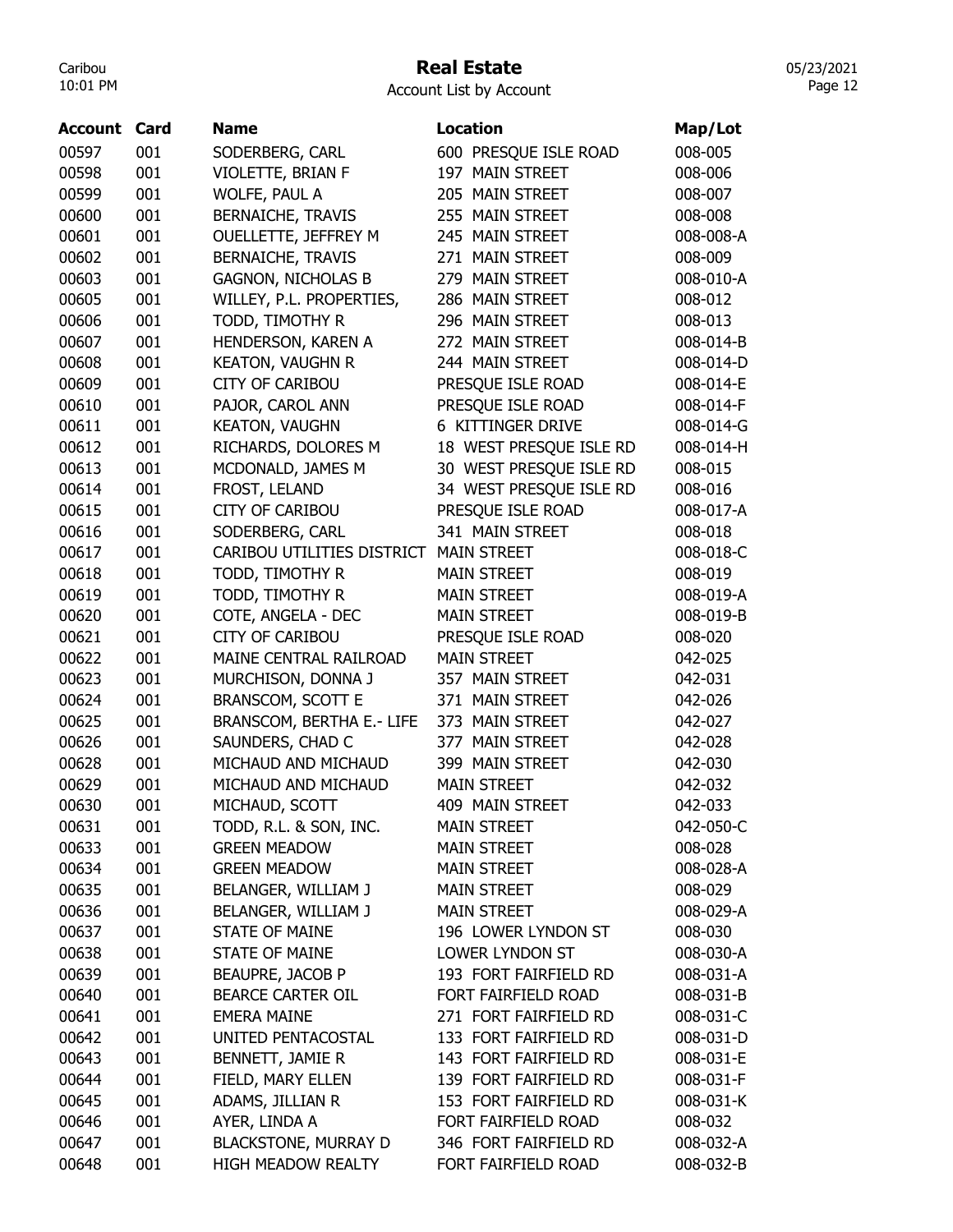#### Real Estate

Account List by Account

| Account | Card | <b>Name</b>                   | <b>Location</b>         | Map/Lot   |
|---------|------|-------------------------------|-------------------------|-----------|
| 00649   | 001  | <b>HIGH MEADOW REALTY</b>     | FORT FAIRFIELD ROAD     | 008-032-C |
| 00650   | 001  | <b>HIGH MEADOW REALTY</b>     | FORT FAIRFIELD ROAD     | 008-032-D |
| 00651   | 001  | <b>BLACKSTONE, BILL D</b>     | 296 FORT FAIRFIELD ROAD | 008-032-E |
| 00652   | 001  | <b>BLACKSTONE, BILL</b>       | FORT FAIRFIELD ROAD     | 008-032-F |
| 00653   | 001  | WILLEY, PHILIP L.             | FORT FAIRFIELD ROAD     | 008-032-G |
| 00654   | 001  | HEBERT, JOLA - BLACKSTONE     | 355 FORT FAIRFIELD RD   | 008-033   |
| 00655   | 001  | <b>BLACKSTONE FARMS, INC.</b> | FORT FAIRFIELD ROAD     | 008-033-A |
| 00657   | 001  | <b>BLACKSTONE, MURRAY DAN</b> | 319 FORT FAIRFIELD RD   | 008-033-B |
| 00658   | 001  | HEWS, TYLER R                 | 309 FORT FAIRFIELD RD   | 008-033-C |
| 00659   | 001  | <b>GREGSON, THOMAS P</b>      | 376 FORT FAIRFIELD RD   | 008-034   |
| 00660   | 001  | BUTTON, HOWARD M JR           | 371 FORT FAIRFIELD RD   | 008-035   |
| 00661   | 001  | <b>BLACKSTONE, MURRAY DAN</b> | 396 FORT FAIRFIELD RD   | 008-036   |
| 00662   | 001  | BOXWELL, ERVIN A              | 450 FORT FAIRFIELD RD   | 008-039   |
| 00663   | 001  | KING, JEREMY J                | 485 FORT FAIRFIELD RD   | 008-040   |
| 00665   | 001  | DRAKE, TRAVIS                 | FORT FAIRFIELD ROAD     | 008-041   |
| 00666   | 001  | <b>BLACKSTONE, MURRAY DAN</b> | FORT FAIRFIELD ROAD     | 008-043   |
| 00667   | 001  | <b>BLACKSTONE, MURRAY D</b>   | <b>KELLEY ROAD</b>      | 008-049   |
| 00668   | 001  | <b>BLACKSTONE FARMS, INC.</b> | <b>KELLEY ROAD</b>      | 008-049-A |
| 00669   | 001  | <b>BLACKSTONE, MURRAY D</b>   | 213 KELLEY ROAD         | 008-049-B |
| 00670   | 001  | CHRISTIE, SHARON R. AND       | 374 E. PRESQUE ISLE     | 008-055   |
| 00671   | 001  | O.D.D., INC.                  | 364 E. PRESQUE ISLE     | 008-055-A |
| 00672   | 001  | SUTHERLAND, JEAN              | 394 E. PRESQUE ISLE     | 008-055-B |
| 00673   | 001  | <b>BLACKSTONE, ORMAN K</b>    | E. PRESQUE ISLE         | 008-055-C |
| 00674   | 001  | THOMAS, LEONARD               | E. PRESQUE ISLE         | 008-056   |
| 00675   | 001  | CONROY, DANNY A               | 415 E. PRESQUE ISLE     | 008-056-A |
| 00676   | 001  | AYER, THOMAS E                | 290 E. PRESQUE ISLE     | 008-057   |
| 00678   | 001  | SCHOEL, MAVIS W. - DEV        | 342 E. PRESQUE ISLE     | 008-057-B |
| 00679   | 001  | ENGLUND, SCOTT W              | 328 E. PRESQUE ISLE     | 008-057-C |
| 00680   | 001  | SHAW, JEREMY G                | 314 E. PRESQUE ISLE     | 008-057-D |
| 00681   | 001  | CORRIVEAU, RENAUD J           | 317 E. PRESQUE ISLE     | 008-058   |
| 00682   | 001  | BABIN, ROLAND J               | 353 E. PRESQUE ISLE     | 008-058-A |
| 00683   | 001  | HARRIS, MICHAEL D             | 341 E. PRESQUE ISLE     | 008-058-B |
| 00684   | 001  | BYRAM, STEPHEN A              | 311 E. PRESQUE ISLE     | 008-058-C |
| 00685   | 001  | AYER, THOMAS E                | E. PRESQUE ISLE         | 008-058-D |
| 00686   | 001  | ENGLUND, SCOTT W              | 333 E. PRESQUE ISLE     | 008-058-E |
| 00687   | 001  | AYER, THOMAS E                | 287 E. PRESQUE ISLE     | 008-059   |
| 00688   | 001  | BYRAM, STEPHEN A              | 283 E. PRESQUE ISLE     | 008-060   |
| 00689   | 001  | THIBODEAU, JEFFREY            | 260 E. PRESQUE ISLE     | 008-061   |
| 00690   | 001  | MICHAUD, ANDREW J             | 276 E. PRESQUE ISLE     | 008-061-A |
| 00691   | 001  | THIBODEAU, JEFFREY            | E. PRESQUE ISLE         | 008-062   |
| 00692   | 001  | THIBODEAU, WILLIAM A., JR.    | 250 E. PRESQUE ISLE     | 008-063   |
| 00693   | 001  | BERHALTER, JOSEPH P           | E. PRESQUE ISLE         | 008-064   |
| 00694   | 001  | HAMLIN, ALTHEA H              | 220 E. PRESQUE ISLE     | 008-064-A |
| 00695   | 001  | COWETT, NANCY HAMLIN          | 214 E. PRESQUE ISLE     | 008-064-B |
| 00696   | 001  | BERHALTER, JOSEPH P           | E. PRESQUE ISLE         | 008-065   |
| 00697   | 001  | HOLABIRD, MATHEW              | 243 E. PRESQUE ISLE     | 008-065-A |
| 00698   | 001  | LANDEEN, SHAWN L              | 135 E. PRESQUE ISLE     | 008-066   |
| 00699   | 001  | ADAMS, WENDY                  | 195 E. PRESQUE ISLE     | 008-066-A |
| 00700   | 001  | SKONIECZNY, STEPHEN           | E. PRESQUE ISLE         | 008-066-B |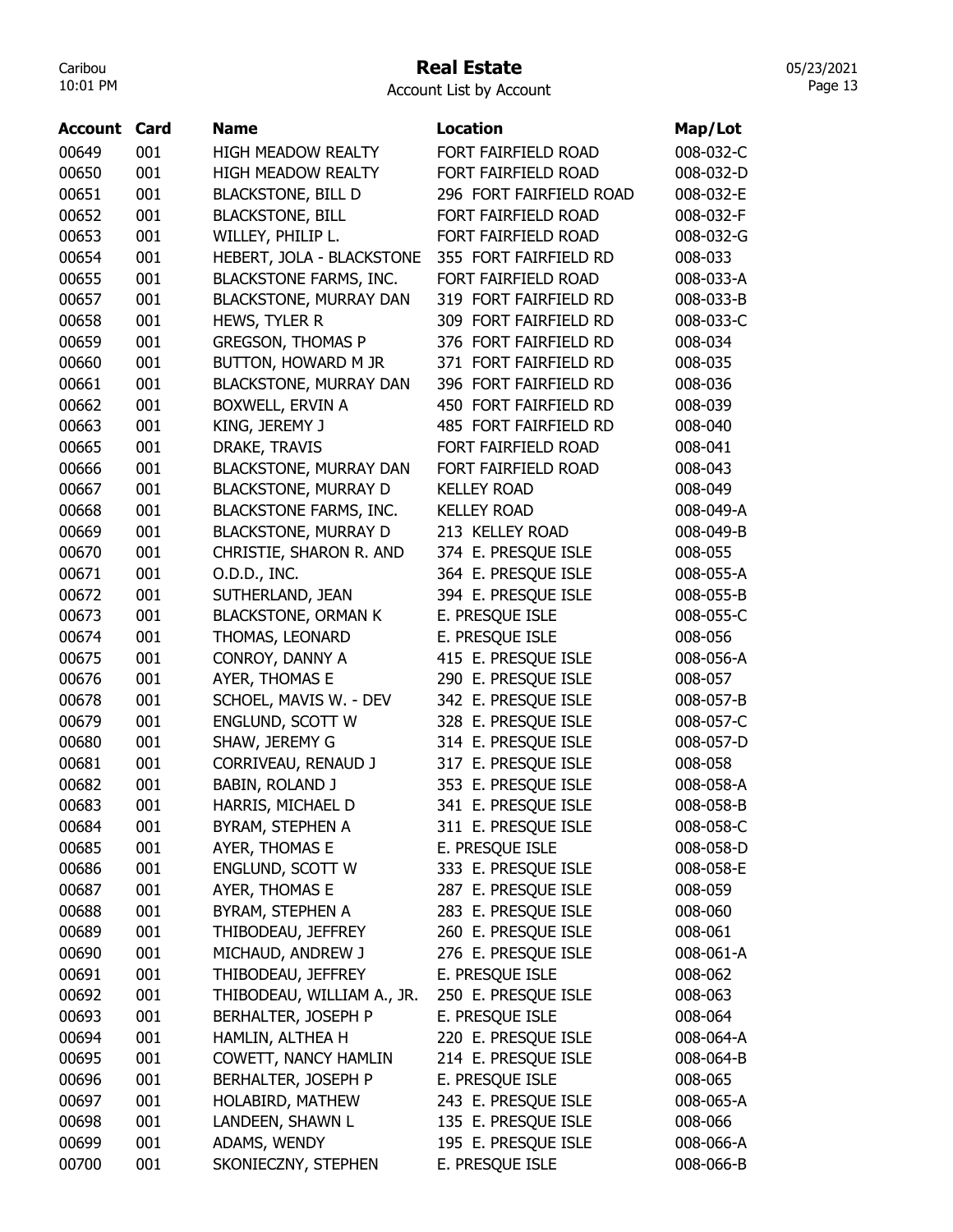## Real Estate

05/23/2021 Page 14

| <b>Account</b> | Card | <b>Name</b>                   | <b>Location</b>         | Map/Lot   |
|----------------|------|-------------------------------|-------------------------|-----------|
| 00701          | 001  | BLACKSTONE, MURRAY DAN        | 120 E. PRESQUE ISLE     | 008-067   |
| 00702          | 001  | BEAULIEU, NATALIE M           | 180 E. PRESQUE ISLE     | 008-067-A |
| 00703          | 001  | <b>OUELLETTE, TERRI L</b>     | 58 E. PRESQUE ISLE      | 008-067-B |
| 00704          | 001  | CORRIVEAU, RENO               | 116 E. PRESQUE ISLE     | 008-067-C |
| 00705          | 001  | <b>BLACKSTONE, MURRAY DAN</b> | 120 E. PRESQUE ISLE     | 008-067-D |
| 00706          | 001  | <b>WILSON, STEVEN E</b>       | 397 FORT FAIRFIELD RD   | 008-067-E |
| 00707          | 001  | <b>GALLAGHER, JANIS S</b>     | 136 E. PRESQUE ISLE     | 008-067-F |
| 00708          | 001  | CHAMBERS, HOLLIS F. JR        | 68 E. PRESQUE ISLE      | 008-068   |
| 00709          | 001  | C.P. STORAGE INC              | 59 E. PRESQUE ISLE      | 008-069   |
| 00710          | 001  | <b>EMERA MAINE</b>            | 53 E. PRESQUE ISLE      | 008-070   |
| 00711          | 001  | MERLIN ONE, LLC               | E. PRESQUE ISLE         | 008-071   |
| 00712          | 001  | SKONIECZNY, STEPHEN M         | 78 E. PRESQUE ISLE      | 008-072   |
| 00713          | 001  | <b>BLACKSTONE, ORMAN KYLE</b> | <b>KELLEY ROAD</b>      | 009-002   |
| 00714          | 001  | PELKEY, JEANNETTE - LIFE      | 519 FORT FAIRFIELD RD   | 009-003   |
| 00715          | 001  | <b>BELL, THOMAS</b>           | 491 FORT FAIRFIELD RD   | 009-003-A |
| 00716          | 001  | DUNCAN, CONSTANCE - LIFE      | 523 FORT FAIRFIELD RD   | 009-004   |
| 00717          | 001  | WILLETT, RANDALL D            | 751 RIVER ROAD          | 009-005   |
| 00718          | 001  | BACON, JAMES D JR             | <b>RIVER ROAD</b>       | 009-006   |
| 00720          | 001  | HODSDON, LORI                 | 538 FORT FAIRFIELD RD   | 009-006-B |
| 00721          | 001  | JOHNSTON, JOHN                | 719 RIVER ROAD          | 009-006-C |
| 00723          | 001  | ROBERTSON, LENA M             | 681 RIVER ROAD          | 009-008   |
| 00724          | 001  | LASTER, BRADLEY J SR          | <b>RIVER ROAD</b>       | 009-009   |
| 00726          | 001  | LASTER, BRADLEY J SR          | 658 RIVER ROAD          | 009-011   |
| 00727          | 001  | WILLEY, RICKY L               | 646 RIVER ROAD          | 009-011-B |
| 00728          | 001  | RICHARDSON, ADAM N            | 694 RIVER ROAD          | 009-012   |
| 00729          | 001  | OUELLETTE, JENNIFER L         | 732 RIVER ROAD          | 009-013   |
| 00730          | 001  | HALL, RYAN D                  | 742 RIVER ROAD          | 009-014   |
| 00731          | 001  | DRAKE, FORREST - DEV          | <b>RIVER ROAD</b>       | 009-015   |
| 00732          | 001  | DRAKE, FORREST - DEV          | FORT FAIRFIELD RD       | 009-016   |
| 00733          | 001  | DRAKE, JUDSON                 | 568 FORT FAIRFIELD RD   | 009-017   |
| 00736          | 001  | HITCHINGS, CLAUDIA D          | 586 FORT FAIRFIELD RD   | 009-019   |
| 00737          | 001  | <b>BLACKSTONE FARMS, INC.</b> | FORT FAIRFIELD ROAD     | 009-020   |
| 00739          | 001  | <b>OUELLETTE, MARY W</b>      | 599 FORT FAIRFIELD RD   | 009-020-A |
| 00740          | 001  | <b>BLACKSTONE FARMS, INC.</b> | FORT FAIRFIELD ROAD     | 009-021   |
| 00742          | 001  | G.R. TIMBER HOLDINGS, LLC     | FORT FAIRFIELD ROAD     | 009-024   |
| 00743          | 001  | KINNEY, JOSHUA D              | 633 FORT FAIRFIELD RD   | 009-025   |
| 00744          | 001  | THIBODEAU, JEFFERY            | FORT FAIRFIELD ROAD     | 009-026   |
| 00745          | 001  | HEWITT, LUELLA M              | 652 FORT FAIRFIELD RD   | 009-028   |
| 00746          | 001  | HEWITT, ALBERT A              | 664 FORT FAIRFIELD ROAD | 009-028-A |
| 00747          | 001  | HARMON, COLLEEN               | 678 FORT FAIRFIELD RD   | 009-029   |
| 00748          | 001  | <b>BOUGIE, JUDY</b>           | 688 FORT FAIRFIELD ROAD | 009-029-A |
| 00749          | 001  | BOURGOINE, DANIEL J           | 679 FORT FAIRFIELD RD   | 009-030   |
| 00750          | 001  | <b>BLACKSTONE, MURRAY DAN</b> | FORT FAIRFIELD ROAD     | 009-030-A |
| 00751          | 001  | CHIKE, POLLY D                | FORT FAIRFIELD ROAD     | 009-030-B |
| 00752          | 001  | PINETTE, CARL F               | 687 FORT FAIRFIELD RD   | 009-030-C |
| 00753          | 001  | CHABOT, NANCY S               | 714 FORT FAIRFIELD RD   | 009-032   |
| 00754          | 001  | <b>BLACKSTONE, MURRAY DAN</b> | FORT FAIRFIELD ROAD     | 009-034   |
| 00755          | 001  | KELLEY, CAROLYN E             | 745 FORT FAIRFIELD RD   | 009-034-A |
| 00756          | 001  | KELLEY, CAROLYN               | FORT FAIRFIELD ROAD     | 009-035   |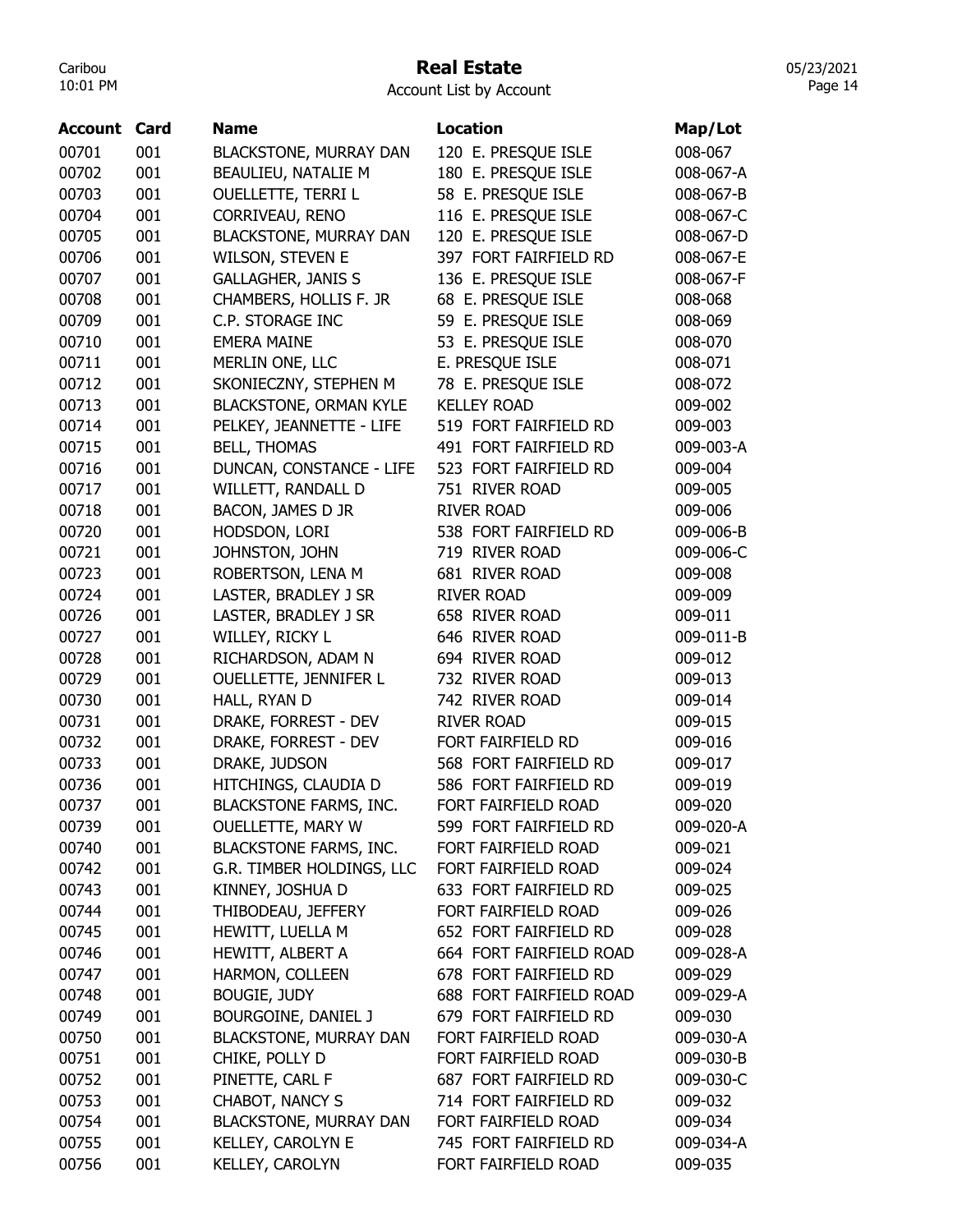#### Real Estate

05/23/2021 Page 15

| Account | Card | <b>Name</b>                   | <b>Location</b>       | Map/Lot   |
|---------|------|-------------------------------|-----------------------|-----------|
| 00757   | 001  | CARLOW, ROBERT D              | 769 FORT FAIRFIELD RD | 009-036   |
| 00758   | 001  | RINES, JOHN M                 | 781 FORT FAIRFIELD RD | 009-036-A |
| 00759   | 001  | <b>BLACKSTONE FARMS, INC.</b> | FORT FAIRFIELD ROAD   | 009-037   |
| 00760   | 001  | <b>GOUGHAN, R MARK</b>        | 884 FORT FAIRFIELD RD | 009-038   |
| 00762   | 001  | FAYE, DAVID E                 | 816 FORT FAIRFIELD RD | 009-038-A |
| 00764   | 001  | OUELLETTE, LIONEL JR.         | 820 FORT FAIRFIELD RD | 009-038-C |
| 00765   | 001  | <b>GOUGHAN, R MARK</b>        | 875 FORT FAIRFIELD RD | 009-039   |
| 00766   | 001  | GOUGHAN, RICHARD M            | 872 FORT FAIRFIELD RD | 009-041   |
| 00767   | 001  | THOMAS, ELVIN A               | 406 GRIMES ROAD       | 009-042-A |
| 00768   | 001  | CARIBOU UTILITIES DISTRICT    | 363 GRIMES ROAD       | 009-043-C |
| 00769   | 001  | <b>GRIFFEE, JANE S</b>        | 529 GRIMES ROAD       | 009-047   |
| 00770   | 001  | <b>GRIFFEE, JANE S</b>        | 526 GRIMES ROAD       | 009-048   |
| 00771   | 001  | <b>CUSHMAN, JAMES E</b>       | <b>GRIMES MILL RD</b> | 009-049   |
| 00772   | 001  | <b>CUSHMAN, JAMES E</b>       | 470 GRIMES MILL RD    | 009-050   |
| 00773   | 001  | SPINNEY, ASHLEY S             | 490 GRIMES MILL RD    | 009-051   |
| 00774   | 001  | BELL, JEFFREY P               | <b>GRIMES MILL RD</b> | 009-052   |
| 00775   | 001  | MANCOS, DUSTIN                | 522 GRIMES MILL RD    | 009-053   |
| 00776   | 001  | HALE, ROBERT N                | 532 GRIMES MILL RD    | 009-054   |
| 00777   | 001  | MATTERN, DYLAN                | 549 GRIMES MILL RD    | 009-055   |
| 00778   | 001  | RAYMOND, THOMAS & ELSIE       | 554 GRIMES MILL RD    | 009-056   |
| 00779   | 001  | RAYMOND, THOMAS J             | 546 GRIMES ROAD       | 009-057   |
| 00780   | 001  | RAYMOND, THOMAS J             | <b>GRIMES ROAD</b>    | 009-058   |
| 00781   | 001  | RICHARDSON, LINDA D           | 551 GRIMES ROAD       | 009-059   |
| 00782   | 001  | <b>STATE OF MAINE</b>         | <b>GRIMES ROAD</b>    | 009-061   |
| 00783   | 001  | <b>WATSON, PAUL P</b>         | <b>GRIMES ROAD</b>    | 009-062   |
| 00784   | 001  | SUTHERLAND, BARBARA -         | <b>GRIMES ROAD</b>    | 009-063   |
| 00785   | 001  | MITCHELL, JIM R               | 562 GRIMES ROAD       | 009-066   |
| 00786   | 001  | LINDSEY, BRYANT C             | 574 GRIMES ROAD       | 009-067   |
| 00787   | 001  | MANCOS, MICHAEL A             | 578 GRIMES ROAD       | 009-068-A |
| 00788   | 001  | MCINTYRE, DAVID M             | 594 GRIMES ROAD       | 009-068-B |
| 00789   | 001  | WYMAN, JOHN TRUSTEE OF        | 602 GRIMES ROAD       | 009-068-C |
| 00790   | 001  | ROGESKI, STEV B               | 636 GRIMES ROAD       | 009-069   |
| 00791   | 001  | ROGESKI, STEV B               | <b>GRIMES ROAD</b>    | 009-070   |
| 00792   | 001  | LAGASSE, DOUGLAS              | 652 GRIMES ROAD       | 009-071   |
| 00793   | 001  | <b>BROWN, CHRISTINE Y</b>     | <b>GRIMES ROAD</b>    | 009-072   |
| 00794   | 001  | <b>BROWN, CHRISTINE Y</b>     | 662 GRIMES ROAD       | 009-073   |
| 00795   | 001  | SMITH, HERSCHEL A. -          | <b>GRIMES ROAD</b>    | 009-074   |
| 00796   | 001  | LOWELL, MERRILL D             | 694 GRIMES ROAD       | 009-075   |
| 00797   | 001  | CAMPING, PAUL R               | 710 GRIMES ROAD       | 009-077   |
| 00798   | 001  | CAMPING, PAUL R               | 736 GRIMES ROAD       | 009-079   |
| 00799   | 001  | <b>INLAND FISHERIES AND</b>   | <b>GRIMES ROAD</b>    | 009-081   |
| 00800   | 001  | SMITH, HERSCHEL A. -          | <b>GRIMES ROAD</b>    | 009-082   |
| 00801   | 001  | RIVEREDGE HOLDING, LLC        | 834 GRIMES ROAD       | 009-084   |
| 00802   | 001  | SODERBERG COMPANY, INC.       | <b>GRIMES ROAD</b>    | 009-084-A |
| 00803   | 001  | RIVEREDGE HOLDING, LLC        | <b>GRIMES ROAD</b>    | 009-085   |
| 00804   | 001  | STAPLES, CRAIG C              | 861 GRIMES ROAD       | 009-085-A |
| 00805   | 001  | <b>CITY OF CARIBOU</b>        | <b>BROOK STREET</b>   | 010-001   |
| 00806   | 001  | AROOSTOOK FOODS, INC.         | 166 WASHBURN STREET   | 010-002   |
| 00807   | 001  | STONELAND COOLER, LLC         | 166 WASHBURN STREET   | 010-002-A |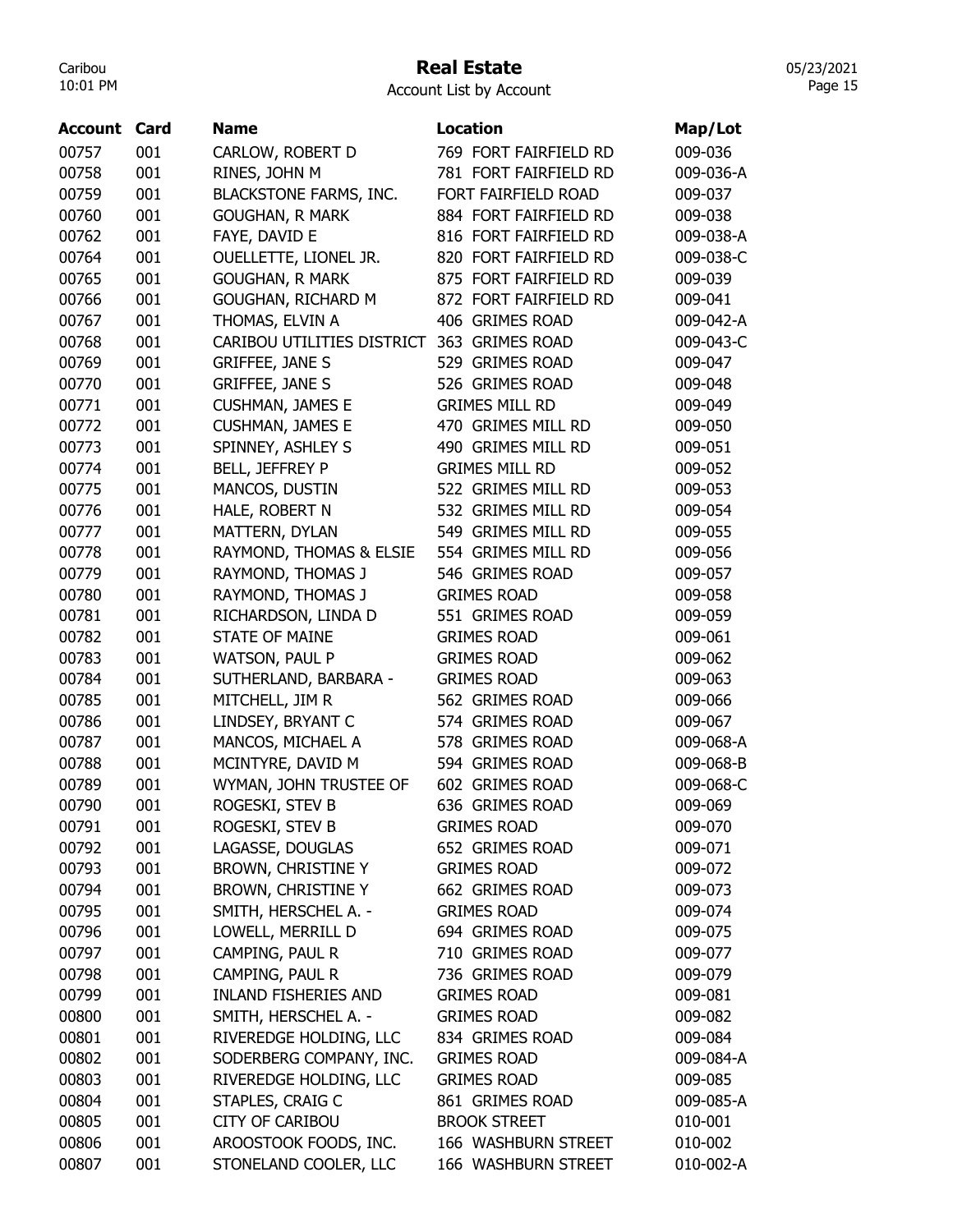#### Real Estate

05/23/2021 Page 16

| Account | Card | <b>Name</b>                               | <b>Location</b>        | Map/Lot   |
|---------|------|-------------------------------------------|------------------------|-----------|
| 00808   | 001  | WILL-TURN FARMS, LLC                      | 166 WASHBURN STREET    | 010-002-B |
| 00809   | 001  | PELLETIER PROPERTY                        | 166 WASHBURN STREET    | 010-002-C |
| 00810   | 001  | PETERSON, KURT S                          | 176 WASHBURN STREET    | 010-004   |
| 00811   | 001  | BACON, JAMES D JR                         | 173 WASHBURN STREET    | 010-005   |
| 00812   | 001  | RANDOLPH, DALE I                          | 181 WASHBURN STREET    | 010-007   |
| 00813   | 001  | BELL, VERNA -DEV                          | 91 LOMBARD ROAD        | 010-009-A |
| 00814   | 001  | NADEAU, WILSON W., JR.                    | 79 LOMBARD ROAD        | 010-009-B |
| 00815   | 001  | <b>KEATON, JARED P</b>                    | <b>65 LOMBARD ROAD</b> | 010-009-C |
| 00816   | 001  | BELL, VERNA M - DEV                       | 97 LOMBARD ROAD        | 010-010   |
| 00817   | 001  | WILLIAMS, LORETTA - LIFE                  | 84 LOMBARD ROAD        | 010-011   |
| 00818   | 001  | <b>CHRISTIAN EDUCATION</b>                | 100 LOMBARD ROAD       | 010-011-A |
| 00819   | 001  | BELL, VERNA M - DEV                       | <b>LOMBARD ROAD</b>    | 010-011-B |
| 00820   | 001  | HAINES, DANIEL B                          | 112 LOMBARD ROAD       | 010-011-C |
| 00821   | 001  | BOSSE, DANIEL                             | 116 LOMBARD ROAD       | 010-011-D |
| 00822   | 001  | MARTIN, BRIAN A                           | 106 LOMBARD ROAD       | 010-011-E |
| 00823   | 001  | MOIR, RONALD C., RUTH M.,                 | <b>LOMBARD ROAD</b>    | 010-012   |
| 00824   | 001  | PELLETIER, LARRY L                        | 124 LOMBARD ROAD       | 010-012-A |
| 00825   | 001  | HALE, LEON M                              | 130 LOMBARD ROAD       | 010-012-B |
| 00826   | 001  | <b>EWING, BRIAN E</b>                     | 160 LOMBARD ROAD       | 010-012-C |
| 00827   | 001  | DESCHENES, TIMOTHY                        | 144 LOMBARD ROAD       | 010-012-D |
| 00828   | 001  | CSS DEVELOPMENT, INC.                     | 138 LOMBARD ROAD       | 010-012-E |
| 00829   | 001  | VEJAR, MICHAEL R                          | 150 LOMBARD ROAD       | 010-012-F |
| 00830   | 001  | ERICKSON, GILMAN E SR                     | 180 LOMBARD ROAD       | 010-013   |
| 00831   | 001  | <b>GRANT, SHIRLEY J</b>                   | 190 LOMBARD ROAD       | 010-014   |
| 00832   | 001  | RAYMOND, JONATHAN M                       | 228 LOMBARD ROAD       | 010-015   |
| 00833   | 001  | SANDS, WILLARD H                          | 232 LOMBARD ROAD       | 010-015-A |
| 00834   | 001  | CORBIN, DANA F                            | 222 LOMBARD ROAD       | 010-015-B |
| 00835   | 001  | HEWITT, JOSEPH A                          | 212 LOMBARD ROAD       | 010-015-D |
| 00836   | 001  | RUEST, BRENDA B                           | 242 LOMBARD ROAD       | 010-016   |
| 00837   | 001  | <b>BROWN, KEITH E</b>                     | 263 LOMBARD ROAD       | 010-017   |
| 00838   | 001  | <b>BOUCHARD, DAVID A</b>                  | 251 LOMBARD ROAD       | 010-017-A |
| 00839   | 001  | SAUCIER, MONA                             | 273 LOMBARD ROAD       | 010-018   |
| 00840   | 001  | LEDUE, RENEE S                            | 311 WOODLAND ROAD      | 010-019   |
| 00841   | 001  | MCBREAIRTY, BRANDON                       | <b>WOODLAND ROAD</b>   | 010-019-A |
| 00842   | 001  | HUCKINS, MADELINE                         | 305 WOODLAND ROAD      | 010-020   |
| 00843   | 001  | MOIR, RONALD C., ALAN R., & WOODLAND ROAD |                        | 010-021   |
| 00844   | 001  | FEDERAL HOME LOAN                         | 279 WOODLAND ROAD      | 010-022   |
| 00845   | 001  | LAND, TINA L                              | 263 WOODLAND ROAD      | 010-022-A |
| 00846   | 001  | ATCHESON, THOMAS J                        | 196 WOODLAND ROAD      | 010-023   |
| 00847   | 001  | ATCHESON, THOMAS J                        | <b>WOODLAND ROAD</b>   | 010-024   |
| 00848   | 001  | C.S. MANAGEMENT, INC.                     | 143 WOODLAND ROAD      | 010-024-A |
| 00849   | 001  | <b>CULLINS, BRYAN K</b>                   | 185 WOODLAND ROAD      | 010-024-B |
| 00850   | 001  | LEAVITT, FRANKLIN V                       | 131 WOODLAND ROAD      | 010-025   |
| 00851   | 001  | RAY, HAROLD                               | 123 WOODLAND ROAD      | 010-025-A |
| 00852   | 001  | FINDLEN, ROBERT E                         | 279 LOMBARD ROAD       | 010-026   |
| 00853   | 001  | CYR, DAVID E                              | 124 WOODLAND ROAD      | 010-027   |
| 00854   | 001  | COTE, DALE LOUIS                          | 118 WOODLAND ROAD      | 010-028   |
| 00855   | 001  | SMITH, WHITNEY H                          | 89 WOODLAND ROAD       | 010-029   |
| 00856   | 001  | CLAYTON, DONALD A                         | 93 WOODLAND ROAD       | 010-029-A |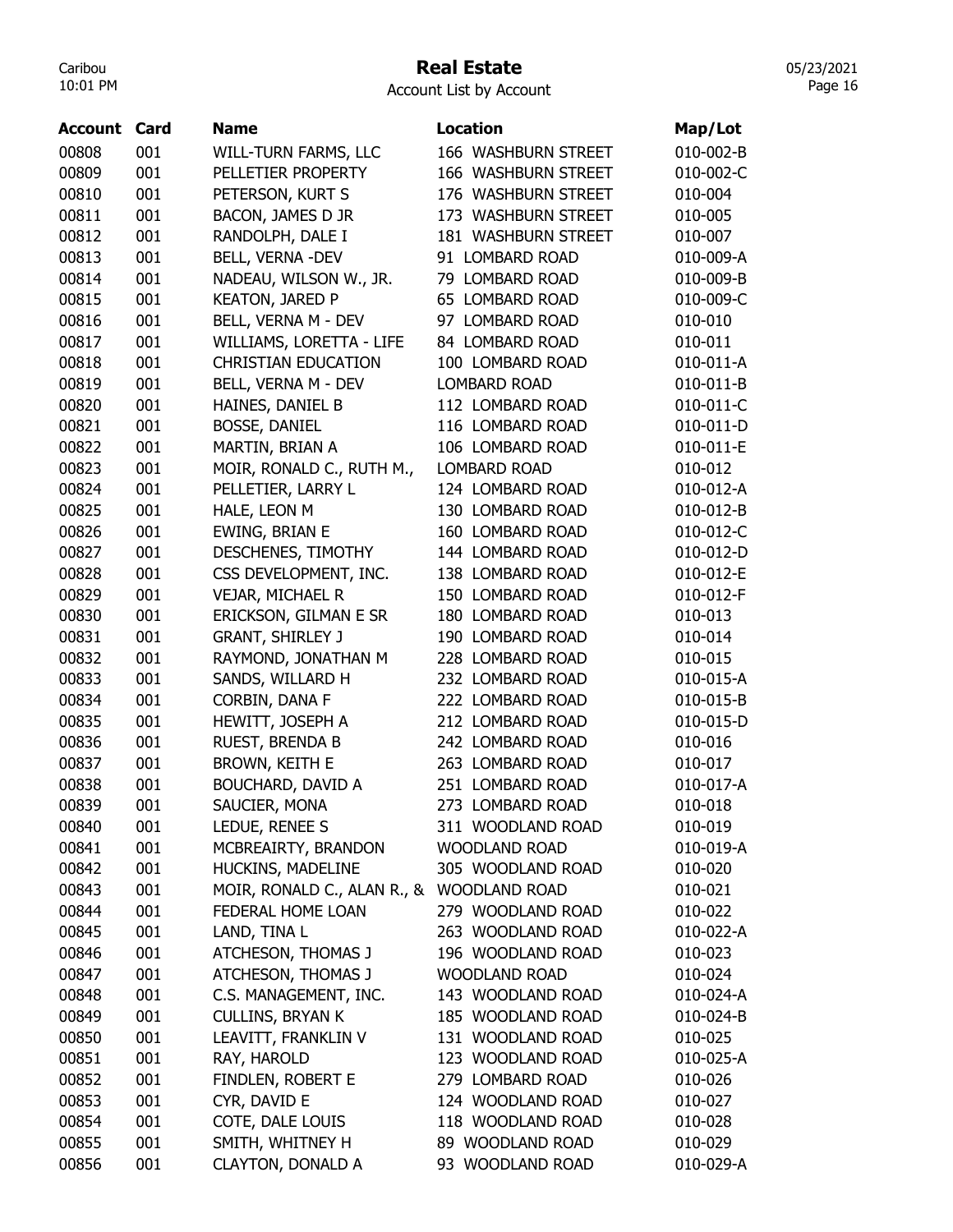#### Real Estate

05/23/2021 Page 17

| Account | Card | <b>Name</b>                                   | <b>Location</b>         | Map/Lot        |
|---------|------|-----------------------------------------------|-------------------------|----------------|
| 00857   | 001  | CLAYTON, PHOEBE A. - LIFE                     | 79 WOODLAND ROAD        | 010-031        |
| 00858   | 001  | SODERBERG, CARL J                             | 82 WOODLAND ROAD        | 010-032        |
| 00859   | 001  | LIBBY, ROBERT A                               | 88 WOODLAND ROAD        | 010-032-A      |
| 00861   | 001  | CORRIVEAU, DAVID P                            | <b>WOODLAND ROAD</b>    | 010-034        |
| 00862   | 001  | WILLIAMS, MILES R                             | <b>WOODLAND ROAD</b>    | 010-034-A      |
| 00863   | 001  | ELLWELL, MARSHAL                              | 209 LOMBARD ROAD        | 010-035        |
| 00864   | 001  | REGIONAL SCHOOL UNIT NO.                      | 308 SWEDEN STREET       | 010-035-A      |
| 00865   | 001  | WILLEY, PHILIP L                              | 302 SWEDEN STREET       | 010-035-B      |
| 00866   | 001  | SANDS, DUANE R                                | 193 LOMBARD ROAD        | 010-035-C      |
| 00867   | 001  | THERIAULT, DWANE J                            | 215 LOMBARD ROAD        | 010-035-D      |
| 00870   | 001  | PINETTE, JAMES L                              | 201 LOMBARD ROAD        | 010-035-F      |
| 00871   | 001  | SODERBERG, CARL J                             | <b>LOMBARD ROAD</b>     | 010-036        |
| 00872   | 001  | MOIR, RONALD C., RUTH M.,                     | 404 SWEDEN STREET       | 010-037        |
| 00873   | 001  | CAMPBELL, DAVID W                             | 398 SWEDEN STREET       | 010-037-B      |
| 00874   | 001  | MOIR, RONALD C., RUTH M.,                     | SWEDEN STREET           | 010-038        |
| 00875   | 001  | MOIR, RONALD C., RUTH M.,                     | SWEDEN STREET           | 010-039        |
| 00876   | 001  | PELLETIER, BRIAN                              | 468 SWEDEN STREET       | 010-039-A      |
| 00877   | 001  | <b>CORROW, BRYAN F</b>                        | 450 SWEDEN STREET       | 010-039-B      |
| 00878   | 001  | <b>GAGNON, DWAYNE C</b>                       | 467 SWEDEN STREET       | 010-040        |
| 00879   | 001  | BADAHMAN, MELISSA A                           | 473 SWEDEN STREET       | 010-041        |
| 00880   | 001  | DORRANCE, CARL G                              | 501 SWEDEN STREET       | 010-041-A      |
| 00881   | 001  | BOYKIN, GLORIA M                              | 497 SWEDEN STREET       | 010-041-C      |
| 00882   | 001  | BOYKIN, GLORIA M                              | SWEDEN STREET           | 010-041-D      |
| 00883   | 001  | MOIR, RONALD C., ALAN R., & 512 SWEDEN STREET |                         | 010-043        |
| 00884   | 001  | MOIR, RONALD C., ALAN R., & SWEDEN STREET     |                         | 010-044        |
| 00885   | 001  | NORTHERN LIGHTHOUSE,                          | 559 SWEDEN STREET       | 010-044-A      |
| 00886   | 001  | DUNN, JOSEPH E                                | 564 SWEDEN STREET       | 010-045        |
| 00887   | 001  | DUPLISSIE, TINA M.                            | 32 OLD VAN BUREN ROAD   | 010-047        |
| 00888   | 001  | WILLEY RENTALS, LLC                           | 20 OLD VAN BUREN ROAD   | 010-047-B      |
| 00889   | 001  | <b>CATHOLIC CHARITIES MAINE</b>               | 14 OLD VAN BUREN ROAD   | 010-047-C      |
| 00890   | 001  | LOMBARD, DOUGLAS E                            | 896 MAIN STREET         | 010-048        |
| 00891   | 001  | PIONEER REALTY, LLC                           | <b>SWEDEN STREET</b>    | 010-048-A      |
| 00892   | 001  | <b>CAVENDISH FARMS</b>                        | VAN BUREN ROAD          | 010-048-B      |
| 00893   | 001  | <b>CITY OF CARIBOU</b>                        | 904 MAIN STREET         | 010-048-D      |
| 00894   | 001  | <b>CITY OF CARIBOU</b>                        | <b>MAIN STREET</b>      | 010-048-E      |
| 00895   | 001  | LOMBARD, DOUGLAS E                            | 884 MAIN STREET         | 010-049        |
| 00896   | 001  | <b>CITY OF CARIBOU</b>                        | 12 AIRPORT DRIVE        | 010-050        |
| 00897   | 001  | GOETZ, TOM                                    | 12 AIRPORT DRIVE        | 010-050-ON     |
| 00903   | 001  | ROSSIGNOL, BARBARA                            | 864 MAIN ST.LOT#75      | 010-050-075    |
| 00905   | 001  | TBK NORTHERN MAINE LLC                        | 557 ACCESS HIGHWAY, LOT | 015-033-004    |
| 00906   | 001  | LUNNEY, MICHAEL                               | 872 MAIN ST.LOT#96      | 010-050-096    |
| 00911   | 001  | PETERSEN, VIOLA                               | 864 MAIN ST.LOT#82      | 010-050-082    |
| 00912   | 001  | ROSSIGNOL, JACKIE                             | 872 MAIN ST.LOT#84      | 010-050-084    |
| 00914   | 001  | SKIDGEL, GALEN                                | 872 MAIN ST.LOT#87      | 010-050-087    |
| 00915   | 001  | <b>QUINTILLIANI, MARK</b>                     | 872 MAIN ST.LOT#89      | 010-050-089    |
| 00916   | 001  | TBK MAINE PROPERTIES LLC                      | 312 WASHBURN ST.LOT#21  | 007-039-021-ON |
| 00921   | 001  | DAMBOISE, BRYANT                              | 872 MAIN ST.LOT#103     | 010-050-103    |
| 00922   | 001  | ROSSIGNOL, JANET M                            | 872 MAIN ST.LOT#104     | 010-050-104    |
| 00923   | 001  | PELLETIER, BLANCHE                            | 872 MAIN ST.LOT#106     | 010-050-106    |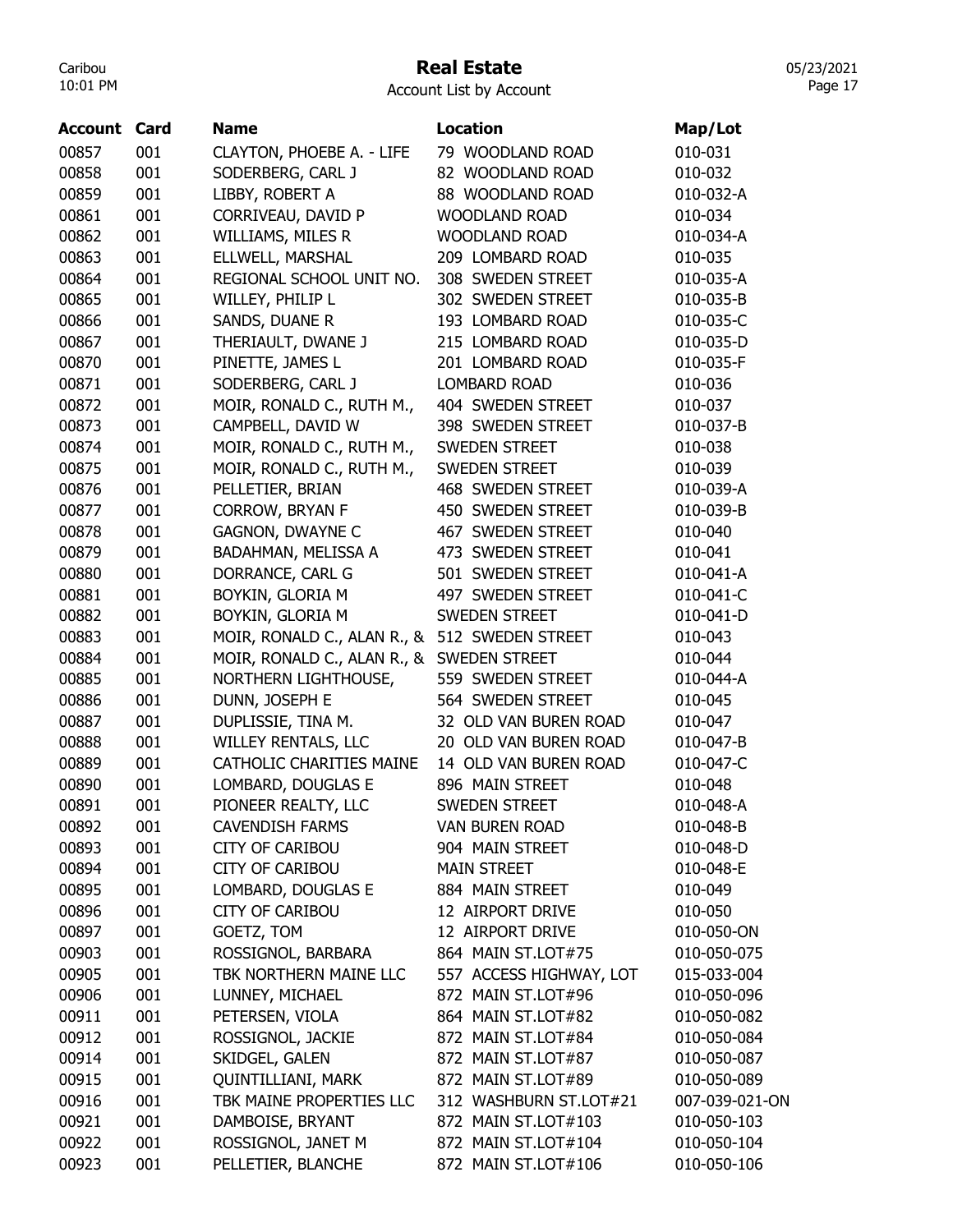## Real Estate

05/23/2021 Page 18

| <b>Account Card</b> |     | <b>Name</b>                              | <b>Location</b>       | Map/Lot     |
|---------------------|-----|------------------------------------------|-----------------------|-------------|
| 00924               | 001 | SORENSON, BONNIE                         | 872 MAIN ST.LOT#107   | 010-050-107 |
| 00926               | 001 | CLARK, LISA A                            | 882 MAIN ST.LOT#109   | 010-050-109 |
| 00927               | 001 | <b>OUELLETTE, FERNAND</b>                | 882 MAIN ST.LOT#110   | 010-050-110 |
| 00928               | 001 | NATIONAL WEATHER SERVICE 810 MAIN STREET |                       | 010-050-116 |
| 00930               | 001 | CARIBOU UTILITIES DISTRICT MAIN STREET   |                       | 010-050-A   |
| 00932               | 001 | RAMIREZ, XAVIER                          | 794 MAIN STREET       | 010-051-A   |
| 00933               | 001 | CARIBOU HOSPITAL DISTRICT                | 163 VAN BUREN ROAD    | 011-001     |
| 00934               | 001 | <b>GUERRETTE FARMS CORP.</b>             | 27 OLD VAN BUREN ROAD | 011-001-A   |
| 00935               | 001 | RAYMOND, PHILP C. &                      | <b>VAN BUREN ROAD</b> | 011-001-B   |
| 00936               | 001 | CATHOLIC CHARITIES MAINE                 | OLD VAN BUREN ROAD    | 011-001-C   |
| 00937               | 001 | SOLMAN HOLDINGS, LLC                     | <b>VAN BUREN ROAD</b> | 011-002     |
| 00938               | 001 | <b>GRIFFETH, NEAL J</b>                  | 16 ACCESS HIGHWAY     | 011-003     |
| 00939               | 001 | JAROSZ, DANIEL S                         | <b>ALDRICH DRIVE</b>  | 011-004     |
| 00940               | 001 | <b>EMERA MAINE</b>                       | 11 OTTER STREET       | 011-004-A   |
| 00941               | 001 | <b>GAGNON'S RENTAL</b>                   | 14 ACCESS HIGHWAY     | 011-004-B   |
| 00943               | 001 | <b>CALVARY BAPTIST CHURCH</b>            | 46 ACCESS HIGHWAY     | 011-004-D   |
| 00944               | 001 | DOODY, KENNETH D                         | 18 ACCESS HIGHWAY     | 011-004-E   |
| 00945               | 001 |                                          | 38 ACCESS HIGHWAY     | 011-004-G   |
| 00949               | 001 | SOUCY, JIMMY J<br>C S MANAGEMENT INC     | 60 ACCESS HIGHWAY     |             |
|                     | 001 |                                          | <b>ACCESS HIGHWAY</b> | 011-004-K   |
| 00950               | 001 | SODERBERG, CARL J                        |                       | 011-004-L   |
| 00951               |     | <b>HERBERT, JACK</b>                     | 26 OTTER STREET       | 011-004-M   |
| 00952               | 001 | PLOURDE& PLOURDE INC                     | 14 OTTER STREET       | 011-004-MM  |
| 00953               | 001 | <b>GAGNON'S RENTAL</b>                   | 84 ACCESS HIGHWAY     | 011-004-P   |
| 00954               | 001 | TIME WARNER CABLE, LLC                   | <b>ACCESS HIGHWAY</b> | 011-004-R   |
| 00955               | 001 | C. RAY MANAGEMENT, LLC                   | 36 OTTER STREET       | 011-004-S   |
| 00956               | 001 | PTP HOLDINGS                             | 46 ALDRICH DRIVE      | 011-004-T   |
| 00957               | 001 | CARIBOU UTILITIES DISTRICT               | <b>OTTER STREET</b>   | 011-004-U   |
| 00959               | 001 | <b>BRESCIA, STANLEY F</b>                | 62 ALDRICH DRIVE      | 011-004-W   |
| 00960               | 001 | <b>BRESCIA, STANLEY F</b>                | OTTER ST / MECON ST   | 011-004-X   |
| 00961               | 001 | <b>GAGNON'S RENTAL</b>                   | 33 ALDRICH DRIVE      | 011-004-Y   |
| 00962               | 001 | <b>GAGNON'S RENTAL</b>                   | 21 ALDRICH DRIVE      | 011-004-Z   |
| 00965               | 001 | BRESCIA, STANLEY F                       | <b>LARRY DRIVE</b>    | 011-005     |
| 00968               | 001 | GUERRETTE FARMS CORP.                    | 39 CARROLL STREET     | 011-005-B   |
| 00969               | 001 | G.F. MARKETING, INC.                     | 31 CARROLL STREET     | 011-005-C   |
| 00970               | 001 | <b>GUERRETTE, BRIAN J</b>                | 14 CARROLL STREET     | 011-005-E   |
| 00973               | 001 | FACILITIES, INC.                         | 5 VICKERS DRIVE       | 011-006     |
| 00974               | 001 | <b>BOUCHARD, SEAN M</b>                  | 120 ACCESS HIGHWAY    | 011-007     |
| 00975               | 001 | HARTLEY, GARY S                          | 22 POWERS ROAD        | 011-007-A   |
| 00976               | 001 | REED, REGINALD - LIFE                    | 132 ACCESS HIGHWAY    | 011-008     |
| 00977               | 001 | DOW, FREEMAN & SUSAN -                   | 32 POWERS ROAD        | 011-009     |
| 00978               | 001 | CRUMP, LYNN K                            | 36 POWERS ROAD        | 011-010     |
| 00979               | 001 | RICKER, WENDELL                          | 40 POWERS ROAD        | 011-011     |
| 00980               | 001 | SODERBERG, CARL                          | POWERS ROAD           | 011-012     |
| 00981               | 001 | BABIARZ, DENNIS L                        | 58 POWERS ROAD        | 011-012-A   |
| 00982               | 001 | THIBODEAU, GALEN G                       | 54 POWERS ROAD        | 011-012-B   |
| 00983               | 001 | NORDIC PROPERTIES, LLC                   | POWERS ROAD           | 011-012-C   |
| 00985               | 001 | SOLMAN, NANCY S. -                       | 81 POWERS ROAD        | 011-014     |
| 00986               | 001 | <b>GAGNON'S RENTAL</b>                   | 29 BAIRD ROAD         | 011-014-A   |
| 00987               | 001 | OUELLETTE, JASON M                       | 61 POWERS ROAD        | 011-014-B   |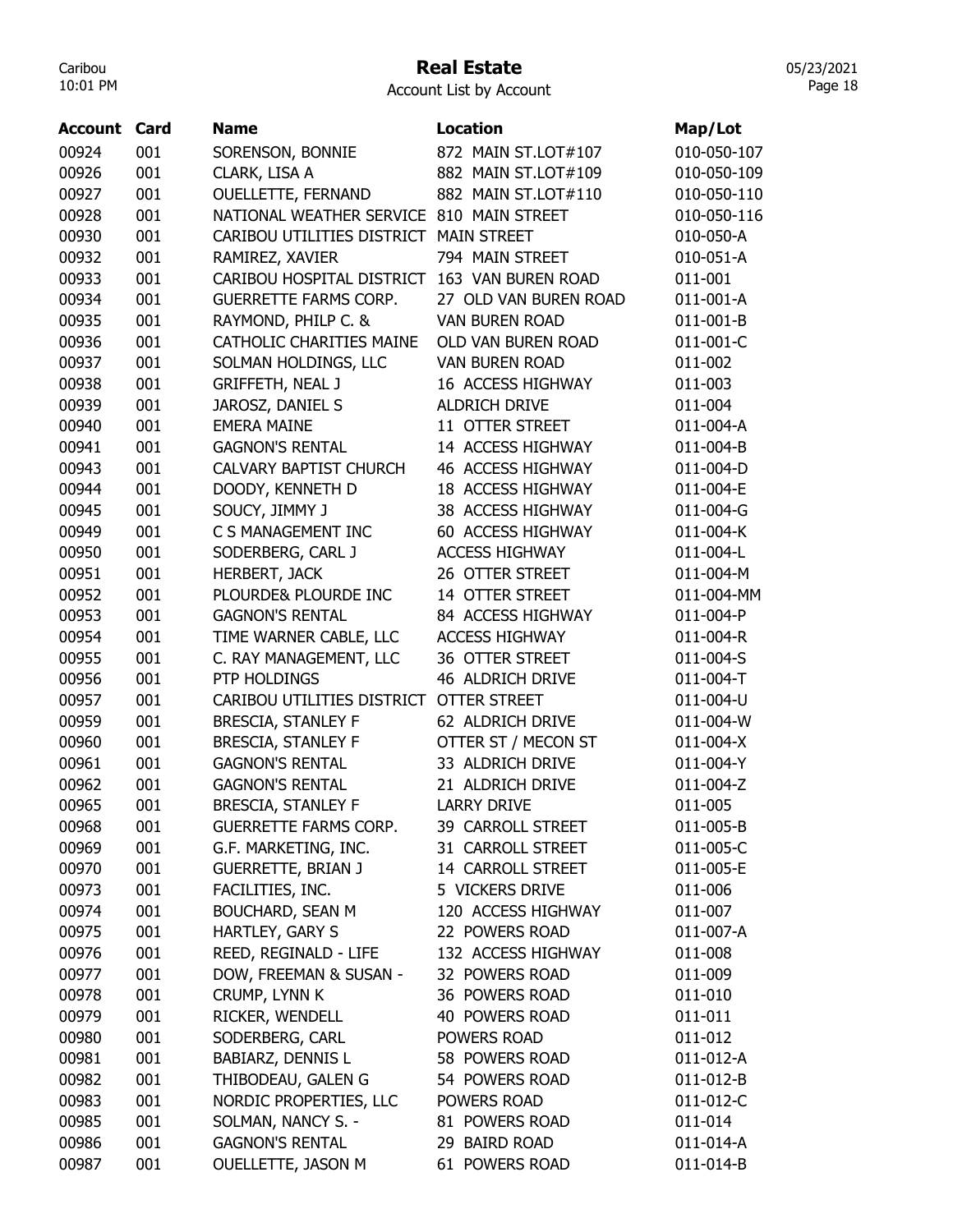## Real Estate

Account List by Account

| <b>Account Card</b> |     | Name                        | <b>Location</b>         | Map/Lot    |
|---------------------|-----|-----------------------------|-------------------------|------------|
| 00988               | 001 | GAGNON, GARY L              | 33 BAIRD ROAD           | 011-014-C  |
| 00989               | 001 | CALDWELL, ROBERT B          | 55 POWERS ROAD          | 011-014-D  |
| 00990               | 001 | SOUCY, MAE D                | 19 BAIRD ROAD           | 011-014-E  |
| 00991               | 001 | <b>GAGNON, GARY L</b>       | 33-1 BAIRD ROAD         | 011-014-F  |
| 00992               | 001 | FLYNN, CARL F               | POWERS ROAD             | 011-015    |
| 00993               | 001 | LEVESQUE, VERNA A           | 53 POWERS ROAD          | 011-015-A  |
| 00994               | 001 | PORTER, AGNES B             | 7 POWERS ROAD           | 011-015-B  |
| 00995               | 001 | ST. PETER, DANIEL L         | 43 POWERS ROAD          | 011-015-C  |
| 00997               | 001 | BELL, ALEXANDER J           | 5 POWERS ROAD           | 011-015-E  |
| 00998               | 001 | SILSBEE, DAVID              | 21 POWERS ROAD          | 011-015-F  |
| 00999               | 001 | ALBERT, JOHN J              | 29 POWERS ROAD          | 011-015-G  |
| 01000               | 001 | <b>BAGLEY, FRANK A</b>      | 51 POWERS ROAD          | 011-015-H  |
| 01002               | 001 | <b>EMERA MAINE</b>          | <b>ACCESS HIGHWAY</b>   | 011-016    |
| 01003               | 001 | HAINES, STEVEN G            | 29 LIMESTONE STREET     | 011-017    |
| 01004               | 001 | THOMPSON, GAIL              | <b>LIMESTONE STREET</b> | 011-019    |
| 01005               | 001 | HARPINE, KYLE DAVID         | 29-1 LIMESTONE STREET   | 011-020    |
| 01006               | 001 | OLMSTEAD, KATHRYN J. -      | 57 LIMESTONE STREET     | 011-021    |
| 01007               | 001 | <b>NORTHERN NEW ENGLAND</b> | 137 ACCESS HIGHWAY      | 011-017-ON |
| 01008               | 001 | <b>EMERA MAINE</b>          | <b>LIMESTONE STREET</b> | 011-021-A  |
| 01009               | 001 | TROMBLEY, PHILIP            | 67 LIMESTONE STREET     | 011-022    |
| 01010               | 001 | PELLETIER, TROY A           | 20 LIMESTONE STREET     | 011-024    |
| 01011               | 001 | JUDKINS, DOLLY M            | 14 LIMESTONE STREET     | 011-025    |
| 01012               | 001 | C. RAY MANAGEMENT, LLC      | 12 LIMESTONE STREET     | 011-026    |
| 01013               | 001 | SULLIVAN, MICHAEL P         | 171 ACCESS HIGHWAY      | 011-027    |
| 01014               | 001 | THOMPSON, GAIL              | <b>ACCESS HIGHWAY</b>   | 011-028    |
| 01015               | 001 | SILVER, MARCELLA M          | 19 GRIMES ROAD          | 011-028-A  |
| 01016               | 001 | ST. PETER, PHILIP J         | 77 GRIMES ROAD          | 011-028-B  |
| 01017               | 001 | PARENT, ROMEO J             | 206 ACCESS HIGHWAY      | 011-030    |
| 01018               | 001 | NEWELL, LAWRENCE H          | 270 ACCESS HIGHWAY      | 011-031    |
| 01019               | 001 | WHITE, JOEY - DEC           | 274 ACCESS HIGHWAY      | 011-031-B  |
| 01020               | 001 | <b>GALLAGHER, RONALD L</b>  | 293 ACCESS HIGHWAY      | 011-033    |
| 01021               | 001 | LANDEEN, KENDALL D          | 7 GRIMES ROAD           | 011-034    |
| 01022               | 001 | COTE, MARILYN J             | 13 GRIMES ROAD          | 011-035    |
| 01023               | 001 | VIOLETTE, JOHN S            | 19 RICHARDS ROAD        | 011-036    |
| 01024               | 001 | <b>GALLAGHER, JEFFERY P</b> | 69 RICHARDS ROAD        | 011-036-A  |
| 01025               | 001 | HARRIS, JAMES               | 63 RICHARDS ROAD        | 011-036-B  |
| 01026               | 001 | ADAMS, RANDY S              | 55 RICHARDS ROAD        | 011-036-C  |
| 01027               | 001 | HARRIS, JAMES L.,           | <b>GRIMES ROAD</b>      | 011-036-D  |
| 01028               | 001 | SIPE, BRIAN M               | RICHARDS ROAD           | 011-037    |
| 01029               | 001 | BERNARD, SUSAN Y            | 70 GRIMES ROAD          | 011-037-A  |
| 01030               | 001 | MAHONEY, GRAYDON            | 62 GRIMES ROAD          | 011-037-B  |
| 01031               | 001 | PLOURDE, KATELYN M          | 58 GRIMES ROAD          | 011-037-C  |
| 01032               | 001 | BELANGER, JOHN P            | 54 GRIMES ROAD          | 011-037-D  |
| 01033               | 001 | DOBSON, SHELBY GAIL         | 48 GRIMES ROAD          | 011-037-E  |
| 01034               | 001 | LACASSE, GEORGE J., JR.     | 60 RICHARDS ROAD        | 011-037-F  |
| 01035               | 001 | LACASSE, GEORGE J., JR. AND | 60 RICHARDS ROAD        | 011-037-G  |
| 01036               | 001 | DUMOND, KEITH               | <b>RICHARDS ROAD</b>    | 011-037-H  |
| 01037               | 001 | DUMOND, KEITH               | 26 RICHARDS ROAD        | 011-037-J  |
| 01039               | 001 | HUNT, BARBARA A             | <b>LIMESTONE STREET</b> | 011-037-L  |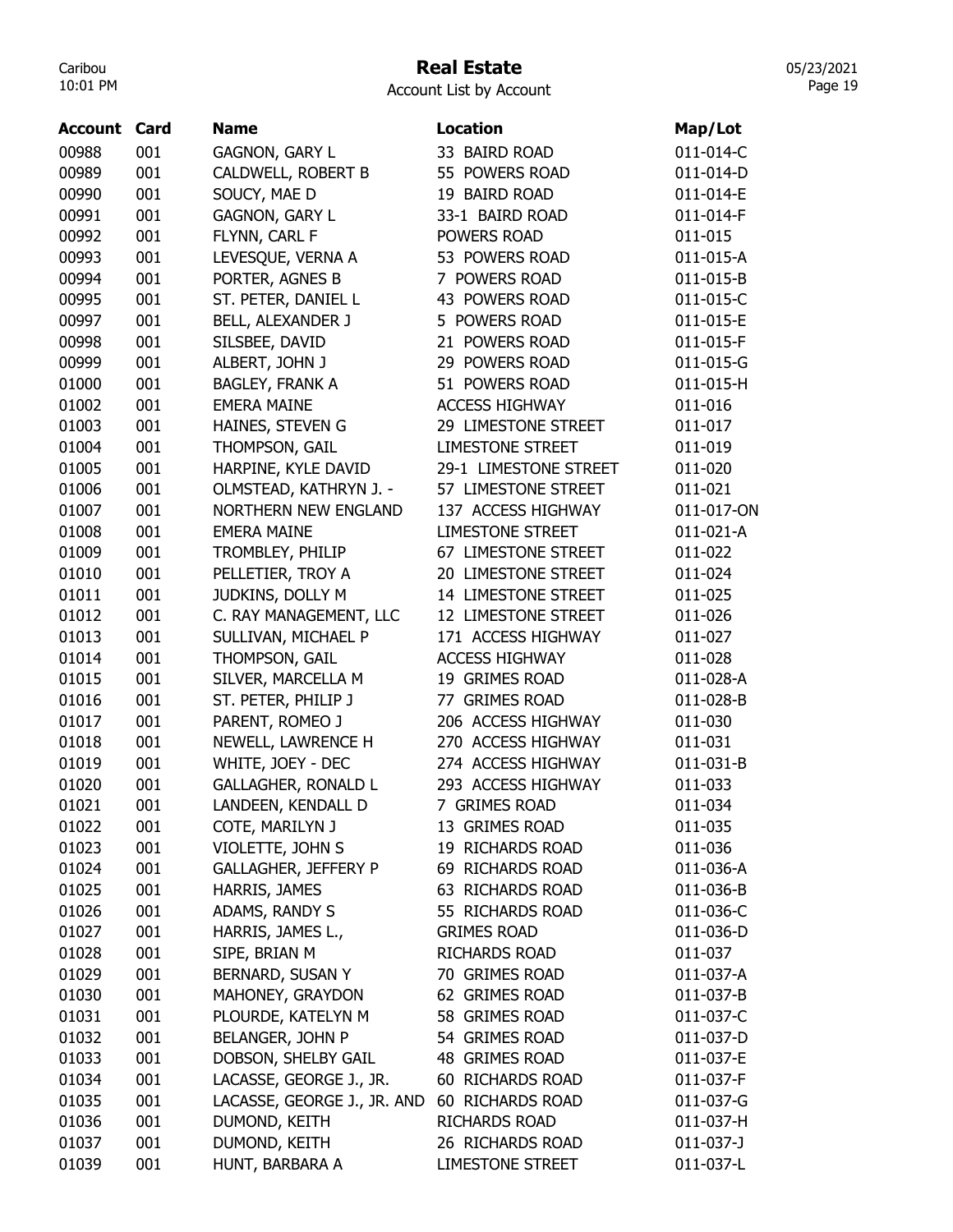## Real Estate

Account List by Account

| 01040<br>001<br>WILLEY, P.L. PROPERTIES,<br>6 BOWLES ROAD           | 011-038<br>011-038-A |
|---------------------------------------------------------------------|----------------------|
|                                                                     |                      |
| 01041<br>001<br>G.R. TIMBER HOLDINGS, LLC<br><b>ACCESS HIGHWAY</b>  |                      |
| 01042<br>001<br>G.R. TIMBER HOLDINGS, LLC<br><b>ACCESS HIGHWAY</b>  | 011-038-B            |
| 001<br>01043<br>G.R. TIMBER HOLDINGS, LLC<br><b>ACCESS HIGHWAY</b>  | 011-038-C            |
| 01045<br>001<br>346 ACCESS HIGHWAY<br>NORTHERN STORAGE, INC.        | 011-038-E            |
| 001<br>01046<br>354 ACCESS HIGHWAY<br>ROY, ERNEST P., JR.           | 011-038-F            |
| 001<br>01047<br>WILLEY, P.L. PROPERTIES,<br>360 ACCESS HIGHWAY      | 011-038-G            |
| 01048<br>001<br>DOODY, BRIAN D<br><b>BOWLES ROAD</b>                | 011-038-H            |
| DOODY, BRIAN D<br>197 BAIRD ROAD<br>01049<br>001                    | 011-038-J            |
| 01052<br>001<br>CYR, JAMES R<br>183 BAIRD ROAD                      | 011-038-M            |
| 01053<br>001<br>COLLIN, LACEY JAYE<br>177 BAIRD ROAD                | 011-038-N            |
| <b>BAIRD ROAD</b><br>01054<br>001<br>CYR, DAVID M                   | 011-038-P            |
| 01055<br>001<br>CHAPMAN, AVIS B - DEC<br>159 BAIRD ROAD             | 011-040              |
| 01056<br>001<br>HUCK, EMIL J., IV<br>125 BAIRD ROAD                 | 011-041              |
| 01057<br>001<br>MARKUM, RICKY W<br><b>BAIRD ROAD</b>                | 011-041-A            |
| 001<br>01059<br>SAUNDERS, AMANDA P<br>103 BAIRD ROAD                | 011-042-A            |
| 001<br>294 ACCESS HIGHWAY<br>01061<br>BETHEL PENTECOSTAL            | 011-042-D            |
| 001<br>300 ACCESS HIGHWAY<br>01062<br>SULLIVAN, ANDREW G            | 011-042-E            |
| 001<br>01063<br>RAYMOND, GARY I<br>75 BAIRD ROAD                    | 011-042-F            |
| 01064<br>001<br>KELLEY, MICHAEL C<br>53 BAIRD ROAD                  | 011-043              |
| 01065<br>001<br>STUBBS, SCOTT D<br>138 FORT FAIRFIELD RD            | 011-046-G            |
| 01066<br>001<br>THIBODEAU, EUGENE L. -<br>256 FORT FAIRFIELD RD     | 011-046-A            |
| 001<br>DONAHUE, DARREN R<br>01067<br>89 RIVER ROAD                  | 011-046-B            |
| 001<br>CLARK, BETH A<br>01068<br>7 RIVER ROAD                       | 011-046-C            |
| 001<br>01069<br>DONAHUE, DARREN R<br><b>RIVER ROAD</b>              | 011-046-D            |
| 001<br>01070<br>THIBODEAU, CARL<br>266 FORT FAIRFIELD RD            | 011-046-E            |
| 001<br>01071<br>HOOEY, RAYMOND<br>91 RIVER ROAD                     | 011-047              |
| 01072<br>001<br><b>CITY OF CARIBOU</b><br><b>RIVER ROAD</b>         | 011-048              |
| 01073<br>001<br><b>GUERRETTE FARMS CORP</b><br><b>RIVER ROAD</b>    | 011-049              |
| 01075<br>001<br>CHOMKA, CARLA<br><b>RIVER ROAD</b>                  | 011-051              |
| 001<br><b>CITY OF CARIBOU</b><br>153 RIVER ROAD<br>01076            | 011-052              |
| <b>CITY OF CARIBOU</b><br>163 RIVER ROAD<br>01077<br>001            | 011-053              |
| 01078<br>001<br><b>CITY OF CARIBOU</b><br>167 RIVER ROAD            | 011-054              |
| 001<br>01079<br><b>CITY OF CARIBOU</b><br>173 RIVER ROAD            | 011-055              |
| 001<br>CARIBOU UTILITIES DISTRICT 189 RIVER ROAD<br>01081           | 011-056-B            |
| 01082<br>001<br>185-1 RIVER ROAD<br>GOVE, SCOTT M                   | 011-056              |
| 01084<br>001<br>CARIBOU UTILITIES DISTRICT RIVER ROAD               | 011-057              |
| 01085<br>001<br>MAHONEY, PATRICIA L<br>253 RIVER ROAD               | 011-058              |
| 001<br>TRACY, CLAYTON G<br>314 RIVER ROAD<br>01087                  | 011-059              |
| 01088<br>001<br>THERIAULT, PAUL D<br>333 RIVER ROAD                 | 011-060              |
| 01089<br>001<br>STAIRS, JEANNETTE M. - LIFE<br>333 RIVER ROAD-LOT#1 | 011-060-001          |
| 01090<br>001<br>THERIAULT, DENISE E<br>339 RIVER ROAD-LOT#2         | 011-060-002          |
| HARPER, BRYAN A<br>339 RIVER ROAD-LOT#3<br>01091<br>001             | 011-060-003          |
| 01092<br>HUSTON, MARK<br>339 RIVER ROAD-LOT#4<br>001                | 011-060-004          |
| 01094<br>001<br>THERIAULT, PAUL D<br>339 RIVER ROAD-LOT#6           | 011-060-006          |
| 01095<br>001<br>SIROIS, ROGER<br>339 RIVER ROAD-LOT#7               | 011-060-007          |
| 01096<br>MICHAUD, DONALD<br>339 RIVER ROAD-LOT#8<br>001             | 011-060-008          |
| 01098<br>001<br>MORIN, ALTON V.<br>333 RIVER ROAD-LOT#10            | 011-060-010          |
| 01099<br>001<br>JUDKINS, LEE ROBERT<br>333 RIVER ROAD-LOT#11        | 011-060-011          |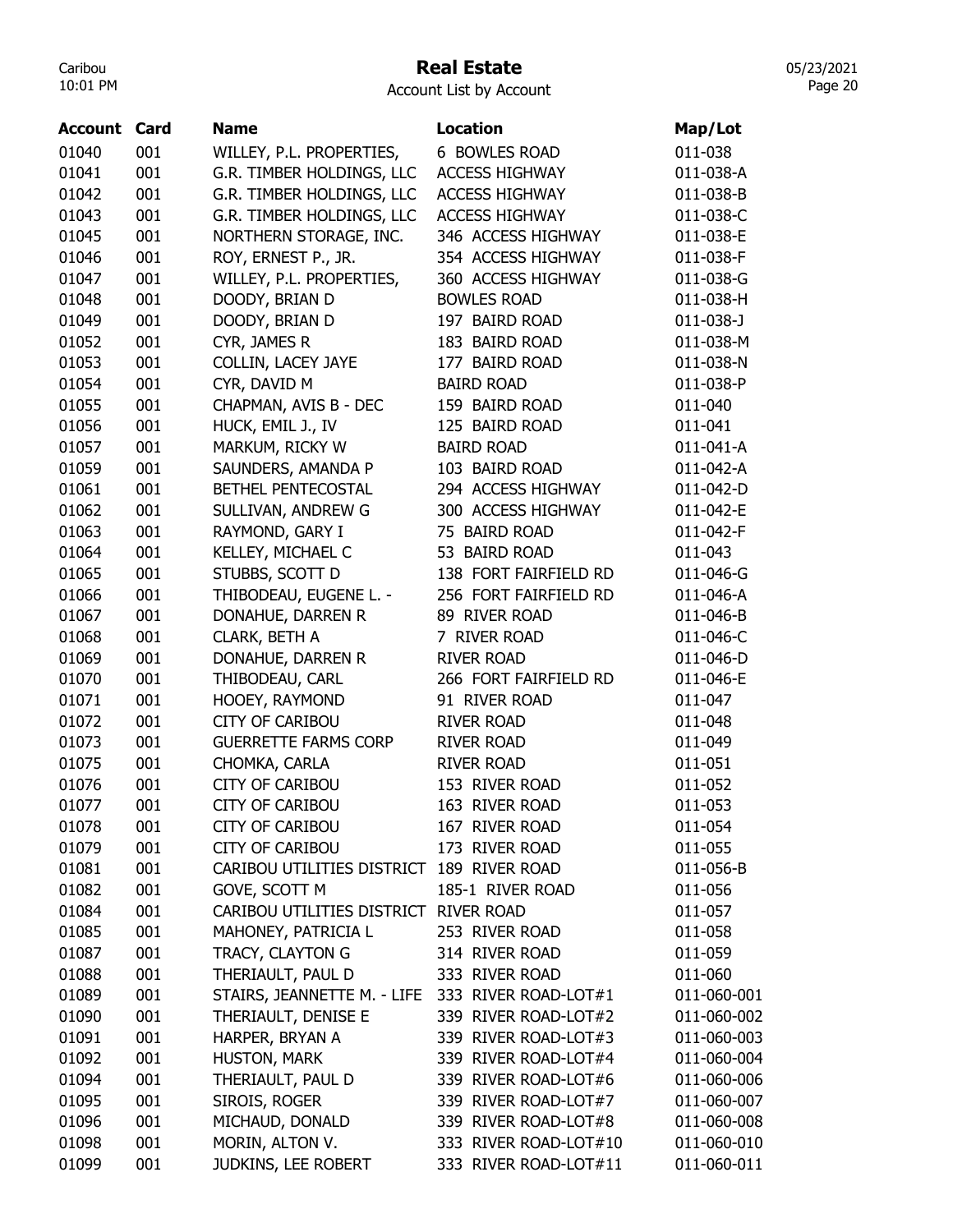#### Real Estate

Account List by Account

| <b>Account Card</b> |     | <b>Name</b>                                | <b>Location</b>                         | Map/Lot     |
|---------------------|-----|--------------------------------------------|-----------------------------------------|-------------|
|                     |     |                                            |                                         |             |
| 01101               | 001 | NICKERSON, SHERIDAN A                      | 333 RIVER ROAD-LOT#13                   | 011-060-013 |
| 01102               | 001 | WHITE, RITA                                | 333 RIVER ROAD-LOT#14<br>361 RIVER ROAD | 011-060-014 |
| 01103<br>01104      | 001 | <b>OUELLETTE, PHILIP</b>                   |                                         | 011-062     |
|                     | 001 | JACKSON, CARLTON E., SR.                   | 365 RIVER ROAD                          | 011-062-A   |
| 01105               | 001 | WILCOX, MERRITT S                          | 375 RIVER ROAD                          | 011-063     |
| 01106               | 001 | PLOURDE, SHAWN                             | 381 RIVER ROAD                          | 011-064     |
| 01107               | 001 | CARIBOU UTILITIES DISTRICT RIVER ROAD      |                                         | 011-065     |
| 01108               | 001 | DOAK, RUSSELL G. - LIFE                    | 405 RIVER ROAD                          | 011-066     |
| 01109               | 001 | CARIBOU UTILITIES DISTRICT                 | <b>RIVER ROAD</b>                       | 011-067     |
| 01110               | 001 | WALTON, MAYNARD W., SR.                    | <b>RIVER ROAD</b>                       | 011-068     |
| 01111               | 001 | DAIGLE, LUC                                | 449 RIVER ROAD                          | 011-069     |
| 01112               | 001 | HOLMQUIST, MICHAEL J                       | 487 RIVER ROAD                          | 011-071     |
| 01113               | 001 | HUCKINS, LAWRENCE R III                    | 467 RIVER ROAD                          | 011-071-A   |
| 01114               | 001 | BELL, DAVID A                              | 507 RIVER ROAD                          | 011-071-B   |
| 01115               | 001 | <b>BEAULIEU, PEGGY S</b>                   | 515 RIVER ROAD                          | 011-071-C   |
| 01116               | 001 | FOX, WAYNE R                               | 537 RIVER ROAD                          | 011-071-D   |
| 01117               | 001 | LEAVITT, THOMAS M                          | 523 RIVER ROAD                          | 011-071-E   |
| 01118               | 001 | LEAVITT, THOMAS M                          | <b>RIVER ROAD</b>                       | 011-071-F   |
| 01119               | 001 | MICHAUD, NICOLE                            | 477 RIVER ROAD                          | 011-071-G   |
| 01120               | 001 | JACKSON, CRAIG P                           | 499 RIVER ROAD                          | 011-071-H   |
| 01121               | 001 | LUNN, BARBARA & LEAVITT,                   | <b>RIVER ROAD</b>                       | 011-073     |
| 01122               | 001 | SULLIVAN, FREDERICK                        | 20 SPRUCE RIDGE ROAD                    | 011-074     |
| 01123               | 001 | SCHLESINGER, MICHAEL T                     | 30 SPRUCE RIDGE ROAD                    | 011-076     |
| 01124               | 001 | ANDERSON, JONATHAN                         | 48 SPRUCE RIDGE ROAD                    | 011-078     |
| 01125               | 001 | STUBBS, JOHN                               | 60 SPRUCE RIDGE ROAD                    | 011-080     |
| 01126               | 001 | LAJOIE, BRIAN P                            | 72 SPRUCE RIDGE ROAD                    | 011-083     |
| 01127               | 001 | SLEEPER, JOSEPH M II                       | 83 SPRUCE RIDGE ROAD                    | 011-084     |
| 01128               | 001 | REYNOLDS, JONATHAN S                       | 23 SPRUCE RIDGE ROAD                    | 011-086     |
| 01129               | 001 | MCNAMARA, BRYAN L                          | 49 SPRUCE RIDGE ROAD                    | 011-089     |
| 01130               | 001 | COOK, DUSTIN M                             | 57 SPRUCE RIDGE ROAD                    | 011-091     |
| 01131               | 001 | DIONNE, ALBERT T                           | 75 SPRUCE RIDGE ROAD                    | 011-094     |
| 01132               | 001 | <b>STATE OF MAINE</b>                      | 39 CARIBOU CONNECTOR                    | 011-095     |
| 01133               | 001 | LUNN, BARBARA                              | 575 RIVER ROAD                          | 012-001     |
| 01134               | 001 | HEWITT, TRAVIS L                           | 545 RIVER ROAD                          | 012-001-A   |
| 01135               | 001 | <b>GAGNON, RONALD B</b>                    | 632 RIVER ROAD                          | 012-003     |
| 01136               | 001 | STEFFES, JOHN                              | 628 RIVER ROAD                          | 012-003-A   |
| 01137               | 001 | CARIBOU UTILITIES DISTRICT GRIMES ROAD     |                                         | 012-005     |
| 01138               | 001 | <b>STATE OF MAINE</b>                      | <b>GRIMES ROAD</b>                      | 012-005-001 |
|                     | 001 | CARIBOU UTILITIES DISTRICT 366 GRIMES ROAD |                                         | 012-005-A   |
| 01139               |     |                                            |                                         | 012-005-B   |
| 01140               | 001 | CARIBOU UTILITIES DISTRICT GRIMES ROAD     |                                         |             |
| 01141               | 001 | <b>GALLAGHER, GILBERT R</b>                | 296 GRIMES ROAD                         | 012-006     |
| 01142               | 001 | DEE, DALE E., BARBARA R. &                 | 285 GRIMES ROAD                         | 012-007     |
| 01143               | 001 | MORRISSETTE, HAROLD                        | <b>GRIMES ROAD</b>                      | 012-009     |
| 01144               | 001 | MARTIN, JEFFREY A                          | 188 GRIMES ROAD                         | 012-009-A   |
| 01145               | 001 | WILLIAMSON, KRISTINA A                     | 269 GRIMES ROAD                         | 012-010     |
| 01147               | 001 | JANDREAU, DONALD R                         | 231 GRIMES ROAD                         | 012-010-B   |
| 01148               | 001 | <b>CURRIER, DALE R</b>                     | <b>GRIMES ROAD</b>                      | 012-010-C   |
| 01149               | 001 | HARDISON, MARTHA G                         | 185 GRIMES ROAD                         | 012-012     |
| 01150               | 001 | DEFORGE, DANIEL L                          | 195 GRIMES ROAD                         | 012-012-A   |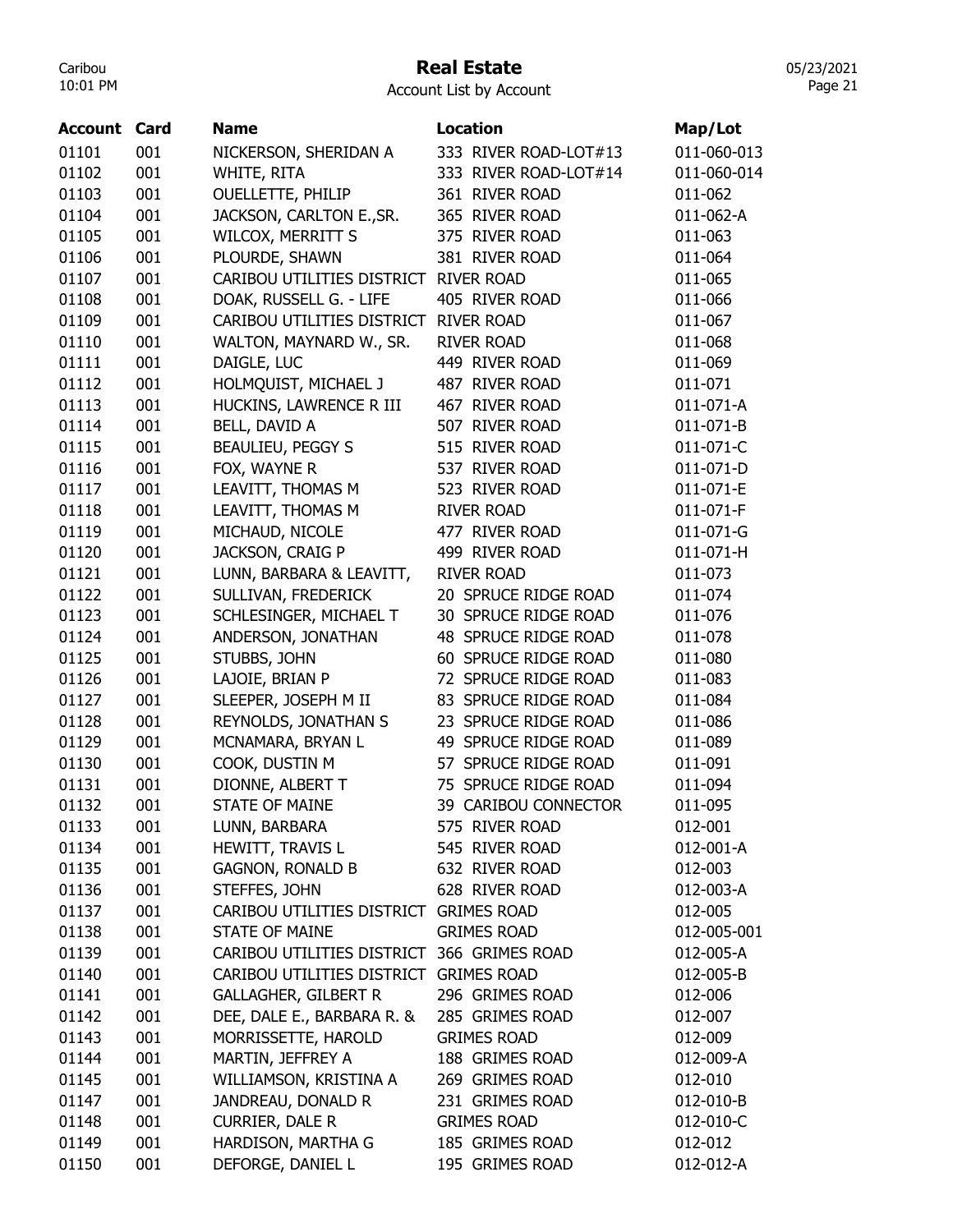## Real Estate

Account List by Account

| <b>Account Card</b> |     | <b>Name</b>                       | <b>Location</b>       | Map/Lot   |
|---------------------|-----|-----------------------------------|-----------------------|-----------|
| 01151               | 001 | <b>GUERRETTE, ROBERT J. &amp;</b> | 215 GRIMES ROAD       | 012-012-B |
| 01152               | 001 | HARDISON, ROGER D                 | 189 GRIMES ROAD       | 012-012-C |
| 01153               | 001 | CARRIER, DAVID R                  | 163 GRIMES ROAD       | 012-013   |
| 01154               | 001 | PLOURDE, MICHAEL                  | 158 GRIMES ROAD       | 012-014   |
| 01155               | 001 | CURRIER, CINDY D                  | 178 GRIMES ROAD       | 012-014-A |
| 01156               | 001 | <b>HAMILTON FAMILY TRUST</b>      | 149 GRIMES ROAD       | 012-015   |
| 01157               | 001 | <b>CURTIS, RONALD A</b>           | 135 GRIMES ROAD       | 012-016   |
| 01158               | 001 | HALE, MYRON                       | 44 SULLIVAN DRIVE     | 012-016-A |
| 01159               | 001 | <b>HAMILTON FAMILY TRUST</b>      | <b>GRIMES ROAD</b>    | 012-016-B |
| 01160               | 001 | CYR, JOHN P                       | 8 SULLIVAN DRIVE      | 012-016-C |
| 01162               | 001 | THOMPSON, JONATHAN D              | 144 GRIMES ROAD       | 012-016-E |
| 01163               | 001 | <b>KEATON, KEVIN P</b>            | 32 SULLIVAN DRIVE     | 012-016-F |
| 01164               | 001 | COTY, GERALD                      | 29 SULLIVAN DRIVE     | 012-016-G |
| 01165               | 001 | VALENTINO, FRANK                  | 103 GRIMES ROAD       | 012-017   |
| 01166               | 001 | SIPE, BRIAN M                     | 90 GRIMES ROAD        | 012-018   |
| 01167               | 001 | <b>BOUCHARD, SEAN</b>             | 102 GRIMES ROAD       | 012-018-A |
| 01168               | 001 | MICHAUD, JESSE                    | 255 BAIRD ROAD        | 012-019   |
| 01169               | 001 | SAUCIER, JAMES A                  | 8 RICHARDS ROAD       | 012-020   |
| 01170               | 001 | AROOSTOOK COUNTY ACTION           | 17 BOWLES ROAD        | 012-023   |
| 01171               | 001 | DOODY, DANA G                     | <b>ACCESS HIGHWAY</b> | 012-024   |
| 01172               | 001 | BALLARD, WARD                     | 245 BAIRD ROAD        | 012-024-A |
| 01173               | 001 | SCHOFIELD, WILLIAM L              | 406 ACCESS HIGHWAY    | 012-024-B |
| 01174               | 001 | KING, JIMMY                       | 412 ACCESS HIGHWAY    | 012-024-C |
| 01176               | 001 | WEST, JACQUILIN A                 | 12 RICHARDS ROAD      | 012-025-A |
| 01177               | 001 | TURCK, KATHERINE M                | 411 ACCESS HIGHWAY    | 012-025-B |
| 01178               | 001 | SAUCIER, JAMES A                  | <b>RICHARDS ROAD</b>  | 012-025-C |
| 01180               | 001 | LAFRANCOIS, JEROME - DEV          | 463 ACCESS HIGHWAY    | 012-026   |
| 01181               | 001 | ENGLUND, SCOTT W                  | <b>ACCESS HIGHWAY</b> | 012-027   |
| 01182               | 001 | SPARKS, ARLENE                    | 467 ACCESS HIGHWAY    | 012-028   |
| 01183               | 001 | BRISSETTE, ROBERT A               | 483 ACCESS HIGHWAY    | 012-033   |
| 01185               | 001 | JUDKINS, JAMES L                  | 15 GRIMES MILL RD     | 012-034-A |
| 01186               | 001 | PLOURDE, ROBERT G                 | 10 GRIMES MILL RD     | 012-035   |
| 01187               | 001 | WHITE, VAUGHN L                   | <b>NOYES ROAD</b>     | 012-036-C |
| 01188               | 001 | WHITE, DEBRA                      | 64 NOYES ROAD         | 012-036-A |
| 01189               | 001 | WHITE, DAVID                      | <b>GRIMES MILL RD</b> | 012-037   |
| 01190               | 001 | FROST RENTAL PROPERTIES,          | 47 GRIMES MILL RD     | 012-037-A |
| 01191               | 001 | WHITE, DAVID                      | 26 GRIMES MILL RD     | 012-038   |
| 01192               | 001 | DUNCAN, JASON B                   | 276 NOYES ROAD        | 012-039-A |
| 01193               | 001 | MICHAUD, NORMA L                  | 254 NOYES ROAD        | 012-039-B |
| 01194               | 001 | HANEY, DANA D                     | 236 NOYES ROAD        | 012-039-C |
| 01195               | 001 | HANEY, DANA D                     | <b>NOYES ROAD</b>     | 012-039-D |
| 01196               | 001 | <b>BELL, TROY</b>                 | 222 NOYES ROAD        | 012-039-E |
| 01197               | 001 | BEAULIEU, ADELINE M               | 212 NOYES ROAD        | 012-039-F |
| 01198               | 001 | LEVESQUE, VERNON &                | 200 NOYES ROAD        | 012-039-H |
| 01199               | 001 | CARON, JESSE G                    | 192 NOYES ROAD        | 012-039-J |
| 01200               | 001 | PELLETIER, TODD K                 | 182 NOYES ROAD        | 012-039-K |
| 01201               | 001 | JACKSON, SCOTT W                  | 170 NOYES ROAD        | 012-039-L |
| 01202               | 001 | <b>CURRIE, ERNIE J</b>            | 160 NOYES ROAD        | 012-039-N |
| 01203               | 001 | OLSON, PETER                      | 156 NOYES ROAD        | 012-039-P |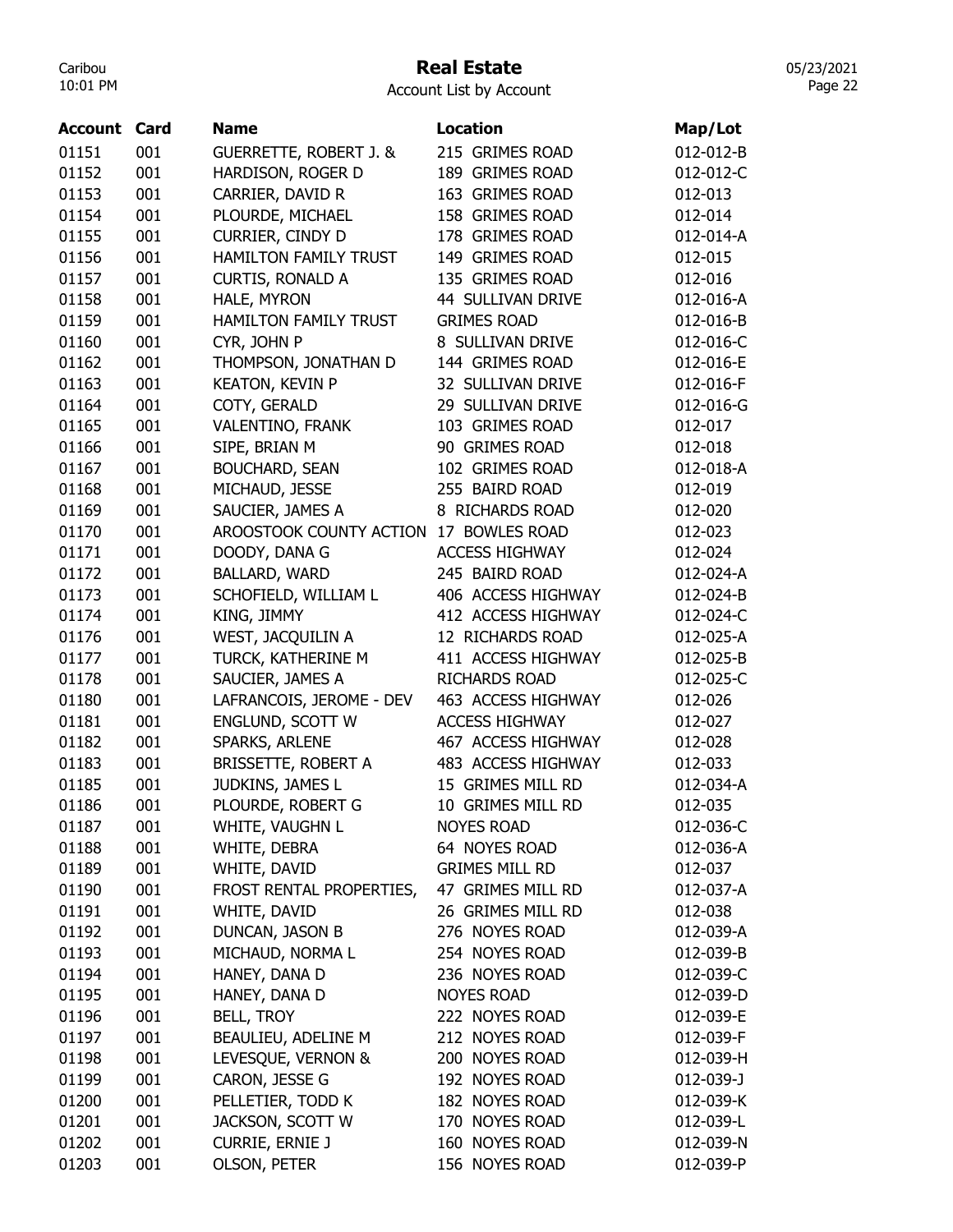## Real Estate

05/23/2021 Page 23

| Account | Card | <b>Name</b>                                     | <b>Location</b>       | Map/Lot   |
|---------|------|-------------------------------------------------|-----------------------|-----------|
| 01204   | 001  | COTE, DANA E                                    | 146 NOYES ROAD        | 012-039-Q |
| 01205   | 001  | MACDONALD, DANNY R                              | <b>NOYES ROAD</b>     | 012-039-R |
| 01206   | 001  | RIVEREDGE HOLDING, LLC                          | <b>NOYES ROAD</b>     | 012-040   |
| 01208   | 001  | HANES, JAMES T                                  | 84 GRIMES MILL RD     | 012-041-A |
| 01209   | 001  | MORRELL, BURNAM D                               | 98 GRIMES MILL RD     | 012-043   |
| 01210   | 001  | BELYEA, RICHARD E                               | 148 GRIMES MILL RD    | 012-045   |
| 01211   | 001  | GIRARD, KAREN T                                 | 168 GRIMES MILL RD    | 012-047-A |
| 01212   | 001  | PAPSADORA, MATTHEW                              | 186 GRIMES MILL RD    | 012-047-B |
| 01213   | 001  | JONES, ELMER E                                  | 181 GRIMES MILL RD    | 012-048   |
| 01214   | 001  | JONES, MARK E                                   | <b>GRIMES MILL RD</b> | 012-048-A |
| 01215   | 001  | SMITH HOLDING COMPANY,                          | <b>GRIMES MILL RD</b> | 012-049   |
| 01216   | 001  | JACQUELINE G. BECK LIVING                       | 194 GRIMES MILL RD    | 012-049-A |
| 01217   | 001  | KIRKPATRICK, WILLA D                            | 197 GRIMES MILL RD    | 012-050   |
| 01218   | 001  | MATHEWS, ALEXANDER C                            | <b>GRIMES MILL RD</b> | 012-051   |
| 01220   | 001  | SEARLES, MARTINA                                | 226 GRIMES MILL RD    | 012-051-A |
| 01221   | 001  | TARBOX, CHRISTOPHER                             | 234 GRIMES MILL RD    | 012-051-B |
| 01222   | 001  | <b>BOSSIE, STEVEN</b>                           | 257 GRIMES MILL RD    | 012-053   |
| 01223   | 001  | <b>CUSHMAN, MICHAEL B</b>                       | 271 GRIMES MILL RD    | 012-054   |
| 01224   | 001  | MATHEWS, ALEXANDER C                            | <b>GRIMES MILL RD</b> | 012-055   |
| 01226   | 001  | ALWARD, SHERRY                                  | 277 GRIMES MILL RD    | 012-056   |
| 01227   | 001  | COTE, FREEMAN L.                                | 287 GRIMES MILL RD    | 012-057   |
| 01230   | 001  | BELL, JAMES A & BELL, KRISTI 338 GRIMES MILL RD |                       | 012-058-A |
| 01232   | 001  | HALE, MAXINE J                                  | 364 GRIMES MILL RD    | 012-060-A |
| 01233   | 001  | HALE, ERIC                                      | 376 GRIMES MILL RD    | 012-062-B |
| 01234   | 001  | LAJOIE, ALLAN G                                 | 382 GRIMES MILL RD    | 012-062-A |
| 01235   | 001  | SMITH HOLDING COMPANY,                          | <b>GRIMES MILL RD</b> | 012-064   |
| 01236   | 001  | SMITH HOLDING COMPANY,                          | <b>GRIMES MILL RD</b> | 012-066   |
| 01237   | 001  | DUVEFELT, HANS L                                | 416 GRIMES MILL RD    | 012-066-A |
| 01238   | 001  | WILCOX, RUSSELL J                               | 60 GRIMES MILL RD     | 012-068   |
| 01239   | 001  | STAPLES CONSTRUCTION                            | 54 GRIMES MILL RD     | 012-069   |
| 01240   | 001  | JEWELL, ROGER E                                 | 48 GRIMES MILL RD     | 012-070   |
| 01241   | 001  | DRISCOLL, DOUGLAS A                             | 42 GRIMES MILL RD     | 012-071   |
| 01243   | 001  | SEALANDER, WILLIAM R                            | 111 NOYES ROAD        | 012-073   |
| 01244   | 001  | ESPLING, ANGELA R                               | 116 NOYES ROAD        | 012-074   |
| 01245   | 001  | HAINES, ROGER D                                 | 106 NOYES ROAD        | 012-075   |
| 01246   | 001  | RAYMOND, DANIEL H                               | 165 NOYES ROAD        | 012-076   |
| 01247   | 001  | MIGNONE, ANTHONY R JR                           | 127 NOYES ROAD        | 012-076-A |
| 01248   | 001  | MACDONALD, DANNY R                              | 135 NOYES ROAD        | 012-076-B |
| 01249   | 001  | PELLETIER, LOUISE                               | 175 NOYES ROAD        | 012-076-C |
| 01250   | 001  | THOMPSON, HAROLD                                | 153 NOYES ROAD        | 012-076-D |
| 01251   | 001  | STAPLES CONSTRUCTION,                           | 40 GRIMES MILL RD     | 012-077   |
| 01252   | 001  | THERIAULT, SHANE H                              | 212 VAN BUREN ROAD    | 013-001   |
| 01253   | 001  | <b>CITY OF CARIBOU</b>                          | <b>VAN BUREN ROAD</b> | 013-001-A |
| 01254   | 001  | BURTT, JEFFREY J                                | 248 VAN BUREN ROAD    | 013-001-B |
| 01255   | 001  | <b>GUERRETTE FARMS CORP.</b>                    | 202 VAN BUREN ROAD    | 013-001-C |
| 01256   | 001  | <b>CAVENDISH FARMS</b>                          | <b>VAN BUREN ROAD</b> | 013-001-D |
| 01257   | 001  | HANEY, TROY W                                   | 236 VAN BUREN ROAD    | 013-001-E |
| 01258   | 001  | KANE-GIBSON, CHRISTINA                          | 260 VAN BUREN ROAD    | 013-002   |
| 01259   | 001  | SODERBERG, CARL J                               | 318 VAN BUREN ROAD    | 013-002-A |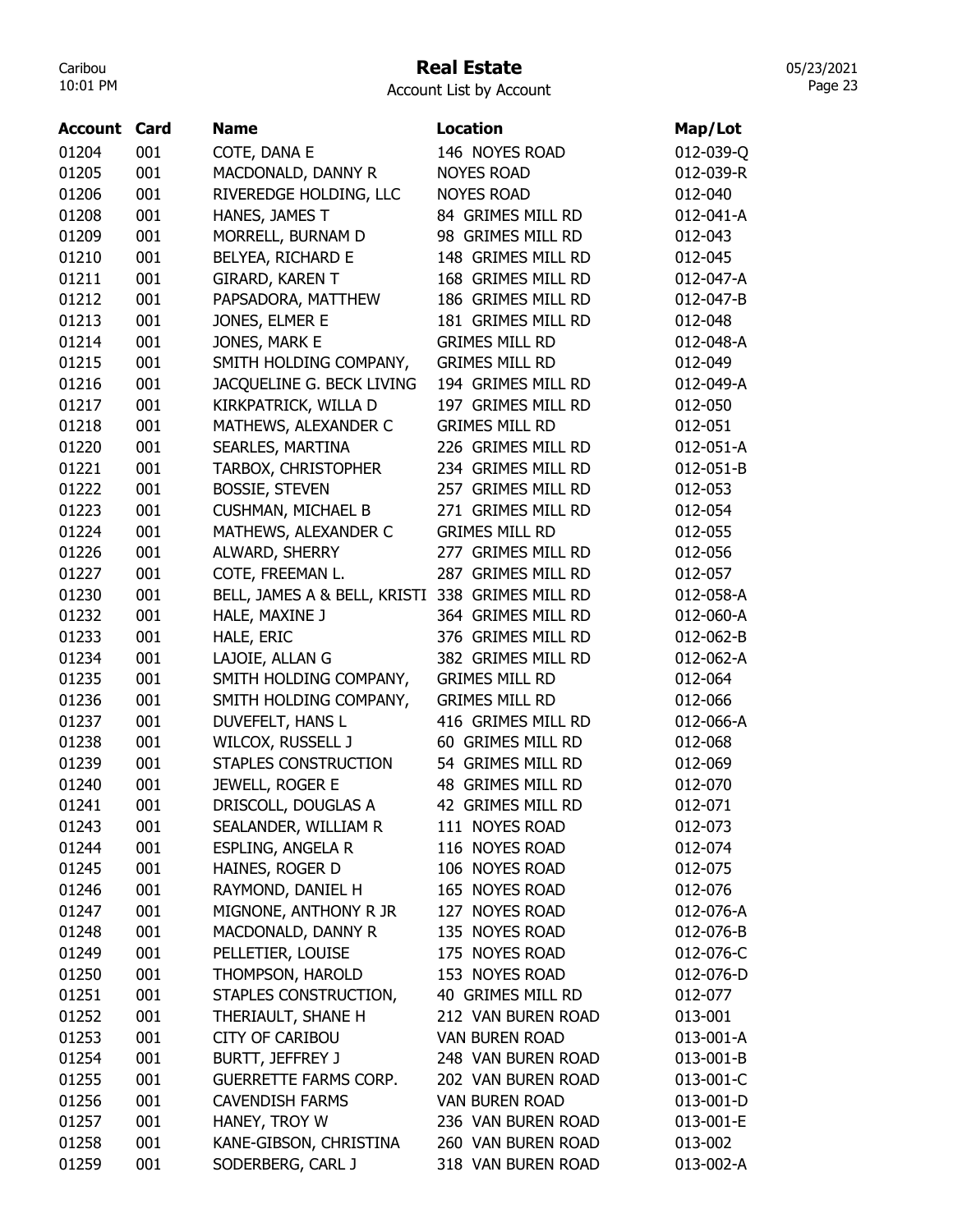## Real Estate

Account List by Account

| <b>Account Card</b> |     | <b>Name</b>                                  | <b>Location</b>       | Map/Lot     |
|---------------------|-----|----------------------------------------------|-----------------------|-------------|
| 01260               | 001 | <b>GUERRETTE FARMS CORP</b>                  | <b>VAN BUREN ROAD</b> | 013-002-B   |
| 01261               | 001 | SODERBERG, CARL J                            | 356 VAN BUREN ROAD    | 013-003     |
| 01262               | 001 | ROY, JAY PAUL                                | 334 VAN BUREN ROAD    | 013-003-A   |
| 01263               | 001 | DOBBS, FREDERICK W                           | 344 VAN BUREN ROAD    | 013-003-B   |
| 01264               | 001 | MYHRE, EVANN                                 | 378 VAN BUREN ROAD    | 013-004     |
| 01265               | 001 | SODERBERG, CARL J                            | <b>VAN BUREN ROAD</b> | 013-005     |
| 01266               | 001 | ST. PETER, JOSEPHINE M                       | 376 VAN BUREN ROAD    | 013-005-A   |
| 01267               | 001 | TAYLOR, RICHARD                              | 384 VAN BUREN ROAD    | 013-005-B   |
| 01268               | 001 | STAIRS, CHRISTOPHER KYLE                     | 9 OUELLETTE ROAD      | 013-007     |
| 01269               | 001 | <b>BLANKENSHIP, BRITTANY</b>                 | 25 OUELLETTE ROAD     | 013-008     |
| 01270               | 001 | <b>GRIFFETH, NEAL J</b>                      | <b>VAN BUREN ROAD</b> | 013-010     |
| 01271               | 001 | <b>OUELLETTE, ISABELLE -</b>                 | <b>VAN BUREN ROAD</b> | 013-010-A   |
| 01272               | 001 | <b>GUERRETTE FARMS CORP</b>                  | 36 OUELLETTE ROAD     | 013-011     |
| 01273               | 001 | <b>GUERRETTE FARMS CORP</b>                  | 42 OUELLETTE ROAD     | 013-011-A   |
| 01274               | 001 | <b>STATE OF MAINE</b>                        | <b>VAN BUREN ROAD</b> | 013-012-A   |
| 01275               | 001 | <b>CITY OF CARIBOU</b>                       | <b>BARRETT AVENUE</b> | 013-012-B   |
| 01277               | 001 | <b>GRIFFETH, NEAL J</b>                      | 416 VAN BUREN ROAD    | 013-012-E   |
| 01278               | 001 | <b>GUERRETTE FARMS CORP</b>                  | <b>VAN BUREN ROAD</b> | 013-012-F   |
| 01279               | 001 | VIOLETTE, RANDY R                            | 454 VAN BUREN ROAD    | 013-013     |
| 01280               | 001 | <b>GUERRETTE, ULYSSES P. -</b>               | <b>VAN BUREN ROAD</b> | 013-014-A   |
| 01281               | 001 | <b>BUTLER, PATRICIA</b>                      | 506 VAN BUREN ROAD    | 013-014-B   |
| 01282               | 001 | <b>BOUCHARD, GALEN S</b>                     | 496 VAN BUREN ROAD    | 013-014-C   |
| 01283               | 001 | MORIN, DALE J                                | 480 VAN BUREN ROAD    | 013-014-D   |
| 01284               | 001 | VIOLETTE, DANIEL R. &                        | 470 VAN BUREN ROAD    | 013-014-E   |
| 01285               | 001 | MCELWAIN, FRANKLIN                           | SWEDEN STREET         | 013-016     |
| 01286               | 001 | <b>GUERRETTE FARMS CORP</b>                  | 534 VAN BUREN ROAD    | 013-017     |
| 01287               | 001 | <b>CITY OF CARIBOU</b>                       | 544 VAN BUREN ROAD    | 013-017-001 |
| 01288               | 001 | <b>CHALOULT, ROGER</b>                       | 550 VAN BUREN ROAD    | 013-019     |
| 01289               | 001 | MARTIN, RICKY P                              | 564 VAN BUREN ROAD    | 013-020-A   |
| 01290               | 001 | THIBODEAU, ORILLA                            | 572 VAN BUREN ROAD    | 013-021     |
| 01291               | 001 | <b>GUERRETTE, TIMOTHY C</b>                  | 604 VAN BUREN ROAD    | 013-022     |
| 01292               | 001 | PAUL, GREGORY R                              | 573 SWEDEN STREET     | 013-023     |
| 01293               | 001 | PACK, EARL V. & GLORIA N. -                  | 587 SWEDEN STREET     | 013-023-B   |
| 01294               | 001 | PACK, EARL V. & GLORIA N. -                  | 587 SWEDEN STREET     | 013-023-C   |
| 01295               | 001 | MOIR, RONALD C., ALAN R., & SWEDEN STREET    |                       | 013-024     |
| 01296               | 001 | RAYMOND, GARY                                | 574 SWEDEN STREET     | 013-024-A   |
| 01297               | 001 | DEPREY, RYAN L                               | 618 SWEDEN STREET     | 013-024-B   |
| 01298               | 001 | DUBOIS, NED L                                | 588 SWEDEN STREET     | 013-024-C   |
| 01299               | 001 | PLOURDE, KEVIN B                             | 610 SWEDEN STREET     | 013-024-D   |
| 01300               | 001 | CARIBOU CONGREGATION OF                      | 596 SWEDEN STREET     | 013-024-E   |
| 01301               | 001 | ROSS, EMMETT D. JR. & RUTH 629 SWEDEN STREET |                       | 013-025-A   |
| 01302               | 001 | MEEHAN, RYAN J                               | 684 SWEDEN STREET     | 013-026     |
| 01303               | 001 | ROY, ROBERT R                                | 622 SWEDEN STREET     | 013-026-A   |
| 01304               | 001 | ROMAN CATHOLIC BISHOP OF SWEDEN STREET       |                       | 013-026-B   |
| 01305               | 001 | <b>OUELLETTE, GRADEN</b>                     | 656 SWEDEN STREET     | 013-028     |
| 01306               | 001 | NORTHERN BROADCAST                           | 670 SWEDEN STREET     | 013-029-A   |
| 01307               | 001 | LAPLANTE, TROY B                             | 655 SWEDEN STREET     | 013-030     |
| 01309               | 001 | CARIBOU COUNTRY RENTALS, 693 SWEDEN STREET   |                       | 013-032-A   |
| 01310               | 001 | PIMENTAL, JUDITH M                           | 698 SWEDEN STREET     | 013-033     |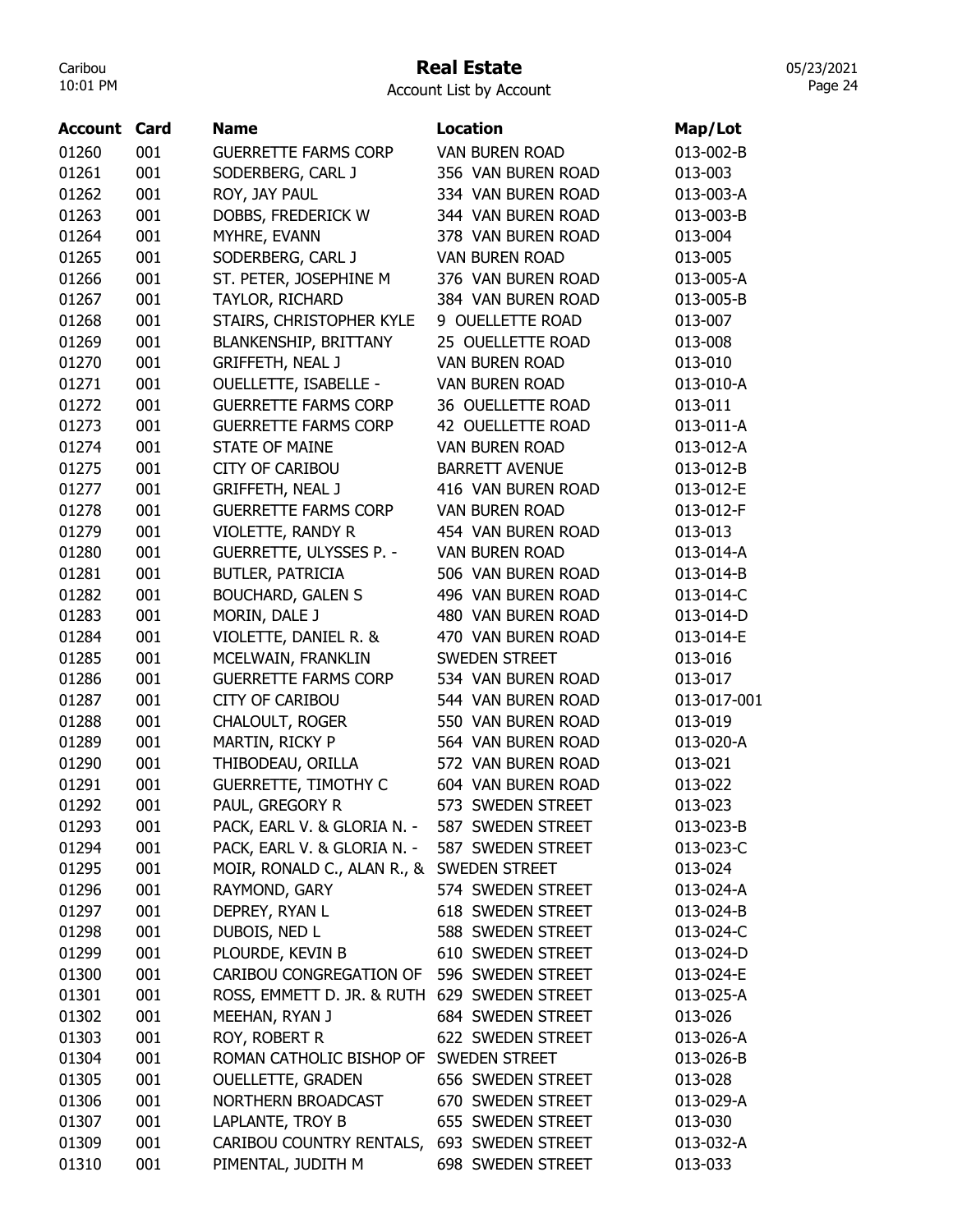#### Real Estate

Account List by Account

| Account | Card | <b>Name</b>               | <b>Location</b>      | Map/Lot   |
|---------|------|---------------------------|----------------------|-----------|
|         |      |                           |                      |           |
| 01311   | 001  | MCELWAIN, FRANKLIN        | 711 SWEDEN STREET    | 013-034   |
| 01312   | 001  | MOOERS, TRESSA PAMELIA    | <b>SWEDEN STREET</b> | 013-035-A |
| 01313   | 001  | THIBODEAU, REGINALD J     | 876 SWEDEN STREET    | 013-035-B |
| 01314   | 001  | BOUCHARD, DORINA M        | 882 SWEDEN STREET    | 013-035-C |
| 01315   | 001  | THIBEAULT, RICKY A        | 888 SWEDEN STREET    | 013-035-D |
| 01316   | 001  | HAINES, DAVID A           | 894 SWEDEN STREET    | 013-035-E |
| 01317   | 001  | SODERBERG, CARL           | 856 SWEDEN STREET    | 013-035-F |
| 01318   | 001  | LUCAS, HANNAH             | 912 SWEDEN STREET    | 013-035-G |
| 01319   | 001  | DAMBOISE, BERNARD D       | 850 SWEDEN STREET    | 013-035-M |
| 01320   | 001  | BENNETT, JENNIFER M       | 840 SWEDEN STREET    | 013-035-P |
| 01321   | 001  | DAVIS-BALLARD, JANET D. - | 832 SWEDEN STREET    | 013-035-Q |
| 01322   | 001  | DEPREY, LELAND G          | 824 SWEDEN STREET    | 013-035-R |
| 01323   | 001  | CROWLEY, TIMOTHY D        | 818 SWEDEN STREET    | 013-035-S |
| 01324   | 001  | DOODY, DANA               | 812 SWEDEN STREET    | 013-035-T |
| 01325   | 001  | QUINLAN, MICHAEL J        | 806 SWEDEN STREET    | 013-035-U |
| 01326   | 001  | HOLMES, JERRY             | 790 SWEDEN STREET    | 013-035-V |
| 01327   | 001  | MOOERS, TRESSA PAMELIA    | 742 SWEDEN STREET    | 013-035-X |
| 01328   | 001  | MCBREAIRTY, OMAR H        | 898 SWEDEN STREET    | 013-035-Y |
| 01329   | 001  | <b>BOUCHARD, MARK J</b>   | 756 SWEDEN STREET    | 013-035-Z |
| 01330   | 001  | NORTHERN AROOSTOOK        | 723 SWEDEN STREET    | 013-036   |
| 01331   | 001  | CLAVETTE, RONALD J        | 749 SWEDEN STREET    | 013-036-A |
| 01332   | 001  | MERRILL, RANDY J.         | 831 SWEDEN STREET    | 013-036-B |
| 01333   | 001  | OLIVERO, CHRISTINE        | 775 SWEDEN STREET    | 013-036-C |
| 01334   | 001  | LAMBERT, DEANE A          | 799 SWEDEN STREET    | 013-036-D |
| 01335   | 001  | PREST, JOAN M             | 825 SWEDEN STREET    | 013-036-F |
| 01336   | 001  | ST. PETER, ROBERT R       | 815 SWEDEN STREET    | 013-037   |
| 01337   | 001  | MERRITT, ZELMA K. - LIFE  | 837 SWEDEN STREET    | 013-038   |
| 01338   | 001  | THIBODEAU, REGINALD J     | 862 SWEDEN STREET    | 013-039   |
| 01339   | 001  | MOIR, RUTH M., JASON R.   | <b>SWEDEN STREET</b> | 013-040   |
| 01340   | 001  | WAIN, JOSHUA CHRISTOPHER  | 855 SWEDEN STREET    | 013-040-A |
| 01341   | 001  | CYR, KARLA M              | 863 SWEDEN STREET    | 013-040-B |
| 01343   | 001  | COLLIN, ROBERT J          | 881 SWEDEN STREET    | 013-040-D |
| 01344   | 001  | THOMMASEN, JUDITH-LIFE    | 57 OGREN ROAD        | 013-040-F |
| 01345   | 001  | DEDAM, GERALD             | 25 OGREN ROAD        | 013-040-G |
| 01346   | 001  | HANEY, DALE D             | 45 OGREN ROAD        | 013-040-H |
| 01347   | 001  | WARD, LARRY L             | SWEDEN STREET        | 013-041   |
| 01348   | 001  | STURGEON, CONNIE L        | <b>WOODLAND ROAD</b> | 013-042   |
|         |      |                           |                      |           |
| 01349   | 001  | DODD, VAUGHN              | <b>WOODLAND ROAD</b> | 013-042-A |
| 01350   | 001  | ST. PIERRE, THEODORE L    | <b>WOODLAND ROAD</b> | 013-043   |
| 01351   | 001  | BROWN, PHILIP H II        | 936 SWEDEN STREET    | 013-044   |
| 01352   | 001  | LOCKE, ROBERT             | 164 BAIRD ROAD       | 014-001   |
| 01353   | 001  | GOLDEN GLOW FARMS INC.    | <b>BAIRD ROAD</b>    | 014-002   |
| 01354   | 001  | UNITED STATES OF AMERICA  | 1306 ALBAIR ROAD     | 014-002-A |
| 01355   | 001  | ST. PETER, JERRY J        | 150 BAIRD ROAD       | 014-002-B |
| 01356   | 001  | EDGECOMB, PETER E         | 132 BAIRD ROAD       | 014-002-C |
| 01357   | 001  | CHABRE, DAVID R           | 1284 ALBAIR ROAD     | 014-003   |
| 01358   | 001  | THOMAS, GEORGE R          | 1273 ALBAIR ROAD     | 014-004-A |
| 01359   | 001  | THOMAS, GEORGE R          | ALBAIR ROAD          | 014-005   |
| 01360   | 001  | ALBERT, KENNETH J         | 154 BOWLES ROAD      | 014-005-A |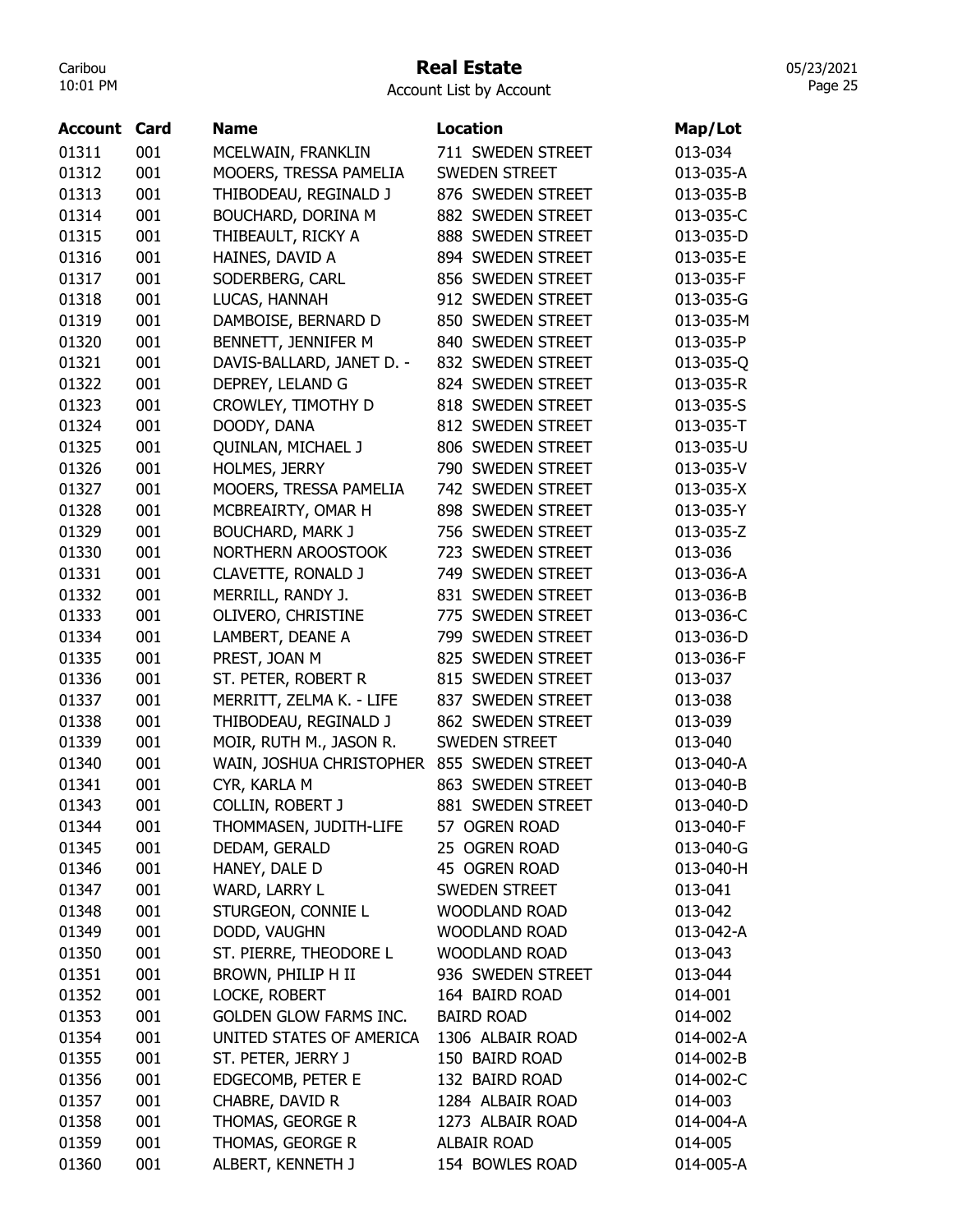## Real Estate

05/23/2021 Page 26

| Account | Card | <b>Name</b>                 | Location               | Map/Lot         |
|---------|------|-----------------------------|------------------------|-----------------|
| 01361   | 001  | COWETTE, ROLAND             | 1236 ALBAIR ROAD       | 014-006         |
| 01362   | 001  | TRUDEL, STEPHEN J           | 1208 ALBAIR ROAD       | 014-007-A       |
| 01363   | 001  | <b>GUERRETTE FARM CORP</b>  | <b>ALBAIR ROAD</b>     | 014-008         |
| 01364   | 001  | MICHAUD, RONALD             | 1233 ALBAIR ROAD       | 014-008-A       |
| 01365   | 001  | WHITTEN, JACOB D            | <b>ALBAIR ROAD</b>     | 014-008-B       |
| 01366   | 001  | KELLEY, KIM T               | 1209 ALBAIR ROAD       | 014-008-C       |
| 01367   | 001  | <b>GUERRETTE FARMS CORP</b> | 1164 ALBAIR ROAD       | 014-009         |
| 01368   | 001  | WHITTEN, JEFFREY D          | 1188 ALBAIR ROAD       | 014-009-A       |
| 01369   | 001  | <b>GUERRETTE FARM CORP</b>  | <b>ALBAIR ROAD</b>     | 014-010         |
| 01370   | 001  | WHITTEN, JACOB D            | 1161 ALBAIR ROAD       | 014-010-A       |
| 01371   | 001  | WHITTEN, JACOB D            | 1163 ALBAIR ROAD       | 014-010-B       |
| 01372   | 001  | GUERRETTE, BRIAN,           | <b>ALBAIR ROAD</b>     | 014-011         |
| 01373   | 001  | CLARK, ROBERT P             | 1028 ALBAIR ROAD       | 014-011-A       |
| 01374   | 001  | MORIN, PAUL G               | 1066 ALBAIR ROAD       | 014-011-B       |
| 01375   | 001  | GILBERT, JOHN A             | 1060 ALBAIR ROAD       | 014-011-D       |
| 01377   | 001  | KING, STEPHEN H             | 1059 ALBAIR ROAD       | 014-013         |
| 01378   | 001  | DIXON, ALPHONSE R           | <b>ALBAIR CROSS RD</b> | 014-014         |
| 01379   | 001  | WRIGHT, JANICE L            | 967 ALBAIR ROAD        | 014-014-A       |
| 01380   | 001  | DOODY, KENNETH D            | 1007 ALBAIR ROAD       | 014-014-B       |
| 01381   | 001  | <b>COLLISHAW, CHARLES C</b> | 987 ALBAIR ROAD        | 014-014-C       |
| 01382   | 001  | LAMOTHE, CLAUDE A           | 26 CROSS ROAD          | 014-015         |
| 01383   | 001  | THIBODEAU, GUY              | 40 CROSS ROAD          | 014-015-A       |
| 01384   | 001  | HANLEY, GREGORY M           | 551 POWERS ROAD        | 014-015-B       |
| 01385   | 001  | BOIS, ALAIN R.              | 61 RAYMOND JOSEPH LANE | 014-016         |
| 01387   | 001  | CAIN, GARY N                | 405 POWERS ROAD        | 014-016-C       |
| 01388   | 001  | <b>OUELLETTE, ANNELLA</b>   | 29 CROSS ROAD          | 014-016-D       |
| 01389   | 001  | CAVERHILL, TROY C           | 8 RAYMOND JOSEPH LANE  | 014-016-E       |
| 01390   | 001  | STRATTON, TYLER M           | 11 RAYMOND JOSEPH LANE | 014-016-F       |
| 01391   | 001  | CURRIER, DALE R             | 21 RAYMOND JOSEPH LANE | 014-016-G       |
| 01392   | 001  | MAYO, IMELDA M.A.,          | 31 RAYMOND JOSEPH LANE | 014-016-H       |
| 01393   | 001  | KNOWLES, RALPH              | 36 RAYMOND JOSEPH LANE | $014 - 016 - J$ |
| 01394   | 001  | MORRELL, DANA               | 60 RAYMOND JOSEPH LANE | 014-016-L       |
| 01395   | 001  | PELLETIER, GAIL M           | 443 POWERS ROAD        | 014-017-A       |
| 01396   | 001  | MORIN, LOREN                | 602 POWERS ROAD        | 014-018         |
| 01397   | 001  | MCNEAL, EDWARD C            | 476 POWERS ROAD        | 014-018-A       |
| 01398   | 001  | <b>TARDIE, MARK</b>         | 482 POWERS ROAD        | 014-018-B       |
| 01399   | 001  | MOREIRA, FILOMENA G         | POWERS ROAD            | 014-018-C       |
| 01400   | 001  | ALFORD, MOODY RONDALE       | POWERS ROAD            | 014-019         |
| 01401   | 001  | WIGLESWORTH, THOMAS W       | 468 POWERS ROAD        | 014-020         |
| 01402   | 001  | LOUGHLIN, BRIAN J           | 444 POWERS ROAD        | 014-020-A       |
| 01404   | 001  | LAMOTHE, DERRICK            | 448 POWERS ROAD        | 014-020-B       |
| 01405   | 001  | FOURNIER, FRANKLIN          | 382 POWERS ROAD        | 014-021         |
| 01406   | 001  | FOURNIER, CURTIS F          | 396 POWERS ROAD        | 014-021-A       |
| 01407   | 001  | KELLEY, JAMES W SR          | 428 POWERS ROAD        | 014-021-B       |
| 01408   | 001  | SIROIS, LEO J               | 406 POWERS ROAD        | 014-021-C       |
| 01409   | 001  | JANDREAU, ROBERT L          | 374 POWERS ROAD        | 014-022         |
| 01410   | 001  | THIBODEAU, DANIEL A         | 276 POWERS ROAD        | 014-023         |
| 01411   | 001  | HAINES, LIZA                | 316 POWERS ROAD        | 014-023-A       |
| 01414   | 001  | RAHE, PETER J               | 287 POWERS ROAD        | 014-024         |
|         |      |                             |                        |                 |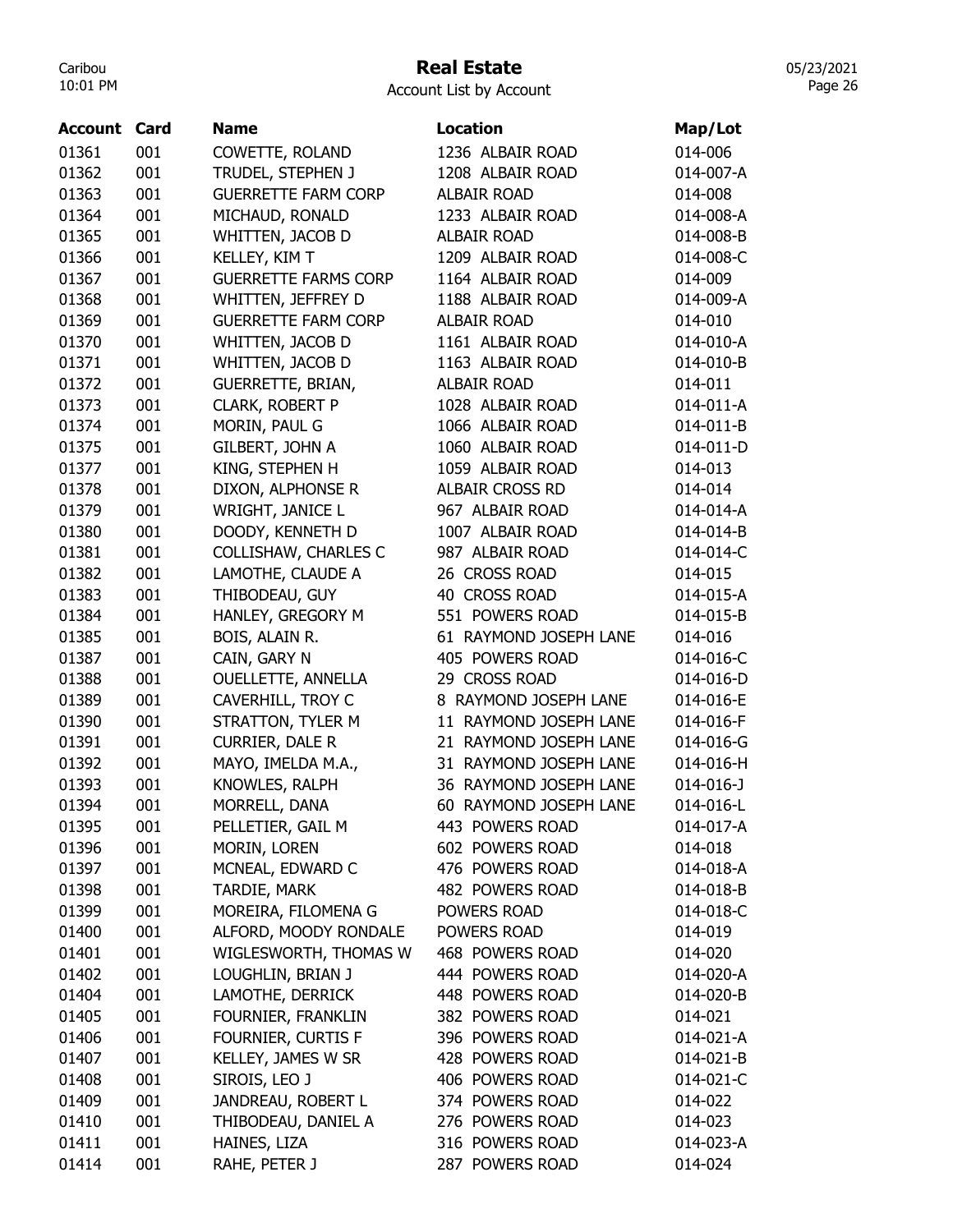## Real Estate

Account List by Account

| <b>Account Card</b> |     | <b>Name</b>                                | <b>Location</b>       | Map/Lot         |
|---------------------|-----|--------------------------------------------|-----------------------|-----------------|
| 01415               | 001 | <b>GUERRETTE FARMS CORP</b>                | POWERS ROAD           | 014-024-A       |
| 01416               | 001 | JANDREAU, LAWRENCE &                       | 225 POWERS ROAD       | 014-025         |
| 01417               | 001 | JANDREAU, ROBERT                           | 215 POWERS RD.LOT#2   | 014-025-002-ON  |
| 01418               | 001 | ROSSIGNOL, TIM                             | 215 POWERS RD.LOT#3   | 014-025-003-ON  |
| 01419               | 001 | PATTERSON, RENA SUE                        | 215 POWERS RD.LOT#5   | 014-025-005-ON  |
| 01420               | 001 | JANDREAU, LAWRENCE                         | 215 POWERS RD.LOT#11  | 014-025-011-ON  |
| 01423               | 001 | JANDREAU, LAWRENCE                         | 215 POWERS RD.LOT#22  | 014-025-022-ON  |
| 01427               | 001 | JANDREAU, ROBERT                           | 215 POWERS RD.LOT#31  | 014-025-031-ON  |
| 01428               | 001 | MCLEAN, TOM E                              | 215 POWERS RD.LOT#33  | 014-025-033-ON  |
| 01430               | 001 | JANDREAU, JOSHUA &                         | 215 POWERS RD.LOT#37  | 014-025-037-ON  |
| 01431               | 001 | JANDREAU, LAWRENCE                         | 215 POWERS RD.LOT#38  | 014-025-038-ON  |
| 01433               | 001 | SCOTT, KIMBERLY A                          | 251 POWERS ROAD       | 014-025-A       |
| 01434               | 001 | MAYNE, WELSIE D                            | 258 POWERS ROAD       | 014-026         |
| 01435               | 001 | JANDREAU, LAWRENCE                         | POWERS ROAD           | 014-027         |
| 01436               | 001 | RUGGLES, KENNETH J                         | 270 POWERS ROAD       | 014-027-A       |
| 01437               | 001 | <b>GOLDEN GLOW FARMS INC.</b>              | POWERS ROAD           | 014-028         |
| 01438               | 001 | RICHARDS, DENNIS                           | 1351 ALBAIR ROAD      | 014-028-A       |
| 01439               | 001 | <b>COLLAMORE, BETH A</b>                   | 36 BAIRD ROAD         | 014-028-B       |
| 01440               | 001 | RICHARDS, DANIEL J                         | 1343 ALBAIR ROAD      | 014-028-C       |
| 01441               | 001 | <b>CLAYTON, JUSTIN R</b>                   | 115 POWERS ROAD       | 014-028-D       |
| 01442               | 001 | PLANTE, RYAN THOMAS                        | 50 BAIRD ROAD         | 014-028-E       |
| 01443               | 001 | FROST, STACEY H                            | 1335 ALBAIR ROAD      | 014-028-F       |
| 01444               | 001 | LOUTSIOS, GREGORY                          | 1331 ALBAIR ROAD      | 014-028-G       |
| 01445               | 001 | CLOSSON, JAMES WARREN                      | 127 POWERS ROAD       | 014-028-H       |
| 01446               | 001 | THOMPSON, ROBERT P                         | 157 POWERS ROAD       | $014 - 028 - J$ |
| 01447               | 001 | ST. PETER, CLINTON J                       | 32 BAIRD ROAD         | 014-028-K       |
| 01448               | 001 | BASSETT, ROBERT L. &                       | 1259 ALBAIR ROAD      | 014-028-L       |
| 01449               | 001 | NORDIC PROPERTIES, LLC                     | POWERS ROAD           | 014-029         |
| 01450               | 001 | HALL, CAROLYN E                            | 136 POWERS ROAD       | 014-029-B       |
| 01451               | 001 | OUELLETTE, PARISE M                        | 114 POWERS ROAD       | 014-029-C       |
| 01452               | 001 | PATHIRAJA, JAYATILLAKE S. & VAN BUREN ROAD |                       | 014-030         |
| 01454               | 001 | <b>EMERA MAINE</b>                         | POWERS ROAD           | 014-030-B       |
| 01455               | 001 | DEBATTISTA, NORMA J                        | 223 VAN BUREN ROAD    | 014-031         |
| 01456               | 001 | MORIN, THOMAS J                            | 229 VAN BUREN ROAD    | 014-031-A       |
| 01457               | 001 | MORIN, THOMAS J                            | 241 VAN BUREN ROAD    | 014-032         |
| 01458               | 001 | <b>WICKSTROM, LARRY</b>                    | 243 VAN BUREN ROAD    | 014-033         |
| 01459               | 001 | CERRATO, JAMES T                           | 303 VAN BUREN ROAD    | 014-034         |
| 01460               | 001 | CYR, PETER N                               | 393 VAN BUREN ROAD    | 014-034-A       |
| 01462               | 001 | THIBODEAU, SYLVIO                          | 373 VAN BUREN ROAD    | 014-034-C       |
| 01463               | 001 | SUSEE, NATALIE M                           | 383 VAN BUREN ROAD    | 014-034-F       |
| 01464               | 001 | <b>BOULEY, NIKKI L</b>                     | 377 VAN BUREN ROAD    | 014-034-G       |
| 01465               | 001 | JOHNSTON, RAFE E                           | 351 VAN BUREN ROAD    | 014-034-H       |
| 01466               | 001 | <b>GENDREAU, JOYCE M</b>                   | 361 VAN BUREN ROAD    | 014-034-J       |
| 01468               | 001 | CORRIVEAU, RENAUD                          | 337 VAN BUREN ROAD    | 014-034-L       |
| 01469               | 001 | WATKINS, ALFREDA M                         | 333 VAN BUREN ROAD    | 014-034-L-001   |
| 01470               | 001 | RATTRAY, KATELYN M                         | 405 VAN BUREN ROAD    | 014-034-M       |
| 01471               | 001 | KING, JESSIE L                             | 327 VAN BUREN ROAD    | 014-036         |
| 01472               | 001 | RATTRAY, KATELYN                           | <b>VAN BUREN ROAD</b> | 014-037         |
| 01473               | 001 | <b>GUERRETTE FARMS CORP</b>                | 453 VAN BUREN ROAD    | 014-039         |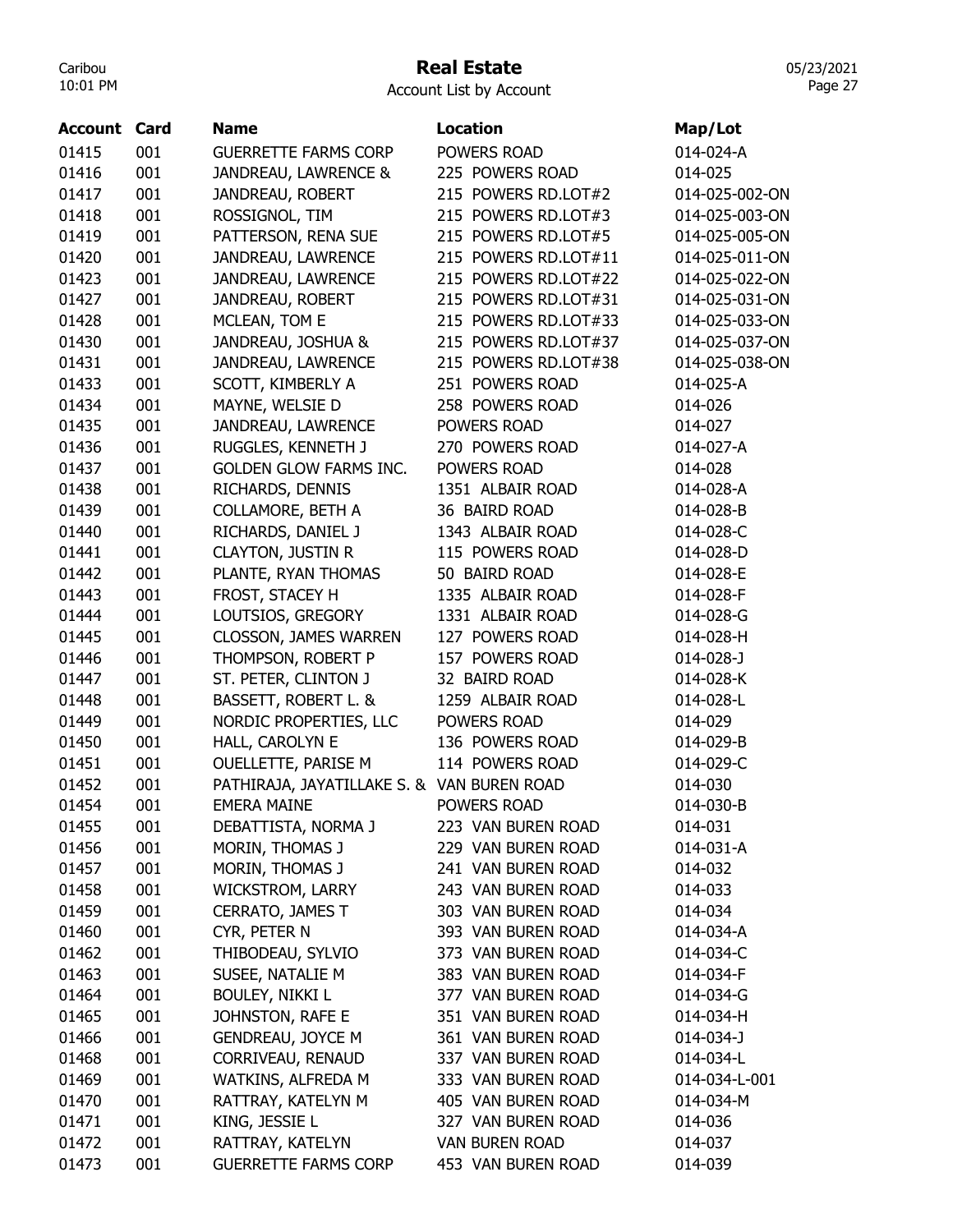## Real Estate

Account List by Account

| <b>Account Card</b> |     | <b>Name</b>                     | <b>Location</b>       | Map/Lot       |
|---------------------|-----|---------------------------------|-----------------------|---------------|
| 01476               | 001 | MARTIN, TIMOTHY                 | 467 VAN BUREN ROAD    | 014-041       |
| 01478               | 001 | MARTIN, TIMOTHY R               | 473 VAN BUREN ROAD    | 014-042-A     |
| 01480               | 001 | BROWN, SHIRLEY M. - LIFE        | 481 VAN BUREN ROAD    | 014-043-A     |
| 01481               | 001 | <b>GUERRETTE, SHERI R</b>       | 491 VAN BUREN ROAD    | 014-043-B     |
| 01483               | 001 | SHRUM, DOUGLAS A                | 529 VAN BUREN ROAD    | 014-044-A     |
| 01484               | 001 | FOX, PETER R                    | 509 VAN BUREN ROAD    | 014-044-B     |
| 01487               | 001 | DUPLESSIE, PHILLIP              | 565 VAN BUREN ROAD    | 014-046-A     |
| 01488               | 001 | CHAPMAN, RUSSELL E              | 571 VAN BUREN ROAD    | 014-046-B     |
| 01489               | 001 | CHAPMAN, RUSSELL E              | 569 VAN BUREN ROAD    | 014-046-B-001 |
| 01490               | 001 | BELANGER, WAYNE P               | 585 VAN BUREN ROAD    | 014-046-C     |
| 01491               | 001 | NADEAU, GARY P                  | 557 VAN BUREN ROAD    | 014-046-D     |
| 01492               | 001 | <b>GUERRETTE, ULYSSES - DEV</b> | <b>VAN BUREN ROAD</b> | 014-046-E     |
| 01493               | 001 | <b>BOUCHER, TYLER M</b>         | 605 VAN BUREN ROAD    | 014-047       |
| 01495               | 001 | LISTER KNOWLTON V.F.W.          | 253 VAN BUREN ROAD    | 014-050       |
| 01496               | 001 | CAVERHILL IRREVOCABLE           | 4 BAIRD ROAD          | 014-051       |
| 01497               | 001 | PETERSON, JARED R               | 453 POWERS ROAD       | 014-052       |
| 01498               | 001 | SILSBEE, GARY W                 | 459 POWERS ROAD       | 014-053       |
| 01500               | 001 | PAGE, STEVEN                    | 473 POWERS ROAD       | 014-055       |
| 01501               | 001 | HARTLEY, ALLYN D                | 479 POWERS ROAD       | 014-056       |
| 01502               | 001 | <b>WOOTEN, JEFFREY</b>          | 489 POWERS ROAD       | 014-057       |
| 01503               | 001 | DOBSON, PETER W                 | POWERS ROAD           | 014-058       |
| 01504               | 001 | DOBSON, PETER W                 | 499 POWERS ROAD       | 014-059       |
| 01505               | 001 | KNAPP, MICHAEL J                | 129 BOWLES ROAD       | 015-001       |
| 01507               | 001 | WILLEY, RONALD L                | 147 BOWLES ROAD       | 015-002       |
| 01508               | 001 | HUNTINGTON, DONNA               | 236 BOWLES ROAD       | 015-003       |
| 01509               | 001 | ELLIS, PETER C                  | <b>BOWLES ROAD</b>    | 015-003-A     |
| 01510               | 001 | ANDERSON, CARL S                | 283 BOWLES ROAD       | 015-005       |
| 01511               | 001 | WENTWORTH, JANET L              | 339 BOWLES ROAD       | 015-005-A     |
| 01513               | 001 | CURRIE, CASEY L                 | 361 BOWLES ROAD       | 015-005-B     |
| 01516               | 001 | ST. PETER, DARRELL P            | 272 BOWLES ROAD       | 015-006-B     |
| 01517               | 001 | KIMBERLEY E, LLC                | 320 BOWLES ROAD       | 015-006-C     |
| 01518               | 001 | BAGLEY, DAN                     | 260 MADAWASKA ROAD    | 015-007       |
| 01519               | 001 | MORRELL, DANA                   | MADAWASKA ROAD        | 015-009       |
| 01520               | 001 | CHAMBERLAIN, JAILEEN            | 269 MADAWASKA ROAD    | 015-009-A     |
| 01521               | 001 | BAGLEY, DANIEL T                | MADAWASKA ROAD        | 015-009-B     |
| 01522               | 001 | <b>GAGNON, RONALD L</b>         | 231 MADAWASKA ROAD    | 015-010-A     |
| 01523               | 001 | MARTINO, JONATHAN               | MADAWASKA ROAD        | 015-010-B     |
| 01524               | 001 | RICHARDS, TIMOTHY W             | 208 MADAWASKA ROAD    | 015-011       |
| 01526               | 001 | THERIAULT, LARRY                | 224 MADAWASKA ROAD    | 015-011-A     |
| 01527               | 001 | RICHARDS, TIMOTHY               | MADAWASKA ROAD        | 015-012       |
| 01528               | 001 | TAGGETT, HARRY A                | 185 MADAWASKA ROAD    | 015-013       |
| 01530               | 001 | JOHNSTON, JARED                 | 199 MADAWASKA ROAD    | 015-013-A     |
| 01531               | 001 | LOGGANS, DONALD L               | 180 MADAWASKA ROAD    | 015-014       |
| 01532               | 001 | ST. PETER, NAOMI                | 194 MADAWASKA ROAD    | 015-014-A     |
| 01533               | 001 | THERIAULT, CYNTHIA A            | 186 MADAWASKA ROAD    | 015-014-B     |
| 01534               | 001 | LOGGANS, DONALD L               | MADAWASKA ROAD        | 015-015       |
| 01535               | 001 | WARDWELL, DANIEL T              | 160 MADAWASKA ROAD    | 015-016       |
| 01536               | 001 | WILLARD, GERRY R                | 88 MADAWASKA ROAD     | 015-017       |
| 01537               | 001 | MERCHANT, LEON L                | 72 MADAWASKA ROAD     | 015-017-A     |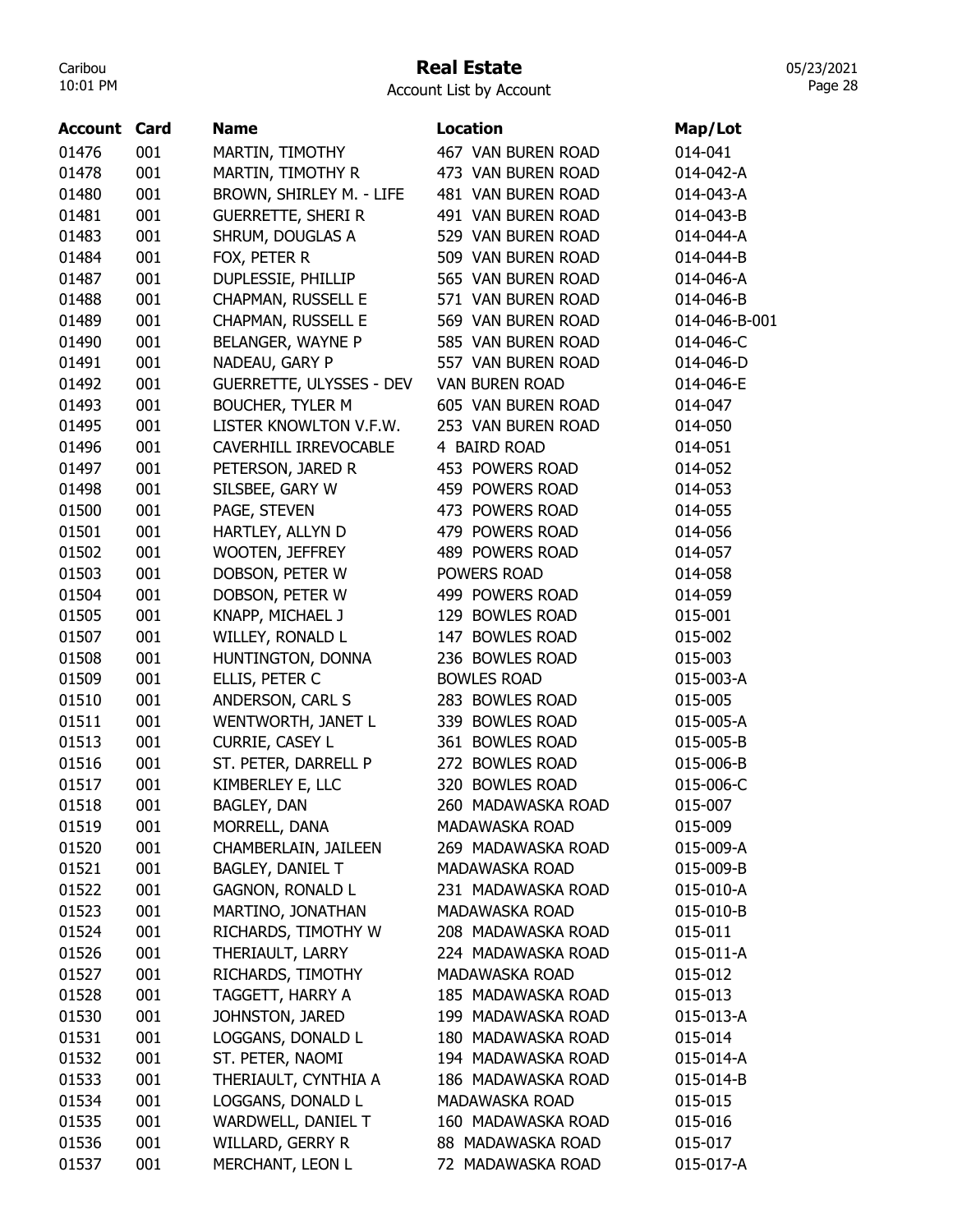# Real Estate

|  |  | Account List by Account |
|--|--|-------------------------|
|--|--|-------------------------|

| <b>Account Card</b> |     | <b>Name</b>                 | <b>Location</b>       | Map/Lot        |
|---------------------|-----|-----------------------------|-----------------------|----------------|
| 01538               | 001 | SAGER, STEVEN               | <b>MADAWASKA ROAD</b> | 015-018        |
| 01539               | 001 | JENKINS, CHARLES L          | 79 MADAWASKA ROAD     | 015-018-A      |
| 01540               | 001 | BELL, FRED S                | 53 MADAWASKA ROAD     | 015-019        |
| 01541               | 001 | NIVEK CORP.                 | 736 ACCESS HIGHWAY    | 015-019-A      |
| 01542               | 001 | DEMERCHANT, SANDRA G        | 758 ACCESS HIGHWAY    | 015-019-B      |
| 01543               | 001 | DEMERCHANT, SANDRA G. -     | 758 ACCESS HIGHWAY    | 015-019-B-ON-1 |
| 01544               | 001 | MCBREAIRTY, ALAN J          | 768 ACCESS HIGHWAY    | 015-019-C      |
| 01545               | 001 | OLSON, LLOYD CARL           | 747 ACCESS HIGHWAY    | 015-020        |
| 01546               | 001 | MOWERS, CAROL               | 46 MADAWASKA ROAD     | 015-022        |
| 01547               | 001 | KETCH, CHARLES R., SR.      | 24 MADAWASKA ROAD     | 015-023        |
| 01548               | 001 | QUIMBY, LEWIS G., JR.       | 12 MADAWASKA ROAD     | 015-024        |
| 01549               | 001 | LEVESQUE, EUGENE - LIFE     | 724 ACCESS HIGHWAY    | 015-025-A      |
| 01550               | 001 | BEAUPRE, DEAN J             | 716 ACCESS HIGHWAY    | 015-025-B      |
| 01551               | 001 | WATSON, PAUL P              | <b>ACCESS HIGHWAY</b> | 015-025-D      |
| 01552               | 001 | WATSON, PAUL P              | <b>ACCESS HIGHWAY</b> | 015-025-E      |
| 01553               | 001 | JOHNDRO, JERRY - LIFE       | 706 ACCESS HIGHWAY    | 015-025-G      |
| 01554               | 001 | CONROY, SHIELA A            | 698 ACCESS HIGHWAY    | 015-025-H      |
| 01555               | 001 | WATSON, PAUL P              | <b>ACCESS HIGHWAY</b> | 015-025-K      |
| 01556               | 001 | BOSSE, JANET M              | 25 MADAWASKA ROAD     | 015-025-L      |
| 01557               | 001 | MERCHANT, EVERETT M         | 17 MADAWASKA ROAD     | 015-025-M      |
| 01558               | 001 | MORRELL, DANA T             | <b>BELYEA ROAD</b>    | 015-026        |
| 01559               | 001 | HEDSTROM, MARVIN A JR       | 729 ACCESS HIGHWAY    | 015-026-A      |
| 01560               | 001 | PELLETIER, BRIAN E          | 38 BELYEA ROAD        | 015-026-B      |
| 01561               | 001 | BELANGER, PAULA D           | 46 BELYEA ROAD        | 015-026-C      |
| 01562               | 001 | BELANGER, JOHN L            | 699 ACCESS HIGHWAY    | 015-026-D      |
| 01563               | 001 | ALBERT, CAMILLE E. - DEV    | <b>BELYEA ROAD</b>    | 015-026-E      |
| 01564               | 001 | HALLETT, DELWOOD D          | 26 BELYEA ROAD        | 015-026-F      |
| 01565               | 001 | HEDSTROM, ALTON S           | 16 BELYEA ROAD        | 015-026-G      |
| 01566               | 001 | KING, ALLEN G               | 56 BELYEA ROAD        | 015-026-H      |
| 01567               | 001 | PICCOLELLA, ROSEMARY A      | 50 BELYEA ROAD        | 015-026-K      |
| 01569               | 001 | MICHAUD, SCOTT J            | 693 ACCESS HIGHWAY    | 015-026-M      |
| 01570               | 001 | <b>CASSIDY HOLDINGS LLC</b> | 719 ACCESS HIGHWAY    | 015-026-Q      |
| 01571               | 001 | ALLEN, GEORGE J             | 55 BELYEA ROAD        | 015-027        |
| 01572               | 001 | ST. PETER, JOHN P           | 653 ACCESS HIGHWAY    | 015-027-A      |
| 01573               | 001 | MILTON, GARRICK             | 15 BELYEA ROAD        | 015-027-B      |
| 01575               | 001 | HARTFORD, MICHAEL           | 29 BELYEA ROAD        | 015-027-D      |
| 01576               | 001 | WATSON, PAUL P              | <b>BELYEA ROAD</b>    | 015-028        |
| 01577               | 001 | ADAMS, LARNARD T            | 628 ACCESS HIGHWAY    | 015-028-A      |
| 01578               | 001 | PELKEY, RODNEY J            | 638 ACCESS HIGHWAY    | 015-028-B      |
| 01579               | 001 | PIERCE, MARGARET M          | <b>ACCESS HIGHWAY</b> | 015-028-C      |
| 01580               | 001 | <b>WATSON, PAUL P</b>       | <b>ACCESS HIGHWAY</b> | 015-028-E      |
| 01581               | 001 | WATSON, PAUL P              | <b>ACCESS HIGHWAY</b> | 015-028-F      |
| 01582               | 001 | WATSON, PAUL P              | <b>ACCESS HIGHWAY</b> | 015-028-G      |
| 01583               | 001 | HALL, CLIFFORD R            | 89 BELYEA ROAD        | 015-029        |
| 01584               | 001 | HALL, CLIFFORD R            | <b>BELYEA ROAD</b>    | 015-030        |
| 01585               | 001 | WHITE, JOEY R. - DEC        | <b>ACCESS HIGHWAY</b> | 015-030-A      |
| 01586               | 001 | CORNERBROOK ASSOCIATES,     | 581 ACCESS HIGHWAY    | 015-031        |
| 01597               | 001 | ROSSIGNOL, ART              | 194 WEST GATE ROAD    | 018-031-029    |
| 01604               | 001 | COREY, VICTORIA L           | 590 ACCESS HIGHWAY    | 015-036-029    |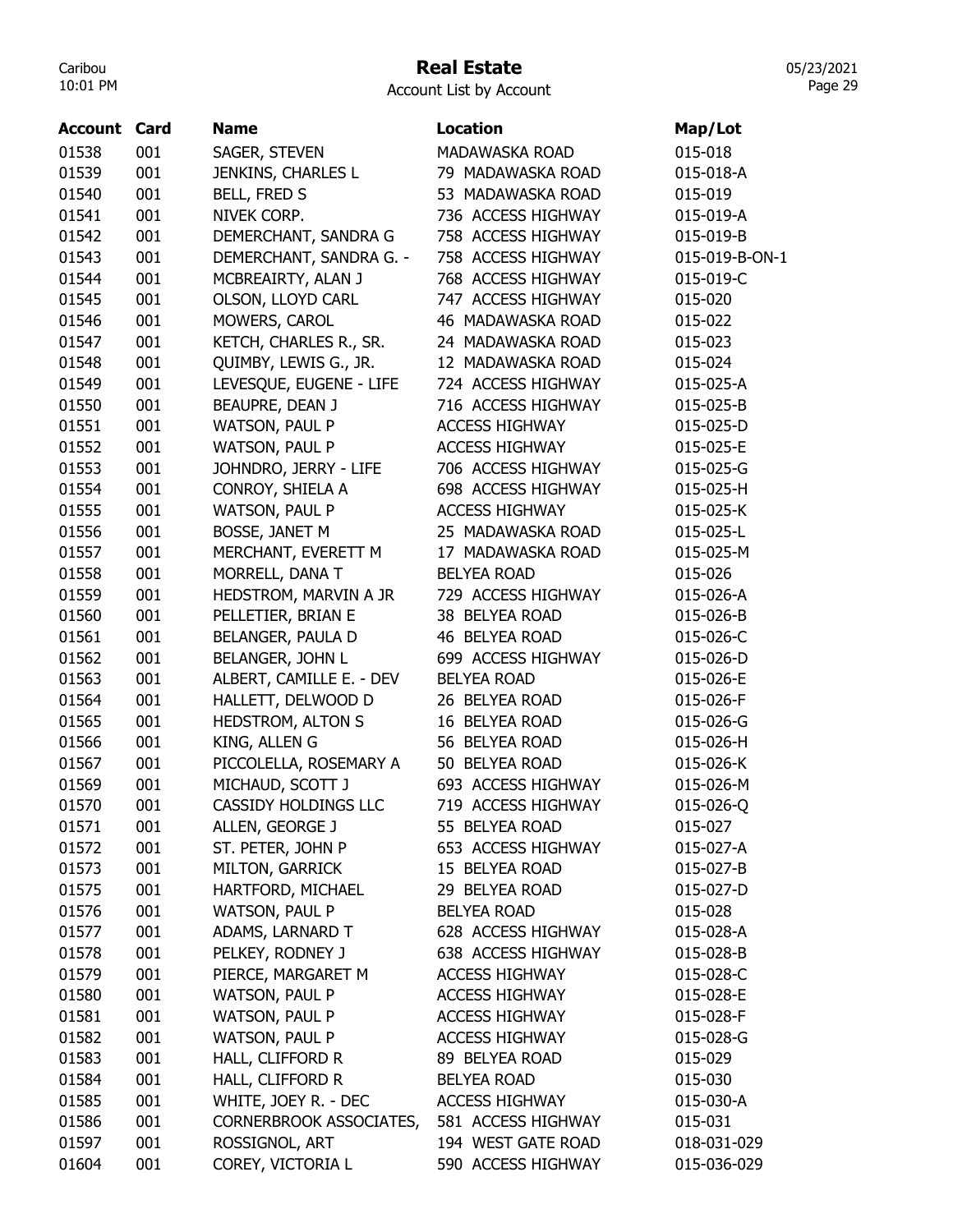#### Real Estate

05/23/2021 Page 30

| Account | Card | <b>Name</b>                   | <b>Location</b>         | Map/Lot     |
|---------|------|-------------------------------|-------------------------|-------------|
| 01616   | 001  | TBK NORTHERN MAINE LLC        | 557 ACCESS HIGHWAY, LOT | 015-033-023 |
| 01630   | 001  | MICHAUD, REYNOLD R            | 570 ACCESS HIGHWAY      | 015-032     |
| 01631   | 001  | MICHAUD, REYNOLD              | 570 ACCESS HIGHWAY      | 015-032-001 |
| 01632   | 001  | MICHAUD, REYNOLD              | 570 ACCESS HIGHWAY      | 015-032-003 |
| 01633   | 001  | TBK NORTHERN MAINE LLC        | 563 ACCESS HIGHWAY      | 015-033     |
| 01635   | 001  | TBK NORTHERN MAINE LLC        | 557 ACCESS HIGHWAY, LOT | 015-033-002 |
| 01636   | 001  | MANCOS, BRATON                | 557 ACCESS HIGHWAY, LOT | 015-033-003 |
| 01638   | 001  | TBK NORTHERN MAINE LLC        | 557 ACCESS HIGHWAY, LOT | 015-033-005 |
| 01639   | 001  | TBK NORTHERN MAINE LLC        | 557 ACCESS HIGHWAY, LOT | 015-033-006 |
| 01641   | 001  | MANCOS, WILLIAM               | 557 ACCESS HIGHWAY, LOT | 015-033-008 |
| 01643   | 001  | TBK NORTHERN MAINE LLC        | 557 ACCESS HIGHWAY, LOT | 015-033-015 |
| 01644   | 001  | TBK NORTHERN MAINE LLC        | 557 ACCESS HIGHWAY, LOT | 015-033-016 |
| 01645   | 001  | TBK NORTHERN MAINE LLC        | 557 ACCESS HIGHWAY, LOT | 015-033-018 |
| 01655   | 001  | MICHAUD, REYNOLD R            | 570 ACCESS HIGHWAY      | 015-034     |
| 01656   | 001  | FLAT GROUND ROAD LLC          | <b>ACCESS HIGHWAY</b>   | 015-035     |
| 01657   | 001  | DEWLEY, KELLY L               | 169 BOWLES ROAD         | 015-001-A   |
| 01658   | 001  | <b>WAWASET PARK COMPANY</b>   | 590 ACCESS HIGHWAY      | 015-036     |
| 01659   | 001  | HENDERSON, DARCY              | 590 ACCESS HIGHWAY      | 015-036-002 |
| 01661   | 001  | DELWOOD TRAILER PARK          | 590 ACCESS HIGHWAY      | 015-036-006 |
| 01664   | 001  | LABRECK, BERNADETTE           | 590 ACCESS HIGHWAY      | 015-036-014 |
| 01667   | 001  | <b>WAWASET PARK COMPANY</b>   | 590 ACCESS HIGHWAY      | 015-036-020 |
| 01668   | 001  | CROUCH, MARK                  | 590 ACCESS HIGHWAY      | 015-036-024 |
| 01672   | 001  | <b>WAWASET PARK COMPANY</b>   | 590 ACCESS HIGHWAY      | 015-036-033 |
| 01673   | 001  | KNOLL, BRENDA                 | 590 ACCESS HIGHWAY      | 015-036-038 |
| 01675   | 001  | SAUCIER, WILLIAM J            | 590 ACCESS HIGHWAY      | 015-036-042 |
| 01676   | 001  | MURPHY, ANNA - DEC            | 590 ACCESS HIGHWAY      | 015-036-044 |
| 01679   | 001  | DAIGLE, DAVID                 | 590 ACCESS HIGHWAY      | 015-036-048 |
| 01681   | 001  | WAWASET PARK COMPANY          | 590 ACCESS HIGHWAY      | 015-036-051 |
| 01683   | 001  | DAIGLE, WILMER                | 590 ACCESS HIGHWAY      | 015-036-054 |
| 01684   | 001  | <b>WAWASET PARK COMPANY</b>   | 590 ACCESS HIGHWAY      | 015-036-055 |
| 01685   | 001  | LEVESQUE, RUSSELL             | 554 ACCESS HIGHWAY      | 015-037     |
| 01687   | 001  | <b>EVERETT, GEORGE DANIEL</b> | 526 ACCESS HIGHWAY      | 015-039     |
| 01688   | 001  | LEVESQUE, RUSSELL P           | 18 NOYES ROAD           | 015-040     |
| 01689   | 001  | <b>J &amp; A, LLC</b>         | 539 ACCESS HIGHWAY      | 015-041     |
| 01690   | 001  | <b>J &amp; A, LLC</b>         | 11 NOYES ROAD           | 015-042     |
| 01691   | 001  | FOLSTER, TIMOTHY M            | <b>ACCESS HIGHWAY</b>   | 015-043     |
| 01692   | 001  | LABRECK, ALFRED JR            | 489 ACCESS HIGHWAY      | 015-045     |
| 01693   | 001  | NADEAU, MARK A                | 506 ACCESS HIGHWAY      | 015-046     |
| 01694   | 001  | TIME WARNER CABLE, LLC        | 214 BAIRD ROAD          | 015-046-A   |
| 01695   | 001  | WHITE, VAUGHN L. - LIFE       | 302 BAIRD ROAD          | 015-046-B   |
| 01696   | 001  | BARD, GARY J                  | 516 ACCESS HIGHWAY      | 015-046-C   |
| 01697   | 001  | WHITE, JOEY R. - DEC          | 248 BAIRD ROAD          | 015-046-D   |
| 01698   | 001  | HOAGLAND, JOHN C              | 498 ACCESS HIGHWAY      | 015-046-E   |
| 01700   | 001  | PATTON, STEPHEN E II          | 34 NOYES ROAD           | 015-048     |
| 01701   | 001  | EDGECOMB-CLARK, JULIE         | <b>NOYES ROAD</b>       | 015-049     |
| 01702   | 001  | MORRELL, JAMES L              | 49 NOYES ROAD           | 015-050     |
| 01703   | 001  | RICHARDSON, DERRELL           | 27 BOG ROAD             | 015-051     |
| 01704   | 001  | DIONNE, ALBERT J JR           | 39 BOG ROAD             | 015-051-A   |
| 01705   | 001  | RICHARDSON, DERRELL           | 15 BOG ROAD             | 015-051-B   |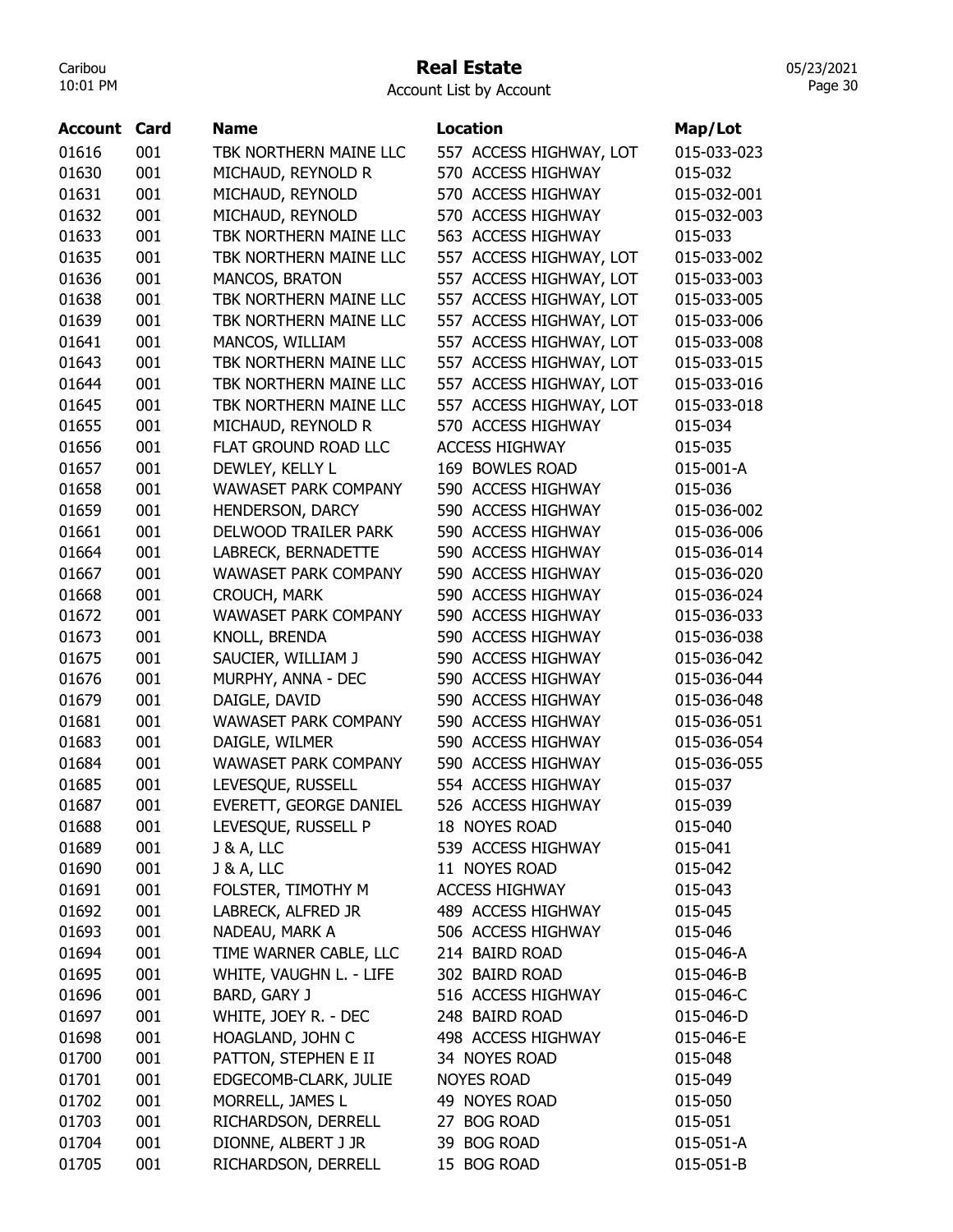## Real Estate

Account List by Account

| Account | Card | <b>Name</b>                                  | <b>Location</b>       | Map/Lot         |
|---------|------|----------------------------------------------|-----------------------|-----------------|
| 01706   | 001  | RICHARDSON, DERRELL                          | 9 BOG ROAD            | 015-051-B-001   |
| 01707   | 001  | DAVID, JODY                                  | <b>BELYEA ROAD</b>    | 015-052         |
| 01708   | 001  | SIROIS, DELILAH E                            | 55 BOG ROAD           | 015-053         |
| 01709   | 001  | <b>BURBY, NORMAN R</b>                       | 59 BOG ROAD           | 015-054         |
| 01710   | 001  | MONROE, HAL G                                | 58 BOG ROAD           | 015-055         |
| 01711   | 001  | <b>CURRIER, DALE R</b>                       | <b>BOG ROAD</b>       | 015-056         |
| 01712   | 001  | BEAULIEU, KRYSTAL L.                         | 100 BOG ROAD          | 015-056-A       |
| 01713   | 001  | <b>CURRIER, DALE R</b>                       | <b>BOG ROAD</b>       | 015-057         |
| 01714   | 001  | NOBLE, DANIEL PATRICK                        | 185 BOG ROAD          | 015-057-A       |
| 01715   | 001  | COLE, DONALD E                               | 197 BOG ROAD          | 015-057-B       |
| 01716   | 001  | LANGLEY, WAYNE C                             | 75 BOG ROAD           | 015-057-C       |
| 01717   | 001  | MORRELL, DANA T                              | 244 BOG ROAD          | 015-058         |
| 01718   | 001  | BOURGOINE, DAVID                             | 250 BOG ROAD          | 015-058-A       |
| 01719   | 001  | MORRELL, DANA T                              | 234 BOG ROAD          | 015-058-B       |
| 01720   | 001  | BOURGOINE, WAYNE P                           | 245 BOG ROAD          | 015-059         |
| 01721   | 001  | MCNEAL, LOUIS                                | 207 BOG ROAD          | 015-059-A       |
| 01722   | 001  | GERARD-HANEY, PRISCILLA                      | <b>BOG ROAD</b>       | 015-060         |
| 01723   | 001  | <b>GREENE, SCOTT B</b>                       | 270 BOG ROAD          | 015-061         |
| 01724   | 001  | <b>GRACE, JOSEPH</b>                         | 161 SAWYER ROAD       | 015-062-A       |
| 01725   | 001  | CHAPMAN, NELSON A                            | <b>SAWYER ROAD</b>    | 015-062-B       |
| 01726   | 001  | STERNER, STEVEN P                            | 167 SAWYER ROAD       | 015-062-C       |
| 01727   | 001  | CHAPMAN, NELSON A                            | 173 SAWYER ROAD       | 015-062-D       |
| 01728   | 001  | CHAPMAN, NELSON A                            | 187 SAWYER ROAD       | 015-062-E       |
| 01729   | 001  | BERNIER, BRENT J                             | 782 ACCESS HIGHWAY    | 015-063         |
| 01730   | 001  | JONES, ROGER B. - DEC                        | 788 ACCESS HIGHWAY    | 015-063-A       |
| 01731   | 001  | NASON, SPURGEON A                            | 794 ACCESS HIGHWAY    | 015-063-B       |
| 01732   | 001  | MAGUIRE, PAUL F                              | 800 ACCESS HIGHWAY    | 015-063-C       |
| 01733   | 001  | FORD, RANDOLPH, et.al. &                     | 808 ACCESS HIGHWAY    | 015-063-D       |
| 01734   | 001  | WILCOX, GEORGE W                             | 812 ACCESS HIGHWAY    | 015-063-E       |
| 01735   | 001  | DICKINSON, DONALD F                          | 822 ACCESS HIGHWAY    | 015-063-F       |
| 01736   | 001  | CHAPMAN, RONALD A                            | 127 SAWYER ROAD       | 015-064         |
| 01737   | 001  | CHAPMAN, RONALD A                            | <b>ACCESS HIGHWAY</b> | 015-065         |
| 01738   | 001  | CHAPMAN, NELSON A                            | <b>SAWYER ROAD</b>    | 015-066         |
| 01739   | 001  | CAMPBELL, BEATRICE                           | 33 SAWYER ROAD        | 015-067         |
| 01740   | 001  | BELLEFLEUR, NORMAND - DEC 903 ACCESS HIGHWAY |                       | 015-067-B       |
| 01741   | 001  | HALLETT, BRYAN D                             | 79 SAWYER ROAD        | 015-067-C       |
| 01743   | 001  | HICKOX, DAHNA                                | 73 SAWYER ROAD        | 015-067-D       |
| 01744   | 001  | SPRAGUE, CHAD M                              | 65 SAWYER ROAD        | 015-067-E       |
| 01745   | 001  | THURSTON, SHAWN                              | 59 SAWYER ROAD        | 015-067-F       |
| 01746   | 001  | SYLVESTER, MATTHEW J                         | 53 SAWYER ROAD        | 015-067-G       |
| 01747   | 001  | MARTIN, GINO P                               | 47 SAWYER ROAD        | 015-067-H       |
| 01748   | 001  | ROLLINS TRANSPORT, LLC                       | 947 ACCESS HIGHWAY    | $015 - 067 - J$ |
| 01749   | 001  | <b>GREEN, CHARLES</b>                        | 919 ACCESS HIGHWAY    | 015-067-K       |
| 01750   | 001  | ARMSTRONG, DOMINICK AND                      | <b>ACCESS HIGHWAY</b> | 015-067-L       |
| 01751   | 001  | ARMSTRONG, DOMINICK AND                      | <b>ACCESS HIGHWAY</b> | 015-067-M       |
| 01752   | 001  | TROMBLEY INDUSTRIES                          | <b>ACCESS HIGHWAY</b> | 015-068         |
| 01753   | 001  | <b>BOUCHARD, KEVIN P</b>                     | 952 ACCESS HIGHWAY    | 015-068-A       |
| 01754   | 001  | MAYNARD, RUEBEN                              | 914 ACCESS HIGHWAY    | 015-069         |
| 01755   | 001  | STOECKELER, GEORGE R -                       | 908 ACCESS HIGHWAY    | 015-069-A       |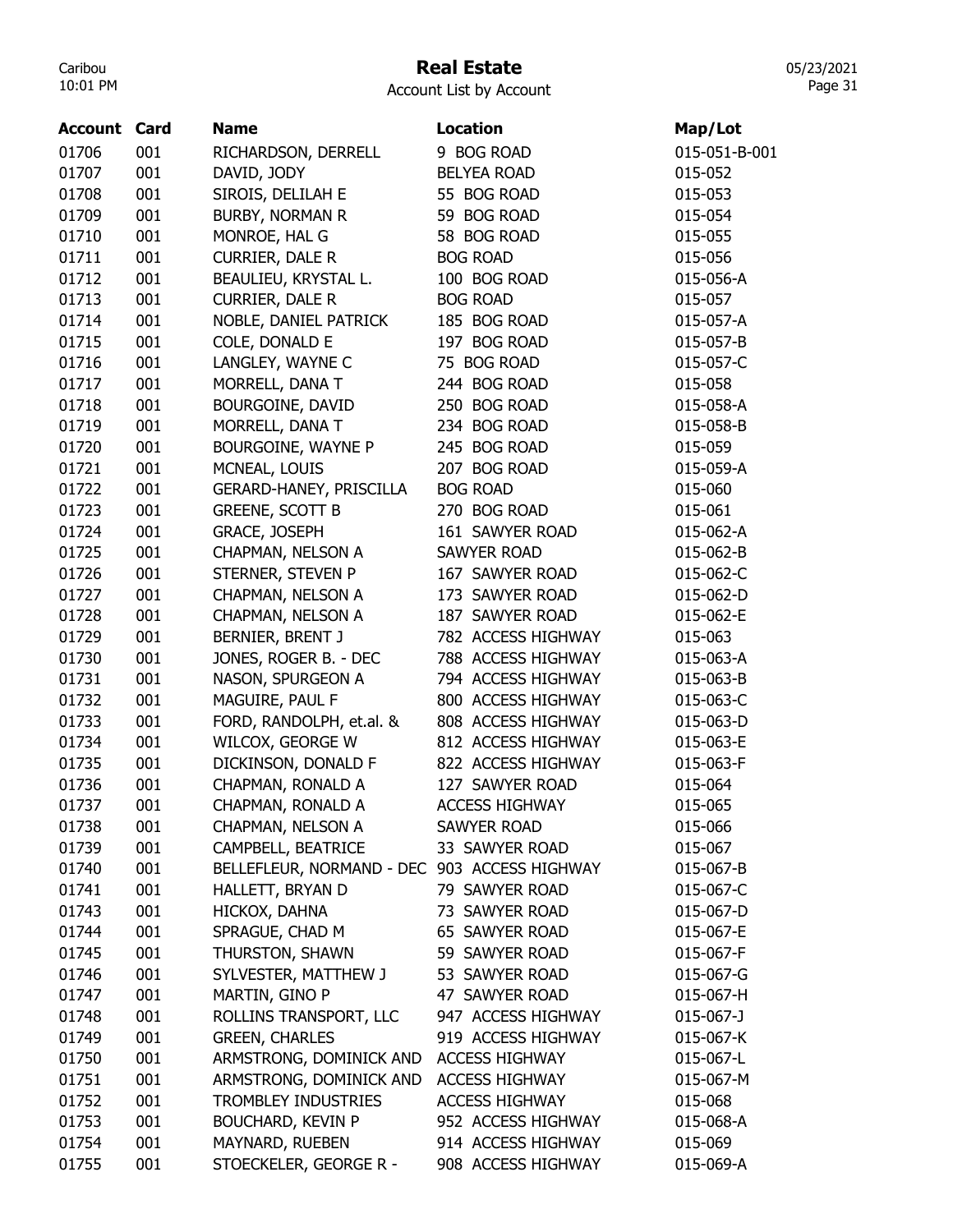#### Real Estate

Account List by Account

| <b>Account Card</b> |     | <b>Name</b>                 | <b>Location</b>       | Map/Lot   |
|---------------------|-----|-----------------------------|-----------------------|-----------|
| 01756               | 001 | <b>GENTHNER, DAVID R</b>    | 948 ACCESS HIGHWAY    | 015-069-B |
| 01757               | 001 | <b>GALLAGHER, RICHARD R</b> | 944 ACCESS HIGHWAY    | 015-069-D |
| 01758               | 001 | <b>GRIFFIN, KIP A</b>       | 960 ACCESS HIGHWAY    | 015-070   |
| 01759               | 001 | <b>BYRAM, ANDREW S</b>      | 179 MADAWASKA ROAD    | 015-071   |
| 01760               | 001 | <b>GRIFFETH, WAYNE</b>      | 171 MADAWASKA ROAD    | 015-072   |
| 01761               | 001 | BOURGOIN, DANNY             | 127 MADAWASKA ROAD    | 015-073   |
| 01762               | 001 | LEVESQUE, ANDREW J          | 121 MADAWASKA ROAD    | 015-074   |
| 01763               | 001 | ANDREWS, MARK R             | 115 MADAWASKA ROAD    | 015-075   |
| 01764               | 001 | OUELLETTE, MARVIN A         | 109 MADAWASKA ROAD    | 015-076   |
| 01765               | 001 | SAGER, STEVEN K             | 103 MADAWASKA ROAD    | 015-077   |
| 01766               | 001 | FORTIN, ROBIN M             | 93 MADAWASKA ROAD     | 015-078   |
| 01767               | 001 | TILL, H ANDREW              | 767 ACCESS HIGHWAY    | 015-079   |
| 01768               | 001 | LAJOIE, MICHAEL W           | 773 ACCESS HIGHWAY    | 015-080   |
| 01769               | 001 | <b>GRIFFETH, RYAN</b>       | 779 ACCESS HIGHWAY    | 015-081   |
| 01770               | 001 | POWER, GRETA                | <b>ACCESS HIGHWAY</b> | 015-082   |
| 01771               | 001 | POWER, GRETA                | <b>ACCESS HIGHWAY</b> | 015-083   |
| 01772               | 001 | POWER, GRETA                | <b>ACCESS HIGHWAY</b> | 015-084   |
| 01773               | 001 | POWER, GRETA                | <b>ACCESS HIGHWAY</b> | 015-085   |
| 01774               | 001 | GILLINGHAM, CHARLES JR      | 813 ACCESS HIGHWAY    | 015-086   |
| 01776               | 001 | JACOB, JEFFREY JAMES        | 827 ACCESS HIGHWAY    | 015-089   |
| 01777               | 001 | <b>BOUCHARD, RICKEY</b>     | PLANTE ROAD           | 016-001   |
| 01778               | 001 | CRAY, BRUCE R               | 198 PLANTE ROAD       | 016-002   |
| 01779               | 001 | OSGA, KENNETH J             | 160 PLANTE ROAD       | 016-004   |
| 01780               | 001 | MORNEAULT, GUILDO G         | 100 PLANTE ROAD       | 016-004-A |
| 01781               | 001 | CARON, SCOTT A              | 108 PLANTE ROAD       | 016-004-B |
| 01782               | 001 | THERIAULT, KYLE             | 994 VAN BUREN ROAD    | 016-005   |
| 01783               | 001 | THERIAULT, GREGORY J        | 980 VAN BUREN ROAD    | 016-006   |
| 01784               | 001 | CHALOULT, GARY M            | <b>VAN BUREN ROAD</b> | 016-007   |
| 01785               | 001 | <b>BABIN, STEVE N</b>       | 31 PLANTE ROAD        | 016-007-A |
| 01786               | 001 | HOLMES, DONALD K            | 974 VAN BUREN ROAD    | 016-007-B |
| 01787               | 001 | <b>BOUCHARD, CRAIG D</b>    | <b>PLANTE ROAD</b>    | 016-007-C |
| 01788               | 001 | MASSE, GILMAN J             | 966 VAN BUREN ROAD    | 016-007-D |
| 01789               | 001 | CRESSMAN, MARTIN L          | 171 PLANTE ROAD       | 016-007-F |
| 01790               | 001 | <b>BOUCHARD, CRAIG D</b>    | 61 PLANTE ROAD        | 016-007-G |
| 01791               | 001 | QUIST, LISA ANN             | 15 PLANTE ROAD        | 016-007-H |
| 01793               | 001 | WRIGHT, WAYNE               | 88 PLANTE ROAD        | 016-008-B |
| 01794               | 001 | THERIAULT, LAWRENCE         | 12 PLANTE ROAD        | 016-008-C |
| 01795               | 001 | VIOLETTE, ERIC W            | 56 PLANTE ROAD        | 016-008-D |
| 01796               | 001 | MICHAUD, JAMES              | 68 PLANTE ROAD        | 016-008-E |
| 01797               | 001 | ST. PETER GROUP, INC. (THE) | 8 PLANTE ROAD         | 016-008-F |
| 01799               | 001 | THIBODEAU, TRACY L          | 34 PLANTE ROAD        | 016-008   |
| 01800               | 001 | DAMBOISE, IRVIN P. &        | 902 VAN BUREN ROAD    | 016-009   |
| 01801               | 001 | DAMBOISE, FRANCIS L         | 918 VAN BUREN ROAD    | 016-009-B |
| 01802               | 001 | WORSTER, DONNA M            | 864 VAN BUREN ROAD    | 016-010   |
| 01803               | 001 | CAMPBELL, RYAN J            | <b>VAN BUREN ROAD</b> | 016-010-A |
| 01804               | 001 | <b>GAGNON, DEBRA L</b>      | 898 VAN BUREN ROAD    | 016-010-B |
| 01805               | 001 | WORSTER, DONNA M            | 860 VAN BUREN ROAD    | 016-010-C |
| 01806               | 001 | WORSTER, RICHARD - DEV      | <b>VAN BUREN ROAD</b> | 016-011   |
| 01807               | 001 | BARBOUR, JAMES A            | 842 VAN BUREN ROAD    | 016-011-A |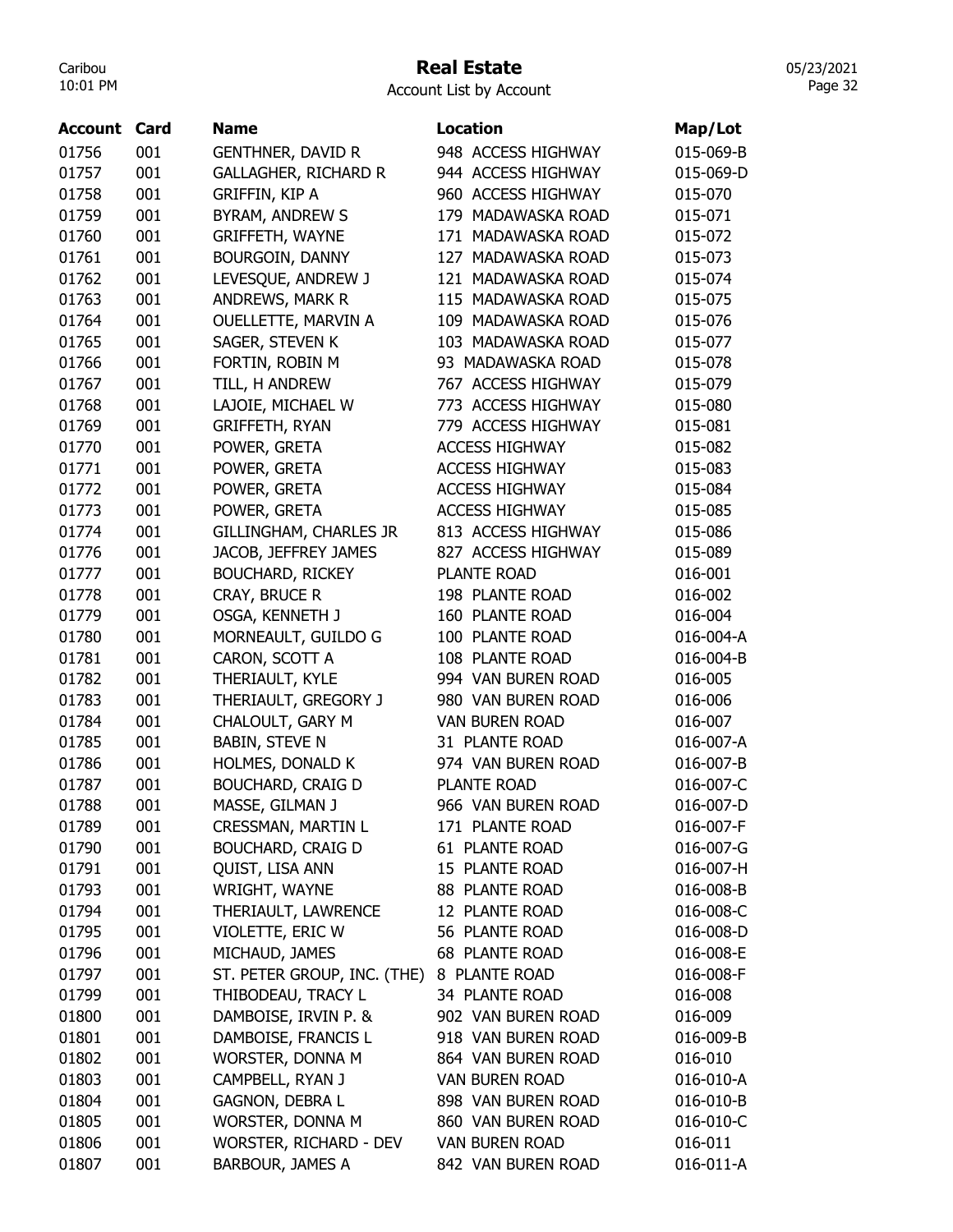## Real Estate

Account List by Account

| Account | Card | <b>Name</b>                  | <b>Location</b>                     | Map/Lot   |
|---------|------|------------------------------|-------------------------------------|-----------|
| 01808   | 001  | FARLEY-BELANGER, ARLENE      | 756 VAN BUREN ROAD                  | 016-014-A |
| 01809   | 001  | <b>GUERRETTE FARMS CORP</b>  | 3 WATSON MEMORIAL DRIVE             | 016-015   |
| 01810   | 001  | MICHAUD, ADRIENNE            | 746 VAN BUREN ROAD                  | 016-015-A |
| 01812   | 001  | THOMPSON, GALEN              | 138 WATSON MEMORIAL DRIVE           | 016-017-A |
| 01813   | 001  | LORENZO, LOUIS J., JR.       | 292 WATSON MEMORIAL DRIVE           | 016-017-B |
| 01814   | 001  | NADEAU, GARY P JR            | 174 WATSON MEMORIAL DRIVE 016-017-C |           |
| 01816   | 001  | MARTIN, NORMAN, JR. ET. AL.  | 305 WATSON MEMORIAL DRIVE           | 016-018-B |
| 01818   | 001  | <b>GUERRETTE FARMS CORP</b>  | <b>WATSON MEMORIAL DRIVE</b>        | 016-020   |
| 01819   | 001  | STAIRS, RODERICK SR          | 300 OGREN ROAD                      | 016-020-A |
| 01822   | 001  | MURPHY, LEOLA A              | <b>WATSON MEMORIAL DRIVE</b>        | 016-020-D |
| 01823   | 001  | MURPHY, LEOLA A              | 393 WATSON MEMORIAL DRIVE           | 016-020-E |
| 01826   | 001  | BARD, JOEY L                 | 298 OGREN ROAD                      | 016-021-A |
| 01828   | 001  | <b>BROWN, BRANDON S</b>      | 251 OGREN ROAD                      | 016-022-A |
| 01829   | 001  | <b>COMPOUND HOLDINGS LLC</b> | 211 OGREN ROAD                      | 016-023   |
| 01830   | 001  | <b>GUERRETTE, ANTHONY</b>    | <b>OGREN ROAD</b>                   | 016-024   |
| 01831   | 001  | HEBERT, JOSEPH LEO           | 174 OGREN ROAD                      | 016-024-A |
| 01832   | 001  | DUFOUR, JODY LEE - DEC       | 204 OGREN ROAD                      | 016-024-C |
| 01833   | 001  | MCLAUGHLIN, DANNY C          | 196 OGREN ROAD                      | 016-024-D |
| 01834   | 001  | SMART, JOSHUA C              | 128 OGREN ROAD                      | 016-026   |
| 01836   | 001  | DUBE, JUDY                   | 116 OGREN ROAD                      | 016-027-A |
| 01837   | 001  | CORRIVEAU, DAVID P           | 110 OGREN ROAD                      | 016-027-B |
| 01838   | 001  | DODD, ELAINE S. - LIFE       | 100 OGREN ROAD                      | 016-027-C |
| 01839   | 001  | <b>CLAYTON, ANDREW D</b>     | 152 OGREN ROAD                      | 016-027-D |
| 01840   | 001  | ROSSIGNOL, MCKENZIE          | 64 OGREN ROAD                       | 016-027-E |
| 01841   | 001  | HOLMES, LORETTA M            | 76 OGREN ROAD                       | 016-027-F |
| 01842   | 001  | MCLAUGHLIN, JERRY, JR.       | 88 OGREN ROAD                       | 016-027-G |
| 01843   | 001  | WOODS, SEAN &                | <b>OGREN ROAD</b>                   | 016-028   |
| 01844   | 001  | ROSSIGNOL, DANIEL P          | 131 OGREN ROAD                      | 016-028-A |
| 01845   | 001  | THOMPSON, RITA R             | 79 OGREN ROAD                       | 016-028-B |
| 01846   | 001  | FORTIN, SHIRLEY,             | 115 OGREN ROAD                      | 016-028-C |
| 01847   | 001  | LONGLEY, LANCE L             | 67 OGREN ROAD                       | 016-028-D |
| 01849   | 001  | <b>CITY OF CARIBOU</b>       | 173 OGREN ROAD                      | 016-030   |
| 01850   | 001  | JOHNSTON, BETTY J            | 656 VAN BUREN ROAD                  | 016-031   |
| 01851   | 001  | <b>GUERRETTE FARMS CORP.</b> | 130 WATSON MEMORIAL DRIVE           | 016-031-C |
| 01852   | 001  | LAJOIE, STEVEN N             | 648 VAN BUREN ROAD                  | 016-031-D |
| 01853   | 001  | PLOURDE, RODERICK J          | 680 VAN BUREN ROAD                  | 016-033   |
| 01854   | 001  | <b>GUERRETTE, BRIAN J</b>    | 676 VAN BUREN ROAD                  | 016-034   |
| 01856   | 001  | <b>STATE OF MAINE</b>        | <b>OGREN ROAD</b>                   | 016-036   |
| 01857   | 001  | <b>GUERRETTE RESIDUARY</b>   | 4 WATSON MEMORIAL DRIVE             | 016-039   |
| 01858   | 001  | <b>GUERRETTE RESIDUARY</b>   | 8 WATSON MEMORIAL DRIVE             | 016-042   |
| 01859   | 001  | ELLIOTT, ALAN M              | 40 WATSON MEMORIAL DRIVE            | 016-043   |
| 01860   | 001  | ROGESKI, CHRISTOPHER W       | 48 WATSON MEMORIAL DRIVE            | 016-044   |
| 01861   | 001  | VIOLETTE, JEFFREY L          | 56 WATSON MEMORIAL DRIVE            | 016-045   |
| 01862   | 001  | CASPERSEN, EDWIN B           | 64 WATSON MEMORIAL DRIVE            | 016-046   |
| 01863   | 001  | DAIGLE, MARILYN D            | 72 WATSON MEMORIAL DRIVE            | 016-047   |
| 01864   | 001  | ELEIOTT, MALCOLM L           | 80 WATSON MEMORIAL DRIVE            | 016-048   |
| 01866   | 001  | BELL, NORMA JEAN             | 94 WATSON MEMORIAL DRIVE            | 016-050   |
| 01867   | 001  | CAMPBELL, MONA N             | 102 WATSON MEMORIAL DRIVE 016-051   |           |
| 01868   | 001  | LAVOIE, LOUIS J., JR.        | 110 WATSON MEMORIAL DRIVE 016-052   |           |
|         |      |                              |                                     |           |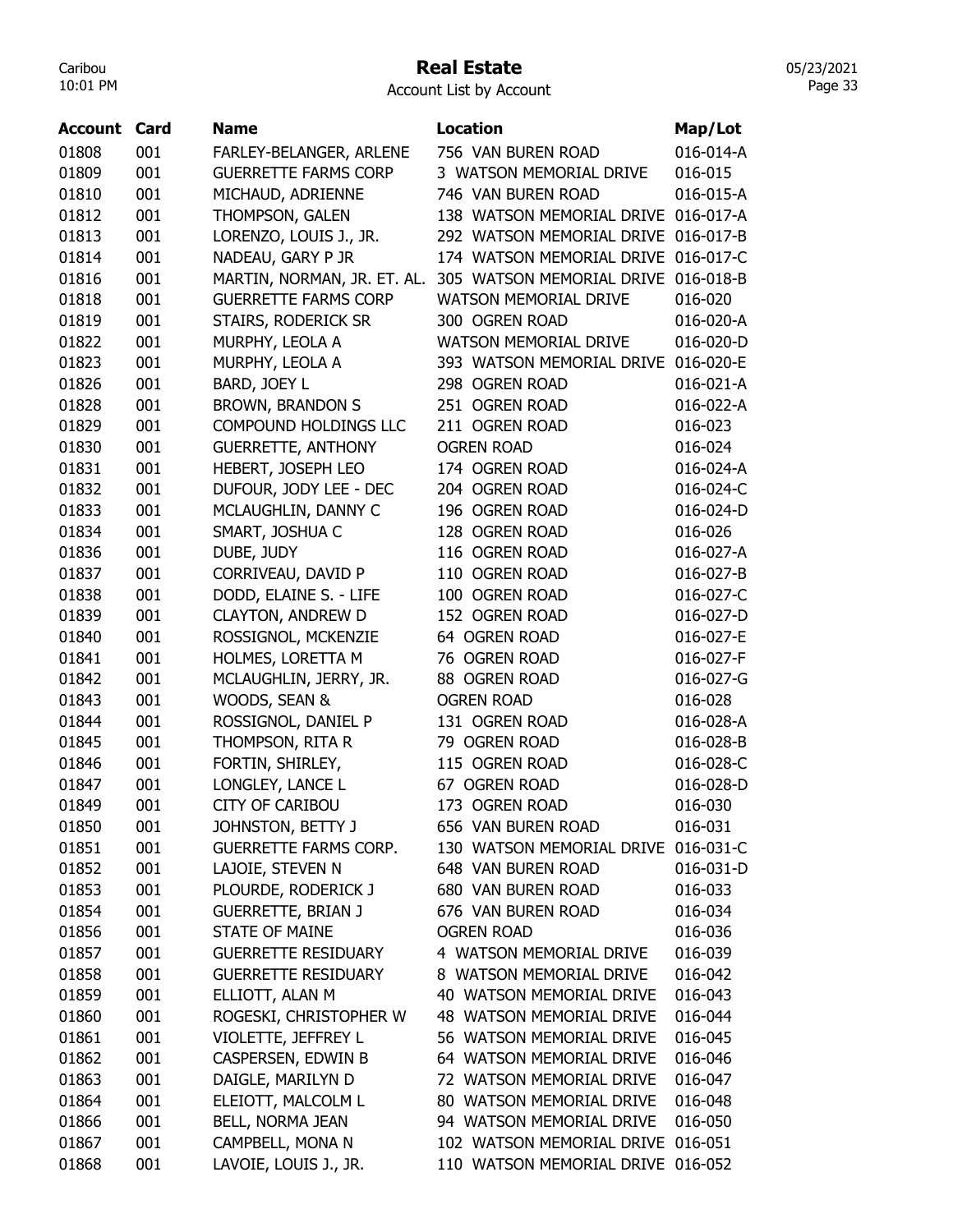#### Real Estate

Account List by Account

| <b>Account Card</b> |     | Name                         | <b>Location</b>           | Map/Lot         |
|---------------------|-----|------------------------------|---------------------------|-----------------|
| 01869               | 001 | SCHWARTZ, DAVID E            | 118 WATSON MEMORIAL DRIVE | 016-053         |
| 01870               | 001 | BURBY, JAMES L               | 126 WATSON MEMORIAL DRIVE | 016-054         |
| 01871               | 001 | VIOLETTE, GARY G             | <b>VAN BUREN ROAD</b>     | 017-001         |
| 01872               | 001 | DREW, DAVID K                | 983 VAN BUREN ROAD        | 017-001-A       |
| 01873               | 001 | <b>GUERRETTE FARMS CORP</b>  | 947 VAN BUREN ROAD        | 017-002         |
| 01874               | 001 | SITES, TIMOTHY W             | 981 VAN BUREN ROAD        | 017-002-A       |
| 01876               | 001 | LAMOTHE, RICHARD P           | 973 VAN BUREN ROAD        | 017-002-B       |
| 01877               | 001 | CHAMPAGNE, RODNEY            | 937 VAN BUREN ROAD        | 017-003         |
| 01878               | 001 | VIOLETTE, JUDY               | 927 VAN BUREN ROAD        | 017-004         |
| 01880               | 001 | ESPLING, JUSTIN N            | 921 VAN BUREN ROAD        | 017-006         |
| 01881               | 001 | CHESTNUT, JEFFREY S          | 905 VAN BUREN ROAD        | 017-009         |
| 01882               | 001 | CAPAROTTA, ANTHONY L         | 901 VAN BUREN ROAD        | 017-010         |
| 01883               | 001 | RANKIN, WESLEY               | 897 VAN BUREN ROAD        | 017-011         |
| 01884               | 001 | RANKIN, WESLEY               | 891 VAN BUREN ROAD        | 017-012         |
| 01885               | 001 | RANKIN, WESLEY E             | <b>VAN BUREN ROAD</b>     | 017-013         |
| 01888               | 001 | <b>BURNHAM, TAMMY</b>        | 761 VAN BUREN ROAD        | 017-016         |
| 01889               | 001 | <b>KEENAN, BRIAN T</b>       | 749 VAN BUREN ROAD        | 017-017         |
| 01890               | 001 | SAUCIER, ROLAND              | 755 VAN BUREN ROAD        | 017-017-A       |
| 01891               | 001 | <b>KEENAN, RUTH ELLEN</b>    | 739 VAN BUREN ROAD        | 017-018         |
| 01892               | 001 | ST PETER, MALCOM             | 262 BELANGER ROAD         | 017-018-A       |
| 01893               | 001 | ST PETER, MALCOM             | 266 BELANGER ROAD         | 017-018-B       |
| 01894               | 001 | ST. PETER GROUP, INC. (THE)  | 252 BELANGER ROAD         | 017-018-C       |
| 01895               | 001 | <b>GUERRETTE FARMS CORP</b>  | 715 VAN BUREN ROAD        | 017-019         |
| 01897               | 001 | <b>FUHRMANN, FRANCIS</b>     | 657 VAN BUREN ROAD        | 017-022         |
| 01899               | 001 | <b>GAHAGAN, MICHAEL</b>      | 58 BELANGER ROAD          | 017-022-B       |
| 01900               | 001 | ST. PETER, LISA A            | 12 BELANGER ROAD          | 017-022-D       |
| 01901               | 001 | <b>BARRETT, MICHAEL S. -</b> | <b>BELANGER ROAD</b>      | 017-022-E       |
| 01902               | 001 | PENSCO TRUST COMPANY         | 635 VAN BUREN ROAD        | 017-023         |
| 01903               | 001 | AREY, STEVEN J               | 123 BELANGER ROAD         | 017-024         |
| 01904               | 001 | ZAPATKA, JAMES               | 47 BELANGER ROAD          | 017-024-A       |
| 01905               | 001 | <b>GAHAGAN, MARK A</b>       | 53 BELANGER ROAD          | 017-024-B       |
| 01906               | 001 | MICHAUD, KEVIN D             | 93 BELANGER ROAD          | 017-024-C       |
| 01907               | 001 | VIRTANEN, DONNA M            | 77 BELANGER ROAD          | 017-024-D       |
| 01908               | 001 | <b>GASTON, WILLETA E</b>     | 5 BELANGER ROAD           | 017-024-E       |
| 01909               | 001 | <b>BELANGER, JOHN</b>        | <b>BELANGER ROAD</b>      | 017-024-F       |
| 01910               | 001 | CYR, JOEY C                  | 21 BELANGER ROAD          | 017-024-G       |
| 01911               | 001 | THIBAULT, GLENN              | 27 BELANGER ROAD          | 017-024-H       |
| 01912               | 001 | <b>BEAUPRE, JACOB</b>        | 37 BELANGER ROAD          | $017 - 024 - J$ |
| 01914               | 001 | OUELLETTE, TODD P            | 621 VAN BUREN ROAD        | 017-025         |
| 01915               | 001 | COUTURE, BOBBI-JO            | POWERS ROAD               | 017-026         |
| 01916               | 001 | <b>GRIFFETH, KENNETH M</b>   | 651 POWERS ROAD           | 017-026-A       |
| 01917               | 001 | <b>GRIFFETH, KENNETH M</b>   | 601 POWERS ROAD           | 017-026-B       |
| 01919               | 001 | SEARLES, JEANNETTE M         | 215 BELANGER ROAD         | 017-027         |
| 01921               | 001 | MARTIN, GARY J               | 245 BELANGER ROAD         | 017-027-B       |
| 01922               | 001 | OUELLETTE, KYLE JACOB        | 237 BELANGER ROAD         | 017-027-C       |
| 01923               | 001 | OUELLETTE, DAVID R           | 229 BELANGER ROAD         | 017-027-D       |
| 01925               | 001 | BRAGDON, GLEN JR             | 253 BELANGER ROAD         | 017-027-F       |
| 01926               | 001 | <b>GUERRETTE TRUST UNDER</b> | <b>BELANGER ROAD</b>      | 017-028         |
| 01927               | 001 | <b>BOUCHARD, RICKEY</b>      | <b>BELANGER ROAD</b>      | 017-029         |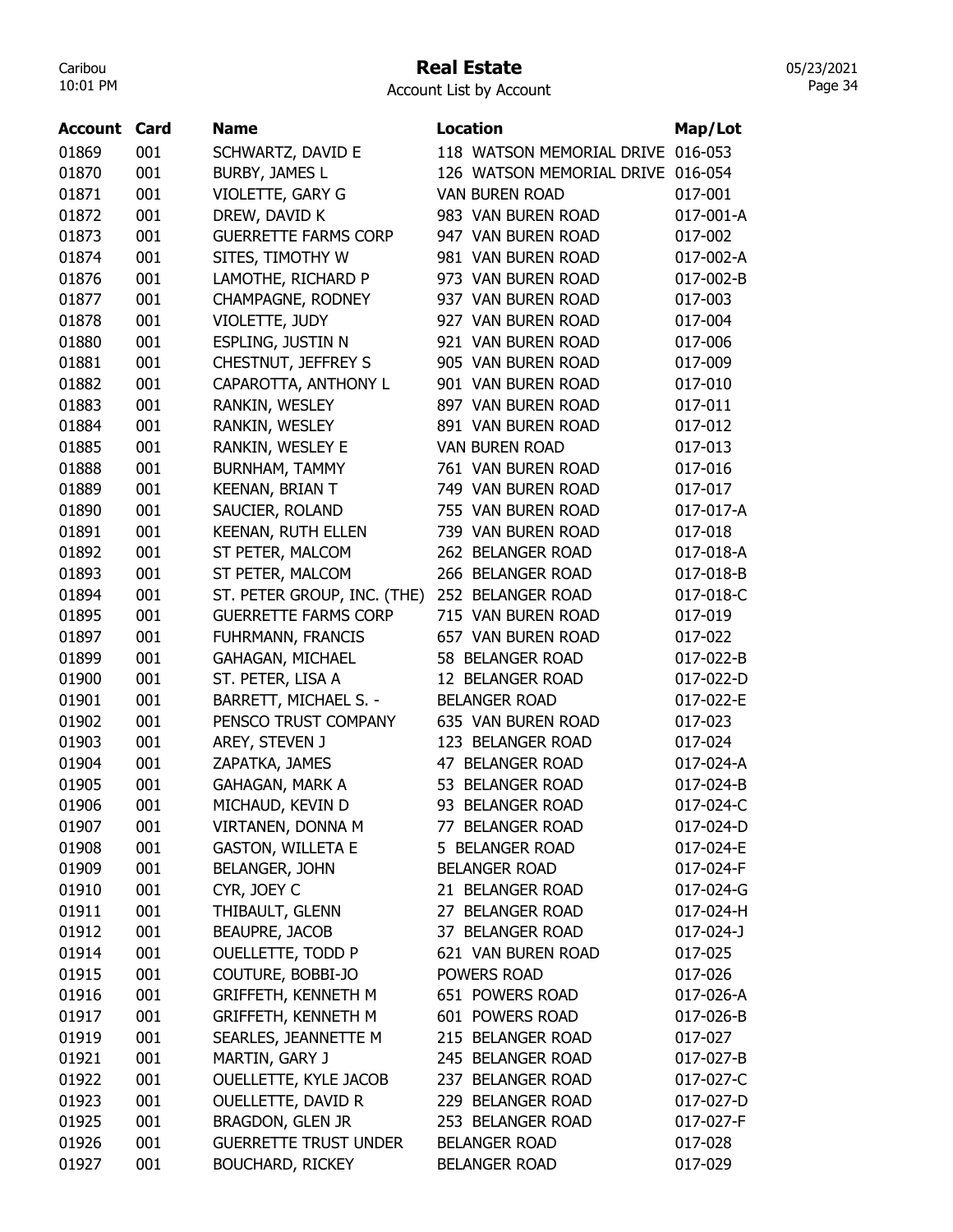#### Real Estate

Account List by Account

| <b>Account</b> | Card | <b>Name</b>                            | <b>Location</b>      | Map/Lot   |
|----------------|------|----------------------------------------|----------------------|-----------|
| 01928          | 001  | VIOLETTE, LOUISE C                     | 308 BELANGER ROAD    | 017-029-A |
| 01929          | 001  | WIGLESWORTH, THOMAS W                  | 339 BELANGER ROAD    | 017-030   |
| 01930          | 001  | <b>BELANGER, GERARD - LIFE</b>         | 317 BELANGER ROAD    | 017-030-A |
| 01931          | 001  | MARTIN, SCOTT M                        | <b>BELANGER ROAD</b> | 017-030-B |
| 01932          | 001  | OSGA, KENNETH J                        | <b>BELANGER ROAD</b> | 017-031   |
| 01934          | 001  | <b>CITY OF CARIBOU</b>                 | 348 BELANGER ROAD    | 017-031-C |
| 01935          | 001  | ST. PETER GROUP, INC. (THE)            | 362 BELANGER ROAD    | 017-032   |
| 01936          | 001  | HOTELLING, JOHN H III                  | 845 VAN BUREN ROAD   | 017-032-A |
| 01937          | 001  |                                        | 366 BELANGER ROAD    |           |
|                |      | MARTIN, SCOTT                          |                      | 017-032-B |
| 01939          | 001  | <b>GUERRETTE, RYAN P</b>               | <b>BELANGER ROAD</b> | 017-033   |
| 01940          | 001  | CARIBOU UTILITIES DISTRICT ALBAIR ROAD |                      | 017-033-A |
| 01941          | 001  | RACKLER, JEREMIE                       | 357 BELANGER ROAD    | 017-033-B |
| 01942          | 001  | WILSON, ANN                            | 375 BELANGER ROAD    | 017-033-C |
| 01943          | 001  | <b>BURGAY, TRENT J</b>                 | 695 ALBAIR ROAD      | 017-033-D |
| 01944          | 001  | MARTIN, SCOTT                          | <b>BELANGER ROAD</b> | 017-034   |
| 01945          | 001  | ST. PETER, LEO E.&                     | 399 BELANGER ROAD    | 017-034-A |
| 01946          | 001  | ST. PETER, SCOTT L                     | 409 BELANGER ROAD    | 017-034-B |
| 01947          | 001  | ST. PETER, JERRY J                     | 387 BELANGER ROAD    | 017-034-C |
| 01949          | 001  | BROWN, MILES JEFFREY JR                | 430 BELANGER ROAD    | 017-035-A |
| 01950          | 001  | HABEEB, DEBORAH A                      | 460 BELANGER ROAD    | 017-035-B |
| 01951          | 001  | NADEAU, TONY                           | 470 BELANGER ROAD    | 017-035-C |
| 01953          | 001  | MORIN, STEVEN D                        | 448 BELANGER ROAD    | 017-035-D |
| 01954          | 001  | <b>BOUCHARD, CRAIG D</b>               | <b>BELANGER ROAD</b> | 017-036   |
| 01955          | 001  | LIZOTTE, RONALD J                      | 455 BELANGER ROAD    | 017-036-A |
| 01956          | 001  | LIZOTTE, RONALD J                      | <b>BELANGER ROAD</b> | 017-037   |
| 01957          | 001  | <b>BOUCHARD, RICKEY A</b>              | <b>BELANGER ROAD</b> | 017-037-A |
| 01958          | 001  | MARTIN, ELMER                          | 581 ALBAIR ROAD      | 017-041   |
| 01959          | 001  | COOPER, MARTIN D                       | 624 ALBAIR ROAD      | 017-043   |
| 01960          | 001  | <b>GUERRETTE FARMS CORP.</b>           | 630 ALBAIR ROAD      | 017-043-A |
| 01961          | 001  | <b>GUERRETTE FARMS CORP.</b>           | <b>ALBAIR ROAD</b>   | 017-044   |
| 01962          | 001  | LAJOIE, KAREN A WYLIE                  | <b>ALBAIR ROAD</b>   | 017-044-A |
| 01963          | 001  | WYLIE, BRYAN R                         | 661 ALBAIR ROAD      | 017-044-B |
| 01964          | 001  | RIELLY, RICHARD W., JR.                | ALBAIR ROAD          | 017-045   |
| 01965          | 001  | MCBREAIRTY, DONALD                     | 837 ALBAIR ROAD      | 017-045-A |
| 01966          | 001  | SPRAGUE, ELMER J                       | 849 ALBAIR ROAD      | 017-045-B |
| 01967          | 001  | CLAVETTE, DIANE J                      | 823 ALBAIR ROAD      | 017-045-C |
| 01968          | 001  | EWING, CHRISTIE                        | 717 ALBAIR ROAD      | 017-045-D |
| 01969          | 001  | DERNLAN I.R.A., LLC                    | <b>ALBAIR ROAD</b>   | 017-045-E |
| 01970          | 001  | CRAWFORD, CHRISTOPHER S                | <b>ALBAIR ROAD</b>   | 017-046-A |
| 01971          | 001  | BARRETT, MICHAEL S                     | ALBAIR ROAD          | 017-047   |
| 01972          | 001  | SWAN, LEVI D                           | 936 ALBAIR ROAD      | 017-049   |
| 01973          | 001  | THIBODEAU, EVELYN J                    | 900 ALBAIR ROAD      | 017-049-A |
| 01974          | 001  | ACKERMAN, CARLIN W                     | 946 ALBAIR ROAD      | 017-049-B |
| 01975          | 001  | SWAN, LEVI D                           | 933 ALBAIR ROAD      | 017-050   |
| 01976          | 001  | MARQUIS, GILFORD                       | 923 ALBAIR ROAD      | 017-050-A |
| 01977          | 001  | ST. JEAN, JOLENE JOHNDRO-              | 913 ALBAIR ROAD      | 017-050-B |
| 01978          | 001  | HAINES, CARLA                          | 951 ALBAIR ROAD      | 017-050-C |
| 01979          | 001  |                                        |                      |           |
|                |      | STAPLES CONSTRUCTION,                  | <b>BELANGER ROAD</b> | 017-051-A |
| 01980          | 001  | AMBERCAT, LLC                          | <b>BELANGER ROAD</b> | 017-051-B |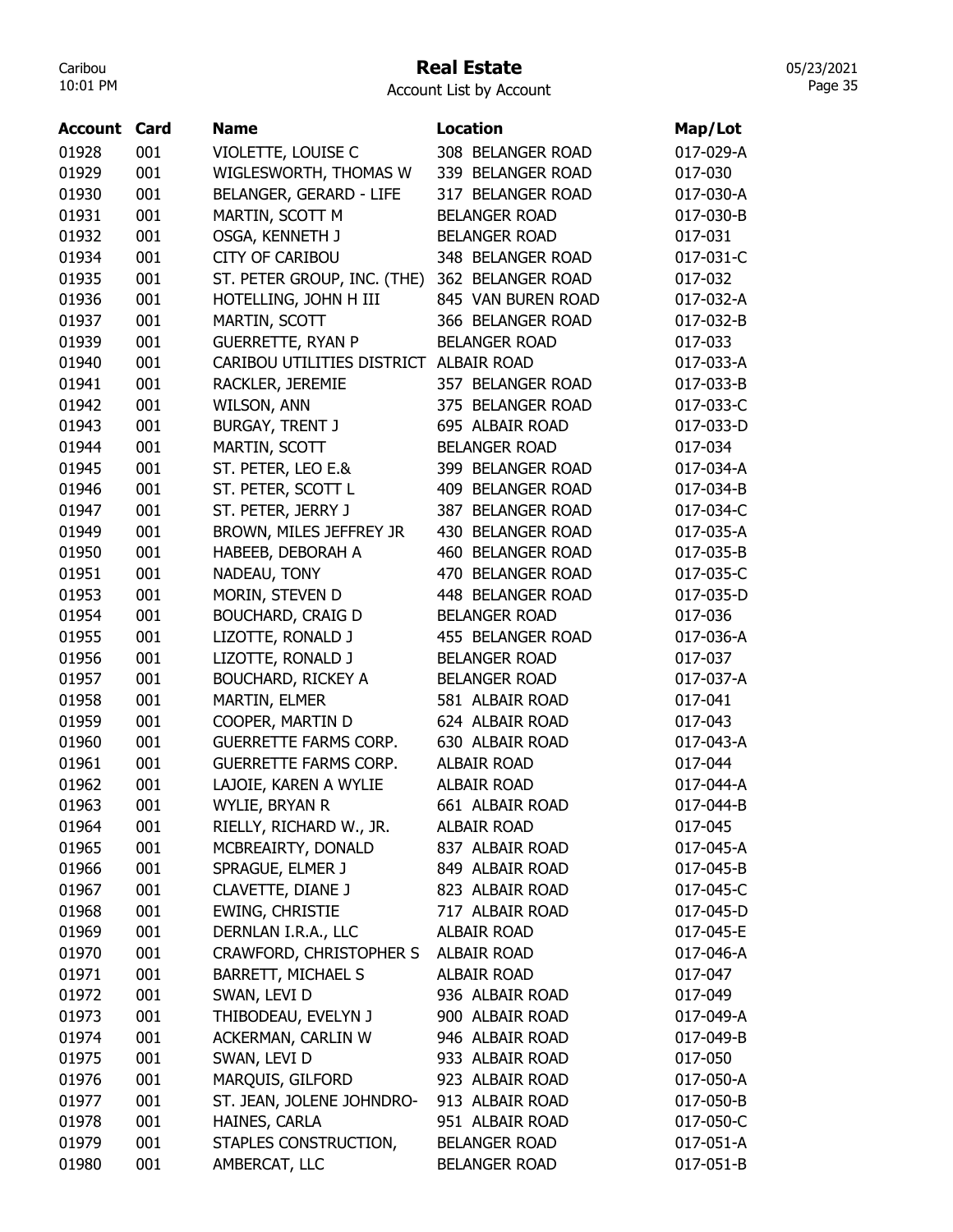## Real Estate

Account List by Account

| <b>Account Card</b> |     | <b>Name</b>                    | <b>Location</b>       | Map/Lot      |
|---------------------|-----|--------------------------------|-----------------------|--------------|
| 01981               | 001 | CANTAFIO, DARLENE M            | 467 BELANGER ROAD     | 017-051-C    |
| 01983               | 001 | ARCAND, ARTHUR J               | <b>BELANGER ROAD</b>  | 017-051-E    |
| 01984               | 001 | TAYLOR, ERIC                   | <b>BELANGER ROAD</b>  | 017-051-F    |
| 01985               | 001 | <b>GOLDEN GATE PROPERTIES,</b> | 278 MADAWASKA ROAD    | 018-001      |
| 01986               | 001 | ROIX, TIM a/k/a TIMOTHY        | 275 MADAWASKA ROAD    | 018-002      |
| 01987               | 001 | MORRELL, DANA L                | MADAWASKA ROAD        | 018-003      |
| 01988               | 001 | THOMPSON, ROGER P              | 291 MADAWASKA ROAD    | 018-003-A    |
| 01989               | 001 | <b>ESPLING, MICHAEL</b>        | MADAWASKA ROAD        | 018-004      |
| 01990               | 001 | <b>ESPLING, MICHAEL R</b>      | 299 MADAWASKA ROAD    | 018-005      |
| 01991               | 001 | <b>ESPLING, MICHAEL</b>        | 306 MADAWASKA ROAD    | 018-006      |
| 01992               | 001 | BERGERON, JULIA L              | 328 MADAWASKA ROAD    | 018-007-A    |
| 01993               | 001 | THOMPSON, DANA L               | 332 MADAWASKA ROAD    | 018-007-B    |
| 01994               | 001 | MORRELL, DANA                  | MADAWASKA ROAD        | 018-008      |
| 01995               | 001 | DUPLESSIE, SEAN                | 345 MADAWASKA ROAD    | 018-009-A    |
| 01996               | 001 | NIVEK CORP.                    | 361 MADAWASKA ROAD    | 018-009-B    |
| 01997               | 001 | <b>GOLDEN GLOW FARMS INC.</b>  | 336 MADAWASKA ROAD    | 018-010      |
| 01998               | 001 | NIVEK CORP.                    | 393 MADAWASKA ROAD    | 018-011      |
| 01999               | 001 | <b>CITY OF CARIBOU</b>         | 399 MADAWASKA ROAD    | 018-011-A    |
| 02000               | 001 | CAVAGNARO, CHAD L              | 387 MADAWASKA ROAD    | 018-011-B    |
| 02001               | 001 | NIVEK CORP.                    | 392 MADAWASKA ROAD    | 018-012      |
| 02002               | 001 | THOMPSON, JAY R                | 413 MADAWASKA ROAD    | 018-013-A    |
| 02003               | 001 | THOMPSON, JAY R                | <b>MADAWASKA ROAD</b> | 018-014      |
| 02004               | 001 | MADORE, RONALD A               | 464 MADAWASKA ROAD    | 018-015-A    |
| 02005               | 001 | HUSTON, JAMIE A                | 446 MADAWASKA ROAD    | 018-015-B    |
| 02006               | 001 | RIVEREDGE HOLDING, LLC         | MADAWASKA ROAD        | 018-016      |
| 02007               | 001 | <b>GAUVIN, RANDY F</b>         | 451 MADAWASKA ROAD    | 018-016-A    |
| 02008               | 001 | SALCH, RAYMOND F JR            | 479 MADAWASKA ROAD    | 018-016-B    |
| 02009               | 001 | SPENCER, LARRY                 | 441 MADAWASKA ROAD    | 018-016-C    |
| 02010               | 001 | PELLETIER, RICKY J             | 433 MADAWASKA ROAD    | 018-016-D    |
| 02011               | 001 | RIVEREDGE HOLDING, LLC         | MADAWASKA ROAD        | 018-017      |
| 02013               | 001 | MADORE, RONALD A               | 562 MADAWASKA ROAD    | 018-019      |
| 02015               | 001 | GE FARMS, LLC                  | 553 MADAWASKA ROAD    | 018-020      |
| 02016               | 001 | MCDOUGAL-BATES, DEBRA          | MADAWASKA ROAD        | 018-021      |
| 02017               | 001 | LEWIS, ROBERT                  | 602 MADAWASKA ROAD    | 018-021-A    |
| 02018               | 001 | ST. PETER, GRIFFIN             | 612 MADAWASKA ROAD    | 018-021-B    |
| 02019               | 001 | <b>GOLDEN GLOW FARMS INC.</b>  | <b>ACCESS HIGHWAY</b> | 018-022      |
| 02020               | 001 | <b>BALLARD, WAYNE B</b>        | 15 SAWYER ROAD        | 018-022-A    |
| 02021               | 001 | TIME WARNER CABLE, LLC         | <b>SAWYER ROAD</b>    | 018-022-B    |
| 02022               | 001 | HANEY, CHRISTOPHER A           | 9 SAWYER ROAD         | 018-022-C    |
| 02024               | 001 | FISHER, SCOTT                  | 970 ACCESS HIGHWAY    | 018-023-C-ON |
| 02025               | 001 | HANEY, MILO A                  | 996 ACCESS HIGHWAY    | 018-023-A    |
| 02026               | 001 | HANEY, JOHNATHAN               | 982 ACCESS HIGHWAY    | 018-023-B    |
| 02028               | 001 | HANEY, JOHNATHAN J             | 6 WEST GATE ROAD      | 018-024      |
| 02029               | 001 | JANITZ, WALTRAUD I. - DEV.     | 24 WEST GATE ROAD     | 018-024-A    |
| 02030               | 001 | FRONTIER TRANSPORT, INC.       | 54 WEST GATE ROAD     | 018-025      |
| 02031               | 001 | ARSENAULT, BOBBY               | 64 WEST GATE ROAD     | 018-026      |
| 02032               | 001 | SPUD SPEEDWAY, INC.            | 209 THOMPSON ROAD     | 018-026-A    |
| 02033               | 001 | ST. PETER, PHILLIP             | 107 THOMPSON ROAD     | 018-026-B    |
| 02034               | 001 | <b>BOSSE, MARCEL J</b>         | 159 THOMPSON ROAD     | 018-026-C    |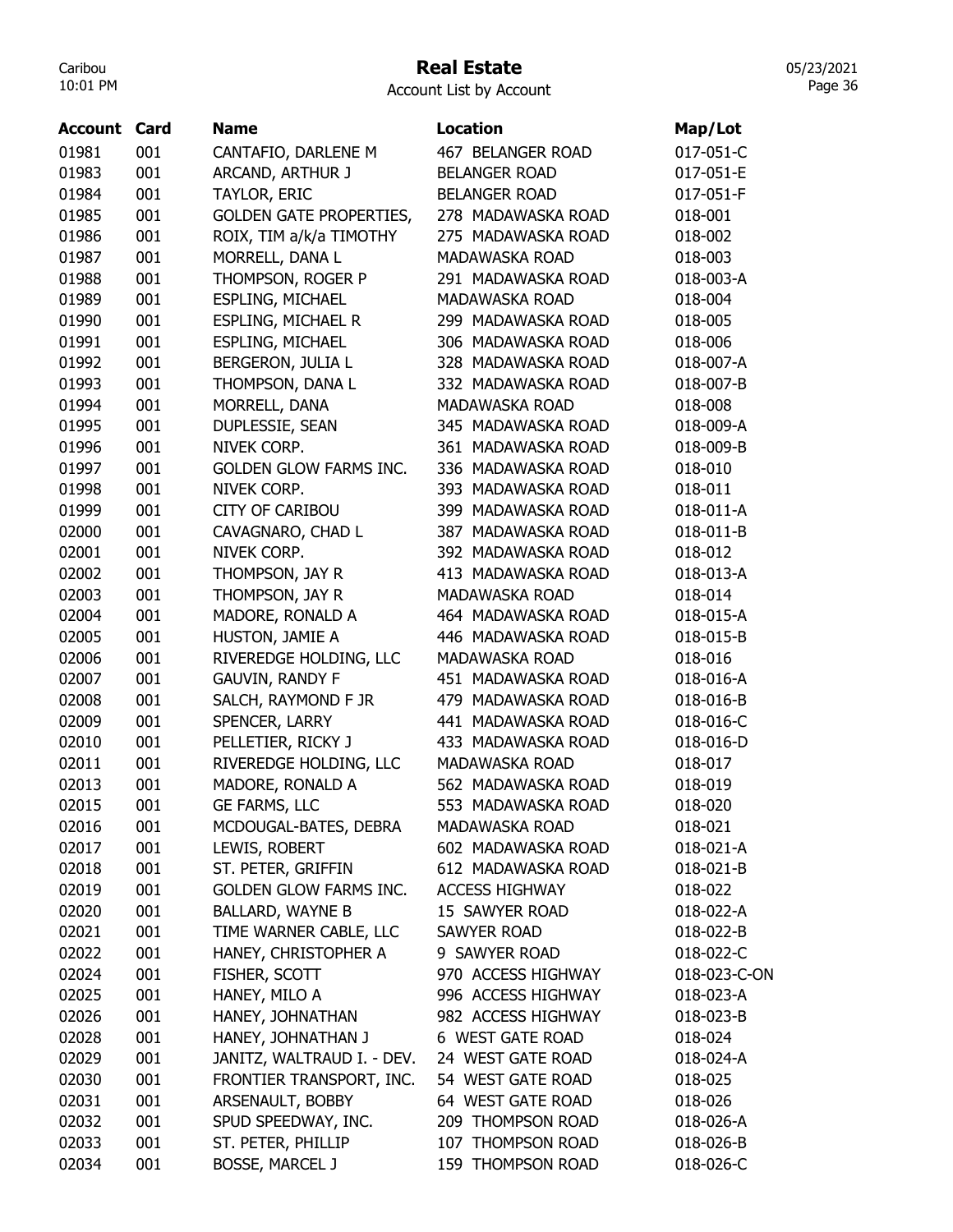#### Real Estate

Account List by Account

| Account | Card | <b>Name</b>                   | <b>Location</b>       | Map/Lot     |
|---------|------|-------------------------------|-----------------------|-------------|
| 02035   | 001  | LARRABEE, VIRGINIA M. -       | 147 THOMPSON ROAD     | 018-026-D   |
| 02036   | 001  | A PLACE FOR ME, LLC           | 58 WEST GATE ROAD     | 018-026-E   |
| 02038   | 001  | ST. PETER, JEFFREY A          | 121 THOMPSON ROAD     | 018-026-G   |
| 02040   | 001  | <b>GOLDEN GLOW FARMS INC.</b> | <b>SAWYER ROAD</b>    | 018-027     |
| 02041   | 001  | ROY, LIONEL J                 | 124 WEST GATE ROAD    | 018-027-A   |
| 02042   | 001  | ST. PETER, PHILIP E           | 122 THOMPSON ROAD     | 018-027-B   |
| 02043   | 001  | LAPOINTE, MARIE N             | 116 WEST GATE ROAD    | 018-028     |
| 02044   | 001  | COTE, SHANE                   | <b>WEST GATE ROAD</b> | 018-029     |
| 02045   | 001  | COTE, DARYLEN M., SOLE        | 140 WEST GATE ROAD    | 018-029-A   |
| 02046   | 001  | LEIMKUEHLER, LARRY D          | 172 WEST GATE ROAD    | 018-030-A   |
| 02047   | 001  | HANEY, MILO A. & HANEY,       | 154 WEST GATE ROAD    | 018-030-B   |
| 02048   | 001  | JOLLY, HENRY C                | 182 WEST GATE ROAD    | 018-030-C   |
| 02049   | 001  | WARD, GREGORY A               | <b>SAWYER ROAD</b>    | 018-030-D   |
| 02050   | 001  | TAHOE GAMING, LLC             | 188 WEST GATE ROAD    | 018-031     |
| 02052   | 001  | ROSSIGNOL, TIM                | 188 WEST GATE ROAD    | 018-031-010 |
| 02068   | 001  | GIGGEY, LENA                  | 200 WEST GATE ROAD    | 018-031-053 |
|         | 001  |                               | 200 WEST GATE ROAD    |             |
| 02073   |      | <b>BRAGDON, MORRIS E</b>      |                       | 018-031-066 |
| 02076   | 001  | TAHOE GAMING, LLC             | <b>WEST GATE ROAD</b> | 018-031-A   |
| 02078   | 001  | <b>CITY OF CARIBOU</b>        | 230 WEST GATE ROAD    | 018-032-A   |
| 02080   | 001  | <b>CITY OF CARIBOU</b>        | 210 WEST GATE ROAD    | 018-032-B   |
| 02081   | 001  | DEAD RIVER COMPANY            | 250 WEST GATE ROAD    | 018-033     |
| 02082   | 001  | MARTIN, SCOTT A               | 1269 VAN BUREN ROAD   | 019-001     |
| 02083   | 001  | LABBE, PATRICK C              | 1265 VAN BUREN ROAD   | 019-001-A   |
| 02084   | 001  | PIERCE, KELLEY J              | 1295 VAN BUREN ROAD   | 019-002-A   |
| 02085   | 001  | CARON, GALEN J                | 1315 VAN BUREN ROAD   | 019-004     |
| 02086   | 001  | MUNIZ, MICHAEL                | 1317 VAN BUREN ROAD   | 019-005     |
| 02087   | 001  | <b>BOUCHARD, MAYNARD L. -</b> | 12 EMOND ROAD         | 019-006     |
| 02088   | 001  | SAVOIE, DALE                  | 1316 VAN BUREN ROAD   | 019-007     |
| 02089   | 001  | THERIAULT, CARL               | 1298 VAN BUREN ROAD   | 019-009     |
| 02090   | 001  | FLAGG, TABATHA L              | <b>EMOND ROAD</b>     | 019-009-A   |
| 02091   | 001  | FLAGG, TABATHA L              | <b>EMOND ROAD</b>     | 019-009-B   |
| 02092   | 001  | FLAGG, TABATHA L              | <b>EMOND ROAD</b>     | 019-009-C   |
| 02093   | 001  | FLAGG, TABATHA L              | <b>EMOND ROAD</b>     | 019-009-D   |
| 02094   | 001  | SCHMID, PATRICIA A            | <b>EMOND ROAD</b>     | 019-009-E   |
| 02095   | 001  | SCHMID, PATRICIA A            | <b>EMOND ROAD</b>     | 019-009-F   |
| 02096   | 001  | HERNANDEZ, SANDRA M           | <b>EMOND ROAD</b>     | 019-009-G   |
| 02097   | 001  | <b>KERBER, ROBERT T</b>       | 102 EMOND ROAD        | 019-009-H   |
| 02099   | 001  | BEAULIEU, MATTHEW W           | <b>EMOND ROAD</b>     | 019-009-K   |
| 02100   | 001  | BEAULIEU, MATTHEW W           | <b>EMOND ROAD</b>     | 019-009-L   |
| 02101   | 001  | MADORE, RYAN                  | 122 EMOND ROAD        | 019-009-M   |
| 02102   | 001  | O'NEAL, JOHN J                | 134 EMOND ROAD        | 019-009-N   |
| 02104   | 001  | THERIAULT, GENE &             | 1284 VAN BUREN ROAD   | 019-010     |
| 02105   | 001  | MARTIN, SCOTT A               | 1284 VAN BUREN ROAD   | 019-010-B   |
| 02106   | 001  | <b>BOUCHER, TRAWN B</b>       | 1272 VAN BUREN ROAD   | 019-011     |
| 02107   | 001  | <b>OUTING, HENRY R</b>        | 1236 VAN BUREN ROAD   | 019-012-A   |
| 02108   | 001  | BOUCHARD, SCOTT A. ET AL      | 1240 VAN BUREN ROAD   | 019-012-B   |
| 02109   | 001  | MISHAAN, JONATHAN             | 1212 VAN BUREN ROAD   | 019-013     |
|         | 001  |                               | <b>VAN BUREN ROAD</b> | 019-016     |
| 02110   |      | <b>CITY OF CARIBOU</b>        |                       |             |
| 02111   | 001  | <b>CITY OF CARIBOU</b>        | 1186 VAN BUREN ROAD   | 019-017     |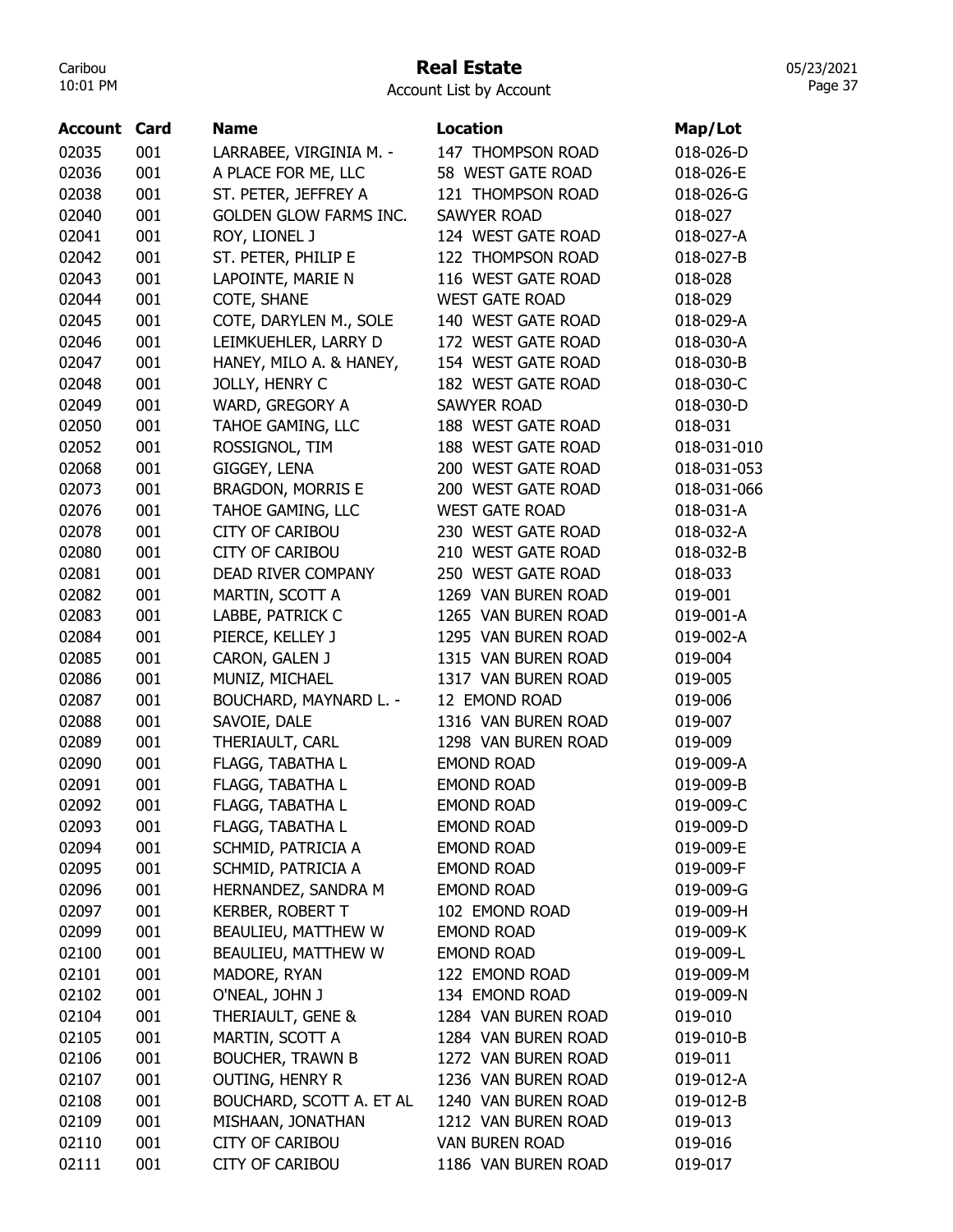## Real Estate

Account List by Account

| <b>Account</b> | Card | <b>Name</b>                    | Location              | Map/Lot   |
|----------------|------|--------------------------------|-----------------------|-----------|
| 02112          | 001  | <b>BOUCHARD, CRAIG D</b>       | 1086 VAN BUREN ROAD   | 019-018   |
| 02113          | 001  | <b>BOUCHARD, CRAIG D</b>       | 1086 VAN BUREN ROAD   | 019-018-A |
| 02114          | 001  | <b>TOOTHAKER, BROCK</b>        | 1070 VAN BUREN ROAD   | 019-019   |
| 02115          | 001  | <b>BOUCHARD, RICKEY A</b>      | 132 VAN BUREN ROAD    | 019-020   |
| 02116          | 001  | COLLINS, PATRICIA D. ET AL     | 1046 VAN BUREN ROAD   | 019-020-A |
| 02117          | 001  | <b>BOUCHARD, CHAD</b>          | 45 CEDAR HILL LANE    | 019-021-A |
| 02119          | 001  | SMITH, BRANDON                 | PLANTE ROAD           | 019-022-A |
| 02120          | 001  | GRIFFETH, ROBERT A.            | 481 PLANTE ROAD       | 019-024   |
| 02121          | 001  | LAFRANCOIS, ALBERT J           | 461 PLANTE ROAD       | 019-024-A |
| 02123          | 001  | <b>GRIFFETH, ROBERT A</b>      | 480 PLANTE ROAD       | 019-025   |
| 02124          | 001  | BEAUPRE, LESTER H              | 292 EMOND ROAD        | 019-026   |
| 02125          | 001  | DEVOE, TOBIE A                 | 256 EMOND ROAD        | 019-026-A |
| 02126          | 001  | LARRABEE, JOSEPH C             | 158 EMOND ROAD        | 019-027   |
| 02127          | 001  | BERNARDINI, CHARLES A          | 280 EMOND ROAD        | 019-028   |
| 02128          | 001  | <b>GUERRETTE, ANTHONY R</b>    | <b>BRISSETTE ROAD</b> | 020-003   |
| 02129          | 001  | <b>GUERRETTE TRUST UNDER</b>   | 210 BRISSETTE ROAD    | 020-004   |
| 02130          | 001  | <b>BOUCHARD, LOTTIE - LIFE</b> | 204 BRISSETTE ROAD    | 020-004-A |
| 02131          | 001  | <b>GUERRETTE TRUST UNDER</b>   | <b>BRISSETTE ROAD</b> | 020-005   |
| 02132          | 001  | DUBAY, HAROLD P                | 196 BRISSETTE ROAD    | 020-006-A |
| 02133          | 001  | <b>GUERRETTE FARMS CORP</b>    | <b>BRISSETTE ROAD</b> | 020-006-B |
| 02134          | 001  | DUBAY, ALOUIDA C               | 188 BRISSETTE ROAD    | 020-006-C |
| 02135          | 001  | STAIRS, CHRISTOPHER K          | <b>BRISSETTE ROAD</b> | 020-006-D |
| 02136          | 001  | <b>GUERRETTE FARMS CORP</b>    | <b>BRISSETTE ROAD</b> | 020-007   |
| 02137          | 001  | MORNEAULT, O'NEAL              | 139 BRISSETTE ROAD    | 020-008-A |
| 02138          | 001  | SMITH HOLDING COMPANY,         | 111 BRISSETTE ROAD    | 020-009   |
| 02139          | 001  | <b>GUERRETTE FARMS CORP</b>    | <b>BRISSETTE ROAD</b> | 020-010   |
| 02140          | 001  | STAIRS, DANIEL                 | 86 BRISSETTE ROAD     | 020-010-A |
| 02141          | 001  | STAIRS, CHRISTOPHER K          | 160 BRISSETTE ROAD    | 020-010-B |
| 02142          | 001  | MARTIN, ROBERT J               | 71 BRISSETTE ROAD     | 020-011-E |
| 02143          | 001  | WILLETT, CALEB                 | 22 BRISSETTE ROAD     | 020-012   |
| 02144          | 001  | SMITH HOLDING COMPANY,         | <b>BRISSETTE ROAD</b> | 020-006   |
| 02145          | 001  | THOMPSON, FRED J               | <b>BRISSETTE ROAD</b> | 020-013-A |
| 02146          | 001  | KELLY, JAMES L                 | 320 ALBAIR ROAD       | 020-013-B |
| 02147          | 001  | MORIN, DANNY J                 | 376 ALBAIR ROAD       | 020-013-G |
| 02148          | 001  | WHITE, JERRY T                 | <b>ALBAIR ROAD</b>    | 020-014-A |
| 02150          | 001  | <b>BOUCHER, MARK L</b>         | 425 ALBAIR ROAD       | 020-014-C |
| 02151          | 001  | <b>GUERRETTE FARMS CORP.</b>   | ALBAIR ROAD           | 020-015   |
| 02152          | 001  | BIELLO, MARIAH                 | <b>ALBAIR ROAD</b>    | 020-015-A |
| 02153          | 001  | <b>GUERRETTE FARMS CORP</b>    | 295 ALBAIR ROAD       | 020-016   |
| 02154          | 001  | <b>BOUCHARD, RICKEY A</b>      | 295 ALBAIR ROAD       | 020-016-A |
| 02155          | 001  | MARTIN, NORMAN J JR            | 369 ALBAIR ROAD       | 020-016-B |
| 02156          | 001  | MARTIN, SCOTT ALLEN            | 259 ALBAIR ROAD       | 020-016-C |
| 02158          | 001  | <b>BOUCHARD, RICKEY A</b>      | <b>BELANGER ROAD</b>  | 020-017   |
| 02159          | 001  | PINETTE, CARL                  | 219 ALBAIR ROAD       | 020-017-B |
| 02160          | 001  | DAMBOISE, BENTON               | 203 ALBAIR ROAD       | 020-018   |
| 02161          | 001  | <b>GUERRETTE, RYAN P</b>       | <b>BRISSETTE ROAD</b> | 020-019   |
| 02162          | 001  | GAUNCE-MCCULLOUGH,             | 181 ALBAIR ROAD       | 020-019-A |
| 02163          | 001  | <b>GUERRETTE, ANTHONY</b>      | <b>VAN BUREN ROAD</b> | 020-020   |
| 02164          | 001  | <b>BOUCHARD, DARRELL L</b>     | 1047 VAN BUREN ROAD   | 020-020-A |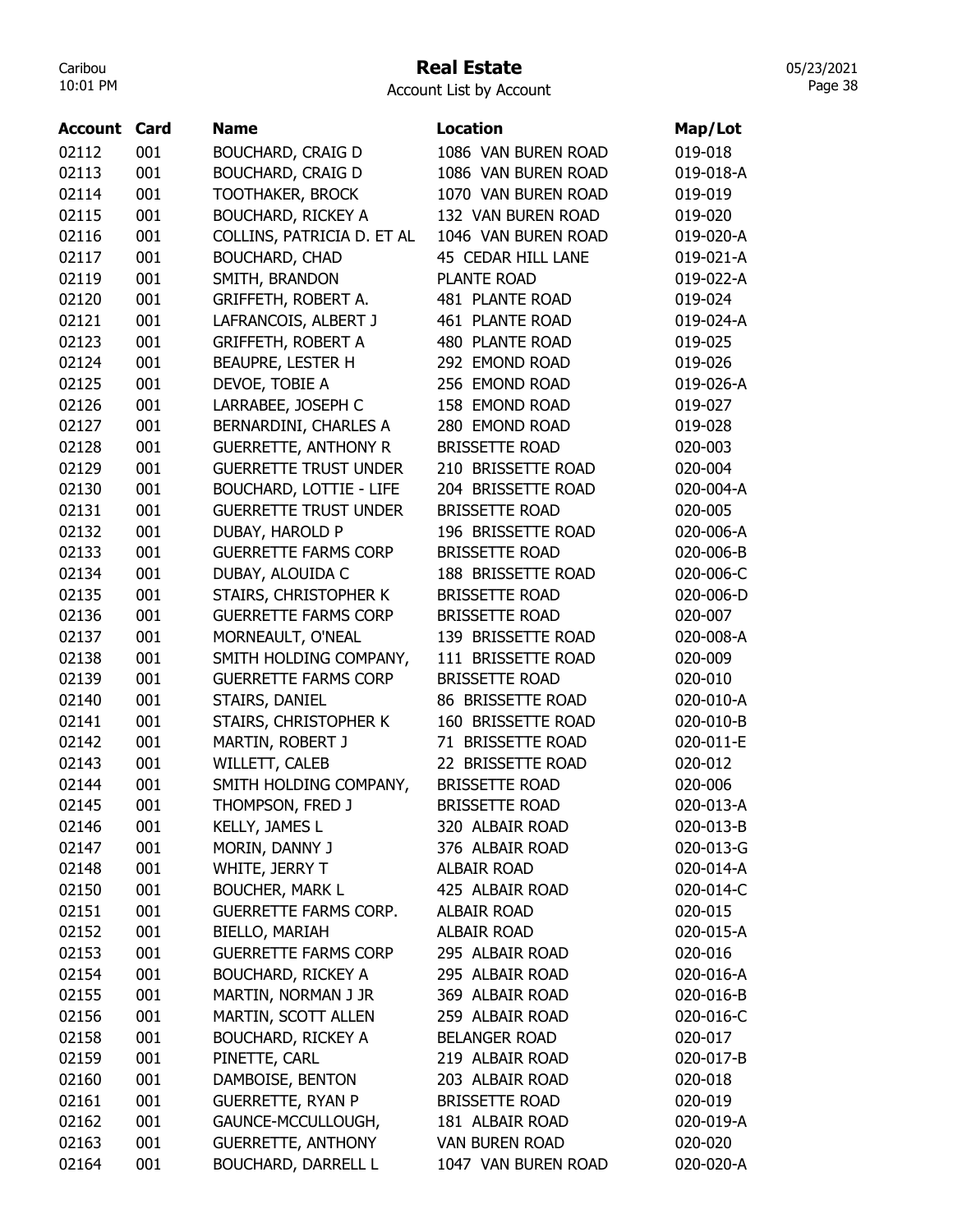## Real Estate Account List by Account

| <b>Account Card</b> |     | <b>Name</b>                    | <b>Location</b>       | Map/Lot   |
|---------------------|-----|--------------------------------|-----------------------|-----------|
| 02165               | 001 | BEAUPRE, JACOB P               | 1033 VAN BUREN ROAD   | 020-020-B |
| 02166               | 001 | BEAUPRE, JERRY D               | 1037 VAN BUREN ROAD   | 020-021   |
| 02167               | 001 | <b>GENGLER, JUDY V</b>         | 52 ALBAIR ROAD        | 020-022-B |
| 02168               | 001 | <b>GENGLER, LYLE</b>           | <b>BRISSETTE ROAD</b> | 020-022-C |
| 02169               | 001 | <b>GENGLER, LYLE</b>           | <b>BRISSETTE ROAD</b> | 020-022-D |
| 02170               | 001 | <b>GENGLER, LYLE</b>           | <b>BRISSETTE ROAD</b> | 020-022-E |
| 02171               | 001 | <b>GENGLER, LYLE</b>           | <b>BRISSETTE ROAD</b> | 020-022-F |
| 02172               | 001 | ALA, LINDA M                   | 94 ALBAIR ROAD        | 020-022-G |
| 02173               | 001 | <b>SM TRUST</b>                | 112 ALBAIR ROAD       | 020-022-H |
| 02174               | 001 | SM TRUST                       | <b>ALBAIR ROAD</b>    | 020-022-J |
| 02177               | 001 | ST. PETER, RICHARD             | 142 ALBAIR ROAD       | 020-022-M |
| 02178               | 001 | MARTIN, MILTON D. &            | 150 ALBAIR ROAD       | 020-022-N |
| 02180               | 001 | MAZEROLLE, MADELEINE           | 1077 VAN BUREN ROAD   | 020-023   |
| 02181               | 001 | <b>BOUCHARD POTATO</b>         | <b>VAN BUREN ROAD</b> | 020-024-A |
| 02182               | 001 | LAMONDA, DEBRA A               | 1107 VAN BUREN ROAD   | 020-024-B |
| 02183               | 001 | POOLER, EULA &                 | 1147 VAN BUREN ROAD   | 020-025   |
| 02184               | 001 | CHAMPAGNE, RONALD A., JR.      | 1167 VAN BUREN ROAD   | 020-026   |
| 02185               | 001 | BERUBE, FLORENTINE             | 1189 VAN BUREN ROAD   | 020-027   |
| 02187               | 001 | MARTIN, HERMAN G. &            | <b>VAN BUREN ROAD</b> | 020-028-A |
|                     | 001 | CAMUSO, JOHN                   | <b>BELANGER ROAD</b>  | 020-031   |
| 02188<br>02189      | 001 |                                |                       |           |
|                     |     | LANDEEN, ERIC M                | 567 BELANGER ROAD     | 020-031-A |
| 02190               | 001 | AMBER CAT LLC                  | <b>BELANGER ROAD</b>  | 020-031-B |
| 02191               | 001 | UNITED STATES OF AMERICA       | 225 MAD DAM ROAD      | 020-032   |
| 02192               | 001 | SODERBERG COMPANY, INC.        | <b>SAWYER ROAD</b>    | 021-001   |
| 02193               | 001 | HERSEY, WILLIAM K              | <b>SAWYER ROAD</b>    | 021-001-A |
| 02194               | 001 | HANEY, KENNETH J               | SAWYER ROAD           | 021-001-B |
| 02195               | 001 | HANEY, NATHAN                  | 913 MADAWASKA ROAD    | 021-003   |
| 02197               | 001 | MARTIN, SCOTT A                | <b>MADAWASKA ROAD</b> | 021-003-A |
| 02198               | 001 | LEWIS, BRYANT J., SR.          | 871 MADAWASKA ROAD    | 021-004   |
| 02199               | 001 | LEWIS, JAMES A                 | 851 MADAWASKA ROAD    | 021-004-A |
| 02200               | 001 | WILLIAMS, JERRY H              | MADAWASKA ROAD        | 021-005   |
| 02201               | 001 | THIBODEAU, WILLIAM J           | 835 MADAWASKA ROAD    | 021-005-A |
| 02202               | 001 | RANDAZZO, DANIEL T             | 831 MADAWASKA ROAD    | 021-005-B |
| 02203               | 001 | <b>GOLDEN GLOW FARMS INC.</b>  | MADAWASKA ROAD        | 021-006   |
| 02204               | 001 | <b>BLACKISTONE, FRANKLIN J</b> | 808 MADAWASKA ROAD    | 021-006-A |
| 02205               | 001 | ST. PETER, RICHARD R           | MADAWASKA ROAD        | 021-008   |
| 02207               | 001 | HAZELL, ANNETTE                | 734 MADAWASKA ROAD    | 021-008-B |
| 02208               | 001 | MERCHANT, LEON L               | <b>MADAWASKA ROAD</b> | 021-008-C |
| 02209               | 001 | MCGRAW, DONALD                 | 748 MADAWASKA ROAD    | 021-008-D |
| 02210               | 001 | LARSON, STEPHEN                | 723 MADAWASKA ROAD    | 021-011   |
| 02211               | 001 | RINALDO, CAROL                 | 759 MADAWASKA ROAD    | 021-011-A |
| 02212               | 001 | ESPLING, DEBRA                 | 18 NEBRASKA ROAD      | 021-011-B |
| 02213               | 001 | RINALDO, CAROL                 | 759 MADAWASKA ROAD    | 021-011-C |
| 02214               | 001 | WILLIAMS, JERRY                | <b>NEBRASKA ROAD</b>  | 021-011-D |
| 02215               | 001 | FITZHERBERT, JEFFREY L         | 8 NEBRASKA ROAD       | 021-011-E |
| 02217               | 001 | O'HARA, THOMAS E               | 91 NEBRASKA ROAD      | 021-012-B |
| 02218               | 001 | <b>KERN, WALTER</b>            | 712 MADAWASKA ROAD    | 021-013   |
| 02219               | 001 | JOHNDRO, STEPHEN R             | 718 MADAWASKA ROAD    | 021-013-A |
| 02220               | 001 | BOUCHARD, DEBRA M.             | 684 MADAWASKA ROAD    | 021-013-B |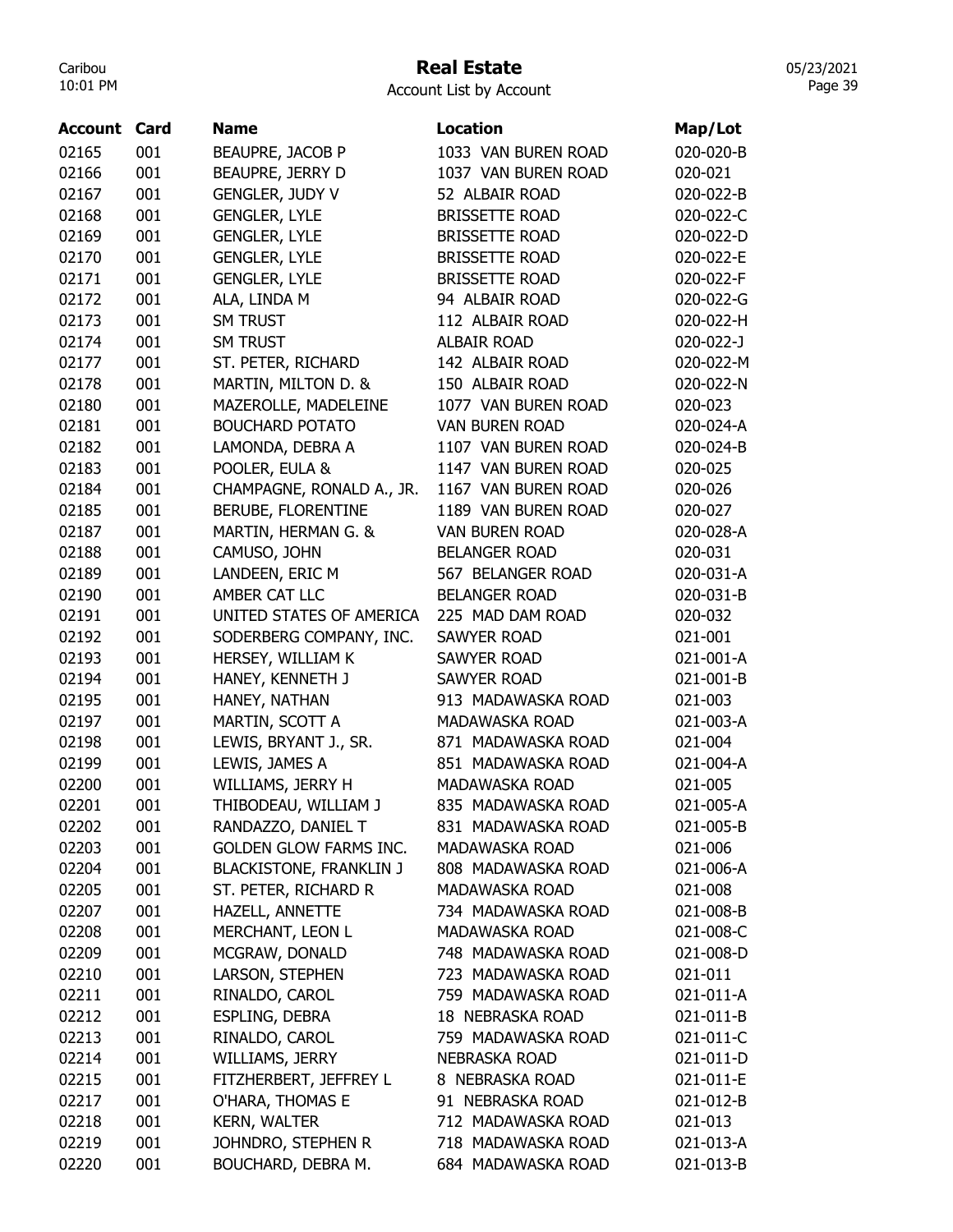### Real Estate

05/23/2021 Page 40

| <b>Account Card</b> |     | <b>Name</b>                | <b>Location</b>       | Map/Lot      |
|---------------------|-----|----------------------------|-----------------------|--------------|
| 02221               | 001 | LITTLE, KELLY A            | 692 MADAWASKA ROAD    | 021-013-C    |
| 02222               | 001 | MCGILL, CAROLYN M          | 674 MADAWASKA ROAD    | 021-014      |
| 02223               | 001 | DAMBOISE, VINCENT          | 632 MADAWASKA ROAD    | 021-015      |
| 02224               | 001 | OSSENFORT, TONYA L         | 656 MADAWASKA ROAD    | 021-015-A    |
| 02225               | 001 | SALCH, RAYMOND F JR        | 678 MADAWASKA ROAD    | 021-015-B    |
| 02226               | 001 | UNIVERSITY OF MAINE        | <b>NEBRASKA ROAD</b>  | 021-017      |
| 02227               | 001 | UNITED STATES OF AMERICA   | <b>WEST GATE ROAD</b> | 021-018      |
| 02228               | 001 | LORING DEVELOPMENT         | <b>WEST GATE ROAD</b> | 021-018-A    |
| 02229               | 001 | ROMAN CATHOLIC BISHOP OF   | 1123 VAN BUREN ROAD   | 022-001      |
| 02230               | 001 | ROMAN CATHOLIC BISHOP OF   | 1143 VAN BUREN ROAD   | 022-001-A    |
| 02231               | 001 | PLOURDE, LARRY             | 1134 VAN BUREN ROAD   | 022-003      |
| 02232               | 001 | <b>CITY OF CARIBOU</b>     | <b>VAN BUREN ROAD</b> | 022-004-A    |
| 02233               | 001 | ST. PETER, LEONA J         | 1120 VAN BUREN ROAD   | 022-005      |
| 02234               | 001 | ST. PETER, LEONA           | 1116 VAN BUREN ROAD   | 022-007      |
| 02235               | 001 | DONN, DAVID                | 1112 VAN BUREN ROAD   | 022-008      |
| 02236               | 001 | HARTLEY, TRACY             | 1110 VAN BUREN ROAD   | 022-009      |
| 02237               | 001 | CARON, GARLAND L           | 1106 VAN BUREN ROAD   | 022-009-A    |
| 02238               | 001 | CARON, GARLAND L           | 1102 VAN BUREN ROAD   | 022-009-A-ON |
| 02239               | 001 | <b>BOUCHARD POTATO</b>     | 1093 VAN BUREN ROAD   | 022-010      |
| 02240               | 001 | <b>BOUCHARD, RICKEY A</b>  | 1086 VAN BUREN ROAD   | 022-011      |
| 02241               | 001 | MICHAUD, PAUL A            | 1085 VAN BUREN ROAD   | 022-012      |
| 02242               | 001 | MARTIN, ROBERT J           | 1066 VAN BUREN ROAD   | 022-013      |
| 02243               | 001 | NADEAU, TONY               | 1060 VAN BUREN ROAD   | 022-014      |
| 02244               | 001 | NADEAU, TONY               | 1058 VAN BUREN ROAD   | 022-015      |
| 02245               | 001 | NADEAU, MELISSA            | 1054 VAN BUREN ROAD   | 022-016      |
| 02246               | 001 | SHAW, TOMMY, SPECIAL       | 1053 VAN BUREN ROAD   | 022-017      |
| 02247               | 001 | <b>CLAYTON, MARTY</b>      | 9 ALBAIR ROAD         | 022-018      |
| 02248               | 001 | <b>CLAYTON, MARTY</b>      | <b>ALBAIR ROAD</b>    | 022-018-A    |
| 02249               | 001 | <b>GRASS, APRIL L</b>      | 1065 VAN BUREN ROAD   | 022-019      |
| 02251               | 001 | CARON, ALBERT              | 14 ALBAIR ROAD        | 022-021      |
| 02252               | 001 | CARON, ALBERT              | 16 ALBAIR ROAD        | 022-022      |
| 02253               | 001 | OLSON, GARY E, JR.         | 22 ALBAIR ROAD        | 022-024      |
| 02254               | 001 | DRAKE, TYLER K             | 26 ALBAIR ROAD        | 022-025      |
| 02255               | 001 | NADEAU, CLARENCE L JR      | 28 ALBAIR ROAD        | 022-026      |
| 02256               | 001 | CARON, MICHAEL P           | 32 ALBAIR ROAD        | 022-028      |
| 02257               | 001 | MARTIN, VIRGINIA           | 36 ALBAIR ROAD        | 022-029      |
| 02258               | 001 | ST. PETER GROUP, THE       | 40 ALBAIR ROAD        | 022-030      |
| 02259               | 001 | CARON, LOUIS & MURIEL -    | 46 ALBAIR ROAD        | 022-031      |
| 02260               | 001 | THERIAULT, LAURANE D -     | 1057 VAN BUREN ROAD   | 022-032      |
| 02261               | 001 | <b>BELANGER, PHYLLIS A</b> | 19 MACARTHUR AVENUE   | 023-001      |
| 02262               | 001 | THERIAULT, ROBERT L        | 4 MORGAN DRIVE        | 023-002      |
| 02263               | 001 | SHELDON, RICHARD E III     | 7 MACARTHUR AVENUE    | 023-003      |
| 02264               | 001 | SOBLE, MARILYN             | 3 MACARTHUR AVENUE    | 023-004      |
| 02265               | 001 | LABBE, WILBUR G            | 479 MAIN STREET       | 023-005      |
| 02266               | 001 | MICHAUD, MICHAEL PAUL &    | 8 ALEXANDER AVE       | 023-006      |
| 02267               | 001 | MARQUIS, RINO              | 6 MORGAN DRIVE        | 023-007      |
| 02268               | 001 | UNITED PENTECOSTAL         | 48 LAFAYETTE ST       | 023-009      |
| 02270               | 001 | PREMIER PLOW LLC           | 54 LAFAYETTE ST       | 023-010-A    |
| 02271               | 001 | BELANGER, WILLIAM          | 62 LAFAYETTE ST       | 023-010-C    |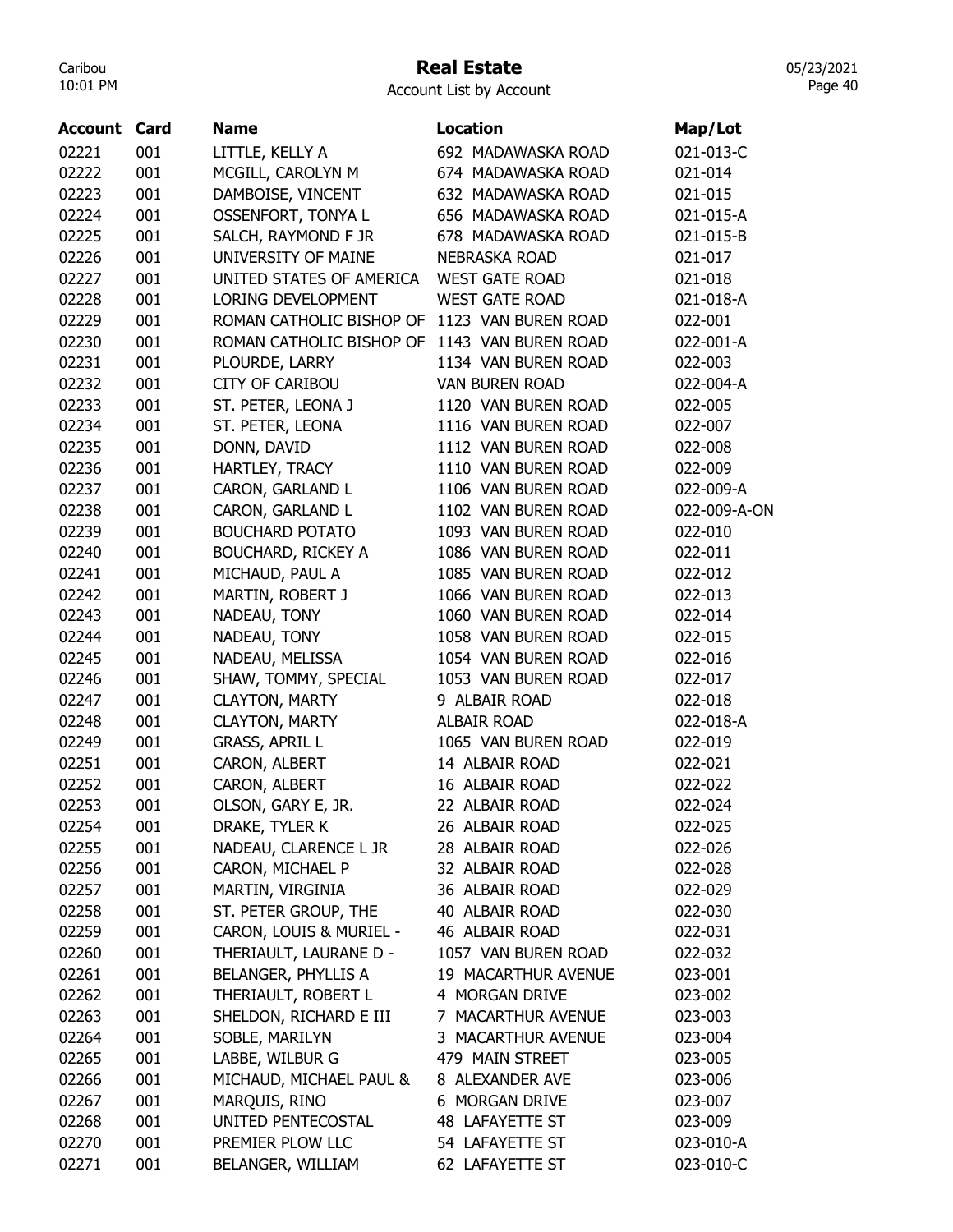## Real Estate

Account List by Account

| <b>Account Card</b> |     | <b>Name</b>                              | <b>Location</b>         | Map/Lot   |
|---------------------|-----|------------------------------------------|-------------------------|-----------|
| 02272               | 001 | HAMLIN, JON M                            | <b>ALEXANDER AVE</b>    | 023-011   |
| 02273               | 001 | HAMLIN, JON M                            | 12 MORGAN DRIVE         | 023-012   |
| 02274               | 001 | PELLETIER, ELEANOR M                     | 11 MORGAN DRIVE         | 023-013   |
| 02275               | 001 | AIKEN, GARY D                            | 471 MAIN STREET         | 023-014   |
| 02276               | 001 | WRIGHT, FREEMAN H JR                     | 8 MONTGOMERY AVENUE     | 023-015   |
| 02277               | 001 | SUTHERLAND, WILLIS R                     | 16 MORGAN DRIVE         | 023-016   |
| 02278               | 001 | BELANGER, WILLIAM J                      | MONTGOMERY AVEN         | 023-017   |
| 02279               | 001 | MECHALKO, LISA L                         | 19 MONTGOMERY AVENUE    | 023-018   |
| 02280               | 001 | KELLEY, ANTHONY L                        | 13 MONTGOMERY AVEN      | 023-019   |
| 02281               | 001 | WALKER ENTERPRISES, LLC                  | MONTGOMERY AVENUE       | 023-020   |
| 02282               | 001 | WALKER ENTERPRISES, LLC                  | 465 MAIN STREET         | 023-021   |
| 02283               | 001 | <b>JANDREAU FAMILY TRUST</b>             | 461 MAIN STREET         | 023-022   |
| 02284               | 001 | <b>WALKER, THEODORE J</b>                | 8 SCENIC DRIVE          | 023-023   |
| 02285               | 001 | WARDWELL, KIMBERLY R                     | 11 SCENIC DRIVE         | 023-024   |
| 02286               | 001 | MORIN, EDGAR                             | 7 SCENIC DRIVE          | 023-025   |
| 02287               | 001 | <b>GAGNON, MARY C</b>                    | 457 MAIN STREET         | 023-025-A |
| 02288               | 001 | BEAULIEU, SHAWN L                        | 453 MAIN STREET         | 023-026   |
| 02289               | 001 | <b>GREEN MEADOW</b>                      | 10 OAK AVENUE           | 023-027   |
| 02290               | 001 | BOURGOINE, DANIEL J                      | 14 OAK AVENUE           | 023-028   |
| 02291               | 001 | MATTILA, LILLIAN - LIFE                  | 18 OAK AVENUE           | 023-029   |
| 02292               | 001 | VAN TRUMP, JEFFREY N                     | 20 OAK AVENUE           | 023-030   |
| 02293               | 001 | <b>GREEN MEADOW</b>                      | <b>OAK AVENUE</b>       | 023-031   |
| 02294               | 001 | DERRY, CLIFFORD T., SR. AND              | 29 OAK AVENUE           | 023-033   |
| 02295               | 001 | <b>BELOUNGIE, LANCE P</b>                | 27 OAK AVENUE           | 023-034   |
| 02296               | 001 | KIRSCHMANN, JESSICA L                    | 23 OAK AVENUE           | 023-035   |
| 02297               | 001 | MICHAUD, HEATHER L                       | 21 OAK AVENUE           | 023-036   |
| 02298               | 001 | BOYD, KASIE L                            | 19 OAK AVENUE           | 023-037   |
| 02299               | 001 | PELKEY, LAURA A MILLIARD-                | 17 OAK AVENUE           | 023-038   |
| 02300               | 001 | HEWITT, GORDON                           | 13 OAK AVENUE           | 023-039   |
| 02301               | 001 | <b>BOSSIE, RICKY</b>                     | <b>6 SUMMIT STREET</b>  | 023-040   |
| 02304               | 001 | DOW, WILMA M                             | <b>16 SUMMIT STREET</b> | 023-043   |
| 02305               | 001 | CARIBOU UTILITIES DISTRICT SUMMIT STREET |                         | 023-044   |
| 02306               | 001 | THOMAS, ELVIN A                          | 441 MAIN STREET         | 023-045   |
| 02307               | 001 | THOMAS, ELVIN A                          | 447 MAIN STREET         | 023-045-A |
| 02308               | 001 | JOHNSTON, DANA L                         | 435 MAIN STREET         | 023-047   |
| 02309               | 001 | STUBBS, SCOTT D                          | 8 HIGHLAND AVENUE       | 023-047-A |
| 02310               | 001 | BELL, MARJORIE M                         | 7 HIGHLAND AVENUE       | 023-050   |
| 02311               | 001 | <b>GAGNON'S RENTAL</b>                   | 423 MAIN STREET         | 023-051   |
| 02312               | 001 | BURBY, RAYMOND L                         | 417 MAIN STREET         | 023-052   |
| 02313               | 001 | MICHAUD, SCOTT                           | <b>MAIN STREET</b>      | 023-053   |
| 02314               | 001 | THERIAULT, BRENDA L                      | 413 MAIN STREET         | 023-054   |
| 02315               | 001 | A PLACE FOR ME, LLC                      | 30 SUMMIT STREET        | 023-055   |
| 02316               | 001 | AKERSON, JEFFREY                         | 10 RUSS STREET          | 024-002   |
| 02318               | 001 | MITCHELL, AMY                            | 18 RUSS STREET          | 024-004   |
| 02319               | 001 | MITCHELL, WILLIAM B SR                   | 20 RUSS STREET          | 024-005   |
| 02320               | 001 | <b>BECHTEL, ERICK R</b>                  | 24 RUSS STREET          | 024-006   |
| 02321               | 001 | BELANGER, GREGORY A                      | 32 RUSS STREET          | 024-007   |
| 02322               | 001 | ADAMS, LARRY                             | 34 RUSS STREET          | 024-008   |
| 02323               | 001 | DRAKE, ELIZABETH B                       | 36 RUSS STREET          | 024-008-A |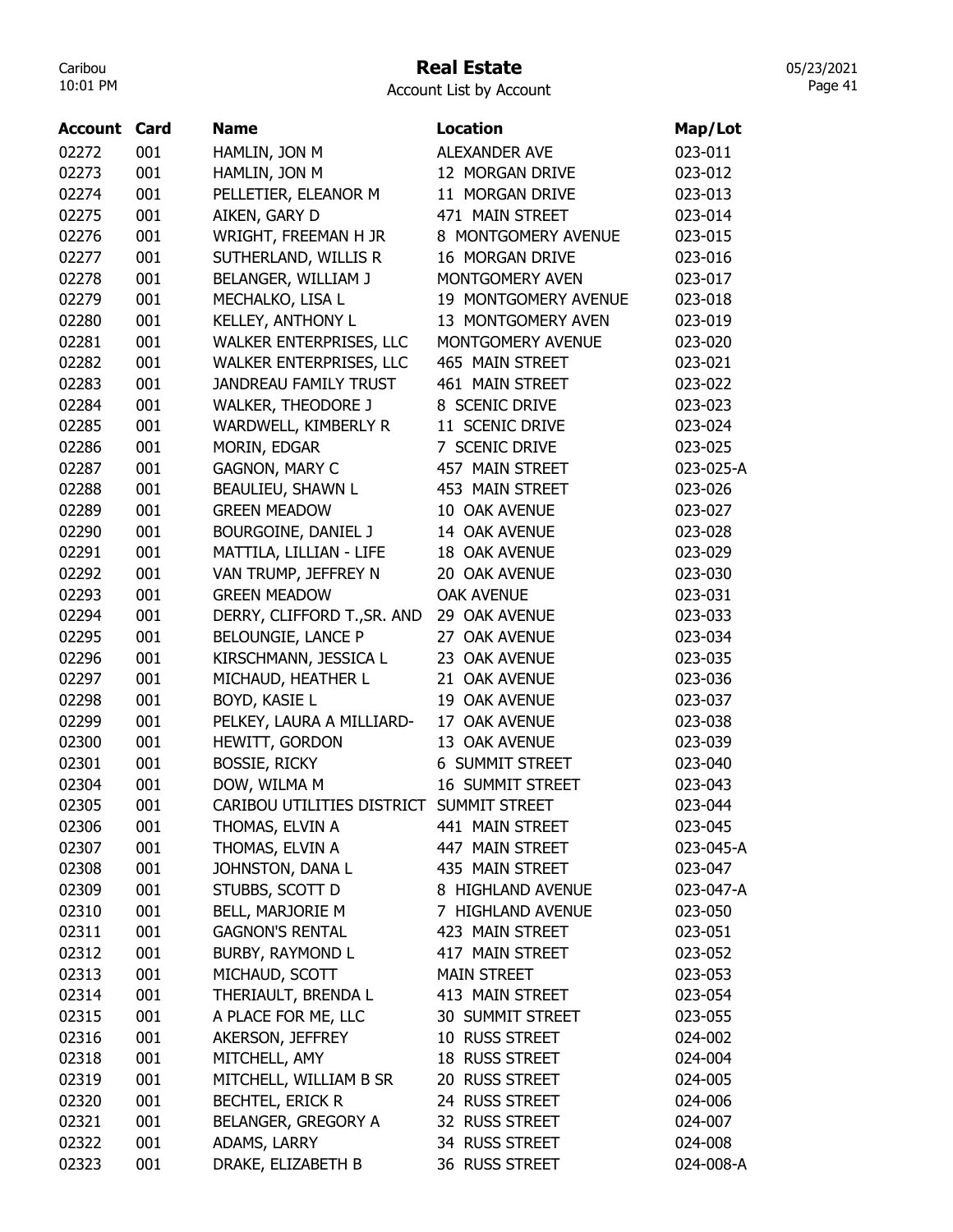## Real Estate

Account List by Account

| Account | Card | <b>Name</b>                | <b>Location</b>           | Map/Lot   |
|---------|------|----------------------------|---------------------------|-----------|
| 02324   | 001  | PLOURDE, BRENT N. &        | 40 RUSS STREET            | 024-008-C |
| 02325   | 001  | TSANG, CHI HONG            | 46 RUSS STREET            | 024-008-D |
| 02326   | 001  | OUELLETTE, LEOLA T         | 48 RUSS STREET            | 024-008-E |
| 02327   | 001  | DUMOND, CLAUDETTE          | 50 RUSS STREET            | 024-008-F |
| 02328   | 001  | FRANKLIN, JEFF             | 56 RUSS STREET            | 024-008-G |
| 02329   | 001  | SLEEPER, MARK              | 66 RUSS STREET            | 024-009   |
| 02330   | 001  | <b>CURRIER, DALE R</b>     | RUSS STREET (OFF)         | 024-010   |
| 02333   | 001  | SKY, SHAWN M               | 78 RUSS STREET            | 024-013   |
| 02334   | 001  | MAHONEY, GRAYDON M         | 84 RUSS STREET            | 024-014   |
| 02335   | 001  | MONTGOMERY, SCOTT L        | 58 VESTA DRIVE            | 024-015   |
| 02336   | 001  | PINETTE, MARK D            | 61 VESTA DRIVE            | 024-015-D |
| 02337   | 001  | TETLOW, DAMIEN LEE         | 59 VESTA DRIVE            | 024-016   |
| 02338   | 001  | NICHOLS, TRACEY E          | 57 VESTA DRIVE            | 024-017   |
| 02339   | 001  | <b>GUERRETTE, JOEL J</b>   | 52 VESTA DRIVE            | 024-019   |
| 02340   | 001  | PINETTE, CARLEE A          | 85 RUSS STREET            | 024-020   |
| 02341   | 001  | <b>GAGNON'S RENTAL</b>     | 83 RUSS STREET            | 024-021   |
| 02342   | 001  | BELANGER, SCOTT P          | 81 RUSS STREET            | 024-022   |
| 02344   | 001  | TAGGART, VON M             | 69 RUSS STREET            | 024-024-A |
| 02345   | 001  | <b>EMMERT, THOMAS R</b>    | 63 RUSS STREET            | 024-024-B |
| 02346   | 001  | LAHEY, ANTHONY S           | 59 RUSS STREET            | 024-024-C |
| 02347   | 001  | WILCOX, MARIE              | 55 RUSS STREET            | 024-024-D |
| 02348   | 001  | <b>GAGNON'S RENTAL</b>     | 53 RUSS STREET            | 024-024-E |
| 02349   | 001  | JANDREAU, ERIK J           | 49 RUSS STREET            | 024-024-F |
| 02355   | 001  | DINSMORE, RONALD W         | 44 VESTA DRIVE            | 024-024-L |
| 02356   | 001  | THERIAULT, KRISTI ROSE     | 48 VESTA DRIVE            | 024-024-M |
| 02357   | 001  | BAKER, AMANDA G            | 43 MARSHALL AVENUE        | 024-025   |
| 02358   | 001  | BRESCIA, CRAIG             | <b>44 MARSHALL AVENUE</b> | 024-025-A |
| 02359   | 001  | ALBERT, MATTHEW A          | 37 VESTA DRIVE            | 024-026   |
| 02360   | 001  | FLANNERY, RICHARD L        | 35 VESTA DRIVE            | 024-027   |
| 02361   | 001  | <b>BURGAY, CHARLENE</b>    | 33 VESTA DRIVE            | 024-028   |
| 02363   | 001  | RENEY, WAYNE D             | 29 VESTA DRIVE            | 024-030   |
| 02364   | 001  | DYER, BERNARD S            | 27 VESTA DRIVE            | 024-031   |
| 02365   | 001  | NADEAU, RANDY A            | 25 VESTA DRIVE            | 024-032   |
| 02366   | 001  | DAVENPORT, FREDERICK       | 22 VESTA DRIVE            | 024-033   |
| 02367   | 001  | LEVESQUE, BRIAN A          | 26 VESTA DRIVE            | 024-034   |
| 02368   | 001  | ARNO, JODY L               | 30 VESTA DRIVE            | 024-035   |
| 02369   | 001  | MORIN, CYNTHIA             | 32 VESTA DRIVE            | 024-036   |
| 02370   | 001  | DOODY, STEVEN L            | 36 VESTA DRIVE            | 024-037   |
| 02376   | 001  | WONG, JOHN F               | 41 RUSS STREET            | 024-038-F |
| 02377   | 001  | <b>BUBAR, BAYFIELD</b>     | 39 RUSS STREET            | 024-038-G |
| 02378   | 001  | KIEHN, KIMBERLY            | 35 RUSS STREET            | 024-038-H |
| 02379   | 001  | LUND, CALVIN W             | 33 RUSS STREET            | 024-039   |
| 02380   | 001  | <b>GUERRETTE, ALAN</b>     | 29 RUSS STREET            | 024-040   |
| 02382   | 001  | <b>BELANGER, GERARD</b>    | 2 VESTA DRIVE             | 024-042   |
| 02383   | 001  | CRANDALL, KERRY D          | 6 VESTA DRIVE             | 024-043   |
| 02384   | 001  | MARQUIS, GARY P            | 4 DORILDA CIRCLE          | 024-044   |
| 02385   | 001  | <b>BELANGER, FRANCIS J</b> | 6 DORILDA CIRCLE          | 024-045   |
| 02386   | 001  | SIROIS, VIOLA C. - LIFE    | 10 DORILDA CIRCLE         | 024-046   |
| 02387   | 001  | PLOURDE, TYLER J           | 12 DORILDA CIRCLE         | 024-047   |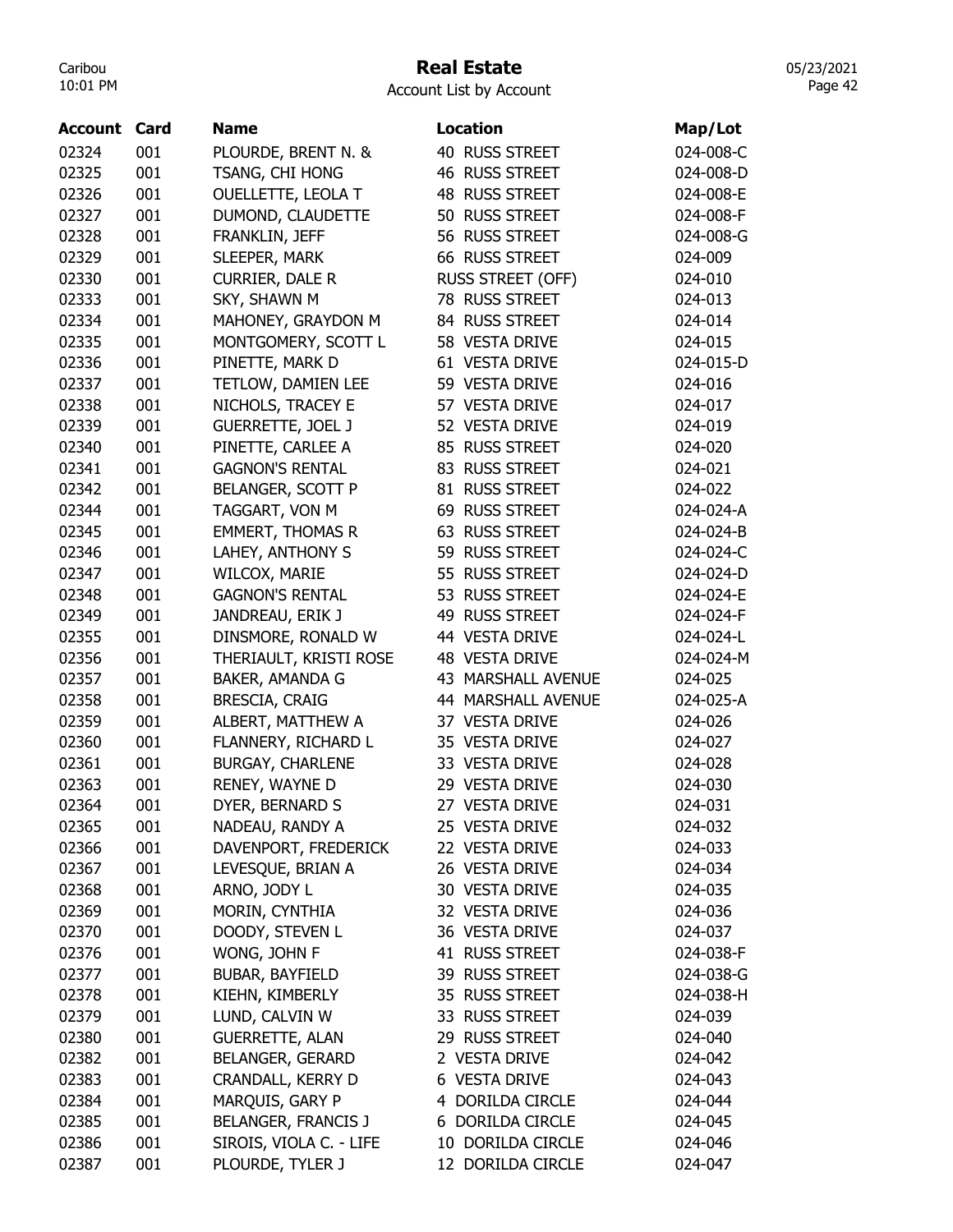## Real Estate

05/23/2021 Page 43

| <b>Account Card</b> |     | <b>Name</b>                                        | <b>Location</b>             | Map/Lot   |
|---------------------|-----|----------------------------------------------------|-----------------------------|-----------|
| 02388               | 001 | DOODY, AARON L                                     | 14 DORILDA CIRCLE           | 024-048   |
| 02389               | 001 | FOURNIER, TONI                                     | 15 DORILDA CIRCLE           | 024-049   |
| 02390               | 001 | DURRELL, LEE R                                     | 13 DORILDA CIRCLE           | 024-050   |
| 02391               | 001 | SHELDON, RICHARD E. &                              | 11 DORILDA CIRCLE           | 024-051   |
| 02392               | 001 | GAGE, CHESTER G                                    | 9 DORILDA CIRCLE            | 024-052   |
| 02393               | 001 | PLOURDE, DARRELL G                                 | 5 DORILDA CIRCLE            | 024-053   |
| 02394               | 001 | DESCHESNE, ROBERT                                  | 3 DORILDA CIRCLE            | 024-054   |
| 02395               | 001 | MOIR, THOMAS A. JR. - LIFE                         | <b>46 WELLINGTON AVENUE</b> | 024-055   |
| 02396               | 001 | BELANGER, JEFFREY V                                | 50 WELLINGTON AVENUE        | 024-056   |
| 02397               | 001 | <b>KEATON, TAMRA J</b>                             | 19 VESTA DRIVE              | 024-057   |
|                     | 001 |                                                    | 17 VESTA DRIVE              | 024-058   |
| 02398<br>02399      | 001 | PATTERSON, FREDERICK E<br>LABELLE, LUCIEN FELIX IV | 15 VESTA DRIVE              | 024-059   |
| 02400               | 001 |                                                    | 13 VESTA DRIVE              | 024-060   |
|                     |     | FOX, NICOLE                                        |                             |           |
| 02401               | 001 | <b>CUMMINGS, LEE</b>                               | 9 VESTA DRIVE               | 024-061   |
| 02402               | 001 | CHUTE, DANIEL D                                    | 7 VESTA DRIVE               | 024-062   |
| 02403               | 001 | SELFRIDGE, ELAINE D                                | 3 VESTA DRIVE               | 024-063   |
| 02404               | 001 | THERIAULT, PHILIP E. JR &                          | 17 RUSS STREET              | 024-064   |
| 02405               | 001 | AMHC FACILITIES, INC.                              | 7 RUSS STREET               | 024-065-A |
| 02406               | 001 | HIGHWAY TIRE, INC.                                 | 470 MAIN STREET             | 024-066   |
| 02408               | 001 | ROBERTSON, JEFFREY J                               | 490 MAIN STREET             | 024-067   |
| 02409               | 001 | HTP INVESTMENTS, INC.                              | 480 MAIN STREET             | 024-067-A |
| 02410               | 001 | ANDERSON, VINCENT T                                | 454 MAIN STREET             | 024-068   |
| 02411               | 001 | POPE, JEFFREY S                                    | 420 MAIN STREET             | 024-069   |
| 02412               | 001 | MICHAUD, JEFFREY L                                 | 2 ARMCO AVENUE              | 025-001   |
| 02413               | 001 | MORTGAGE MENDERS, LLC                              | 565 MAIN STREET             | 025-001-A |
| 02415               | 001 | ADAMS, RITA A - DEV                                | 3 ARMCO AVENUE              | 025-002-A |
| 02417               | 001 | PERREAULT, BRENT                                   | 549 MAIN STREET             | 025-002-C |
| 02418               | 001 | MORRISSETTE, HAROLD                                | 545 MAIN STREET             | 025-002-D |
| 02420               | 001 | R & A PROPERTIES, LLC                              | 539 MAIN STREET             | 025-003   |
| 02421               | 001 | R & A PROPERTIES, LLC                              | 535 MAIN STREET             | 025-004   |
| 02422               | 001 | FORTIN, LINDA                                      | 10 HARDISON AVENUE          | 025-005   |
| 02423               | 001 | MICHAUD, JAY                                       | 12 HARDISON AVENUE          | 025-006   |
| 02424               | 001 | GOFF, NANCY LEE                                    | 16 HARDISON AVENUE          | 025-007   |
| 02425               | 001 | MICHAUD, SHIRLEY C. - LIFE                         | 20 HARDISON AVENUE          | 025-008   |
| 02426               | 001 | JONES (BRUSO), LISA C                              | 24 HARDISON AVENUE          | 025-009   |
| 02427               | 001 | <b>CITY OF CARIBOU</b>                             | 26 HARDISON AVENUE          | 025-010   |
| 02428               | 001 | TURCOTTE, HERMEL                                   | 28 HARDISON AVENUE          | 025-011   |
| 02430               | 001 | ANDERSON, GREGORY                                  | 32 HARDISON AVENUE          | 025-013   |
| 02431               | 001 | LAPOINTE-KERNAN, ROSANNE 34 HARDISON AVENUE        |                             | 025-014   |
| 02433               | 001 | SOUCIE, EDWARD G                                   | 42 HARDISON AVENUE          | 025-017   |
| 02434               | 001 | SOUCIE, EDWARD G                                   | 44 HARDISON AVENUE          | 025-018   |
| 02435               | 001 | CURRAN, DAVID                                      | 46 HARDISON AVENUE          | 025-019   |
| 02436               | 001 | MCINTYRE, DAVID M                                  | 2 CORBIN STREET             | 025-022   |
| 02437               | 001 | DELPEZZA, TINA L                                   | 4 CORBIN STREET             | 025-023   |
| 02438               | 001 | HERBERT, WWES N                                    | 3 CORBIN STREET             | 025-025   |
| 02439               | 001 | CHAMBERLAND, DESARAE                               | 39 HARDISON AVENUE          | 025-026   |
| 02440               | 001 | GINISH, STAS'                                      | 37 HARDISON AVENUE          | 025-027   |
| 02442               | 001 | <b>DUBOIS, PHYLLIS F</b>                           | 29 HARDISON AVENUE          | 025-029   |
| 02443               | 001 | SPARROW, ROBERT E                                  | 2 LAFAYETTE ST              | 025-030   |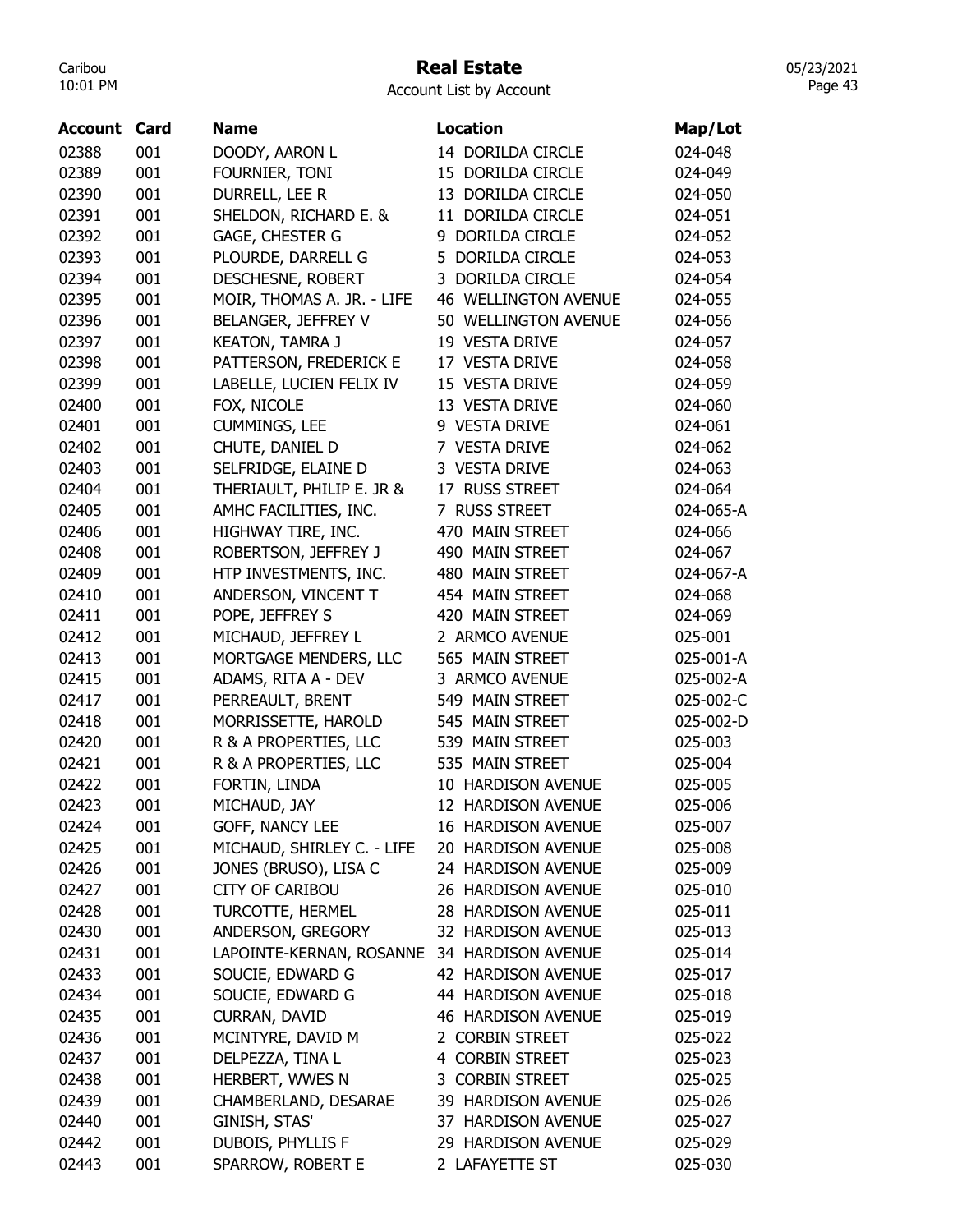# Real Estate

| <b>Account List by Account</b> |  |  |  |
|--------------------------------|--|--|--|
|--------------------------------|--|--|--|

| <b>Account</b> | Card | <b>Name</b>                                 | <b>Location</b>         | Map/Lot |
|----------------|------|---------------------------------------------|-------------------------|---------|
| 02444          | 001  | COTE, WILFRED H                             | 6 LAFAYETTE ST          | 025-031 |
| 02445          | 001  | SMITH, BRANDON S                            | 8 LAFAYETTE ST          | 025-032 |
| 02446          | 001  | <b>ENNIS, CONSTANCE M</b>                   | 7 LAFAYETTE ST          | 025-033 |
| 02447          | 001  | PRENTISS, LISA                              | 5 LAFAYETTE ST          | 025-034 |
| 02448          | 001  | TURCOTTE, HERMEL A                          | 1 LAFAYETTE ST          | 025-035 |
| 02449          | 001  | LANGLAIS, EARLENE M                         | 19 HARDISON AVENUE      | 025-036 |
| 02450          | 001  | SMITH, BRADY A                              | 17 HARDISON AVENUE      | 025-037 |
| 02451          | 001  | KELLEY, ROGER, PEARY                        | <b>LINCOLN STREET</b>   | 025-039 |
| 02452          | 001  | SCALORA, CAROL A                            | 7 LINCOLN STREET        | 025-040 |
| 02453          | 001  | MERCHANT, GILBERT                           | 5 LINCOLN STREET        | 025-041 |
| 02454          | 001  | BONVILLE, ROBYN M                           | 3 LINCOLN STREET        | 025-042 |
| 02455          | 001  | MIESBURGER, JEAN M                          | 9 HARDISON AVENUE       | 025-043 |
| 02456          | 001  | ST. PETER, CLINTON J                        | 529 MAIN STREET         | 025-044 |
| 02457          | 001  | ST. PETER, LEO E                            | 521 MAIN STREET         | 025-046 |
| 02458          | 001  | PICARD, BRYAN J                             | 12 CROSBY AVENUE        | 025-047 |
| 02459          | 001  | MCINTYRE, DAVID M                           | <b>16 CROSBY AVENUE</b> | 025-048 |
| 02460          | 001  | CORRIVEAU, VALARIE M                        | 20 CROSBY AVENUE        | 025-049 |
| 02461          | 001  | LAPOINTE, TRUDI A                           | 24 CROSBY AVENUE        | 025-050 |
| 02462          | 001  | ST. PETER, WILFRED J                        | 12 LAFAYETTE ST         | 025-051 |
| 02463          | 001  | PARKER, KELLY A                             | 30 CROSBY AVENUE        | 025-052 |
| 02465          | 001  | LONGLEY, VERA M                             | 34 CROSBY AVENUE        | 025-054 |
| 02466          | 001  | PRESUTTE, RICHARD R                         | 36 CROSBY AVENUE        | 025-055 |
| 02468          | 001  | <b>GRIFFETH, SHARON L</b>                   | 7 CORBIN STREET         | 025-057 |
| 02470          | 001  | TRACY, JOSHUA J                             | 56 CROSBY AVENUE        | 025-059 |
| 02471          | 001  | MCCABE, PATRICK                             | <b>6 NANCY STREET</b>   | 025-060 |
| 02472          | 001  | <b>CITY OF CARIBOU</b>                      | 55 CROSBY AVENUE        | 025-065 |
| 02473          | 001  | <b>CITY OF CARIBOU</b>                      | 15 NANCY STREET         | 025-066 |
| 02475          | 001  | SPERREY, BARBARA E                          | 45 CROSBY AVENUE        | 025-068 |
| 02476          | 001  | LISTER, TERRY                               | 41 CROSBY AVENUE        | 025-070 |
| 02477          | 001  | LISTER, TERRY                               | 39 CROSBY AVENUE        | 025-071 |
| 02478          | 001  | <b>GREEN, DUSTIN M</b>                      | 35 CROSBY AVENUE        | 025-072 |
| 02480          | 001  | <b>BARTLETT, HEATHER</b>                    | 31 CROSBY AVENUE        | 025-074 |
| 02481          | 001  | HAFFORD, DWIGHT A                           | 29 CROSBY AVENUE        | 025-075 |
| 02482          | 001  | LEVESQUE, SANDRA M                          | 18 LAFAYETTE ST         | 025-076 |
| 02483          | 001  | SAUNDERS, CHRISTOPHER D                     | 20 LAFAYETTE ST         | 025-077 |
| 02484          | 001  | HERSEY, MICHAEL K                           | 19 LAFAYETTE ST         | 025-078 |
| 02485          | 001  | PHAIR, JUDY M                               | 23 CROSBY AVENUE        | 025-079 |
| 02486          | 001  | MADORE, RICKY L                             | 19 CROSBY AVENUE        | 025-080 |
| 02487          | 001  | SEARLES, GLENNA HAMILL                      | 15 CROSBY AVENUE        | 025-081 |
| 02488          | 001  | THOMAS, ELVIN A                             | 20 LINCOLN STREET       | 025-082 |
| 02489          | 001  | STEEVES, JOAN M                             | 19 LINCOLN STREET       | 025-083 |
| 02490          | 001  | <b>OUELLETTE, ROBERT D. &amp;</b>           | 13 CROSBY AVENUE        | 025-084 |
| 02491          | 001  | N & V PROPERTIES, LLC                       | 515 MAIN STREET         | 025-085 |
| 02492          | 001  | CARIBOU UTILITIES DISTRICT MAIN STREET      |                         | 025-086 |
| 02493          | 001  | SAUNDERS, MATTHEW T.                        | 511 MAIN STREET         | 025-087 |
| 02494          | 001  | HANSON, MICHELLE A                          | 507 MAIN STREET         | 025-088 |
| 02495          | 001  | BELYEA, GARY A                              | 10 KATAHDIN AVENUE      | 025-089 |
| 02496          | 001  | MANCOS, DUSTIN                              | 12 KATAHDIN AVENUE      | 025-090 |
| 02497          | 001  | DRINKALL, CHRISTOPHER LEE 23 LINCOLN STREET |                         | 025-091 |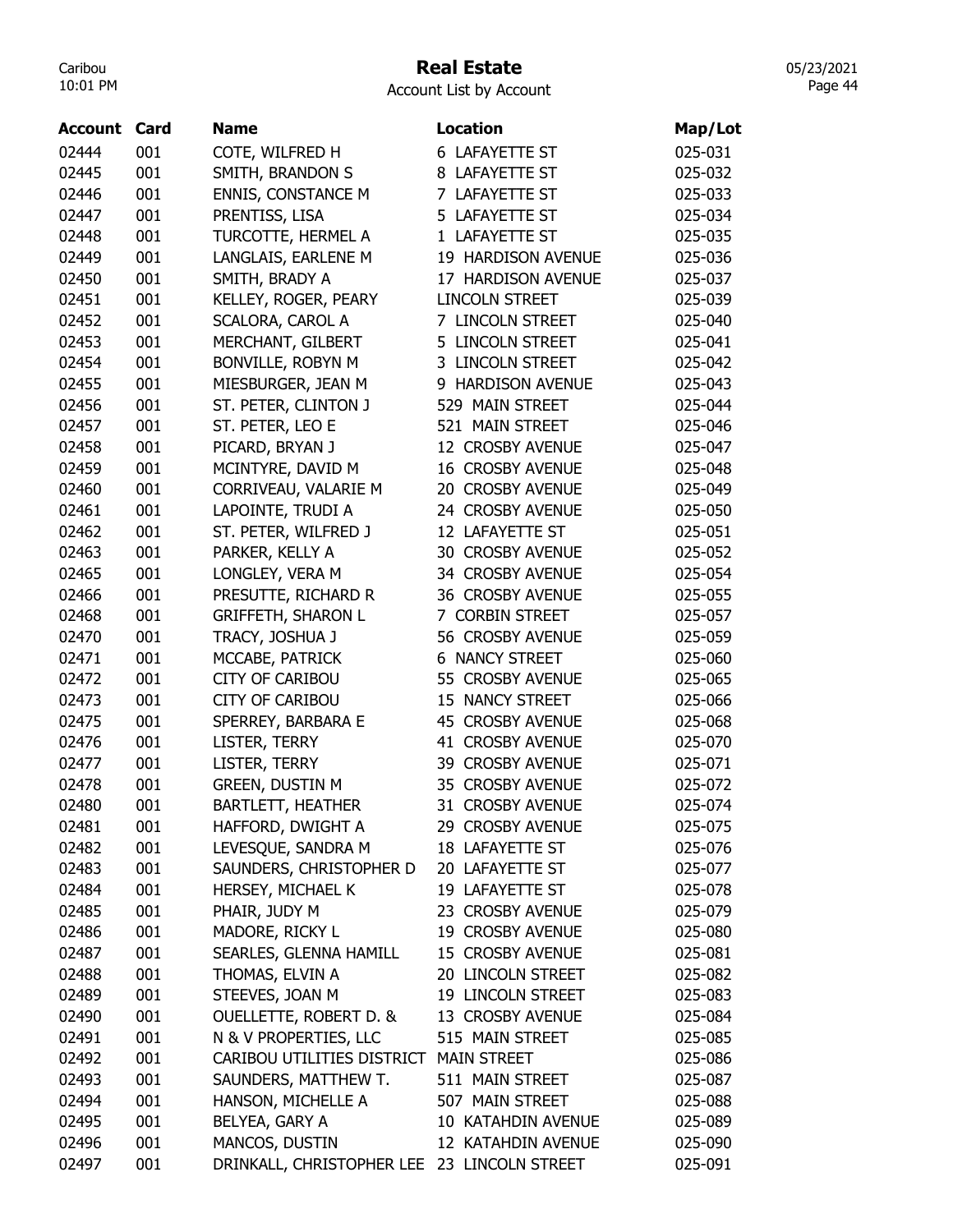## Real Estate

Account List by Account

| <b>Account Card</b> |     | <b>Name</b>                 | <b>Location</b>           | Map/Lot   |
|---------------------|-----|-----------------------------|---------------------------|-----------|
| 02498               | 001 | DUBAY, RONALD A             | 22 LINCOLN STREET         | 025-092   |
| 02499               | 001 | MARKLE, LARRY W             | 16 KATAHDIN AVENUE        | 025-093   |
| 02500               | 001 | ST. PETER, KARLA A          | 20 KATAHDIN AVENUE        | 025-094   |
| 02501               | 001 | MCHATTEN, ROWELL JR         | 24 KATAHDIN AVENUE        | 025-095   |
| 02502               | 001 | DONNELLY, MATTHEW R         | 21 LAFAYETTE ST           | 025-096   |
| 02503               | 001 | <b>BARD, ROGER</b>          | 22 LAFAYETTE ST           | 025-097   |
| 02504               | 001 | PELLETIER, PAULINE M        | 26 LAFAYETTE ST           | 025-098   |
| 02505               | 001 | ST. PETER, SHERRIE          | 30 KATAHDIN AVENUE        | 025-099   |
| 02506               | 001 | <b>BARD, LONNY</b>          | 32 KATAHDIN AVENUE        | 025-100   |
| 02507               | 001 | JOHANSEN, CHERYL A          | 34 KATAHDIN AVENUE        | 025-101   |
| 02508               | 001 | <b>BROWN, TIMOTHY L</b>     | 38 KATAHDIN AVENUE        | 025-102   |
| 02509               | 001 | <b>BROWN, TIMOTHY L</b>     | <b>40 KATAHDIN AVENUE</b> | 025-103   |
| 02510               | 001 | <b>BROWN, ROBERT G</b>      | 44 KATAHDIN AVENUE        | 025-104   |
| 02511               | 001 | SCALORA, FRANCO II          | 7 LEE STREET              | 025-105   |
| 02512               | 001 | ROCKWELL, CHRISTINE D       | 10 LEE STREET             | 025-106   |
| 02513               | 001 | <b>KING, BRIAN</b>          | 8 LEE STREET              | 025-106-A |
| 02514               | 001 | MAHONEY, GRAYDON M          | 54 KATAHDIN AVENUE        | 025-107   |
| 02515               | 001 | <b>GUILLEMETTE, SCOTT D</b> | 17 NANCY STREET           | 025-108   |
| 02516               | 001 | PERREAULT, TONY             | 60 KATAHDIN AVENUE        | 025-110   |
| 02517               | 001 | <b>ATLANTIC SALMON FOR</b>  | LOWER LYNDON ST           | 025-112   |
| 02518               | 001 | <b>BURGESS, HENRY</b>       | 59 KATAHDIN AVENUE        | 025-114   |
| 02520               | 001 | SZABO, CHELSEY D            | 16 LEE STREET             | 025-118   |
| 02521               | 001 | SZABO, CHELSEY D            | <b>LEE STREET</b>         | 025-118-C |
| 02522               | 001 | MARTIN, STEVEN              | 53 KATAHDIN AVENUE        | 025-119   |
| 02523               | 001 | MORTGAGE MENDERS, LLC       | 41 KATAHDIN AVENUE        | 025-120   |
| 02524               | 001 | VOISINE, ROLAND             | 17 LEE STREET             | 025-121   |
| 02525               | 001 | BEAULIEU, LEE A JR          | 23 LEE STREET             | 025-121-G |
| 02526               | 001 | LERICOS FAMILY REVOCABLE    | <b>HARVEY STREET</b>      | 025-122   |
| 02527               | 001 | GRANT, LYNN M (ADLER)       | <b>HARVEY STREET</b>      | 025-123   |
| 02529               | 001 | ADLER, MARGARET I. - DEV    | 33 KATAHDIN AVENUE        | 025-125   |
| 02530               | 001 | <b>CURTIS, JONATHAN M</b>   | 31 KATAHDIN AVENUE        | 025-126   |
| 02531               | 001 | <b>BISHOP, SHIRLEY A</b>    | 29 KATAHDIN AVENUE        | 025-127   |
| 02532               | 001 | DEMPSTER, ALICE F           | 27 KATAHDIN AVENUE        | 025-128   |
| 02533               | 001 | CITY OF CARIBOU             | LAFAYETTE ST              | 025-129   |
| 02535               | 001 | HANSON, DANA L              | 39 LINCOLN STREET         | 025-131   |
| 02536               | 001 | ST. PETER, RICHARD R        | 36 LINCOLN STREET         | 025-132   |
| 02537               | 001 | MARTIN, BRENDA              | 31 LAFAYETTE ST           | 025-134   |
| 02538               | 001 | GERVAIS, EDWARD PAUL II     | 19 KATAHDIN AVENUE        | 025-135   |
| 02539               | 001 | THERIAULT, VALERIE D        | 17 KATAHDIN AVENUE        | 025-136   |
| 02540               | 001 | FACILITIES INCORPORATED     | 32 LINCOLN STREET         | 025-137   |
| 02541               | 001 | POITRAW, HAROLD D JR        | 33 LINCOLN STREET         | 025-138   |
| 02542               | 001 | SMITH, BRANDON              | 9 KATAHDIN AVENUE         | 025-139   |
| 02543               | 001 | <b>CITY OF CARIBOU</b>      | 501 MAIN STREET           | 025-140   |
| 02545               | 001 | THOMAS, GEORGE R            | 491 MAIN STREET           | 025-142   |
| 02546               | 001 | BELANGER, JOHN P            | 489 MAIN STREET           | 025-143   |
| 02547               | 001 | <b>CITY OF CARIBOU</b>      | 27 BIRDSEYE AVENUE        | 027-074   |
| 02548               | 001 | ATLANTIC SALMON FOR         | LYNDON STREET             | 025-147   |
| 02549               | 001 | MERLIN ONE, LLC             | LYNDON STREET             | 025-148   |
| 02550               | 001 | ALGONQUIN NORTHERN          | 142 LOWER LYNDON ST       | 025-149   |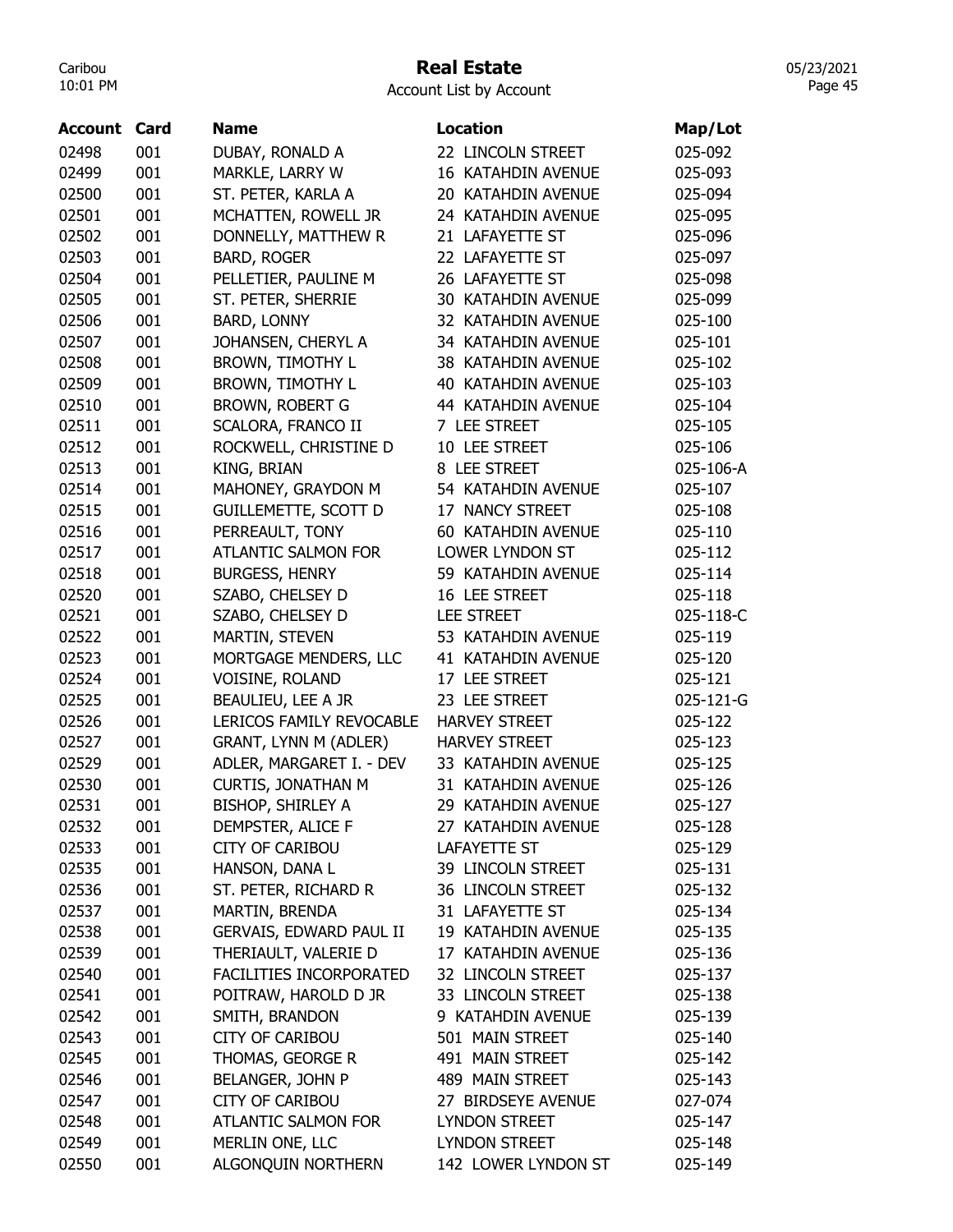#### Real Estate

Account List by Account

| <b>Account Card</b> |     | <b>Name</b>                   | <b>Location</b>             | Map/Lot   |
|---------------------|-----|-------------------------------|-----------------------------|-----------|
| 02551               | 001 | <b>EMERA MAINE</b>            | 132 LOWER LYNDON ST         | 025-149-A |
| 02552               | 001 | <b>ATLANTIC SALMON FOR</b>    | 122 LOWER LYNDON ST         | 025-150   |
| 02553               | 001 | <b>ATLANTIC SALMON FOR</b>    | LOWER LYNDON ST             | 025-151   |
| 02554               | 001 | HANSON, DARLENE ALBERT        | 10 MACARTHUR AVENUE         | 025-152   |
| 02555               | 001 | COPPOLA, WILLIAM P III        | 12 MACARTHUR AVENUE         | 025-153   |
| 02556               | 001 | DUFOUR, KENNETH G             | <b>16 MACARTHUR AVENUE</b>  | 025-154   |
| 02557               | 001 | NADEAU, DAVID                 | <b>18 MACARTHUR AVENUE</b>  | 025-155   |
| 02559               | 001 | GLG RENTAL PROPERTIES,        | 500 MAIN STREET             | 026-002   |
| 02560               | 001 | <b>GLG RENTAL PROPERTIES,</b> | 506 MAIN STREET             | 026-003   |
| 02561               | 001 | <b>GAGNON'S RENTAL</b>        | 516 MAIN STREET             | 026-004   |
| 02562               | 001 | BREWER, KELSEY M              | 522 MAIN STREET             | 026-005   |
| 02563               | 001 | <b>GUSTIN, ERIC</b>           | 526 MAIN STREET             | 026-006   |
| 02564               | 001 | ESPLING, AMBER L              | 530 MAIN STREET             | 026-007   |
| 02565               | 001 | PHELAN, JOHN R                | 532 MAIN STREET             | 026-008   |
| 02566               | 001 | DAIGLE, CECILIA M             | 10 PARIS SNOW DRIVE         | 026-009   |
| 02567               | 001 | OQUENDO, JACOB                | <b>6 WELLINGTON AVENUE</b>  | 026-010   |
| 02568               | 001 | CAVENDER, JAMES C             | 8 WELLINGTON AVENUE         | 026-011   |
| 02569               | 001 | SCOTT, ERIC J                 | 10 WELLINGTON AVENUE        | 026-012   |
| 02570               | 001 | SIROIS, ANDREA R              | 14 WELLINGTON AVENUE        | 026-013   |
| 02571               | 001 | THIBODEAU, JOAN L - DEV       | <b>18 WELLINGTON AVENUE</b> | 026-014   |
| 02572               | 001 | THIBODEAU, JOAN L - DEV       | <b>WELLINGTON AVENUE</b>    | 026-015   |
| 02573               | 001 | <b>GAGNON'S RENTAL</b>        | <b>WELLINGTON AVENUE</b>    | 026-015-A |
| 02576               | 001 | VIOLETTE, LORI A              | <b>WELLINGTON AVENUE</b>    | 026-015-D |
| 02577               | 001 | VIOLETTE, LORI A              | 38 WELLINGTON AVENUE        | 026-016   |
| 02578               | 001 | CARIBOU UTILITIES DISTRICT    | <b>WELLINGTON AVENUE</b>    | 026-018   |
| 02579               | 001 | VIOLETTE, LORI A              | <b>WELLINGTON AVENUE</b>    | 026-019   |
| 02580               | 001 | ROBERTSON, JEFFREY J          | <b>WELLINGTON AVENUE</b>    | 026-019-A |
| 02581               | 001 | COTE, JUDITH T                | 45 WELLINGTON AVENUE        | 026-020   |
| 02582               | 001 | COSSIBOOM, CAROLYN            | 4 NEWTON AVENUE             | 026-021   |
| 02583               | 001 | NEWELL, LAWRENCE H            | <b>6 NEWTON AVENUE</b>      | 026-022   |
| 02584               | 001 | LANDEEN, AARON N              | 12 NEWTON AVENUE            | 026-023-B |
| 02585               | 001 | BELL, DANIEL W                | 14 NEWTON AVENUE            | 026-023-C |
| 02586               | 001 | MCNEAL, CHAD M                | <b>16 NEWTON AVENUE</b>     | 026-023-D |
| 02588               | 001 | DUBE, ZACHARY                 | 26 NEWTON AVENUE            | 026-023-G |
| 02589               | 001 | JOHNSTON, PRESTON A           | 25 NEWTON AVENUE            | 026-024   |
| 02591               | 001 | CORRIVEAU, NELSON E           | 17 NEWTON AVENUE            | 026-024-B |
| 02592               | 001 | COOK, JULIE D                 | 9 NEWTON AVENUE             | 026-024-D |
| 02593               | 001 | VIOLETTE, BRENT B             | 5 NEWTON AVENUE             | 026-024-F |
| 02603               | 001 | <b>GAGNON'S RENTAL</b>        | <b>WELLINGTON AVENUE</b>    | 026-025   |
| 02610               | 001 | BROWN, BRUCE B                | 4 PETERSON AVENUE           | 026-026   |
| 02611               | 001 | BEAULIER, MICHAEL N           | 8 PETERSON AVENUE           | 026-027   |
| 02613               | 001 | CARIBOU SENIOR HOUSING,       | 14 PETERSON AVENUE          | 026-029   |
| 02614               | 001 | SAUCIER, JAMES                | <b>18 PETERSON AVENUE</b>   | 026-030   |
| 02615               | 001 | BECHARD, MOLLY M              | 22 PETERSON AVENUE          | 026-031   |
| 02616               | 001 | MICHAUD, GERALD L             | 26 PETERSON AVENUE          | 026-032   |
| 02617               | 001 | HODGSON, HEATHER L            | 22 PARIS SNOW DRIVE         | 026-033   |
| 02618               | 001 | IRVING, STEVEN R              | 24 PARIS SNOW DRIVE         | 026-033-A |
| 02619               | 001 | PELLETIER, SUSAN J            | 28 PARIS SNOW DRIVE         | 026-033-B |
| 02620               | 001 | HANSON, REGINALD P            | 32 PARIS SNOW DRIVE         | 026-033-C |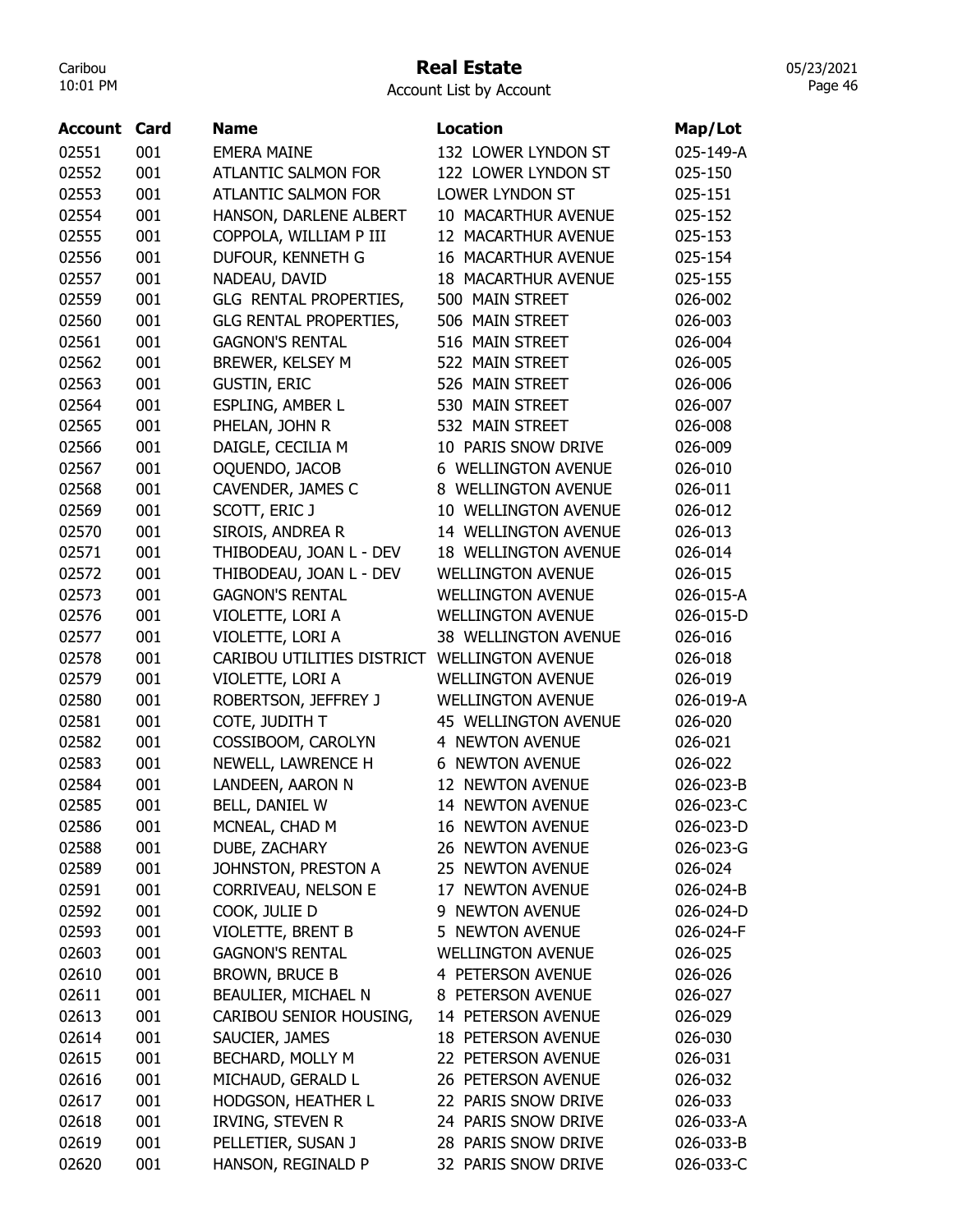### Real Estate

05/23/2021 Page 47

| Account | Card | Name                                          | <b>Location</b>            | Map/Lot   |
|---------|------|-----------------------------------------------|----------------------------|-----------|
| 02621   | 001  | ANGOTTI, FRANKLIN R                           | 34 PARIS SNOW DRIVE        | 026-033-D |
| 02622   | 001  | STICKLES, DWIGHT L                            | 38 PARIS SNOW DRIVE        | 026-033-E |
| 02623   | 001  | <b>CASSIDY HOLDINGS LLC</b>                   | <b>40 PARIS SNOW DRIVE</b> | 026-033-F |
| 02624   | 001  | JONES, ROBERT W                               | 44 PARIS SNOW DRIVE        | 026-033-G |
| 02625   | 001  | MCINTYRE, DAVID                               | 23 PETERSON AVENUE         | 026-033-I |
| 02626   | 001  | <b>BELL, ESTHER M</b>                         | 21 PETERSON AVENUE         | 026-034   |
| 02627   | 001  | DUPREY, ROLAND R. &                           | 17 PETERSON AVENUE         | 026-035   |
|         | 001  |                                               | 15 PETERSON AVENUE         |           |
| 02628   |      | KINNEY-LOMBARD, GARTH M                       | 11 PETERSON AVENUE         | 026-036   |
| 02629   | 001  | MCINTYRE, DAVID M                             |                            | 026-037   |
| 02630   | 001  | LANGLEY, JON K                                | 7 PETERSON AVENUE          | 026-038   |
| 02631   | 001  | DAVIDSON, WESLEY R                            | 5 PETERSON AVENUE          | 026-039   |
| 02632   | 001  | THORNTON, BESSIE                              | 1 PETERSON AVENUE          | 026-040   |
| 02633   | 001  | ROSE, RHONDA K                                | 5 WELLINGTON AVENUE        | 026-041   |
| 02634   | 001  | <b>BJORK, MYRON H</b>                         | 1 WELLINGTON AVENUE        | 026-042   |
| 02635   | 001  | <b>GUERRETTE, AMANDA</b>                      | 9 PARIS SNOW DRIVE         | 026-043   |
| 02636   | 001  | <b>BEAULIEU, GERRY J</b>                      | 534 MAIN STREET            | 026-044   |
| 02637   | 001  | <b>GAGNON'S RENTAL</b>                        | 542 MAIN STREET            | 026-045   |
| 02638   | 001  | POWERS ROOFING AND                            | 548 MAIN STREET            | 026-046   |
| 02639   | 001  | <b>WILLOW VENTURE GROUP</b>                   | 552 MAIN STREET            | 026-047   |
| 02640   | 001  | SIPE, ELAINE M                                | 562 MAIN STREET            | 026-048   |
| 02641   | 001  | <b>WILLEY RENTALS, LLC</b>                    | 9 JACOBS AVENUE            | 026-049   |
| 02642   | 001  | MCINTYRE, DAVID                               | <b>6 JACOBS AVENUE</b>     | 026-052   |
| 02643   | 001  | RODRIQUEZ, SANTIAGO                           | <b>JACOBS AVENUE</b>       | 026-052-A |
| 02644   | 001  | MADORE, CARMELINE M                           | 23 PARIS SNOW DRIVE        | 026-053   |
| 02645   | 001  | IRVING, KENNETH V                             | 25 PARIS SNOW DRIVE        | 026-054   |
| 02646   | 001  | ST. PETER, VELMA D                            | 29 PARIS SNOW DRIVE        | 026-055   |
| 02647   | 001  | LYONS, CHARLES H                              | 31 PARIS SNOW DRIVE        | 026-056   |
| 02648   | 001  | LEBLANC, ROBERT L                             | 35 PARIS SNOW DRIVE        | 026-057   |
| 02649   | 001  | <b>GAGNON'S RENTAL</b>                        | 37 PARIS SNOW DRIVE        | 026-058   |
| 02650   | 001  | JEPSON, ARIK K                                | 41 PARIS SNOW DRIVE        | 026-059   |
| 02651   | 001  | CARIBOU SENIOR HOUSING,                       | 45 PARIS SNOW DRIVE        | 026-060   |
| 02652   | 001  | BARNES, PAUL L. - LIFE                        | PARIS SNOW DRIVE<br>51     | 026-061   |
| 02653   | 001  | CHAPMAN, DIANA J GAGNON- 53 PARIS SNOW DRIVE  |                            | 026-063   |
| 02654   | 001  | MICHAUD, VINCENT                              | 59 PARIS SNOW DRIVE        | 026-064   |
| 02655   | 001  | CHURCH OF JESUS CHRIST OF 67 PARIS SNOW DRIVE |                            |           |
|         | 001  |                                               | 70 PARIS SNOW DRIVE        | 026-067   |
| 02656   |      | MCCROSSIN, MARK A                             |                            | 026-070   |
| 02657   | 001  | MCNEAL, BETTY L                               | 62 PARIS SNOW DRIVE        | 026-073   |
| 02658   | 001  | <b>BARNES, CHARLES H</b>                      | 56 PARIS SNOW DRIVE        | 026-075   |
| 02659   | 001  | HEWITT, MARILYN P                             | 3 MARSHALL AVENUE          | 026-077   |
| 02660   | 001  | CARIBOU SENIOR HOUSING,                       | 19 MARSHALL AVENUE         | 026-078   |
| 02661   | 001  | R.M.B. FRANK, LLC                             | 556 MAIN STREET            | 026-079   |
| 02662   | 001  | NORTH RIDGE LIMITED                           | 17 JACOBS AVENUE           | 026-080   |
| 02663   | 001  | NORTH RIDGE LIMITED                           | 17 JACOBS AVENUE           | 026-080-A |
| 02664   | 001  | AJM RENTAL PROPERTIES,                        | 42 FORT STREET             | 027-001   |
| 02665   | 001  | <b>GORDON, LOREN</b>                          | 46 FORT STREET             | 027-002   |
| 02666   | 001  | LAPOINTE, MARIE N.- LIFE                      | 50 FORT STREET             | 027-004   |
| 02667   | 001  | HANEY, MICHAEL R                              | 15 LOWER WASHINGTON ST     | 027-005   |
| 02669   | 001  | <b>CITY OF CARIBOU</b>                        | 11 LOWER WASHINGTON ST     | 027-008   |
| 02670   | 001  | ARCHER, RICHARD S                             | 9 LOWER WASHINGTON ST      | 027-009   |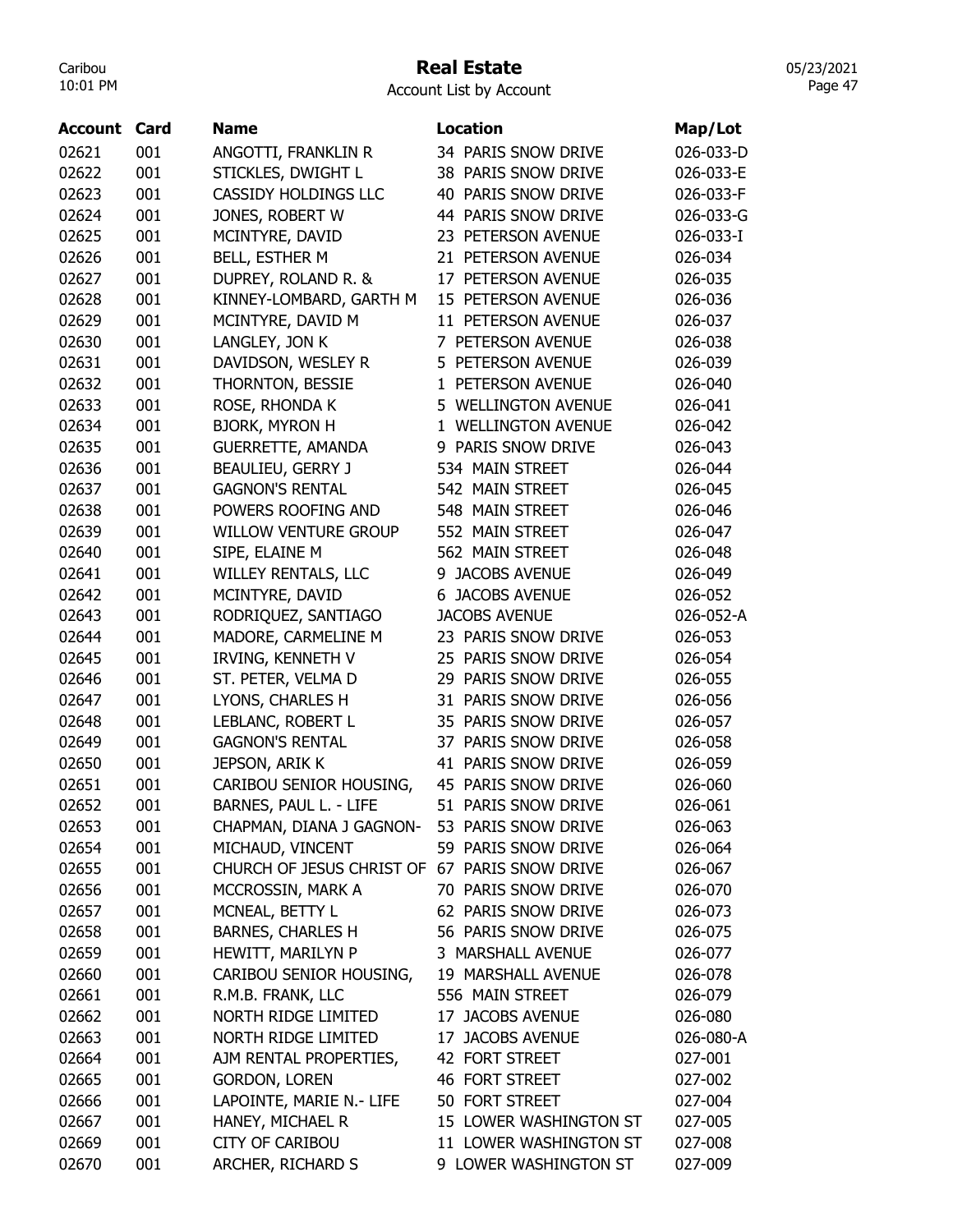#### Real Estate

Account List by Account

|         |      | Name                        | <b>Location</b>       |                    |
|---------|------|-----------------------------|-----------------------|--------------------|
| Account | Card |                             |                       | Map/Lot            |
| 02671   | 001  | LAFLAMME, DAVID             | 5 LOWER WASHINGTON ST | 027-010            |
| 02672   | 001  | <b>BELL, GILBERT</b>        | 49 WASHINGTON STREET  | 027-012            |
| 02673   | 001  | STAIRS, NATHAN              | 43 WASHINGTON STREET  | 027-014            |
| 02675   | 001  | ROMAN CATHOLIC BISHOP OF    | <b>CHURCH STREET</b>  | 027-016            |
| 02676   | 001  | ROMAN CATHOLIC BISHOP OF    | <b>CHURCH STREET</b>  | 027-017            |
| 02677   | 001  | GANDEE, DIANA               | 42 VAUGHAN STREET     | 027-018            |
| 02678   | 001  | SEARLES, SCOTT &            | 14 CHURCH STREET      | 027-019            |
| 02679   | 001  | CASSIDY, SIERRA             | 20 CHURCH STREET      | 027-023            |
| 02680   | 001  | SLEEPER, JOSEPH M.II, DAVID | <b>CHURCH STREET</b>  | 027-024            |
| 02681   | 001  | OLIVER, JONATHAN            | LOWER LYNDON ST       | 027-026            |
| 02682   | 001  | CAVAGNARO PROPERTIES,       | 9 LOWER LYNDON ST     | 027-027            |
| 02683   | 001  | <b>STATE OF MAINE</b>       | <b>LYNDON STREET</b>  | 027-028            |
| 02684   | 001  | <b>STATE OF MAINE</b>       | 28 LOWER LYNDON ST    | 027-029            |
| 02685   | 001  | <b>CITY OF CARIBOU</b>      | 28 LOWER LYNDON ST    | 027-030            |
| 02688   | 001  | <b>GUERRETTE, MADELINE</b>  | 42 LOWER LYNDON ST    | 027-035            |
| 02689   | 001  | MICHAUD, BETTY L            | 46 LOWER LYNDON ST    | 027-036            |
| 02690   | 001  | STATE OF MAINE /            | 48 LOWER LYNDON ST    | 027-042            |
| 02691   | 001  | CONLEY, HERSHEL             | 35 LOWER LYNDON ST    | 027-045            |
| 02692   | 001  | <b>ATLANTIC SALMON FOR</b>  | 85 LOWER LYNDON ST    | 027-047            |
| 02693   | 001  | MASSEY, SHELLEY             | 56 LOWER LYNDON ST    | 027-048            |
| 02694   | 001  | SAUNDERS, SUZANNE           | 52 LOWER LYNDON ST    | 027-049            |
| 02695   | 001  | <b>CITY OF CARIBOU</b>      | PATTEN STREET         | 027-050            |
| 02696   | 001  | <b>CITY OF CARIBOU</b>      | 29 PATTEN STREET      | 027-051            |
| 02697   | 001  | MADORE, BRUCE               | 27 PATTEN STREET      | 027-052            |
| 02698   | 001  | SANFACON, GARY M            | PATTEN STREET         | 027-053            |
| 02699   | 001  | ADAMS, BRANDON J            | 19 PATTEN STREET      | 027-054            |
| 02700   | 001  | MORIN, ROBERT G             | 15 PATTEN STREET      | 027-055            |
| 02701   | 001  | MORIN, ROBERT G             | 9 PATTEN STREET       | 027-057            |
| 02702   | 001  | ATLANTIC SALMON FOR         | PATTEN STREET         | 027-058            |
|         |      |                             |                       |                    |
| 02703   | 001  | <b>BLANCHETTE, JODY B</b>   | 22 PATTEN STREET      | 027-060<br>027-062 |
| 02704   | 001  | LARSON, NATHAN              | 28 PATTEN STREET      |                    |
| 02705   | 001  | <b>CITY OF CARIBOU</b>      | 32 PATTEN STREET      | 027-063            |
| 02706   | 001  | SANFACON, GARY              | 24 PATTEN STREET      | 027-066            |
| 02707   | 001  | WILLEY, RICKY L             | 20 PATTEN STREET      | 027-067            |
| 02708   | 001  | DOUCETTE, RAYMOND J         | 18 PATTEN STREET      | 027-068            |
| 02709   | 001  | LABBE, WILBUR G             | 16 PATTEN STREET      | 027-069            |
| 02710   | 001  | <b>GALLAGHER, BONNIE G</b>  | 14 PATTEN STREET      | 027-070            |
| 02711   | 001  | MORIN, JEAN                 | 12 PATTEN STREET      | 027-071            |
| 02712   | 001  | HICKEY, DEBORAH L           | 10 PATTEN STREET      | 027-072            |
| 02713   | 001  | LATEVOLA, BRENDA A          | 8 PATTEN STREET       | 027-073            |
| 02714   | 001  | <b>CITY OF CARIBOU</b>      | <b>FORT STREET</b>    | 027-074-A          |
| 02715   | 001  | <b>CITY OF CARIBOU</b>      | FORT STREET           | 027-074-B          |
| 02716   | 001  | MILLER, MARY JANE           | 31 RIVER ROAD         | 027-075            |
| 02717   | 001  | VIOLETTE, BRIAN J           | 29 RIVER ROAD         | 027-076            |
| 02718   | 001  | VIOLETTE, BRIAN J           | 23 RIVER ROAD         | 027-077            |
| 02719   | 001  | LAPOINTE, ARCHIE P., JR.    | 19 RIVER ROAD         | 027-079            |
| 02720   | 001  | PENDERGAST, MICHAEL S       | 4 E. PRESQUE ISLE     | 027-080            |
| 02721   | 001  | THERIAULT, CRAIG            | E. PRESQUE ISLE       | 027-081            |
| 02722   | 001  | THERIAULT, CRAIG            | E. PRESQUE ISLE       | 027-082            |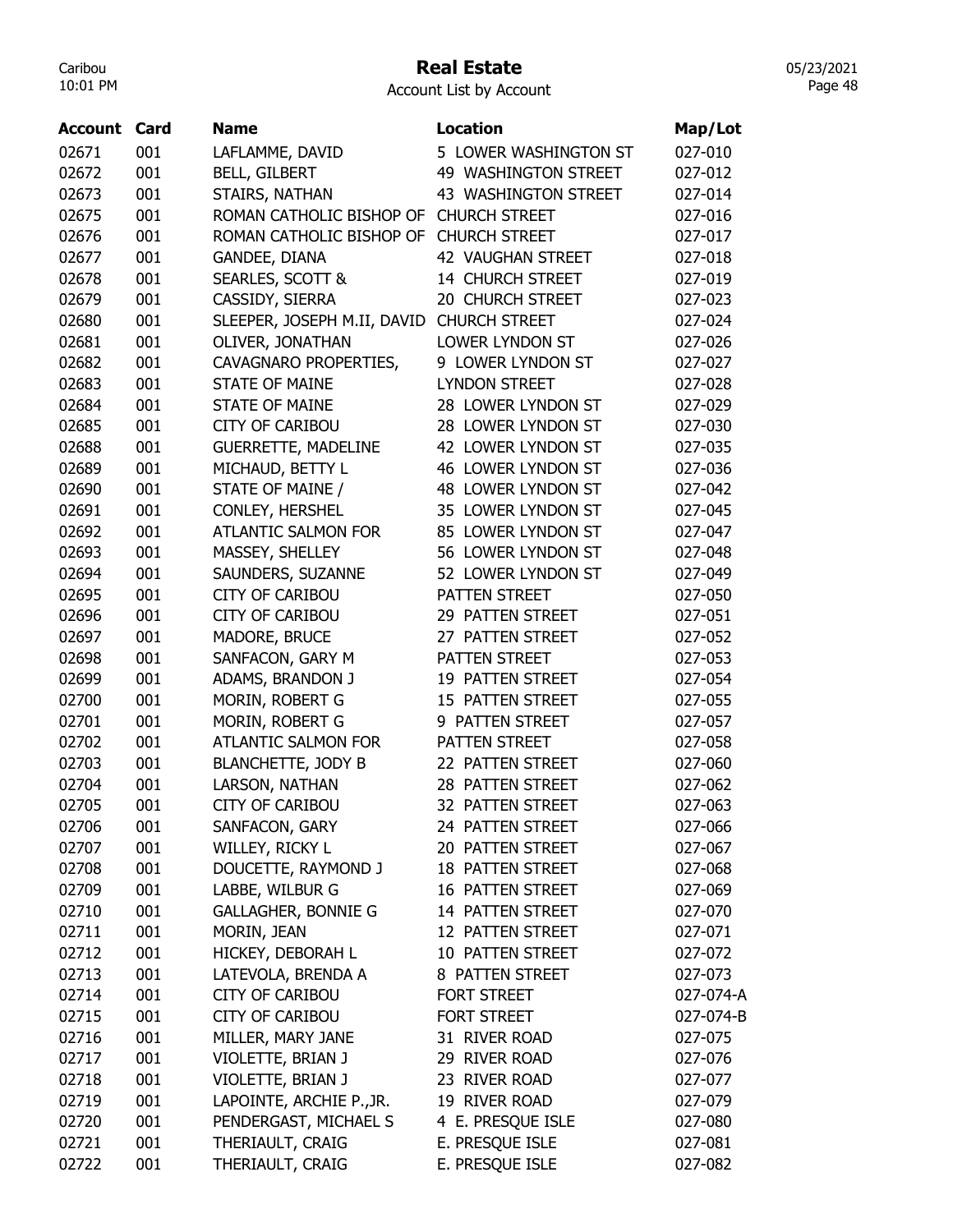## Real Estate

05/23/2021 Page 49

| <b>Account Card</b> |     | <b>Name</b>                                   | <b>Location</b>             | Map/Lot   |
|---------------------|-----|-----------------------------------------------|-----------------------------|-----------|
| 02723               | 001 | THERIAULT, CRAIG                              | E. PRESQUE ISLE             | 027-083   |
| 02724               | 001 | THERIAULT, CRAIG                              | 22 E. PRESQUE ISLE          | 027-084   |
| 02725               | 001 | LACHANCE, SAMUEL J JR                         | 40 E. PRESQUE ISLE          | 027-089   |
| 02726               | 001 | DEVEAU, PHILIP D                              | 45 E. PRESQUE ISLE          | 027-090   |
| 02727               | 001 | WARNER, DALE T                                | 41 E. PRESQUE ISLE          | 027-091   |
| 02728               | 001 | SCHEIBLER, JONATHAN L                         | 39 E. PRESQUE ISLE          | 027-092   |
| 02729               | 001 | MCCUBREY, DUANE G                             | 19 E. PRESQUE ISLE          | 027-093   |
| 02730               | 001 | MCCUBREY, DUANE G                             | 7 E. PRESQUE ISLE           | 027-093-A |
| 02731               | 001 | MCCUBREY, DUANE G                             | 109 FORT FAIRFIELD RD       | 027-095   |
| 02732               | 001 | <b>CANADIAN PACIFIC</b>                       | 4 RIVER ROAD                | 027-096   |
| 02733               | 001 | CANADIAN PACIFIC LTD.                         | 16 RIVER ROAD               | 027-097   |
| 02734               | 001 | VIOLETTE, JOHN S                              | <b>RIVER ROAD</b>           | 027-098   |
| 02735               | 001 | DITSON, GEORGE                                | <b>RIVER ROAD</b>           | 027-099   |
| 02736               | 001 | L & R ASSOCIATES, LLC                         | 25 THOMAS AVENUE            | 028-003   |
| 02737               | 001 | <b>GAGNON, JULIA E</b>                        | 21 THOMAS AVENUE            | 028-004   |
| 02738               | 001 | WYMAN, JAMIE M                                | <b>19 THOMAS AVENUE</b>     | 028-005   |
| 02739               | 001 | STRAIGHT, WILLIAM L                           | 17 THOMAS AVENUE            | 028-006   |
| 02740               | 001 | FLYNN, CARL E                                 | 15 THOMAS AVENUE            | 028-007   |
| 02742               | 001 | <b>GAGNON'S RENTAL</b>                        | 9 THOMAS AVENUE             | 028-008-A |
| 02743               | 001 | ALBAIR, PHILIP T                              | 637 MAIN STREET             | 028-009   |
| 02744               | 001 | LANDES, WENDY                                 | 633 MAIN STREET             | 028-010   |
| 02745               | 001 | HUNT, JAMES T                                 | 4 VAUGHAN STREET            | 028-011   |
| 02747               | 001 | FERN, ROBERT F                                | 12 VAUGHAN STREET           | 028-013   |
| 02748               | 001 | <b>OUELLETTE, KEITH K</b>                     | 16 VAUGHAN STREET           | 028-014   |
| 02749               | 001 | FERN, ROBERT F                                | 20 VAUGHAN STREET           | 028-015   |
| 02750               | 001 | DEROSIER, RITA                                | 22 VAUGHAN STREET           | 028-016   |
| 02751               | 001 | SIDDIQUI, ATHENA                              | 24 VAUGHAN STREET           | 028-017   |
| 02752               | 001 | BELANGER, RANI J                              | 26 VAUGHAN STREET           | 028-018   |
| 02753               | 001 | ROMAN CATHOLIC BISHOP OF                      | 34 VAUGHAN STREET           | 028-019   |
| 02754               | 001 | ROMAN CATHOLIC BISHOP OF                      | THOMAS AVENUE               | 028-019-A |
| 02755               | 001 | MONTEITH, DOREEN                              | 33 VAUGHAN STREET           | 028-020   |
| 02756               | 001 | RAFFORD, WINFIELD A                           | 31 VAUGHAN STREET           | 028-021   |
| 02757               | 001 | HEBERT, DONALD R                              | 29 VAUGHAN STREET           | 028-022   |
| 02758               | 001 | NADEAU, GLENN R                               | 27 VAUGHAN STREET           | 028-023   |
| 02759               | 001 | SECRETARY OF VETERANS                         | 23 VAUGHAN STREET           | 028-024   |
| 02760               | 001 | KELLEY, CYNTHIA L                             | 21 VAUGHAN STREET           | 028-025   |
| 02761               | 001 | SPINNEY, GRANT                                | 15 VAUGHAN STREET           | 028-026   |
| 02762               | 001 | STEEVES, RANDY                                | 13 VAUGHAN STREET           | 028-027   |
| 02763               | 001 | <b>KELLER, BOBBY</b>                          | 11 VAUGHAN STREET           | 028-028   |
| 02764               | 001 | BEIDELMAN, GREGORY G                          | 7 VAUGHAN STREET            | 028-029   |
| 02765               | 001 | HUNT, JAMES                                   | 3 VAUGHAN STREET            | 028-030   |
| 02766               | 001 | GREGORY, JOSEPH                               | 619 MAIN STREET             | 028-031   |
| 02767               | 001 | C.S. MANAGEMENT, INC.                         | 10 WASHINGTON STREET        | 028-032   |
| 02768               | 001 | SUTHERLAND, BRIAN                             | 14 WASHINGTON STREET        | 028-033   |
| 02769               | 001 | <b>BURNSIDE, JEREMY</b>                       | <b>18 WASHINGTON STREET</b> | 028-034   |
| 02770               | 001 | SNEDDON, SHARON I                             | 22 WASHINGTON STREET        | 028-035   |
| 02772               | 001 | <b>BELL, KRISTI</b>                           | 30 WASHINGTON STREET        | 028-037   |
| 02773               | 001 | ST. PETER, KYLE                               | 34 WASHINGTON STREET        | 028-038   |
| 02774               | 001 | ROMAN CATHOLIC BISHOP OF 36 WASHINGTON STREET |                             | 028-038-A |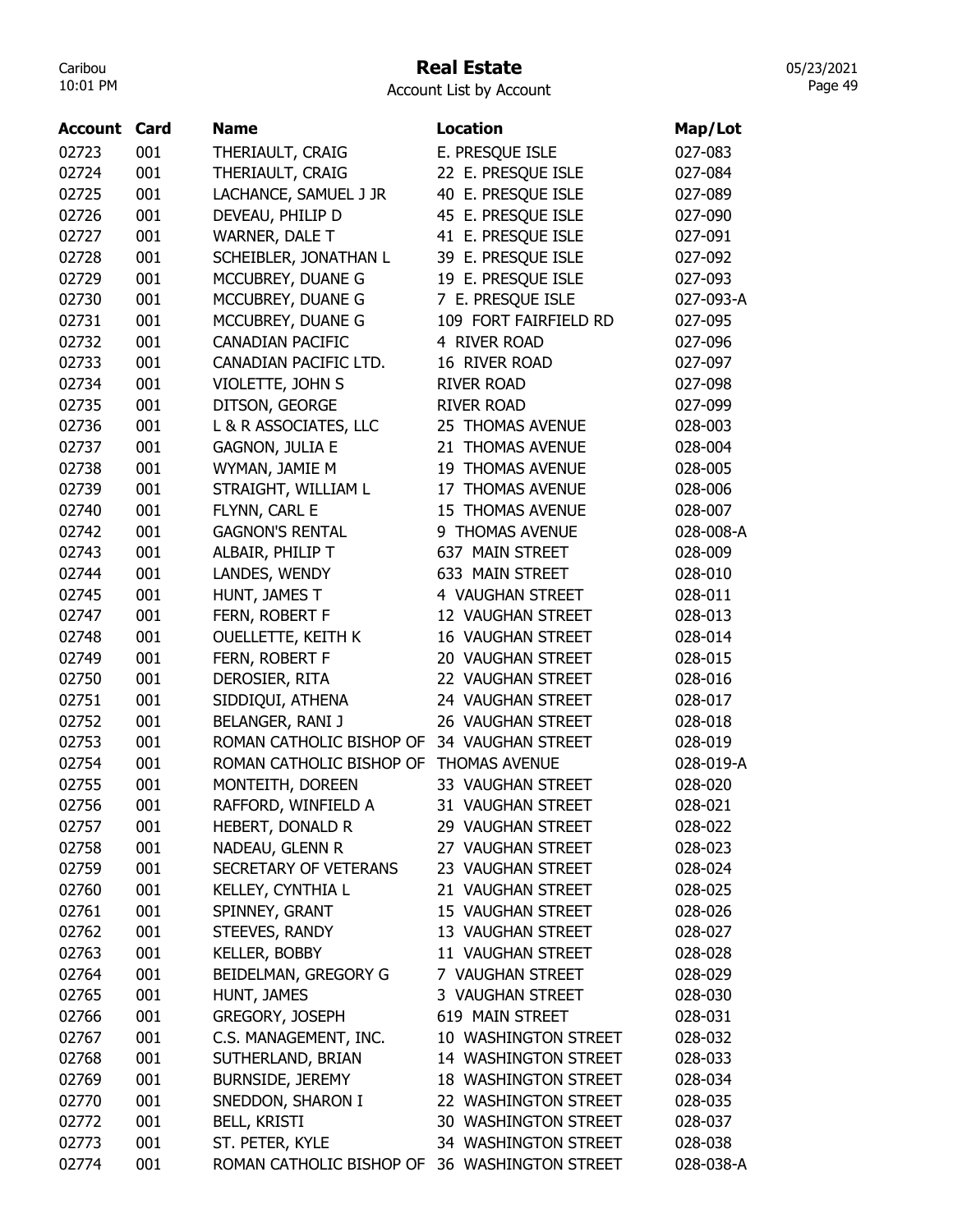## Real Estate

05/23/2021 Page 50

| <b>Account Card</b> |     | <b>Name</b>                 | <b>Location</b>      | Map/Lot   |
|---------------------|-----|-----------------------------|----------------------|-----------|
| 02775               | 001 | BECHTEL, RICHARD A. &       | 35 WASHINGTON STREET | 028-039   |
| 02776               | 001 | ST PETER, RUDOLPH T         | 33 WASHINGTON STREET | 028-040   |
| 02777               | 001 | LANDEEN, JEFFREY B          | 29 WASHINGTON STREET | 028-041   |
| 02778               | 001 | HABEEB, JOHN M              | 27 WASHINGTON STREET | 028-042   |
| 02779               | 001 | OUELLETTE, LINDA A          | 25 WASHINGTON STREET | 028-043   |
| 02780               | 001 | LEONARD, SEAN M.            | 21 WASHINGTON STREET | 028-044   |
| 02781               | 001 | SHEA, MARK                  | 17 WASHINGTON STREET | 028-045   |
| 02782               | 001 | JOHNDRO, JOEL R             | 15 WASHINGTON STREET | 028-046   |
| 02783               | 001 | YBARRONDO, CODY B           | 11 WASHINGTON STREET | 028-047   |
| 02784               | 001 | MIERZWA, EDWARD J           | 7 WASHINGTON STREET  | 028-048   |
| 02785               | 001 | KIRKPATRICK, HUGH A         | 609 MAIN STREET      | 028-049   |
| 02788               | 001 | ROYALL, INC.                | 20 FORT STREET       | 028-050-B |
| 02789               | 001 | ROYALL, INC.                | 20 FORT STREET       | 028-050-C |
| 02790               | 001 | CYR, KIRK A                 | 22 FORT STREET       | 028-051   |
| 02791               | 001 | BOUCHARD, BLANCHE           | 30 FORT STREET       | 028-052   |
| 02792               | 001 | RIVARD, GINETTE M           | 26 FORT STREET       | 028-052-A |
| 02794               | 001 | <b>BELL, CRAIG P</b>        | 36 FORT STREET       | 028-054   |
| 02795               | 001 | <b>GORDON, LOREN J</b>      | 38 FORT STREET       | 028-056   |
| 02797               | 001 | DEAD RIVER COMPANY          | 11 BIRDSEYE AVENUE   | 028-058-F |
| 02798               | 001 | PLOURDE FURNITURE           | 19 BIRDSEYE AVENUE   | 028-058-H |
| 02799               | 001 | COUNTY ELECTRIC, INC.       | 19 BIRDSEYE AVENUE   | 028-058-K |
| 02801               | 001 | TARR, MARK                  | 19 BIRDSEYE AVENUE   | 028-058-G |
| 02803               | 001 | LAJOIE, JOHN P              | 17 BIRDSEYE AVENUE   | 028-058-A |
| 02805               | 001 | <b>BLACKSTONE, MURRAY D</b> | 17 BIRDSEYE AVENUE   | 028-058-C |
| 02806               | 001 | PORVAIR FILTRATION GROUP,   | 15 ARMCO AVENUE      | 028-058   |
| 02807               | 001 | TODD, R.L. & SON, INC.      | 17 BIRDSEYE AVENUE   | 028-058-E |
| 02808               | 001 | CHAPUT, JUSTIN              | 12 BIRDSEYE AVENUE   | 028-059   |
| 02810               | 001 | CONNER, DAVID L             | 22 BIRDSEYE AVENUE   | 028-061   |
| 02812               | 001 | ADAMS, RICKY B              | 593 MAIN STREET      | 028-063   |
| 02813               | 001 | AJP PROPERTIES, LLC         | 1 BIRDSEYE AVENUE    | 028-064   |
| 02814               | 001 | FROST RENTAL PROPERTIES,    | 583 MAIN STREET      | 028-065   |
| 02815               | 001 | DESFOSSES, GARRY R          | 581 MAIN STREET      | 028-066   |
| 02816               | 001 | CYR, DANA A - LIFE ESTATE   | 577 MAIN STREET      | 028-067   |
| 02817               | 001 | PALMYRA DEVELOPMENTS,       | 575 MAIN STREET      | 028-068   |
| 02818               | 001 | <b>WILLEY RENTALS, LLC</b>  | 569 MAIN STREET      | 028-068-A |
| 02819               | 001 | OUELLETTE, HUBERT O         | 594 MAIN STREET      | 028-069   |
| 02821               | 001 | MICHAEL, MONA G             | 600 MAIN STREET      | 028-071   |
| 02822               | 001 | HADFIELD-ANDERSON,          | 604 MAIN STREET      | 028-072   |
| 02823               | 001 | SIMMONS, KEVIN B - DEV      | 608 MAIN STREET      | 028-073   |
| 02824               | 001 | BOUDREAU, LINDA             | YORK STREET          | 028-074   |
| 02825               | 001 | BOUDREAU, LINDA             | 12 YORK STREET       | 028-075   |
| 02826               | 001 | ROCKWELL, MICHELLE A        | 16 YORK STREET       | 028-076   |
| 02827               | 001 | EASLER, LARRY L             | 18 YORK STREET       | 028-077   |
| 02828               | 001 | AROOSTOOK COLD STORAGE      | 22 YORK STREET       | 028-078   |
| 02829               | 001 | ROBICHAUD, TERRY LEE        | 28 YORK STREET       | 028-079   |
| 02830               | 001 | HITCHCOCK, KIMBERLY         | 10 HAINES STREET     | 028-080   |
| 02831               | 001 | VIRTANEN, MICHAEL R         | 12 HAINES STREET     | 028-081   |
| 02832               | 001 | <b>CITY OF CARIBOU</b>      | 14 HAINES STREET     | 028-082   |
| 02833               | 001 | BEAULIEU, DELLA E           | 16 HAINES STREET     | 028-083   |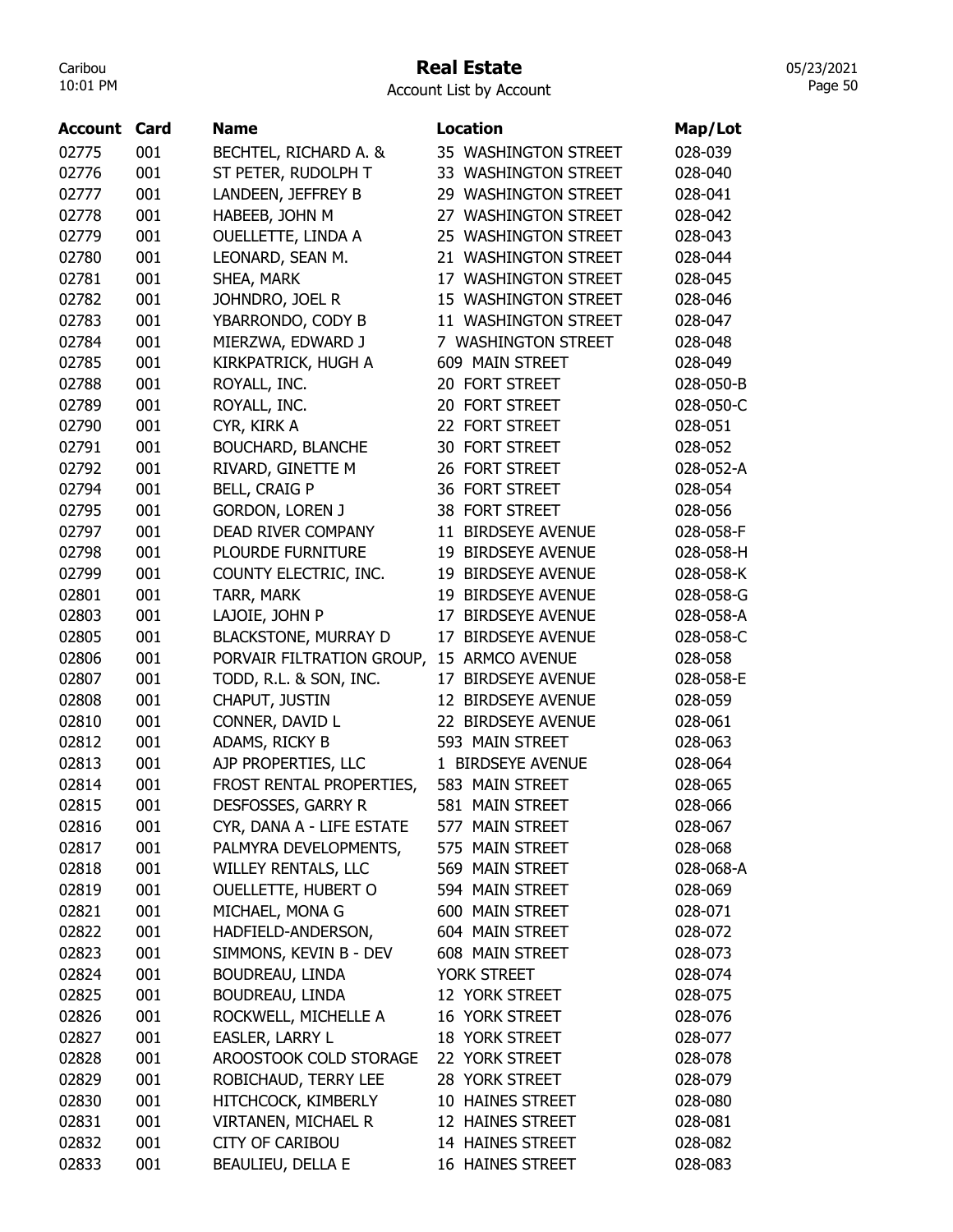#### Real Estate

05/23/2021 Page 51

| Account | Card | <b>Name</b>                | <b>Location</b>          | Map/Lot   |
|---------|------|----------------------------|--------------------------|-----------|
| 02834   | 001  | BEAULIEU, DELLA E          | <b>18 HAINES STREET</b>  | 028-084   |
| 02835   | 001  | O'BAR, KEVIN M             | 75 FONTAINE DRIVE        | 028-085   |
| 02836   | 001  | MARTIN, MALCOLM R          | 5 NORTHERN AVENUE        | 028-086   |
| 02837   | 001  | KISH, DEZIRAE R            | 7 NORTHERN AVENUE        | 028-087   |
| 02838   | 001  | SMITH, MICHELLE A          | 71 FONTAINE DRIVE        | 028-088   |
| 02839   | 001  | DISY, EDWARD - DEC         | <b>FONTAINE DRIVE</b>    | 028-090   |
| 02840   | 001  | FORTIN, LINDA              | <b>63 FONTAINE DRIVE</b> | 028-091   |
| 02846   | 001  | DISY, EDWARD - DEC         | FONTAINE DRIVE           | 028-093   |
| 02847   | 001  | LAGASSE, HEATHER R         | FONTAINE DRIVE           | 028-093-A |
| 02848   | 001  | LAGASSE, HEATHER R         | FONTAINE DRIVE           | 028-093-B |
| 02849   | 001  | <b>CITY OF CARIBOU</b>     | FONTAINE DRIVE           | 028-093-C |
| 02850   | 001  | LAGASSE, DOUGLAS P         | 36 FONTAINE DRIVE        | 028-093-G |
| 02851   | 001  | THOMAS, TRAVIS A           | 26 FONTAINE DRIVE        | 028-094   |
| 02852   | 001  | MILLER, TEENA JEAN         | 78 FONTAINE DRIVE        | 028-094-A |
| 02853   | 001  | RICHARDSON, DERRELL        | 28 FONTAINE DRIVE        | 028-095   |
| 02854   | 001  | <b>BARNES, ALAN L</b>      | 37 FONTAINE DRIVE        | 028-097   |
| 02855   | 001  | ALBERT, DARIN P            | 35 FONTAINE DRIVE        | 028-098   |
| 02856   | 001  | LAGASSE, DOUGLAS P         | 33 FONTAINE DRIVE        | 028-099   |
| 02857   | 001  | MORTGAGE MENDERS, LLC      | 31 FONTAINE DRIVE        | 028-100   |
| 02858   | 001  | BELANGER, JOHN R           | 25 FONTAINE DRIVE        | 028-102   |
| 02859   | 001  | THOMAS, BECKY L            | 23 FONTAINE DRIVE        | 028-103   |
| 02860   | 001  | MAHONEY, GRAYDON           | 21 FONTAINE DRIVE        | 028-104   |
| 02861   | 001  | DISY, EDWARD - DEC         | FONTAINE DRIVE           | 028-105   |
| 02864   | 001  | CARON, RICHARD S           | 9 HAINES STREET          | 028-108   |
| 02865   | 001  | DOWNEND, MELISSA           | 34 YORK STREET           | 028-109   |
| 02867   | 001  | <b>EMERA MAINE</b>         | YORK STREET              | 028-111   |
| 02868   | 001  | CARIBOU UTILITIES DISTRICT | YORK STREET              | 028-111-A |
| 02869   | 001  | LAGASSE, LORI L            | 44 YORK STREET           | 028-112   |
| 02870   | 001  | <b>BRISSETTE, ARMAND</b>   | <b>48 YORK STREET</b>    | 028-113   |
| 02871   | 001  | ELDRIDGE, EDGAR F., JR.    | 52 YORK STREET           | 028-114   |
| 02872   | 001  | AKERSON, TAVIA             | 54 YORK STREET           | 028-115   |
| 02873   | 001  | AIKEN, GARY                | <b>60 YORK STREET</b>    | 028-117   |
| 02874   | 001  | TURCK, BONNIE A            | 64 YORK STREET           | 028-118   |
| 02875   | 001  | <b>CITY OF CARIBOU</b>     | 66 YORK STREET           | 028-119   |
| 02876   | 001  | SMITH, JODY R              | <b>68 YORK STREET</b>    | 028-120   |
| 02877   | 001  | NORTHEAST PACKAGING        | 56 SINCOCK STREET        | 028-121   |
| 02878   | 001  | BELL, RYAN                 | 47 YORK STREET           | 028-122   |
| 02879   | 001  | MCINTYRE, DAVID M          | 45 YORK STREET           | 028-123   |
| 02880   | 001  | BARD, JULIETTE M           | 43 YORK STREET           | 028-124   |
| 02881   | 001  | <b>EMERA MAINE</b>         | YORK STREET              | 028-125   |
| 02882   | 001  | <b>CURTIS, STEWART L</b>   | 37 YORK STREET           | 028-126   |
| 02883   | 001  | MARRETT, DAVID             | 35 YORK STREET           | 028-127   |
| 02884   | 001  | SAUCIER, DUSTIN R          | 31 YORK STREET           | 028-128   |
| 02885   | 001  | ST. THOMAS, SHARON L       | 29 YORK STREET           | 028-129   |
| 02886   | 001  | RICHARDS, STEPHEN D        | 25 YORK STREET           | 028-130   |
| 02887   | 001  | ANDERSON, BETHENY C        | 21 YORK STREET           | 028-131   |
| 02888   | 001  | RAYMOND, DANIELLE          | 15 YORK STREET           | 028-132   |
| 02889   | 001  | HSBC BANK USA NA AS        | 11 YORK STREET           | 028-133   |
| 02890   | 001  | <b>CLEVETTE, KEVIN</b>     | 9 YORK STREET            | 028-133-A |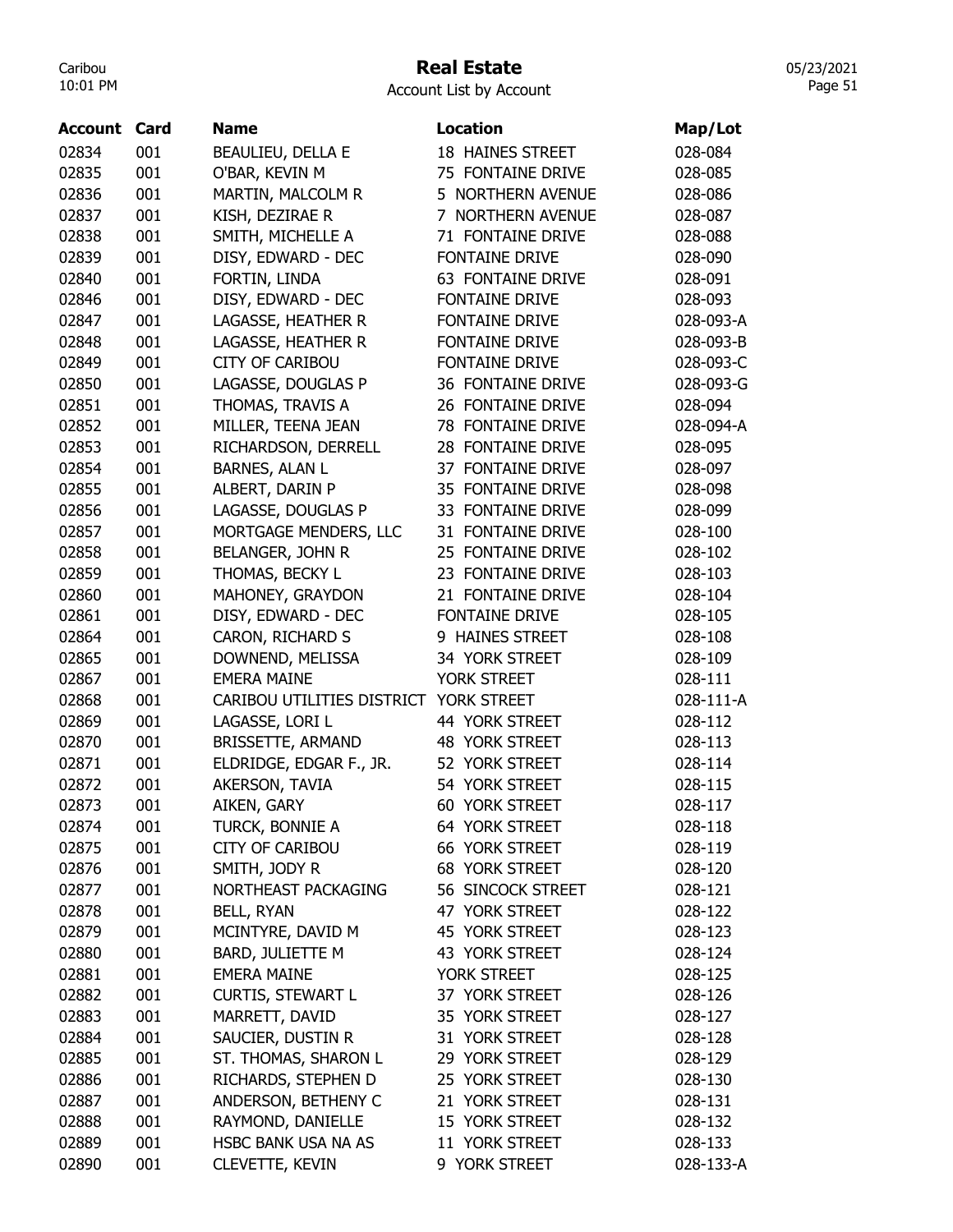## Real Estate

05/23/2021 Page 52

| <b>Account Card</b> |     | Name                      | Location                 | Map/Lot   |
|---------------------|-----|---------------------------|--------------------------|-----------|
| 02891               | 001 | SIMMONS, KEVIN B - DEV    | 7 YORK STREET            | 028-134   |
| 02892               | 001 | THIBODEAU, EUGENE L       | 612 MAIN STREET          | 028-135   |
| 02893               | 001 | SALERNO, JUSTIN L.        | 618 MAIN STREET          | 028-136   |
| 02894               | 001 | SODERBERG, IVER W - DEV   | 8 SINCOCK STREET         | 028-137   |
| 02895               | 001 | RICHARDS, STEPHEN D       | 10 SINCOCK STREET        | 028-138   |
| 02896               | 001 | <b>CITY OF CARIBOU</b>    | <b>16 SINCOCK STREET</b> | 028-139   |
| 02897               | 001 | <b>WESSON, BRUCE E</b>    | 20 SINCOCK STREET        | 028-139-A |
| 02898               | 001 | HERSEY, KIRK M            | 24 SINCOCK STREET        | 028-140   |
| 02899               | 001 | CAVERHILL, KEVIN W        | 28 SINCOCK STREET        | 028-141   |
| 02900               | 001 | ADAMS, MARK D             | <b>30 SINCOCK STREET</b> | 028-142   |
| 02901               | 001 | BOUCHARD, DAVID A         | 34 SINCOCK STREET        | 028-143   |
| 02902               | 001 | LEVASSEUR, MARK P         | 36 SINCOCK STREET        | 028-144   |
| 02903               | 001 | MICHAUD, INDIRA           | 38 SINCOCK STREET        | 028-145   |
| 02904               | 001 | PRUE, DENNIS J            | 42 SINCOCK STREET        | 028-146   |
| 02905               | 001 | <b>EMERA MAINE</b>        | SINCOCK STREET           | 028-147   |
| 02906               | 001 | <b>CITY OF CARIBOU</b>    | 628 MAIN STREET          | 028-148   |
| 02907               | 001 | SHIRLEY, LORA ET AL       | 636 MAIN STREET          | 028-149   |
| 02908               | 001 | <b>CITY OF CARIBOU</b>    | 57 SINCOCK STREET        | 028-149-A |
| 02909               | 001 | ROSSIGNOL, PAUL A., JR.   | 41 SINCOCK STREET        | 028-149-B |
| 02910               | 001 | ROSSIGNOL, PAUL A         | 43 SINCOCK STREET        | 028-149-C |
| 02911               | 001 | ROSSIGNOL, GARY A         | 47 SINCOCK STREET        | 028-149-D |
| 02912               | 001 | <b>CITY OF CARIBOU</b>    | SINCOCK STREET           | 028-149-E |
| 02913               | 001 | AROOSTOOK MENTAL HEALTH   | SINCOCK STREET           | 028-150   |
| 02914               | 001 | BISHOP, JOHN A            | FONTAINE DRIVE           | 029-001   |
| 02915               | 001 | BISHOP, JOHN A            | FONTAINE DRIVE           | 029-001-A |
| 02916               | 001 | <b>BISHOP, JOHN A</b>     | FONTAINE DRIVE           | 029-001-B |
| 02917               | 001 | <b>BISHOP, JOHN A</b>     | FONTAINE DRIVE           | 029-001-C |
| 02918               | 001 | BISHOP, JOHN A            | <b>FONTAINE DRIVE</b>    | 029-002   |
| 02919               | 001 | <b>BISHOP, JOHN A</b>     | FONTAINE DRIVE           | 029-002-A |
| 02920               | 001 | DISY, EDWARD - DEC        | <b>FONTAINE DRIVE</b>    | 029-002-B |
| 02921               | 001 | DISY, EDWARD - DEC        | <b>FONTAINE DRIVE</b>    | 029-002-C |
| 02922               | 001 | MARTIN, WILFRED           | 74 YORK STREET           | 029-003   |
| 02923               | 001 | MARTIN, WILFRED JR        | 84 YORK STREET           | 029-005   |
| 02924               | 001 | BISHOP, JOHN A            | 86 YORK STREET           | 029-006   |
| 02925               | 001 | BISHOP, JOHN ALLEN        | 90 YORK STREET           | 029-007   |
| 02926               | 001 | ALBERT, DONALD R          | 99 YORK STREET           | 029-010   |
| 02927               | 001 | NEWELL, LAWRENCE H        | 93 YORK STREET           | 029-011   |
| 02928               | 001 | MILITARY BUREAU OF THE    | 59 YORK STREET           | 029-013   |
| 02929               | 001 | <b>CITY OF CARIBOU</b>    | <b>WASHBURN STREET</b>   | 029-013-A |
| 02930               | 001 | MILITARY BUREAU OF THE    | SINCOCK STREET           | 029-013-B |
| 02931               | 001 | SODERBERG, CARL J         | 88 SINCOCK STREET        | 029-014   |
| 02932               | 001 | <b>BISHOP, JOHN ALLEN</b> | 111 SINCOCK STREET       | 029-015-A |
| 02933               | 001 | STAIRS, DAVID             | 105 SINCOCK STREET       | 029-016   |
| 02934               | 001 | <b>CITY OF CARIBOU</b>    | SINCOCK STREET           | 029-018   |
| 02935               | 001 | COLLINS, S. W. COMPANY    | <b>COLLINS POND</b>      | 029-019   |
| 02937               | 001 | DICKINSON, MAYNARD M      | 10 POND STREET           | 029-022   |
| 02938               | 001 | STUBBS, JOHN R            | POND STREET              | 029-024   |
| 02939               | 001 | STUBBS, JOHN R            | 5 POND STREET            | 029-026   |
| 02940               | 001 | STUBBS, JOHN R            | 3 POND STREET            | 029-027   |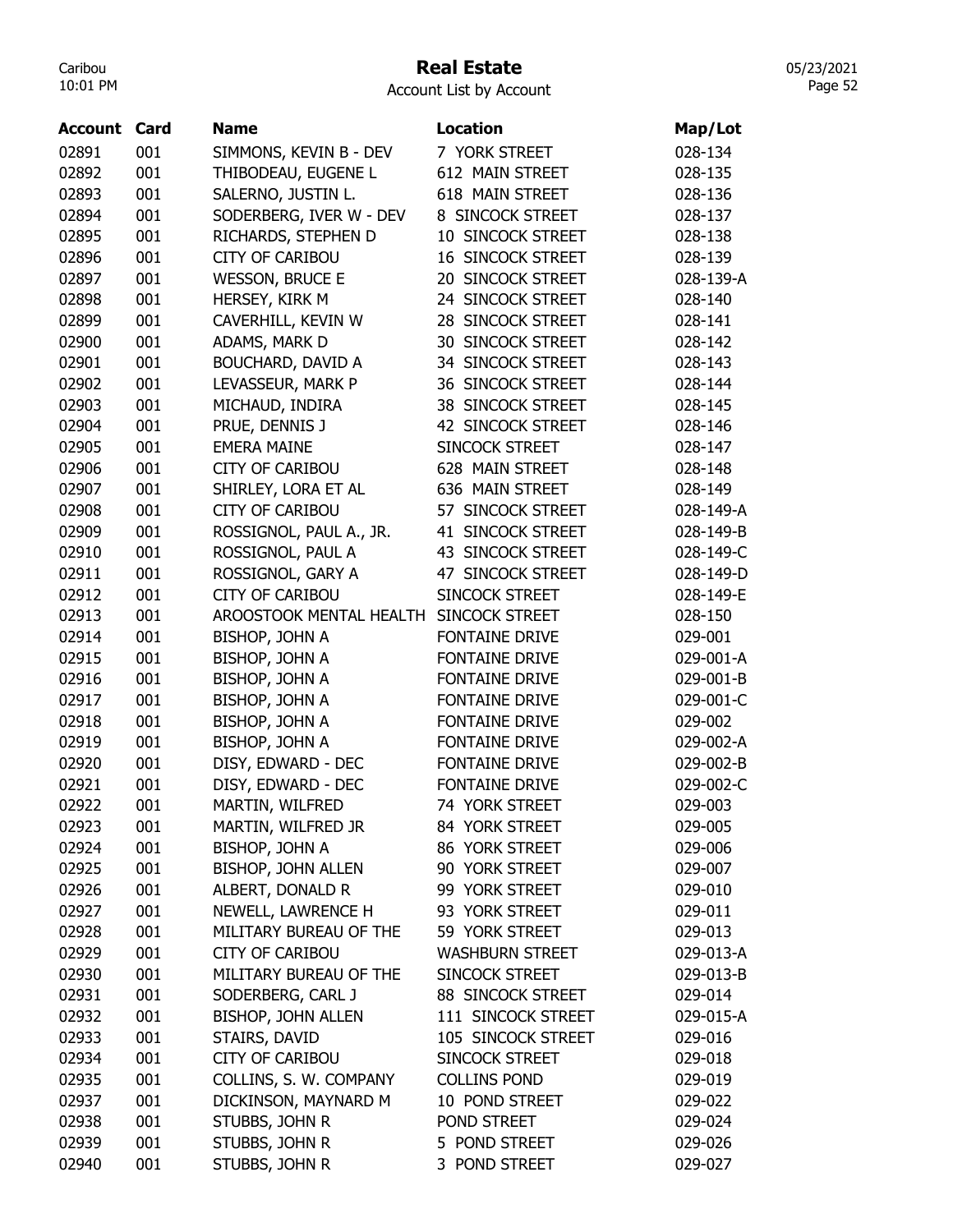## Real Estate

05/23/2021 Page 53

| <b>Account Card</b> |            | <b>Name</b>                             | <b>Location</b>                | Map/Lot |
|---------------------|------------|-----------------------------------------|--------------------------------|---------|
| 02941               | 001        | STUBBS, JOHN R                          | 1 POND STREET                  | 029-028 |
| 02942               | 001        | MURCHISON, MARJORIE                     | 24 BRADLEY STREET              | 029-029 |
| 02943               | 001        | ROY, CARY                               | 26 BRADLEY STREET              | 029-030 |
| 02944               | 001        | TOWLE, PATRICK M                        | <b>16 HUSTON STREET</b>        | 029-031 |
| 02945               | 001        | DOW, KATHLEEN M                         | 28 BRADLEY STREET              | 029-034 |
| 02946               | 001        | PHILBRICK, ALICE                        | 32 BRADLEY STREET              | 029-036 |
| 02947               | 001        | <b>BACON, JAMES</b>                     | 14 VIEW STREET                 | 029-037 |
| 02948               | 001        | <b>BURGESS, HENRY</b>                   | 13 VIEW STREET                 | 029-039 |
| 02949               | 001        | TIBBS, LLOYD ALAN                       | 42 BRADLEY STREET              | 029-040 |
| 02950               | 001        | MICHAUD, JAMES JR                       | 39 BRADLEY STREET              | 029-041 |
| 02951               | 001        | HOLABIRD, BRADLEY A                     | 33 BRADLEY STREET              | 029-042 |
| 02952               | 001        | MORTGAGE MENDERS, LLC                   | 31 BRADLEY STREET              | 029-043 |
| 02953               | 001        | FORTIN, ARTHUR JR                       | 7 HUSTON STREET                | 029-044 |
| 02954               | 001        | ORSER, CHARLES M                        | 5 HUSTON STREET                | 029-045 |
| 02955               | 001        | <b>ORSER, CHARLES B</b>                 | <b>6 HUSTON STREET</b>         | 029-046 |
| 02956               | 001        | <b>WEDBERG, GALEN R</b>                 | 114 WASHBURN STREET            | 029-047 |
| 02957               | 001        | ALLEN, MILTON A., JR.                   | 116 WASHBURN STREET            | 029-048 |
| 02958               | 001        | CYR, MICHAEL J                          | 3 HUSTON STREET                | 029-049 |
| 02959               | 001        | SMITH, ZACHARY R                        | 4 VIEW STREET                  | 029-051 |
| 02960               | 001        | THOMAS, JAMES A                         | 3 VIEW STREET                  | 029-052 |
| 02961               | 001        | LAGASSE, ROBERT & YVETTE                | 134 WASHBURN STREET            | 029-053 |
| 02962               | 001        | BAILEY, KENDALL K                       | 152 WASHBURN STREET            | 029-054 |
| 02963               | 001        | BACON, JAMES D JR                       | 151 WASHBURN STREET            | 029-055 |
| 02964               | 001        | FLAGG, WILLIAM B                        | 147 WASHBURN STREET            | 029-056 |
| 02965               | 001        | PELLETIER, JOHN D. AND                  | 141 WASHBURN STREET            | 029-057 |
| 02967               | 001        | <b>GLEICHMAN, PHILIP</b>                | 133 WASHBURN STREET            | 029-059 |
| 02968               | 001        | DUFOUR, EVELYN P.                       | 44 BRADLEY STREET              | 029-060 |
| 02969               | 001        | CANADIAN PACIFIC LIMITED                | <b>RIVER ROAD</b>              | 030-003 |
| 02970               | 001        | <b>GAGNON, NICHOLAS B</b>               | <b>6 TRACY LANE</b>            | 030-004 |
| 02971               | 001        | GAGNON, NICHOLAS B. &                   | 14 TRACY LANE                  | 030-006 |
| 02972               | 001        | GAGNON, NICHOLAS B. &                   | <b>18 TRACY LANE</b>           | 030-007 |
| 02973               | 001        | GAGNON, NICHOLAS B. &                   | 12 TRACY LANE                  | 030-008 |
| 02974               | 001        | GAGNON, NICHOLAS B. &                   | <b>TRACY LANE</b>              | 030-009 |
| 02975               | 001        | O'BAR, TIMOTHY                          | 48 RIVER ROAD                  | 030-010 |
|                     |            | HOOEY, RAYMOND R. JR                    |                                |         |
| 02976<br>02977      | 001<br>001 | LAVOIE, LOUIS J., JR.                   | 54 RIVER ROAD<br>58 RIVER ROAD | 030-012 |
|                     |            |                                         | 64 RIVER ROAD                  | 030-013 |
| 02978               | 001        | TROMBLEY, SHAWN A                       |                                | 030-016 |
| 02979               | 001        | VINCENT, EDWINA W                       | <b>RIVER ROAD</b>              | 030-020 |
| 02980               | 001        | CHAPMAN, RICK B<br>AFRIDI, AYESHA IQBAL | 78 RIVER ROAD                  | 030-021 |
| 02981               | 001        |                                         | 96 RIVER ROAD                  | 030-023 |
| 02982               | 001        | MCCLURE, ANN MARIE                      | 85 RIVER ROAD                  | 030-024 |
| 02983               | 001        | MARTIN, JOSEPH L. F. &                  | 79 RIVER ROAD                  | 030-026 |
| 02984               | 001        | VINCENT, EDWINA W                       | 71 RIVER ROAD                  | 030-027 |
| 02985               | 001        | MCINTIRE, CHARLES B                     | 67 RIVER ROAD                  | 030-028 |
| 02986               | 001        | TROMBLEY, PHILIP E                      | 63 RIVER ROAD                  | 011-096 |
| 02988               | 001        | DELPEZZA, ANDREW                        | 53 RIVER ROAD                  | 030-032 |
| 02989               | 001        | <b>GAGNON, TAMMY A</b>                  | 47 RIVER ROAD                  | 030-033 |
| 02990               | 001        | <b>GAGNON, TAMMY</b>                    | 45 RIVER ROAD                  | 030-034 |
| 02991               | 001        | ELLIS, ANN B                            | 41 RIVER ROAD                  | 030-035 |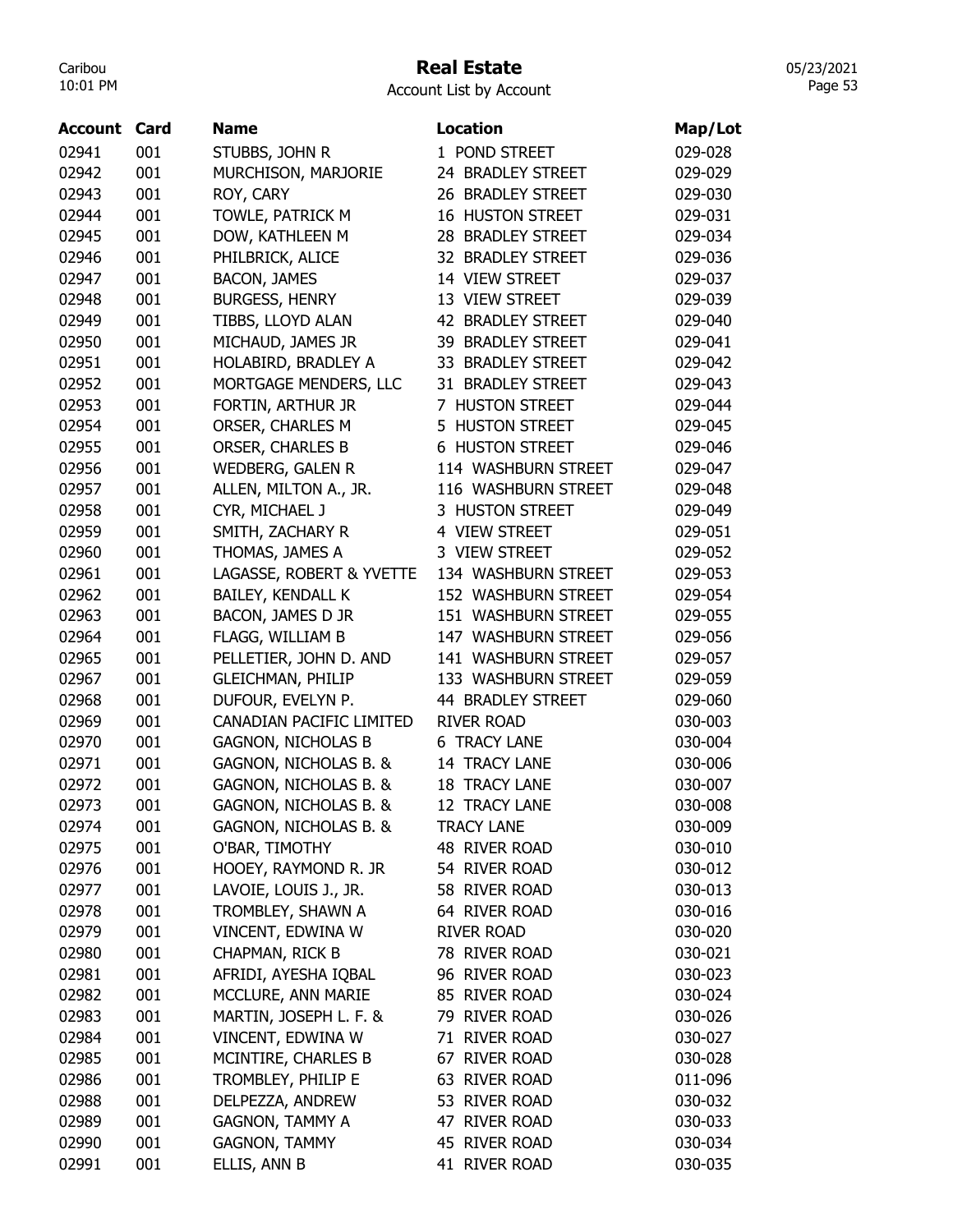# Real Estate

05/23/2021 Page 54

| <b>Account Card</b> |     | <b>Name</b>                                  | Location               | Map/Lot    |
|---------------------|-----|----------------------------------------------|------------------------|------------|
| 02992               | 001 | CARSTENSEN, ANN B                            | 37 RIVER ROAD          | 030-036    |
| 02993               | 001 | ROYAL RIVER, LLC                             | 35 RIVER ROAD          | 030-037    |
| 02994               | 001 | BROWN, DARRYL G JR                           | 103 WATER STREET       | 030-039    |
| 02995               | 001 | SWCE HOLDINGS, LLC                           | 91 WATER STREET        | 030-040    |
| 02996               | 001 | THERIAULT, LIONEL INC.                       | <b>WATER STREET</b>    | 030-041    |
| 02997               | 001 | CARIBOU UTILITIES DISTRICT WATER STREET      |                        | 030-042    |
| 02999               | 001 | SEARLES, SCOTT                               | <b>4 SEARLES DRIVE</b> | 030-052    |
| 03000               | 001 | SEARLES, SCOTT                               | 7 SEARLES DRIVE        | 030-053    |
| 03001               | 001 | CARIBOU UTILITIES DISTRICT LYNDON STREET     |                        | 030-053-ON |
| 03002               | 001 | SEARLES, SCOTT                               | <b>LYNDON STREET</b>   | 030-053-A  |
| 03003               | 001 | SEARLES, KELLI L                             | <b>SEARLES DRIVE</b>   | 030-054    |
| 03004               | 001 | SEARLES, WENDELL                             | 3 SEARLES DRIVE        | 030-055    |
| 03005               | 001 | COUNTY FEDERAL CREDIT                        | 16 LOWER LYNDON ST     | 030-056    |
| 03007               | 001 | ZERNICKE, KENNETH - DEC                      | 5 LOWER LYNDON ST      | 030-059    |
| 03008               | 001 | SLEEPER, JOSEPH M.II, DAVID 99 LYNDON STREET |                        | 030-060    |
| 03009               | 001 | SLEEPER, JOSEPH & SONS,                      | 2 MAPLE AVENUE         | 030-063    |
| 03010               | 001 | PELLETIER, HERMAN                            | 6 MAPLE AVENUE         | 030-065    |
| 03011               | 001 | PELLETIER, HERMAN R                          | 10 MAPLE AVENUE        | 030-066    |
| 03012               | 001 | JONES, WILLIAM J                             | 12 MAPLE AVENUE        | 030-067    |
| 03013               | 001 | DUMOND, NICHOLAS P. &                        | 14 MAPLE AVENUE        | 030-068    |
| 03014               | 001 | SLEEPER, JOSEPH M.II, DAVID 88 LYNDON STREET |                        | 030-074    |
| 03015               | 001 | SLEEPER, JOSEPH AND SONS,                    | 2 BELL LANE            | 030-075    |
| 03016               | 001 | CARIBOU UTILITIES DISTRICT CROSS ROAD        |                        | 030-075-ON |
| 03017               | 001 | BELL, CECILE P                               | 6 BELL LANE            | 030-077    |
| 03018               | 001 | SMITH, BRANDON S                             | 10 BELL LANE           | 030-079    |
| 03019               | 001 | MILLER, PHILIP EZRA                          | 61 WATER STREET        | 030-080    |
| 03020               | 001 | ANHI, LLC                                    | 84 WATER STREET        | 030-085    |
| 03021               | 001 | THERIAULT, NORMAN L                          | 5 ELM STREET           | 030-092    |
| 03022               | 001 | THERIAULT, NORMAN L                          | 3 ELM STREET           | 030-093    |
| 03023               | 001 | WILLEY, RICKY L                              | 1 ELM STREET           | 030-094    |
| 03024               | 001 | FELIX, ROGER A JR                            | 37 FENDERSON STREET    | 030-095    |
| 03025               | 001 | MICHAUD, NICKY L                             | 33 FENDERSON STREET    | 030-095-A  |
| 03026               | 001 | ROYALL, INC.                                 | 31 FENDERSON STREET    | 030-095-B  |
| 03027               | 001 | THERIAULT, JESSE D                           | 27 FENDERSON STREET    | 030-095-C  |
| 03028               | 001 | JARVIS, JACQUELINE                           | 20 FENDERSON STREET    | 030-096    |
| 03030               | 001 | GEHRING, WILLIAM C                           | 32 FENDERSON STREET    | 030-098    |
| 03031               | 001 | RIDGE RUNNERS REALTY                         | 42 FENDERSON STREET    | 030-099    |
| 03032               | 001 | IRON CLAD PROPERTIES, LLC                    | 23 PLEASANT STREET     | 030-100    |
| 03033               | 001 | MCGARY, DEBORAH L. -                         | 19 PLEASANT STREET     | 030-101    |
| 03034               | 001 | <b>GAGNON, ANGELA</b>                        | 15 SMITH STREET        | 030-102    |
| 03035               | 001 | THERIAULT, RICKY J                           | 11 SMITH STREET        | 030-103    |
| 03036               | 001 | CYR, JAMES A                                 | 9 SMITH STREET         | 030-104    |
| 03037               | 001 | MARTIN, JOHN L - LIFE                        | 10 SMITH STREET        | 030-105    |
| 03038               | 001 | JOHNSTON, CYNTHIA A                          | 12 SMITH STREET        | 030-106    |
| 03039               | 001 | OLD IRON INN B & B, LLC                      | 14 SMITH STREET        | 030-107    |
| 03040               | 001 | THIBODEAU, GARY                              | 18 SMITH STREET        | 030-108    |
| 03041               | 001 | WILLEY, P.L. PROPERTIES,                     | 13 PLEASANT STREET     | 030-109    |
| 03042               | 001 | S & B FOX PROPERTIES, LLC                    | 9 PLEASANT STREET      | 030-110    |
| 03043               | 001 | GALLAGHER, GEORGE III                        | 7 PLEASANT STREET      | 030-111    |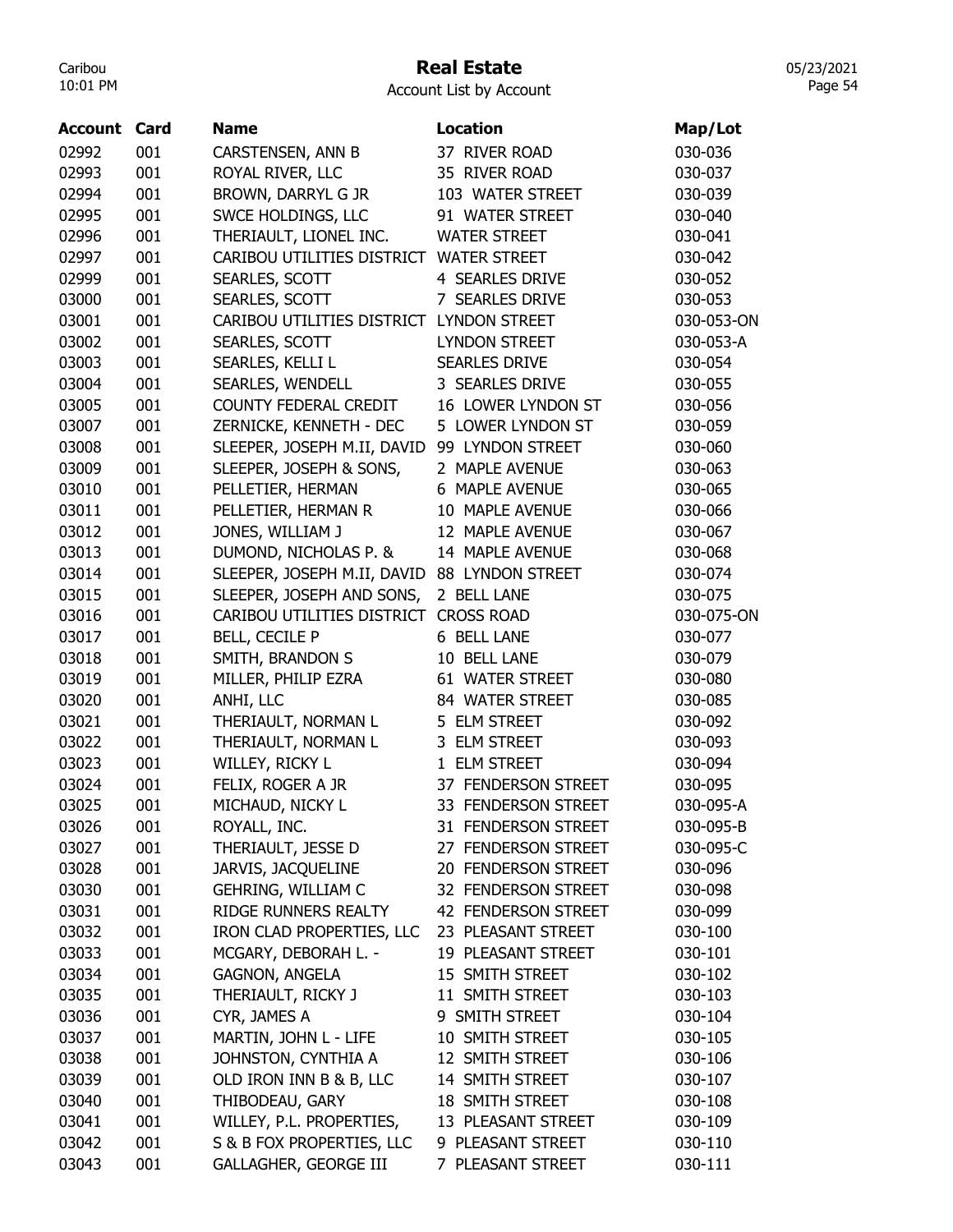## Real Estate

05/23/2021 Page 55

| <b>Account Card</b> |     | <b>Name</b>                    | Location                  | Map/Lot    |
|---------------------|-----|--------------------------------|---------------------------|------------|
| 03044               | 001 | IRON CLAD PROPERTIES, LLC      | 169 HIGH STREET           | 030-112    |
| 03045               | 001 | OLD IRON INN B & B, LLC        | 155 HIGH STREET           | 030-113    |
| 03046               | 001 | IRON CLAD PROPERTIES, LLC      | 147 HIGH STREET           | 030-114    |
| 03047               | 001 | REGIONAL SCHOOL UNIT NO.       | 11 GLENN STREET           | 030-115    |
| 03048               | 001 | <b>KEY BANK OF MAINE</b>       | 144 HIGH STREET           | 030-117    |
| 03049               | 001 | MAHONEY, GRAYDON M             | 154 HIGH STREET           | 030-118    |
| 03050               | 001 | LIBBY, MICHELLE L              | 160 HIGH STREET           | 030-119    |
| 03051               | 001 | BEAULIEU, MABLE A              | 168 HIGH STREET           | 030-120    |
| 03052               | 001 | TARR, TERRY A                  | 172 HIGH STREET           | 030-121    |
| 03053               | 001 | MICLETTE, JERRY L              | 12 BENNETT DRIVE          | 030-123    |
| 03054               | 001 | <b>BOUCHER, HARRY &amp;</b>    | 14 BENNETT DRIVE          | 030-124    |
| 03055               | 001 | OLSON, VANESSA P               | 5 BENNETT DRIVE           | 030-125    |
| 03057               | 001 | ADAMS, KEVIN L., SR.           | 196 HIGH STREET           | 030-127    |
| 03058               | 001 | SETH PENN PROPERTIES, LLC      | 198 HIGH STREET           | 030-128    |
| 03059               | 001 | GAHAGAN, KIM S                 | 15 SOUTH PARK STREET      | 030-129    |
| 03060               | 001 | EVERETT, BARBARA I             | <b>HIGH STREET</b>        | 030-136    |
| 03061               | 001 | LUSARDI, LINDA M               | 7 BARRETT AVENUE          | 030-140    |
| 03063               | 001 | AKERSON, JOHN W - DEV          | 185 HIGH STREET           | 030-142    |
| 03064               | 001 | ROBERTSON, JEFFREY             | 181 HIGH STREET           | 030-143    |
| 03065               | 001 | ROBERTSON, JEFFREY J           | 2 PLEASANT STREET         | 030-144    |
| 03066               | 001 | ROBERTSON, JEFFREY J           | 6 PLEASANT STREET         | 030-145    |
| 03067               | 001 | ROBERTSON, JUDITH A            | 8 PLEASANT STREET         | 030-146    |
| 03069               | 001 | HOBBS, CHRISTEN TRUSTEE        | <b>18 PLEASANT STREET</b> | 030-148    |
| 03070               | 001 | IRON CLAD PROPERTIES, LLC      | 24 PLEASANT STREET        | 030-149    |
| 03071               | 001 | CALVE, ADAM J                  | 6 ELM STREET              | 030-150    |
| 03072               | 001 | PIONEER REALTY, LLC            | <b>LIMESTONE STREET</b>   | 030-162    |
| 03073               | 001 | HALFWAY HOME PET RESCUE,       | 40 BROADWAY STREET        | 030-162-ON |
| 03080               | 001 | <b>BJJ POWERS ENTERPRISES,</b> | 20 ELM STREET             | 030-162-A  |
| 03081               | 001 | THERIAULT, LIONEL INC.         | 47 BROADWAY STREET        | 030-163-A  |
| 03083               | 001 | DEAD RIVER COMPANY             | 104 WATER STREET          | 030-163-D  |
| 03084               | 001 | THERIAULT, LIONEL INC.         | 96 WATER STREET           | 030-164    |
| 03085               | 001 | RENO'S PIZZA HOUSE, INC.       | 113 SWEDEN STREET         | 031-001    |
| 03086               | 001 | HUNT, BARBARA A                | 105 SWEDEN STREET         | 031-002    |
| 03087               | 001 | <b>GRAY MEMORIAL METHODIST</b> | 2 PROSPECT STREET         | 031-003    |
| 03088               | 001 | <b>GRAY MEMORIAL METHODIST</b> | 8 PROSPECT STREET         | 031-003-A  |
| 03089               | 001 | <b>BESSIE GRAY MEMORIAL</b>    | 12 PROSPECT STREET        | 031-004    |
| 03090               | 001 | JACKSON, HAMPTON R             | 52 COLLINS STREET         | 031-006    |
| 03091               | 001 | HECKERD, JOSHUA L              | 58 COLLINS STREET         | 031-007    |
| 03092               | 001 | EVANS, RITA M - DEV            | 46 COLLINS STREET         | 031-008    |
| 03093               | 001 | BARRETTO, JOHN                 | 15 PROSPECT STREET        | 031-009    |
| 03094               | 001 | A PLACE FOR ME, LLC            | 83 HERSCHEL STREET        | 031-010    |
| 03095               | 001 | <b>CITY OF CARIBOU</b>         | <b>HERSCHEL STREET</b>    | 031-011    |
| 03096               | 001 | WARDWELL SERVICE, INC.         | 55 HERSCHEL STREET        | 031-012    |
| 03097               | 001 | LEAVITT, DORA M                | 53 HERSCHEL STREET        | 031-013    |
| 03098               | 001 | <b>GREENIER INC.</b>           | 49 HERSCHEL STREET        | 031-014    |
| 03099               | 001 | CHAPMAN, RAELEEN M             | 41 HERSCHEL STREET        | 031-015    |
| 03100               | 001 | SMALL, CRAIG K                 | 37 HERSCHEL STREET        | 031-016    |
| 03101               | 001 | <b>COUNTRY FARMS</b>           | 31 HERSCHEL STREET        | 031-017    |
| 03102               | 001 | TOWNVIEW ESTATES, LLC          | <b>HERSCHEL STREET</b>    | 031-018    |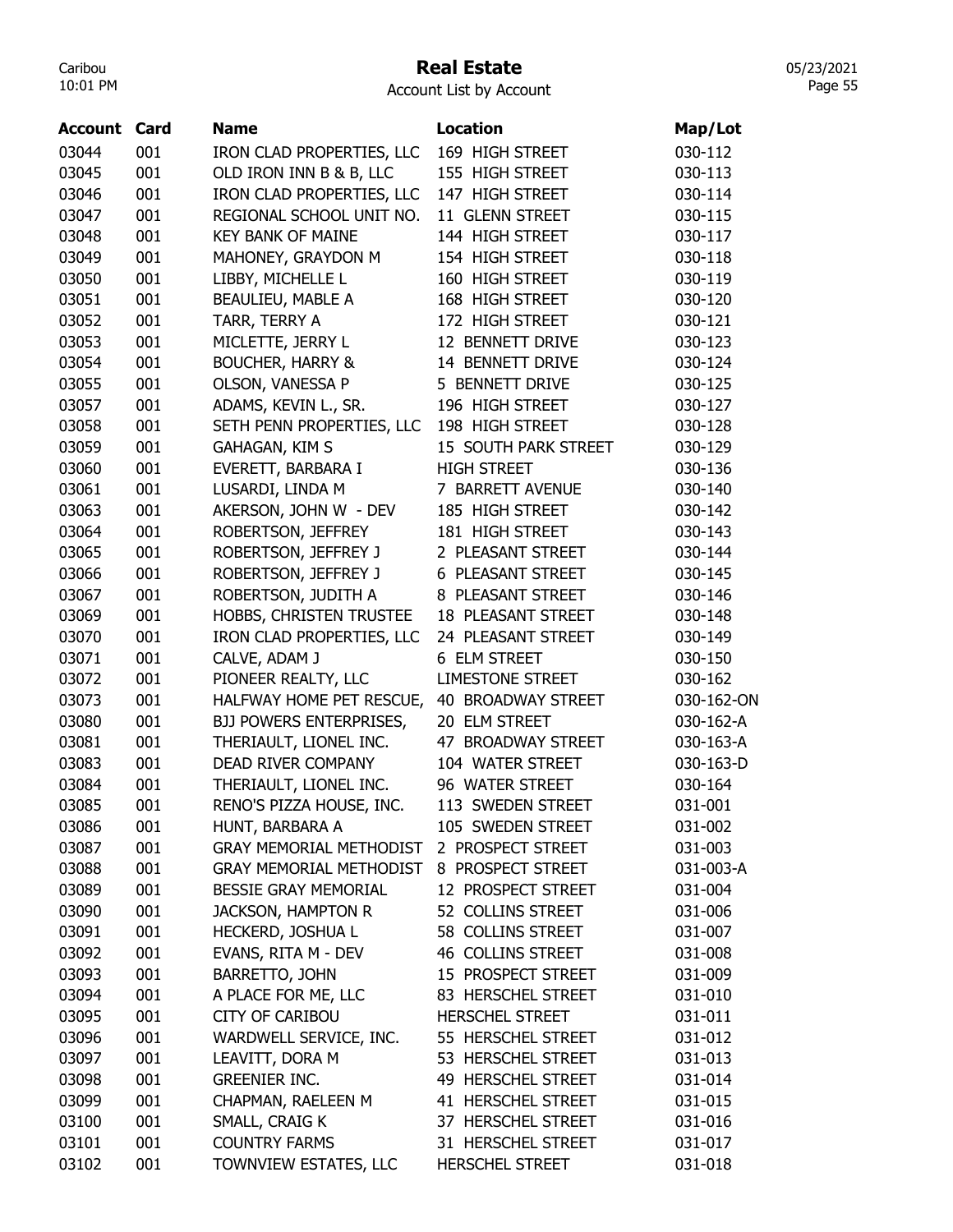#### Real Estate

Account List by Account

| Account | Card | <b>Name</b>                                     | <b>Location</b>                      | Map/Lot   |
|---------|------|-------------------------------------------------|--------------------------------------|-----------|
| 03103   | 001  | TOWNVIEW ESTATES, LLC                           | 712 MAIN STREET                      | 031-019   |
| 03104   | 001  | DUFOUR, KENNETH C                               | 16 COLLINS STREET                    | 031-020   |
| 03105   | 001  | DUFOUR, KENNETH C                               | 20 COLLINS STREET                    | 031-021   |
| 03106   | 001  | ST. PETER, GRIFFIN W.                           | 22 COLLINS STREET                    | 031-022   |
| 03107   | 001  | COLLINS, JAMES P. & AMY M.                      | 30 COLLINS STREET                    | 031-023   |
| 03108   | 001  | <b>CITY OF CARIBOU</b>                          | 34 COLLINS STREET                    | 031-024   |
| 03109   | 001  | COLLINS, JAMES P. & AMY M.                      | 38 COLLINS STREET                    | 031-025   |
| 03111   | 001  | RAYMOND, MARLA                                  | 7 PROSPECT STREET                    | 031-027   |
| 03112   | 001  | RAYMOND, GARY                                   | 81 SWEDEN STREET                     | 031-028   |
| 03113   | 001  | MAHONEY, GRAYDON                                | 82 HERSCHEL STREET                   | 031-029   |
| 03114   | 001  | BACON, JAMES D JR                               | 73 SWEDEN STREET                     | 031-030   |
| 03115   | 001  | AMERICAN LEGION                                 | <b>HERSCHEL STREET</b>               | 031-031   |
| 03116   | 001  | AMERICAN LEGION                                 | 67 SWEDEN STREET                     | 031-031-A |
| 03117   | 001  | CASSIDY HOLDINGS LLC                            | 63 SWEDEN STREET                     | 031-032   |
| 03118   | 001  | SLEEPER, JOSEPH M. AND                          | 57 SWEDEN STREET                     | 031-033   |
| 03120   | 001  | UNITED STATES OF AMERICA                        | 41 SWEDEN STREET                     | 031-035   |
| 03121   | 001  | <b>CITY OF CARIBOU</b>                          | <b>MAIN STREET</b>                   | 031-039   |
| 03122   | 001  |                                                 | 25 SWEDEN STREET                     | 031-040-A |
| 03123   | 001  | PEABODY, F.A., COMPANY<br>CSS DEVELOPMENT, INC. | 25 SWEDEN STREET                     | 031-040-B |
| 03124   | 001  | CSS DEVELOPMENT, INC.                           | 25 SWEDEN STREET                     | 031-040-C |
| 03125   | 001  |                                                 |                                      | 031-040-D |
|         | 001  | CSS DEVELOPMENT, INC.                           | 25 SWEDEN STREET<br>15 SWEDEN STREET | 031-044-G |
| 03128   |      | DUPLESSIE, SEAN A                               |                                      |           |
| 03129   | 001  | TD BANK, N.A.                                   | 14 SWEDEN STREET                     | 031-057   |
| 03130   | 001  | FOURTEEN SWEDEN, LLC                            | 14 SWEDEN STREET                     | 031-058   |
| 03131   | 001  | PAVEN ENTERPRISES, INC.                         | 24 SWEDEN STREET                     | 031-059   |
| 03132   | 001  | <b>CITY OF CARIBOU</b>                          | <b>HATCH DRIVE</b>                   | 031-060   |
| 03133   | 001  | JOHNSON, CHRISTIAN                              | 40 SWEDEN STREET                     | 031-063   |
| 03134   | 001  | FULLER, WILLIAM                                 | 42 SWEDEN STREET                     | 031-064   |
| 03136   | 001  | <b>VIKING GROUP, LLC</b>                        | 52 SWEDEN STREET                     | 031-066   |
| 03137   | 001  | LEVESQUE, DAVID A                               | 56 SWEDEN STREET                     | 031-067   |
| 03138   | 001  | SMITH, DIANE AND SCOTT CO                       | 60 SWEDEN STREET                     | 031-068   |
| 03140   | 001  | DOW THEATER CO., LLC                            | 66 SWEDEN STREET                     | 031-070   |
| 03141   | 001  | KIEFFER, ROBERT J                               | 40 HATCH DRIVE                       | 031-070-A |
| 03142   | 001  | CSS DEVELOPMENT, INC.                           | 88 SWEDEN STREET                     | 031-072   |
| 03143   | 001  | ANDERSON, CARL S                                | 98 SWEDEN STREET                     | 031-073   |
| 03144   | 001  | CARIBOU PENTECOSTAL                             | 104 SWEDEN STREET                    | 031-074   |
| 03145   | 001  | CARIBOU PENTECOSTAL                             | 116 SWEDEN STREET                    | 031-076   |
| 03146   | 001  | CARIBOU PENTECOSTAL                             | <b>6 SUMMER STREET</b>               | 031-076-A |
| 03149   | 001  | ST. PETER, PHILIP J                             | 7 HATCH DRIVE                        | 031-084   |
| 03151   | 001  | <b>CITY OF CARIBOU</b>                          | <b>HATCH DRIVE</b>                   | 031-090   |
| 03152   | 001  | VAUGHN REALTY, INC.                             | 43 HATCH DRIVE                       | 031-093   |
| 03153   | 001  | COLLINS, S.W. INC.                              | 41 HATCH DRIVE                       | 031-094   |
| 03155   | 001  | PIONEER REALTY, LLC                             | <b>HATCH DRIVE</b>                   | 031-097   |
| 03156   | 001  | HANSON, MICHELLE                                | <b>6 CENTER STREET</b>               | 031-099   |
| 03157   | 001  | COLLINS, S.W. COMPANY,                          | 12 STEVENS STREET                    | 031-100   |
| 03159   | 001  | COLLINS, S. W. COMPANY,                         | 2 WASHBURN STREET                    | 031-103   |
| 03160   | 001  | CITY OF CARIBOU                                 | <b>COLLINS POND</b>                  | 031-103-A |
| 03161   | 001  | PIONEER REALTY, LLC                             | 22 WASHBURN STREET                   | 031-105   |
| 03162   | 001  | LOGGANS, DONALD H                               | 28 WASHBURN STREET                   | 031-106   |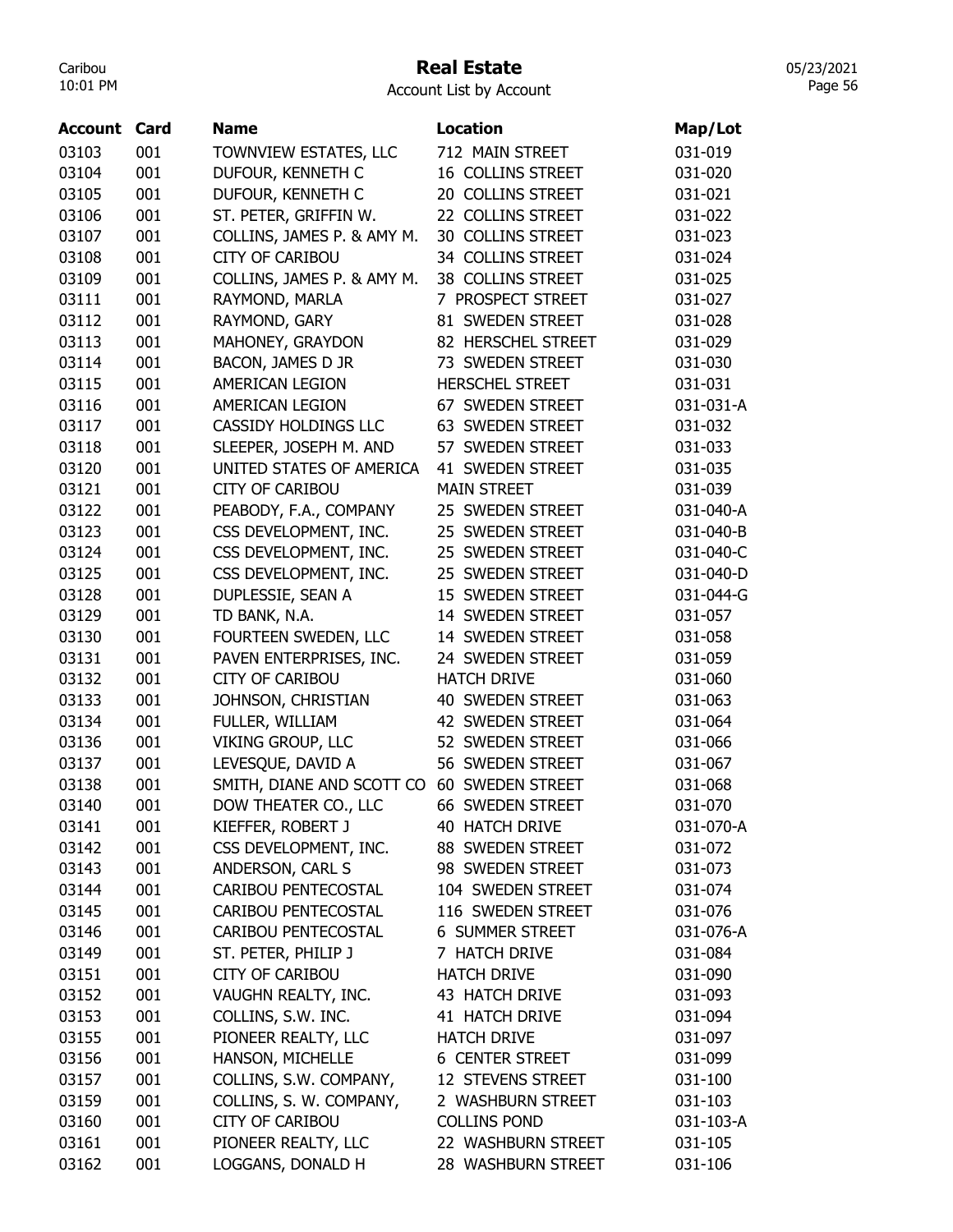#### Real Estate

05/23/2021 Page 57

| <b>Account Card</b> |     | <b>Name</b>                                | <b>Location</b>           | Map/Lot   |
|---------------------|-----|--------------------------------------------|---------------------------|-----------|
| 03163               | 001 | SHELDON, ROBERT                            | 30 WASHBURN STREET        | 031-107   |
| 03164               | 001 | LABBE, WILBUR G                            | 34 WASHBURN STREET        | 031-108   |
| 03165               | 001 | <b>CITY OF CARIBOU</b>                     | <b>MAIN STREET</b>        | 031-109   |
| 03166               | 001 | <b>CITY OF CARIBOU</b>                     | 30 HIGH STREET            | 031-110   |
| 03167               | 001 | <b>BOUCH CORPORATION</b>                   | 42 HIGH STREET            | 031-111   |
| 03168               | 001 | UNITED BAPTIST CHURCH OF                   | 74 HIGH STREET            | 031-112   |
| 03169               | 001 | UNITED BAPTIST CHURCH OF                   | <b>HIGH STREET</b>        | 031-113   |
| 03171               | 001 | HANNAFORD BROS. CO., LLC                   | 114 HIGH STREET           | 031-116   |
| 03172               | 001 | HANNAFORD BROS. CO., LLC                   | 124 HIGH STREET           | 031-117   |
| 03173               | 001 | SCOTT, STEVEN S                            | 128 HIGH STREET           | 031-118   |
| 03174               | 001 | SCOTT, STEVEN S                            | 128 HIGH STREET           | 031-118-A |
| 03175               | 001 | BEAUSOLEIL, ARMAND R -                     | 136 HIGH STREET           | 031-119   |
| 03176               | 001 | GOODALE, JULIA A                           | 8 GLENN STREET            | 031-120   |
| 03177               | 001 | SMART, ALICE R                             | 12 GLENN STREET           | 031-121   |
| 03178               | 001 | SOLMAN, RICHARD D                          | 713 MAIN STREET           | 031-123   |
| 03179               | 001 | SOLMAN, RICHARD D                          | 709 MAIN STREET           | 031-123-A |
| 03180               | 001 | JEAN, ANTHONY N                            | 6 SMITH STREET            | 031-124   |
| 03181               | 001 | CYR, JAMES A                               | 8 GOLDFRANK DRIVE         | 031-125   |
| 03182               | 001 | DAY, NORINE F                              | 143 HIGH STREET           | 031-126   |
| 03183               | 001 | HANSON, ALLAN W                            | 135 HIGH STREET           | 031-127   |
| 03184               | 001 | LABBE, WILBER G                            | 137 HIGH STREET           | 031-127-A |
| 03185               | 001 | <b>CITY OF CARIBOU</b>                     | 121 HIGH STREET           | 031-128   |
| 03186               | 001 | <b>CITY OF CARIBOU</b>                     | 111 HIGH STREET           | 031-128-A |
| 03187               | 001 | <b>NORTH RENTALS</b>                       | 101 HIGH STREET           | 031-129   |
| 03188               | 001 | <b>NORTHERN NEW ENGLAND</b>                | 95 HIGH STREET            | 031-130   |
| 03189               | 001 | <b>MAC'S CONVENIENCE</b>                   | 89 HIGH STREET            | 031-131   |
| 03190               | 001 | <b>MAC'S CONVENIENCE</b>                   | 69 HIGH STREET            | 031-132   |
| 03191               | 001 | AROOSTOOK COUNTY                           | 43 HIGH STREET            | 031-135   |
| 03192               | 001 | <b>CITY OF CARIBOU</b>                     | 25 HIGH STREET            | 031-136   |
| 03193               | 001 | <b>CREATIVE CARPENTRY OF</b>               | <b>6 WATER STREET</b>     | 031-141   |
| 03194               | 001 | VIOLETTE, JOHN S                           | 10 WATER STREET           | 031-142-A |
| 03195               | 001 | FERN, ROBERT                               | <b>WATER STREET</b>       | 031-143   |
| 03197               | 001 | MICHAUD, JOYCE - DEV                       | 27 GOLDFRANK DRIVE        | 031-145   |
| 03198               | 001 | <b>CITY OF CARIBOU</b>                     | <b>WATER STREET</b>       | 031-147   |
| 03201               | 001 | KIDNEY, PETER D                            | <b>18 GOLDFRANK DRIVE</b> | 031-150   |
| 03202               | 001 | THOMPSON, DANA L                           | <b>GOLDFRANK DRIVE</b>    | 031-151   |
| 03203               | 001 | DOAK, RICKY L                              | 28 GOLDFRANK DRIVE        | 031-152   |
| 03204               | 001 | LAND HO, INC.                              | 17 FENDERSON STREET       | 031-153   |
| 03205               | 001 | RACCHUMI, SOPHIA & DANIEL FENDERSON STREET |                           | 031-154   |
| 03206               | 001 | NASH, MATTHEW A                            | 51 WATER STREET           | 031-155   |
| 03207               | 001 | LEWIS, MICHAEL F                           | 49 WATER STREET           | 031-156   |
| 03208               | 001 | <b>CITY OF CARIBOU</b>                     | 41 WATER STREET           | 031-157   |
| 03209               | 001 | <b>CURRIER, CHRISTOPHER</b>                | <b>WATER STREET</b>       | 031-157-A |
|                     |     |                                            |                           |           |
| 03210               | 001 | WILLEY RENTALS, LLC                        | <b>WATER STREET</b>       | 031-169   |
| 03211               | 001 | WILLEY RENTALS, LLC                        | <b>WATER STREET</b>       | 031-169-A |
| 03212               | 001 | WILLEY RENTALS, LLC                        | 9 WATER STREET            | 031-170   |
| 03213               | 001 | <b>BICKFORD, BRIAN</b>                     | 7 WATER STREET            | 031-171   |
| 03214               | 001 | <b>GAGNON, ANGELA C</b>                    | 3 WATER STREET            | 031-172   |
| 03215               | 001 | FERN, ROBERT F                             | 1 WATER STREET            | 031-173   |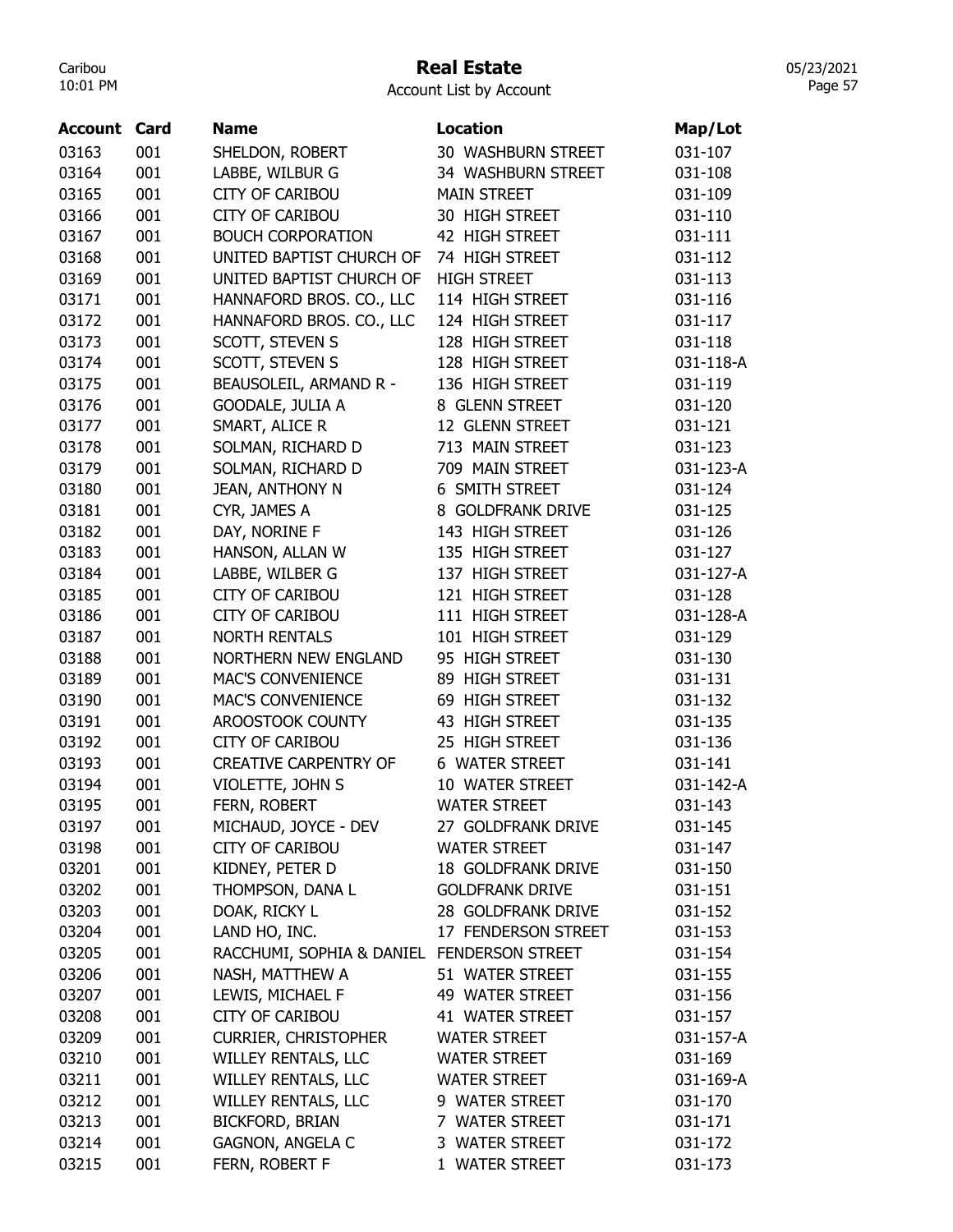## Real Estate

Account List by Account

| <b>Account Card</b> |     | <b>Name</b>                               | <b>Location</b>          | Map/Lot    |
|---------------------|-----|-------------------------------------------|--------------------------|------------|
| 03216               | 001 | FERN, ROBERT F                            | 683 MAIN STREET          | 031-174    |
| 03217               | 001 | BELANGER, WAYNE P                         | 677 MAIN STREET          | 031-175    |
| 03218               | 001 | CARIBOU UTILITIES DISTRICT                | <b>MAIN STREET</b>       | 031-175-ON |
| 03219               | 001 | BELANGER, WAYNE P                         | 669 MAIN STREET          | 031-177    |
| 03220               | 001 | <b>GAGNON'S RENTAL</b>                    | 4 LYNDON STREET          | 031-178    |
| 03221               | 001 | FERN, ROBERT F                            | 10 LYNDON STREET         | 031-179    |
| 03222               | 001 | <b>LYNDON HEIGHTS</b>                     | 14 LYNDON STREET         | 031-180    |
| 03223               | 001 | L & R ASSOCIATES, LLC                     | 20 LYNDON STREET         | 031-181    |
| 03224               | 001 | L & R ASSOCIATES, LLC                     | 34 LYNDON STREET         | 031-183    |
| 03225               | 001 | L & R ASSOCIATES, LLC                     | <b>40 LYNDON STREET</b>  | 031-184    |
| 03226               | 001 | BROWN, DAVID M                            | <b>LYNDON STREET</b>     | 031-186    |
| 03227               | 001 | <b>GAGNON, MICHAEL E</b>                  | <b>30 THOMAS AVENUE</b>  | 031-187    |
| 03228               | 001 | L & R ASSOCIATES, LLC                     | 34 THOMAS AVENUE         | 031-188    |
| 03229               | 001 | NORSWORTHY, ROBERT A                      | 3 MAPLE AVENUE           | 031-189    |
| 03230               | 001 | <b>GABRIEL, IDOWU J</b>                   | 32 THOMAS AVENUE         | 031-190    |
| 03231               | 001 | MAHONEY, GRAYDON                          | 2 JEFFERSON STREET       | 031-191    |
| 03232               | 001 | NEWELL, LAWRENCE H                        | <b>63 LYNDON STREET</b>  | 031-192    |
| 03233               | 001 | NEWELL, LAWRENCE H                        | 6 JEFFERSON STREET       | 031-193    |
| 03234               | 001 | JOHNSON, CHRISTIAN JD                     | 10 JEFFERSON STREET      | 031-194    |
| 03235               | 001 | LERCH, SCOTT CHARLES                      | 26 THOMAS AVENUE         | 031-195    |
| 03236               | 001 | WILLEY, BENJAMIN M                        | <b>18 THOMAS AVENUE</b>  | 031-196    |
| 03237               | 001 | TARR, RANDY L                             | 20 THOMAS AVENUE         | 031-197    |
| 03238               | 001 | <b>LYNDON HEIGHTS</b>                     | 33 LYNDON STREET         | 031-198    |
| 03239               | 001 | <b>WILLEY RENTALS, LLC</b>                | 21 LYNDON STREET         | 031-198-A  |
| 03240               | 001 | CORRIVEAU, DANNY                          | 12 THOMAS AVENUE         | 031-198-C  |
| 03241               | 001 | <b>VETERANS MEMORIAL PARK</b>             | <b>MAIN STREET</b>       | 031-199    |
| 03242               | 001 | <b>CITY OF CARIBOU</b>                    | 657 MAIN STREET          | 031-200    |
| 03243               | 001 | ELF PROPERTIES, LLC                       | 653 MAIN STREET          | 031-201    |
| 03244               | 001 | MAIN STREET ASSOCIATES,                   | 647 MAIN STREET          | 031-203    |
| 03245               | 001 | LAGASSE, JAMES E                          | 4 THOMAS AVENUE          | 031-204    |
| 03246               | 001 | VANIER, JOHN - DEV                        | 8 THOMAS AVENUE          | 031-205    |
| 03248               | 001 | KAROD, JOHN W                             | 644 MAIN STREET          | 031-207    |
| 03249               | 001 | MERRILL, JOHN                             | 12 ROBERTS STREET        | 031-208    |
| 03250               | 001 | MILLER, PHILIP M II                       | 6 COLUMBUS AVENUE        | 031-208-A  |
| 03251               | 001 | AROOSTOOK MENTAL HEALTH 5 COLUMBUS AVENUE |                          | 031-209    |
| 03252               | 001 | CHAMBERLAIN, SHELLY A                     | 1 COLUMBUS AVENUE        | 031-210    |
| 03253               | 001 | MCINTYRE, DAVID M                         | 22 ROBERTS STREET        | 031-211    |
| 03254               | 001 | DEVEAU, PETER                             | 28 ROBERTS STREET        | 031-212    |
| 03255               | 001 | DEVEAU, PETER G                           | 28 ROBERTS STREET        | 031-213    |
| 03256               | 001 | SANDSTROM, JESSE S                        | <b>30 ROBERTS STREET</b> | 031-214    |
| 03257               | 001 | <b>BELANGER, TAMMY</b>                    | 32 ROBERTS STREET        | 031-215    |
| 03258               | 001 | THERIAULT, GREGORY J                      | 34 ROBERTS STREET        | 031-216    |
| 03259               | 001 | THERIAULT, GREGORY J                      | 36 ROBERTS STREET        | 031-217    |
| 03260               | 001 | <b>BROWN, RICHARD E</b>                   | 38 ROBERTS STREET        | 031-218    |
| 03261               | 001 | <b>MILL PARK</b>                          | 36 CARIBOU STREET        | 031-220    |
| 03262               | 001 | SIFTON, ROBERT P                          | 35 ROBERTS STREET        | 031-228    |
| 03263               | 001 | CARIBOU UTILITIES DISTRICT CARIBOU STREET |                          | 031-228-A  |
| 03264               | 001 | <b>BOUTOT, ARMOND Z</b>                   | 23 ROBERTS STREET        | 031-231    |
| 03265               | 001 | WILLETTE, RYAN J                          | 2 MYRTLE STREET          | 031-232    |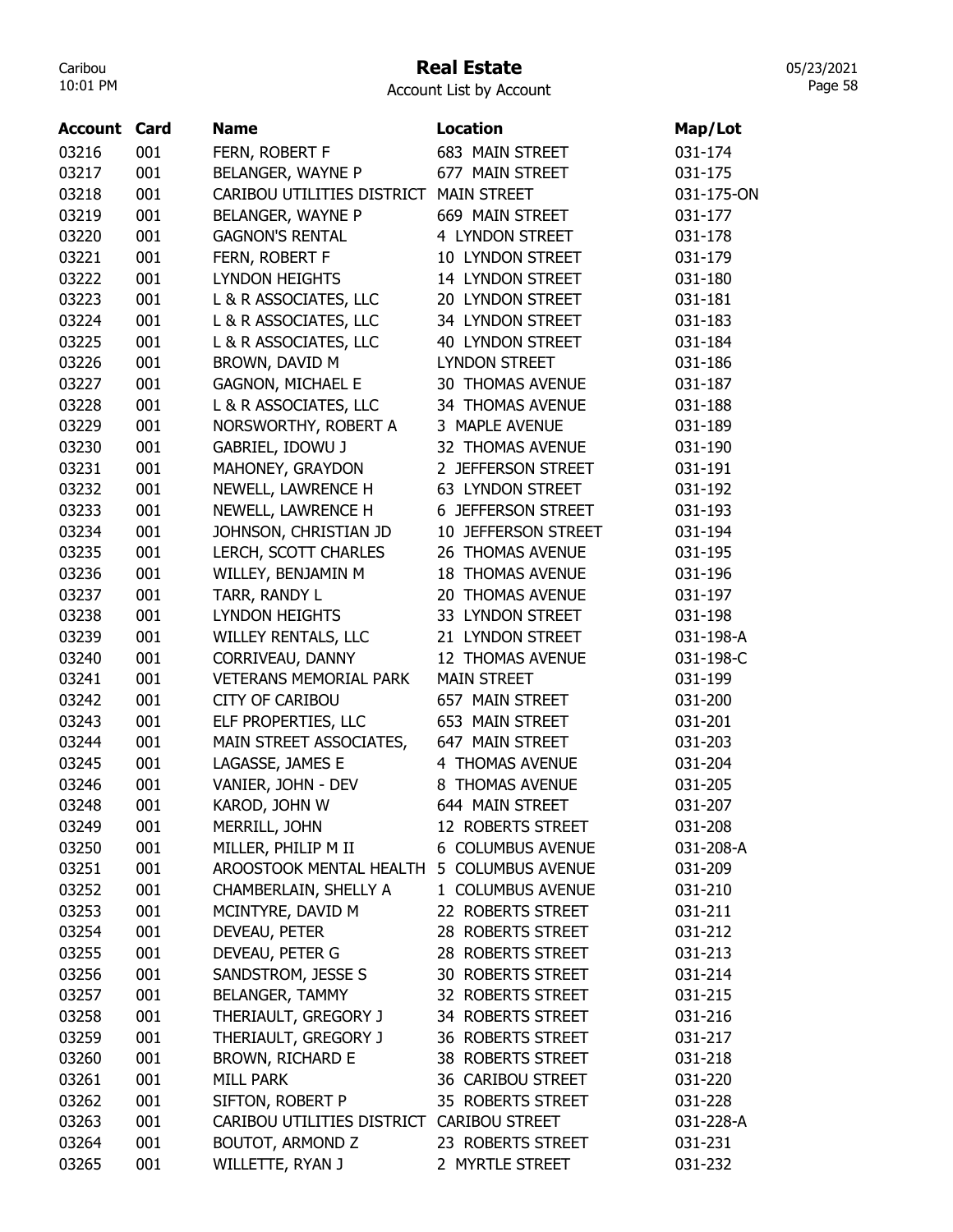# Real Estate

|  |  | Account List by Account |
|--|--|-------------------------|
|--|--|-------------------------|

| 03266<br>001<br><b>MILL PARK</b><br>10 CARIBOU STREET<br>031-235<br>001<br>03267<br><b>CITY OF CARIBOU</b><br>27 CARIBOU STREET<br>031-250<br>03268<br>001<br>ALLEN, MICHAEL K<br>20 MYRTLE STREET<br>031-251<br>03269<br>001<br>COLLINS, S. W. COMPANY<br><b>GROVE STREET</b><br>031-254<br>03270<br>001<br>LOGGANS, DANIEL L<br><b>GROVE STREET</b><br>031-256<br>001<br>03271<br><b>BOUCHARD, BRIAN J</b><br>10 GROVE STREET<br>031-257<br>03272<br>001<br><b>J &amp; S CONSTRUCTION, LLC</b><br>8 GROVE STREET<br>031-257-A<br>03273<br>001<br>PHILBRICK, MARCUS<br>12 GROVE STREET<br>031-258<br>03274<br>001<br>FACILITIES INCORPORATED<br><b>18 GROVE STREET</b><br>031-259<br>001<br>03275<br>WHITMORE, SHERRY LYN<br>11 MYRTLE STREET<br>031-261<br>03276<br>001<br>WILLEY RENTALS, LLC<br>7 MYRTLE STREET<br>031-262<br>001<br>3 MYRTLE STREET<br>03277<br>VIRTANEN, DONNA M<br>031-262-A<br>001<br>03279<br>HOLMES, KEVIN L<br>11 ROBERTS STREET<br>031-264<br>001<br>HOLMES, KEVIN L<br>03280<br>7 ROBERTS STREET<br>031-265<br>03281<br>001<br><b>NORTHERN NEW ENGLAND</b><br>650 MAIN STREET<br>031-266<br>001<br>658 MAIN STREET<br>03282<br><b>GAGNON'S RENTAL</b><br>031-267<br>03283<br>001<br>SANFACON, GALEN G<br>664 MAIN STREET<br>031-268<br>03284<br>001<br>CARON, BEVERLY J. - LIFE<br>668 MAIN STREET<br>031-269<br>03285<br>001<br><b>CULLINS, TERRY S</b><br>2 GROVE STREET<br>031-270<br>001<br>3 GROVE STREET<br>03286<br>LOGGANS, DANIEL L<br>031-271<br>001<br>03287<br><b>CITY OF CARIBOU</b><br>440 MAIN STREET<br>031-272<br>03288<br>001<br><b>CITY OF CARIBOU</b><br><b>688 MAIN STREET</b><br>031-273<br>03289<br>001<br><b>WESTIN, MARK L</b><br>40 WASHBURN STREET<br>032-001<br>03290<br>001<br>BACON, JAMES D<br>44 WASHBURN STREET<br>032-002<br>001<br>03291<br>BROWN, MARY LOU<br><b>48 WASHBURN STREET</b><br>032-003<br>03292<br>001<br>BROWN, MARY LOU<br><b>46 WASHBURN STREET</b><br>032-003-A<br>03293<br>001<br>SAUNDERS, RANSFORD J<br>50 WASHBURN STREET<br>032-004<br>001<br>DAIGLE, DOUGLAS A<br>54 WASHBURN STREET<br>03294<br>032-005<br>001<br>03295<br>HUSTON, STANLEY R<br>60 WASHBURN STREET<br>032-006<br>03296<br>001<br><b>COUNTRY FARMS</b><br>64 WASHBURN STREET<br>032-007<br>03297<br>001<br>N & V PROPERTIES, LLC<br><b>66 WASHBURN STREET</b><br>032-008<br>032-009<br>03298<br>001<br>PELLETIER, RUBY - LIFE<br><b>70 WASHBURN STREET</b><br>001<br>BELANGER, JOHN<br><b>WASHBURN STREET</b><br>032-010<br>03299<br>03300<br>001<br>OFF WASHBURN STREET<br>032-011<br><b>WALKER, MALCOLM</b><br>03301<br>JOHNSTON, GARTH & DEBBIE<br>74 WASHBURN STREET<br>001<br>032-012<br>03302<br>AKERSON, JOHN - DEV<br>76 WASHBURN STREET<br>001<br>032-013<br>03303<br>001<br>80 WASHBURN STREET<br><b>CLAYTON, MARTY</b><br>032-014<br>CITY OF CARIBOU<br>84 WASHBURN STREET<br>03304<br>001<br>032-015<br>001<br>HANSON, ERIK J<br>90 WASHBURN STREET<br>03305<br>032-018<br>001<br>PETERS, DIANE L<br>6 WRIGHT STREET<br>03306<br>032-019<br>001<br>BRAGDON, MACK J<br>03307<br>8 WRIGHT STREET<br>032-020<br>BRAGDON, MACK J<br>2 BRADLEY STREET<br>03308<br>001<br>032-023<br>03310<br>SMITH, RODNEY C<br>6 BRADLEY STREET<br>001<br>032-025<br>03311<br>001<br>10 BRADLEY STREET<br>QUARMYNE, PAUL<br>032-026<br>FRASER, JOHN A<br>03313<br>001<br>15 BRADLEY STREET<br>032-028<br>SMITH, RODNEY C<br>19 BRADLEY STREET<br>03314<br>001<br>032-028-A<br>13 BRADLEY STREET<br>03315<br>001<br>FRASER, JOHN A<br>032-029<br>03316<br>001<br>FRASER, JOHN A<br>11 BRADLEY STREET<br>032-030 | <b>Account Card</b> |     | Name                  | <b>Location</b>  | Map/Lot |
|---------------------------------------------------------------------------------------------------------------------------------------------------------------------------------------------------------------------------------------------------------------------------------------------------------------------------------------------------------------------------------------------------------------------------------------------------------------------------------------------------------------------------------------------------------------------------------------------------------------------------------------------------------------------------------------------------------------------------------------------------------------------------------------------------------------------------------------------------------------------------------------------------------------------------------------------------------------------------------------------------------------------------------------------------------------------------------------------------------------------------------------------------------------------------------------------------------------------------------------------------------------------------------------------------------------------------------------------------------------------------------------------------------------------------------------------------------------------------------------------------------------------------------------------------------------------------------------------------------------------------------------------------------------------------------------------------------------------------------------------------------------------------------------------------------------------------------------------------------------------------------------------------------------------------------------------------------------------------------------------------------------------------------------------------------------------------------------------------------------------------------------------------------------------------------------------------------------------------------------------------------------------------------------------------------------------------------------------------------------------------------------------------------------------------------------------------------------------------------------------------------------------------------------------------------------------------------------------------------------------------------------------------------------------------------------------------------------------------------------------------------------------------------------------------------------------------------------------------------------------------------------------------------------------------------------------------------------------------------------------------------------------------------------------------------------------------------------------------------------------------------------------------------------------------------------------------------------------------------------------------------------------------------------------------------------------------------------------------------------------------------------------------------------------------------------------------------------------------------------------------------------------------------------------------------------|---------------------|-----|-----------------------|------------------|---------|
|                                                                                                                                                                                                                                                                                                                                                                                                                                                                                                                                                                                                                                                                                                                                                                                                                                                                                                                                                                                                                                                                                                                                                                                                                                                                                                                                                                                                                                                                                                                                                                                                                                                                                                                                                                                                                                                                                                                                                                                                                                                                                                                                                                                                                                                                                                                                                                                                                                                                                                                                                                                                                                                                                                                                                                                                                                                                                                                                                                                                                                                                                                                                                                                                                                                                                                                                                                                                                                                                                                                                                               |                     |     |                       |                  |         |
|                                                                                                                                                                                                                                                                                                                                                                                                                                                                                                                                                                                                                                                                                                                                                                                                                                                                                                                                                                                                                                                                                                                                                                                                                                                                                                                                                                                                                                                                                                                                                                                                                                                                                                                                                                                                                                                                                                                                                                                                                                                                                                                                                                                                                                                                                                                                                                                                                                                                                                                                                                                                                                                                                                                                                                                                                                                                                                                                                                                                                                                                                                                                                                                                                                                                                                                                                                                                                                                                                                                                                               |                     |     |                       |                  |         |
|                                                                                                                                                                                                                                                                                                                                                                                                                                                                                                                                                                                                                                                                                                                                                                                                                                                                                                                                                                                                                                                                                                                                                                                                                                                                                                                                                                                                                                                                                                                                                                                                                                                                                                                                                                                                                                                                                                                                                                                                                                                                                                                                                                                                                                                                                                                                                                                                                                                                                                                                                                                                                                                                                                                                                                                                                                                                                                                                                                                                                                                                                                                                                                                                                                                                                                                                                                                                                                                                                                                                                               |                     |     |                       |                  |         |
|                                                                                                                                                                                                                                                                                                                                                                                                                                                                                                                                                                                                                                                                                                                                                                                                                                                                                                                                                                                                                                                                                                                                                                                                                                                                                                                                                                                                                                                                                                                                                                                                                                                                                                                                                                                                                                                                                                                                                                                                                                                                                                                                                                                                                                                                                                                                                                                                                                                                                                                                                                                                                                                                                                                                                                                                                                                                                                                                                                                                                                                                                                                                                                                                                                                                                                                                                                                                                                                                                                                                                               |                     |     |                       |                  |         |
|                                                                                                                                                                                                                                                                                                                                                                                                                                                                                                                                                                                                                                                                                                                                                                                                                                                                                                                                                                                                                                                                                                                                                                                                                                                                                                                                                                                                                                                                                                                                                                                                                                                                                                                                                                                                                                                                                                                                                                                                                                                                                                                                                                                                                                                                                                                                                                                                                                                                                                                                                                                                                                                                                                                                                                                                                                                                                                                                                                                                                                                                                                                                                                                                                                                                                                                                                                                                                                                                                                                                                               |                     |     |                       |                  |         |
|                                                                                                                                                                                                                                                                                                                                                                                                                                                                                                                                                                                                                                                                                                                                                                                                                                                                                                                                                                                                                                                                                                                                                                                                                                                                                                                                                                                                                                                                                                                                                                                                                                                                                                                                                                                                                                                                                                                                                                                                                                                                                                                                                                                                                                                                                                                                                                                                                                                                                                                                                                                                                                                                                                                                                                                                                                                                                                                                                                                                                                                                                                                                                                                                                                                                                                                                                                                                                                                                                                                                                               |                     |     |                       |                  |         |
|                                                                                                                                                                                                                                                                                                                                                                                                                                                                                                                                                                                                                                                                                                                                                                                                                                                                                                                                                                                                                                                                                                                                                                                                                                                                                                                                                                                                                                                                                                                                                                                                                                                                                                                                                                                                                                                                                                                                                                                                                                                                                                                                                                                                                                                                                                                                                                                                                                                                                                                                                                                                                                                                                                                                                                                                                                                                                                                                                                                                                                                                                                                                                                                                                                                                                                                                                                                                                                                                                                                                                               |                     |     |                       |                  |         |
|                                                                                                                                                                                                                                                                                                                                                                                                                                                                                                                                                                                                                                                                                                                                                                                                                                                                                                                                                                                                                                                                                                                                                                                                                                                                                                                                                                                                                                                                                                                                                                                                                                                                                                                                                                                                                                                                                                                                                                                                                                                                                                                                                                                                                                                                                                                                                                                                                                                                                                                                                                                                                                                                                                                                                                                                                                                                                                                                                                                                                                                                                                                                                                                                                                                                                                                                                                                                                                                                                                                                                               |                     |     |                       |                  |         |
|                                                                                                                                                                                                                                                                                                                                                                                                                                                                                                                                                                                                                                                                                                                                                                                                                                                                                                                                                                                                                                                                                                                                                                                                                                                                                                                                                                                                                                                                                                                                                                                                                                                                                                                                                                                                                                                                                                                                                                                                                                                                                                                                                                                                                                                                                                                                                                                                                                                                                                                                                                                                                                                                                                                                                                                                                                                                                                                                                                                                                                                                                                                                                                                                                                                                                                                                                                                                                                                                                                                                                               |                     |     |                       |                  |         |
|                                                                                                                                                                                                                                                                                                                                                                                                                                                                                                                                                                                                                                                                                                                                                                                                                                                                                                                                                                                                                                                                                                                                                                                                                                                                                                                                                                                                                                                                                                                                                                                                                                                                                                                                                                                                                                                                                                                                                                                                                                                                                                                                                                                                                                                                                                                                                                                                                                                                                                                                                                                                                                                                                                                                                                                                                                                                                                                                                                                                                                                                                                                                                                                                                                                                                                                                                                                                                                                                                                                                                               |                     |     |                       |                  |         |
|                                                                                                                                                                                                                                                                                                                                                                                                                                                                                                                                                                                                                                                                                                                                                                                                                                                                                                                                                                                                                                                                                                                                                                                                                                                                                                                                                                                                                                                                                                                                                                                                                                                                                                                                                                                                                                                                                                                                                                                                                                                                                                                                                                                                                                                                                                                                                                                                                                                                                                                                                                                                                                                                                                                                                                                                                                                                                                                                                                                                                                                                                                                                                                                                                                                                                                                                                                                                                                                                                                                                                               |                     |     |                       |                  |         |
|                                                                                                                                                                                                                                                                                                                                                                                                                                                                                                                                                                                                                                                                                                                                                                                                                                                                                                                                                                                                                                                                                                                                                                                                                                                                                                                                                                                                                                                                                                                                                                                                                                                                                                                                                                                                                                                                                                                                                                                                                                                                                                                                                                                                                                                                                                                                                                                                                                                                                                                                                                                                                                                                                                                                                                                                                                                                                                                                                                                                                                                                                                                                                                                                                                                                                                                                                                                                                                                                                                                                                               |                     |     |                       |                  |         |
|                                                                                                                                                                                                                                                                                                                                                                                                                                                                                                                                                                                                                                                                                                                                                                                                                                                                                                                                                                                                                                                                                                                                                                                                                                                                                                                                                                                                                                                                                                                                                                                                                                                                                                                                                                                                                                                                                                                                                                                                                                                                                                                                                                                                                                                                                                                                                                                                                                                                                                                                                                                                                                                                                                                                                                                                                                                                                                                                                                                                                                                                                                                                                                                                                                                                                                                                                                                                                                                                                                                                                               |                     |     |                       |                  |         |
|                                                                                                                                                                                                                                                                                                                                                                                                                                                                                                                                                                                                                                                                                                                                                                                                                                                                                                                                                                                                                                                                                                                                                                                                                                                                                                                                                                                                                                                                                                                                                                                                                                                                                                                                                                                                                                                                                                                                                                                                                                                                                                                                                                                                                                                                                                                                                                                                                                                                                                                                                                                                                                                                                                                                                                                                                                                                                                                                                                                                                                                                                                                                                                                                                                                                                                                                                                                                                                                                                                                                                               |                     |     |                       |                  |         |
|                                                                                                                                                                                                                                                                                                                                                                                                                                                                                                                                                                                                                                                                                                                                                                                                                                                                                                                                                                                                                                                                                                                                                                                                                                                                                                                                                                                                                                                                                                                                                                                                                                                                                                                                                                                                                                                                                                                                                                                                                                                                                                                                                                                                                                                                                                                                                                                                                                                                                                                                                                                                                                                                                                                                                                                                                                                                                                                                                                                                                                                                                                                                                                                                                                                                                                                                                                                                                                                                                                                                                               |                     |     |                       |                  |         |
|                                                                                                                                                                                                                                                                                                                                                                                                                                                                                                                                                                                                                                                                                                                                                                                                                                                                                                                                                                                                                                                                                                                                                                                                                                                                                                                                                                                                                                                                                                                                                                                                                                                                                                                                                                                                                                                                                                                                                                                                                                                                                                                                                                                                                                                                                                                                                                                                                                                                                                                                                                                                                                                                                                                                                                                                                                                                                                                                                                                                                                                                                                                                                                                                                                                                                                                                                                                                                                                                                                                                                               |                     |     |                       |                  |         |
|                                                                                                                                                                                                                                                                                                                                                                                                                                                                                                                                                                                                                                                                                                                                                                                                                                                                                                                                                                                                                                                                                                                                                                                                                                                                                                                                                                                                                                                                                                                                                                                                                                                                                                                                                                                                                                                                                                                                                                                                                                                                                                                                                                                                                                                                                                                                                                                                                                                                                                                                                                                                                                                                                                                                                                                                                                                                                                                                                                                                                                                                                                                                                                                                                                                                                                                                                                                                                                                                                                                                                               |                     |     |                       |                  |         |
|                                                                                                                                                                                                                                                                                                                                                                                                                                                                                                                                                                                                                                                                                                                                                                                                                                                                                                                                                                                                                                                                                                                                                                                                                                                                                                                                                                                                                                                                                                                                                                                                                                                                                                                                                                                                                                                                                                                                                                                                                                                                                                                                                                                                                                                                                                                                                                                                                                                                                                                                                                                                                                                                                                                                                                                                                                                                                                                                                                                                                                                                                                                                                                                                                                                                                                                                                                                                                                                                                                                                                               |                     |     |                       |                  |         |
|                                                                                                                                                                                                                                                                                                                                                                                                                                                                                                                                                                                                                                                                                                                                                                                                                                                                                                                                                                                                                                                                                                                                                                                                                                                                                                                                                                                                                                                                                                                                                                                                                                                                                                                                                                                                                                                                                                                                                                                                                                                                                                                                                                                                                                                                                                                                                                                                                                                                                                                                                                                                                                                                                                                                                                                                                                                                                                                                                                                                                                                                                                                                                                                                                                                                                                                                                                                                                                                                                                                                                               |                     |     |                       |                  |         |
|                                                                                                                                                                                                                                                                                                                                                                                                                                                                                                                                                                                                                                                                                                                                                                                                                                                                                                                                                                                                                                                                                                                                                                                                                                                                                                                                                                                                                                                                                                                                                                                                                                                                                                                                                                                                                                                                                                                                                                                                                                                                                                                                                                                                                                                                                                                                                                                                                                                                                                                                                                                                                                                                                                                                                                                                                                                                                                                                                                                                                                                                                                                                                                                                                                                                                                                                                                                                                                                                                                                                                               |                     |     |                       |                  |         |
|                                                                                                                                                                                                                                                                                                                                                                                                                                                                                                                                                                                                                                                                                                                                                                                                                                                                                                                                                                                                                                                                                                                                                                                                                                                                                                                                                                                                                                                                                                                                                                                                                                                                                                                                                                                                                                                                                                                                                                                                                                                                                                                                                                                                                                                                                                                                                                                                                                                                                                                                                                                                                                                                                                                                                                                                                                                                                                                                                                                                                                                                                                                                                                                                                                                                                                                                                                                                                                                                                                                                                               |                     |     |                       |                  |         |
|                                                                                                                                                                                                                                                                                                                                                                                                                                                                                                                                                                                                                                                                                                                                                                                                                                                                                                                                                                                                                                                                                                                                                                                                                                                                                                                                                                                                                                                                                                                                                                                                                                                                                                                                                                                                                                                                                                                                                                                                                                                                                                                                                                                                                                                                                                                                                                                                                                                                                                                                                                                                                                                                                                                                                                                                                                                                                                                                                                                                                                                                                                                                                                                                                                                                                                                                                                                                                                                                                                                                                               |                     |     |                       |                  |         |
|                                                                                                                                                                                                                                                                                                                                                                                                                                                                                                                                                                                                                                                                                                                                                                                                                                                                                                                                                                                                                                                                                                                                                                                                                                                                                                                                                                                                                                                                                                                                                                                                                                                                                                                                                                                                                                                                                                                                                                                                                                                                                                                                                                                                                                                                                                                                                                                                                                                                                                                                                                                                                                                                                                                                                                                                                                                                                                                                                                                                                                                                                                                                                                                                                                                                                                                                                                                                                                                                                                                                                               |                     |     |                       |                  |         |
|                                                                                                                                                                                                                                                                                                                                                                                                                                                                                                                                                                                                                                                                                                                                                                                                                                                                                                                                                                                                                                                                                                                                                                                                                                                                                                                                                                                                                                                                                                                                                                                                                                                                                                                                                                                                                                                                                                                                                                                                                                                                                                                                                                                                                                                                                                                                                                                                                                                                                                                                                                                                                                                                                                                                                                                                                                                                                                                                                                                                                                                                                                                                                                                                                                                                                                                                                                                                                                                                                                                                                               |                     |     |                       |                  |         |
|                                                                                                                                                                                                                                                                                                                                                                                                                                                                                                                                                                                                                                                                                                                                                                                                                                                                                                                                                                                                                                                                                                                                                                                                                                                                                                                                                                                                                                                                                                                                                                                                                                                                                                                                                                                                                                                                                                                                                                                                                                                                                                                                                                                                                                                                                                                                                                                                                                                                                                                                                                                                                                                                                                                                                                                                                                                                                                                                                                                                                                                                                                                                                                                                                                                                                                                                                                                                                                                                                                                                                               |                     |     |                       |                  |         |
|                                                                                                                                                                                                                                                                                                                                                                                                                                                                                                                                                                                                                                                                                                                                                                                                                                                                                                                                                                                                                                                                                                                                                                                                                                                                                                                                                                                                                                                                                                                                                                                                                                                                                                                                                                                                                                                                                                                                                                                                                                                                                                                                                                                                                                                                                                                                                                                                                                                                                                                                                                                                                                                                                                                                                                                                                                                                                                                                                                                                                                                                                                                                                                                                                                                                                                                                                                                                                                                                                                                                                               |                     |     |                       |                  |         |
|                                                                                                                                                                                                                                                                                                                                                                                                                                                                                                                                                                                                                                                                                                                                                                                                                                                                                                                                                                                                                                                                                                                                                                                                                                                                                                                                                                                                                                                                                                                                                                                                                                                                                                                                                                                                                                                                                                                                                                                                                                                                                                                                                                                                                                                                                                                                                                                                                                                                                                                                                                                                                                                                                                                                                                                                                                                                                                                                                                                                                                                                                                                                                                                                                                                                                                                                                                                                                                                                                                                                                               |                     |     |                       |                  |         |
|                                                                                                                                                                                                                                                                                                                                                                                                                                                                                                                                                                                                                                                                                                                                                                                                                                                                                                                                                                                                                                                                                                                                                                                                                                                                                                                                                                                                                                                                                                                                                                                                                                                                                                                                                                                                                                                                                                                                                                                                                                                                                                                                                                                                                                                                                                                                                                                                                                                                                                                                                                                                                                                                                                                                                                                                                                                                                                                                                                                                                                                                                                                                                                                                                                                                                                                                                                                                                                                                                                                                                               |                     |     |                       |                  |         |
|                                                                                                                                                                                                                                                                                                                                                                                                                                                                                                                                                                                                                                                                                                                                                                                                                                                                                                                                                                                                                                                                                                                                                                                                                                                                                                                                                                                                                                                                                                                                                                                                                                                                                                                                                                                                                                                                                                                                                                                                                                                                                                                                                                                                                                                                                                                                                                                                                                                                                                                                                                                                                                                                                                                                                                                                                                                                                                                                                                                                                                                                                                                                                                                                                                                                                                                                                                                                                                                                                                                                                               |                     |     |                       |                  |         |
|                                                                                                                                                                                                                                                                                                                                                                                                                                                                                                                                                                                                                                                                                                                                                                                                                                                                                                                                                                                                                                                                                                                                                                                                                                                                                                                                                                                                                                                                                                                                                                                                                                                                                                                                                                                                                                                                                                                                                                                                                                                                                                                                                                                                                                                                                                                                                                                                                                                                                                                                                                                                                                                                                                                                                                                                                                                                                                                                                                                                                                                                                                                                                                                                                                                                                                                                                                                                                                                                                                                                                               |                     |     |                       |                  |         |
|                                                                                                                                                                                                                                                                                                                                                                                                                                                                                                                                                                                                                                                                                                                                                                                                                                                                                                                                                                                                                                                                                                                                                                                                                                                                                                                                                                                                                                                                                                                                                                                                                                                                                                                                                                                                                                                                                                                                                                                                                                                                                                                                                                                                                                                                                                                                                                                                                                                                                                                                                                                                                                                                                                                                                                                                                                                                                                                                                                                                                                                                                                                                                                                                                                                                                                                                                                                                                                                                                                                                                               |                     |     |                       |                  |         |
|                                                                                                                                                                                                                                                                                                                                                                                                                                                                                                                                                                                                                                                                                                                                                                                                                                                                                                                                                                                                                                                                                                                                                                                                                                                                                                                                                                                                                                                                                                                                                                                                                                                                                                                                                                                                                                                                                                                                                                                                                                                                                                                                                                                                                                                                                                                                                                                                                                                                                                                                                                                                                                                                                                                                                                                                                                                                                                                                                                                                                                                                                                                                                                                                                                                                                                                                                                                                                                                                                                                                                               |                     |     |                       |                  |         |
|                                                                                                                                                                                                                                                                                                                                                                                                                                                                                                                                                                                                                                                                                                                                                                                                                                                                                                                                                                                                                                                                                                                                                                                                                                                                                                                                                                                                                                                                                                                                                                                                                                                                                                                                                                                                                                                                                                                                                                                                                                                                                                                                                                                                                                                                                                                                                                                                                                                                                                                                                                                                                                                                                                                                                                                                                                                                                                                                                                                                                                                                                                                                                                                                                                                                                                                                                                                                                                                                                                                                                               |                     |     |                       |                  |         |
|                                                                                                                                                                                                                                                                                                                                                                                                                                                                                                                                                                                                                                                                                                                                                                                                                                                                                                                                                                                                                                                                                                                                                                                                                                                                                                                                                                                                                                                                                                                                                                                                                                                                                                                                                                                                                                                                                                                                                                                                                                                                                                                                                                                                                                                                                                                                                                                                                                                                                                                                                                                                                                                                                                                                                                                                                                                                                                                                                                                                                                                                                                                                                                                                                                                                                                                                                                                                                                                                                                                                                               |                     |     |                       |                  |         |
|                                                                                                                                                                                                                                                                                                                                                                                                                                                                                                                                                                                                                                                                                                                                                                                                                                                                                                                                                                                                                                                                                                                                                                                                                                                                                                                                                                                                                                                                                                                                                                                                                                                                                                                                                                                                                                                                                                                                                                                                                                                                                                                                                                                                                                                                                                                                                                                                                                                                                                                                                                                                                                                                                                                                                                                                                                                                                                                                                                                                                                                                                                                                                                                                                                                                                                                                                                                                                                                                                                                                                               |                     |     |                       |                  |         |
|                                                                                                                                                                                                                                                                                                                                                                                                                                                                                                                                                                                                                                                                                                                                                                                                                                                                                                                                                                                                                                                                                                                                                                                                                                                                                                                                                                                                                                                                                                                                                                                                                                                                                                                                                                                                                                                                                                                                                                                                                                                                                                                                                                                                                                                                                                                                                                                                                                                                                                                                                                                                                                                                                                                                                                                                                                                                                                                                                                                                                                                                                                                                                                                                                                                                                                                                                                                                                                                                                                                                                               |                     |     |                       |                  |         |
|                                                                                                                                                                                                                                                                                                                                                                                                                                                                                                                                                                                                                                                                                                                                                                                                                                                                                                                                                                                                                                                                                                                                                                                                                                                                                                                                                                                                                                                                                                                                                                                                                                                                                                                                                                                                                                                                                                                                                                                                                                                                                                                                                                                                                                                                                                                                                                                                                                                                                                                                                                                                                                                                                                                                                                                                                                                                                                                                                                                                                                                                                                                                                                                                                                                                                                                                                                                                                                                                                                                                                               |                     |     |                       |                  |         |
|                                                                                                                                                                                                                                                                                                                                                                                                                                                                                                                                                                                                                                                                                                                                                                                                                                                                                                                                                                                                                                                                                                                                                                                                                                                                                                                                                                                                                                                                                                                                                                                                                                                                                                                                                                                                                                                                                                                                                                                                                                                                                                                                                                                                                                                                                                                                                                                                                                                                                                                                                                                                                                                                                                                                                                                                                                                                                                                                                                                                                                                                                                                                                                                                                                                                                                                                                                                                                                                                                                                                                               |                     |     |                       |                  |         |
|                                                                                                                                                                                                                                                                                                                                                                                                                                                                                                                                                                                                                                                                                                                                                                                                                                                                                                                                                                                                                                                                                                                                                                                                                                                                                                                                                                                                                                                                                                                                                                                                                                                                                                                                                                                                                                                                                                                                                                                                                                                                                                                                                                                                                                                                                                                                                                                                                                                                                                                                                                                                                                                                                                                                                                                                                                                                                                                                                                                                                                                                                                                                                                                                                                                                                                                                                                                                                                                                                                                                                               |                     |     |                       |                  |         |
|                                                                                                                                                                                                                                                                                                                                                                                                                                                                                                                                                                                                                                                                                                                                                                                                                                                                                                                                                                                                                                                                                                                                                                                                                                                                                                                                                                                                                                                                                                                                                                                                                                                                                                                                                                                                                                                                                                                                                                                                                                                                                                                                                                                                                                                                                                                                                                                                                                                                                                                                                                                                                                                                                                                                                                                                                                                                                                                                                                                                                                                                                                                                                                                                                                                                                                                                                                                                                                                                                                                                                               |                     |     |                       |                  |         |
|                                                                                                                                                                                                                                                                                                                                                                                                                                                                                                                                                                                                                                                                                                                                                                                                                                                                                                                                                                                                                                                                                                                                                                                                                                                                                                                                                                                                                                                                                                                                                                                                                                                                                                                                                                                                                                                                                                                                                                                                                                                                                                                                                                                                                                                                                                                                                                                                                                                                                                                                                                                                                                                                                                                                                                                                                                                                                                                                                                                                                                                                                                                                                                                                                                                                                                                                                                                                                                                                                                                                                               |                     |     |                       |                  |         |
|                                                                                                                                                                                                                                                                                                                                                                                                                                                                                                                                                                                                                                                                                                                                                                                                                                                                                                                                                                                                                                                                                                                                                                                                                                                                                                                                                                                                                                                                                                                                                                                                                                                                                                                                                                                                                                                                                                                                                                                                                                                                                                                                                                                                                                                                                                                                                                                                                                                                                                                                                                                                                                                                                                                                                                                                                                                                                                                                                                                                                                                                                                                                                                                                                                                                                                                                                                                                                                                                                                                                                               |                     |     |                       |                  |         |
|                                                                                                                                                                                                                                                                                                                                                                                                                                                                                                                                                                                                                                                                                                                                                                                                                                                                                                                                                                                                                                                                                                                                                                                                                                                                                                                                                                                                                                                                                                                                                                                                                                                                                                                                                                                                                                                                                                                                                                                                                                                                                                                                                                                                                                                                                                                                                                                                                                                                                                                                                                                                                                                                                                                                                                                                                                                                                                                                                                                                                                                                                                                                                                                                                                                                                                                                                                                                                                                                                                                                                               |                     |     |                       |                  |         |
|                                                                                                                                                                                                                                                                                                                                                                                                                                                                                                                                                                                                                                                                                                                                                                                                                                                                                                                                                                                                                                                                                                                                                                                                                                                                                                                                                                                                                                                                                                                                                                                                                                                                                                                                                                                                                                                                                                                                                                                                                                                                                                                                                                                                                                                                                                                                                                                                                                                                                                                                                                                                                                                                                                                                                                                                                                                                                                                                                                                                                                                                                                                                                                                                                                                                                                                                                                                                                                                                                                                                                               |                     |     |                       |                  |         |
|                                                                                                                                                                                                                                                                                                                                                                                                                                                                                                                                                                                                                                                                                                                                                                                                                                                                                                                                                                                                                                                                                                                                                                                                                                                                                                                                                                                                                                                                                                                                                                                                                                                                                                                                                                                                                                                                                                                                                                                                                                                                                                                                                                                                                                                                                                                                                                                                                                                                                                                                                                                                                                                                                                                                                                                                                                                                                                                                                                                                                                                                                                                                                                                                                                                                                                                                                                                                                                                                                                                                                               |                     |     |                       |                  |         |
|                                                                                                                                                                                                                                                                                                                                                                                                                                                                                                                                                                                                                                                                                                                                                                                                                                                                                                                                                                                                                                                                                                                                                                                                                                                                                                                                                                                                                                                                                                                                                                                                                                                                                                                                                                                                                                                                                                                                                                                                                                                                                                                                                                                                                                                                                                                                                                                                                                                                                                                                                                                                                                                                                                                                                                                                                                                                                                                                                                                                                                                                                                                                                                                                                                                                                                                                                                                                                                                                                                                                                               |                     |     |                       |                  |         |
|                                                                                                                                                                                                                                                                                                                                                                                                                                                                                                                                                                                                                                                                                                                                                                                                                                                                                                                                                                                                                                                                                                                                                                                                                                                                                                                                                                                                                                                                                                                                                                                                                                                                                                                                                                                                                                                                                                                                                                                                                                                                                                                                                                                                                                                                                                                                                                                                                                                                                                                                                                                                                                                                                                                                                                                                                                                                                                                                                                                                                                                                                                                                                                                                                                                                                                                                                                                                                                                                                                                                                               |                     |     |                       |                  |         |
|                                                                                                                                                                                                                                                                                                                                                                                                                                                                                                                                                                                                                                                                                                                                                                                                                                                                                                                                                                                                                                                                                                                                                                                                                                                                                                                                                                                                                                                                                                                                                                                                                                                                                                                                                                                                                                                                                                                                                                                                                                                                                                                                                                                                                                                                                                                                                                                                                                                                                                                                                                                                                                                                                                                                                                                                                                                                                                                                                                                                                                                                                                                                                                                                                                                                                                                                                                                                                                                                                                                                                               |                     |     |                       |                  |         |
|                                                                                                                                                                                                                                                                                                                                                                                                                                                                                                                                                                                                                                                                                                                                                                                                                                                                                                                                                                                                                                                                                                                                                                                                                                                                                                                                                                                                                                                                                                                                                                                                                                                                                                                                                                                                                                                                                                                                                                                                                                                                                                                                                                                                                                                                                                                                                                                                                                                                                                                                                                                                                                                                                                                                                                                                                                                                                                                                                                                                                                                                                                                                                                                                                                                                                                                                                                                                                                                                                                                                                               | 03317               | 001 | <b>BURTT, KEVIN S</b> | 9 BRADLEY STREET | 032-031 |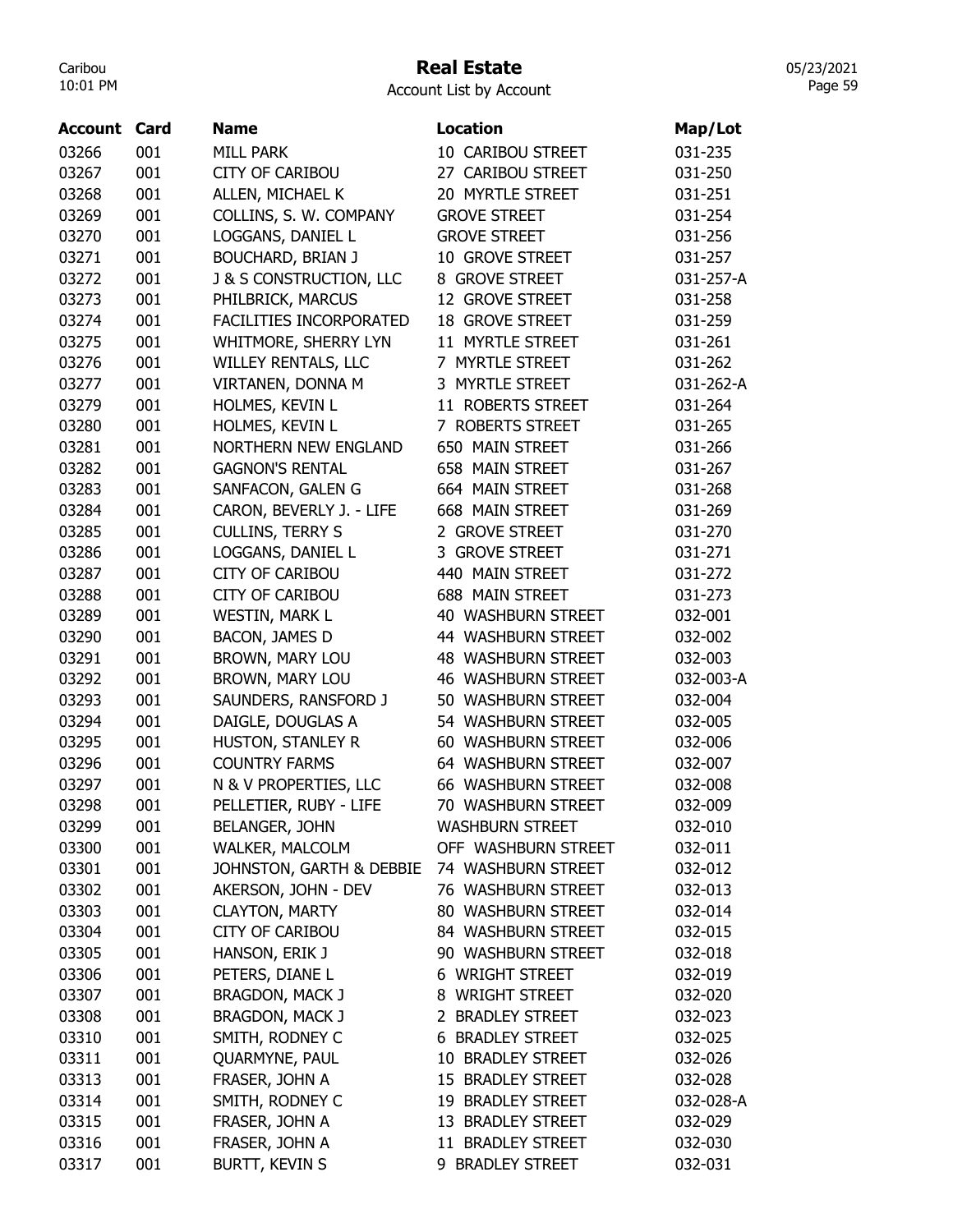### Real Estate

Account List by Account

| Account | Card | <b>Name</b>               | <b>Location</b>            | Map/Lot   |
|---------|------|---------------------------|----------------------------|-----------|
| 03318   | 001  | CORONITI, MARVIN L        | 7 WRIGHT STREET            | 032-033   |
| 03319   | 001  | MCCARTHY, LORIE           | 1 WRIGHT STREET            | 032-035   |
| 03320   | 001  | WHITE, ROBERT F           | 98 WASHBURN STREET         | 032-036   |
| 03321   | 001  | JANDREAU, DAVE            | 102 WASHBURN STREET        | 032-038   |
| 03322   | 001  | AKERSON, JEFFREY          | 104 WASHBURN STREET        | 032-039   |
| 03323   | 001  | KIDNEY, GLORIA J          | 106 WASHBURN STREET        | 032-040   |
| 03324   | 001  | OUELLETTE, DIANA J        | 108 WASHBURN STREET        | 032-041   |
| 03325   | 001  | <b>CITY OF CARIBOU</b>    | 110 WASHBURN STREET        | 032-042   |
| 03326   | 001  | SHAFFER, COREY            | 112 WASHBURN STREET        | 032-043   |
| 03327   | 001  | LAPOINTE, SHERIL A        | 119 WASHBURN STREET        | 032-044   |
| 03328   | 001  | BEAUPRE, GORDON I         | 115 WASHBURN STREET        | 032-045   |
| 03329   | 001  | ROWE, DONNA               | 113 WASHBURN STREET        | 032-046   |
| 03330   | 001  | MALM, TIMOTHY E           | <b>6 DAHLGREN STREET</b>   | 032-047   |
| 03331   | 001  | WILLEY, RICKY             | 105 WASHBURN STREET        | 032-048   |
| 03332   | 001  | RIOPELLE, LAMAR S         | 103 WASHBURN STREET        | 032-048-A |
| 03333   | 001  | DRINKALL, GLENN D         | 97 WASHBURN STREET         | 032-049   |
| 03334   | 001  | SMITH, BRANDON            | 91 WASHBURN STREET         | 032-050   |
| 03335   | 001  | NEWELL, LAWRENCE H        | 87 WASHBURN STREET         | 032-051   |
| 03336   | 001  | ROCKWELL, CHRISTINE D     | 7 WILLOW DRIVE             | 032-052   |
| 03337   | 001  | C. RAY MANAGEMENT, LLC    | <b>SHORT STREET</b><br>8   | 032-053   |
| 03338   | 001  | DAMBOISE, EARL            | <b>6 SHORT STREET</b>      | 032-054   |
| 03339   | 001  | VAN TRUMP, JEFFREY N      | 5 SHORT STREET             | 032-056   |
| 03340   | 001  | STEWART, DAVID L          | SHORT STREET<br>7          | 032-057   |
| 03341   | 001  | CASSIDY, AMY L            | 9 SHORT STREET             | 032-058   |
| 03343   | 001  | MURPHY, RITA M - DEV      | 81 WASHBURN STREET         | 032-060   |
| 03344   | 001  | <b>FIVE STAR HOME</b>     | 4 ROOSEVELT AVENUE         | 032-061   |
| 03345   | 001  | FIVE STAR HOME            | 12 ROOSEVELT AVENUE        | 032-062   |
| 03346   | 001  | <b>GREEN, CALVIN F</b>    | 18 ROOSEVELT AVENUE        | 032-062-A |
| 03347   | 001  | ROBERTSON, JUDITH         | 246 SWEDEN STREET          | 032-063   |
| 03348   | 001  | J.F. LIQUIDATING          | 234 SWEDEN STREET          | 032-064   |
| 03349   | 001  | MICHAUD, ARTHUR ELMER JR  | 43 SPRING STREET           | 032-065   |
| 03350   | 001  | MAPLE RIDGE PROPERTY      | <b>SPRING STREET</b><br>39 | 032-066   |
| 03351   | 001  | MCLELLAN, SHAWN           | 37 SPRING STREET           | 032-067   |
| 03352   | 001  | MCLELLAN, SHAWN           | 29 SPRING STREET           | 032-068   |
| 03353   | 001  | WILLEY, RICKY L           | 25 SPRING STREET           | 032-069   |
| 03354   | 001  | <b>CITY OF CARIBOU</b>    | SPRING STREET              | 032-070   |
| 03356   | 001  | WILCOX, VINAL J           | 12 WILLOW DRIVE            | 032-072   |
| 03357   | 001  | HATHAWAY, GALEN D         | 9 SPRING STREET            | 032-073   |
| 03358   | 001  | ST. JOHN, PETER P         | 5 SPRING STREET            | 032-074   |
| 03359   | 001  | RAFFORD, RONALD P         | 8 SPRING STREET            | 032-075   |
| 03360   | 001  | WALTON, DIANA L           | 12 SPRING STREET           | 032-076   |
| 03362   | 001  | <b>BELANGER, JOHN</b>     | 16 SPRING STREET           | 032-078   |
| 03363   | 001  | MAHONEY, GRAYDON M        | 18 SPRING STREET           | 032-079   |
| 03364   | 001  | MCDOUGALL, SHANE M        | 22 SPRING STREET           | 032-080   |
| 03365   | 001  | <b>OUELLETTE, MICHAEL</b> | 24 SPRING STREET           | 032-081   |
| 03366   | 001  | PARKS, NAIDA M            | 26 SPRING STREET           | 032-082   |
| 03367   | 001  | HEBERT, ALAN J            | 28 SPRING STREET           | 032-083   |
| 03368   | 001  | MICHAUD, JEFFREY L        | 34 SPRING STREET           | 032-085   |
| 03369   | 001  | LEVESQUE, VERNA A         | 38 SPRING STREET           | 032-086   |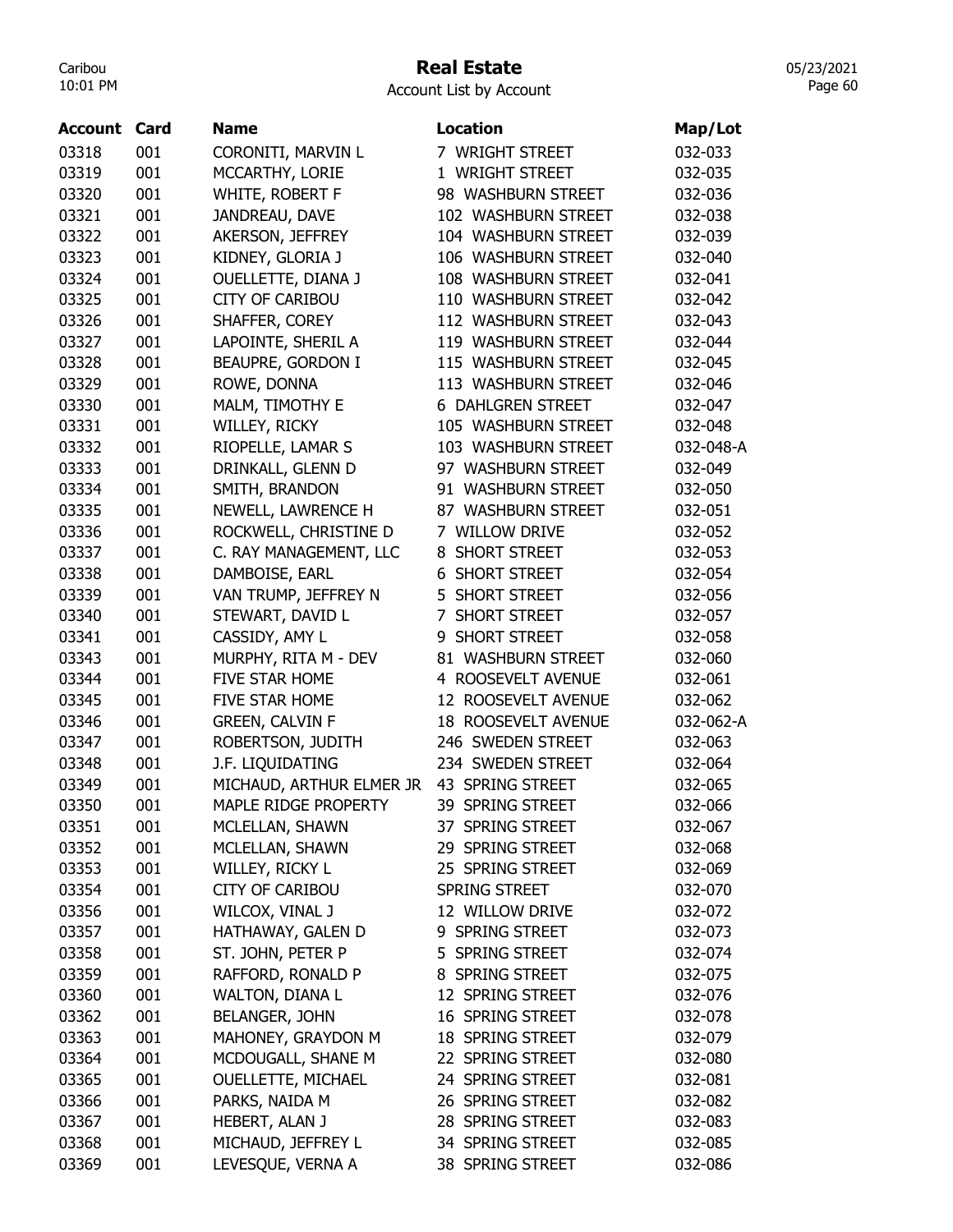## Real Estate

Account List by Account

| 40 SPRING STREET<br>03371<br>001<br>SHAW, RICHARD V                | 032-087   |
|--------------------------------------------------------------------|-----------|
|                                                                    |           |
| 001<br>03372<br>SHAW, RICHARD V<br>42 SPRING STREET                | 032-088   |
| 03373<br>001<br>LIZOTTE, RONALD J<br>44 SPRING STREET              | 032-089   |
| 001<br>CHAPMAN, DONNA M<br>46 SPRING STREET<br>03374               | 032-090   |
| 001<br>WESTIN, JILL L<br>48 SPRING STREET<br>03375                 | 032-091   |
| 03376<br>001<br>KEENAN, MARION M - DEV<br>52 SPRING STREET         | 032-092   |
| 001<br>THERRIEN, CORTNEY A<br>03377<br>10 POOL AVENUE              | 032-093   |
| 03378<br>001<br><b>JACKSON, ZACHARY</b><br>47 DAHLGREN STREET      | 032-094   |
| 03379<br>001<br><b>BOUCHER, KIMBERLY</b><br>37 DAHLGREN STREET     | 032-097   |
| 03380<br>001<br><b>COLLINS, NORMAN E</b><br>31 DAHLGREN STREET     | 032-099   |
| 03381<br>001<br>ADAMS, RITA A - DEV<br>27 DAHLGREN STREET          | 032-100   |
| 001<br>BELANGER, JESSE G<br>03382<br>21 DAHLGREN STREET            | 032-102   |
| 001<br>THIBODEAU, NORMAN<br>19 DAHLGREN STREET<br>03383            | 032-103   |
| 03385<br>001<br>PAGE, GAHAGAN, WEAVER,<br>11 DAHLGREN STREET       | 032-104-A |
| 001<br>ST. PIERRE, SALLIE<br>03386<br><b>6 VINCENT WAY</b>         | 032-105   |
| 03387<br>001<br>COTY, CHERYL<br>8 VINCENT WAY                      | 032-106   |
| 03388<br>001<br>HOLMES, ERICA L<br>7 VINCENT WAY                   | 032-107   |
| 03389<br>001<br>CORRIVEAU, TAMMY J<br><b>DAHLGREN STREET</b><br>7  | 032-108   |
| 001<br>LEAVITT, SCOTT H. ET AL<br>5 DAHLGREN STREET<br>03390       | 032-109   |
| 03391<br>001<br>DOODY, MATTHEW J<br>12 DAHLGREN STREET             | 032-110   |
| 001<br><b>16 DAHLGREN STREET</b><br>03392<br>RICHARDSON, BRUCE S   | 032-111   |
| 03393<br>001<br>MCINTYRE, DAVID M<br><b>18 DAHLGREN STREET</b>     | 032-112   |
| 001<br><b>ESPLING, ELDON</b><br>24 DAHLGREN STREET<br>03394        | 032-113   |
| MILLS, CHRISTOPHER D<br>03395<br>001<br>26 DAHLGREN STREET         | 032-114   |
| 03396<br>001<br>DEFELICE, KELSIE<br>28 DAHLGREN STREET             | 032-115   |
| 001<br>RIDEOUT, PATSY L<br>03397<br>32 DAHLGREN STREET             | 032-116   |
| 001<br>ESPLING, ELDON<br>03398<br><b>TRUMAN STREET</b>             | 032-117-B |
| 001<br>PIKE, DANA G<br>03399<br>5 TRUMAN STREET                    | 032-118   |
| 001<br>03400<br><b>GLEICHMAN, PHILIP</b><br><b>TRUMAN STREET</b>   | 032-119   |
| 001<br>PIKE, DANA G<br>03401<br><b>6 TRUMAN STREET</b>             | 032-119-A |
| 03405<br>001<br>SODERBERG, IVER W - DEV<br><b>16 TRUMAN STREET</b> | 032-119-E |
| 19 FOREST AVENUE<br>03413<br>001<br>CYR, LARRY                     | 032-119-M |
| 001<br><b>BURLOCK, BRUCE R</b><br>2 SUPERIOR DRIVE<br>03414        | 032-119-N |
| 001<br>HARRIS, WARREN A<br>11 FOREST AVENUE<br>03415               | 032-121   |
| PELLETIER, JOHN D., JR.<br>03416<br>001<br>7 FOREST AVENUE         | 032-123   |
| 3 FOREST AVENUE<br>03417<br>001<br>THIBODEAU, ANSON H              | 032-124   |
| 001<br>03418<br>WAKEM, DOROTHY M<br>7 POOL AVENUE                  | 032-127   |
| ELDREDGE, EDGAR F<br>60 SPRING STREET<br>03419<br>001              | 032-129   |
| FITZHERBERT, JEREMIAH<br>62 SPRING STREET<br>03420<br>001          | 032-130   |
| 03421<br>001<br>GILLIAM, KIM L<br>66 SPRING STREET                 | 032-131   |
| STICKLES, DWIGHT L<br>03422<br>001<br>70 SPRING STREET             | 032-132   |
| RAFFORD, BERNARD F., JR.<br>03423<br>001<br>33 ROOSEVELT AVENUE    | 032-134   |
| PICARD, MARIO M<br>27 ROOSEVELT AVENUE<br>03424<br>001             | 032-135   |
| 25 ROOSEVELT AVENUE<br>03425<br>001<br>DESJARDINS, ANNE-MARIE      | 032-137   |
| ADAMS, LAURA A<br>03426<br>001<br>15 MCKINLEY STREET               | 032-138   |
| OUELLETTE, NATASHA ANNE<br>9 MCKINLEY STREET<br>001<br>03427       | 032-139   |
| ROGESKI, STEV B., III &<br>6 MCKINLEY STREET<br>03429<br>001       | 032-142   |
| KOSS, DAVID A. & LISA M.<br>8 MCKINLEY STREET<br>03430<br>001      | 032-143   |
| 03431<br>001<br>COTE, BRANDON J.<br>10 MCKINLEY STREET             | 032-144   |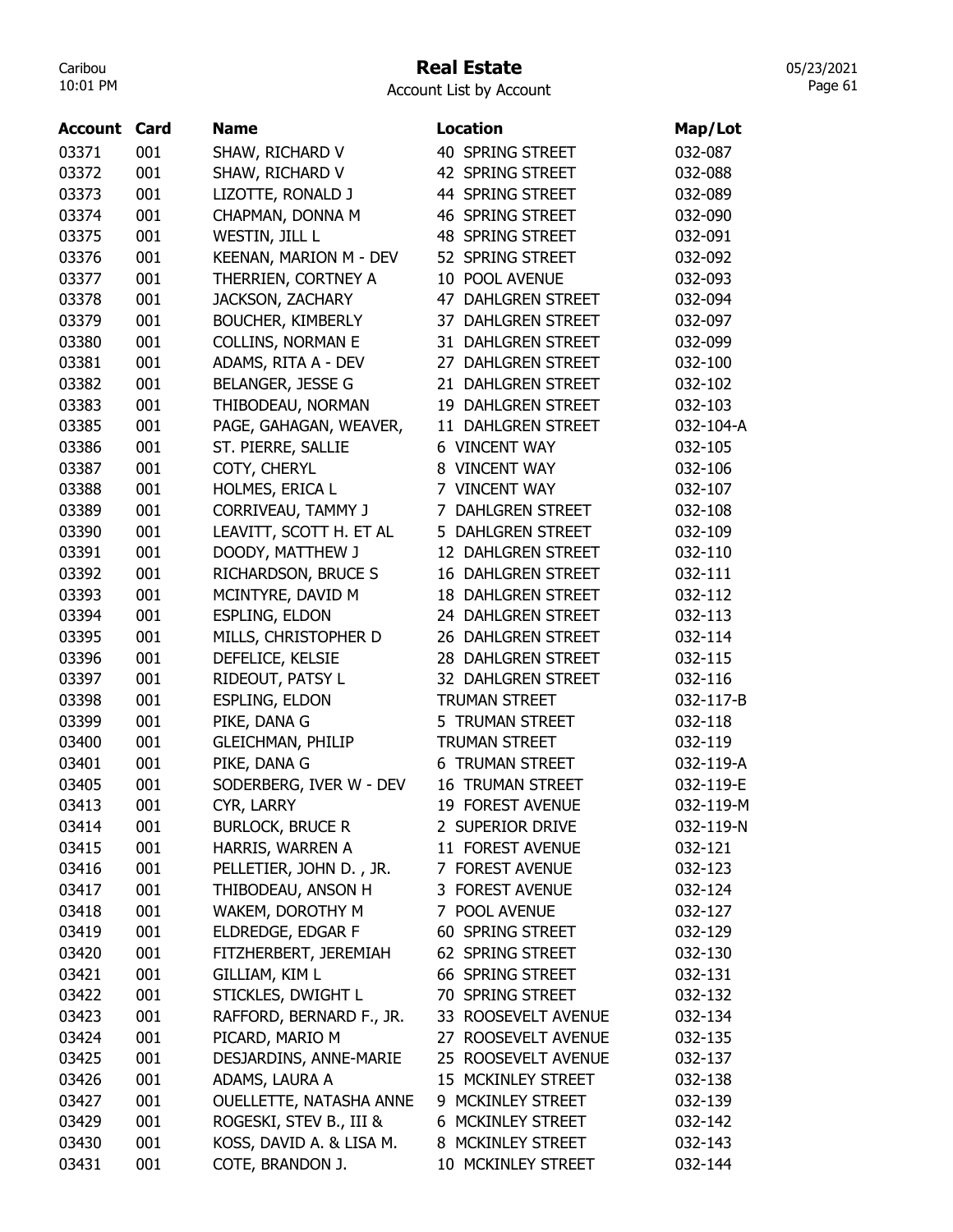#### Real Estate

05/23/2021 Page 62

| <b>Account Card</b> |     | <b>Name</b>               | <b>Location</b>           | Map/Lot   |
|---------------------|-----|---------------------------|---------------------------|-----------|
| 03432               | 001 | MOREY, JOSEPH - DEV       | 14 MCKINLEY STREET        | 032-145   |
| 03433               | 001 | LUEHRS, MARK G            | 16 MCKINLEY STREET        | 032-146   |
| 03435               | 001 | NADEAU, WILSON W          | 9 ROOSEVELT AVENUE        | 032-148   |
| 03436               | 001 | <b>COBALT CREEK</b>       | 5 ROOSEVELT AVENUE        | 032-149   |
| 03437               | 001 | COTE, DAVID D             | 3 ROOSEVELT AVENUE        | 032-150   |
| 03438               | 001 | HANEY, CHRISTOPHER A      | 61 WASHBURN STREET        | 032-151   |
| 03439               | 001 | MCPHERSON, JOANNE         | 59 WASHBURN STREET        | 032-152   |
| 03440               | 001 | BECHARD, WILFRED          | 55 WASHBURN STREET        | 032-153   |
| 03441               | 001 | DUBAY, SHAWN              | 53 WASHBURN STREET        | 032-154   |
| 03443               | 001 | RODRIGUEZ, JON PAUL       | 43 WASHBURN STREET        | 032-156   |
| 03445               | 001 | AROOSTOOK, COUNTY OF      | 7 SUMMER STREET           | 032-158   |
| 03446               | 001 | AROOSTOOK, COUNTY OF      | 7 SUMMER STREET           | 032-158-A |
| 03447               | 001 | BOWMAN, SHIRLEY J         | 5 SUMMER STREET           | 032-159   |
| 03448               | 001 | WILLEY RENTALS, LLC       | 128 SWEDEN STREET         | 032-160   |
| 03449               | 001 | AROOSTOOK COUNTY COURT    | 144 SWEDEN STREET         | 032-161   |
| 03452               | 001 | <b>CARIBOU CONGREGATE</b> | 166 SWEDEN STREET         | 032-164   |
| 03453               | 001 | MONICA'S SCANDINAVIAN     | 176 SWEDEN STREET         | 032-165   |
| 03454               | 001 | LANGLEY, BRUCE G          | 182 SWEDEN STREET         | 032-166   |
| 03456               | 001 | CURRY, SCOTT D            | 196 SWEDEN STREET         | 032-168   |
| 03457               | 001 | PICARD, MECCA J           | 3 MCKINLEY STREET         | 032-169   |
| 03458               | 001 | MURPHY, JIM & MURPHY,     | 206 SWEDEN STREET         | 032-170   |
| 03459               | 001 | NADEAU, KATHLEEN T        | <b>SWEDEN STREET</b>      | 032-171   |
| 03460               | 001 | AKERSON, JOHN W. - DEV    | 212 SWEDEN STREET         | 032-172   |
| 03461               | 001 | FERN, ROBERT F            | 218 SWEDEN STREET         | 032-173   |
| 03462               | 001 | OUELLETTE, JOHN R         | 35 ROOSEVELT AVENUE       | 032-173-A |
| 03463               | 001 | OUELLETTE, KIMBERLY M     | 222 SWEDEN STREET         | 032-174   |
| 03464               | 001 | HEALD, DAVID E            | <b>SWEDEN STREET</b>      | 032-175   |
| 03465               | 001 | <b>GALLAGHER, GAIL L</b>  | 235 SWEDEN STREET         | 032-176   |
| 03466               | 001 | PLAVNICK, KIMBERLY        | 233 SWEDEN STREET         | 032-177   |
| 03468               | 001 | NADEAU, MAMIE             | 213 SWEDEN STREET         | 032-179   |
| 03469               | 001 | ESPLING, DARRELL D JR     | 209 SWEDEN STREET         | 032-180   |
| 03470               | 001 | KNIGHT, LARRY E           | 203 SWEDEN STREET         | 032-181   |
| 03471               | 001 | MILTON, GARRICK E         | 197 SWEDEN STREET         | 032-182   |
| 03472               | 001 | THERIAULT, GREGORY J      | 191 SWEDEN STREET         | 032-183   |
| 03473               | 001 | LAGASSE, ROSAIRE C.- LIFE | 185 SWEDEN STREET         | 032-184   |
| 03474               | 001 | BUTLER, MICHAEL D         | 171 SWEDEN STREET         | 032-185   |
| 03475               | 001 | JANDREAU, JIMMY A         | 10 COOLIDGE AVENUE        | 032-186   |
| 03476               | 001 | PARENT, JASON J           | 12 COOLIDGE AVENUE        | 032-187   |
| 03477               | 001 | FOX, SAMANTHA M           | 14 COOLIDGE AVENUE        | 032-188   |
| 03478               | 001 | CYR, LOGAN D              | <b>18 COOLIDGE AVENUE</b> | 032-189   |
| 03479               | 001 | FRANCIS, WILLIAM D        | 20 COOLIDGE AVENUE        | 032-190   |
| 03480               | 001 | THERIAULT, JENNY L        | 24 COOLIDGE AVENUE        | 032-191   |
| 03481               | 001 | CYR, JEREMY               | 94 COLLINS STREET         | 032-192   |
| 03482               | 001 | STRID, TIMOTHY H          | 100 COLLINS STREET        | 032-193   |
| 03483               | 001 | MILTON, NORMA B           | 11 PIONEER AVENUE         | 032-194   |
| 03484               | 001 | PELLETIER, ROBERTA M      | 7 PIONEER AVENUE          | 032-195   |
| 03485               | 001 | MCDONOUGH, PHILIP J III   | 3 PIONEER AVENUE          | 032-196   |
| 03486               | 001 | THIBODEAU, CAROL A        | 2 PIONEER AVENUE          | 032-197   |
| 03487               | 001 | MCDONOUGH, PHILIP J. II   | 8 PIONEER AVENUE          | 032-198   |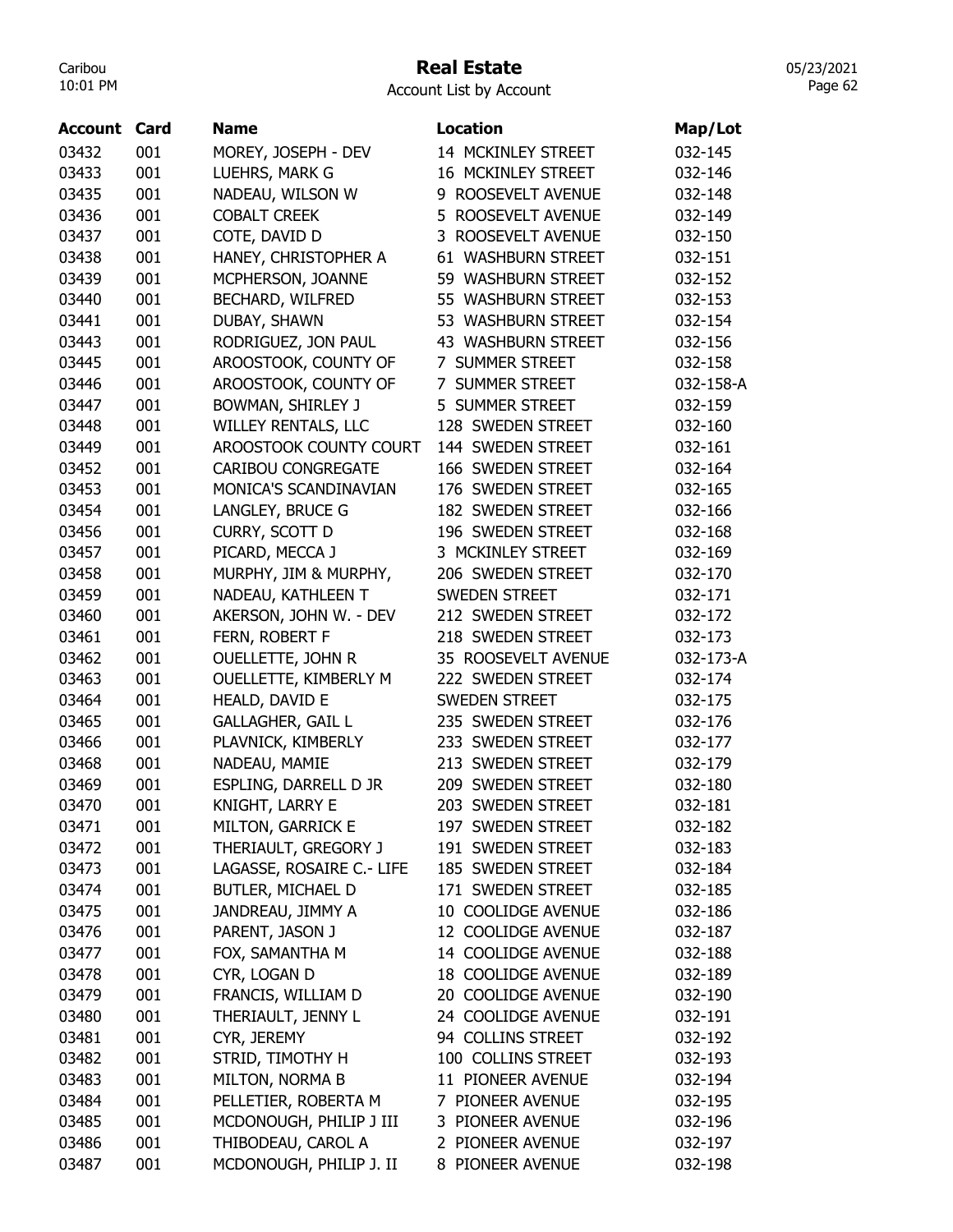#### Real Estate

05/23/2021 Page 63

| Account | Card | Name                                        | <b>Location</b>         | Map/Lot   |
|---------|------|---------------------------------------------|-------------------------|-----------|
| 03488   | 001  | PARKER, ANNA MARIE                          | 12 PIONEER AVENUE       | 032-199   |
| 03489   | 001  | KELSEA, HOWARD G                            | 25 COOLIDGE AVENUE      | 032-201   |
| 03490   | 001  | STERRIS, PATRICIA J                         | 23 COOLIDGE AVENUE      | 032-202   |
| 03491   | 001  | ROSSIGNOL, JORDYN V.                        | 19 COOLIDGE AVENUE      | 032-203   |
| 03492   | 001  | SULLIVAN, FREDERICK III                     | 15 COOLIDGE AVENUE      | 032-204   |
| 03493   | 001  | <b>GORNEAULT, RENE S</b>                    | 11 COOLIDGE AVENUE      | 032-205   |
| 03494   | 001  | STEWART, JONATHAN D                         | 7 COOLIDGE AVENUE       | 032-206   |
| 03495   | 001  | CYR, ROWENA G                               | 157 SWEDEN STREET       | 032-207   |
| 03496   | 001  | <b>BECHARD, WILFRED</b>                     | 153 SWEDEN STREET       | 032-208   |
| 03499   | 001  | DIONNE, ERIC A                              | 145 SWEDEN STREET       | 032-213   |
| 03500   | 001  | CHASE, LISA R                               | 6 PAGE AVENUE           | 032-214   |
| 03501   | 001  | CYR, LON L                                  | 10 PAGE AVENUE          | 032-215   |
| 03502   | 001  | HOLMES, JAMES P                             | 12 PAGE AVENUE          | 032-216   |
| 03503   | 001  | HOLMES, JAMES P                             | 14 PAGE AVENUE          | 032-217   |
| 03504   | 001  | RASELY, NICOLE M                            | 20 PAGE AVENUE          | 032-218   |
| 03505   | 001  | LEE, EMILY                                  | 24 PAGE AVENUE          | 032-219   |
| 03506   | 001  | CARIBOU BREAD OF LIFE                       | 62 COLLINS STREET       | 032-220   |
| 03507   | 001  | MARTIN, DARLENE L                           | 23 PAGE AVENUE          | 032-222   |
| 03508   | 001  | GUY, DYLAN M                                | 19 PAGE AVENUE          | 032-223   |
| 03509   | 001  | KIRBY, ANDREW T                             | 15 PAGE AVENUE          | 032-224   |
| 03510   | 001  | WILLEY, BENJAMIN M                          | 11 PAGE AVENUE          | 032-225   |
| 03511   | 001  | PINETTE, JANE E                             | 9 PAGE AVENUE           | 032-226   |
| 03512   | 001  | THERIAULT, GREGORY                          | 133 SWEDEN STREET       | 032-227   |
| 03513   | 001  | RENO'S PIZZA HOUSE, INC.                    | 117 SWEDEN STREET       | 032-228   |
| 03515   | 001  | <b>CURLESS, JAMES B</b>                     | 181 LIMESTONE STREET    | 033-001   |
| 03516   | 001  | CARSON, SHIRLEY E                           | 179 LIMESTONE STREET    | 033-002   |
| 03518   | 001  | JANDREAU, KEVIN A                           | 169 LIMESTONE STREET    | 033-006   |
| 03519   | 001  | BROWN, DAVID M                              | <b>LIMESTONE STREET</b> | 033-007   |
| 03520   | 001  | HODSDON, LORI                               | 166 LIMESTONE STREET    | 033-008   |
| 03521   | 001  | WALLS, JOHN                                 | 170 LIMESTONE STREET    | 033-009   |
| 03522   | 001  | CARIBOU UTILITIES DISTRICT LIMESTONE STREET |                         | 033-010   |
| 03523   | 001  | <b>STATE OF MAINE</b>                       | <b>LIMESTONE STREET</b> | 033-011   |
| 03524   | 001  | AFRIDI, MUHAMMAD OMAR                       | <b>LIMESTONE STREET</b> | 033-011-A |
| 03525   | 001  | CARIBOU UTILITIES DISTRICT                  | 176 LIMESTONE STREET    | 033-012   |
| 03526   | 001  | COTE, KIRK                                  | <b>LIMESTONE STREET</b> | 033-014   |
| 03527   | 001  | DIONNE, APRIL A                             | 37 MIDLAND STREET       | 034-001   |
| 03528   | 001  | CYR, KEVIN R                                | 39 GLENDALE ROAD        | 034-003   |
| 03529   | 001  | ST. GERMAIN, KEVIN                          | 37 GLENDALE ROAD        | 034-005   |
| 03530   | 001  | HARRIS, PAULA S                             | 37 HILLCREST AVENUE     | 034-006   |
| 03531   | 001  | <b>VOGEL, RAYMOND R</b>                     | 33 MIDLAND STREET       | 034-013   |
| 03532   | 001  | <b>VOGEL, RAYMOND R</b>                     | 29 MIDLAND STREET       | 034-014   |
| 03533   | 001  | DUROST, CARL W                              | 27 MIDLAND STREET       | 034-015   |
| 03534   | 001  | CORRIVEAU, ELLIE J                          | 23 MIDLAND STREET       | 034-017   |
| 03535   | 001  | LAGASSE, ELLIE                              | 21 MIDLAND STREET       | 034-018   |
| 03536   | 001  | TRACY, GALEN S                              | 6 MIDLAND STREET        | 034-030   |
| 03537   | 001  | WILCOX, AMANDA                              | 12 MIDLAND STREET       | 034-033   |
| 03538   | 001  | LAPOINTE, ROBERT J                          | 18 MIDLAND STREET       | 034-035   |
| 03539   | 001  | PIKE, MARYLOU                               | 22 MIDLAND STREET       | 034-036   |
| 03540   | 001  | PIKE, MARYLOU                               | 28 MIDLAND STREET       | 034-038   |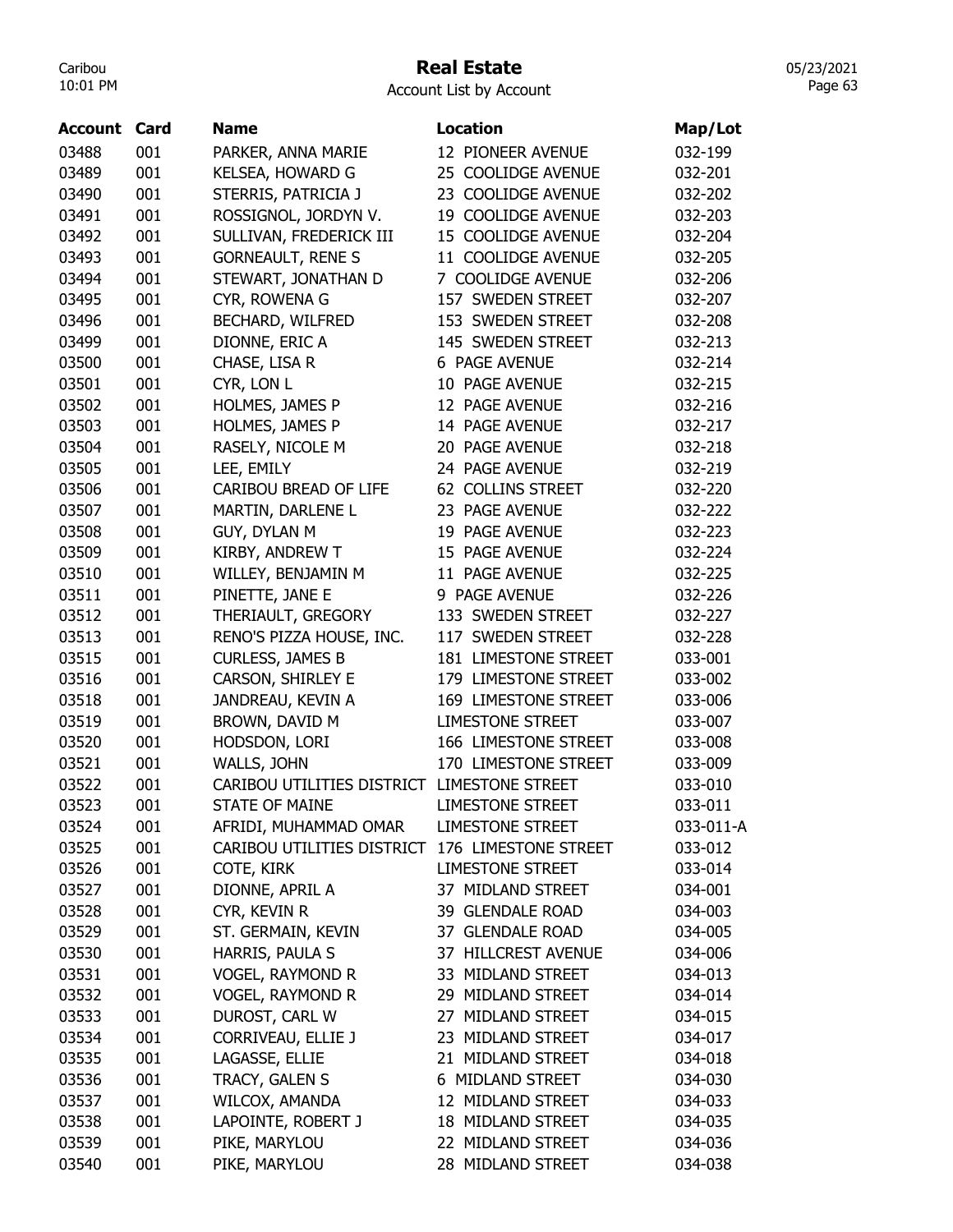#### Real Estate

Account List by Account

|                     |     | <b>Name</b>                 | <b>Location</b>      |              |
|---------------------|-----|-----------------------------|----------------------|--------------|
| <b>Account Card</b> |     |                             |                      | Map/Lot      |
| 03541               | 001 | ARGRAVES, RICHARD P         | 34 MIDLAND STREET    | 034-040      |
| 03542               | 001 | ARGRAVES, RICHARD, ALMA,    | MIDLAND STREET       | 034-040-A    |
| 03543               | 001 | MICHAUD, PAUL H             | 31 HILLCREST AVENUE  | 034-041      |
| 03544               | 001 | CAVAGNARO PROPERTIES,       | 29 HILLCREST AVENUE  | 034-042      |
| 03545               | 001 | CAVAGNARO PROPERTIES,       | 27 HILLCREST AVENUE  | 034-043      |
| 03547               | 001 | MIKE'S FAMILY MARKET, LLC   | 23 HILLCREST AVENUE  | 034-045      |
| 03549               | 001 | FERN, ROBERT F              | 15 HILLCREST AVENUE  | 034-048      |
| 03550               | 001 | MICHAUD, MICHAEL P          | 11 HILLCREST AVENUE  | 034-049      |
| 03551               | 001 | <b>CITY OF CARIBOU</b>      | 7 HILLCREST AVENUE   | 034-051      |
| 03552               | 001 | SUTHERLAND, SARAH           | 5 HILLCREST AVENUE   | 034-052      |
| 03553               | 001 | <b>CITY OF CARIBOU</b>      | 3 HILLCREST AVENUE   | 034-053      |
| 03554               | 001 | THERIAULT, MICHAEL          | 36 NORTH STREET      | 034-054      |
| 03555               | 001 | BECHARD, WILFRED            | 28 NORTH STREET      | 034-055      |
| 03556               | 001 | <b>CITY OF CARIBOU</b>      | 30 NORTH STREET      | 034-056      |
| 03557               | 001 | <b>CITY OF CARIBOU</b>      | 8 HILLCREST AVENUE   | 034-058      |
| 03559               | 001 | CYR, NANCY M. - HEIRS       | 14 HILLCREST AVENUE  | 034-061      |
| 03560               | 001 | COMPOUND HOLDINGS LLC       | 20 HILLCREST AVENUE  | 034-063      |
| 03561               | 001 | THOMPSON, PAMELA            | 24 HILLCREST AVENUE  | 034-064      |
| 03562               | 001 | TURCOTTE, LINDA             | 26 HILLCREST AVENUE  | 034-065      |
| 03563               | 001 | NEWBEGIN, MICHAEL R         | 30 HILLCREST AVENUE  | 034-066      |
| 03564               | 001 | <b>JACKSON, KATHERINE M</b> | 32 HILLCREST AVENUE  | 034-067      |
| 03565               | 001 | PARKER, ANNA M              | 29 GLENDALE ROAD     | 034-068      |
| 03566               | 001 | MILLER, NICHOLE             | 19 GLENDALE ROAD     | 034-070      |
| 03567               | 001 | BROWN, PHILIP R             | 23 GLENDALE ROAD     | 034-070-A    |
| 03568               | 001 | BRAGDON, RICHARD A          | 17 GLENDALE ROAD     | 034-071      |
| 03569               | 001 | NEWELL, LAWRENCE H          | 15 GLENDALE ROAD     | 034-072      |
| 03570               | 001 | LEWIS, RAYMOND A            | 9 GLENDALE ROAD      | 034-073      |
| 03571               | 001 | BELANGER, SHEREE (BELL)     | 7 GLENDALE ROAD      | 034-074      |
| 03572               | 001 | DAIGLE OIL COMPANY          | 89 BENNETT DRIVE     | 034-075      |
| 03573               | 001 | <b>BENNETT DRIVE</b>        | 88 BENNETT DRIVE     | 034-076      |
| 03574               | 001 | HODSDON, KEVIN R            | 4 SPERRY DRIVE       | 034-077      |
| 03576               | 001 | BELANGER, JESSE P           | 12 SPERRY DRIVE      | 034-079      |
| 03577               | 001 | CHICK, MARY JANE - LIFE     | 14 SPERRY DRIVE      | 034-080      |
| 03578               | 001 | DAY, DUSKA J                | 87 GLENN STREET      | 034-081      |
| 03579               | 001 | REGIONAL SCHOOL UNIT NO.    | 59 GLENN STREET      |              |
|                     |     | COUNTY FEDERAL CREDIT       | 82 BENNETT DRIVE     | 034-082      |
| 03580               | 001 |                             |                      | 034-082-A    |
| 03581               | 001 | <b>CITY OF CARIBOU</b>      | 75 BENNETT DRIVE     | 034-083-A    |
| 03582               | 001 | <b>STATE OF MAINE</b>       | 20 NORTH STREET      | 034-083-ON-1 |
| 03583               | 001 | <b>CITY OF CARIBOU</b>      | 55 BENNETT DRIVE     | 034-083      |
| 03584               | 001 | REGIONAL SCHOOL UNIT NO.    | 21 GLENN STREET      | 034-085      |
| 03585               | 001 | HUSTON, ROBERT P            | 11 SOUTH PARK STREET | 034-086      |
| 03586               | 001 | MCINTYRE, DAVID M           | 7 SOUTH PARK STREET  | 034-087      |
| 03587               | 001 | JOHNSTON, NANCY             | 5 SOUTH PARK STREET  | 034-088      |
| 03588               | 001 | ROSSIGNOL, MARGARET R       | 1 SOUTH PARK STREET  | 034-089      |
| 03589               | 001 | IRELAND, DAVID E            | 25 BENNETT DRIVE     | 034-090      |
| 03590               | 001 | TMC OF MAINE, LLC           | 23 BENNETT DRIVE     | 034-091      |
| 03591               | 001 | KAVIN, JAMES A              | 21 BENNETT DRIVE     | 034-092      |
| 03592               | 001 | KAVIN, JAMES A              | 13 BENNETT DRIVE     | 034-095      |
| 03593               | 001 | <b>OUELLETTE, LESTER</b>    | 16 BENNETT DRIVE     | 034-096      |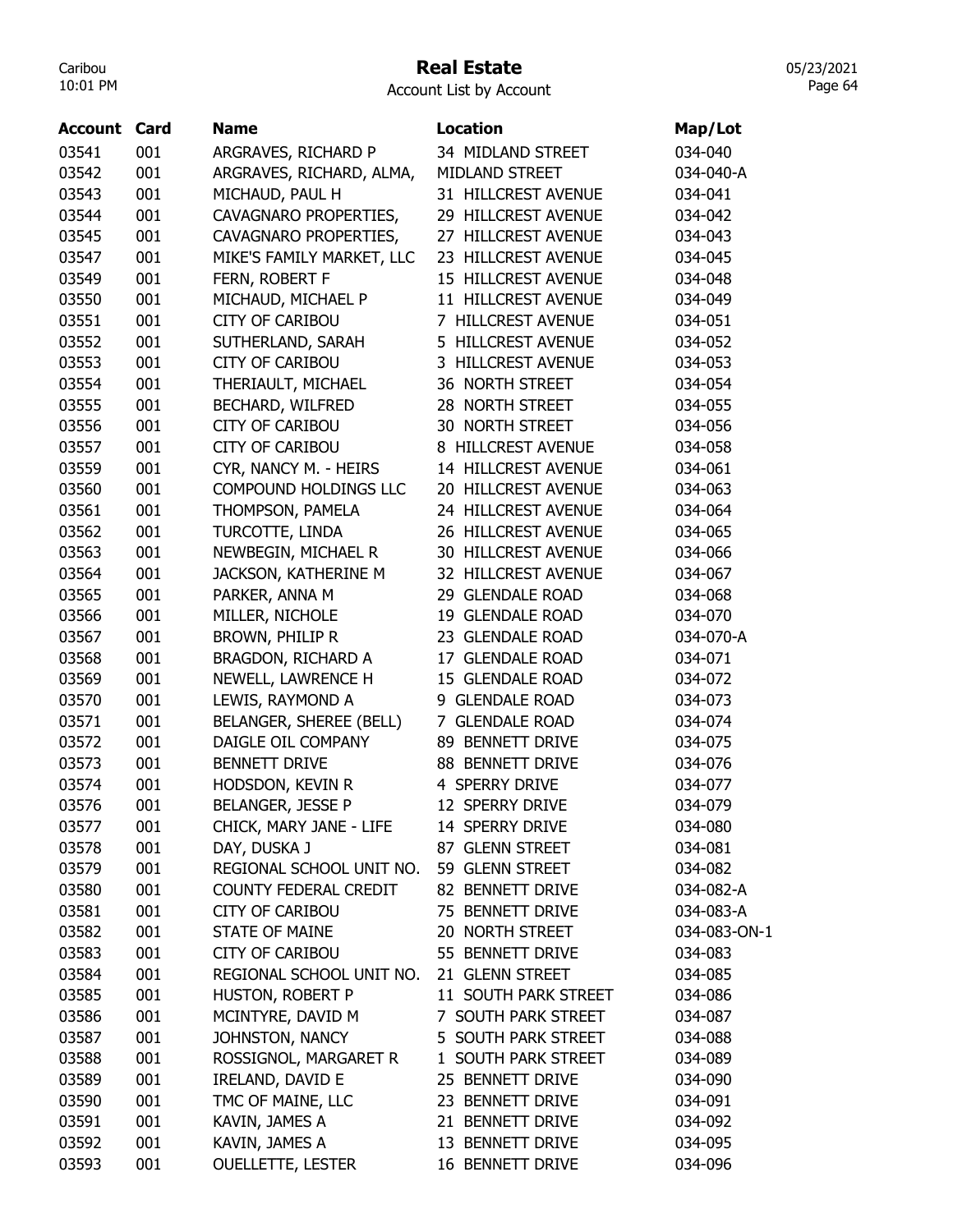#### Real Estate

Account List by Account

| Account | Card | <b>Name</b>                 | <b>Location</b>           | Map/Lot    |
|---------|------|-----------------------------|---------------------------|------------|
| 03594   | 001  | DOBBS, LISA J               | 18 BENNETT DRIVE          | 034-097    |
| 03595   | 001  | DOBBS, LISA J               | 22 BENNETT DRIVE          | 034-098    |
| 03596   | 001  | REGIONAL SCHOOL UNIT NO.    | 24 BENNETT DRIVE          | 034-099    |
| 03597   | 001  | REGIONAL SCHOOL UNIT NO.    | 26 BENNETT DRIVE          | 034-100    |
| 03598   | 001  | DAMBOISE, WAYNE             | 47 BENNETT DRIVE          | 034-101    |
| 03599   | 001  | <b>CULLINS, CATHERINE A</b> | 45 BENNETT DRIVE          | 034-102    |
| 03600   | 001  | DB REAL ESTATE ASSETS I     | 43 BENNETT DRIVE          | 034-103    |
| 03601   | 001  | COLE IO CARIBOU ME, LLC     | 35 BENNETT DRIVE          | 034-106    |
| 03602   | 001  | MCGLYNN, ROBERT A           | 2 ANGLE STREET            | 034-112    |
| 03603   | 001  | MCDOUGAL, KAREN             | 4 VERONICA STREET         | 034-113    |
| 03604   | 001  | CARON, JAMES P              | 5 VERONICA STREET         | 034-114    |
| 03605   | 001  | MONAHAN, ROSEMARY           | 4 LIBERTY STREET          | 034-115    |
| 03606   | 001  | GREENWOOD, BRYAN C          | 3 VERONICA STREET         | 034-116    |
| 03607   | 001  | WOODS, LISA L               | 8 VERONICA STREET         | 034-118    |
| 03608   | 001  | RAEL, JOSEPH                | 14 LIBERTY STREET         | 034-119    |
| 03609   | 001  | LAVAWAY, THERESA            | 9 HANCOCK STREET          | 034-120    |
| 03610   | 001  | RAND, TIMOTHY               | 5 HANCOCK STREET          | 034-122    |
| 03611   | 001  | RAND, TIMOTHY A             | 3 HANCOCK STREET          | 034-123    |
| 03612   | 001  | AMERO, DANIEL J             | 23 NORTH STREET           | 034-124    |
| 03613   | 001  | REDIKER, GERALD L., SR.     | 26 LIBERTY STREET         | 034-125    |
| 03614   | 001  | TRACY, GALEN R. - DEV       | 30 LIBERTY STREET         | 034-126    |
| 03615   | 001  | MILLER, RONALD E., JR.      | 13 HANCOCK STREET         | 034-128    |
| 03616   | 001  | CYR, MARK J                 | 17 LIBERTY STREET         | 034-129    |
| 03617   | 001  | CAPAROTTA, ANTHONY L        | 14 VERONICA STREET        | 034-130    |
| 03618   | 001  | OUELLETTE, KATHY P          | <b>18 VERONICA STREET</b> | 034-131    |
| 03619   | 001  | MORTGAGE MENDERS, LLC       | 20 VERONICA STREET        | 034-132    |
| 03620   | 001  | <b>GAGNON, DEBRA</b>        | 22 VERONICA STREET        | 034-133    |
| 03621   | 001  | NEWBEGIN, MICHAEL R         | 17 HANCOCK STREET         | 034-137    |
| 03622   | 001  | <b>CITY OF CARIBOU</b>      | 25 LIBERTY STREET         | 034-138    |
|         |      |                             |                           |            |
| 03623   | 001  | NEWELL, LAWRENCE H          | <b>16 HANCOCK STREET</b>  | 034-139    |
| 03624   | 001  | HARDISON, DONALD E          | <b>18 HANCOCK STREET</b>  | 034-140    |
| 03625   | 001  | TRACY, GALEN R. - DEV       | 29 LIBERTY STREET         | 034-144    |
| 03626   | 001  | PHELAN, DANIEL J            | 31 LIBERTY STREET         | 034-145    |
| 03628   | 001  | JOHNS, KAREN                | <b>BELMONT STREET</b>     | 034-158    |
| 03629   | 001  | MIKE'S FAMILY MARKET, LLC   | 23 VERONICA STREET        | 034-159    |
| 03630   | 001  | GAGNON, DEBRA L             | 21 VERONICA STREET        | 034-160    |
| 03631   | 001  | MASSE, KEVIN J              | 17 VERONICA STREET        | 034-161    |
| 03632   | 001  | CASSELL, MERIDITH           | 15 VERONICA STREET        | 034-162    |
| 03633   | 001  | DUBE, DANIEL                | 7 LIBERTY STREET          | 034-163    |
| 03634   | 001  | BEAULIEU, MICHAEL R         | 3 LIBERTY STREET          | 034-164    |
| 03635   | 001  | PADDLEFORD, MILTON B        | 4 SOUTH PARK STREET       | 034-166    |
| 03636   | 001  | MCLAUGHLIN, DANIELLE        | 8 SOUTH PARK STREET       | 034-167    |
| 03637   | 001  | ROBBINS, CAROL R            | 10 SOUTH PARK STREET      | 034-168    |
| 03638   | 001  | JOHNS, KAREN                | 14 SOUTH PARK STREET      | 034-169    |
| 03640   | 001  | JAROSZ, DANIEL S            | 241 LIMESTONE STREET      | 034-177    |
| 03641   | 001  | <b>STATE OF MAINE</b>       | <b>LIMESTONE STREET</b>   | 034-183    |
| 03642   | 001  | O'BAR, KEVIN                | 227 LIMESTONE STREET      | 034-183-ON |
| 03643   | 001  | <b>GREAT NORTH WOODS</b>    | 203 LIMESTONE STREET      | 034-184    |
| 03644   | 001  | BROWN, DAVID M              | 197 LIMESTONE STREET      | 034-185    |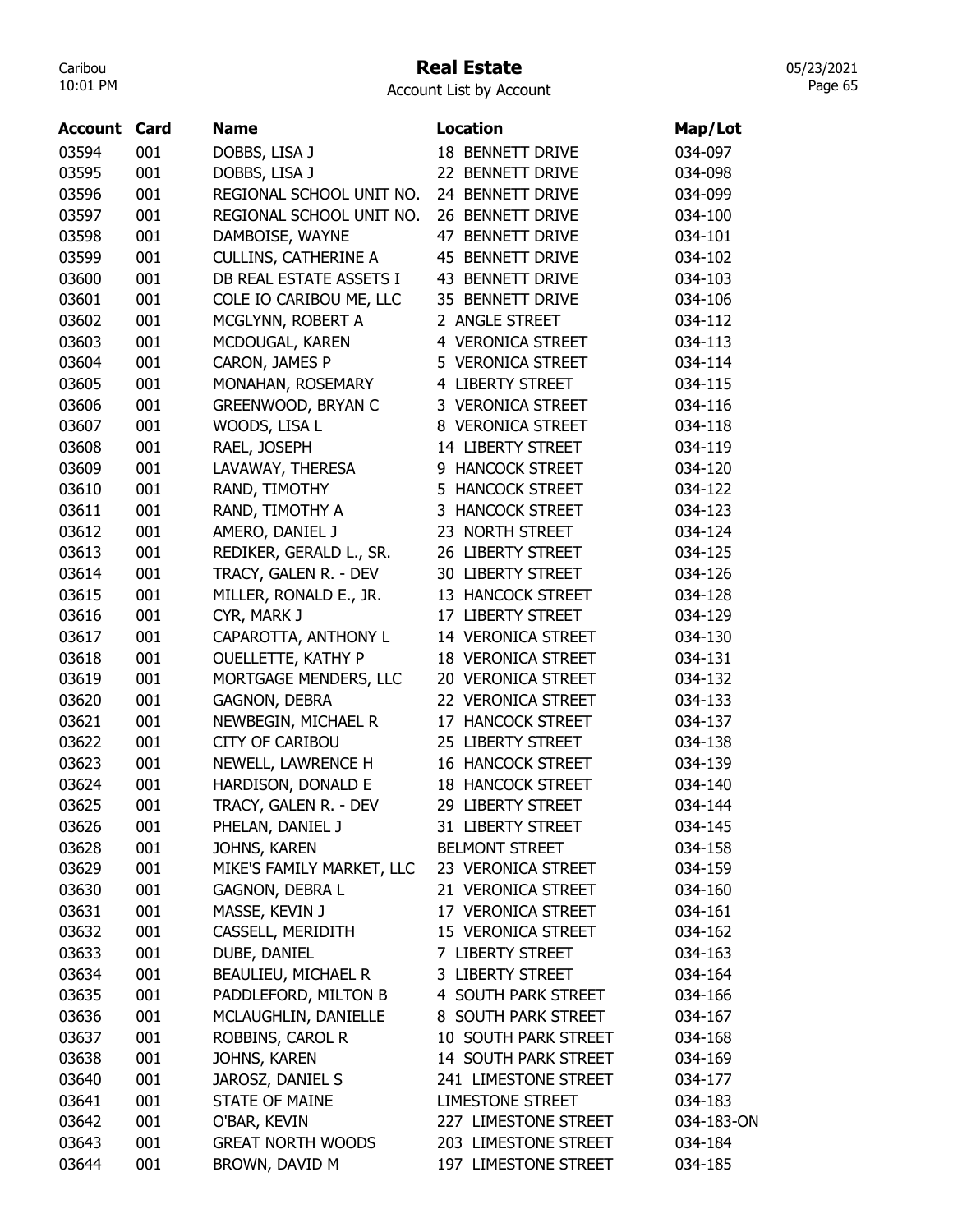#### Real Estate

05/23/2021 Page 66

| Account | Card | Name                       | <b>Location</b>            | Map/Lot |
|---------|------|----------------------------|----------------------------|---------|
| 03646   | 001  | PAQUIN, JOSEPH O           | 189 LIMESTONE STREET       | 034-188 |
| 03647   | 001  | <b>COLBERT, KENNETH D</b>  | 187 LIMESTONE STREET       | 034-189 |
| 03648   | 001  | <b>CURLESS, JAMES B</b>    | <b>LIMESTONE STREET</b>    | 034-190 |
| 03649   | 001  | <b>STATE OF MAINE</b>      | 208-1 LIMESTONE STREET     | 034-192 |
| 03652   | 001  | TROMBLEY, STEVEN LEE       | 208-2 LIMESTONE STREET     | 034-193 |
| 03653   | 001  | THERIAULT, LIONEL INC.     | 226 LIMESTONE STREET       | 034-195 |
| 03654   | 001  | <b>COUNTRY FARMS</b>       | <b>MAIN STREET</b>         | 035-001 |
| 03655   | 001  | <b>BROWN, ERIC P</b>       | 781 MAIN STREET            | 035-002 |
| 03656   | 001  | <b>BEAULIEU, BONITA S</b>  | 769 MAIN STREET            | 035-003 |
| 03657   | 001  | <b>BALLARD, BRITTANY B</b> | 8 RESERVOIR STREET         | 035-004 |
| 03658   | 001  | BERRY, DEBORAH A           | 10 RESERVOIR STREET        | 035-005 |
| 03659   | 001  | THERIAULT, LISA B          | 14 RESERVOIR STREET        | 035-006 |
| 03660   | 001  | BRESCIA, CHRIS L           | <b>16 RESERVOIR STREET</b> | 035-007 |
| 03661   | 001  | WAKEM, DAVID H             | 20 RESERVOIR STREET        | 035-008 |
| 03662   | 001  | MOCKLER FUNERAL HOME       | 22 RESERVOIR STREET        | 035-009 |
| 03663   | 001  | CYR, JEANNE M              | 17 CAROLINE AVENUE         | 035-012 |
| 03664   | 001  | GILES, KEVIN D             | 15 CAROLINE AVENUE         | 035-013 |
| 03665   | 001  | MOCKLER, JAMES R           | 11 CAROLINE AVENUE         | 035-014 |
| 03666   | 001  | C. RAY MANAGEMENT LLC      | 5 CAROLINE AVENUE          | 035-015 |
| 03667   | 001  | MADIGAN, THERESA M. - LIFE | 1 CAROLINE AVENUE          | 035-016 |
| 03668   | 001  | CARLSON, MELONIE L         | 21 WINDY HILL DRIVE        | 035-018 |
| 03669   | 001  | <b>BRANSCOM, BERT P</b>    | 17 WINDY HILL DRIVE        | 035-020 |
| 03670   | 001  | BERNAICHE, TRAVIS M        | 13 WINDY HILL DRIVE        | 035-021 |
| 03671   | 001  | SAUCIER, DALE J            | 15 PILGRIM ROAD            | 035-022 |
| 03672   | 001  | MORNEAULT, RYAN R          | 9 PILGRIM ROAD             | 035-023 |
| 03673   | 001  | NADEAU, BETH A             | 5 PILGRIM ROAD             | 035-024 |
| 03674   | 001  | HARTFORD, STEPHEN R        | PILGRIM ROAD<br>1          | 035-025 |
| 03675   | 001  | STUBBS, STEVEN P           | 2 CAROLINE AVENUE          | 035-026 |
| 03676   | 001  | HODDE, JAMES K             | <b>6 CAROLINE AVENUE</b>   | 035-027 |
| 03677   | 001  | DAVIS, ZACHARY             | 8 CAROLINE AVENUE          | 035-028 |
| 03678   | 001  | DAVENPORT, CASSANDRA L     | 12 CAROLINE AVENUE         | 035-029 |
| 03679   | 001  | WAKEM, KAREN L             | 40 ELMWOOD AVENUE          | 035-030 |
| 03680   | 001  | <b>GAGNON, ERIC</b>        | 44 ELMWOOD AVENUE          | 035-031 |
| 03681   | 001  | JONES, TIMOTHY L           | 3 ELMWOOD AVENUE           | 035-032 |
| 03682   | 001  | WOODS, ROY E               | 7 ELMWOOD AVENUE           | 035-033 |
| 03683   | 001  | JONES, DANA G              | 11 ELMWOOD AVENUE          | 035-034 |
| 03684   | 001  | CARSON, DONALD E JR        | 9 ELMWOOD AVENUE           | 035-035 |
| 03685   | 001  | MOCKLER, ERIC J            | 13 ELMWOOD AVENUE          | 035-036 |
| 03686   | 001  | <b>CULLINS, TERRY S</b>    | 15 ELMWOOD AVENUE          | 035-037 |
| 03687   | 001  | WOODS, ROY E               | 19 ELMWOOD AVENUE          | 035-038 |
| 03688   | 001  | <b>BOUCHER, JAMES</b>      | 23 ELMWOOD AVENUE          | 035-039 |
| 03689   | 001  | WOODS, JANET J             | 27 ELMWOOD AVENUE          | 035-040 |
| 03690   | 001  | WOODS, ROY E               | 31 ELMWOOD AVENUE          | 035-041 |
| 03691   | 001  | SIROIS, DONALD J           | 33 ELMWOOD AVENUE          | 035-042 |
| 03692   | 001  | RIDEOUT, GREGG A           | 37 ELMWOOD AVENUE          | 035-043 |
| 03693   | 001  | PELLETIER, MAURICE W AND   | 39 ELMWOOD AVENUE          | 035-044 |
| 03694   | 001  | FODE, LOUISE E.W.          | 43 ELMWOOD AVENUE          | 035-045 |
| 03695   | 001  | <b>BRABANT, JEAN-LUKE</b>  | 29 PILGRIM ROAD            | 035-046 |
| 03696   | 001  | TRACY, SCOTT R             | 92 GLENN STREET            | 035-047 |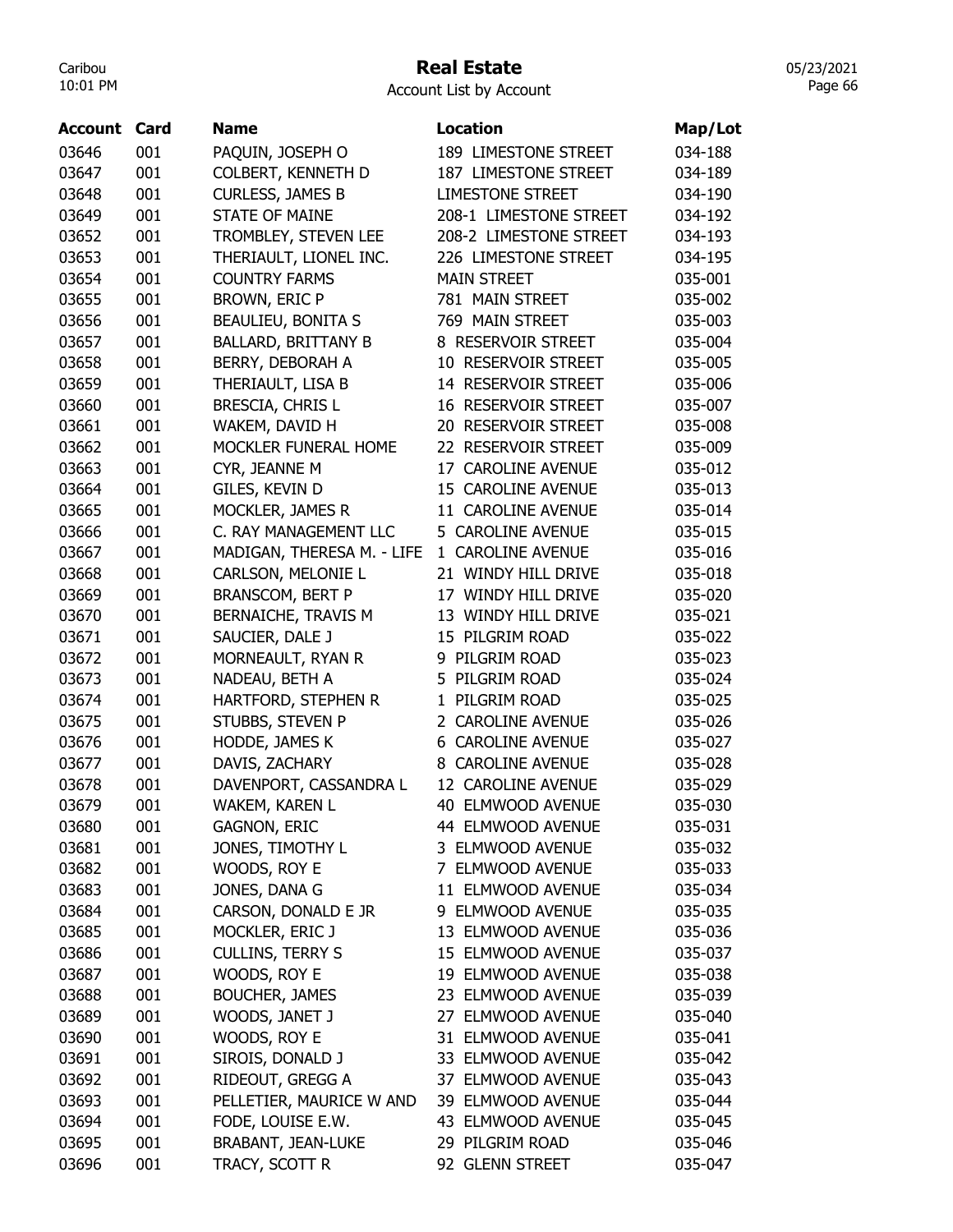## Real Estate

05/23/2021 Page 67

| Account | Card | <b>Name</b>                 | <b>Location</b>          | Map/Lot   |
|---------|------|-----------------------------|--------------------------|-----------|
| 03697   | 001  | DEVEREAUX, DAVID E          | 88 GLENN STREET          | 035-048   |
| 03698   | 001  | REGIONAL SCHOOL UNIT NO.    | 60 GLENN STREET          | 035-049   |
| 03699   | 001  |                             | 50 GLENN STREET          | 035-050   |
|         | 001  | NEWELL, LARRY H             | 22 FRANKLIN STREET       |           |
| 03700   |      | FORTIN, TERRY L. - LIFE     |                          | 035-052   |
| 03701   | 001  | SCOTT, KATHERINE E          | 12 FRANKLIN STREET       | 035-053   |
| 03702   | 001  | BELL, DAVID V               | 10 ELMWOOD AVENUE        | 035-054   |
| 03703   | 001  | HOLABIRD, DAVID A           | 12 ELMWOOD AVENUE        | 035-055   |
| 03704   | 001  | REIFF, CINDY M              | 16 ELMWOOD AVENUE        | 035-056   |
| 03705   | 001  | SMITH, BRANDON              | 20 ELMWOOD AVENUE        | 035-057   |
| 03707   | 001  | STEVENS, SARAH L            | 23 RESERVOIR STREET      | 035-059   |
| 03708   | 001  | WYMAN, KENNETH A            | 37 TEAGUE STREET         | 035-060   |
| 03710   | 001  | WILLETTE, LOLA I            | 31 TEAGUE STREET         | 035-062   |
| 03711   | 001  | CYR APARTMENTS, LLC         | 27 TEAGUE STREET         | 035-063   |
| 03712   | 001  | WICKSTROM, JON C            | 25 TEAGUE STREET         | 035-064   |
| 03713   | 001  | COWETT, LINDSEY             | 21 TEAGUE STREET         | 035-065   |
| 03714   | 001  | SLEEPER, NEAL J             | <b>6 FRANKLIN STREET</b> | 035-066   |
| 03715   | 001  | SOLMAN, JUDITH A            | 8 FRANKLIN STREET        | 035-067   |
| 03716   | 001  | CYR, SALLY ANN              | <b>15 TEAGUE STREET</b>  | 035-068   |
| 03717   | 001  | SMALL, CRAIG                | 11 TEAGUE STREET         | 035-069   |
| 03718   | 001  | JONES, CALE A               | 9 TEAGUE STREET          | 035-070   |
| 03719   | 001  | BOHMER, ALEXANDER J         | 18 PARK STREET           | 035-071   |
| 03720   | 001  | BOMA, COURTNEY L            | 20 PARK STREET           | 035-072   |
| 03722   | 001  | CARLSON, ROBERT             | 30 PARK STREET           | 035-074   |
| 03723   | 001  | COOPER, ANDREW D            | 34 PARK STREET           | 035-075   |
| 03724   | 001  | ST. PETER, GARY R           | 38 PARK STREET           | 035-076   |
| 03725   | 001  | BULLARD, EDWIN M            | 44 PARK STREET           | 035-078   |
| 03726   | 001  | PHAIR, KENT B               | 36 GLENN STREET          | 035-079   |
| 03727   | 001  | KEYSTONE NORTH, LLC         | 38 GLENN STREET          | 035-080   |
| 03728   | 001  | ROYALL, INC.                | 42 GLENN STREET          | 035-081   |
| 03729   | 001  | FREEDMAN, JONATHAN M        | <b>46 GLENN STREET</b>   | 035-082   |
| 03730   | 001  | MCINTYRE, DAVID M           | 25 FRANKLIN STREET       | 035-082-A |
| 03731   | 001  | NOYES, KIMBER C             | 11 FRANKLIN STREET       | 035-083   |
| 03732   | 001  | KIRBY, ANDREW T             | 5 FRANKLIN STREET        | 035-084   |
| 03733   | 001  | SMALL, DONNA J              | 10 TEAGUE STREET         | 035-085   |
| 03734   | 001  | LESTER, KATHY A             | 14 TEAGUE STREET         | 035-086   |
| 03735   | 001  | SMALL, CRAIG K              | 16 TEAGUE STREET         | 035-087   |
| 03736   | 001  | SHEA, REBECCA L             | 20 TEAGUE STREET         | 035-088   |
|         |      | BELL, JOSHUA J              |                          |           |
| 03737   | 001  |                             | 24 TEAGUE STREET         | 035-089   |
| 03738   | 001  | WAKANA, DAVID               | 26 TEAGUE STREET         | 035-090   |
| 03739   | 001  | CYR, LORI A                 | 30 TEAGUE STREET         | 035-091   |
| 03740   | 001  | <b>COUNTRY FARMS</b>        | 32 TEAGUE STREET         | 035-092   |
| 03741   | 001  | SODERBERG, EMILY            | 38 TEAGUE STREET         | 035-094   |
| 03742   | 001  | KIM, PAUL                   | 7 RESERVOIR STREET       | 035-095   |
| 03743   | 001  | <b>GALLAGHER, LUCILLE F</b> | 765 MAIN STREET          | 035-096   |
| 03744   | 001  | CHOLEWA, LOIS R             | 761 MAIN STREET          | 035-097   |
| 03745   | 001  | PANGBURN, MALVINA E         | 759 MAIN STREET          | 035-098   |
| 03746   | 001  | BELL, DOUGLAS W             | 755 MAIN STREET          | 035-099   |
| 03747   | 001  | THOMPSON, CRAIG             | 753 MAIN STREET          | 035-100   |
| 03748   | 001  | PIERSON, CAROL A            | 745 MAIN STREET          | 035-101   |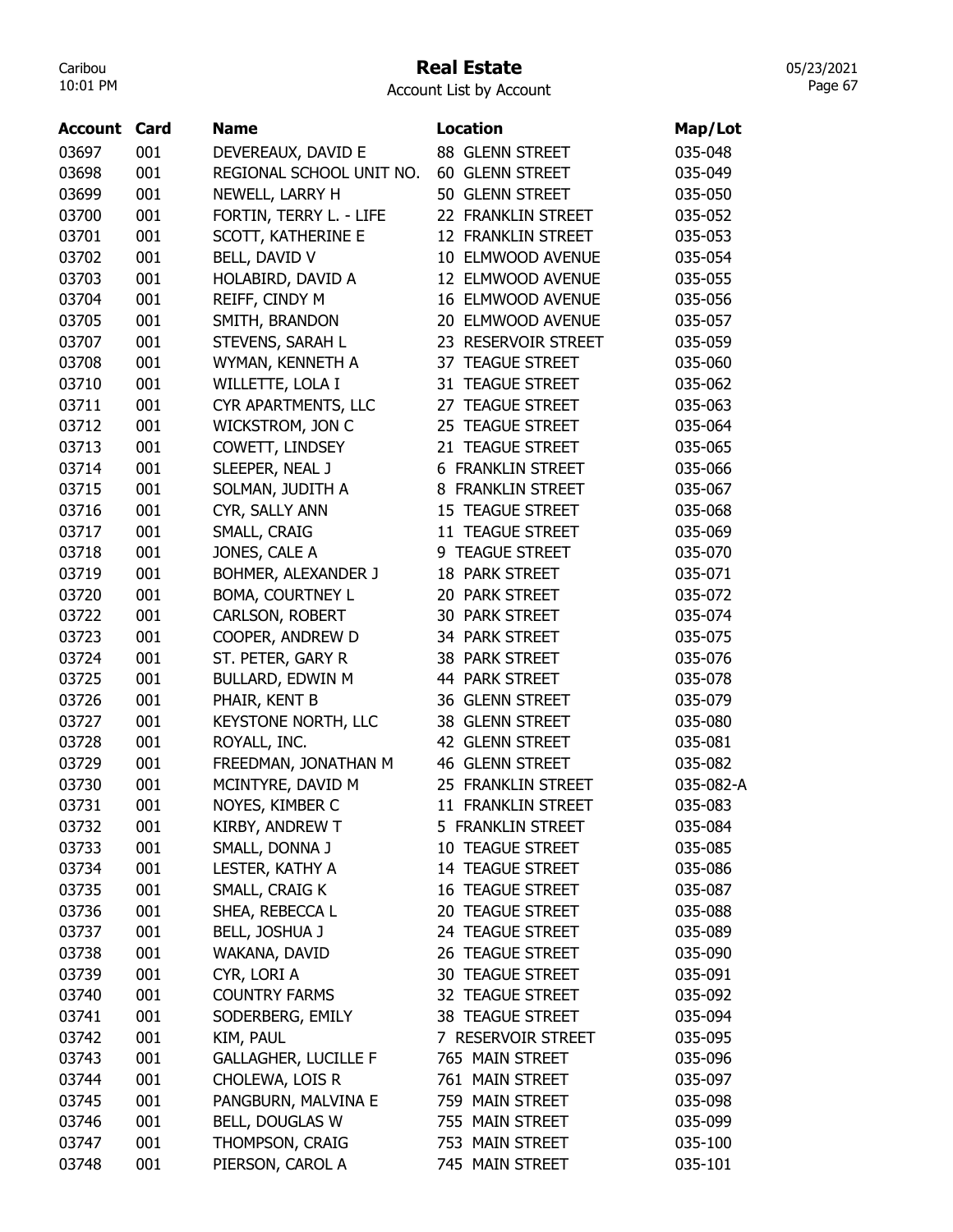## Real Estate

05/23/2021 Page 68

| Account | Card | <b>Name</b>                            | <b>Location</b>          | Map/Lot   |
|---------|------|----------------------------------------|--------------------------|-----------|
| 03749   | 001  | TRAUGH, SHAWNA J                       | 739 MAIN STREET          | 035-102   |
| 03750   | 001  | TRAUGH, SHAWNA                         | 735 MAIN STREET          | 035-103   |
| 03751   | 001  | FLAGG, APRIL A                         | 733 MAIN STREET          | 035-104   |
| 03752   | 001  | KARPEN, MARY P                         | 2 PARK STREET            | 035-105   |
| 03753   | 001  | FRANK, ROBIN D                         | <b>6 PARK STREET</b>     | 035-106   |
| 03754   | 001  | HARRIGAN, DANIEL P                     | 8 PARK STREET            | 035-107   |
| 03755   | 001  | MURCHISON, KENNETH G JR                | 10 PARK STREET           | 035-108   |
| 03756   | 001  | JALBERT, JAMES D                       | 16 GLENN STREET          | 035-109   |
| 03757   | 001  | ROBERTSON, DANIEL J                    | 18 GLENN STREET          | 035-110   |
| 03758   | 001  | PALMER, GREGORY D                      | 22 GLENN STREET          | 035-111   |
| 03759   | 001  | WAMBOLD, DARLA M                       | 24 GLENN STREET          | 035-112   |
| 03761   | 001  | FLAGG, ELIZABETH M.                    | 39 PARK STREET           | 035-114   |
| 03762   | 001  | HARVEY, CYNTHIA J                      | 37 PARK STREET           | 035-115   |
| 03763   | 001  | EYE, JACQUELINE L                      | 33 PARK STREET           | 035-116   |
| 03764   | 001  | LABBE, WILBUR                          | 32 HAMMOND STREET        | 035-116-A |
| 03765   | 001  | SWENSON, MARILYN A                     | 29 PARK STREET           | 035-117   |
| 03766   | 001  | TODD, NANCY                            | <b>PARK STREET</b><br>27 | 035-118   |
| 03767   | 001  | MARTIN, DAVID N                        | <b>PARK STREET</b><br>21 | 035-119   |
| 03768   | 001  | PLOURDE, RUSSELL                       | 19 PARK STREET           | 035-120   |
| 03769   | 001  | PLOURDE, RUSSELL D                     | 15 PARK STREET           | 035-121   |
| 03770   | 001  | RICHARDS, CURTIS &                     | 13 PARK STREET           | 035-122   |
| 03771   | 001  | DAVIS, JAMES W                         | 11 PARK STREET           | 035-123   |
| 03772   | 001  | <b>WILLEY RENTALS, LLC</b>             | 7 PARK STREET            | 035-124   |
| 03773   | 001  | QUINONES, JUSTIN D                     | 725 MAIN STREET          | 035-125   |
| 03774   | 001  | SKIDGEL, WESLEY J JR                   | 723 MAIN STREET          | 035-126   |
| 03775   | 001  | DICKINSON, BRUCE                       | 721 MAIN STREET          | 035-127   |
| 03776   | 001  | SCHLOEMAN, SUSIE                       | 719 MAIN STREET          | 035-128   |
| 03777   | 001  | REBSCHER, ANDREW B                     | 717 MAIN STREET          | 035-129   |
| 03778   | 001  | THOMPSON, REGINALD V                   | 14 HAMMOND STREET        | 035-131   |
| 03779   | 001  | KINCAID, BRUCE R                       | 16 HAMMOND STREET        | 035-132   |
| 03780   | 001  | LABBE, WILBUR                          | 18 HAMMOND STREET        | 035-133   |
| 03782   | 001  | <b>CENTER FOR THE</b>                  | 22 HAMMOND STREET        | 035-135   |
| 03783   | 001  | <b>INSIGNARES, JORGE R</b>             | 26 HAMMOND STREET        | 035-136   |
| 03784   | 001  | MCCABE, PATRICK                        | 28 HAMMOND STREET        | 035-137   |
| 03785   | 001  | BELANGER, CASEY J                      | 30 HAMMOND STREET        | 035-138   |
| 03786   | 001  | CYR APARTMENTS, LLC                    | 720 MAIN STREET          | 035-139   |
| 03787   | 001  | ENGEL, BRADY D                         | 724 MAIN STREET          | 035-140   |
| 03791   | 001  | MANTER, SHAWN P                        | 738 MAIN STREET          | 035-144   |
| 03792   | 001  | SMALL, PAIGE                           | 750 MAIN STREET          | 035-145   |
| 03793   | 001  | COTTS, LISA L                          | 744 MAIN STREET          | 035-145-A |
| 03795   | 001  | MAHONEY, GRAYDON M                     | 4 HARVEST ROAD           | 035-147   |
| 03796   | 001  | BENNETT, STEPHEN L                     | 3 HARVEST ROAD           | 035-148   |
| 03797   | 001  | PYE, DARREN W                          | 772 MAIN STREET          | 035-149   |
| 03798   | 001  | HELSTROM, JAMES R                      | 8 COUNTRY ROAD           | 035-150   |
| 03799   | 001  | YORK, RONALD C                         | 776 MAIN STREET          | 035-150-A |
| 03800   | 001  | COOK, GARY L                           | 3 COUNTRY ROAD           | 035-151   |
| 03801   | 001  | CARIBOU UTILITIES DISTRICT MAIN STREET |                          | 035-152   |
| 03802   | 001  | DISY, COLE A                           | 51 COUNTRY ROAD          | 035-153   |
| 03803   | 001  | YAGHMAI, MADJID                        | <b>COUNTRY ROAD</b>      | 035-153-A |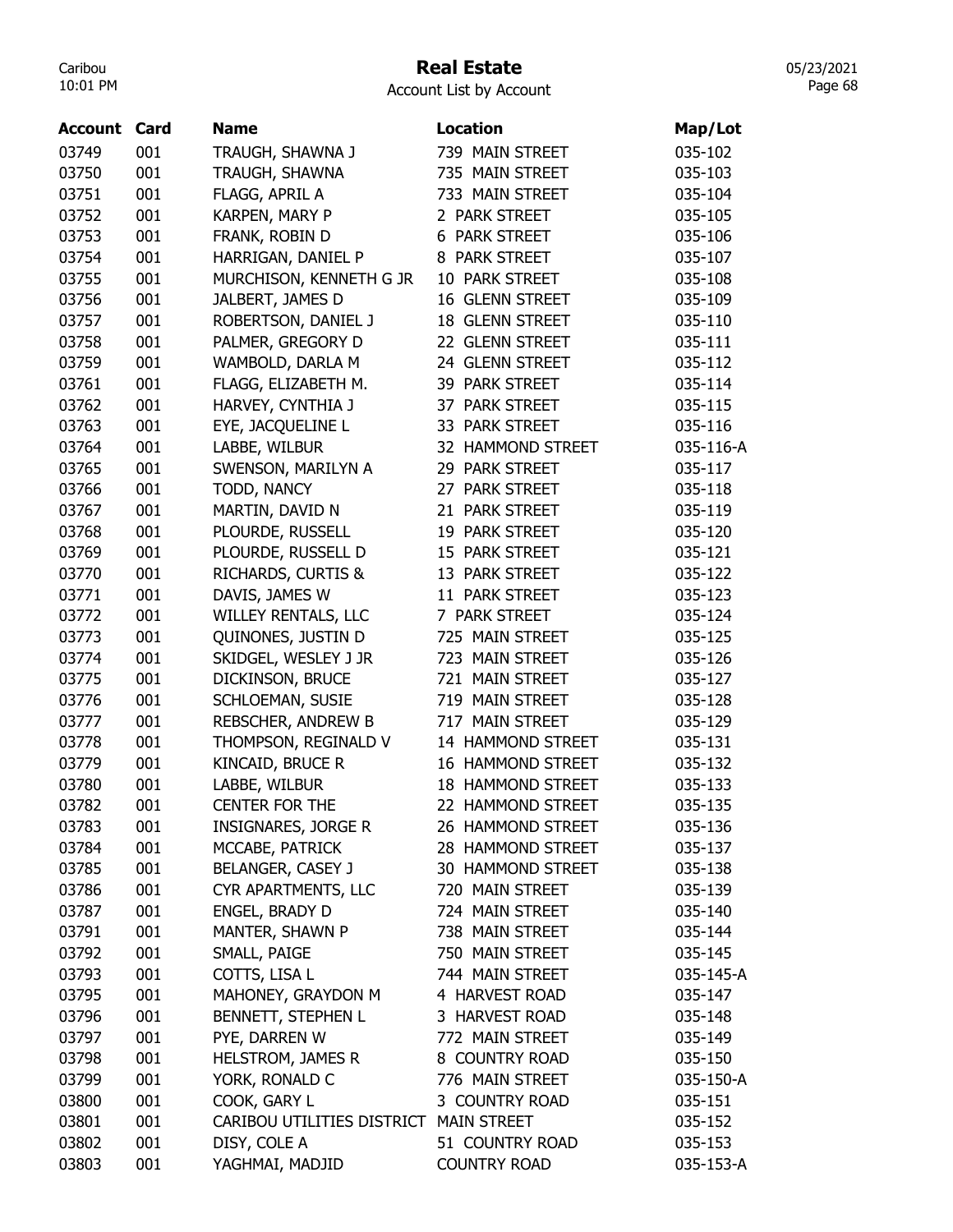#### Real Estate

| Account | Card | <b>Name</b>               | <b>Location</b>         | Map/Lot   |
|---------|------|---------------------------|-------------------------|-----------|
| 03804   | 001  | TILLEY, TINA MAY - DEV    | 41 COUNTRY ROAD         | 035-153-C |
| 03805   | 001  | BRAGDON, JEANNINE-LIFE    | 37 COUNTRY ROAD         | 035-153-D |
| 03806   | 001  | DISY, MANDY               | 35 COUNTRY ROAD         | 035-153-E |
| 03807   | 001  | DICKINSON, GREGORY        | 23 COUNTRY ROAD         | 035-154   |
| 03808   | 001  | ACKERMAN, RICHARD J       | 19 COUNTRY ROAD         | 035-154-B |
| 03809   | 001  | FELTY, MARION BRETT       | 15 COUNTRY ROAD         | 035-154-C |
| 03810   | 001  | LEARNARD, RICHARD A       | 11 COUNTRY ROAD         | 035-155   |
| 03811   | 001  | CHERRIER, ROBERT L        | 9 COUNTRY ROAD          | 035-156   |
| 03812   | 001  | PICARD, LANA E            | <b>18 COUNTRY ROAD</b>  | 035-157   |
| 03813   | 001  | <b>BOURGEOIS, RACHEL</b>  | <b>40 COUNTRY ROAD</b>  | 035-157-F |
| 03814   | 001  | STERLING, DARRELL J       | <b>COUNTRY ROAD</b>     | 035-157-H |
| 03815   | 001  | STRAUSER, MATTHEW W       | 54 COUNTRY ROAD         | 035-157-I |
| 03816   | 001  | SAUCIER, DIANE B          | 58 COUNTRY ROAD         | 035-157-J |
| 03817   | 001  | <b>CUMMINGS, VICKIE C</b> | <b>HARVEST ROAD</b>     | 035-158   |
| 03818   | 001  | DUPLESSIE, SEAN A         | 47 HARVEST ROAD         | 035-158-A |
| 03819   | 001  | PARISI, JACK              | 43 HARVEST ROAD         | 035-158-B |
| 03820   | 001  | MICHAUD, JEAN PIERRE      | 35 HARVEST ROAD         | 035-158-D |
| 03821   | 001  | HARMON, EVA AS TRUSTEE    | 29 HARVEST ROAD         | 035-158-F |
| 03822   | 001  | HURLEY, DONNA R. &        | 23 HARVEST ROAD         | 035-159   |
| 03823   | 001  | <b>WALKER, BETH ANN</b>   | 19 HARVEST ROAD         | 035-160   |
| 03824   | 001  | WALKER, THEODORE JACOB    | 19 HARVEST ROAD         | 035-160-A |
| 03825   | 001  | WEEKS, JOHNNY L           | 11 HARVEST ROAD         | 035-161   |
| 03826   | 001  | EVANS, RITA M - DEV       | 9 HARVEST ROAD          | 035-162   |
| 03827   | 001  | <b>IRELAND, KEITH E</b>   | 8 HARVEST ROAD          | 035-163   |
| 03828   | 001  | GREGORY, RICHARD M        | 12 HARVEST ROAD         | 035-164   |
| 03829   | 001  | COLLINS, PATRICIA M       | 4 DORCAS AVENUE         | 035-165   |
| 03830   | 001  | DAMBOISE, DUSTIN L        | 10 DORCAS AVENUE        | 035-166   |
| 03831   | 001  | HATCH, RICHARD C          | <b>16 DORCAS AVENUE</b> | 035-167   |
| 03832   | 001  | STEVENS, ROBERT C JR      | <b>18 DORCAS AVENUE</b> | 035-168   |
| 03833   | 001  | MARTIN, JAMES P           | 30 HARVEST ROAD         | 035-170   |
| 03834   | 001  | MAHONEY, GRAYDON M        | 44 HARVEST ROAD         | 035-171-B |
| 03835   | 001  | LAMB, RICHARD L           | 50 HARVEST ROAD         | 035-172   |
| 03836   | 001  | <b>GREEN, MICHAEL</b>     | <b>HARVEST ROAD</b>     | 035-172-A |
| 03837   | 001  | <b>GREEN, MICHAEL S</b>   | 64 HARVEST ROAD         | 035-172-C |
| 03838   | 001  | <b>GAUVIN, CAROL A</b>    | 31 HOME FARM ROAD       | 035-172-D |
| 03839   | 001  | ST. PETER, BRIAN J        | 27 HOME FARM ROAD       | 035-173   |
| 03840   | 001  | SHAW, JOHN R              | 17 TOWNVIEW ROAD        | 035-173-D |
| 03841   | 001  | MCDUFFIE, SHAUN           | 3 TOWNVIEW ROAD         | 035-175   |
| 03842   | 001  | SLEEPER, DAVID N          | 4 TOWNVIEW ROAD         | 035-176   |
| 03843   | 001  | <b>WHITTEN, FRANCES A</b> | 10 TOWNVIEW ROAD        | 035-177   |
| 03844   | 001  | HARRIS, FRANK M JR        | 20 TOWNVIEW ROAD        | 035-177-C |
| 03845   | 001  | RIOPELLE, DAVID           | 19 HOME FARM ROAD       | 035-178   |
| 03848   | 001  | LABARRE, PAUL D           | 7 HOME FARM ROAD        | 035-178-C |
| 03849   | 001  | RAYMOND, JEREMIE J        | 2 HOME FARM ROAD        | 035-179   |
| 03851   | 001  | SLEEPER, NELSON F         | 18 HOME FARM ROAD       | 035-181   |
| 03852   | 001  | <b>BRAGDON, SCOTTIE</b>   | 26 HOME FARM ROAD       | 035-182   |
| 03853   | 001  | DOODY, JAMES L            | 47 PROSPECT STREET      | 035-183   |
| 03854   | 001  | KIEFFER, ROBERT J         | <b>HERITAGE ROAD</b>    | 035-185   |
| 03855   | 001  | COLLINS, S.W. COMPANY,    | <b>HERITAGE ROAD</b>    | 035-186   |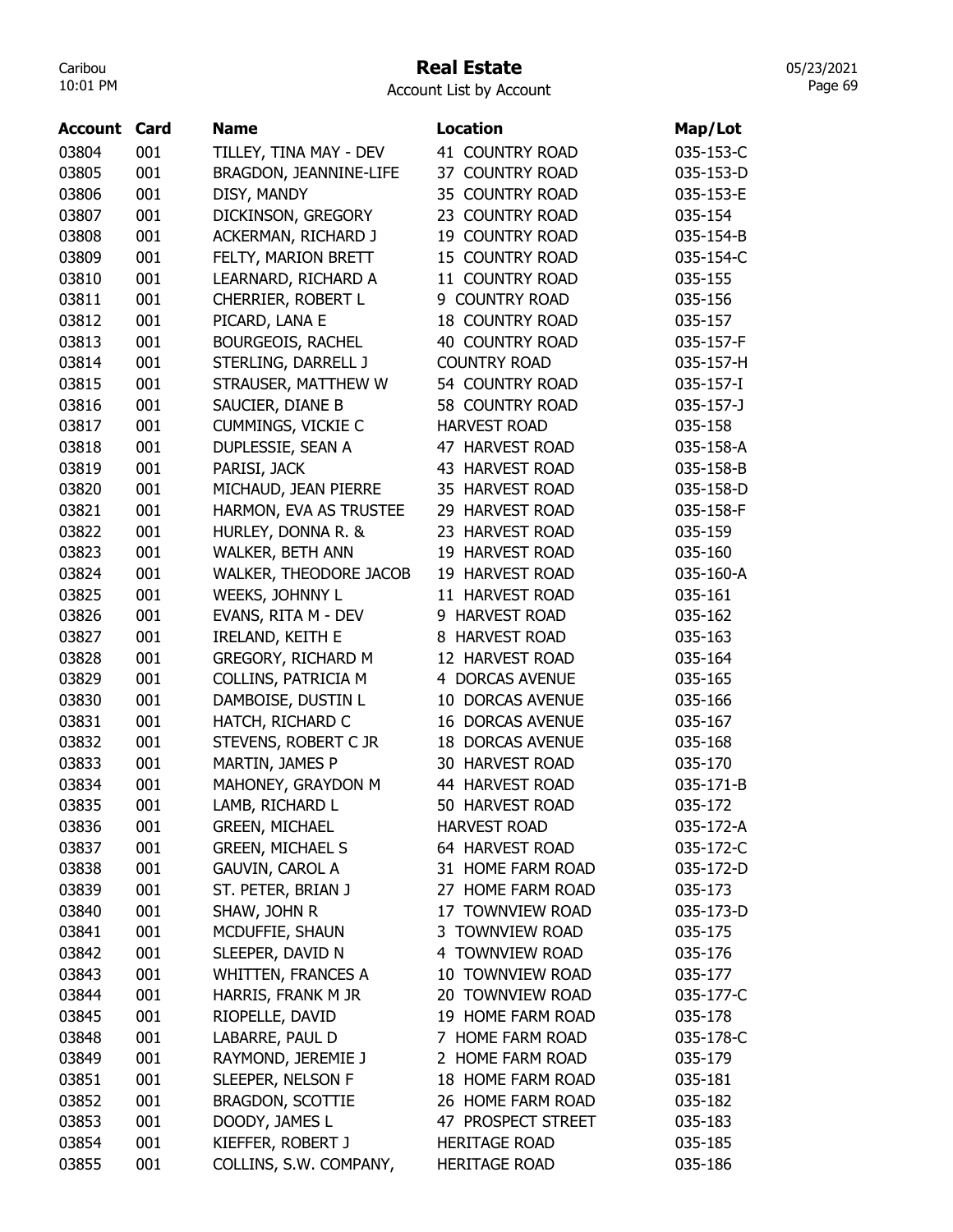### Real Estate

05/23/2021 Page 70

| <b>Account Card</b> |     | Name                        | <b>Location</b>       | Map/Lot   |
|---------------------|-----|-----------------------------|-----------------------|-----------|
| 03856               | 001 | COLLINS, S.W. COMPANY,      | <b>HERITAGE ROAD</b>  | 035-186-A |
| 03857               | 001 | COLLINS, S.W. COMPANY,      | <b>HERITAGE ROAD</b>  | 035-186-B |
| 03858               | 001 | COLLINS, S.W. COMPANY,      | <b>HERITAGE ROAD</b>  | 035-186-C |
| 03859               | 001 | SMITH, ROBERT A JR          | 35 PROSPECT STREET    | 035-187   |
| 03860               | 001 | COLLINS, SAMUEL W           | 5 HERITAGE ROAD       | 035-187-A |
| 03861               | 001 | COLLINS, S.W. COMPANY,      | <b>CLOVER STREET</b>  | 035-188   |
| 03862               | 001 | ANDERSON, DUANE C           | 50 PROSPECT STREET    | 035-189   |
| 03863               | 001 | CYR, VICKY L                | 34 PROSPECT STREET    | 035-190   |
| 03864               | 001 | ALBAIR, JAMES P             | 36 PROSPECT STREET    | 035-191   |
| 03865               | 001 | <b>BURGESS, HENRY</b>       | 51 COLLINS STREET     | 035-192   |
| 03866               | 001 | THIBODEAU, ROLAND P         | 30 PROSPECT STREET    | 035-192-A |
| 03867               | 001 | <b>MAINELY RENTALS</b>      | 45 COLLINS STREET     | 035-193   |
| 03868               | 001 | WRIGHT, MICHAEL A           | 41 COLLINS STREET     | 035-194   |
| 03869               | 001 | NADEAU, HOLLY A.            | 39 COLLINS STREET     | 035-195   |
| 03870               | 001 | NELSON, KASANDRA LEE        | 35 COLLINS STREET     | 035-196   |
| 03871               | 001 | <b>BERNAICHE, TRAVIS</b>    | 31 COLLINS STREET     | 035-197   |
| 03872               | 001 | STAIRS, JUSTIN W            | 27 COLLINS STREET     | 035-198   |
| 03873               | 001 | BERNAICHE, TRAVIS M         | 25 COLLINS STREET     | 035-199   |
| 03874               | 001 | ST. PETER, GRIFFIN          | 19 COLLINS STREET     | 035-201   |
| 03875               | 001 | THERIAULT, GREGORY J        | 17 COLLINS STREET     | 035-202   |
| 03876               | 001 | CARIBOU UTILITIES DISTRICT  | <b>COLLINS STREET</b> | 035-203   |
| 03877               | 001 | SINKO, JAMES FREDERICK      | 11 COLLINS STREET     | 035-205   |
| 03878               | 001 | CYR APARTMENTS, LLC         | 7 COLLINS STREET      | 035-206   |
| 03879               | 001 | PLOURDE, LARRY J            | 25 ELIZABETH AVENUE   | 036-001   |
| 03880               | 001 | BAIR, TIMOTHY T             | 21 ELIZABETH AVENUE   | 036-002   |
| 03882               | 001 | CYR, DAVID M                | 15 ELIZABETH AVENUE   | 036-004   |
| 03883               | 001 | KNOX, GLORIA E              | 13 ELIZABETH AVENUE   | 036-005   |
| 03884               | 001 | FINLAY, BARBARA             | 9 ELIZABETH AVENUE    | 036-006   |
| 03885               | 001 | ANDREWS, LORRAINE J         | 7 ELIZABETH AVENUE    | 036-007   |
| 03886               | 001 | MCKEEN, STEPHANIE           | 61 COLLINS STREET     | 036-008   |
| 03887               | 001 | THIBODEAU, ROLAND P         | <b>COLLINS STREET</b> | 036-008-A |
| 03888               | 001 | WENTWORTH, STEPHEN R        | 4 ELIZABETH AVENUE    | 036-009   |
| 03889               | 001 | HOLABIRD, MATHEW D.         | 10 ELIZABETH AVENUE   | 036-010   |
| 03890               | 001 | THOMPSON, GAIL M. - LIFE    | 14 ELIZABETH AVENUE   | 036-011   |
| 03891               | 001 | DICKINSON, DIANE D          | 18 ELIZABETH AVENUE   | 036-012   |
| 03892               | 001 | DOODY, CARRIE JEAN          | 20 ELIZABETH AVENUE   | 036-013   |
| 03893               | 001 | <b>GREEN, PENNY LOU</b>     | 22 ELIZABETH AVENUE   | 036-014   |
| 03894               | 001 | SOUTHER, BARBARA            | 26 ELIZABETH AVENUE   | 036-015   |
| 03895               | 001 | SCHIEBER, FREDERICK P       | 51 PAGE AVENUE        | 036-016   |
| 03896               | 001 | DAIGLE, LORI                | 47 PAGE AVENUE        | 036-017   |
| 03897               | 001 | MCDOUGAL, JANICE E          | 45 PAGE AVENUE        | 036-018   |
| 03898               | 001 | BANK OF AMERICA, N.A.       | 43 PAGE AVENUE        | 036-019   |
| 03899               | 001 | ROY, ERNEST JR              | 39 PAGE AVENUE        | 036-020   |
| 03900               | 001 | PELLETIER, GREGORY C        | 35 PAGE AVENUE        | 036-021   |
| 03901               | 001 | CORRIGAN, KYLE D            | 33 PAGE AVENUE        | 036-022   |
| 03902               | 001 | <b>BURGESS, STEPHEN C</b>   | 71 COLLINS STREET     | 036-023   |
| 03903               | 001 | MARKER, DENNIS L            | 77 COLLINS STREET     | 036-024   |
| 03904               | 001 | LONDON, DEBORAH A           | 38 PAGE AVENUE        | 036-025   |
| 03905               | 001 | <b>BRADSTREET, DENNIS K</b> | <b>40 PAGE AVENUE</b> | 036-026   |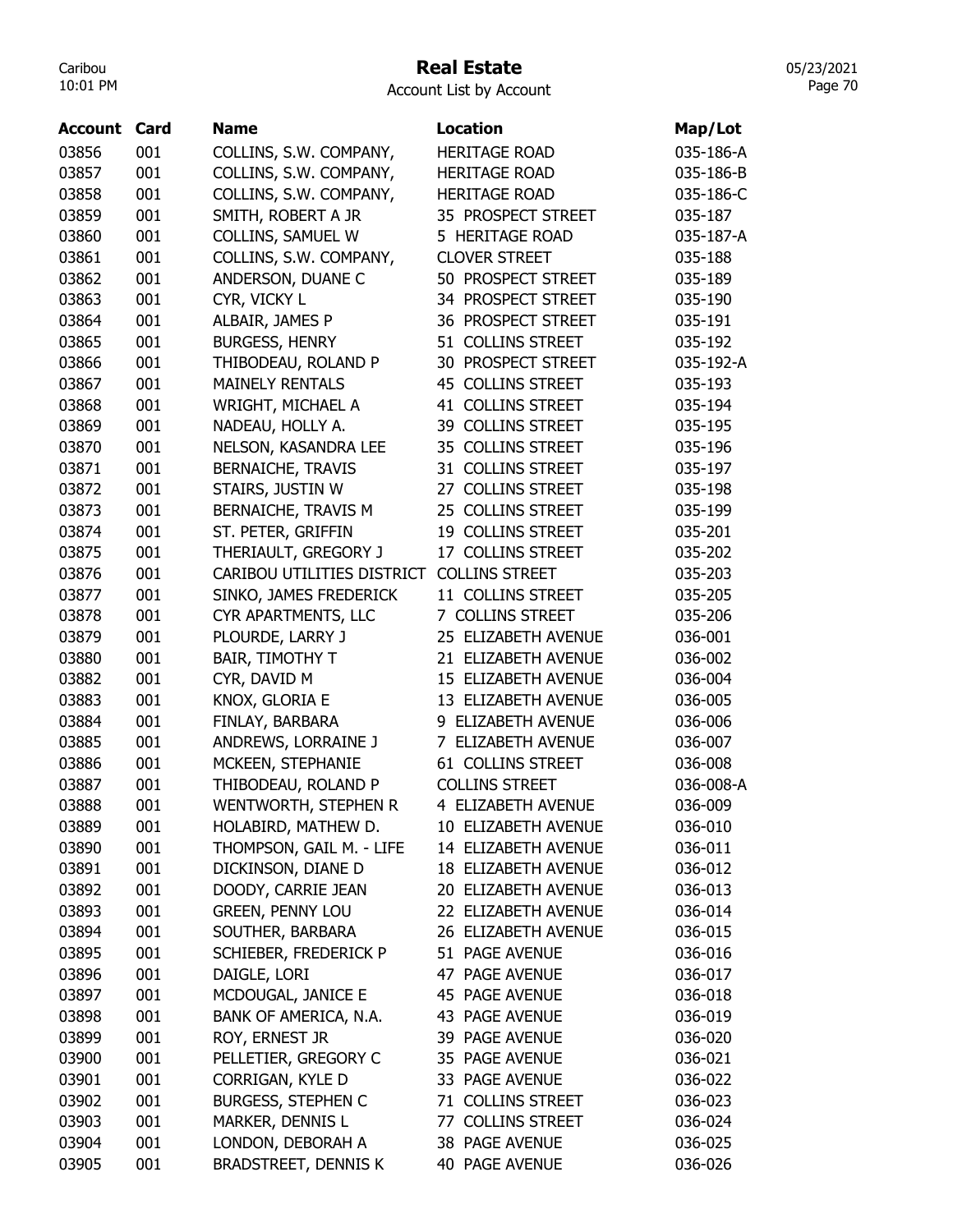## Real Estate

Account List by Account

| Account | Card | <b>Name</b>                |    | <b>Location</b>           | Map/Lot |
|---------|------|----------------------------|----|---------------------------|---------|
| 03906   | 001  | POWERS, NOLAN A            |    | 44 PAGE AVENUE            | 036-027 |
| 03907   | 001  | ROSSIGNOL, KENNETH J       |    | <b>46 PAGE AVENUE</b>     | 036-028 |
| 03908   | 001  | HAYES, CHERI M             |    | 50 PAGE AVENUE            | 036-029 |
| 03909   | 001  | <b>OUELLETTE, GRADEN J</b> |    | 14 CLOVER STREET          | 036-030 |
| 03911   | 001  | CYR, ADAM                  |    | 43 COOLIDGE AVENUE        | 036-032 |
| 03912   | 001  | MICHAUD, GALEN W           |    | 39 COOLIDGE AVENUE        | 036-033 |
| 03913   | 001  | MCCROSSIN, SETH HJ         |    | 37 COOLIDGE AVENUE        | 036-034 |
| 03914   | 001  | BRYANT, GARY J             |    | 33 COOLIDGE AVENUE        | 036-035 |
| 03915   | 001  | MORRELL, KYLEE K           |    | 83 COLLINS STREET         | 036-036 |
| 03916   | 001  | OUELLETTE, KATELIN L       |    | 91 COLLINS STREET         | 036-037 |
| 03917   | 001  | HAGELSTEIN, C BRUCE        |    | 34 COOLIDGE AVENUE        | 036-038 |
| 03918   | 001  | CASA BUNA, LLC             |    | 40 COOLIDGE AVENUE        | 036-039 |
| 03919   | 001  | DEE, MARK A                |    | 42 COOLIDGE AVENUE        | 036-040 |
| 03920   | 001  | RAFFORD, BRENT F           |    | <b>46 COOLIDGE AVENUE</b> | 036-041 |
| 03921   | 001  | LANDEEN, ANDREW M          |    | 50 COOLIDGE AVENUE        | 036-042 |
| 03922   | 001  | D'ANGELO, CINDY            |    | 26 CLOVER STREET          | 036-043 |
| 03923   | 001  | UMPHREY, RICHARD A         |    | 34 CLOVER STREET          | 036-044 |
| 03924   | 001  | WELCH, MARY CATHERINE      | 37 | PIONEER AVENUE            | 036-045 |
| 03925   | 001  | POWERS, KENNETH J          | 33 | PIONEER AVENUE            | 036-046 |
| 03926   | 001  | BRADBURY, GABRIELE         |    | 31 PIONEER AVENUE         | 036-047 |
| 03927   | 001  | REED, JOSHUA P             |    | 27 PIONEER AVENUE         | 036-048 |
| 03928   | 001  | <b>BRESCIA, STANLEY F</b>  |    | 23 PIONEER AVENUE         | 036-049 |
| 03929   | 001  | AJM RENTAL PROPERTIES,     |    | 95 COLLINS STREET         | 036-051 |
| 03930   | 001  | DROST, CHERYL              | 20 | PIONEER AVENUE            | 036-052 |
| 03931   | 001  | LEVESQUE, VERNA A          | 22 | PIONEER AVENUE            | 036-053 |
| 03932   | 001  | CONROY, STEPHEN D          | 26 | PIONEER AVENUE            | 036-054 |
| 03933   | 001  | OUELLETTE, BERNADETTE T    | 28 | PIONEER AVENUE            | 036-055 |
| 03934   | 001  | BENNER, ARTHUR W. AND      |    | 32 PIONEER AVENUE         | 036-056 |
| 03935   | 001  | SUTHERLAND, COLLEEN L      |    | 34 PIONEER AVENUE         | 036-057 |
| 03936   | 001  | PELLETIER, CLIFFORD J      |    | 40 PIONEER AVENUE         | 036-058 |
| 03937   | 001  | BUTLER HORN, TAMMY         |    | 44 PIONEER AVENUE         | 036-059 |
| 03938   | 001  | CYR, DANN                  |    | <b>48 PIONEER AVENUE</b>  | 036-060 |
| 03939   | 001  | PELLETIER, DARRYL J        |    | 52 PIONEER AVENUE         | 036-061 |
| 03940   | 001  | <b>BURNETTE, JASON L</b>   |    | 54 PIONEER AVENUE         | 036-062 |
| 03941   | 001  | HUSTON, ADAM M             |    | 58 PIONEER AVENUE         | 036-063 |
| 03942   | 001  | UMPHREY, THOMAS M          |    | 62 PIONEER AVENUE         | 036-064 |
| 03943   | 001  | CAVERHILL, BRANDON K       |    | 66 PIONEER AVENUE         | 036-065 |
| 03944   | 001  | WHITE, SUSAN R             |    | 72 PIONEER AVENUE         | 036-066 |
| 03945   | 001  | <b>GUNTER, ANDREW L</b>    |    | 14 MAYO STREET            | 036-067 |
| 03946   | 001  | PLOURDE, HALEY M.          |    | 63 PIONEER AVENUE         | 036-068 |
| 03947   | 001  | DEVEAU, TAMMY L            |    | 61 PIONEER AVENUE         | 036-069 |
| 03949   | 001  | <b>GRIFFIN, DUSTIN T</b>   |    | 53 PIONEER AVENUE         | 036-071 |
| 03950   | 001  | MCDUFFIE, STEPHEN R        |    | 51 PIONEER AVENUE         | 036-072 |
| 03951   | 001  | CORRIGAN, RYAN             |    | 33 CLOVER STREET          | 036-073 |
| 03952   | 001  | O'BAR, KENNETH G           |    | 4 HOOVER AVENUE           | 036-074 |
| 03953   | 001  | <b>GORDEY, ARTHALENE B</b> |    | 8 HOOVER AVENUE           | 036-075 |
| 03955   | 001  | BELANGER, JAMES E JR       |    | 14 HOOVER AVENUE          | 036-077 |
| 03956   | 001  | CYR, MARK L                |    | 18 HOOVER AVENUE          | 036-078 |
| 03957   | 001  | WHITE, ROBERT P. & KAREN   |    | 20 HOOVER AVENUE          | 036-079 |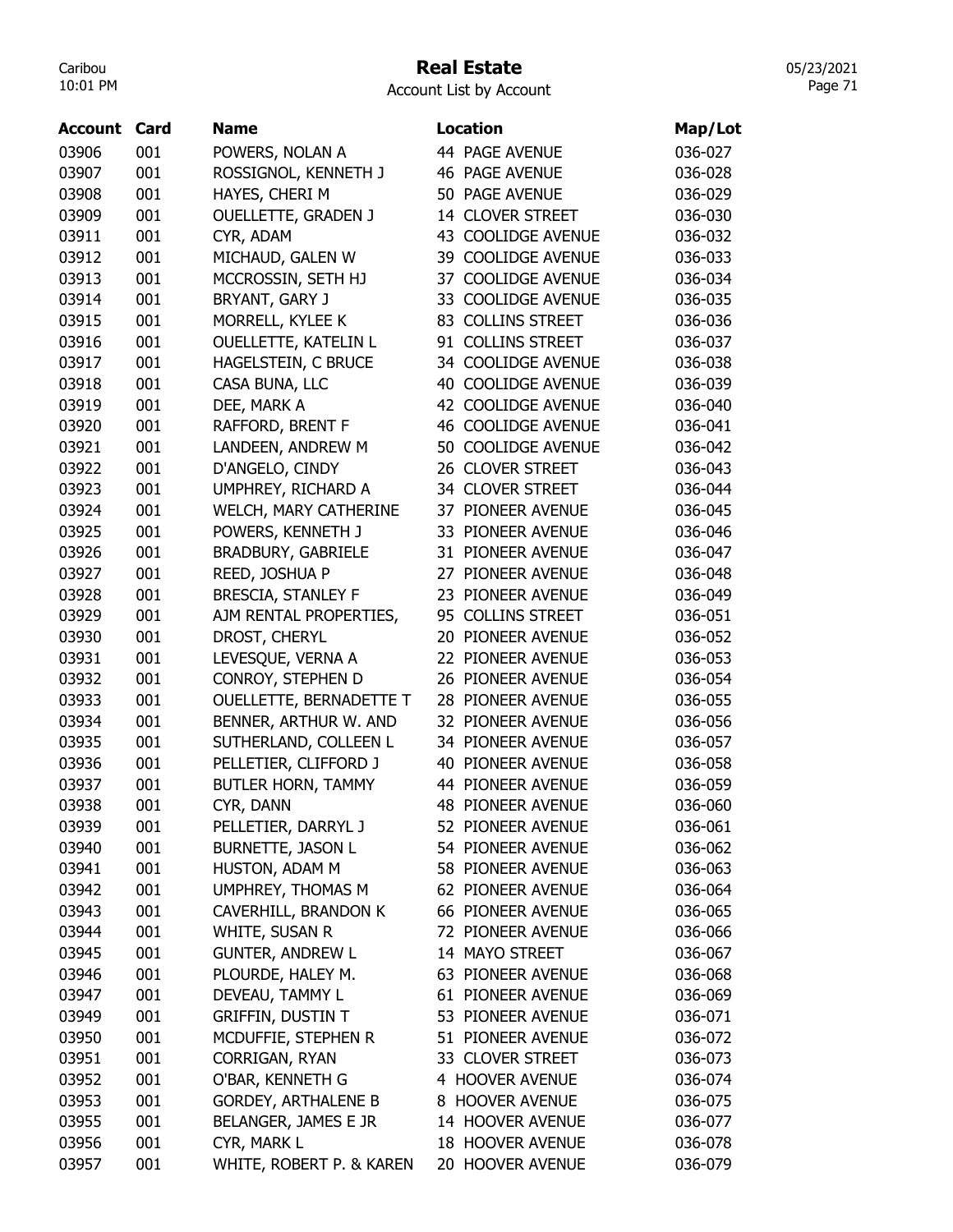## Real Estate

Account List by Account

| <b>Account Card</b> |     | <b>Name</b>                   | <b>Location</b>         | Map/Lot   |
|---------------------|-----|-------------------------------|-------------------------|-----------|
| 03959               | 001 | SMITH, SCOTT W                | 28 HOOVER AVENUE        | 036-081   |
| 03961               | 001 | BELANGER, ROLAND              | 23 HOOVER AVENUE        | 036-083   |
| 03962               | 001 | MARTIN, CHRISTOPHER J         | 21 HOOVER AVENUE        | 036-084   |
| 03963               | 001 | CYR, DOROTHY L                | 17 HOOVER AVENUE        | 036-085   |
| 03964               | 001 | SOUCY, ROGER G                | 15 HOOVER AVENUE        | 036-086   |
| 03965               | 001 | ST. PIERRE, GREGORY           | 11 HOOVER AVENUE        | 036-087   |
| 03966               | 001 | FERGUSON, KATHERINE           | 7 HOOVER AVENUE         | 036-088   |
| 03967               | 001 | <b>WEATHERHEAD, FRANK C</b>   | 23 CLOVER STREET        | 036-089   |
| 03968               | 001 | DIONNE, JOHN J                | 17 CLOVER STREET        | 036-090   |
| 03969               | 001 | <b>LANCASTER MORGAN</b>       | 11 CLOVER STREET        | 036-091   |
| 03970               | 001 | HISE, DOUGLAS                 | 5 CLOVER STREET         | 036-092   |
| 03971               | 001 | SAMPSON, T RUSSELL            | 1 CLOVER STREET         | 036-093   |
| 03972               | 001 | SOUCIER, BONNIE G             | 36 ELIZABETH AVENUE     | 036-093-A |
| 03973               | 001 | FORBES, JOHN KENT             | <b>HARVEST ROAD</b>     | 036-094   |
| 03974               | 001 | FORBES, J. KENT               | <b>ELIZABETH AVENUE</b> | 036-094-A |
| 03975               | 001 | BIELINSKI, GRETA T- DEV       | 37 HOME FARM ROAD       | 036-094-F |
| 03976               | 001 | COLLINS, S.W. COMPANY,        | <b>HARVEST ROAD</b>     | 036-094-G |
| 03977               | 001 | COLLINS, S.W. COMPANY,        | <b>HARVEST ROAD</b>     | 036-094-H |
| 03978               | 001 | <b>WALTON, CECIL P</b>        | 57 HARVEST ROAD         | 036-094-I |
| 03979               | 001 | COLLINS, S.W. COMPANY,        | <b>HARVEST ROAD</b>     | 036-094-J |
| 03980               | 001 | FORBES, J. KENT               | <b>MAYO STREET</b>      | 036-094-K |
| 03981               | 001 | COLLINS, S.W. COMPANY,        | ELIZABETH AVENUE        | 036-095   |
| 03982               | 001 | COLLINS, S.W. COMPANY,        | <b>MAYO STREET</b>      | 036-095-A |
| 03983               | 001 | COLLINS, S.W. COMPANY,        | <b>COUNTRY ROAD</b>     | 036-095-B |
| 03984               | 001 | MCGLINN, CAROL M              | 53 COUNTRY ROAD         | 036-095-C |
| 03985               | 001 | HANSEN, BRAD L.               | 44 ELIZABETH AVENUE     | 036-096   |
| 03986               | 001 | <b>LANCASTER MORGAN</b>       | <b>HOOVER AVENUE</b>    | 036-096-A |
| 03987               | 001 | HUNTER, JANE L                | <b>MAYO STREET</b>      | 036-097   |
| 03988               | 001 | <b>CURRIER, ANDREA YVETTE</b> | 5 MAYO STREET           | 036-098   |
| 03989               | 001 | ADAMS, DARRELL P              | 7 MAYO STREET           | 036-099   |
| 03990               | 001 | HUNTER, E ALLEN               | 15 MAYO STREET          | 036-100   |
| 03991               | 001 | DICKINSON, ADAM G             | 19 MAYO STREET          | 036-101   |
| 03992               | 001 | SLEEPER, DORIS H              | 25 MAYO STREET          | 036-102   |
| 03993               | 001 | SLEEPER, DORIS H              | <b>MAYO STREET</b>      | 036-103   |
| 03994               | 001 | DOXSEY, LAWRENCE B            | 72 LYNN DRIVE           | 036-105   |
| 03996               | 001 | LIN, RYAN R                   | 82 LYNN DRIVE           | 036-107   |
| 03997               | 001 | POWERS, JUSTIN                | 107 LYNN DRIVE          | 036-109   |
| 03998               | 001 | PLOURDE, NADEEN M             | 103 LYNN DRIVE          | 036-110   |
| 04000               | 001 | WASHINGTON, REY M             | 95 LYNN DRIVE           | 036-112   |
| 04001               | 001 | DUMONT, PIERRE                | 85 LYNN DRIVE           | 036-114   |
| 04002               | 001 | COLLINS, ADAM J               | 81 LYNN DRIVE           | 036-116   |
| 04003               | 001 | DESROSIERS, CHELSEA L         | 73 LYNN DRIVE           | 036-117   |
| 04004               | 001 | HEALD, TROY D                 | 255 SWEDEN STREET       | 036-183-A |
| 04005               | 001 | YORK, CHRISTOPHER C           | 6 LYNN DRIVE            | 036-185   |
| 04006               | 001 | YORK, CHRISTOPHER C           | <b>LYNN DRIVE</b>       | 036-186   |
| 04007               | 001 | <b>C.S. MANAGEMENT</b>        | 2 LYNN DRIVE            | 036-187   |
| 04008               | 001 | MCDONOUGH, PHILIP J           | SWEDEN STREET           | 032-230   |
| 04009               | 001 | LEVASSEUR, JOHN K             | 1 LYNN DRIVE            | 036-189   |
| 04010               | 001 | JOHNSON, GAIL M               | 7 LYNN DRIVE            | 036-190   |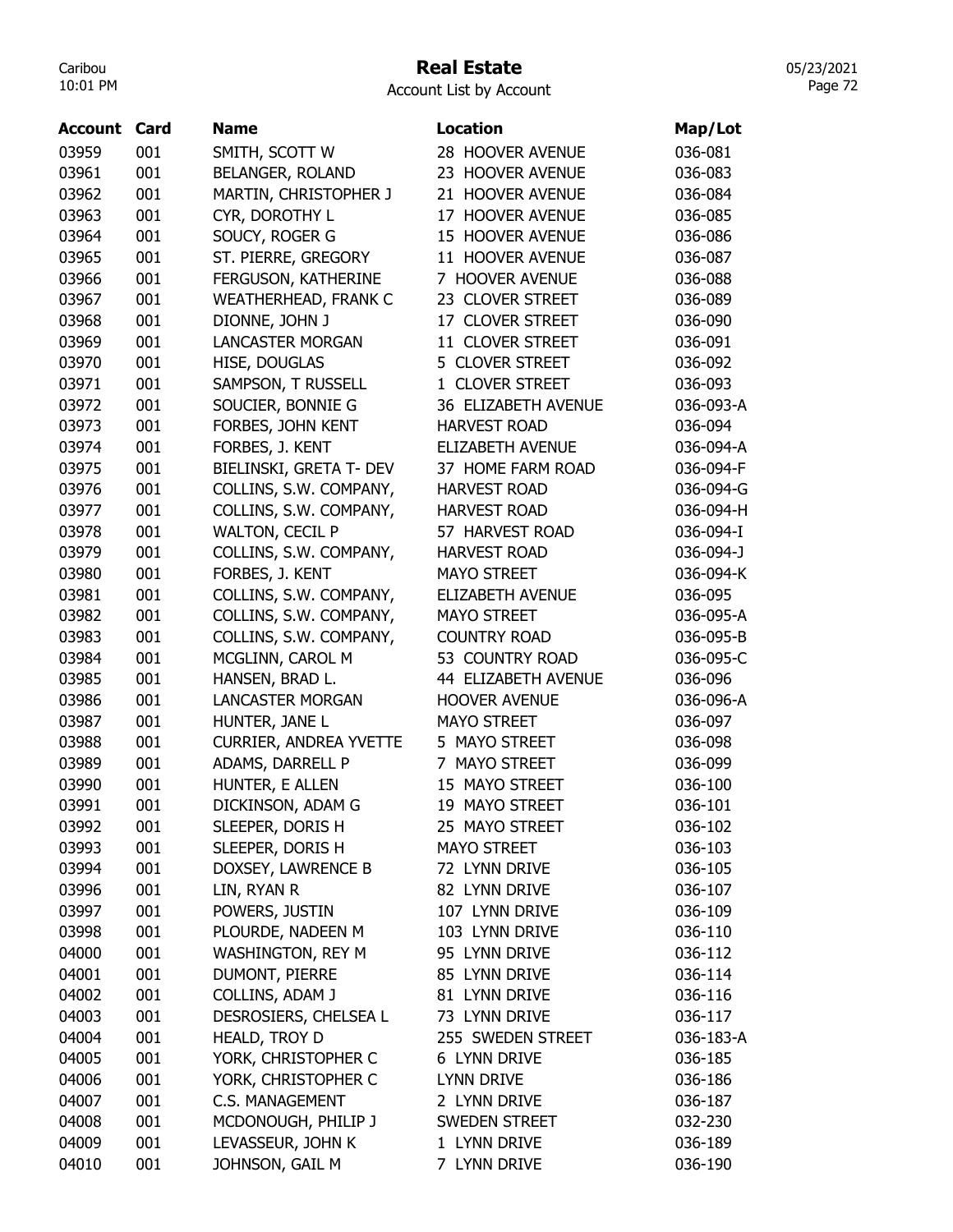## Real Estate

Account List by Account

| <b>Account Card</b> |     | <b>Name</b>                | <b>Location</b>         | Map/Lot   |
|---------------------|-----|----------------------------|-------------------------|-----------|
| 04011               | 001 | MCGOUGH, ERIC T            | 25 LYNN DRIVE           | 036-193   |
| 04013               | 001 | CORP, ROBERTA              | 22 LYNN DRIVE           | 036-196   |
| 04014               | 001 | MARTIN, LESTER R           | 28 LYNN DRIVE           | 036-197   |
| 04015               | 001 | WALTON, CONRAD M. &        | 32 LYNN DRIVE           | 036-199   |
| 04016               | 001 | <b>GALLAGHER, REGEN</b>    | 36 LYNN DRIVE           | 036-201   |
| 04017               | 001 | MOCKLER, ROBERT J          | 48 LYNN DRIVE           | 036-203   |
| 04018               | 001 | PETERSON, CRAIG A          | 52 LYNN DRIVE           | 036-204   |
| 04019               | 001 | THERIAULT, LARRY D         | 60 LYNN DRIVE           | 036-206   |
| 04020               | 001 | <b>GAGNON, STEVEN L</b>    | 66 LYNN DRIVE           | 036-207   |
| 04021               | 001 | WALTON, SCOTT H            | 33 LYNN DRIVE           | 036-209   |
| 04023               | 001 | BAWA, RASHMI               | 47 LYNN DRIVE           | 036-212   |
| 04025               | 001 | <b>GAGNON'S RENTAL</b>     | 270 SWEDEN STREET       | 037-001   |
| 04026               | 001 | JOHNSTON, CYNTHIA A        | 264 SWEDEN STREET       | 037-001-A |
| 04028               | 001 | NOYES, KIMBER C            | 274 SWEDEN STREET       | 037-003   |
| 04029               | 001 | COX, GEORGE T              | 3 FARRELL STREET        | 037-004   |
| 04030               | 001 | JANDREAU, JOAN M. - DEV    | 282 SWEDEN STREET       | 037-005   |
| 04031               | 001 | BERNAICHE, MICHAEL P       | 284 SWEDEN STREET       | 037-006   |
| 04033               | 001 | SANFACON, ROBERT L         | <b>6 FARRELL STREET</b> | 037-007-B |
| 04034               | 001 | MICHAUD, PAUL B            | 12 FARRELL STREET       | 037-007-C |
| 04035               | 001 | BEAULIEU, JANICE           | 14 FARRELL STREET       | 037-007-D |
| 04036               | 001 | DICKINSON, AMBER           | 17 FARRELL STREET       | 037-007-F |
| 04037               | 001 | LAVALLE, LARRY L           | 15 FARRELL STREET       | 037-007-H |
| 04039               | 001 | WOODS, LISA L              | 292 SWEDEN STREET       | 037-008   |
| 04040               | 001 | <b>CITY OF CARIBOU</b>     | <b>SWEDEN STREET</b>    | 037-009   |
| 04041               | 001 | CORBIN, JOSEPH F           | 314 SWEDEN STREET       | 037-010   |
| 04042               | 001 | PLOURDE, JOHN G            | 316 SWEDEN STREET       | 037-011   |
| 04043               | 001 | TRACY, KURT W              | 322 SWEDEN STREET       | 037-012   |
| 04044               | 001 | MICHAUD, KRISTI HAINES     | 328 SWEDEN STREET       | 037-013   |
| 04045               | 001 | <b>OUELLETTE, ROBERT D</b> | 24 WOODLAND ROAD        | 037-014   |
| 04046               | 001 | GOSSETT, NICHOLAS A        | 26 WOODLAND ROAD        | 037-015   |
| 04047               | 001 | CORMIER, MONIQUE AMY       | 32 WOODLAND ROAD        | 037-016   |
| 04048               | 001 | FERGUSON, GWENDOLYN        | 2 SHIRLEY DRIVE         | 037-017   |
| 04049               | 001 | ALBERT, ROLAND P - DEC     | 8 SHIRLEY DRIVE         | 037-018   |
| 04050               | 001 | SODERBERG, CARL J          | SHIRLEY DRIVE           | 037-020   |
| 04052               | 001 | <b>GAGNON, AARON N</b>     | 48 WOODLAND ROAD        | 037-024   |
| 04053               | 001 | GAGNON, JEANETTE C. - DEV  | 54 WOODLAND ROAD        | 037-025   |
| 04054               | 001 | FLANNERY, JEREMIAH M       | 60 WOODLAND ROAD        | 037-027   |
| 04055               | 001 | MAHONEY, GRAYDON           | 70 WOODLAND ROAD        | 037-029   |
| 04056               | 001 | WILLIAMS, MILES R          | 53 WOODLAND ROAD        | 037-030   |
| 04057               | 001 | <b>CLAYTON, KENNETH J</b>  | 47 WOODLAND ROAD        | 037-031   |
| 04058               | 001 | LAPOINTE, MONICA           | 39 WOODLAND ROAD        | 037-032   |
| 04060               | 001 | MCINTYRE, DAVID M          | 33 WOODLAND ROAD        | 037-034   |
| 04061               | 001 | RICHARDS, KAYLA M          | 27 WOODLAND ROAD        | 037-035   |
| 04062               | 001 | MILTON, CHESTER H.-LIFE    | 23 WOODLAND ROAD        | 037-036   |
| 04063               | 001 | OLMSTEAD, AARON G          | 358 SWEDEN STREET       | 037-038   |
| 04064               | 001 | MIKE'S FAMILY MARKET, LLC  | 342 SWEDEN STREET       | 037-038-A |
| 04065               | 001 | RAMO, JOAN                 | 348 SWEDEN STREET       | 037-038-B |
| 04066               | 001 | SMITH, FREDERICK A         | 352 SWEDEN STREET       | 037-038-D |
| 04067               | 001 | C. RAY MANAGEMENT, LLC     | 7 PRESTON DRIVE         | 037-038-E |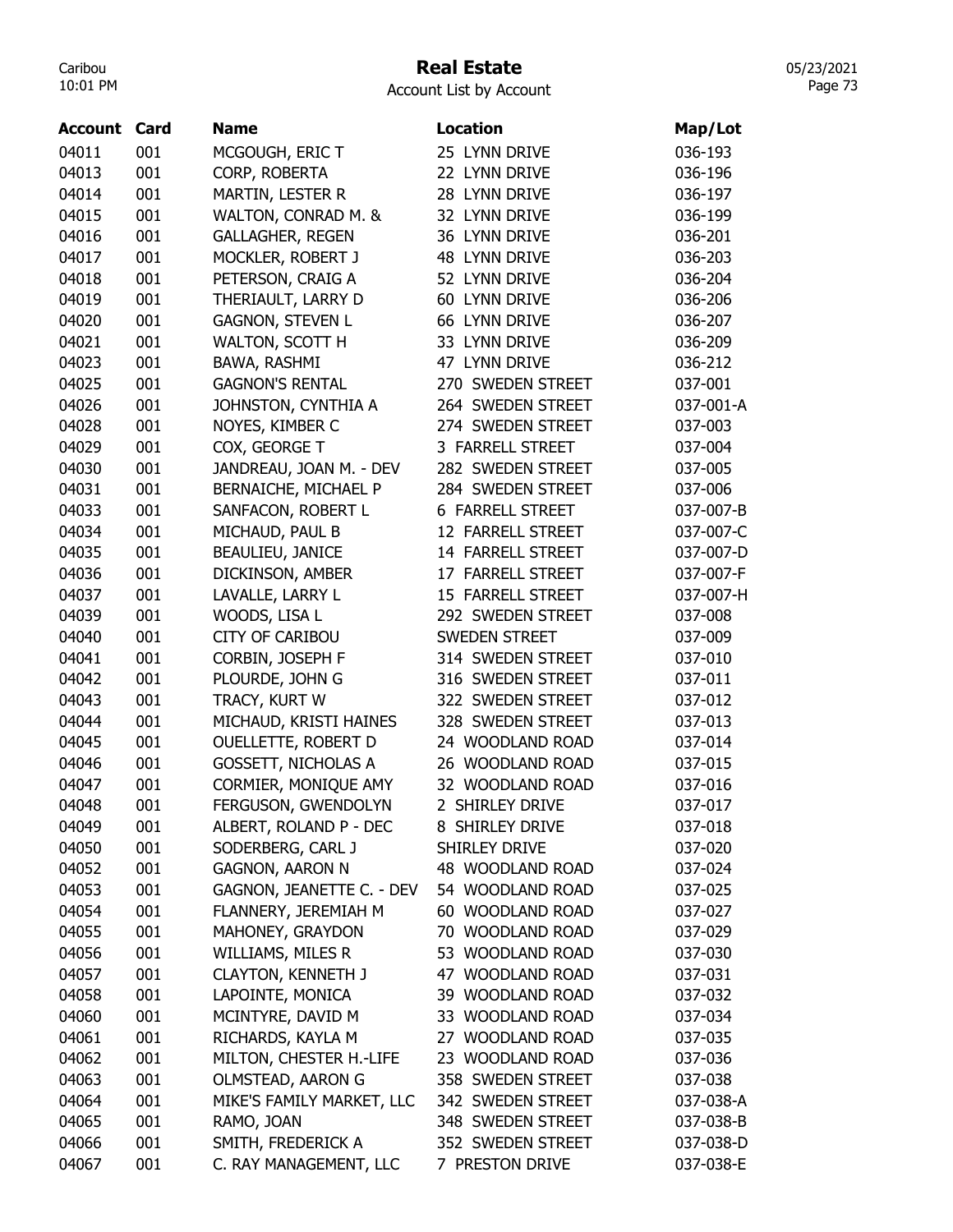### Real Estate

Account List by Account

| <b>Account Card</b> |     | <b>Name</b>                   | <b>Location</b>      | Map/Lot          |
|---------------------|-----|-------------------------------|----------------------|------------------|
| 04068               | 001 | HARDY, RENA                   | 11 PRESTON DRIVE     | 037-038-F        |
| 04069               | 001 | CORRIVEAU, DAVE               | 8 PRESTON DRIVE      | 037-038-G        |
| 04070               | 001 | C. RAY MANAGEMENT, LLC        | SWEDEN STREET        | 037-038-H        |
| 04071               | 001 | TIBBERT, STEPHEN M            | 348 SWEDEN STREET    | 037-038-J        |
| 04073               | 001 | <b>CULLINS, CATHERINE A</b>   | 359 SWEDEN STREET    | 037-039          |
| 04075               | 001 | LIBBY, BEVERLY E              | 351 SWEDEN STREET    | 037-041          |
| 04076               | 001 | LOMBARD, RICHARD V            | 347 SWEDEN STREET    | 037-042          |
| 04077               | 001 | CHAPMAN, ROBERT L. - LIFE     | 341 SWEDEN STREET    | 037-043          |
| 04078               | 001 | <b>OUELLETTE, ALBERTINE -</b> | 337 SWEDEN STREET    | 037-044          |
| 04079               | 001 | HABEEB, KAREN                 | 333 SWEDEN STREET    | 037-045          |
| 04080               | 001 | RAYMOND, JONATHAN M           | 331 SWEDEN STREET    | 037-046          |
| 04081               | 001 | RAYMOND, JONATHAN M           | 323 SWEDEN STREET    | 037-047          |
| 04082               | 001 | ROSSER, RONALD A., JR.        | 315 SWEDEN STREET    | 037-049          |
| 04083               | 001 | BISHOP, CHERYL A              | 311 SWEDEN STREET    | 037-050          |
| 04084               | 001 | FORTIER, RICHARD A            | 307 SWEDEN STREET    | 037-051          |
| 04085               | 001 | FORTIER, RICHARD A            | <b>SWEDEN STREET</b> | 037-051-A        |
| 04086               | 001 | HUNTER, MATTHEW A             | 303 SWEDEN STREET    | 037-052          |
| 04087               | 001 | WALLER, DAVID B               | 301 SWEDEN STREET    | 037-053          |
| 04088               | 001 | <b>GREGSON, THOMAS</b>        | 299 SWEDEN STREET    | 037-054          |
| 04089               | 001 | KAVIN, JAMES A                | 295 SWEDEN STREET    | 037-055          |
| 04091               | 001 | COUNTY SPORTS, INC.           | 285 SWEDEN STREET    | 037-057          |
| 04092               | 001 | ROY, ERNEST                   | 283 SWEDEN STREET    | 037-058          |
| 04093               | 001 | HALE, MYRON M                 | 277 SWEDEN STREET    | 037-059          |
| 04094               | 001 | THOMAS, ASHLEY L              | 273 SWEDEN STREET    | 037-060          |
| 04095               | 001 | COUNTY SPORTS, INC.           | 285 SWEDEN STREET    | 037-061          |
| 04096               | 001 | USRP FUNDING 2001-A           | 162 BENNETT DRIVE    | 038-001          |
| 04097               | 001 | MORRILL, JOHN L               | 15 SKYWAY DRIVE      | 038-001-A        |
| 04098               | 001 | PD& T RENTALS                 | 159 BENNETT DRIVE    | 038-006-B        |
| 04099               | 001 | PD& T RENTALS                 | 153 BENNETT DRIVE    | 038-006-B-001-ON |
| 04100               | 001 | PD& T RENTALS                 | 163 BENNETT DRIVE    | 038-006-C        |
| 04101               | 001 | <b>STATE OF MAINE</b>         | 145 BENNETT DRIVE    | 038-014          |
| 04102               | 001 | JLD PROPERTIES, LLC           | 149 BENNETT DRIVE    | 038-014-A        |
| 04103               | 001 | THOMPSON, REGINALD V. -       | 34 GLENDALE ROAD     | 038-070          |
| 04104               | 001 | DOAK, DALE                    | 38 GLENDALE ROAD     | 038-071          |
| 04105               | 001 | <b>STATE OF MAINE</b>         | <b>GLENDALE ROAD</b> | 038-074          |
| 04106               | 001 | CARIBOU UTILITIES DISTRICT    | <b>GLENDALE ROAD</b> | 038-074-A        |
| 04107               | 001 | SPERREY, BARBARA E            | 42 GLENDALE ROAD     | 038-075          |
| 04108               | 001 | O'BAR, KEVIN M                | 157 LIMESTONE STREET | 038-077          |
| 04109               | 001 | PARADIS, LELAND O., JR.       | 149 LIMESTONE STREET | 038-079          |
| 04110               | 001 | GRIFFIN-SOUCY, SHARRON M      | 145 LIMESTONE STREET | 038-080          |
| 04111               | 001 | ANDERSON, AMY                 | 141 LIMESTONE STREET | 038-082          |
| 04112               | 001 | <b>GUERRETTE, RODERICK</b>    | 135 LIMESTONE STREET | 038-083          |
| 04113               | 001 | <b>STATE OF MAINE</b>         | LIMESTONE STREET     | 038-085          |
| 04114               | 001 | BROWN, DAVID M                | 180 LIMESTONE STREET | 038-086-A        |
| 04115               | 001 | MINK, MARY ANN                | 111 LIMESTONE STREET | 038-087          |
| 04116               | 001 | THOMPSON, ROLAND              | 103 LIMESTONE STREET | 038-088          |
| 04117               | 001 | THOMPSON, ROLAND JC           | 99 LIMESTONE STREET  | 038-089          |
| 04118               | 001 | <b>WHEATON, LAURA L</b>       | 85 LIMESTONE STREET  | 038-091          |
| 04119               | 001 | SCHULER, KATHLEEN R           | LIMESTONE STREET     | 038-092          |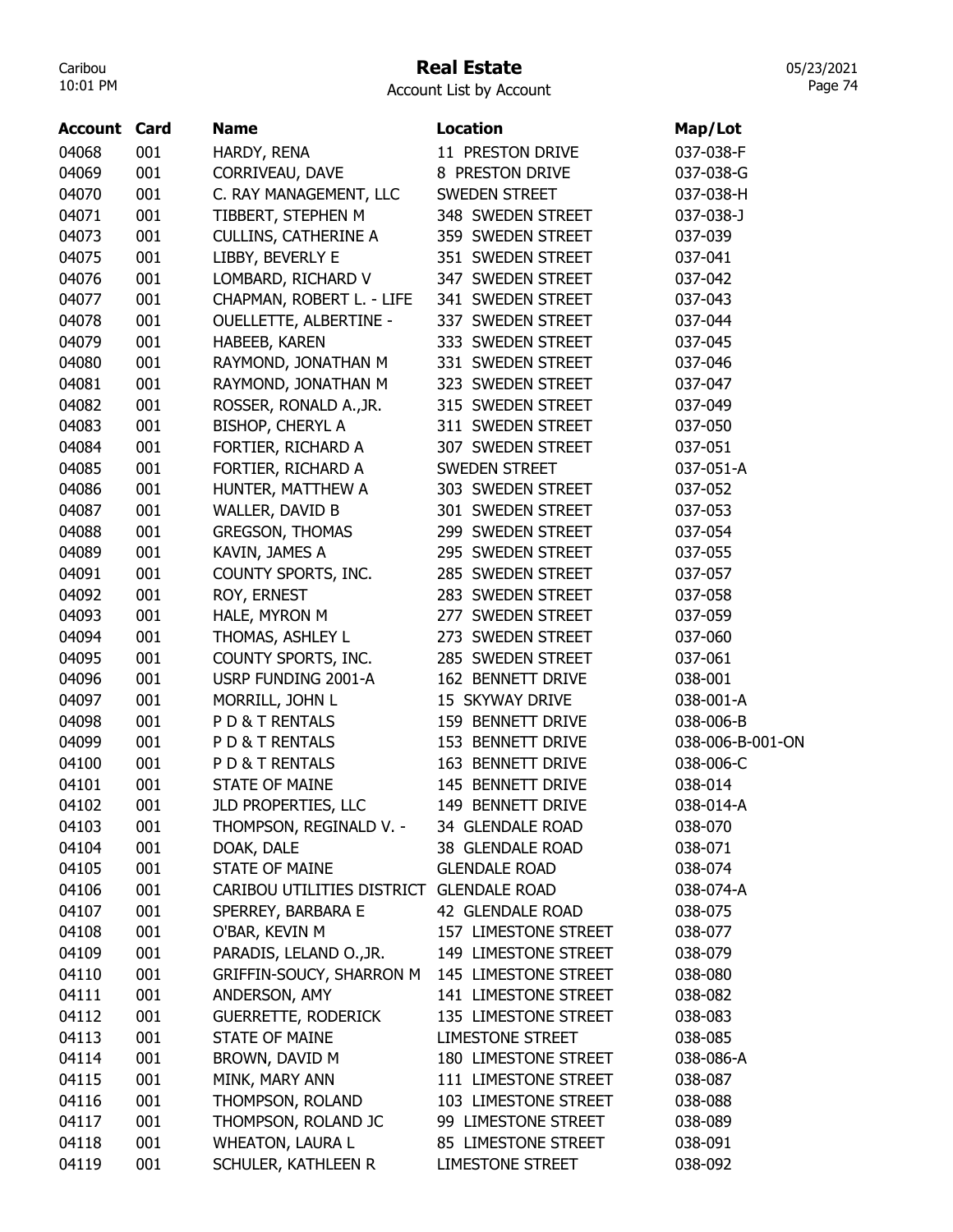#### Real Estate

05/23/2021 Page 75

| Account | Card | <b>Name</b>                                  | <b>Location</b>          | Map/Lot   |
|---------|------|----------------------------------------------|--------------------------|-----------|
| 04120   | 001  | SCHULER, KATHLEEN R                          | 100 LIMESTONE STREET     | 038-093   |
| 04121   | 001  | MINK, MARY ANN                               | 106 LIMESTONE STREET     | 038-095   |
| 04122   | 001  | MINK, MARY ANN                               | <b>LIMESTONE STREET</b>  | 038-099   |
| 04123   | 001  | HAMMONDS, RICHARD                            | <b>LIMESTONE STREET</b>  | 038-102   |
| 04124   | 001  | CARIBOU UTILITIES DISTRICT LIMESTONE STREET  |                          | 038-102-A |
| 04125   | 001  | MOIR, RONALD C., ALAN R., & LIMESTONE STREET |                          | 038-103   |
| 04126   | 001  | COLBATH, JULIE R ELLIS-                      | 147 LIMESTONE STREET     | 038-104   |
| 04127   | 001  | COLBATH, JULIE R ELLIS-                      | 154 LIMESTONE STREET     | 038-105   |
| 04128   | 001  | COLBATH, JULIE R ELLIS-                      | <b>LIMESTONE STREET</b>  | 038-106   |
| 04129   | 001  | <b>COLLINS, CHRISTOPHER</b>                  | 160 LIMESTONE STREET     | 038-107   |
| 04130   | 001  | COLBATH, JULIE R ELLIS-                      | <b>LIMESTONE STREET</b>  | 038-108   |
| 04131   | 001  | CARIBOU NURSING HOME                         | 10 BERNADETTE ST         | 039-001   |
| 04132   | 001  | CARIBOU NURSING HOME,                        | 845 MAIN STREET          | 039-005   |
| 04133   | 001  | CARIBOU NURSING HOME                         | <b>BERNADETTE ST</b>     | 039-013   |
| 04134   | 001  | <b>CARIBOU NURSING HOME</b>                  | <b>BERNADETTE ST</b>     | 039-014   |
| 04135   | 001  | CARIBOU NURSING HOME                         | <b>BERNADETTE ST</b>     | 039-015   |
| 04136   | 001  | CARIBOU NURSING HOME                         | <b>BERNADETTE ST</b>     | 039-016   |
| 04137   | 001  | LEVASSEUR, MICHEAL A                         | 18 ROSE STREET           | 039-017   |
| 04138   | 001  | THIBODEAU, R LLOYD                           | 26 ROSE STREET           | 039-020   |
| 04139   | 001  | MCLELLAN, STEPHEN C                          | 32 ROSE STREET           | 039-022   |
| 04140   | 001  | WALKER, ELIZABETH E                          | 36 ROSE STREET           | 039-023   |
| 04141   | 001  | C.S. MANAGEMENT, INC.                        | 40 ROSE STREET           | 039-024   |
| 04142   | 001  | JOHNSON, BECKY R.                            | 42 ROSE STREET           | 039-025   |
| 04143   | 001  | COREY, JUDITH                                | 12 CHARLES STREET        | 039-026   |
| 04144   | 001  | KIEFFER, ROBERT J                            | 22 CHARLES STREET        | 039-029   |
| 04145   | 001  | SHAW, PHYLLIS M                              | 26 CHARLES STREET        | 039-030   |
| 04146   | 001  | EVANS, RITA M - DEV                          | <b>30 CHARLES STREET</b> | 039-031   |
| 04147   | 001  | CYR, PHILIP A                                | <b>CHARLES STREET</b>    | 039-032   |
| 04148   | 001  | CYR, PHILIP A                                | <b>CHARLES STREET</b>    | 039-033   |
| 04149   | 001  | CYR, PHILIP A                                | <b>ST. ANNE AVENUE</b>   | 039-034   |
|         |      |                                              | <b>41 CHARLES STREET</b> |           |
| 04150   | 001  | FOSTER, JOHN R JR                            |                          | 039-035   |
| 04151   | 001  | PITRE, RANDY P                               | 39 CHARLES STREET        | 039-036   |
| 04152   | 001  | JANDREAU, TERRY L                            | 29 CHARLES STREET        | 039-037   |
| 04153   | 001  | THOMPSON, PAUL G                             | 25 CHARLES STREET        | 039-038   |
| 04154   | 001  | WHITTEN, ALFRED KINNEY                       | 19 CHARLES STREET        | 039-039   |
| 04155   | 001  | PLANTE, ROGER P                              | 17 CHARLES STREET        | 039-040   |
| 04156   | 001  | MORRILL, JOHN L                              | 11 CHARLES STREET        | 039-042   |
| 04157   | 001  | LEGER, CHRISTOPHER M                         | 9 CHARLES STREET         | 039-043   |
| 04158   | 001  | SMITH, KATHLEEN J                            | 7 CHARLES STREET         | 039-044   |
| 04159   | 001  | MARTIN, JAMES F                              | 50 ROSE STREET           | 039-045   |
| 04160   | 001  | PORTER, STEVEN                               | 56 ROSE STREET           | 039-046   |
| 04161   | 001  | C.S. MANAGEMENT, INC.                        | 97 SOLMAN STREET         | 039-047   |
| 04162   | 001  | C.S. MANAGEMENT, INC.                        | 93 SOLMAN STREET         | 039-048   |
| 04163   | 001  | C.S. MANAGEMENT, INC.                        | 89 SOLMAN STREET         | 039-049   |
| 04164   | 001  | C.S. MANAGEMENT, INC.                        | 83 SOLMAN STREET         | 039-050   |
| 04165   | 001  | C. RAY MANAGEMENT, LLC                       | 6 VIOLETTE STREET        | 039-051   |
| 04166   | 001  | DELANO, DANA P                               | 10 VIOLETTE STREET       | 039-052   |
| 04167   | 001  | ST. PETER, RICHARD M                         | 14 VIOLETTE STREET       | 039-053   |
| 04168   | 001  | <b>BAILEY, STEPHEN C</b>                     | <b>VIOLETTE STREET</b>   | 039-055   |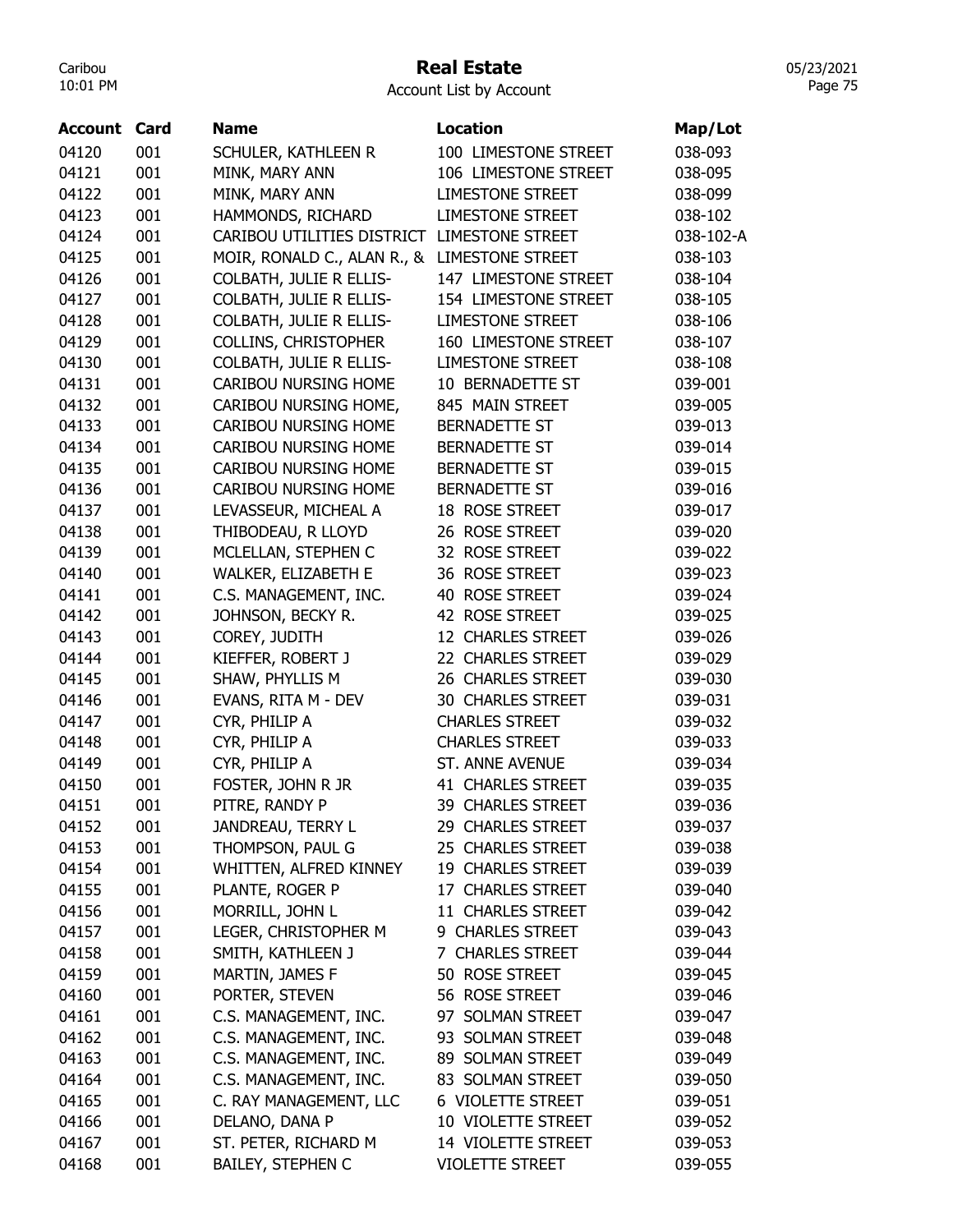## Real Estate

Account List by Account

|       | Account | Card | <b>Name</b>                | Location                | Map/Lot |
|-------|---------|------|----------------------------|-------------------------|---------|
| 04169 |         | 001  | <b>BAILEY, STEPHEN C</b>   | 24 VIOLETTE STREET      | 039-056 |
| 04170 |         | 001  | CHARTIER, ADAM             | 26 VIOLETTE STREET      | 039-057 |
| 04171 |         | 001  | <b>CARIBOU MANAGEMENT</b>  | 30 SKYWAY DRIVE         | 039-058 |
| 04172 |         | 001  | LOCKHART, GREGORY L        | 64 ROSE STREET          | 039-080 |
| 04173 |         | 001  | ROSE, DAVID B              | 76 ROSE STREET          | 039-083 |
| 04174 |         | 001  | ADAMS, MARK D              | 55 ROSE STREET          | 039-092 |
| 04175 |         | 001  | WILLEY, SCOTT M            | 51 ROSE STREET          | 039-093 |
| 04176 |         | 001  | BARCLAY, JOHN F            | 47 ROSE STREET          | 039-094 |
|       |         |      |                            | 43 ROSE STREET          |         |
| 04177 |         | 001  | CYR, ROBERT J              |                         | 039-095 |
| 04178 |         | 001  | MAYNARD, SPENCER G         | 39 ROSE STREET          | 039-096 |
| 04180 |         | 001  | CORROW, ELLEN M            | 31 ROSE STREET          | 039-098 |
| 04181 |         | 001  | PLOURDE, ETHAN             | 25 ROSE STREET          | 039-100 |
| 04182 |         | 001  | ROMAN CATHOLIC BISHOP OF   | <b>ROSE STREET</b>      | 039-101 |
| 04183 |         | 001  | HARMON, THOMAS A           | 17 ROSE STREET          | 039-102 |
| 04184 |         | 001  | OUELLETTE, BELINDA M       | 835 MAIN STREET         | 039-106 |
| 04186 |         | 001  | <b>CITY OF CARIBOU</b>     | 827 MAIN STREET         | 039-108 |
| 04187 |         | 001  | MCDOUGAL, ROBERT J         | 93 GARDEN CIRCLE        | 039-109 |
| 04188 |         | 001  | KEAR, SIDNEY J             | 89 GARDEN CIRCLE        | 039-110 |
| 04189 |         | 001  | LANDES, BILLY W            | 87 GARDEN CIRCLE        | 039-112 |
| 04190 |         | 001  | ROBBINS, TAYLOR            | 83 GARDEN CIRCLE        | 039-113 |
| 04192 |         | 001  | LITTLEFIELD, KERMIT E      | 77 GARDEN CIRCLE        | 039-115 |
| 04194 |         | 001  | ROBINSON, FRED D           | 71 GARDEN CIRCLE        | 039-117 |
| 04195 |         | 001  | KELLEY, SARAH              | 67 GARDEN CIRCLE        | 039-119 |
| 04196 |         | 001  | BISHOP, RICKY J            | 57 GARDEN CIRCLE        | 039-122 |
| 04197 |         | 001  | DIONNE, ELIZABETH R        | 140 GLENN STREET        | 039-124 |
| 04198 |         | 001  | MICHAUD, PAULA A           | 58 GARDEN CIRCLE        | 039-126 |
| 04199 |         | 001  | DUPLISSIE, COLLEEN         | 66 GARDEN CIRCLE        | 039-128 |
| 04200 |         | 001  | ST. PETER, KIRK R          | 70 GARDEN CIRCLE        | 039-129 |
| 04201 |         | 001  | PARKER, ANNA               | 76 GARDEN CIRCLE        | 039-131 |
| 04202 |         | 001  | PLOURDE, JESSICA L.        | <b>80 GARDEN CIRCLE</b> | 039-132 |
| 04203 |         | 001  | CHEVIOT, JAMES E           | 82 GARDEN CIRCLE        | 039-133 |
| 04204 |         | 001  | SOUCIER, DANIEL            | 86 GARDEN CIRCLE        | 039-134 |
| 04205 |         | 001  | LONG, VIVIAN R             | 88 GARDEN CIRCLE        | 039-135 |
| 04206 |         | 001  | NORSWORTHY, LARRY D        | 103 GARDEN CIRCLE       | 039-139 |
| 04207 |         | 001  | <b>CITY OF CARIBOU</b>     | <b>MAIN STREET</b>      | 039-140 |
| 04208 |         | 001  | JOSE, JEFFREY A            | 10 GARDEN CIRCLE        | 039-146 |
| 04209 |         | 001  | <b>CLAYTON, JONATHAN D</b> | 14 GARDEN CIRCLE        | 039-147 |
| 04210 |         | 001  | VIOLETTE, DANA             | 22 GARDEN CIRCLE        | 039-150 |
| 04211 |         | 001  | CORRIVEAU, DAVID P         | 26 GARDEN CIRCLE        | 039-151 |
| 04212 |         | 001  | CYR, KEVIN J               | 34 GARDEN CIRCLE        | 039-152 |
| 04213 |         | 001  | CISZEWSKI, PERRY J         | 36 GARDEN CIRCLE        | 039-153 |
| 04214 |         | 001  | SARGENT, BRADLEY W         | 40 GARDEN CIRCLE        | 039-154 |
| 04215 |         | 001  | CHERRIER, ALICE M          | 44 GARDEN CIRCLE        | 039-155 |
| 04216 |         | 001  | MATLOCK, RONALD M          | 50 GARDEN CIRCLE        | 039-157 |
| 04217 |         | 001  | ROBERTSON, SAMUEL R        | 116 GLENN STREET        | 039-158 |
| 04218 |         | 001  | MALONE, EDWARD R           | 45 GARDEN CIRCLE        | 039-159 |
| 04220 |         | 001  | BOAZ, CLIFFORD L JR        | 67 ELMWOOD AVENUE       | 039-161 |
|       |         |      |                            |                         |         |
| 04221 |         | 001  | BURLEIGH, REGINALD E. -    | ELMWOOD AVENUE          | 039-163 |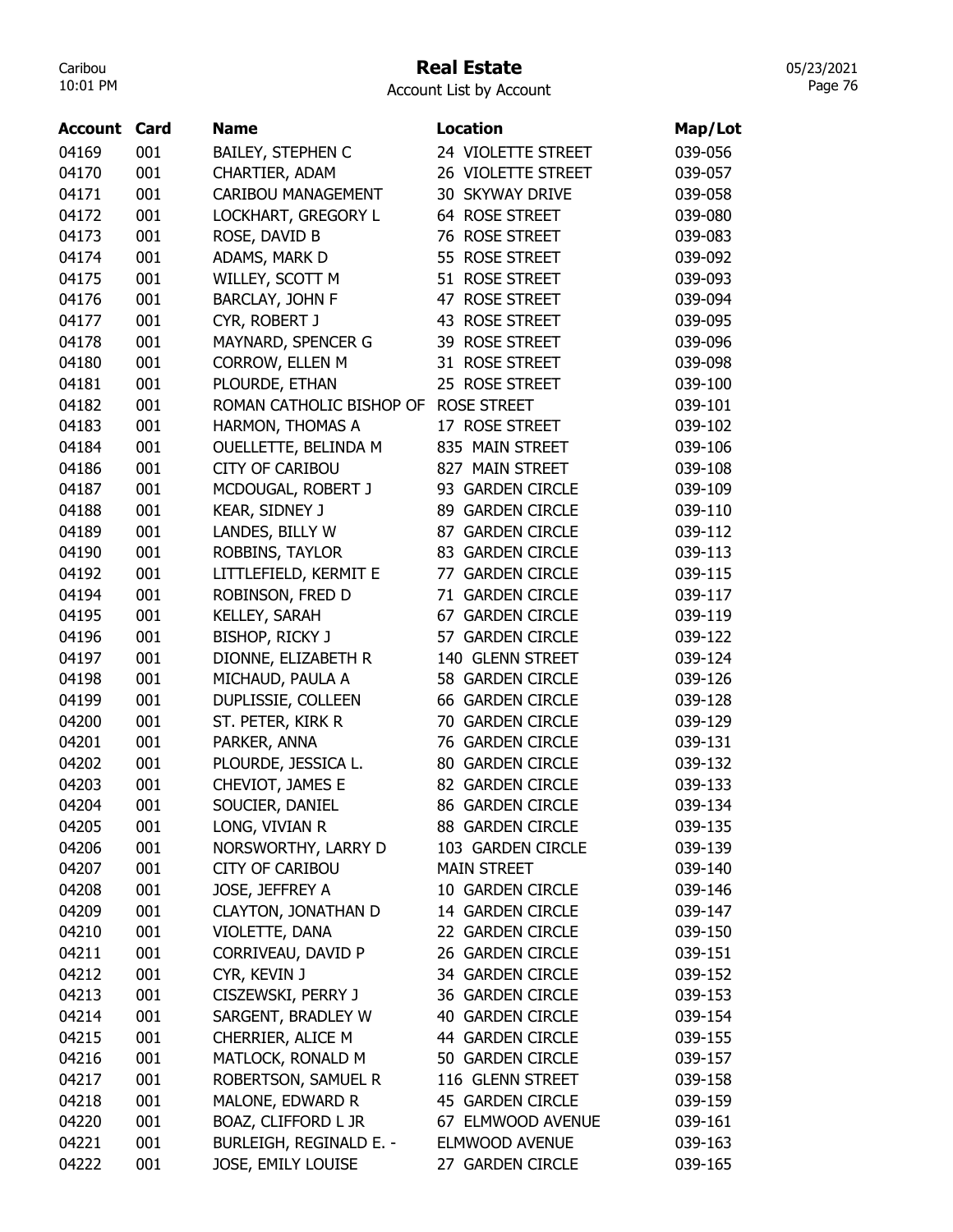### Real Estate

05/23/2021 Page 77

| Account | Card | Name                     | Location             | Map/Lot   |
|---------|------|--------------------------|----------------------|-----------|
| 04223   | 001  | MOYE, DOROTHY J          | 21 GARDEN CIRCLE     | 039-167   |
| 04224   | 001  | BOSSE, DEREK R.          | 19 GARDEN CIRCLE     | 039-168   |
| 04225   | 001  | AKELEY, SYLVIA J         | <b>GARDEN CIRCLE</b> | 039-171   |
| 04226   | 001  | PERREAULT, ANNE G        | 805 MAIN STREET      | 039-173   |
| 04227   | 001  | <b>GUERRETTE, LIZA M</b> | 809 MAIN STREET      | 039-173-A |
| 04228   | 001  | ARBEAU, PHILIP S         | 8 WESTWIND DRIVE     | 039-174   |
| 04229   | 001  | THERIAULT, GREGORY J     | 10 WESTWIND DRIVE    | 039-175   |
| 04230   | 001  | NORTHEY, BRETT AND       | 14 WESTWIND DRIVE    | 039-176   |
| 04231   | 001  | KASHIAN, LEO W           | 16 WESTWIND DRIVE    | 039-177   |
| 04232   | 001  | SHAW, IVAN B             | 20 WESTWIND DRIVE    | 039-178   |
| 04233   | 001  | TOWSON, LINDSEY M        | 24 WESTWIND DRIVE    | 039-179   |
| 04234   | 001  | RIASSETTO, ANTHONY D     | 26 WESTWIND DRIVE    | 039-180   |
| 04235   | 001  | BURLEIGH, REGINALD E. -  | 30 WESTWIND DRIVE    | 039-181   |
| 04236   | 001  | ST. PETER, ALPHY         | 38 WESTWIND DRIVE    | 039-182   |
| 04237   | 001  | MICHAUD, JENNIFER M      | 40 WESTWIND DRIVE    | 039-183   |
| 04238   | 001  | HUNTER, MATTHEW          | 44 WESTWIND DRIVE    | 039-184   |
| 04239   | 001  | KNORR, GEORGE W          | 48 WESTWIND DRIVE    | 039-185   |
| 04240   | 001  | SIMPSON, KELLIE M        | 112 GLENN STREET     | 039-186   |
| 04241   | 001  | CYR, THERESA A           | 104 GLENN STREET     | 039-187   |
| 04242   | 001  | MARTIN, DEVIN            | 43 WESTWIND DRIVE    | 039-188   |
| 04243   | 001  | LABARRE, MALORI P        | 41 WESTWIND DRIVE    | 039-189   |
| 04244   | 001  | DOBBS, LISA J            | 55 ELMWOOD AVENUE    | 039-190   |
| 04245   | 001  | WARK, STEPHANIE          | 56 ELMWOOD AVENUE    | 039-191   |
| 04246   | 001  | SCHEPPELE, CASEY E       | 27 WESTWIND DRIVE    | 039-192   |
| 04247   | 001  | <b>WESTMAN, JONATHAN</b> | 21 WESTWIND DRIVE    | 039-193   |
| 04248   | 001  | PARENTE, RENEE F         | 19 WESTWIND DRIVE    | 039-194   |
| 04250   | 001  | FULTON, JOHN             | 799 MAIN STREET      | 039-197   |
| 04251   | 001  | ROGESKI, STEV B          | 795 MAIN STREET      | 039-198   |
| 04252   | 001  | <b>COUNTRY FARMS</b>     | 791 MAIN STREET      | 039-199   |
| 04253   | 001  | RAND, MICHAEL J          | 9 WINDY HILL DRIVE   | 039-200   |
| 04254   | 001  | THERIAULT, MAURICE J     | 5 WINDY HILL DRIVE   | 039-201   |
| 04255   | 001  | <b>CENTRAL AROOSTOOK</b> | 4 PILGRIM ROAD       | 039-202   |
| 04256   | 001  | SHAW, JEAN M             | 8 PILGRIM ROAD       | 039-203   |
| 04257   | 001  | FINNEMORE, KATHLEEN B    | 10 PILGRIM ROAD      | 039-204   |
| 04259   | 001  | HOLMQUIST, JOHN W        | 18 PILGRIM ROAD      | 039-206   |
| 04260   | 001  | MULLEN, RICHARD W        | 24 PILGRIM ROAD      | 039-207   |
| 04261   | 001  | SKIDGEL, HOPE            | 28 PILGRIM ROAD      | 039-208   |
| 04263   | 001  | WASSON, RICKY L          | 98 GLENN STREET      | 039-210   |
| 04265   | 001  | ANDERSON, KATHERINE A    | 145 GLENN STREET     | 039-212   |
| 04266   | 001  | HALL, CAROLYN E          | 141 GLENN STREET     | 039-213   |
| 04267   | 001  | <b>BITHER, PATRICK D</b> | 137 GLENN STREET     | 039-216   |
| 04268   | 001  | EZZY, RICHARD J          | 133 GLENN STREET     | 039-218   |
| 04269   | 001  | THIBODEAU, STEVE         | 125 GLENN STREET     | 039-219   |
| 04270   | 001  | HAUGER, MARY             | 119 GLENN STREET     | 039-220   |
| 04271   | 001  | BECHARD, RICHARD JR      | 115 GLENN STREET     | 039-221   |
| 04272   | 001  | ST. PIERRE, KEVIN E      | 113 GLENN STREET     | 039-222   |
| 04273   | 001  | HALLOWELL, SANDRA L      | 109 GLENN STREET     | 039-223   |
| 04274   | 001  | COTE, RYAN J             | 105 GLENN STREET     | 039-224   |
| 04275   | 001  | PROULX, THOMAS H         | 101 GLENN STREET     | 039-225   |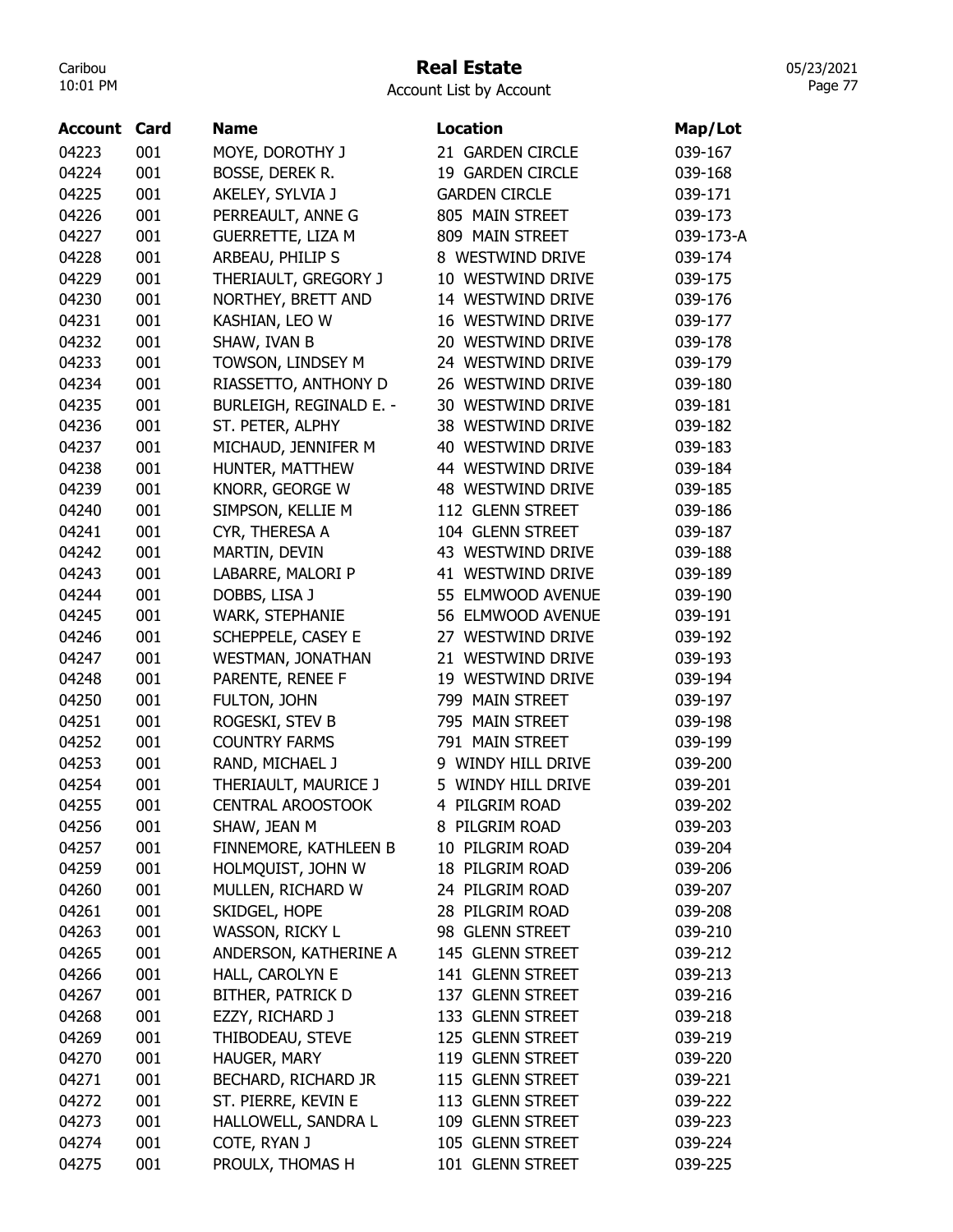#### Real Estate

05/23/2021 Page 78

| Account | Card | <b>Name</b>                      | <b>Location</b>    | Map/Lot    |
|---------|------|----------------------------------|--------------------|------------|
| 04276   | 001  | DORMAN, GALEN W                  | 99 GLENN STREET    | 039-226    |
| 04277   | 001  | RUSSELL FAMILY LIVING            | 17 SPERRY DRIVE    | 039-227    |
| 04278   | 001  | RAYMOND, SHARON                  | 13 SPERRY DRIVE    | 039-228    |
| 04279   | 001  | KIMBALL, FREDERICK D             | 11 SPERRY DRIVE    | 039-229    |
| 04280   | 001  | ST. PETER, KEVIN P               | 7 SPERRY DRIVE     | 039-230    |
| 04281   | 001  | DOBBS, FREDERICK W               | 92 BENNETT DRIVE   | 039-231    |
| 04282   | 001  | HOULTON FARMS DAIRY, INC.        | 98 BENNETT DRIVE   | 039-232    |
| 04283   | 001  | MORIN, THELMA                    | 10 LAURETTE CIRCLE | 039-233    |
| 04284   | 001  | CARD, THERESA                    | 11 LAURETTE CIRCLE | 039-235    |
| 04285   | 001  | CARIBOU CHURCH OF CHRIST         | 3 LAURETTE CIRCLE  | 039-237    |
| 04286   | 001  | CARIBOU CHURCH OF CHRIST         | 9 LAURETTE CIRCLE  | 039-237-ON |
| 04287   | 001  | RARED CARIBOU, L.L.C.            | 112 BENNETT DRIVE  | 039-241    |
| 04288   | 001  | CASSIDY, DANA                    | 118 BENNETT DRIVE  | 039-243    |
| 04289   | 001  | MSB LEASING, INC.                | 142 BENNETT DRIVE  | 039-249    |
| 04290   | 001  | PLOURDE FURNITURE                | 150 BENNETT DRIVE  | 039-250    |
| 04291   | 001  | PLOURDE FURNITURE, INC.          | 150 BENNETT DRIVE  | 039-252    |
| 04295   | 001  | C.S. MANAGEMENT, INC.            | 137 BENNETT DRIVE  | 039-264    |
| 04296   | 001  | MCDONALD'S REAL ESTATE           | 127 BENNETT DRIVE  | 039-267    |
| 04297   | 001  | FOSTER ENERGY, R.H., LLC         | 123 BENNETT DRIVE  | 039-269    |
| 04298   | 001  | FOSTER ENERGY, R.H., LLC         | 117 BENNETT DRIVE  | 039-270    |
| 04299   | 001  | KATAHDIN TRUST COMPANY           | 105 BENNETT DRIVE  | 039-272    |
| 04300   | 001  | TIM DONUT U.S. LIMITED,          | 109 BENNETT DRIVE  | 039-272-A  |
| 04301   | 001  | PLOURDE AND PLOURDE, INC.        | 12 LAURETTE STREET | 039-277    |
| 04302   | 001  | <b>GAGNON'S RENTAL</b>           | 14 EVERGREEN PKWY  | 039-279    |
| 04303   | 001  | <b>STATE OF MAINE</b>            | 145 BENNETT DRIVE  | 039-290    |
| 04304   | 001  | <b>BELL, JUSTIN R</b>            | 13 LAURETTE STREET | 039-293    |
| 04305   | 001  | PLOURDE AND PLOURDE, INC.        | 11 LAURETTE STREET | 039-294    |
| 04306   | 001  | PLOURDE & PLOURDE INC.           | 9 LAURETTE STREET  | 039-295    |
| 04307   | 001  | CROUCH, TAMMIE L AND             | 97 BENNETT DRIVE   | 039-296    |
| 04308   | 001  | LAVOIE, LOUIS, JR.               | 93 BENNETT DRIVE   | 039-297    |
| 04309   | 001  | CLARK, GISELE                    | 8 GLENDALE ROAD    | 039-298    |
| 04310   | 001  | DIONNE, ANITA M. - DEC           | 12 GLENDALE ROAD   | 039-299    |
| 04311   | 001  | ROY, CARY                        | 14 GLENDALE ROAD   | 039-300    |
| 04312   | 001  | BEAULIEU, JANICE                 | 18 GLENDALE ROAD   | 039-301    |
| 04314   | 001  | <b>GETCHELL, RUSSELL C III -</b> | 24 GLENDALE ROAD   | 039-303    |
| 04315   | 001  | MILTON, MATTHEW LEIGH            | 26 GLENDALE ROAD   | 039-304    |
| 04316   | 001  | LEVESQUE, MARK A                 | 30 GLENDALE ROAD   | 039-305    |
| 04317   | 001  | <b>OUELLETTE, LUKE J</b>         | 449 SWEDEN STREET  | 040-001    |
| 04318   | 001  | REESE, JAMES                     | 443 SWEDEN STREET  | 040-002    |
| 04319   | 001  | WILCOX, CURT                     | 439 SWEDEN STREET  | 040-003    |
| 04320   | 001  | <b>BOUCHARD, ROBERT L</b>        | 435 SWEDEN STREET  | 040-004    |
| 04321   | 001  | THERIAULT, BRAD A.               | 431 SWEDEN STREET  | 040-005    |
| 04322   | 001  | HAINES, NORMA J                  | 427 SWEDEN STREET  | 040-006    |
| 04323   | 001  | RUSSELL, MATTHEW                 | 423 SWEDEN STREET  | 040-007    |
| 04324   | 001  | SHARP, DALE A                    | 421 SWEDEN STREET  | 040-008    |
| 04325   | 001  | CONROY, DOUGLAS G                | 417 SWEDEN STREET  | 040-009    |
| 04328   | 001  | MCINTYRE, DAVID                  | 397 SWEDEN STREET  | 040-013    |
| 04329   | 001  | CHASSIE, LEONA M                 | 391 SWEDEN STREET  | 040-014    |
| 04330   | 001  | TURNER, BARBARA J                | 387 SWEDEN STREET  | 040-015    |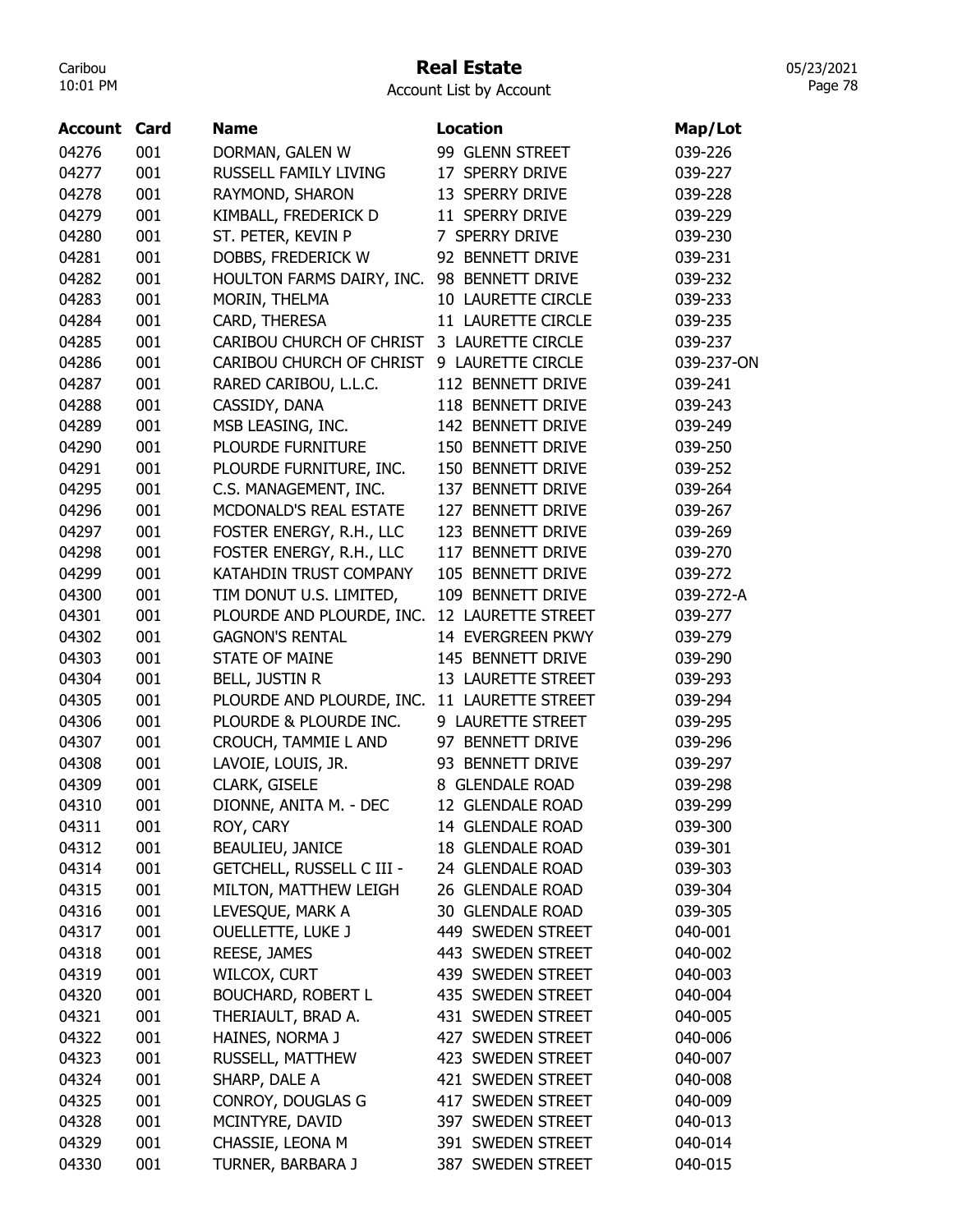#### Real Estate

05/23/2021 Page 79

| Account | Card | <b>Name</b>                  | <b>Location</b>       | Map/Lot   |
|---------|------|------------------------------|-----------------------|-----------|
| 04331   | 001  | MICHAUD, JEFFREY L           | 383 SWEDEN STREET     | 040-016   |
| 04332   | 001  | <b>JCK IRREVOCABLE TRUST</b> | 379 SWEDEN STREET     | 040-017   |
| 04333   | 001  | RAZORBACK CAPITAL LLC        | 375 SWEDEN STREET     | 040-018   |
| 04334   | 001  | CYR, JAMES                   | 369 SWEDEN STREET     | 040-019   |
| 04335   | 001  | W. W. WOOD PROPERTIES,       | 367 SWEDEN STREET     | 040-020   |
| 04336   | 001  | CHAPMAN, DONALD F            | 363 SWEDEN STREET     | 040-021   |
| 04337   | 001  | LANTERMAN, JOANNA M          | 384 SWEDEN STREET     | 040-022   |
| 04338   | 001  | KETCH, MARY A                | 388 SWEDEN STREET     | 040-024   |
| 04339   | 001  | ST. PIERRE, EDMOND J         | 394 SWEDEN STREET     | 040-025   |
| 04340   | 001  | CORRIVEAU, DAVID P           | <b>SWEDEN STREET</b>  | 040-026   |
| 04341   | 001  | <b>CENTRAL AROOSTOOK</b>     | 418 SWEDEN STREET     | 040-027   |
| 04342   | 001  | LINT, ROBERT L               | 422 SWEDEN STREET     | 040-028   |
| 04343   | 001  | EVANS, JON P                 | 426 SWEDEN STREET     | 040-029   |
| 04344   | 001  | BELL, DOUGLAS W II           | 430 SWEDEN STREET     | 040-030   |
| 04345   | 001  | MCCARTHY, CHADMICHAEL        | 434 SWEDEN STREET     | 040-031   |
| 04346   | 001  | <b>OUELLETTE, ANTHONY M</b>  | 444 SWEDEN STREET     | 040-032   |
| 04347   | 001  | OUELLETTE, KIM M             | 364 SWEDEN STREET     | 040-033   |
| 04348   | 001  | CYR, JAMES T                 | 368 SWEDEN STREET     | 040-034   |
| 04349   | 001  | <b>GAHAGAN, ARNOLD G JR</b>  | 372 SWEDEN STREET     | 040-035   |
| 04350   | 001  | ROCKWELL, GALEN              | 376 SWEDEN STREET     | 040-037   |
| 04351   | 001  | HERRON, KRISTI J             | 380 SWEDEN STREET     | 040-038   |
| 04352   | 001  | SOLMAN, NANCY                | 10 SOLMAN STREET      | 041-001   |
| 04353   | 001  | SOLMAN HOLDINGS, LLC         | <b>MAIN STREET</b>    | 041-001-A |
| 04354   | 001  | SOLMAN HOLDINGS, LLC         | <b>MAIN STREET</b>    | 041-001-B |
| 04355   | 001  | SOLMAN, NANCY                | 7 SOLMAN STREET       | 041-001-C |
| 04356   | 001  | FARM VIEW ASSOCIATES, LLC    | 27 SOLMAN STREET      | 041-001-D |
| 04357   | 001  | PELLETIER, D.L. FAMILY       | SOLMAN STREET         | 041-001-E |
| 04358   | 001  | SALAR STORAGE NORTH, LLC     | 58 SOLMAN STREET      | 041-001-F |
| 04359   | 001  | SOLMAN HOLDINGS, LLC         | <b>VAN BUREN ROAD</b> | 041-002   |
| 04360   | 001  | CYR, ROBERT P                | 933 MAIN STREET       | 041-003   |
| 04361   | 001  | SOLMAN HOLDINGS, LLC         | 929 MAIN STREET       | 041-004   |
| 04363   | 001  | PLANTE, ROGER P              | <b>CORRIVEAU ST</b>   | 041-008   |
| 04364   | 001  | TARDIF, MICHAEL J            | 15 CORRIVEAU ST       | 041-010   |
| 04365   | 001  | PELLETIER, DAVID L           | 5 CORRIVEAU ST        | 041-012   |
| 04366   | 001  | CARIBOU MANAGEMENT           | LAND OFF RTE 1        | 041-014   |
| 04367   | 001  | NADEAU, DORIS                | 3 VIOLETTE STREET     | 041-016   |
| 04368   | 001  | HERBERT, JACK S              | 73 SOLMAN STREET      | 041-017   |
| 04369   | 001  | BENNETT, PETER A             | 10 CORRIVEAU ST       | 041-019   |
| 04370   | 001  | PHILLIPS, JOHN               | <b>CORRIVEAU ST</b>   | 041-021   |
| 04371   | 001  | ANDERSON, CURT W             | 33 VIOLETTE STREET    | 041-022   |
| 04373   | 001  | ROBERTSON, SAMUEL R          | 17 VIOLETTE STREET    | 041-025   |
| 04374   | 001  | LAPOINTE, JEANNETTE M        | 11 VIOLETTE STREET    | 041-026   |
| 04375   | 001  | MCNEAL, BEVERLY - LIFE       | 7 VIOLETTE STREET     | 041-027   |
| 04376   | 001  | CYR, ROGER R                 | 28 VIOLETTE STREET    | 041-028   |
| 04377   | 001  | RICHARDS, JUDY A             | 30 VIOLETTE STREET    | 041-029   |
| 04378   | 001  | FLANNERY, ANDREA M           | 28 CORRIVEAU ST       | 041-031   |
| 04379   | 001  | MCDOUGAL, MARTIN L           | 57 CHARLES STREET     | 041-032   |
| 04380   | 001  | ALBERT, ALAN M. - LIFE       | 53 CHARLES STREET     | 041-033   |
| 04381   | 001  | MORROW, WAYNE E              | 49 CHARLES STREET     | 041-034   |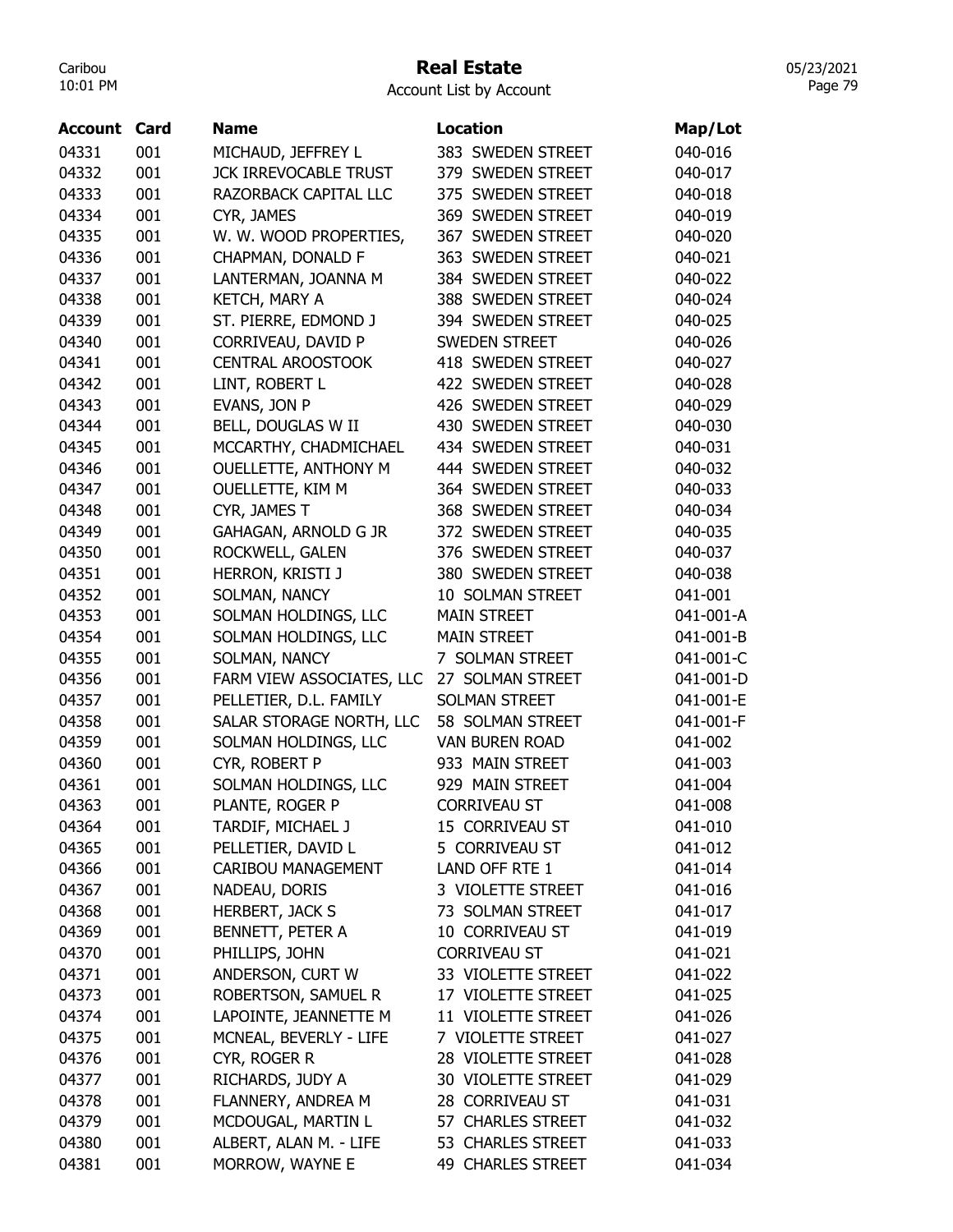#### Real Estate

05/23/2021 Page 80

| Account | Card | <b>Name</b>                   | Location                        | Map/Lot   |
|---------|------|-------------------------------|---------------------------------|-----------|
| 04382   | 001  | PLOURDE, MAYNARD R            | <b>45 CHARLES STREET</b>        | 041-035   |
| 04383   | 001  | MICHAUD AND MICHAUD           | <b>GRANDVIEW TERRA</b>          | 042-001   |
| 04385   | 001  | MICHAUD AND MICHAUD           | <b>GRANDVIEW TERRA</b>          | 042-003   |
| 04387   | 001  | MICHAUD AND MICHAUD           | <b>GRANDVIEW TERRA</b>          | 042-005   |
| 04388   | 001  | TODD, R.L. & SON, INC.        | <b>WILBUR AVE/NADEAU STREET</b> | 042-006   |
| 04389   | 001  | MICHAUD AND MICHAUD           | <b>GRANDVIEW TERRA</b>          | 042-007   |
| 04391   | 001  | MICHAUD AND MICHAUD           | <b>GRANDVIEW TERRA</b>          | 042-009   |
| 04393   | 001  | MICHAUD AND MICHAUD           | <b>GRANDVIEW TERRA</b>          | 042-011   |
| 04394   | 001  | TODD, NANCY L                 | <b>NADEAU STREET</b>            | 042-012   |
| 04395   | 001  | MICHAUD AND MICHAUD           | <b>GRANDVIEW TERRA</b>          | 042-013   |
| 04397   | 001  | MICHAUD AND MICHAUD           | <b>GRANDVIEW TERRA</b>          | 042-015   |
| 04398   | 001  | TODD, NANCY L                 | <b>NADEAU STREET</b>            | 042-016   |
| 04399   | 001  | MICHAUD AND MICHAUD           | <b>GRANDVIEW TERRA</b>          | 042-017   |
| 04417   | 001  | PAGE, FREDERICK G. H. JR.     | 7 DONIE STREET                  | 042-039   |
| 04418   | 001  | <b>BRIGMAN, BRUCE A</b>       | 4 DONIE STREET                  | 042-040   |
| 04419   | 001  | GODIN, ADRIEN J               | 11 DONIE STREET                 | 042-041   |
| 04425   | 001  | TODD, TIMOTHY R               | 54 DONIE STREET                 | 042-050   |
| 04426   | 001  | <b>OUELLETTE ENTERPRISES,</b> | 54 DONIE STREET                 | 042-050-A |
| 04428   | 001  | RICHARDS, CURTIS W            | 25 MEADOWBROOK DRIVE            | 010A-001  |
| 04429   | 001  | POWERS, JORDAN J              | 39 MEADOWBROOK DR               | 010A-002  |
| 04430   | 001  | PARADIS, LINDSAY A.           | 47 MEADOWBROOK DR               | 010A-003  |
| 04431   | 001  | SODERBERG, CARL J             | 22 MEADOWBROOK DR               | 010A-005  |
| 04432   | 001  | DJUANDA, IRENE                | 42 MEADOWBROOK DR               | 010A-006  |
| 04433   | 001  | IRVING, JEFFREY R             | 50 MEADOWBROOK DR               | 010A-007  |
| 04434   | 001  | DICKINSON, GREGORY A          | 11 SUPERIOR DRIVE               | 010A-008  |
| 04435   | 001  | NELSON, JAMES M               | 15 SUPERIOR DRIVE               | 010A-009  |
| 04436   | 001  | WALKER, MALCOLM C             | 37 SUPERIOR DRIVE               | 010A-010  |
| 04437   | 001  | ANDERSON, BRYAN T             | 41 SUPERIOR DRIVE               | 010A-011  |
| 04438   | 001  | TIBBETTS, KIRK S              | 49 SUPERIOR DRIVE               | 010A-012  |
| 04439   | 001  | <b>BARNES, TRAVIS P</b>       | 55 SUPERIOR DRIVE               | 010A-013  |
| 04440   | 001  | QUINLAN, JENNIFER L           | 59 SUPERIOR DRIVE               | 010A-014  |
| 04441   | 001  | <b>GRIFFETH, NEAL J</b>       | 38 SUPERIOR DRIVE               | 010A-015  |
| 04442   | 001  | STAPLES, DEAN J               | 44 SUPERIOR DRIVE               | 010A-017  |
| 04444   | 001  | FREME, BRUCE M                | 63 SUPERIOR DRIVE               | 010A-019  |
| 04454   | 001  | SODERBERG, CARL J             | SUPERIOR DRIVE                  | 010A-030  |
| 04456   | 001  | THOMPSON, BRYAN S             | 17 RAYMOND DRIVE                | 010A-032  |
| 04459   | 001  | SAVAGE, SHAWN R               | 5 ALPHA STREET                  | 036A-002  |
| 04460   | 001  | SMALL, ABBY                   | 15 ALPHA STREET                 | 036A-004  |
| 04461   | 001  | PELLETIER, ROBERTA M          | 26 SOLAR DRIVE                  | 036A-006  |
| 04462   | 001  | RAYMOND, GLENN A              | 4 ALPHA STREET                  | 036A-007  |
| 04463   | 001  | PIONEER REALTY, LLC           | <b>ALPHA STREET</b>             | 036A-009  |
| 04464   | 001  | BEAULIEU, JOHANNA G           | 19 ALPHA STREET                 | 036A-010  |
| 04465   | 001  | DEMERCHANT, DAVID W           | 32 SOLAR DRIVE                  | 036A-011  |
| 04466   | 001  | MALOIT, PATRICK               | 29 SOLAR DRIVE                  | 036A-012  |
| 04467   | 001  | PIONEER REALTY, LLC           | <b>ALPHA STREET</b>             | 036A-013  |
| 04468   | 001  | PIONEER REALTY, LLC           | <b>ALPHA STREET</b>             | 036A-014  |
| 04469   | 001  | WHITE MCCALL, JANE E          | 27 ALPHA STREET                 | 036A-015  |
| 04470   | 001  | ALBERT, CINDY LEE             | 38 SOLAR DRIVE                  | 036A-016  |
| 04471   | 001  | PETERSON, DAWN L              | 43 ALPHA STREET                 | 036A-017  |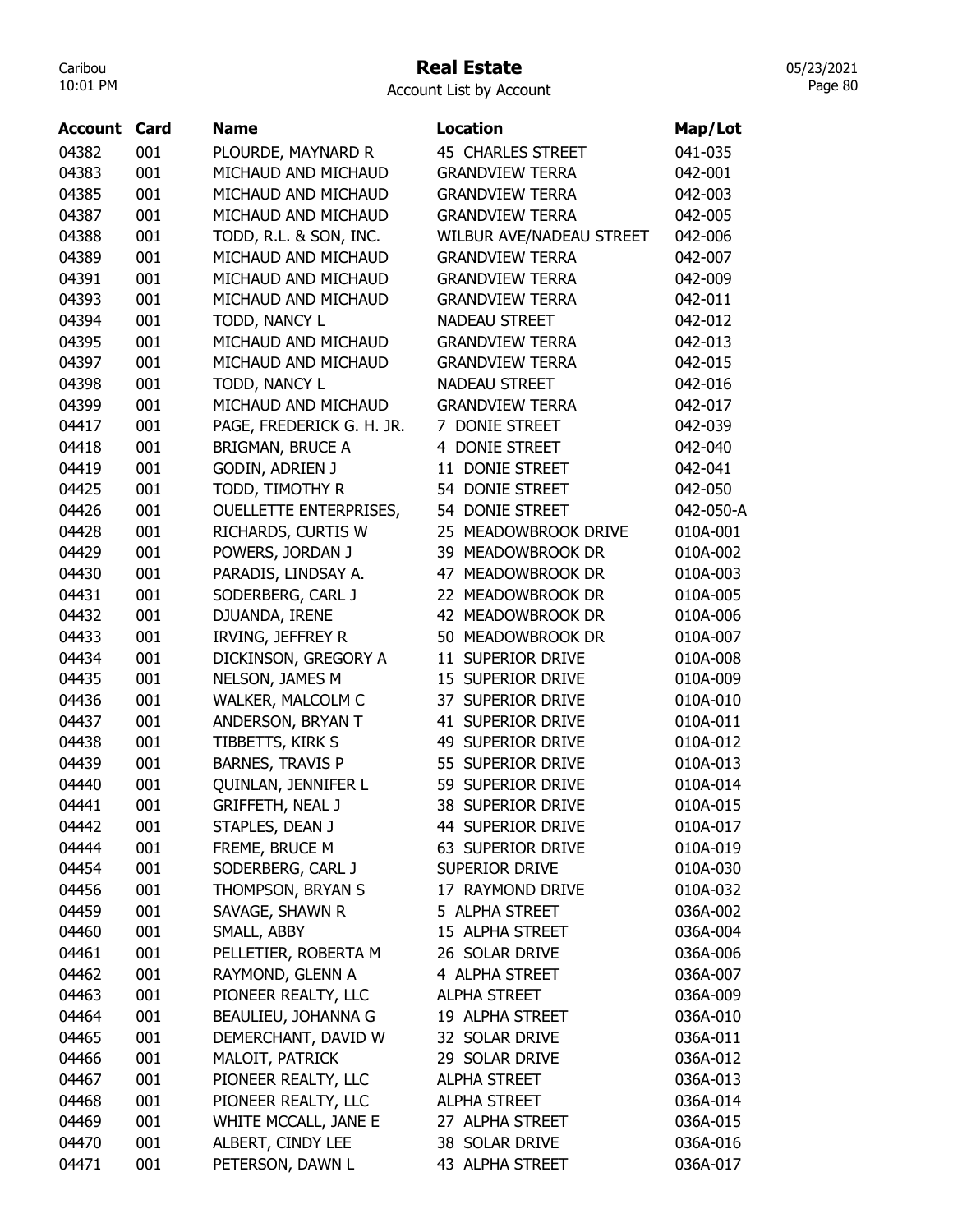## Real Estate

05/23/2021 Page 81

| <b>Account Card</b> |     | <b>Name</b>                   | <b>Location</b>          | Map/Lot        |
|---------------------|-----|-------------------------------|--------------------------|----------------|
| 04472               | 001 | KIRK, GERALD D                | 33 ALPHA STREET          | 036A-019       |
| 04473               | 001 | GAGNON, PEGGY A               | 44 SOLAR DRIVE           | 036A-021       |
| 04474               | 001 | OLMSTEAD, SHARON L            | 50 SOLAR DRIVE           | 036A-022       |
| 04476               | 001 | PIONEER REALTY, LLC           | <b>SOLAR DRIVE</b>       | 036A-024       |
| 04477               | 001 | <b>BARNES, TROY L</b>         | 70 SOLAR DRIVE           | 036A-025       |
| 04479               | 001 | POWERS, BRIAN P               | <b>SOLAR DRIVE</b>       | 036A-027       |
| 04481               | 001 | POWERS, BRIAN P               | 93 SOLAR DRIVE           | 036A-029       |
| 04482               | 001 | PIONEER REALTY, LLC           | <b>BETA/SOLAR</b>        | 036A-030       |
| 04483               | 001 | PIONEER REALTY, LLC           | <b>BETA STREET</b>       | 036A-031       |
| 04485               | 001 | PIONEER REALTY, LLC           | <b>BETA STREET</b>       | 036A-033       |
| 04486               | 001 | DOUGHTY, JODY F               | 17 BETA STREET           | 036A-035       |
| 04487               | 001 | COLLINS, D GREGG              | 15 BETA STREET           | 036A-036       |
| 04488               | 001 | PIONEER REALTY, LLC           | <b>BETA STREET</b>       | 036A-037       |
| 04489               | 001 | PIONEER REALTY, LLC           | <b>BETA/SOLAR</b>        | 036A-038       |
| 04490               | 001 | PIONEER REALTY, LLC           | <b>BETA/SOLAR</b>        | 036A-039       |
| 04491               | 001 | PIONEER REALTY, LLC           | <b>BETA STREET</b>       | 036A-040       |
| 04492               | 001 | PIONEER REALTY, LLC           | <b>BETA STREET</b>       | 036A-041       |
| 04493               | 001 | PIONEER REALTY, LLC           | <b>BETA STREET</b>       | 036A-042       |
| 04494               | 001 | PIONEER REALTY, LLC           | <b>BETA STREET</b>       | 036A-043       |
| 04495               | 001 | PIONEER REALTY, LLC           | <b>BETA/SOLAR</b>        | 036A-044       |
| 04496               | 001 | HOEKSMA, JEFFREY D            | 76 SOLAR DRIVE           | 036A-045       |
| 04500               | 001 | <b>BOUCHARD, JULIE M</b>      | 92 SOLAR DRIVE           | 036A-049       |
| 04501               | 001 | PLOURDE, MICHAEL J            | <b>SOLAR SLOPES</b>      | 036A-050       |
| 04502               | 001 | YAGHMAI, MADJID               | OFF PRESQUE ISLE ROAD    | 002-045        |
| 04503               | 001 | JADA, LLC                     | <b>BUCK ROAD</b>         | 004-012        |
| 04504               | 001 | WATSON, PAUL P                | 10 BELYEA ROAD           | 015-026-L      |
| 04506               | 001 | DICKINSON, TAMMY              | 320 WASHBURN ST.LOT#2    | 007-039-002-ON |
| 04507               | 001 | RUEST, GERALD L               | 15 DAHLGREN STREET       | 032-104        |
| 04508               | 001 | MCNEAL, JOHN E                | MADAWASKA ROAD           | 018-018        |
| 04509               | 001 | <b>COUNTY AG AND TURF</b>     | 7 DOW SIDING ROAD        | 005-011-F      |
| 04510               | 001 | COOK, JOHN                    | 808 ACCESS HIGHWAY       | 015-063-D-1    |
| 04511               | 001 | UNITED STATES OF AMERICA      | 214 DOYLE ROAD           | 001-008        |
| 04512               | 001 | EDGECOMB, RONALD J. &         | 339 RIVER ROAD-LOT#5     | 011-060-005    |
| 04513               | 001 | <b>BELL, JEFFREY</b>          | 32 FORT STREET           | 028-053        |
| 04514               | 001 | FORSMAN, JOSHUA BRIAN         | 16 RUSS STREET           | 024-003        |
| 04515               | 001 | WASSON, RAYMOND C             | 1 WINDY HILL DRIVE       | 039-196        |
| 04516               | 001 | <b>WILLETT, COREY S</b>       | 93 BAIRD ROAD            | 011-042-C      |
| 04517               | 001 | <b>IRVING FARMS MARKETING</b> | 987 PRESQUE ISLE ROAD    | 005-032-C      |
| 04518               | 001 | MCENDARFER, CHRISTOPHER       | 26 GLENN STREET          | 035-113        |
| 04519               | 001 | THIBODEAU, ROLAND             | 75 GARDEN CIRCLE         | 039-116        |
| 04521               | 001 | TARBOX, ROSE M                | 15 FONTAINE DRIVE        | 028-106        |
| 04522               | 001 | SOUCY, JIMMY                  | 703 VAN BUREN ROAD       | 017-021        |
| 04523               | 001 | THERIAULT, GREGORY J          | 27 ARMCO AVENUE          | 028-058-B      |
| 04524               | 001 | TBK NORTHERN MAINE LLC        | 557 ACCESS HIGHWAY, LOT  | 015-033-017    |
| 04525               | 001 | CORRIVEAU, DAVID P            | <b>MAIN STREET</b>       | 008-012-A      |
| 04526               | 001 | WILLIAMS, SETH                | 31 BETA STREET           | 036A-032       |
| 04527               | 001 | DAMBOISE, FRANCIS             | 734 WEST PRESQUE ISLE RD | 001-007-B      |
| 04528               | 001 | WHITE, ANDREW JAMES JR        | 41 LYNN DRIVE            | 036-211        |
| 04529               | 001 | <b>GAGNON, GARY L</b>         | 7 THOMAS AVENUE          | 028-008        |
|                     |     |                               |                          |                |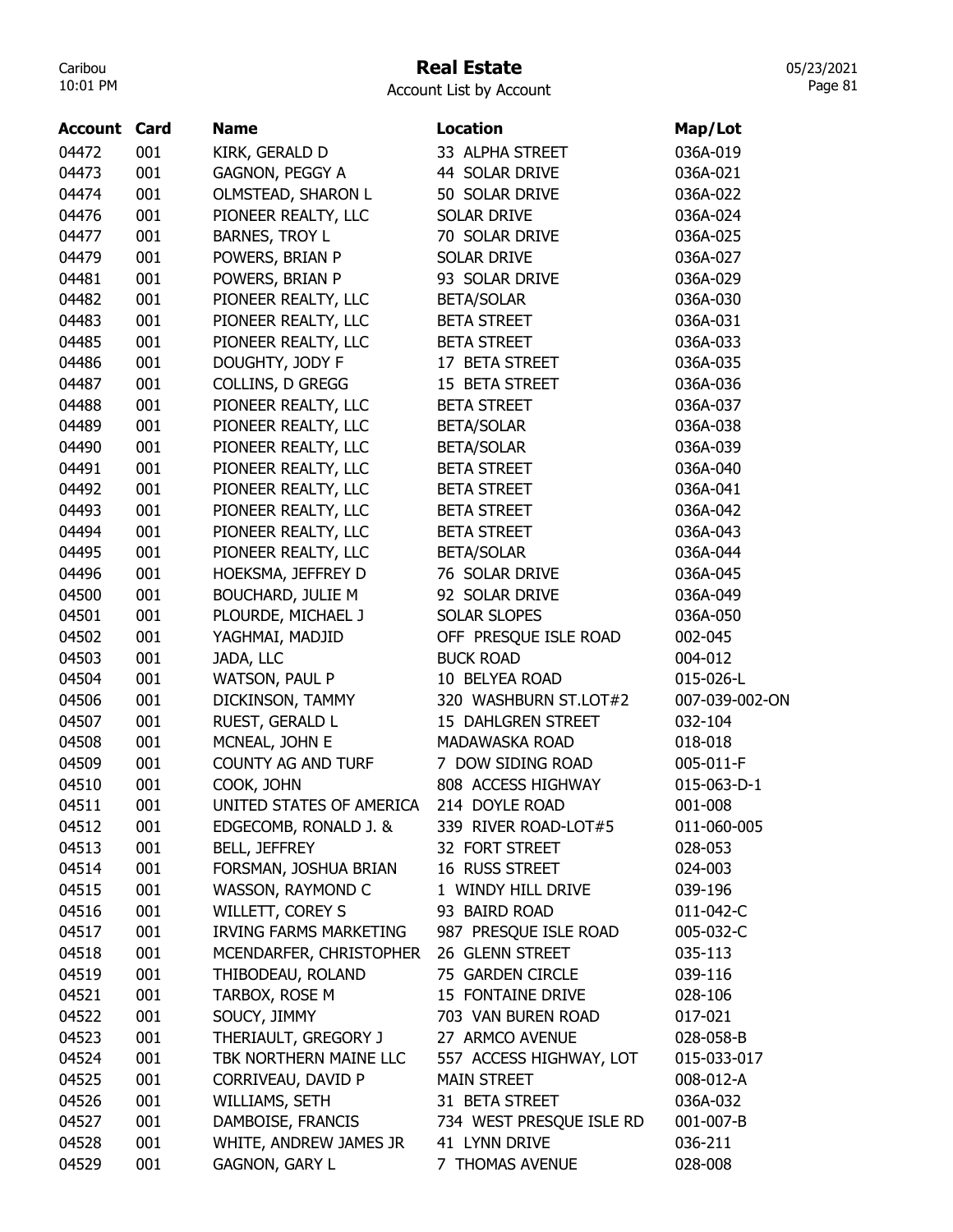### Real Estate

Account List by Account

| <b>Account Card</b> |     | <b>Name</b>                                   | <b>Location</b>         | Map/Lot        |
|---------------------|-----|-----------------------------------------------|-------------------------|----------------|
| 04530               | 001 | SAUNDERS, VIRGINIA                            | 14 SPRING STREET        | 032-077        |
| 04531               | 001 | DAVID, JODY                                   | 765 VAN BUREN ROAD      | 017-015        |
| 04537               | 001 | TBK NORTHERN MAINE LLC                        | 557 ACCESS HIGHWAY, LOT | 015-033-025    |
| 04539               | 001 | IRON CLAD PROPERTIES, LLC                     | 730 MAIN STREET         | 035-142        |
| 04540               | 001 | IRON CLAD PROPERTIES, LLC                     | 728 MAIN STREET         | 035-141        |
| 04541               | 001 | 180 SEALCOATING INC                           | 4 MECON STREET          | 011-004-V      |
| 04542               | 001 | DUPLISSIE, COLLEEN                            | 15 SWEDEN STREET        | 031-044-F      |
| 04544               | 001 | PRATT, CARL                                   | 593 POWERS ROAD         | 017-026-C      |
| 04545               | 001 | CAVAGNARO PROPERTIES,                         | 69 ROSE STREET          | 039-211        |
| 04546               | 001 | KAVIN, JAMES A                                | 192 HIGH STREET         | 030-126        |
| 04547               | 001 | RACKHAM, ROBERT J                             | 186 GREEN RIDGE RD      | 003-024-C      |
| 04548               | 001 | UNITED STATES POSTAL                          | 49 SWEDEN STREET        | 031-034        |
| 04549               | 001 | CANTAFIO, VINCENT F                           | 10 SUNRISE AVENUE       | 023-041-B      |
| 04550               | 001 | CONNER, DAVID L                               | 289 DOYLE ROAD          | 001-009-A      |
| 04551               | 001 | SOUCY, MELISSA S C                            | 39 POWERS ROAD          | 011-015-D      |
| 04552               | 001 | <b>GAGNON'S RENTAL</b>                        | <b>BAIRD ROAD</b>       | 011-042        |
| 04553               | 001 | COUSINS, RYAN                                 | 12 PILGRIM ROAD         | 039-205        |
| 04554               | 001 | ROY, BRENDA M                                 | 20 CLOVER STREET        | 036-031        |
| 04555               | 001 | GINISH, JOSEPH NORMAN                         | 127 THOMPSON ROAD       | 018-026-H      |
| 04556               | 001 | <b>GAGNON'S RENTAL</b>                        | 495 MAIN STREET         | 025-141        |
| 04557               | 001 | <b>GEHRING, WILLIAM</b>                       | 30 FENDERSON STREET     | 030-097        |
| 04558               | 001 | LITTLE, GARY W                                | 20 LOWER LYNDON ST      | 030-057        |
| 04559               | 001 | BOUTOT, DOROTHY D                             | 799 VAN BUREN ROAD      | 017-014        |
| 04560               | 001 | SLEEPER, JOSEPH & SONS,                       | 6 LOWER LYNDON ST       | 030-051        |
| 04561               | 001 | <b>BLACK, DANIEL C</b>                        | 1228 PRESQUE ISLE ROAD  | 002-042-C      |
| 04562               | 001 | MARTIN, DAVID A. & ROY,                       | 241 LOMBARD ROAD        | 010-035-G      |
| 04563               | 001 | SIMON, STEPHANIE A                            | 209 VAN BUREN ROAD      | 014-030-A      |
| 04564               | 001 | TROMBLEY, BRITTANY E                          | 752 RIVER ROAD          | 009-017-A      |
| 04565               | 001 | NADEAU, KATHELINE T. - LIFE 7 MCKINLEY STREET |                         | 032-140        |
| 04566               | 001 | <b>GRANT, MICHELLE</b>                        | 200 WEST GATE ROAD      | 018-031-069    |
| 04570               | 001 | LEVESQUE, GILLES                              | 11 SUMMER STREET        | 032-157        |
| 04571               | 001 | NAKASH, DANIEL A                              | 1 SMITH STREET          | 031-149        |
| 04572               | 001 | SCARBROUGH, WARREN B                          | 40 CROSBY AVENUE        | 025-056        |
| 04573               | 001 | SWANSON, DANIEL CLAUDE                        | 24 WATER STREET         | 031-144        |
| 04574               | 001 | DOWNS, BETHANY ANNE                           | 271 VAN BUREN ROAD      | 014-034-B      |
| 04575               | 001 | DAMBOISE, ORRICK                              | 12 HILLCREST AVENUE     | 034-060        |
| 04576               | 001 | <b>BRAGG, RONETTE S</b>                       | 274 CARIBOU LAKE RD     | 004-037-B      |
| 04578               | 001 | TBK MAINE PROPERTIES LLC                      | 306 WASHBURN ST.LOT#25  | 007-039-025-ON |
| 04579               | 001 | <b>CITY OF CARIBOU</b>                        | 226 WEST GATE ROAD      | 018-032-A-ON   |
| 04580               | 001 | TANG, CHU SUN                                 | 33 CROSBY AVENUE        | 025-073        |
| 04582               | 001 | COTE, KIRK                                    | SAWYER ROAD             | 018-032        |
| 04583               | 001 | STAPLES, PHILIP                               | E. PRESQUE ISLE         | 002-005        |
| 04584               | 001 | WHITE, JERRY                                  | ALBAIR ROAD             | 020-014-B      |
| 04585               | 001 | HALE, MYRON                                   | 291 SWEDEN STREET       | 037-056        |
|                     |     |                                               | 188 WEST GATE ROAD      |                |
| 04588               | 001 | HORNICK, MICHAEL                              | 49 CROSBY AVENUE        | 018-031-002    |
| 04589               | 001 | CAVAGNARO PROPERTIES,                         | 30 ACCESS HIGHWAY       | 025-067        |
| 04590               | 001 | CASSIDY, DANA                                 |                         | 011-004-C      |
| 04591               | 001 | BORGES, JADECYN C                             | 31 VESTA DRIVE          | 024-029        |
| 04592               | 001 | CATE, JODI L                                  | 425 POWERS ROAD         | 014-016-A      |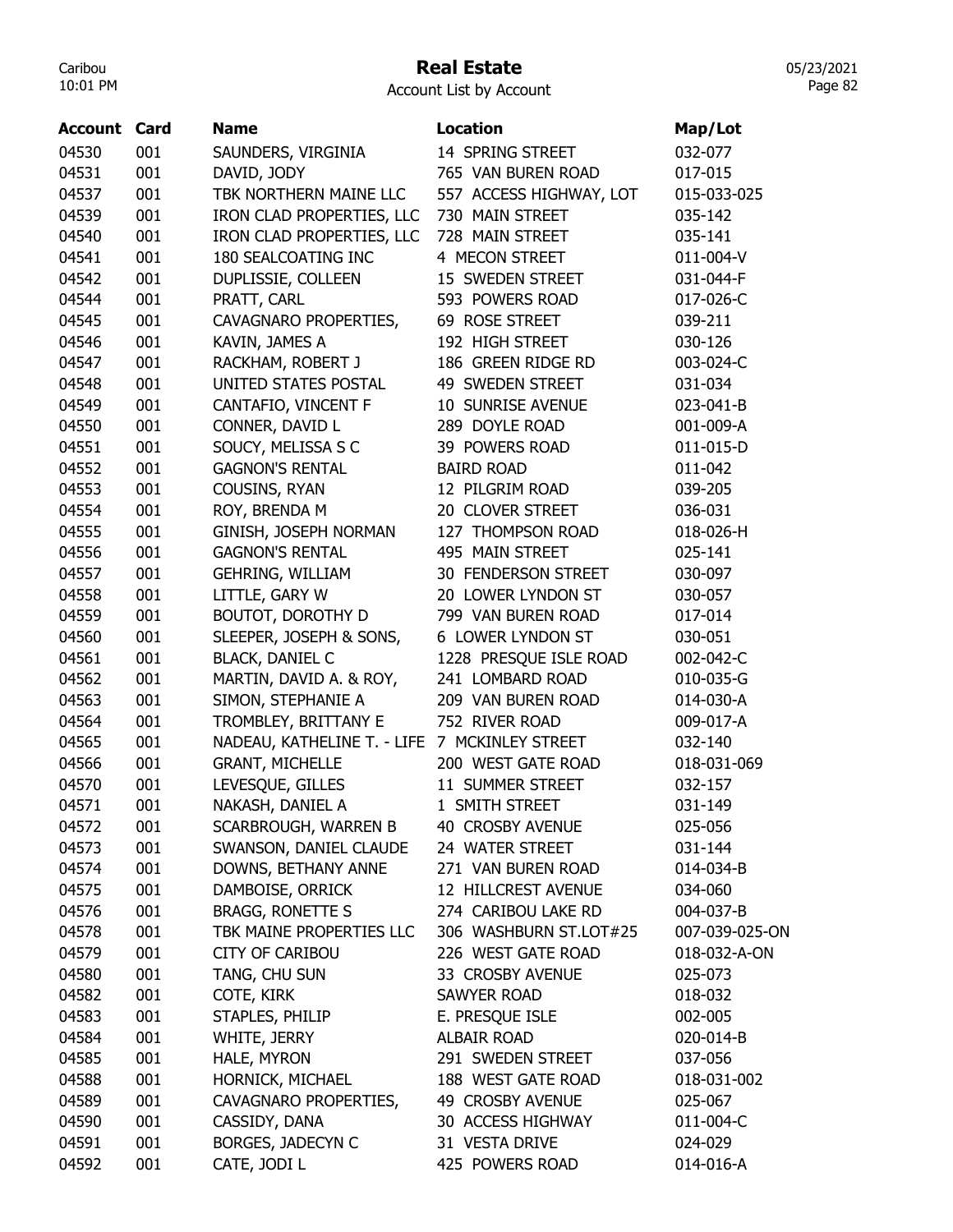## Real Estate

Account List by Account

| <b>Account Card</b> |     | <b>Name</b>                | <b>Location</b>          | Map/Lot         |
|---------------------|-----|----------------------------|--------------------------|-----------------|
| 04593               | 001 | AJM RENTAL PROPERTIES,     | 734 MAIN STREET          | 035-143         |
| 04594               | 001 | CHRISTIE, TRAVIS W         | 671 VAN BUREN ROAD       | 017-022-A       |
| 04595               | 001 | CHRISTENSEN, PHILIP        | 38 YORK STREET           | 028-110         |
| 04596               | 001 | CAVAGNARO, RYAN J          | 292 YORK STREET          | 007-015-E       |
| 04597               | 001 | GUIMOND, MATTHEW D         | 219 SWEDEN STREET        | 032-178         |
| 04598               | 001 | CANTAFIO, VINCENT F        | <b>SUNRISE AVENUE</b>    | 023-041-C       |
| 04599               | 001 | QUIST, STEVEN J            | 74 RUSS STREET           | 024-011         |
| 04600               | 001 | QUIST, STEVEN J            | <b>RUSS STREET (OFF)</b> | 024-010-A       |
| 04601               | 001 | FOX, WAYNE JR              | 12 COURT STREET          | 032-210         |
| 04602               | 001 | <b>CLARK, HEIDI</b>        | 54B DONIE STREET         | 042-050-B       |
| 04603               | 001 | SOUCIER, JENNIFER M        | 12 HOOVER AVENUE         | 036-076         |
| 04604               | 001 | POTTER, JEFFREY M          | 160 ALBAIR ROAD          | 020-022-P       |
| 04605               | 001 | SMITH, RODNEY C            | 4 BRADLEY STREET         | 032-024         |
| 04606               | 001 | BOUCHARD, MATTHEW D        | 200 BUCK ROAD            | 004-012-E       |
| 04607               | 001 | MORIN, DAVID J             | 339 RIVER ROAD-LOT#9     | 011-060-009     |
| 04609               | 001 | TAYLOR, BRIAN              | 215 POWERS RD.LOT#27     | 014-025-027-ON  |
| 04610               | 001 | CARIBOU SENIOR HOUSING,    | 12 PETERSON AVENUE       | 026-028         |
| 04611               | 001 | MICHAUD, ELAINE M          | 41 GARDEN CIRCLE         | 039-160         |
| 04612               | 001 | BARNES, KEVIN C            | 151 WEST PRESQUE ISLE RD | 007-005-G       |
| 04613               | 001 | COLE, BRYAN E              | 10 OTTER STREET          | $011 - 004 - J$ |
| 04614               | 001 | <b>BAILEY, ROBERT S</b>    | OLD WASHBURN ROAD        | 004-033         |
| 04615               | 001 | VALENTINO, JENNIE R        | 341 GRIMES MILL RD       | 012-059         |
| 04616               | 001 | <b>BOUCHARD, CATHY F.</b>  | 355 SWEDEN STREET        | 037-040         |
| 04617               | 001 | <b>BLACKWELL, DWAYNE H</b> | <b>ACCESS HIGHWAY</b>    | 011-042-B       |
| 04618               | 001 | KNAPP, MICHAEL J           | 21 FARRELL STREET        | 037-007         |
| 04619               | 001 | BOURGOINE, JOHN H          | 8 SPERRY DRIVE           | 034-078         |
| 04620               | 001 | BOWMASTER, PETER W         | 268 GRIMES MILL RD       | 012-055-A       |
| 04621               | 001 | ROCKWELL, CHRISTINE D. &   | POND STREET              | 029-021         |
| 04622               | 001 | ROBBINS, TRAVIS W          | 617 FORT FAIRFIELD RD    | 009-022         |
| 04623               | 001 | JANDREAU, DANIEL           | 82 SOLAR DRIVE           | 036A-046        |
| 04624               | 001 | MENDONCA, JOSEPH D         | 44 COLLINS STREET        | 031-026         |
| 04625               | 001 | SOLMAN, CHRISTINE M        | 36 LOWER LYNDON ST       | 027-033         |
| 04626               | 001 | AYER, THOMAS E             | 910 GRIMES ROAD          | 006-031-C       |
| 04629               | 001 | THOMPSON, ADAM E           | 188 SWEDEN STREET        | 032-167         |
| 04630               | 001 | THERIAULT, SCOTT A         | 27 RUSS STREET           | 024-041         |
| 04631               | 001 | <b>GRONDIN, KEVIN T</b>    | 25 HILLCREST AVENUE      | 034-044         |
| 04632               | 001 | SUMMERSON, CHRISTOPHER     | 39 WASHINGTON STREET     | 027-015         |
| 04633               | 001 | FLAGG, WILLIAM B           | <b>46 SWEDEN STREET</b>  | 031-065         |
| 04635               | 001 | PAUL, GREGORY R            | <b>SWEDEN STREET</b>     | 013-023-D       |
| 04636               | 001 | CHAVEZ DE PAZ VILLANUEVA,  | 56 SOLAR DRIVE           | 036A-023        |
| 04637               | 001 | SEARLES, PAMELA J          | 57 PIONEER AVENUE        | 036-070         |
| 04638               | 001 | STURZL, TIMOTHY R          | 77 RUSS STREET           | 024-023         |
| 04639               | 001 | CODREY, JORDAN B           | 64 SUPERIOR DRIVE        | 010A-018        |
| 04640               | 001 | HILL, SHANE A              | 11 HOME FARM ROAD        | 035-178-B       |
| 04641               | 001 | ANDERSON, ANDRE            | 8 VAUGHAN STREET         | 028-012         |
| 04642               | 001 | PINES HEALTH SERVICES      | 74 ACCESS HIGHWAY        | 011-004-H       |
| 04643               | 001 | <b>GRAHAM, DUSTIN R</b>    | 350 E. PRESQUE ISLE      | 008-057-A       |
| 04644               | 001 | PIPER, DOUGLAS J JR        | 14 BIRDSEYE AVENUE       | 028-060         |
| 04645               | 001 | ROSSIGNOL, MICHAEL R       | 598 MAIN STREET          | 028-070         |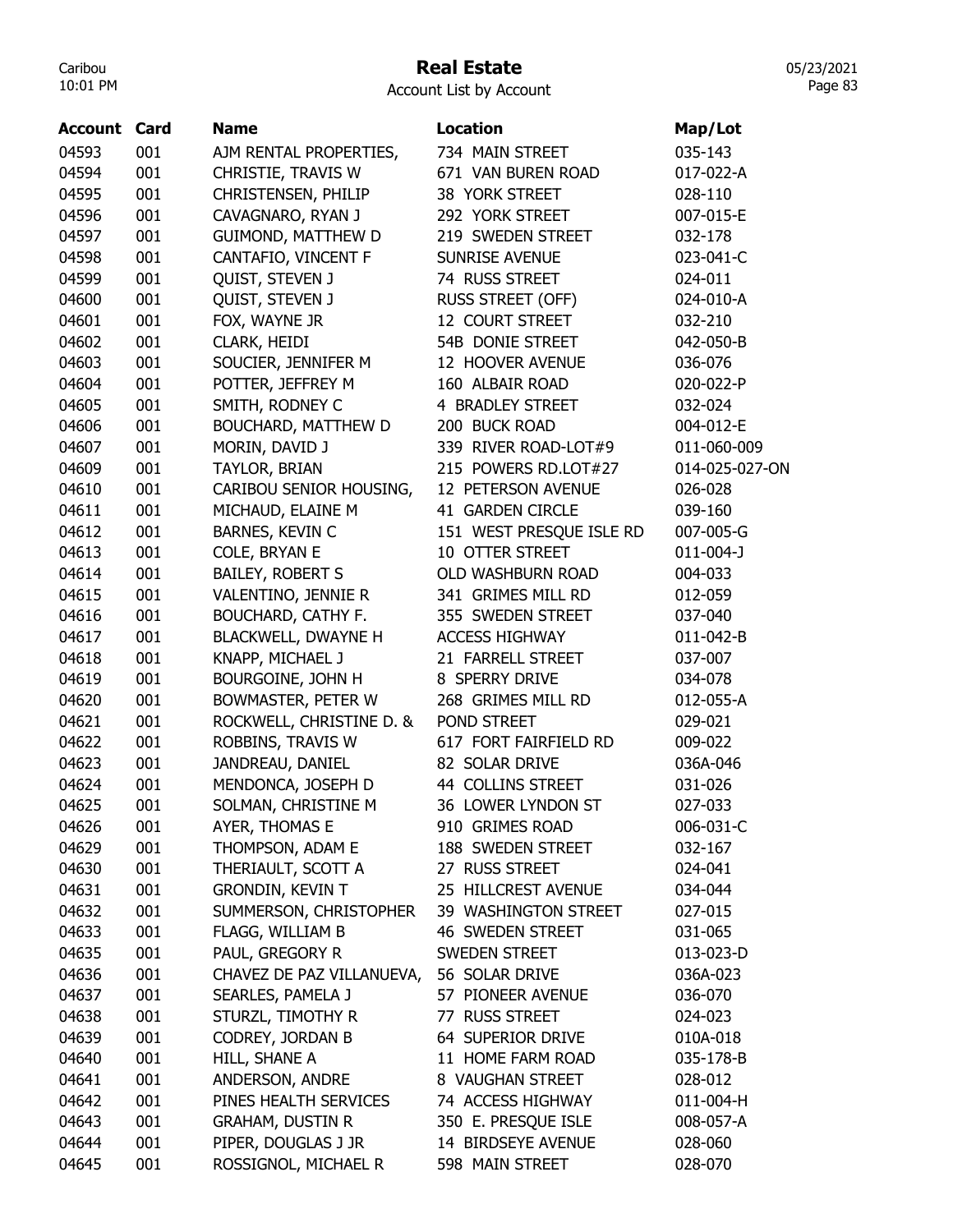## Real Estate

05/23/2021 Page 84

| <b>Account Card</b> |     | <b>Name</b>                 | <b>Location</b>                     | Map/Lot          |
|---------------------|-----|-----------------------------|-------------------------------------|------------------|
| 04646               | 001 | DONOVAN, TRESSA L           | 35 LIBERTY STREET                   | 034-146          |
| 04647               | 001 | PACK, BONNIE                | 587 SWEDEN STREET                   | 013-023-C-001-ON |
| 04648               | 001 | KIEFFER, LEHRLE W           | WEST PRESQUE ISLE RD                | 007-005-F        |
| 04649               | 001 | BARNES, KEVIN C             | 157 WEST PRESQUE ISLE RD            | 007-005-H        |
| 04650               | 001 | <b>OUELLETTE, IVAN P</b>    | 35 KATAHDIN AVENUE                  | 025-124          |
| 04652               | 001 | SMITH, CARL B               | 993 E. PRESQUE ISLE                 | 002-003          |
| 04653               | 001 | NEWLAND, RICHARD HW         | 128 PLANTE ROAD                     | 016-004-C        |
| 04654               | 001 | BARBOSA, DAVID J            | 78 LYNN DRIVE                       | 036-106          |
| 04655               | 001 | HAMMOND, BRENDAN            | 13 ROBERTS STREET                   | 031-263          |
| 04656               | 001 | HOWE, SHAWN                 | 272 SWEDEN STREET                   | 037-002          |
| 04657               | 001 | PRETTYMAN, RALPH E          | 10 ALBAIR ROAD                      | 022-020          |
| 04658               | 001 | LATHAM, KATE &              | 40 HARDISON AVENUE                  | 025-016          |
| 04659               | 001 | HOBBS, DALE JR              | <b>ACCESS HIGHWAY</b>               | $011 - 015 - J$  |
| 04660               | 001 | MCDONALD, HEATHER J         | <b>ALBAIR ROAD</b>                  | 017-045-F        |
| 04661               | 001 | ST. PETER GROUP, INC. (THE) | 16 BRADLEY STREET                   | 032-027          |
| 04662               | 001 | JSQ PROPERTIES, LLC         | 57 KATAHDIN AVENUE                  | 025-116          |
| 04665               | 001 | MCDOUGAL, GEORGE D          | 19 ELIZABETH AVENUE                 | 036-003          |
| 04666               | 001 | COKER, JASON JOHN           | 758 MADAWASKA ROAD                  | 021-008-A        |
| 04667               | 001 | DEPNER, ERIC S              | 24 HOOVER AVENUE                    | 036-080          |
| 04668               | 001 | SMART, STEVEN P             | 27 HOOVER AVENUE                    | 036-082          |
| 04669               | 001 | MICHAUD, MICHAEL P          | <b>BROOK STREET</b>                 | 010-001-C        |
| 04670               | 001 | ANDERSON, KYLE W            | 15 HAINES STREET                    | 028-107          |
| 04671               | 001 | PHILBROOK, MARCUS           | 21 HILLCREST AVENUE                 | 034-046          |
| 04672               | 001 | AROOSTOOK FRIENDS FOR       | 71 ALDRICH DRIVE                    | 011-004-VV       |
| 04674               | 001 | MURCHISON, JOHN D           | 563 FORT FAIRFIELD RD               | 009-018-A        |
| 04675               | 001 | SHAW, GREGORY               | 59 RIVER ROAD                       | 030-030          |
| 04676               | 001 | BECKUM, THOMAS L            | 50 CROSBY AVENUE                    | 025-058          |
| 04677               | 001 | MCGILL, ANTHONY L           | 187 HIGH STREET                     | 030-141          |
| 04678               | 001 | LEAVITT, MELISSA R          | 1378 PRESQUE ISLE ROAD              | 002-023          |
| 04679               | 001 | MOODY, DOREEN               | 869 SWEDEN STREET                   | 013-040-C        |
| 04680               | 001 | MURPHY, JIM                 | 758 MAIN STREET                     | 035-146          |
| 04681               | 001 | MUELLER, LAURIE A           | 24 PARK STREET                      | 035-073          |
| 04682               | 001 | DOODY, MARTY                | 312 CARIBOU LAKE RD                 | 004-037-E        |
| 04683               | 001 | MORRELL, DOUGLAS C          | 5 SULLIVAN DRIVE                    | 012-016-D        |
| 04684               | 001 | HARRINGTON, EUGENE M JR     | 405 WATSON MEMORIAL DRIVE 016-020-C |                  |
| 04686               | 001 | LYDON, CHRISTOPHER J        | 12 LYNN DRIVE                       | 036-195          |
| 04687               | 001 | LITTLE, MALISSA M           | 7 FARRELL STREET                    | 037-007-J        |
| 04688               | 001 | ANDERSON, SCOTT             | 99 LYNN DRIVE                       | 036-111          |
| 04690               | 001 | DUROST, CLIFFORD C JR       | 14 RICHARDS ROAD                    | 012-025-D        |
| 04691               | 001 | CAVAGNARO PROPERTIES,       | 32 CROSBY AVENUE                    | 025-053          |
| 04692               | 001 | MONTEITH, LORRAINE M        | 35 ROSE STREET                      | 039-097          |
| 04693               | 001 | AROOSTOOK BAND OF           | PRESQUE ISLE ROAD                   | 002-047-D        |
| 04694               | 001 | <b>BALLARD, KEITH</b>       | 739 RIVER ROAD                      | 009-006-A        |
| 04695               | 001 | LABBE, WILBER G             | 20 HAMMOND STREET                   | 035-134          |
| 04699               | 001 | ELLIS, CHELSEY              | 215 POWERS RD.LOT#30                | 014-025-030-ON   |
| 04700               | 001 | RAGONA, ROBERT P            | <b>16 COURT STREET</b>              | 032-211          |
| 04701               | 001 | KAVIN, JOHN F               | 829 MAIN STREET                     | 039-107          |
| 04702               | 001 | LETOURNEAU, KENNY R         | 148 VANCE ROAD                      | 001-021-A        |
| 04703               | 001 | SAUCIER, TAMMY              | 83 WASHBURN STREET                  | 032-059          |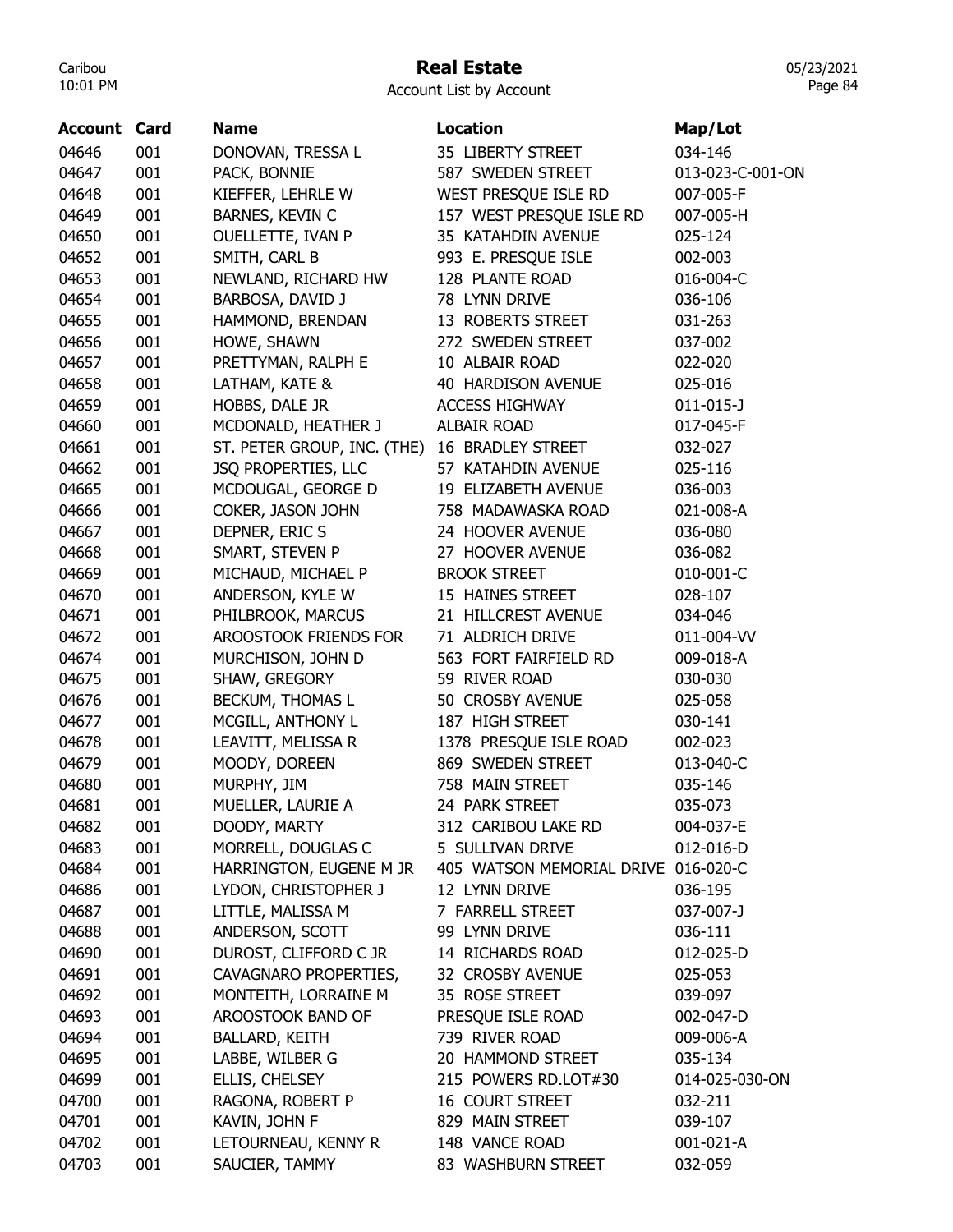## Real Estate

Account List by Account

| <b>Account Card</b> |     | <b>Name</b>                 | <b>Location</b>          | Map/Lot        |
|---------------------|-----|-----------------------------|--------------------------|----------------|
| 04704               | 001 | HANEY, JOHNATHAN J.         | 976 ACCESS HIGHWAY       | 018-023-C      |
| 04706               | 001 | JANDREAU, DAVE              | 215 POWERS RD.LOT#15     | 014-025-015-ON |
| 04707               | 001 | JALBERT, VERNON G           | 20 GLENDALE ROAD         | 039-302        |
| 04708               | 001 | RUSSELL, TODD J             | 22 MACARTHUR AVENUE      | 025-156        |
| 04709               | 001 | HAFFORD, JEANNIE MARIE      | 15 HOME FARM ROAD        | 035-178-A      |
| 04710               | 001 | JACOBS, JOYCE YVONNE        | <b>BELANGER ROAD</b>     | 017-051-D      |
| 04711               | 001 | JOHNDRO, TERRY A            | 101 NOYES ROAD           | 012-072        |
| 04712               | 001 | JAMES, MITCHELL W           | 237 GRIMES ROAD          | 012-010-A      |
| 04713               | 001 | <b>COLTON, LAURIE S</b>     | 32 PILGRIM ROAD          | 039-209        |
| 04716               | 001 | FORTIN, LINDA               | 200 WEST GATE ROAD       | 018-031-052    |
| 04718               | 001 | HITCHCOCK, DARRYL           | 164 CAMPGROUND HILL ROAD | 003-009-A      |
| 04719               | 001 | HOWELL, TINA M              | 26 WASHINGTON STREET     | 028-036        |
| 04720               | 001 | ROBINSON, NATHAN E          | 11 ROOSEVELT AVENUE      | 032-147        |
| 04721               | 001 | HAMILTON, JON D             | 5 GRIMES MILL RD         | 012-034        |
| 04722               | 001 | STALLINGS, RICHARD C        | 966 ACCESS HIGHWAY       | 018-023        |
| 04723               | 001 | HANNERS, SHAWN              | 642 MAIN STREET          | 031-206        |
| 04724               | 001 | COLE, BRYAN                 | 8 HOME FARM ROAD         | 035-180        |
| 04725               | 001 | HEBERT, LOGAN               | 29 OLD WASHBURN ROAD     | 007-013-D      |
| 04726               | 001 | <b>GAGNON, ANGELA C</b>     | 14 PLEASANT STREET       | 030-147        |
| 04727               | 001 | <b>GUERRETTE, ANTHONY R</b> | 998 ALBAIR ROAD          | 014-012        |
| 04728               | 001 | TRUITT, EDWARD IV           | 35 TEAGUE STREET         | 035-061        |
| 04729               | 001 | TBK NORTHERN MAINE LLC      | 557 ACCESS HIGHWAY, LOT  | 015-033-013    |
| 04733               | 001 | TBK NORTHERN MAINE LLC      | 557 ACCESS HIGHWAY, LOT  | 015-033-026    |
| 04737               | 001 | FLANNERY, RICHARD L., JR.   | 88 WATSON MEMORIAL DRIVE | 016-049        |
|                     | 001 |                             |                          |                |
| 04738               |     | FRANK, ROBIN D              | 840 WEST PRESQUE ISLE RD | 001-001-A      |
| 04739               | 001 | FRANK, ROBIN D              | 834 WEST PRESQUE ISLE RD | 001-001-B      |
| 04740               | 001 | MISHAAN, JONATHAN &         | 1217 VAN BUREN ROAD      | 020-028        |
| 04741               | 001 | DEMERCHANT, RAYMOND E.,     | CAMPGROUND HILL ROAD     | 003-009        |
| 04742               | 001 | LAGASSE, JEFFREY            | 79 GARDEN CIRCLE         | 039-114        |
| 04743               | 001 | DAMBOISE, HARTLEY           | 882 MAIN ST.LOT#114      | 010-050-114    |
| 04744               | 001 | DRAPER, MARK                | 336 BELANGER ROAD        | 017-031-B      |
| 04745               | 001 | HAMILTON, LONNIE RAY        | WATSON MEMORIAL DRIVE    | 016-019-A      |
| 04746               | 001 | STOCKDALE, JOHN M           | <b>WOODLAND ROAD</b>     | 016-019        |
| 04747               | 001 | BERKOSKI, ARTHUR O          | 997 FORT FAIRFIELD RD    | 006-023        |
| 04748               | 001 | CMJ RAILROAD, LLC.          | DOW SIDING ROAD          | 005-014        |
| 04749               | 001 | <b>CITY OF CARIBOU</b>      | <b>BROADWAY STREET</b>   | 030-163-C      |
| 04750               | 001 | DEAD RIVER COMPANY          | <b>BROADWAY STREET</b>   | 030-163        |
| 04751               | 001 | DEAD RIVER COMPANY          | <b>LIMESTONE STREET</b>  | 034-192-A      |
| 04752               | 001 | LAMOREAU, ERIK R            | 37 WOODLAND ROAD         | 037-033        |
| 04754               | 001 | WOLFE, JAMES                | 33 HARDISON AVENUE       | 025-028        |
| 04755               | 001 | AROOSTOOK BAND OF           | 1405 PRESQUE ISLE ROAD   | 002-025        |
| 04757               | 001 | MORRIS, DUSTIN A            | 25 RESERVOIR STREET      | 035-058        |
| 04758               | 001 | ANDERSON, MARY LEE          | 31 CORRIVEAU ST          | 041-006        |
| 04759               | 001 | TBK MAINE PROPERTIES LLC    | 296 WASHBURN STREET      | 007-039        |
| 04760               | 001 | UNITED STATES OF AMERICA    | 78 DOYLE ROAD            | 002-039-M      |
| 04761               | 001 | UNITED STATES OF AMERICA    | 70 DOYLE ROAD            | 002-039-L      |
| 04762               | 001 | UNITED STATES OF AMERICA    | 58 DOYLE ROAD            | 002-039-K      |
| 04763               | 001 | UNITED STATES OF AMERICA    | 54 DOYLE ROAD            | 002-039-J      |
| 04764               | 001 | UNITED STATES OF AMERICA    | 48 DOYLE ROAD            | 002-039-H      |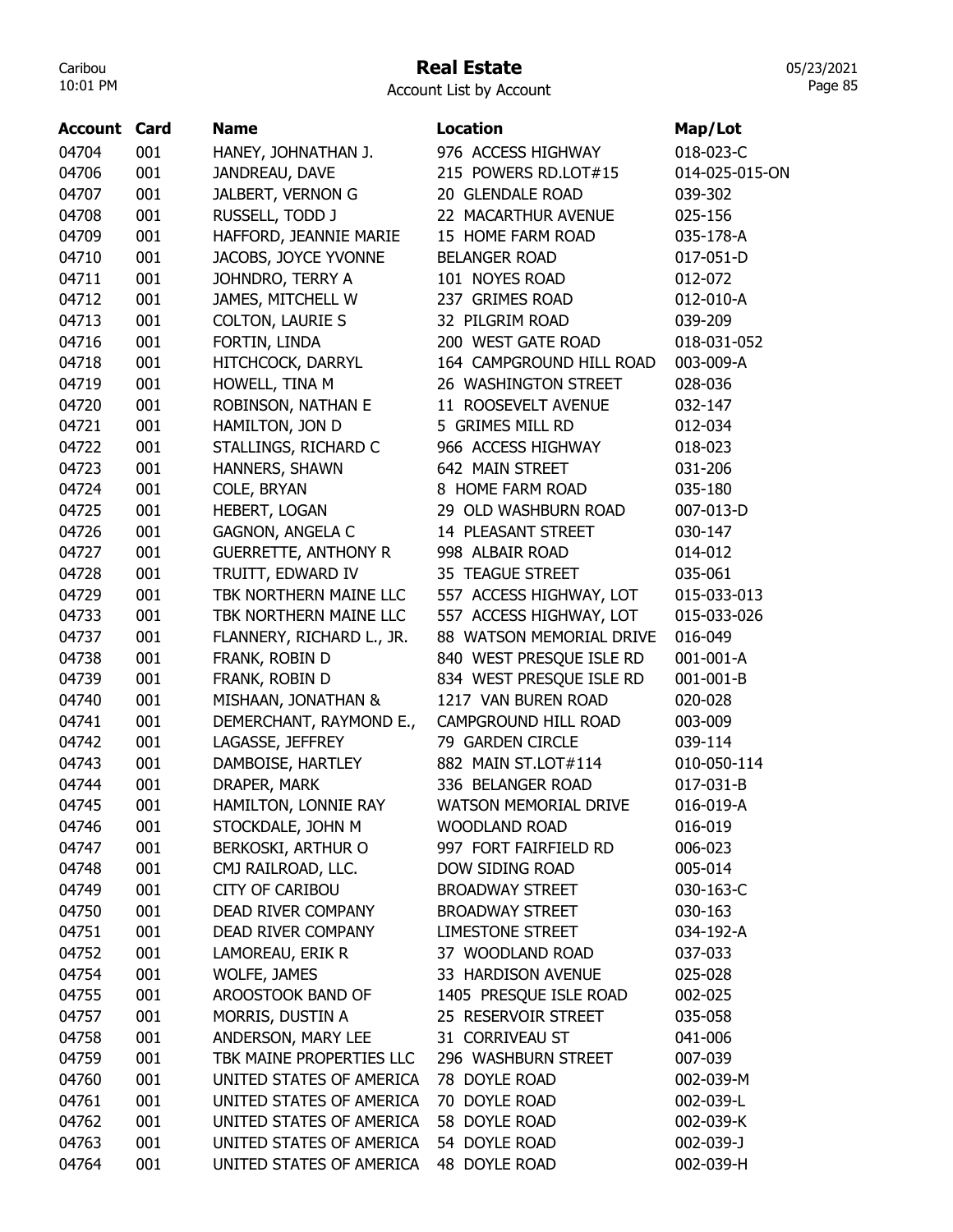## Real Estate

Account List by Account

| <b>Account Card</b> |     | <b>Name</b>                    | <b>Location</b>          | Map/Lot        |
|---------------------|-----|--------------------------------|--------------------------|----------------|
| 04765               | 001 | UNITED STATES OF AMERICA       | 42 DOYLE ROAD            | 002-039-G      |
| 04766               | 001 | UNITED STATES OF AMERICA       | 32 DOYLE ROAD            | 002-039-F      |
| 04767               | 001 | UNITED STATES OF AMERICA       | 28 DOYLE ROAD            | 002-039-E      |
| 04768               | 001 | UNITED STATES OF AMERICA       | <b>DOYLE ROAD</b>        | 002-039-D      |
| 04772               | 001 | <b>LYNDON HEIGHTS</b>          | <b>LIMESTONE STREET</b>  | 034-187        |
| 04774               | 001 | MAINE FARMS, INC.              | 476 WEST PRESQUE ISLE RD | 004-007-B      |
| 04775               | 001 | SODERBERG, CARL J              | OLD WASHBURN ROAD        | 007-011-C      |
| 04776               | 001 | AROOSTOOK COUNTY               | 15 SWEDEN STREET         | 031-044-E      |
| 04778               | 001 | TBK MAINE PROPERTIES LLC       | 320 WASHBURN ST.LOT#4    | 007-039-004-ON |
| 04779               | 001 | CARTER, CLINTON W              | 24 CAMPGROUND HILL ROAD  | 003-007-B      |
| 04780               | 001 | GREGORY, DANA                  | 536 ACCESS HIGHWAY       | 015-038        |
| 04781               | 001 | MADORE, AMBER R                | 607 FORT FAIRFIELD RD    | 009-020-B      |
| 04782               | 001 | BOURGOINE, WAYNE               | 253 BOG ROAD             | 015-059-B      |
| 04783               | 001 | LAMOTHE, DERRICK L             | 456 POWERS ROAD          | 014-020-C      |
| 04784               | 001 | KARUNASIRI, MANEL M            | 39 RAYMOND JOSEPH LANE   | 014-016-M      |
| 04785               | 001 | DOBSON, NICKOLAS J             | 49 OLD WASHBURN ROAD     | 007-013-H      |
| 04788               | 001 | C. RAY MANAGEMENT, LLC         | <b>6 CARROLL STREET</b>  | 011-005-H      |
| 04789               | 001 | COUNTY ELECTRIC, INC.          | 17 BIRDSEYE AVENUE       | 028-058-J      |
| 04791               | 001 | UMPHREY, JAN MARIE             | 69 RAYMOND JOSEPH LANE   | 014-016-N      |
| 04792               | 001 | ANDERSON, MARY LEE             | <b>CORRIVEAU ST</b>      | 041-007        |
| 04793               | 001 | SHORTY, LUKE                   | POWERS ROAD              | 014-028-M      |
| 04794               | 001 | SOUCIER, CHRIS                 | 194 WEST GATE ROAD       | 018-031-036    |
| 04795               | 001 | DEMPSEY, MICHELLE              | 306 WASHBURN ST.LOT#26   | 007-039-026-ON |
| 04796               | 001 | <b>GRASS, TAMMY</b>            | 296 WASHBURN ST.LOT#38   | 007-039-038-ON |
| 04798               | 001 | MCGRAW, DAVID                  | 913 MADAWASKA ROAD       | 021-003-ON     |
| 04799               | 001 | ALSTON, DOROTHY                | 590 ACCESS HIGHWAY       | 015-036-022    |
| 04801               | 001 | JAGNECKI, JASON                | 590 ACCESS HIGHWAY       | 015-036-036    |
| 04802               | 001 | <b>DEAD RIVER COMPANY</b>      | <b>ARMCO AVENUE</b>      | 025-002-F      |
| 04804               | 001 | WOOD, JULIE - DEC              | 28 WEST PRESQUE ISLE RD  | 008-015-ON     |
| 04805               | 001 | DEAD RIVER COMPANY             | <b>BIRDSEYE AVENUE</b>   | 028-064-A      |
| 04808               | 001 | DEMERCHANT, LAUREN MARY        | 347 WEST PRESQUE ISLE RD | 004-017-A      |
| 04809               | 001 | HARMON, COLLEEN                | 678 FORT FAIRFIELD RD    | 009-029-B      |
| 04810               | 001 | BELANGER, WAYNE P              | 595 VAN BUREN ROAD       | 014-047-A      |
| 04811               | 001 | BELANGER, WAYNE P              | 595 VAN BUREN ROAD       | 014-047A-001   |
| 04813               | 001 | <b>BJJ POWERS ENTERPRISES,</b> | 17 RAILROAD STREET       | 030-162-D      |
| 04816               | 001 | TINGLEY, BRUCE EARL            | 490 WASHBURN STREET      | 007-058        |
| 04817               | 001 | TORO, RAMON A                  | <b>WASHBURN STREET</b>   | 007-058-G      |
| 04818               | 001 | MCKEEN, AUSTIN W               | 476 WASHBURN STREET      | 007-058-F      |
| 04819               | 001 | SCHMITZ, LLOYD                 | <b>WASHBURN STREET</b>   | 007-058-E      |
| 04820               | 001 | JOHNSTON, LAWRENCE R           | <b>WASHBURN STREET</b>   | 007-058-D      |
| 04823               | 001 | SODERBERG, CARL                | <b>WASHBURN STREET</b>   | 007-057        |
| 04826               | 001 | <b>BROOKS, STEVEN C</b>        | <b>WASHBURN STREET</b>   | 007-057-K      |
| 04828               | 001 | CYR, PHILIP A                  | 435 WASHBURN STREET      | 007-057-H      |
| 04830               | 001 | CYR, PHILIP A                  | <b>WASHBURN STREET</b>   | 007-057-F      |
| 04831               | 001 | NADEAU, JOSHUA G               | 415 WASHBURN STREET      | 007-057-E      |
| 04832               | 001 | BEAULIEU, MICHAEL R            | WEST PRESQUE ISLE RD     | 004-024-E      |
| 04833               | 001 | BEAULIEU, MICHAEL R            | WEST PRESQUE ISLE RD     | 004-024-F      |
| 04834               | 001 | HERSEY, MARCY R                | WEST PRESQUE ISLE RD     | 004-024-G      |
| 04835               | 001 | BEAULIEU, MICHAEL R            | WEST PRESQUE ISLE RD     | 004-024-H      |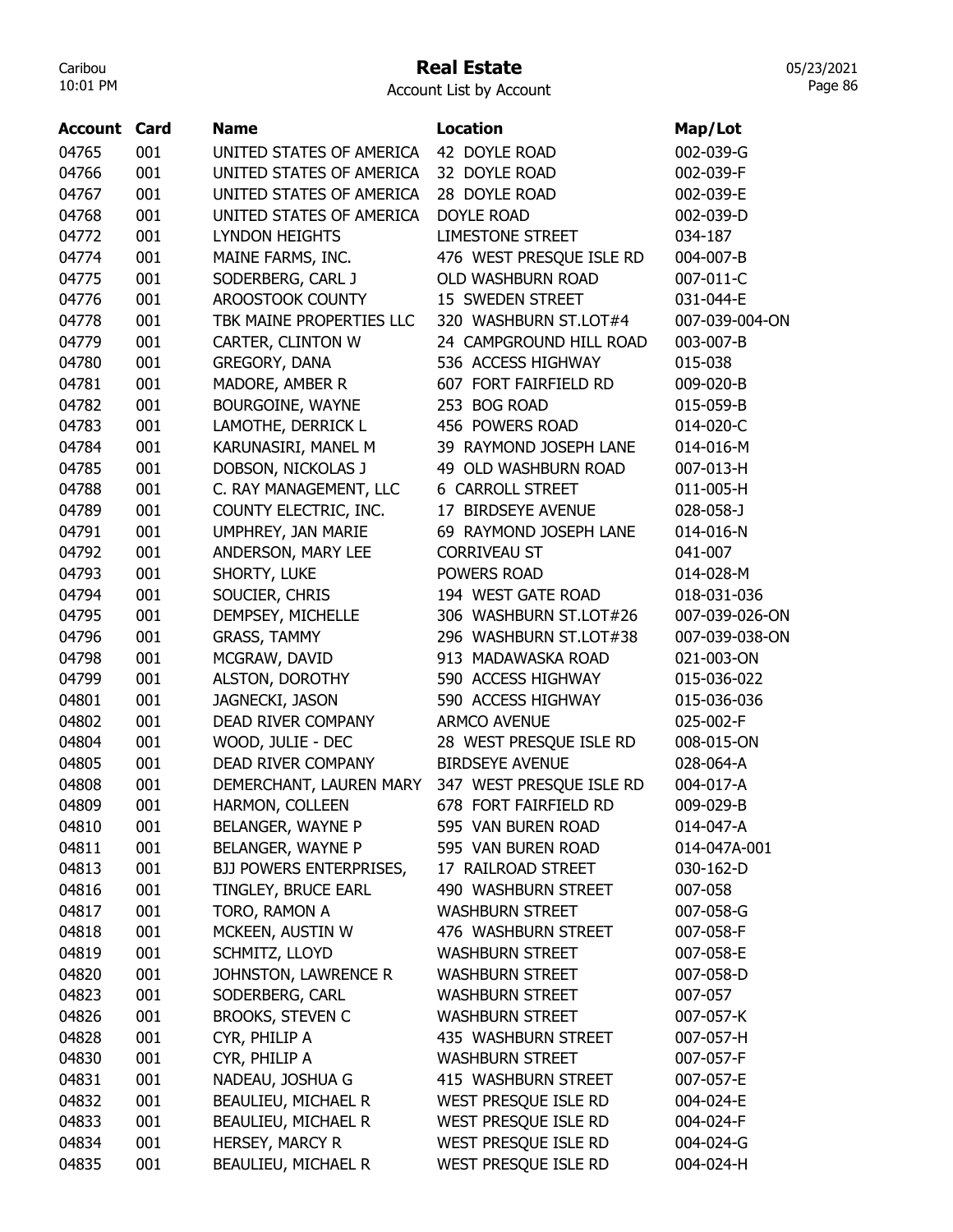#### Real Estate

Account List by Account

| Account Card |     | <b>Name</b>                                    | <b>Location</b>           | Map/Lot        |
|--------------|-----|------------------------------------------------|---------------------------|----------------|
| 04836        | 001 | BEAULIEU, MICHAEL R                            | WEST PRESQUE ISLE RD      | 004-024-K      |
| 04837        | 001 | LISTER, JASON                                  | 880 E. PRESQUE ISLE       | 006-001-A      |
| 04838        | 001 | CORMIER, GREGORY J                             | 268 GRIMES ROAD           | 012-009-B      |
| 04839        | 001 | DUBOIS, RICHARD K                              | <b>BOG ROAD</b>           | 015-056-B      |
| 04841        | 001 | ESPLING, MICHAEL R                             | MADAWASKA ROAD            | 018-003-B      |
| 04842        | 001 | NIVEK CORP.                                    | 259 THOMPSON ROAD         | 018-026-K      |
| 04843        | 001 | TROMBLEY, PHILLIP E                            | FORT FAIRFIELD ROAD       | 011-096-A      |
| 04844        | 001 | POITRAS, TIMOTHY P                             | 85 BAIRD ROAD             | 011-042-G      |
| 04845        | 001 | CARIBOU UTILITIES DISTRICT LIMESTONE STREET    |                           | 038-087-A      |
| 04846        | 001 | CARIBOU UTILITIES DISTRICT 300 RIVER ROAD      |                           | 011-059-A      |
| 04847        | 001 | CARIBOU UTILITIES DISTRICT RIVER ROAD          |                           | 011-060-A      |
| 04848        | 001 | CARIBOU UTILITIES DISTRICT RIVER ROAD          |                           | 011-058-B      |
| 04850        | 001 | MURPHY, ERNEST                                 | 333 RIVER ROAD-LOT#12     | 011-060-012    |
| 04852        | 001 | PIONEER REALTY, LLC                            | 2 WASHBURN STREET         | 031-103-B      |
| 04853        | 001 | WAWASET PARK COMPANY                           | 590 ACCESS HIGHWAY        | 015-036-046    |
| 04856        | 001 | JANDREAU, LAWRENCE                             | 215 POWERS RD.LOT#47      | 014-025-047-ON |
| 04858        | 001 | LOMBARD, ADAM D                                | <b>BOG ROAD</b>           | 015-057-D      |
| 04859        | 001 | <b>BLACKSTONE, BILL D</b>                      | OFF RIVER ROAD            | 011-047-A      |
| 04861        | 001 | <b>OUELLETTE, CHRISTOPHER</b>                  | 599 B FORT FAIRFIELD ROAD | 009-020-ON     |
| 04864        | 001 | THOMPSON, GAIL                                 | <b>ACCESS HIGHWAY</b>     | 011-028-D      |
| 04865        | 001 | PALMER, SUSAN M                                | <b>ACCESS HIGHWAY</b>     | 011-028-C      |
| 04867        | 001 | BELL, JAMIE M                                  | 318 GRIMES MILL RD        | 012-058        |
| 04869        | 001 | ST. PETER, RAYMOND                             | 30 ALBAIR ROAD            | 022-027        |
| 04870        | 001 | COREY, LISA LN                                 | 11 RIVER ROAD             | 011-046-F      |
| 04871        | 001 | NICKERSON, GERALD F. ET AL FORT FAIRFIELD ROAD |                           | 011-046        |
| 04873        | 001 | MARTIN, CARISSA LYN                            | 229 ALBAIR ROAD           | 020-016-E      |
| 04874        | 001 | POOLER, TODD M                                 | 238 EMOND ROAD            | 019-027-A      |
| 04876        | 001 | TBK NORTHERN MAINE LLC                         | 557 ACCESS HIGHWAY, LOT   | 015-033-011    |
| 04877        | 001 | HALL, LEE E                                    | 557 ACCESS HIGHWAY, LOT   | 015-033-012    |
| 04879        | 001 | NICKERSON, GERALD F. ET AL                     | 182 FORT FAIRFIELD ROAD   | 011-046-H      |
| 04880        | 001 | SKONIECZNY, STEPHEN                            | 183 E. PRESQUE ISLE       | 008-066-C      |
| 04881        | 001 | DOODY, KRIS A                                  | 61 LYNN DRIVE             | 036-213        |
| 04882        | 001 | DEE, DALE E., BARBARA R.                       | <b>GRIMES ROAD</b>        | 012-010-D      |
| 04883        | 001 | BALDWIN, ROBERT W - DEC                        | 12 STRAWBERRY ROAD        | 004-036-M      |
| 04885        | 001 | <b>GRIFFETH, CHRISTINE</b>                     | 67 LYNN DRIVE             | 036-216        |
| 04887        | 001 | SCHMID, PATRICIA A                             | WEST PRESQUE ISLE RD      | 004-025-G      |
| 04888        | 001 | ROSE ACRES, INC.                               | 877 MAIN STREET           | 041-036        |
| 04889        | 001 | <b>WAWASET PARK COMPANY</b>                    | 590 ACCESS HIGHWAY        | 015-036-011    |
| 04891        | 001 | DINATALE, DINO                                 | 312 WASHBURN ST.LOT#17    | 007-039-017-ON |
| 04892        | 001 | PICARD, MARIO M                                | ROOSEVELT AVENUE          | 032-136        |
| 04895        | 001 | ALBAIR, JAMES P                                | PROSPECT STREET           | 035-190-A      |
| 04897        | 001 | LAPLANTE, DAVID                                | WASHBURN STREET/YORK ST   | 007-016-N      |
| 04899        | 001 | <b>GALLAGHER, DARRELL</b>                      | 320 GRIMES ROAD           | 012-006-A      |
| 04900        | 001 | MORRELL, DOUGLAS C                             | OFF GRIMES ROAD           | 012-016-H      |
| 04901        | 001 | G.F. MARKETING, INC.                           | <b>CARROLL STREET</b>     | 011-005-J      |
| 04903        | 001 | HARMON, EVA AS TRUSTEE                         | <b>COUNTRY ROAD</b>       | 035-158-C      |
| 04904        | 001 | GOUGHAN, R. MARK                               | 828 FORT FAIRFIELD ROAD   | 009-038-D      |
| 04905        | 001 | MICHAUD, MICHAEL P. &                          | <b>BROOK STREET</b>       | 010-001-A      |
| 04906        | 001 | <b>BACON, JAMES</b>                            | 5 BROOK STREET            | 010-001-B      |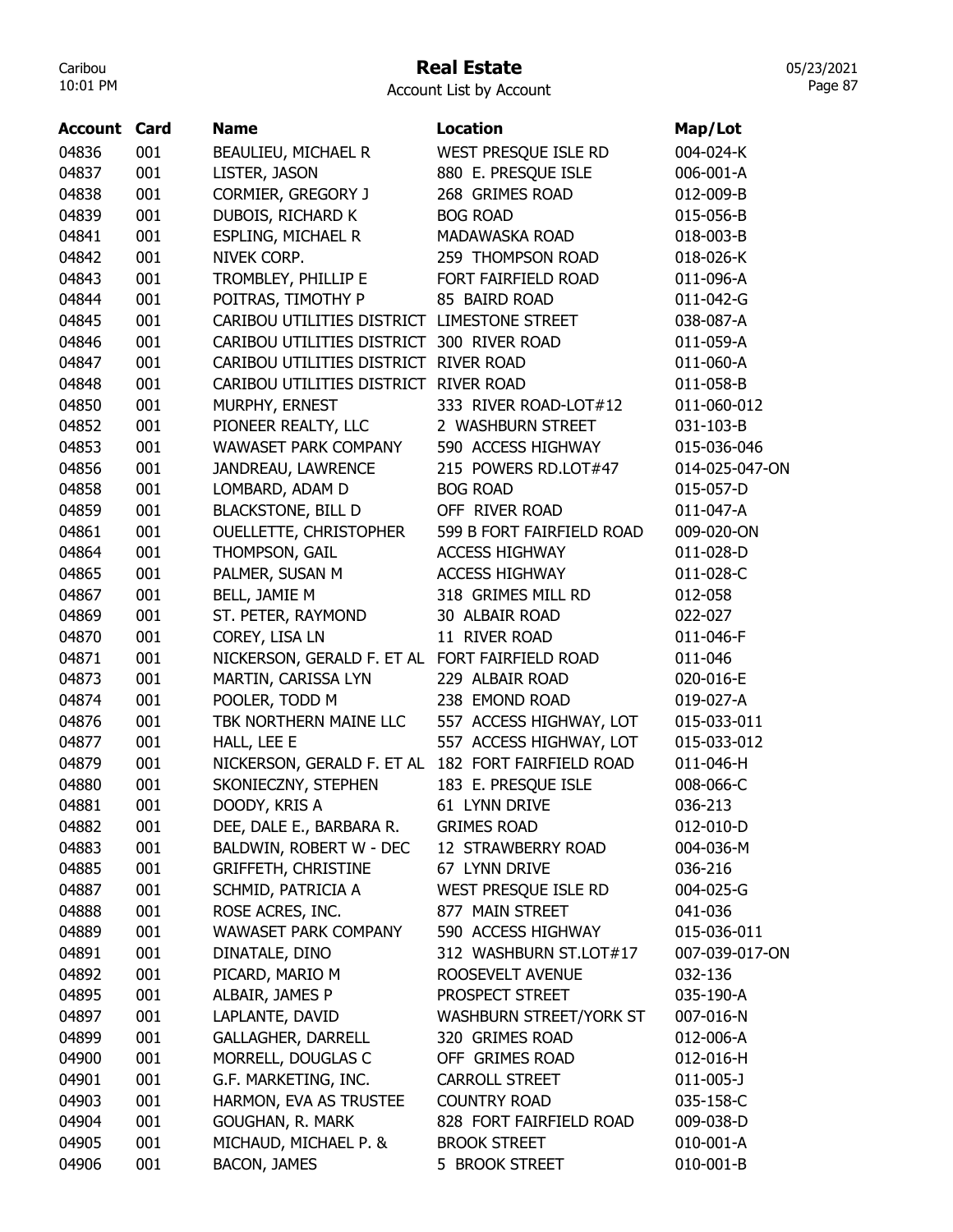# Real Estate

05/23/2021 Page 88

| <b>Account Card</b> |     | <b>Name</b>                | <b>Location</b>          | Map/Lot          |
|---------------------|-----|----------------------------|--------------------------|------------------|
| 04907               | 001 | SOLMAN HOLDINGS, LLC       | SOLMAN STREET            | 041-001-G        |
| 04909               | 001 | ADAMS, RANDY S             | <b>GRIMES ROAD</b>       | 011-036-E        |
| 04911               | 001 | CYR, GENE                  | 50 PLANTE ROAD           | 016-008-G        |
| 04912               | 001 | <b>GOUGHAN, R MARK</b>     | 884 FORT FAIRFIELD ROAD  | 009-038-E        |
| 04913               | 001 | HANEY, TROY W              | 82 GLENN STREET          | 035-049-A        |
| 04915               | 001 | ST. PETER, PHILIP J        | <b>GRIMES ROAD</b>       | 011-028-E        |
| 04916               | 001 | SHANNON, JASON             | 884 FORT FAIRFIELD ROAD  | 009-038-E-001-ON |
| 04917               | 001 | LARRABEE, JEFFREY          | 94 CAMPGROUND HILL ROAD  | 003-007-C        |
| 04918               | 001 | <b>GAGNON, GARY</b>        | <b>WELLINGTON AVENUE</b> | 026-015-B        |
| 04920               | 001 | BELANGER, JEFFREY V        | 590 ACCESS HIGHWAY       | 015-036-003      |
| 04924               | 001 | MCGLINN, ANDREW T          | E. PRESQUE ISLE          | 002-011          |
| 04926               | 001 | MOIR, RONALD C., RUTH M.,  | SWEDEN STREET            | 013-035-VV       |
| 04927               | 001 | <b>GAGNON'S RENTAL</b>     | OFF MAIN STREET          | 031-265-A        |
| 04928               | 001 | MARTIN, BILLIE-JO          | 329 ALBAIR ROAD          | 020-016-F        |
| 04930               | 001 | SUTHERLAND, STUART M       | 394 MAIN STREET          | 007-003-F        |
| 04931               | 001 | PEREZ, PAULA M             | SWEDEN STREET            | 013-035-GG       |
| 04933               | 001 | DIPASQUALE, JOSEPH J.,     | <b>HARVEY STREET</b>     | 025-123-A        |
| 04934               | 001 | DIPASQUALE, JOSEPH J.,     | <b>ACCESS HIGHWAY</b>    | 015-042-A        |
| 04935               | 001 | <b>BISHOP, JOHN A</b>      | FONTAINE DRIVE           | 029-007-A        |
| 04936               | 001 | AROOSTOOK BAND OF          | <b>DOYLE ROAD</b>        | 002-047-E        |
| 04937               | 001 | CLAVETTE, RONALD J         | SWEDEN STREET            | 013-036-G        |
| 04938               | 001 | <b>BOUCHARD, GALEN S</b>   | 374 BELANGER ROAD        | 017-032-D        |
| 04939               | 001 | <b>GUERRETTE, BRIAN J</b>  | <b>BAILEY ROAD</b>       | 001-013-E        |
| 04940               | 001 | ALLEN, DIANE               | <b>OGREN ROAD</b>        | 016-027-H        |
| 04941               | 001 | COTE, RYAN L               | 198 GRIMES MILL RD       | 012-049-B        |
| 04942               | 001 | LELA M. GUERRETTE          | 1166 ALBAIR ROAD         | 014-009-B        |
| 04943               | 001 | <b>GLASS, PRISCILLA</b>    | 200 WEST GATE ROAD       | 018-031-047      |
| 04944               | 001 | WARDWELL, KELLY E.         | 327 GRIMES ROAD          | 012-007-A        |
| 04945               | 001 | <b>HKS PARTNERSHIP</b>     | R/W CARIBOU LAKE RD      | 004-037-L        |
| 04946               | 001 | CARRIER, RYAN J            | R/W CARIBOU LAKE ROAD    | 004-037-M        |
| 04948               | 001 | UNITED STATES OF AMERICA   | <b>DOYLE ROAD</b>        | 002-039-N        |
| 04950               | 001 | SWANBERG, JOHN S           | FORT FAIRFIELD ROAD      | 006-016-A        |
| 04952               | 001 | BOUCHARD, EMMANUEL J -     | 991 VAN BUREN ROAD       | 017-001-B        |
| 04953               | 001 | <b>BLACKSTONE, ORMAN K</b> | E. PRESQUE ISLE          | 008-057-E        |
| 04955               | 001 | RIBEIRO PRATES, MARILZA    | <b>GRIMES MILL RD</b>    | 012-051-C        |
| 04957               | 001 | SODERBERG COMPANY, INC.    | 356 VAN BUREN ROAD       | 013-003-C        |
| 04958               | 001 | MCLAUGHLIN, DANNY C        | <b>OGREN ROAD</b>        | 016-024-B        |
| 04959               | 001 | <b>BLAKE, EDWARD L</b>     | <b>BOWLES ROAD</b>       | 015-035-A        |
| 04960               | 001 | PLOURDE, MURRAY AARON      | ELM & RAILROAD STREETS   | 030-162-B        |
| 04961               | 001 | <b>HIGH MEADOW REALTY</b>  | <b>VIEW STREET</b>       | 029-061-A        |
| 04962               | 001 | <b>HIGH MEADOW REALTY</b>  | <b>VIEW STREET</b>       | 029-061-B        |
| 04963               | 001 | <b>HIGH MEADOW REALTY</b>  | <b>VIEW STREET</b>       | 029-061-C        |
| 04964               | 001 | HIGH MEADOW REALTY         | <b>VIEW STREET</b>       | 029-061-D        |
| 04965               | 001 | HIGH MEADOW REALTY         | <b>VIEW STREET</b>       | 029-061-E        |
| 04966               | 001 | <b>HIGH MEADOW REALTY</b>  | <b>VIEW STREET</b>       | 029-061-F        |
| 04967               | 001 | <b>HIGH MEADOW REALTY</b>  | <b>HUSTON STREET</b>     | 029-061-G        |
| 04968               | 001 | <b>HIGH MEADOW REALTY</b>  | <b>HUSTON STREET</b>     | 029-061-H        |
| 04969               | 001 | TOWLE, PATRICK M           | <b>HUSTON STREET</b>     | 029-061-J        |
| 04973               | 001 | ELSWORTH, JILL E           | 1000 VAN BUREN ROAD      | 016-005-A        |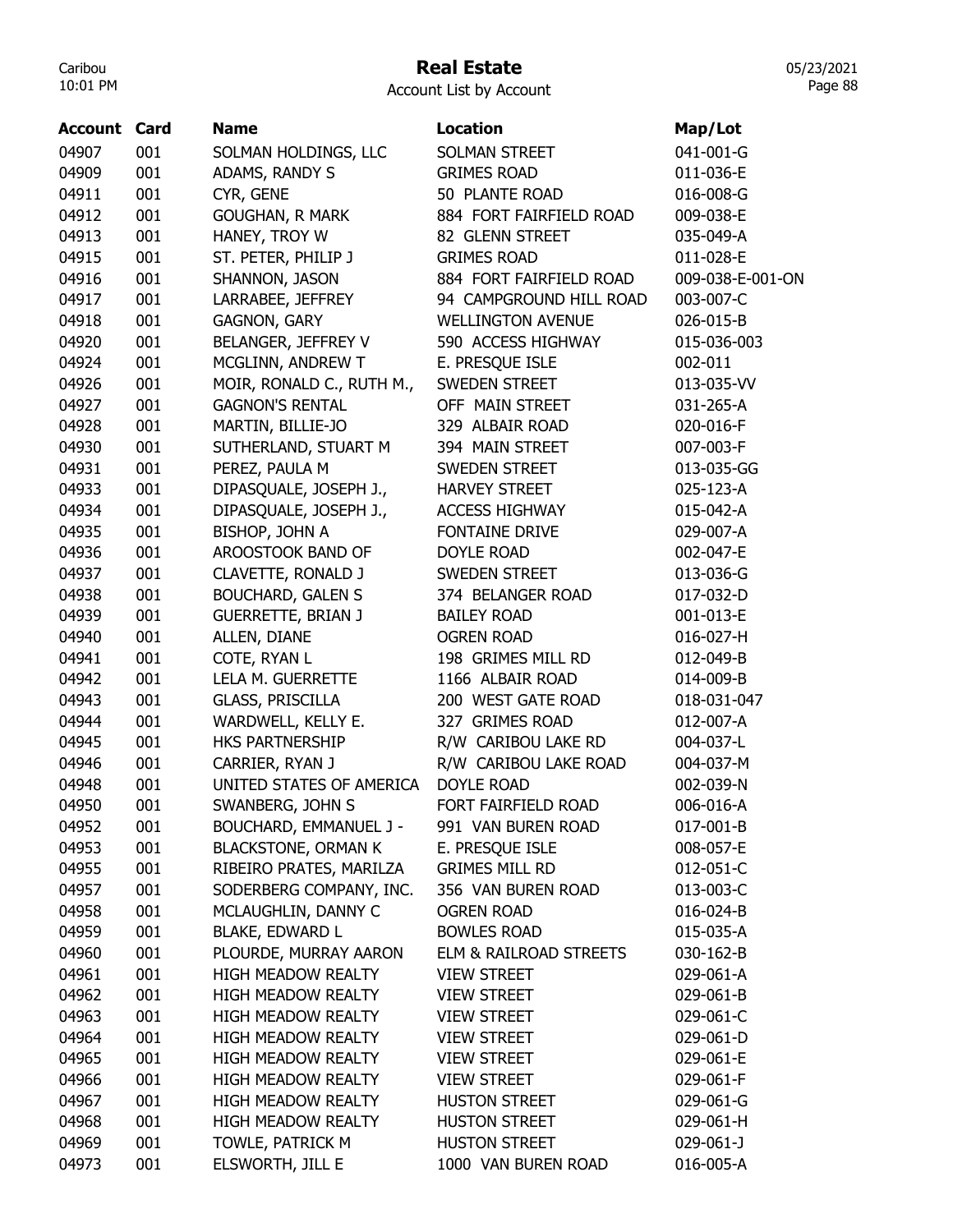# Real Estate

| <b>Account List by Account</b> |  |  |  |
|--------------------------------|--|--|--|
|--------------------------------|--|--|--|

| Account | Card | <b>Name</b>                    | <b>Location</b>          | Map/Lot          |
|---------|------|--------------------------------|--------------------------|------------------|
| 04974   | 001  | THERIAULT, KYLE                | OFF VAN BUREN ROAD       | 016-005-B        |
| 04975   | 001  | CORRIVEAU, MARK L              | 569 WEST PRESQUE ISLE RD | 004-004-C        |
| 04976   | 001  | CORRIVEAU, MARK L. &           | 591 WEST PRESQUE ISLE RD | 001-011-A        |
| 04979   | 001  | <b>GOUGHAN, R MARK</b>         | 892 FORT FAIRFIELD ROAD  | 009-038-F        |
| 04980   | 001  | GOUGHAN, KRISTI                | 892 FORT FAIRFIELD ROAD  | 009-038-F-001-ON |
| 04981   | 001  | THOMAS, ASHLEY                 | 272B MAIN STREET         | 008-014-B-01     |
| 04982   | 001  | ST. GERMAIN, WAYNE             | 306 WASHBURN ST.LOT#27   | 007-039-027-ON   |
| 04983   | 001  | TBK NORTHERN MAINE LLC         | 557 ACCESS HIGHWAY, LOT  | 015-033-001      |
| 04989   | 001  | SOUCY, JOSHUA                  | MAYSVILLE SIDING ROAD    | 002-022-B        |
| 04992   | 001  | KORENEK, JOHNATHAN J           | <b>ALBAIR ROAD</b>       | 017-046          |
| 04993   | 001  | <b>BBD HOULTON, LLC</b>        | 27 BIRDSEYE AVENUE       | 028-057-A        |
| 04994   | 001  | TBK NORTHERN MAINE LLC         | 557 ACCESS HIGHWAY, LOT  | 015-033-020      |
| 04995   | 001  | GIGGEY, LENA                   | 446 MADAWASKA ROAD, LOT  | 018-015-B-ON     |
| 05000   | 001  | TBK NORTHERN MAINE LLC         | 557 ACCESS HIGHWAY, LOT  | 015-033-021      |
| 05002   | 001  | THIBODEAU, BOBBY JR -          | PLANTE ROAD              | $016 - 008 - J$  |
| 05003   | 001  | NORTHERN STORAGE, INC.         | <b>BIRDSEYE AVENUE</b>   | 028-057-B        |
| 05007   | 001  | <b>BJJ POWERS ENTERPRISES,</b> | 7 RAILROAD STREET        | 030-162-D-2      |
| 05009   | 001  | DOBSON, NICKOLAS J             | OLD WASHBURN ROAD        | 007-013-J        |
| 05010   | 001  | JANDREAU, ADAM                 | OLD WASHBURN ROAD        | 007-013-K        |
| 05012   | 001  | <b>GOUGHAN, R.MARK</b>         | 900 FORT FAIRFIELD ROAD  | 009-038-G        |
| 05013   | 001  | DOODY, CAROL A                 | 125 GRIMES ROAD          | $012 - 016 - J$  |
| 05014   | 001  | WILLIAMS, JERRY                | <b>NEBRASKA ROAD</b>     | 021-018-B        |
| 05015   | 001  | DOBBS, LISA J                  | 369 VAN BUREN ROAD       | 014-034-N        |
|         |      |                                |                          |                  |
| 05016   | 001  | THIBODEAU, GERALD              | FORT FAIRFIELD ROAD      | 009-028-B        |
| 05017   | 001  | IRVING, ROBERT M               | OFF WEST PRESQUE ISLE RD | 007-006-H        |
| 05018   | 001  | RAYMOND, JEREMIE               | OFF WEST PRESQUE ISLE RD | 007-006-G        |
| 05019   | 001  | <b>BOUCHARD, CHRISTOPHER</b>   | OFF WEST PRESQUE ISLE RD | 007-006-F        |
| 05020   | 001  | TBK NORTHERN MAINE LLC         | 557 ACCESS HIGHWAY, LOT  | 015-033-007      |
| 05021   | 001  | TBK NORTHERN MAINE LLC         | 557 ACCESS HIGHWAY, LOT  | 015-033-019      |
| 05022   | 001  | REGIONAL SCHOOL UNIT NO.       | 58 PARK STREET           | 034-084          |
| 05023   | 001  | REGIONAL SCHOOL UNIT NO.       | 75 GLENN STREET          | 034-082-B        |
| 05027   | 001  | FURZE, NONA C                  | OFF KATAHDIN AVENUE      | 025-119-A        |
| 05029   | 001  | MICHAUD, JEREMIAH &            | 900 FORT FAIRFIELD ROAD  | 009-038-G-001-ON |
| 05030   | 001  | COBALT PROPERTIES, LLC         | 35 BENNETT DRIVE         | 034-106-ON       |
| 05031   | 001  | <b>GOVE, DIANE L</b>           | 185 B RIVER ROAD         | 011-056-C        |
| 05033   | 001  | PELLETIER, TIMOTHY L           | 436 POWERS ROAD          | 014-020-D        |
| 05034   | 001  | RICHARDS, DOLORES M            | <b>BAILEY ROAD</b>       | 001-017-C        |
| 05035   | 001  | GRIFFETH, MATTHEW A.,          | <b>BAILEY ROAD</b>       | 001-017-A        |
| 05037   | 001  | <b>GOUGH, ROBERT</b>           | OFF VANCE ROAD           | 001-017-D        |
| 05038   | 001  | CSS DEVELOPMENT, INC.          | 225 LOMBARD ROAD         | 010-035-E        |
| 05039   | 001  | LIBBY, MICHAEL PAUL            | 149 E. PRESQUE ISLE      | 008-066-D        |
| 05040   | 001  | HODSDON, LORI L                | FORT FAIRFIELD ROAD      | 009-006-D        |
| 05041   | 001  | <b>GRAVES, EVAN D</b>          | 245 GRIMES ROAD          | 012-010-E        |
| 05042   | 001  | <b>BOUCHARD, CRAIG D</b>       | OFF VAN BUREN ROAD       | 022-011-A        |
| 05043   | 001  | <b>BOUCHARD POTATO</b>         | 1086 VAN BUREN ROAD      | 022-011-B        |
| 05044   | 001  | <b>BLACKSTONE, MURRAY D</b>    | E. PRESQUE ISLE          | 008-069-A        |
| 05045   | 001  | JOHNDRO, JACQUELINE            | 590 ACCESS HIGHWAY       | 015-036-049      |
| 05046   | 001  | WAWASET PARK COMPANY           | 590 ACCESS HIGHWAY       | 015-036-050      |
| 05049   | 001  | <b>BOUCHARD, RICKEY A</b>      | 305 ALBAIR ROAD          | 020-016-G        |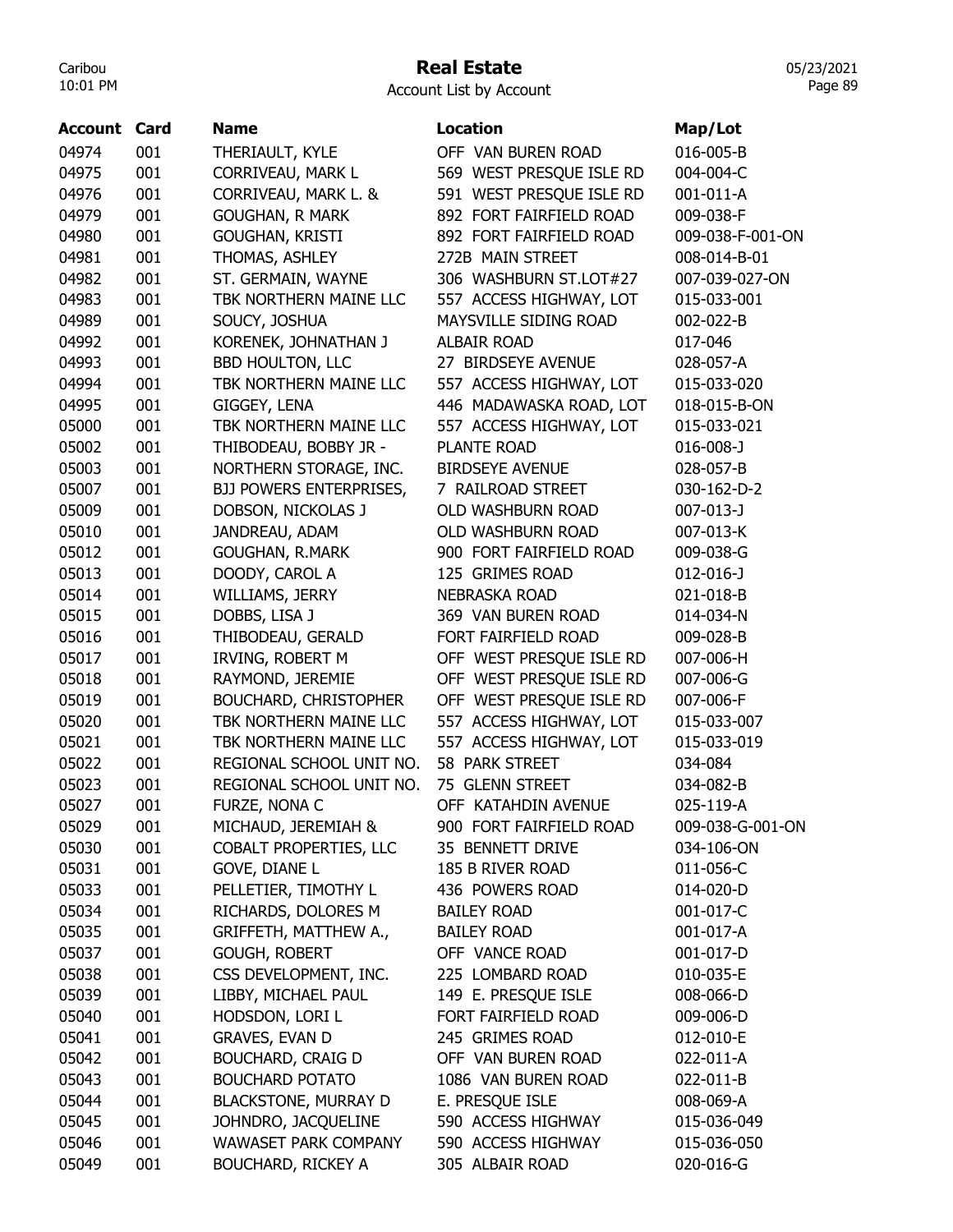## Real Estate

Account List by Account

| <b>Account Card</b> |     | <b>Name</b>                  | <b>Location</b>          | Map/Lot         |
|---------------------|-----|------------------------------|--------------------------|-----------------|
| 05050               | 001 | SPINNEY, ASHLEY S            | <b>GRIMES MILL RD</b>    | 009-052-A       |
| 05051               | 001 | JANDREAU, ADAM P             | OLD WASHBURN ROAD        | 007-013-L       |
| 05052               | 001 | KIRKPATRICK, HUGH A          | <b>MAIN STREET</b>       | 028-049-A       |
| 05053               | 001 | LEVESQUE, ANDREW P           | 86 BELYEA ROAD           | 015-056-C       |
| 05055               | 001 | CERRATO, JAMES T             | <b>VAN BUREN ROAD</b>    | 014-030-C       |
| 05056               | 001 | <b>STATE OF MAINE</b>        | VAN BUREN ROAD           | 014-034-P       |
| 05058               | 001 | SKONIECZNY, STEPHEN          | E. PRESQUE ISLE          | 008-066-E       |
| 05059               | 001 | <b>CITY OF CARIBOU</b>       | 142 LOWER LYNDON ST      | 025-149-AA      |
| 05061               | 001 | MCISAAC, APRIL J             | 529 WEST PRESQUE ISLE RD | 004-005-B       |
| 05062               | 001 | COUTURE, BOBBI JO            | 573 POWERS ROAD          | 017-026-D       |
| 05064               | 001 | <b>OUELLETTE, ERICA</b>      | 387 RIVER ROAD           | 011-066-A       |
| 05065               | 001 | TROMBLEY, PHILLIP E          | OFF RIVER ROAD           | 011-046-I       |
| 05067               | 001 | LAMOTHE, LANCE A             | 34 CROSS ROAD            | 014-015-C       |
| 05068               | 001 | CAIN BROOK REALTY TRUST      | OFF BOG ROAD             | 015-051-C       |
| 05069               | 001 | PINETTE, COREY               | 296 WASHBURN ST.LOT#36   | 007-039-036-ON  |
| 05070               | 001 | FORTIN, ROBERT               | FONTAINE DRIVE           | 028-092-A       |
| 05072               | 001 | SIPE, BENJAMIN M             | 84 GRIMES ROAD           | 012-018-B       |
| 05073               | 001 | IRVING FARMS, INC.           | OLD WASHBURN ROAD        | 004-032-C       |
| 05074               | 001 | LEMAY, STEPHEN L             | 254 BOWLES ROAD          | 015-003-B       |
| 05075               | 001 | DUNCAN, JASON B              | <b>NOYES ROAD</b>        | 012-036-B       |
| 05076               | 001 | THIBODEAU, CARL J            | FORT FAIRFIELD RD        | $011 - 046 - J$ |
| 05077               | 001 | ELLIS, PETER C               | <b>BOWLES ROAD</b>       | 015-003-C       |
| 05078               | 001 | CAMPBELL, PETER J            | E. PRESQUE ISLE          | 005-034-A       |
| 05079               | 001 | HALE, ERIC                   | <b>GRIMES MILL RD</b>    | 012-062         |
| 05080               | 001 | DUVEFELT, HANS L             | <b>GRIMES MILL RD</b>    | 012-064-A       |
| 05081               | 001 | DUVEFELT, HANS L             | <b>GRIMES MILL RD</b>    | 012-064-B       |
| 05082               | 001 | ST. PETER, RENE JR           | 30 BRISSETTE ROAD        | 020-012-B       |
| 05083               | 001 | MASSE, MICHAEL J             | <b>BRISSETTE ROAD</b>    | 020-009-A       |
| 05084               | 001 | <b>GETCHELL, HOWARD U II</b> | YORK STREET              | 007-022-A       |
| 05085               | 001 | <b>WORSTER, PAMIE</b>        | 306 WASHBURN ST.LOT#24   | 007-039-024-ON  |
| 05086               | 001 | PACK, EARL V. & GLORIA N. -  | <b>SWEDEN STREET</b>     | 013-023-E       |
| 05087               | 001 | WARDWELL SERVICE, INC.       | <b>HERSCHEL STREET</b>   | 031-011-A       |
| 05088               | 001 | MOIR, RONALD C               | SWEDEN STREET            | 013-040-I       |
| 05089               | 001 | <b>BULLARD, LESLIE JANE</b>  | <b>COLLINS STREET</b>    | 031-024-A       |
| 05090               | 001 | SMITH, CARL B                | 999 E. PRESQUE ISLE      | 002-003-C       |
| 05091               | 001 | KOSS, DAVID A                | <b>SWEDEN STREET</b>     | 032-171-A       |
| 05092               | 001 | SPENCER, BOYD F              | 389 VAN BUREN ROAD       | 014-034-Q       |
| 05093               | 001 | <b>BARTLETT, GREGORY T</b>   | 38 BELANGER ROAD         | 017-022-F       |
| 05094               | 001 | MASSE, MICHAEL J             | MAD DAM ROAD             | 020-009-B       |
| 05095               | 001 | DOODY, KRIS                  | <b>LYNN DRIVE</b>        | 036-214-A       |
| 05096               | 001 | <b>CITY OF CARIBOU</b>       | <b>MAIN STREET</b>       | 031-103-C       |
| 05097               | 001 | SOUCIE, ANGEL D              | <b>WASHBURN STREET</b>   | 007-058-H       |
| 05098               | 001 | THIBODEAU, JEFFREY           | E. PRESQUE ISLE          | 008-061-B       |
| 05099               | 001 | <b>GRIFFETH, NEAL J</b>      | 16 ACCESS HIGHWAY        | 011-003-001     |
| 05100               | 001 | PENNEY, GILBERT W            | 595 E. PRESQUE ISLE      | 005-056-A       |
| 05102               | 001 | CARIBOU MANAGEMENT           | 30 SKYWAY DRIVE          | 039-058-A       |
| 05104               | 001 | MCCRUM LAND, LLC             | 186 VANCE ROAD           | 001-022-B       |
| 05105               | 001 | JOHNSTON, JOHN A             | 719 RIVER ROAD           | 009-006-E       |
| 05106               | 001 | CARON, SCOTT A               | PLANTE ROAD              | 016-004-D       |